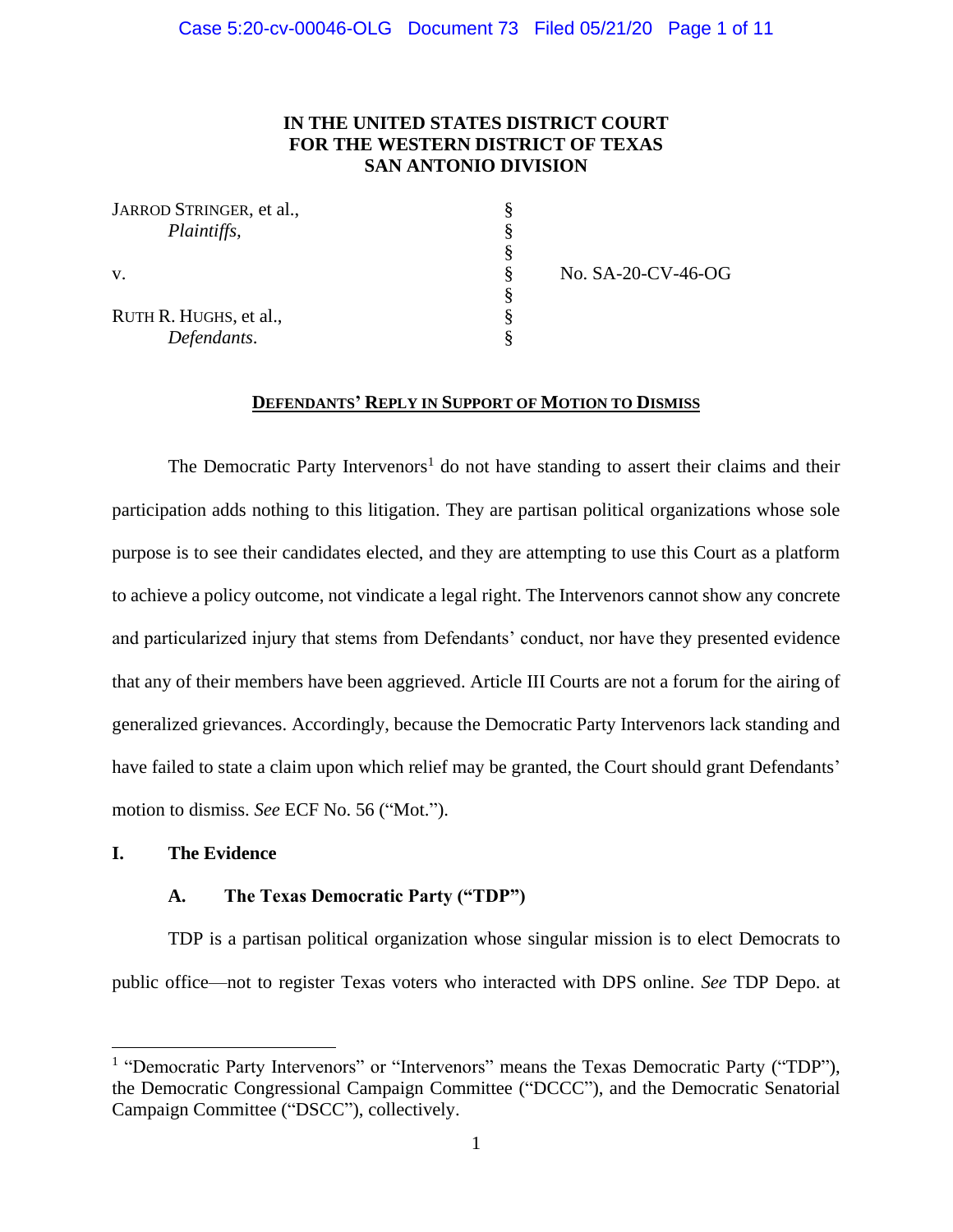#### Case 5:20-cv-00046-OLG Document 73 Filed 05/21/20 Page 2 of 11

22:1-13 (attached hereto as Exhibit A). Although TDP purports to conduct voter registration efforts, it is impossible for TDP to determine what it has spent on these efforts, what it takes to register a new voter, or what activities TDP would be engaging in but-for the complained-of conduct. *See id.* at 45:14-21, 101:1-4. Any funds that it receives are spent at its sole discretion, and nothing that is given by a donor can be earmarked for any particular purpose (voter registration or otherwise). *See id.* at 59:21-60:3. None of TDP's voter registration outreach efforts are targeted toward individuals who may have transacted online with DPS; instead, TDP targets voters that TDP thinks—based on sophisticated data analytics—will vote for Democrats. *See id.* at 57:2-11, 64:6-18. In fact, TDP has no idea whether it has registered even a single person who transacted with DPS online. *See id.* at 101:18-22. And TDP produced no evidence regarding whether any of its members are eligible and intend to interact with DPS online to change their address or renew their driver license. *See id.* at 108:21-109:6.

### **B. DCCC**

DCCC is a national organization whose purpose is to elect Democrats to the U.S. House of Representatives. *See* DCCC Depo. at 6:19-24, 42:16-43:2 (attached hereto as Exhibit B). DCCC cannot specify how much of its political expenditures are used for voter registration efforts during past election cycles. *See id.* at 77:10-18, 78:23-79:20. Although DCCC speculated that some of the expenditures it made this election cycle might have been used for activities related to voter registration, the record shows that those funds were given to TDP and to a vendor to provide consulting and training services. *See id.* at 81:5-14, 82:10-22. DCCC does not know what percentage of its staff's time is spent on voter registration efforts, which are commingled with other organizational objectives targeted to elect democratic congressional candidates, such as voter persuasion. *See id.* at 84:8-10, 85:22-86:23. Nor does DCCC know how much it costs to register a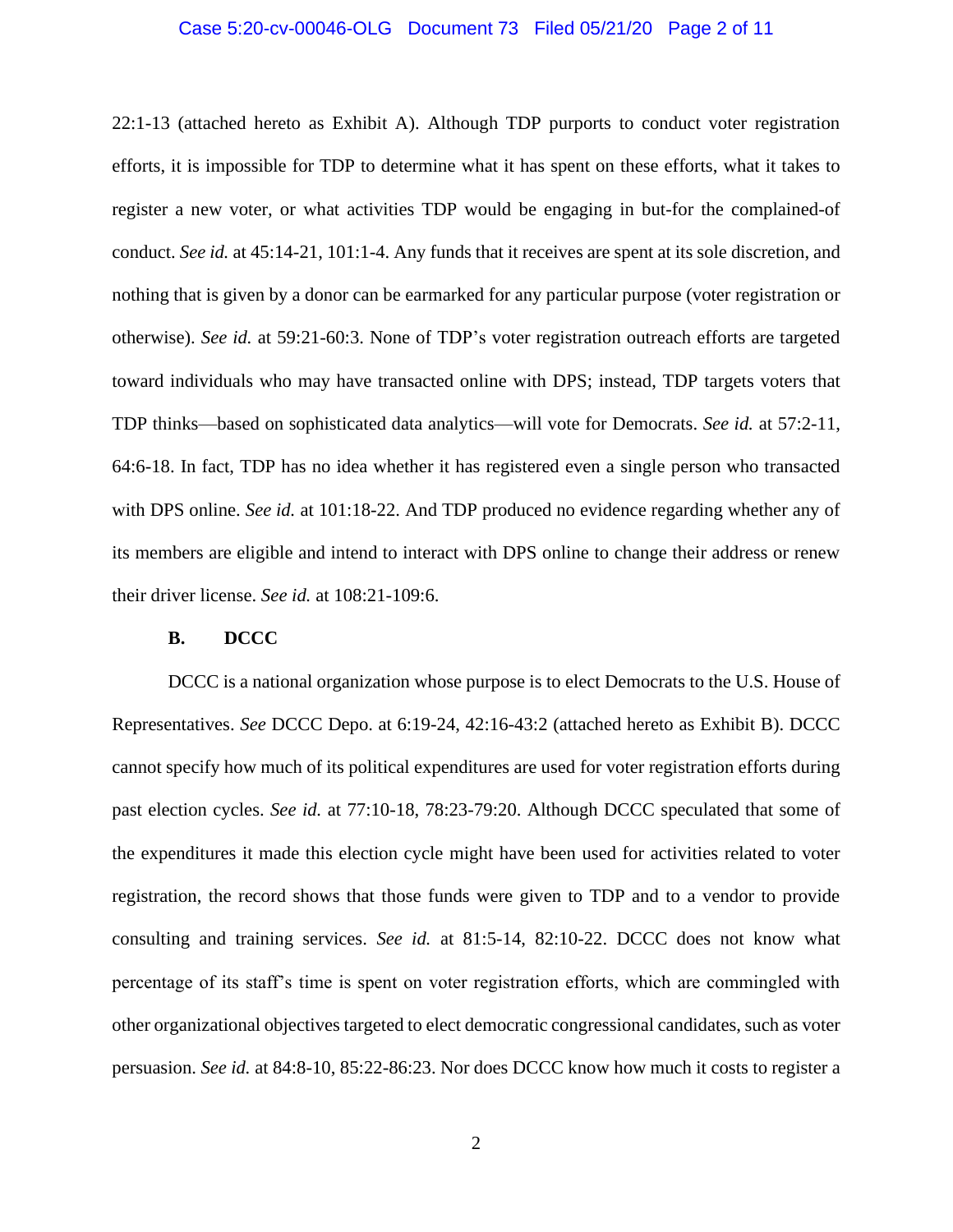#### Case 5:20-cv-00046-OLG Document 73 Filed 05/21/20 Page 3 of 11

new voter. *See id.* at 88:8-24. DCCC's sole target group for its voter registration efforts are potential Democratic voters. *See id.* at 89:4-16. DCCC does not even track the number of people it interacts with who transact with DPS online, and it cannot identify any such voters. *See id.* at 98:2-8, 101:17-21. DCCC considers its members to be the Democratic members of the U.S. House of Representatives, *see id.* at 108:2-109:5, and it has produced no evidence regarding whether any of them are eligible and intend to interact with DPS online to change their address or renew their driver license.

#### **C. DSCC**

DSCC's sole mission is to elect Democratic candidates to the U.S. Senate. *See* DSCC Depo. at 21:6-14 (attached hereto as Exhibit C). DSCC accomplishes this mission by, among other things, transferring funds to state-level democratic party organizations, who may use that money however they wish. *Id.* at 30:2-13. DSCC did not transfer any funds to TDP in past election cycles. *Id.* at 39:23-40:8. And it provided no evidence that any funds invested in Texas in past election cycles were used for voter registration efforts. *See id.* at 39:23-40:8, 41:8-12. DSCC has made three investments in Texas this election cycle, but there is no evidence that any of those funds were used for voter registration efforts. *See id.* at 39:13-21. Instead, DSCC supported polling efforts unrelated to voter registration, *id.* at 38:24-39:3, and contributed the maximum amount to the MJ Hegar campaign, to be used at the campaign's discretion, *id.* 30:17-31:3. It did not contribute anything to TDP until *after* filing this lawsuit, *id.* at Ex. 5, and it cannot show that any of those funds were used to register voters (let alone how much), *id.* at 30:2-13. Moreover, DSCC produced no evidence regarding whether it has any members at all, and certainly has not identified any members who are eligible and intend to interact with DPS online to change their address or renew their driver license.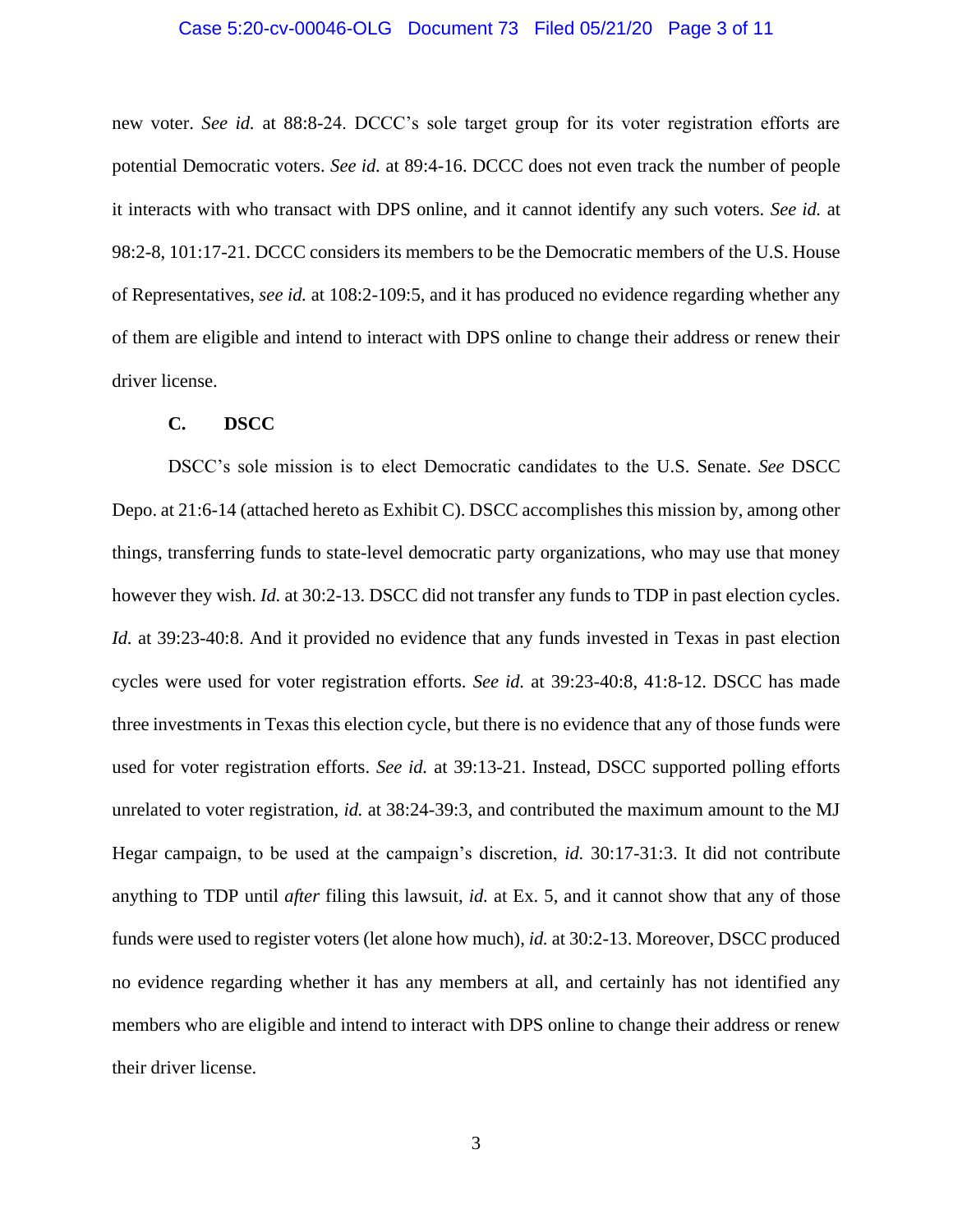### **II. The Democratic Party Intervenors Cannot Demonstrate Standing**

Nothing that the Democratic Party Intervenors produced during discovery was sufficient to demonstrate that they have standing to bring their claims. Defendants continue to maintain their challenge to all aspects of the Intervenors' assertion of standing, on which Intervenors bear the burden of proof at all stages of the litigation. But the Intervenors' evidence with respect to organizational and associational standing is particularly lacking, as described below, and this alone provides ample basis for the Court to dismiss their claims.

### **A. Organizational Standing**

As explained in Defendants' motion to dismiss, the Democratic Party Intervenors failed to allege facts sufficient to constitute an injury-in-fact. *See* Mot. at 6-10. After discovery, it is clear that they cannot demonstrate any legally cognizable injury. Accordingly, the Democratic Party Intervenors lack standing to proceed in their own right.

The Democratic Party Intervenors are required to prove to this Court that they have suffered a "concrete and demonstrable injury to the organization's activities—with the consequent drain on the organization's resources [that] constitutes far more than simply a setback to the organization's abstract social interests." *Havens Realty Corp. v. Coleman*, 455 U.S. 363, 379 (1982). "Not every diversion of resources to counteract [a] defendant's conduct, however, establishes an injury in fact." *NAACP v. City of Kyle*, 626 F.3d 233, 238 (5th Cir. 2010). The alleged injury must be in some way "different from the plaintiffs' daily operations." *OCA-Greater Hous. v. Texas*, 867 F.3d 604, 612 (5th Cir. 2017) (citing *City of Kyle*, 626 F.3d 233); *see also Common Cause/Ga. v. Billups*, 554 F.3d 1350 (11th Cir. 2009) (holding that an organization can show standing if it demonstrates that it "will divert resources from its regular activities" to counteract defendants' allegedly illegal conduct). And, importantly, a plaintiff must have standing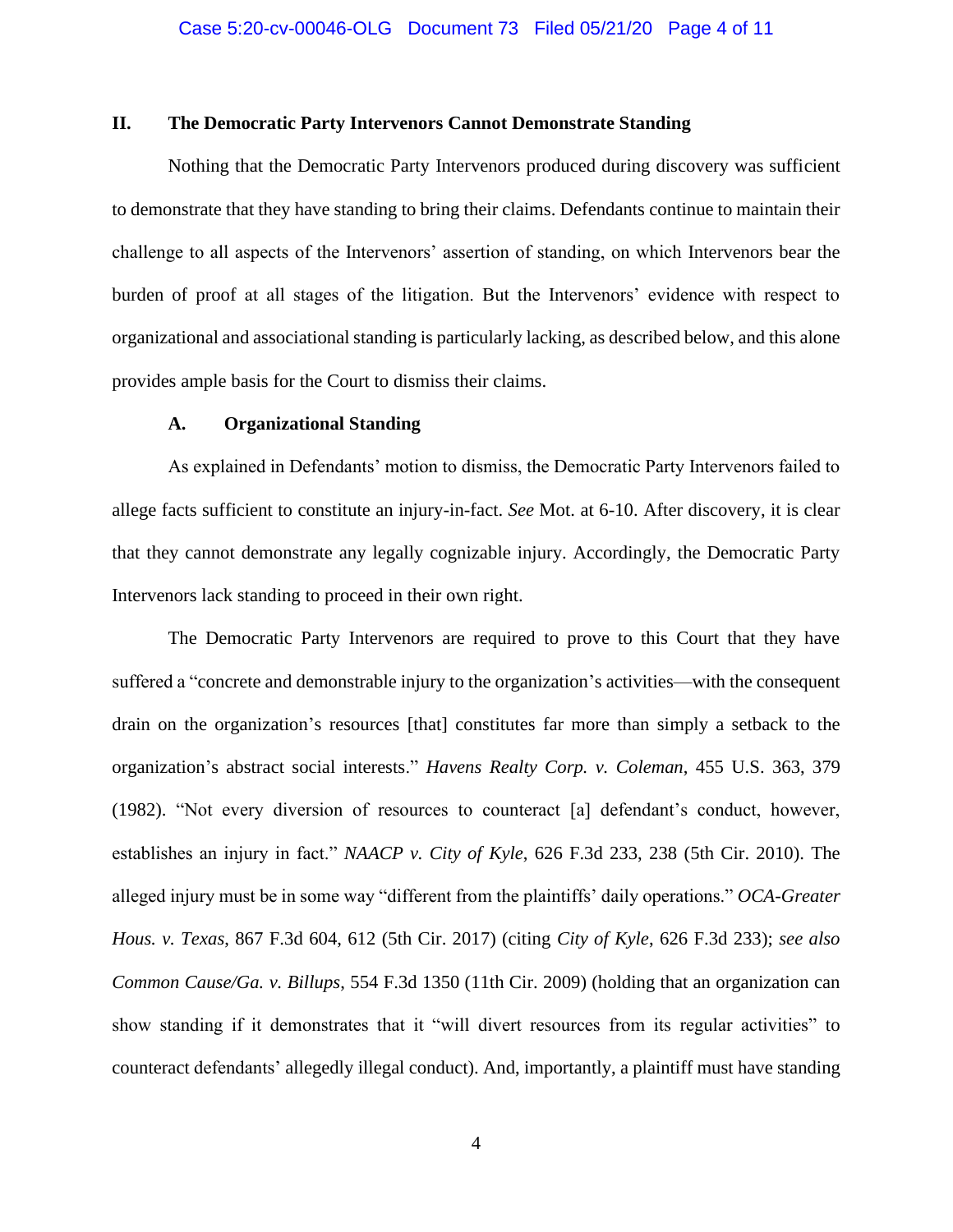#### Case 5:20-cv-00046-OLG Document 73 Filed 05/21/20 Page 5 of 11

not only throughout the life of the litigation, but at they time they filed suit. *See, e.g.*, *Pluet v. Frasier*, 355 F.3d 381, 386 (5th Cir. 2004); *Soc'y of Separationists, Inc. v. Herman*, 959 F.2d 1283, 1288 (5th Cir. 1992).<sup>2</sup>

Courts are "not responsible for vindicating generalized partisan preferences." *Gill v. Whitford*, 138 S. Ct. 1916, 1933 (2018). "Frustration of an organization's objectives is the type of abstract concern that does not impart standing." *Ctr. for Law & Educ. v. Dep't of Educ.*, 396 F.3d 1152, 1161-62 (D.C. Cir. 2005) (quotation omitted). Mere "hope of achieving a Democratic majority in the legislature . . . is a collective political interest, not an individual legal interest," and does not constitute an injury-in-fact for standing purposes. *Gill*, 138 S. Ct. at 1932. "Harm to an organization's generalized partisan preferences describes only 'a setback to [its] abstract social interests,' which is insufficient to establish a concrete injury in fact." *Jacobson v. Fla. Sec'y of State*, No. 19-14552, 957 F.3d 1193, at \*8 (11th Cir. Apr. 29, 2020) (quoting *Havens Realty*, 455 U.S. at 379). "An organization's general interest in its preferred candidates winning as many elections as possible is still a 'generalized partisan preference[]' that federal courts are "not responsible for vindicating[.]'" *Id.* (quoting *Gill*, 138 S. Ct. at 1933). Each of the Democratic Party Intervenors is clear that their sole mission is to elect Democratic candidates, as discussed above. Accordingly, the sole interest they seek to vindicate constitutes a mere "generalized partisan preference" that cannot form the basis of an injury-in-fact for standing purposes.

Moreover, the Democratic Party Intervenors must show an explicit connection between the challenged practice and the alleged injury. For example, in *ACORN v. Fowler*, 178 F.3d 350 (5th

<sup>2</sup> *See also, e.g.*, *Friends of the Earth, Inc. v. Laidlaw Envtl. Servs*., 528 U.S. 167, 191 (2000) (recognizing that, unlike mootness, "[s]tanding admits of no similar exception; if a plaintiff lacks standing at the time the action commences, the fact that the dispute is capable of repetition yet evading review will not entitle the complainant to a federal judicial forum")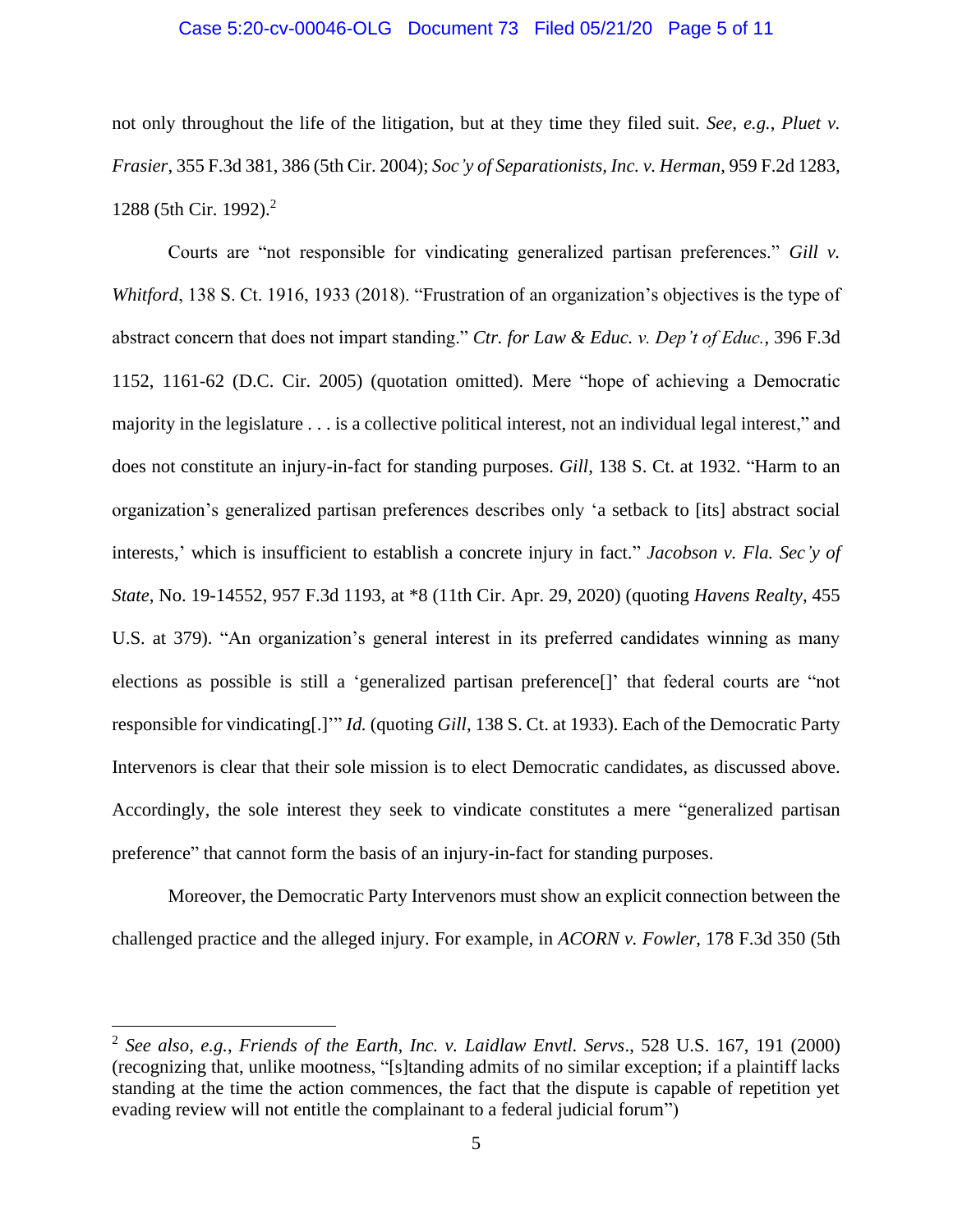#### Case 5:20-cv-00046-OLG Document 73 Filed 05/21/20 Page 6 of 11

Cir. 1999), the plaintiff organization brought three claims challenging Louisiana's voter registration practices on the theory that they violated the NVRA. ACORN demonstrated that it "engages in voter registration drives in Louisiana, that it provides voter registration applications to unregistered potential members, and that it makes voter registration applications available at housing fairs that it attends throughout the year." *Id.* at 359. ACORN also demonstrated that it "hired staff" to conduct voter registration training, "coordinated voter registration drives," and supervised staff, among other similar activities. *Id.* And ACORN claimed "that its efforts registering voters in Louisiana counteract the appellees' failure to properly implement the NVRA." *Id.* at 360.

The Fifth Circuit found that with respect its first two claims, ACORN had not demonstrated an injury. The court discounted much of ACORN's evidence regarding its staff hiring and supervision because ACORN did not show that these activities were "a direct result of Louisiana's alleged failure to properly implement the NVRA." *Id.* at 360. The court also doubted "ACORN's allegations of injury due to including voter registration applications with its membership applications or 'set[ting] up' a voter registration table at housing fairs that it already attends," and found that such activities did not constitute a perceptible impairment caused by the "purported failure to implement the NVRA." *Id.* (citing *Havens Realty*, 455 U.S. at 379). None of these activities were shown to have the requisite connection to the challenged activity that is necessary to demonstrate organizational standing. *See id.*

ACORN was found to have raised a genuine issue of material fact regarding its third claim because it "concentrated" one voter registration drive to specifically target "a population directly affected by one of the NVRA requirements that ACORN claims Louisiana has failed to implement." *Id.* at 361. The court found that ACORN was injured by having to conduct this highly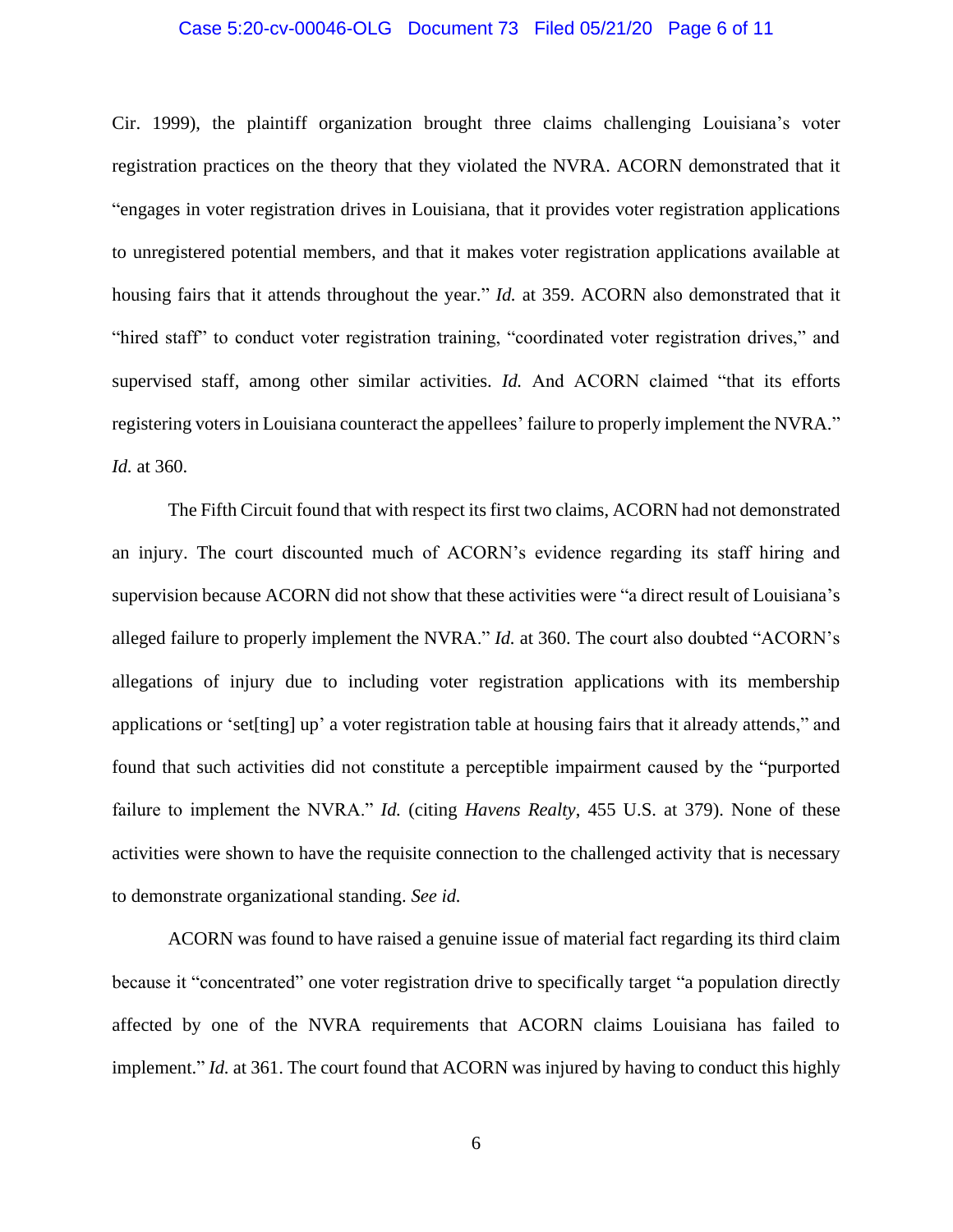#### Case 5:20-cv-00046-OLG Document 73 Filed 05/21/20 Page 7 of 11

targeted voter registration effort because those resources were expended to register voters in a way that specifically "counteract[ed] Louisiana's alleged failure to implement the [NVRA]." *Id.* This was the only injury that the court found to be "concrete and demonstrable." *Id.* at 362. But with respect to all of ACORN's other voter registration efforts, "[t]here is simply no suggestion in the record that anyone it has registered through its voter registration drives would already have been registered to vote if Louisiana implemented the NVRA requirements that form the basis of its first two claims." *Id.*

The Democratic Party Intervenors' evidence does not demonstrate that *any* of their voter registration activities are conducted specifically to counteract Defendants' alleged practices. Unlike ACORN's evidence regarding its third claim, which suggested that it may have been injured to the limited extent that some of its efforts were "concentrated" to reach a specific group, *see id.* at 361, the Democratic Party Intervenors do not target voter registration activities directed at individuals who transacted with DPS online. Instead, as discussed above, the evidence demonstrates that any voter registration efforts they undertake are carefully calculated to reach voters likely to vote for Democrats. Accordingly, their efforts are not specifically connected to the challenged practices.

To the extent any Intervenor has evidence that it engages in voter registration efforts in Texas, those are activities that they would have engaged in regardless of Defendants' alleged conduct, and the Intervenors have not shown that any of their activities are "a *direct result* of [Texas's] alleged failure to properly implement the NVRA." *Id.* at 360 (emphasis added). None of the materials that they produced in discovery discuss any particular efforts directed at those who transacted online with DPS. Indeed, none of the Democratic Party Intervenors can offer proof showing how many individuals—if any at all—"would already have been registered to vote if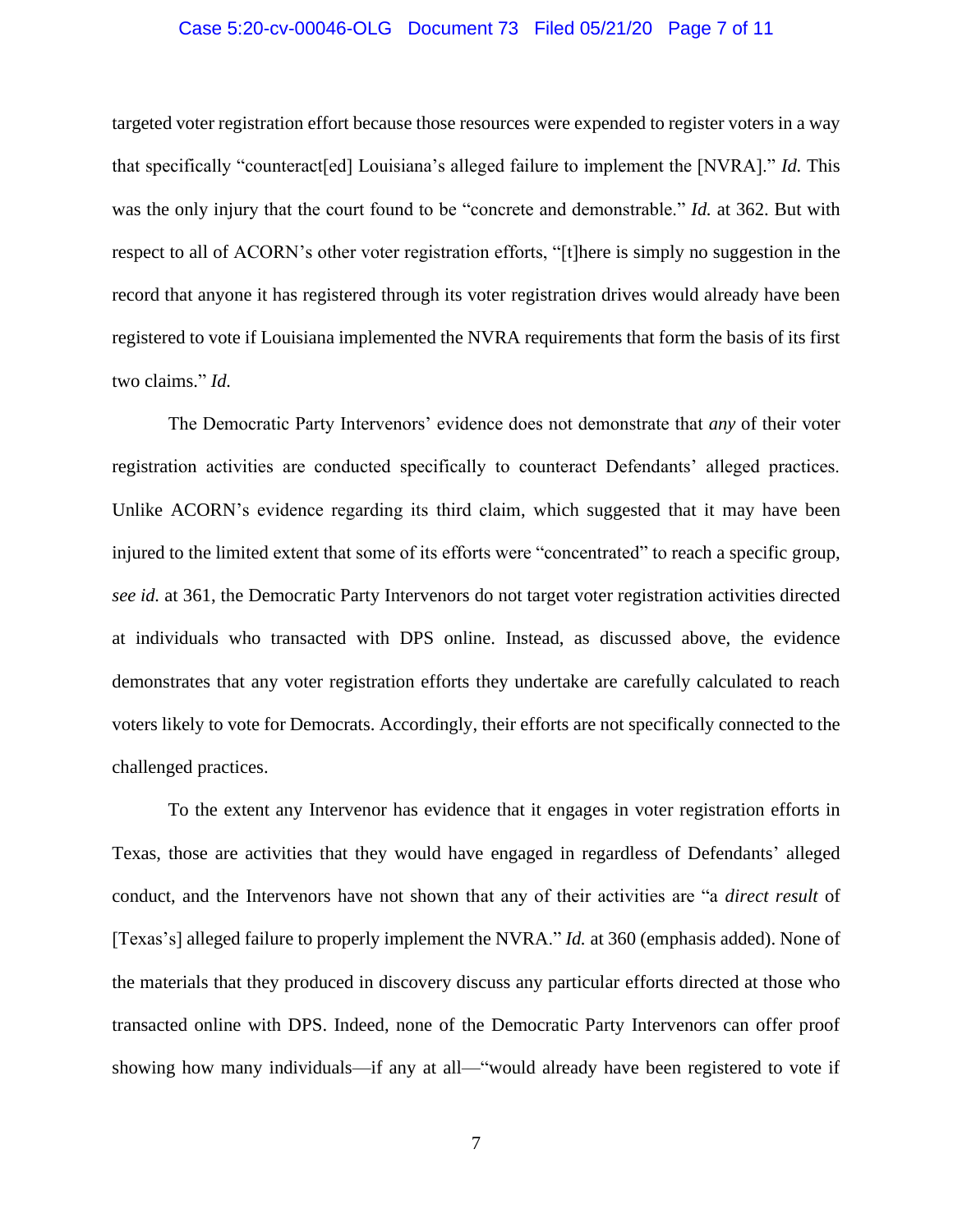#### Case 5:20-cv-00046-OLG Document 73 Filed 05/21/20 Page 8 of 11

[Texas] implemented the NVRA requirements that form the basis of its . . . claims." *Id.* at 362; *see supra*, Part I.

The Democratic Party Intervenors essentially argue that because they engage in some voter registration efforts, they have standing to challenge any voter registration practice with which they disagree or which does not align with their preferred policy. But this is not the law. The Democratic Party Intervenors must show a "concrete and demonstrable" injury, *Havens Realty*, 455 U.S. at 379, yet they cannot identify even one dollar that was spent or one voter that was registered as a result of their efforts to counteract this *particular* practice. None of their purported activities constitute anything other their routine "daily operations." *OCA-Greater Hous.*, 867 F.3d at 612. Accordingly, the Democratic Party Intervenors have not shown that they have suffered a concrete and demonstrable injury as a result of Defendants' practices, and they do not have standing to bring their claims.

#### **B. Associational Standing**

To the extent that the Democratic Party Intervenors claim standing to vindicate their members' injuries, they also fail. "'Standing,' [the Supreme Court has] said, 'is not 'an ingenious academic exercise in the conceivable' . . . [but] requires . . . a factual showing of perceptible harm.'" *Summers v. Earth Island Inst.*, 555 U.S. 488, 499 (quoting *Lujan v. Defenders of Wildlife*, 504 U.S. 555, 566 (1992)). The Supreme Court "has required plaintiffs claiming an organizational standing to identify members who have suffered the requisite harm." *Id.* at 499. The Democratic Party Intervenors have not identified any such member or demonstrated facts that show how even one of their members has been aggrieved by the Defendants' conduct. Accordingly, the Democratic Party Intervenors do not have standing.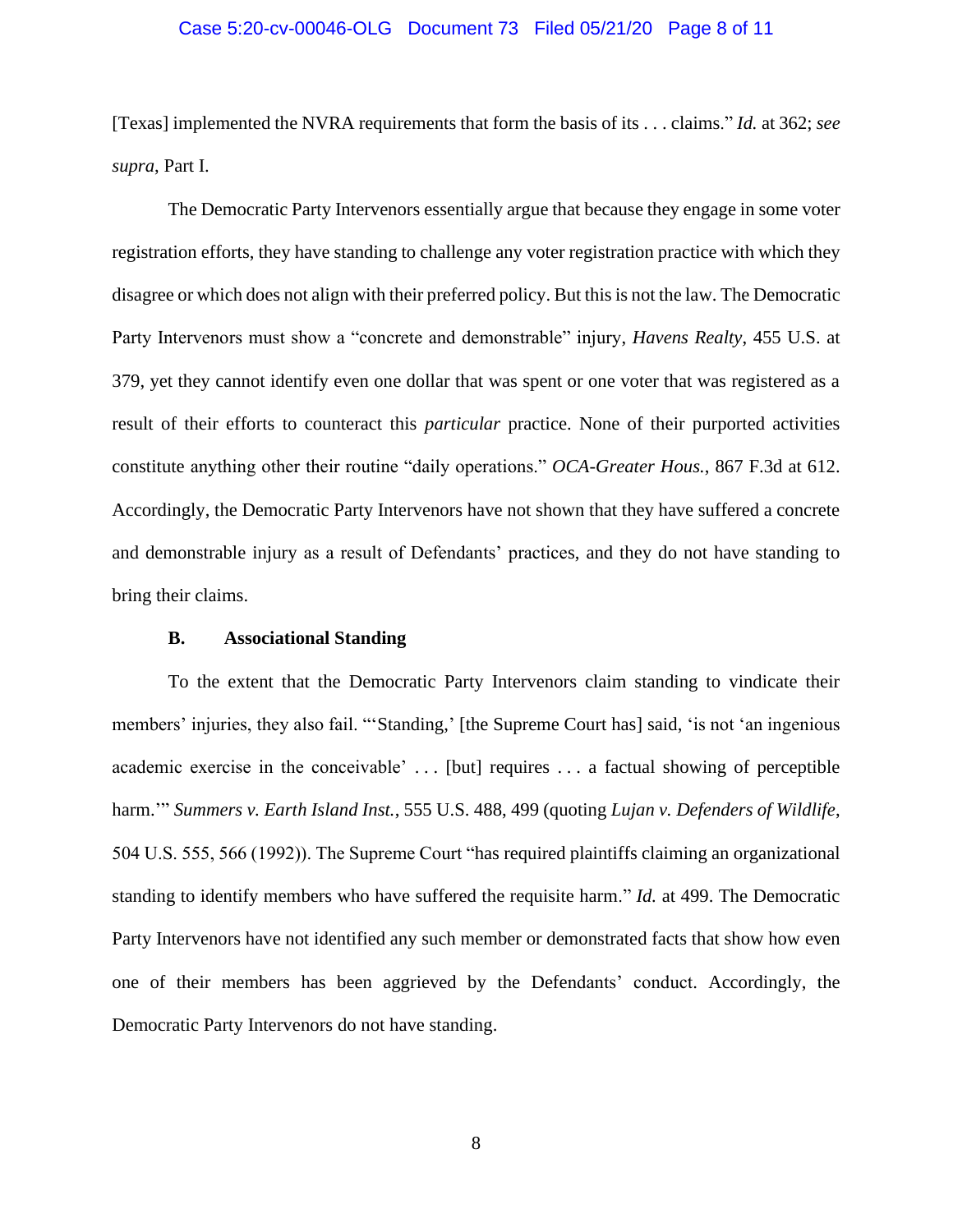#### Case 5:20-cv-00046-OLG Document 73 Filed 05/21/20 Page 9 of 11

The Democratic Party Intervenors rely on *Hancock County Board of Supervisors v. Ruhr*, 487 F. App'x 189 (5th Cir. 2012), for the proposition that they do not need to identify a specific aggrieved member. *See* ECF No. 71 at 12 ("Opp."). But whatever the relevance of *Hancock* neither it nor the Intervenors cite or discuss the clear pronouncement in *Summers* on the issue the lessened pleading standard that it describes is both irrelevant in this case because the parties have now conducted discovery, and legally untenable because the Supreme Court recently reaffirmed that "the essential elements of a claim remain constant through the life of a lawsuit." *Comcast Corp. v. Nat'l Ass'n of African American-Owned Media*, 140 S. Ct. 1009, 1014 (2020). The Democratic Party Intervenors' failure to demonstrate with evidence that any of its members would have standing is therefore fatal to their assertion of associational standing.

The Democratic Party Intervenors alternatively rely on the expansive argument that any voter who casts a ballot for a Democrat is one of their members for standing purposes. *See* Opp. at 11. Even if Intervenors were not required to allege and demonstrate a formal membership structure, they must show that their constituents "possess all of the indicia of membership in an organization," such as electing the organization's members, serving in the organization, and financing its activities. *Hunt v. Wash. State Apple Advertising Comm'n*, 432 U.S. 333, 344-45 (1977). The evidence here falls well short of this standard. And in any event, Intervenors have failed to demonstrate that any one of their members would have standing in their own right, even under this expansive definition. Accordingly, any assertion of associational standing fails.

#### **III. Collateral Estoppel is Inapplicable**

Defendants have explained in their motion to dismiss why the Democratic Party Intervenors' equal protection claim is without merit, and their opposition adds nothing of substance. *See* Opp. at 20. Instead, the Intervenors rely solely on the Court's prior rulings in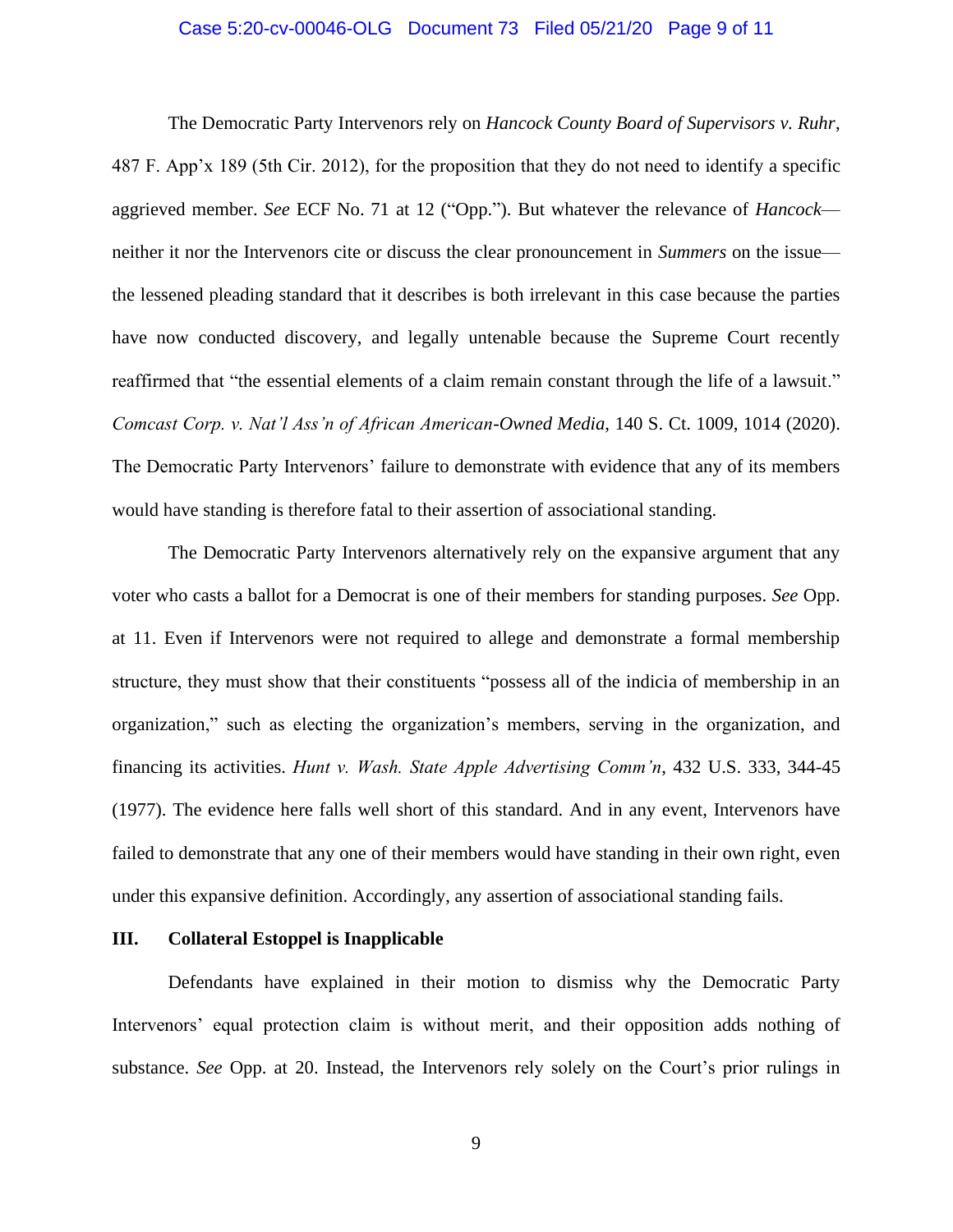#### Case 5:20-cv-00046-OLG Document 73 Filed 05/21/20 Page 10 of 11

*Stringer I*—a case which did not involve them—and assert that collateral estoppel precludes Defendants from even mounting a defense. *See* Opp. at 16-19. But the Democratic Party Intervenors egregiously misconstrue the doctrine of collateral estoppel, also known as issue preclusion, which has no application to this litigation whatsoever.

"[A] civil judgment generates issue preclusion only when it's 'valid and final.'" *Langley v. Price*, 926 F.3d 145, 164 (5th Cir. 2019) (quoting Restatement (Second) of Judgments § 27 (Am. Law Inst. 1982)). "[O]nce a civil judgment is reversed on appeal, it's obviously no longer 'valid' and retains *zero* preclusive effect." *Id.* The Fifth Circuit reversed and vacated the judgment in *Stringer I* in its entirety due to the plaintiffs' lack of standing; no part of that order survived. *See Stringer v. Whitley* (*Stringer I*), 942 F.3d 715 (5th Cir. 2019). Accordingly, that prior judgment "retains *zero* preclusive effect." *Langley*, 926 F.3d at 164. The Democratic Party Intervenors waste this Court's time in suggesting otherwise.

#### **CONCLUSION**

For the foregoing reasons, the Court should grant Defendants' motion to dismiss.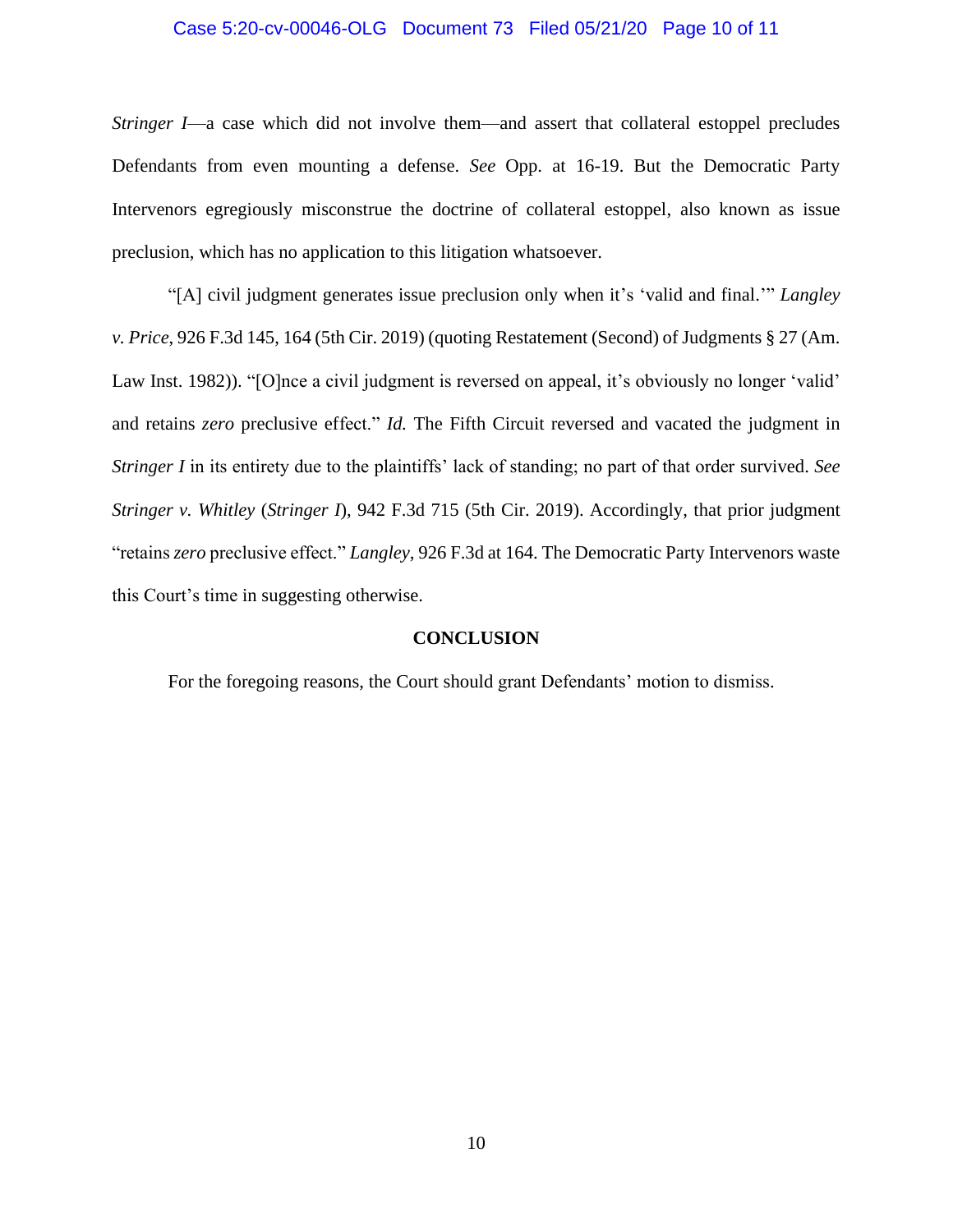Respectfully submitted.

KEN PAXTON Attorney General of Texas

JEFFREY C. MATEER First Assistant Attorney General

RYAN L. BANGERT Deputy First Assistant Attorney General

DARREN L. MCCARTY Deputy Attorney General for Civil Litigation

THOMAS A. ALBRIGHT Chief for General Litigation Division

*/s/Christopher D. Hilton* CHRISTOPHER D. HILTON Texas Bar. No. 24087727 ANNE MARIE MACKIN Texas Bar No. 24078898 Assistant Attorneys General P.O. Box 12548, Capitol Station Austin, Texas 78711-2548 (512) 463-2798 | FAX: (512) 320-0667 anna.mackin@oag.texas.gov christopher.hilton@oag.texas.gov

### **ATTORNEYS FOR DEFENDANTS**

### **CERTIFICATE OF SERVICE**

I certify that on May 21, 2020, the foregoing document was filed electronically via the Court's CM/ECF system causing electronic service upon all counsel of record.

> */s/Christopher D. Hilton* CHRISTOPHER D. HILTON Assistant Attorney General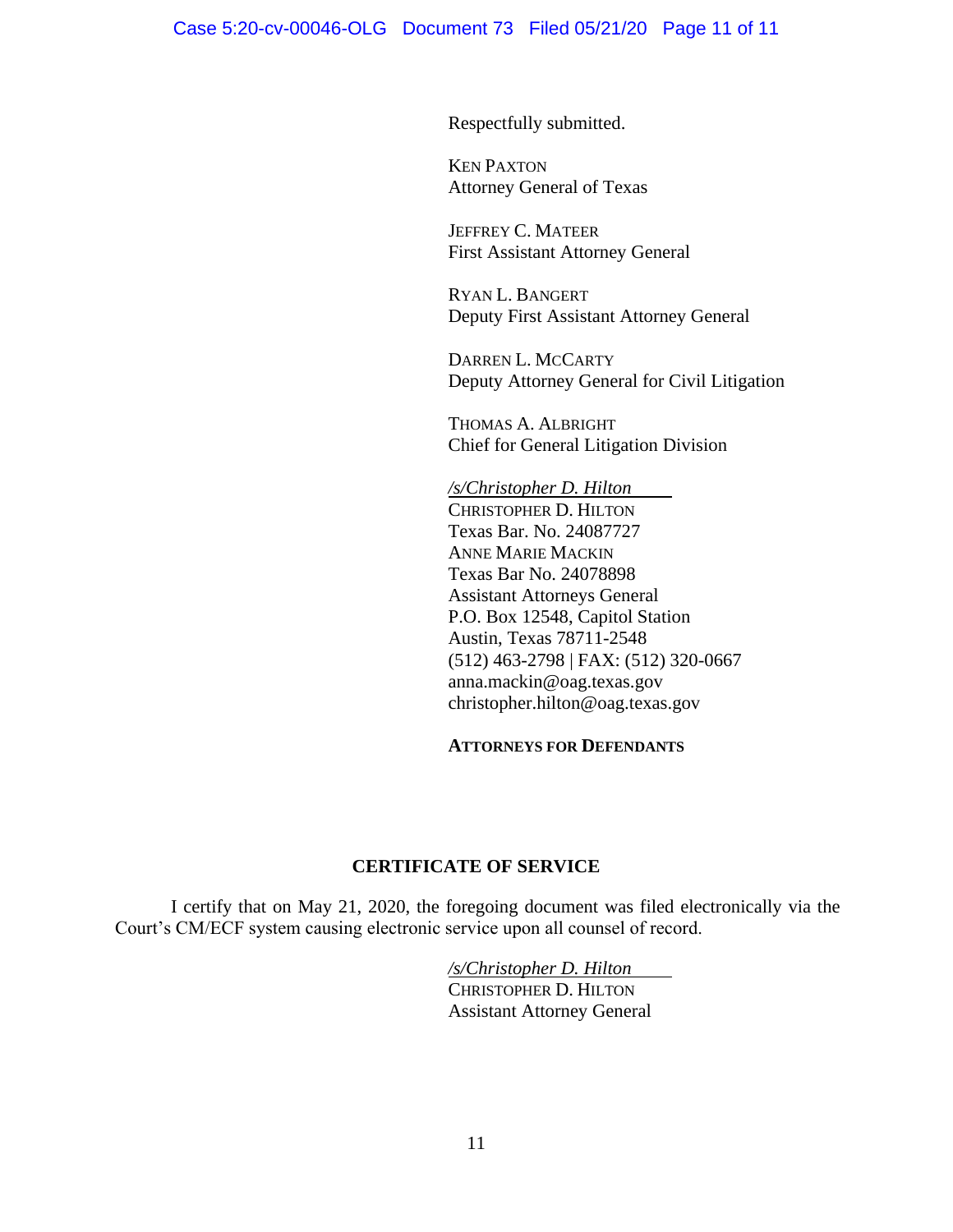IN THE UNITED STATES DISTRICT COURT FOR THE WESTERN DISTRICT OF TEXAS SAN ANTONIO DIVISION JARROD STRINGER, et al., \* Plaintiffs, \*  $\star$ v. \* No. SA-20-CV-46-OG  $\star$ RUTH R. HUGHS, et al., Defendants. \* VIDEOCONFERENCED DEPOSITION OF THE CORPORATE REPRESENTATIVE OF THE TEXAS DEMOCRATIC PARTY, TOMMY GLEN MAXEY Monday, April 27, 2020

VIDEOCONFERENCED DEPOSITION OF TOMMY GLEN

 MAXEY, produced as a witness at the instance of the Defendants, and duly sworn, was taken in the above-styled and numbered cause on Monday, April 27, 2020, from 10:03 a.m. to 2:04 p.m., before Debbie D. Cunningham, CSR, in and for the State of Texas, remotely reported via Machine Shorthand, pursuant to the Federal Rules of Civil Procedure.

--ooOoo--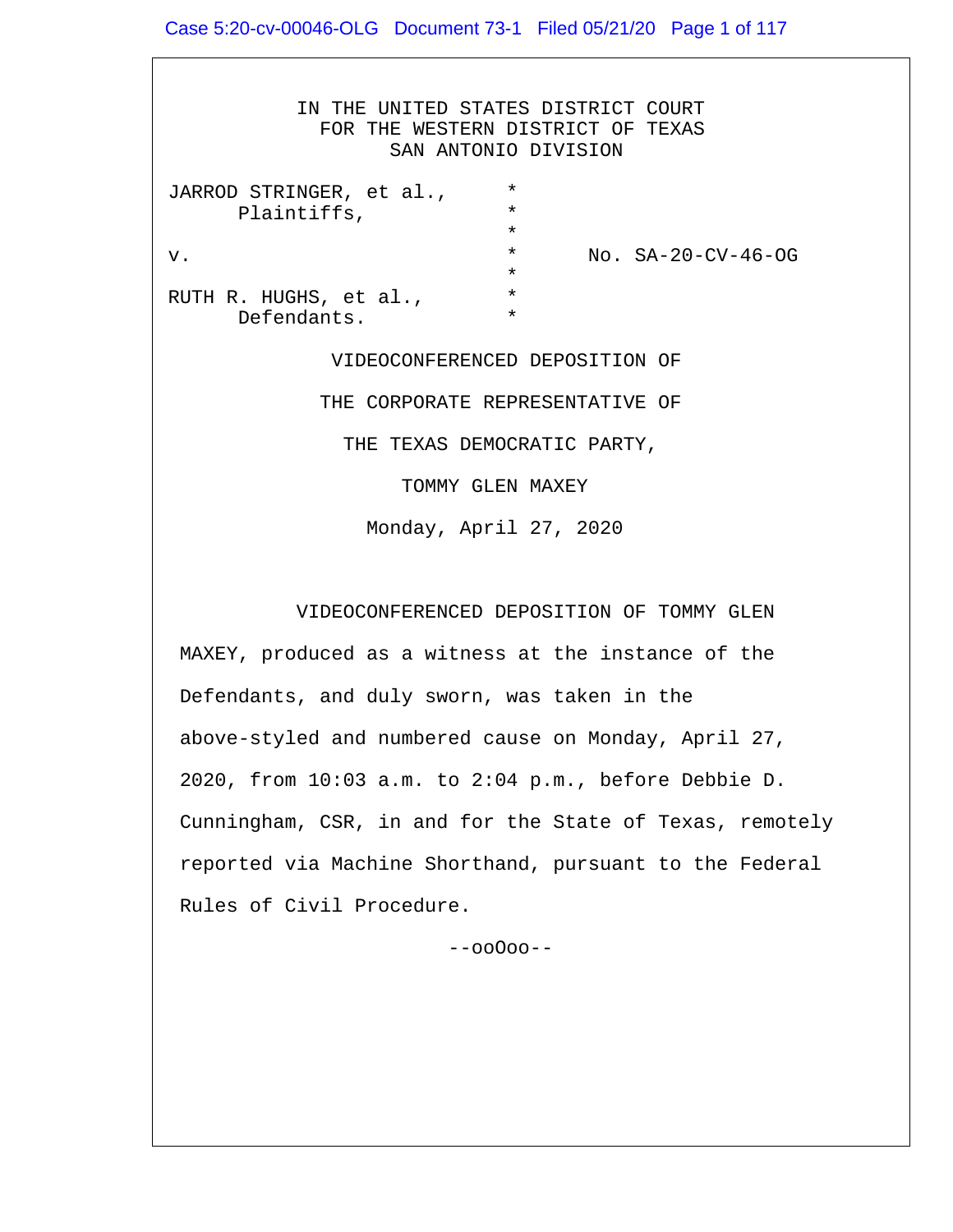# Case 5:20-cv-00046-OLG Document  $73-1$  Filed 05/21/20, Page 2 of  $11^7$  4/27/2020

2

```
1
 2
 3
 4
 5
 6
 7
 8
 9
10
11
12
13
14
15
16
17
18
19
20
21
22
23
24
25
                            APPEARANCES
    FOR PLAINTIFFS:
          TEXAS CIVIL RIGHTS PROJECT
          1405 Montopolis Drive
          Austin, Texas 78741
          (T) 512.474.5073
          By: Joaquin Gonzalez, Esq.
               joaquin@texascivilrightsproject.org
    FOR PLAINTIFF INTERVENOR:
          PERKINS COIE
          700 13th Street, NW, Suite 800
          Washington, D.C. 20005-3960
          (T) 202.654.6200
          By: John Geise, Esq.
               jgeise@perkinscoie.com
    AND
               Aria C. Branch, Esq.
               abranch@perkinscoie.com
                         AND
               Emily Brailey, Esq.
               ebrailey@perkinscoie.com
   FOR DEFENDANTS:
          OFFICE OF THE ATTORNEY GENERAL OF TEXAS
          General Litigation Division
          300 W. 15th Street
          Austin, Texas 78701
          (T) 512.463.2120
          By: Anne Marie Mackin, Esq.
               anna.mackin@oag.texas.gov
                         AND
               Christopher D. Hilton, Esq.
               christopher.hilton@oag.texas.gov
   VIDEOGRAPHER: Brian Christopher
```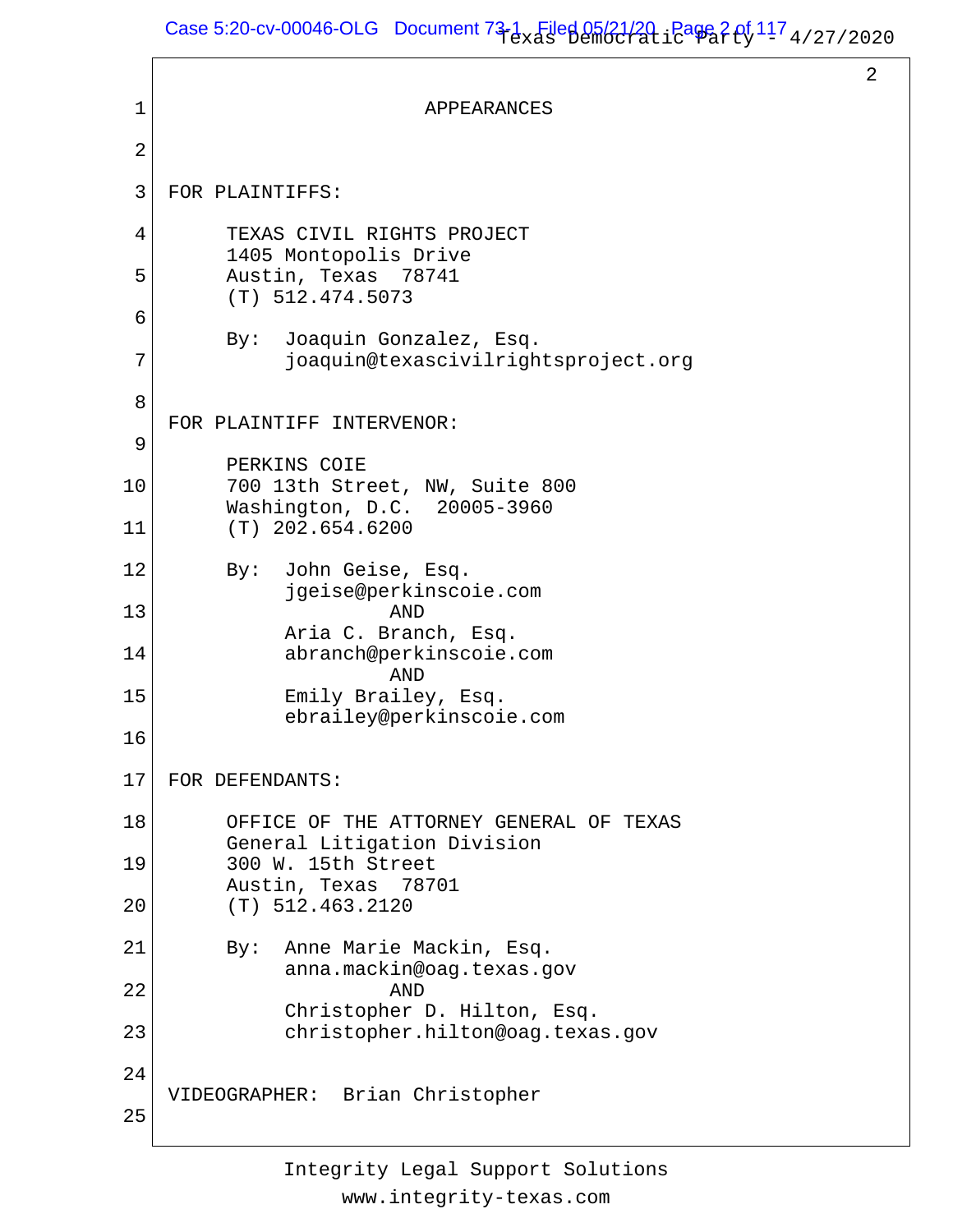# Case 5:20-cv-00046-OLG Document  $73-1$  Filed 05/21/20, Page 3 of  $11^7$  4/27/2020

|                |                                  |                | $\mathbf{3}$ |
|----------------|----------------------------------|----------------|--------------|
| $1\,$          | INDEX                            |                |              |
| $\overline{a}$ | APPEARANCES                      | $\overline{a}$ |              |
| $\mathbf{3}$   |                                  |                |              |
| $\overline{4}$ | EXAMINATION OF TOMMY GLEN MAXEY: |                |              |
| 5              | BY MS. MACKIN                    | $\sqrt{6}$     |              |
| $\epsilon$     | BY MR. GEISE                     | 112            |              |
| $\sqrt{ }$     | BY MS. MACKIN                    | 115            |              |
| 8              |                                  |                |              |
| $\overline{9}$ |                                  |                |              |
| $10\,$         | REPORTER'S CERTIFICATION         | 117            |              |
| $11\,$         |                                  |                |              |
| $1\,2$         |                                  |                |              |
| $13\,$         |                                  |                |              |
| 14             |                                  |                |              |
| 15             |                                  |                |              |
| 16             |                                  |                |              |
| 17             |                                  |                |              |
| $18\,$         |                                  |                |              |
| 19             |                                  |                |              |
| 20             |                                  |                |              |
| 21             |                                  |                |              |
| 22             |                                  |                |              |
| 23             |                                  |                |              |
| 24             |                                  |                |              |
| 25             |                                  |                |              |
|                |                                  |                |              |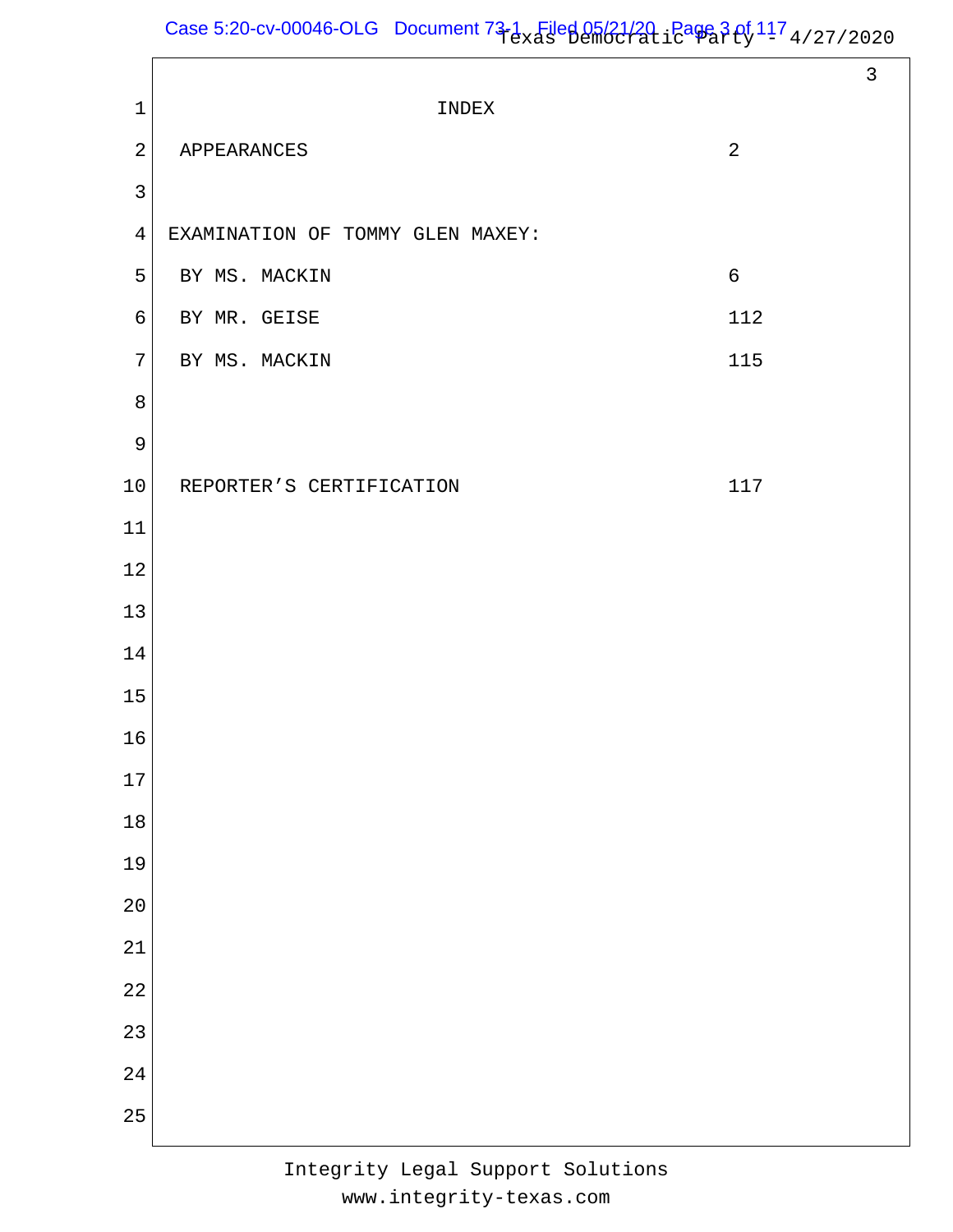# Case 5:20-cv-00046-OLG Document  $73-1$  Filed 05/21/20, Page 4 of  $11^7$  4/27/2020

 EXHIBIT INDEX Exhibit Number Description **Description** Exhibit 1 Defendants' Notice of Oral 9 Deposition Pursuant to Federal Rule of Procedure 30 Exhibit 2 Plaintiffs' Production in 17 Response to Subpoena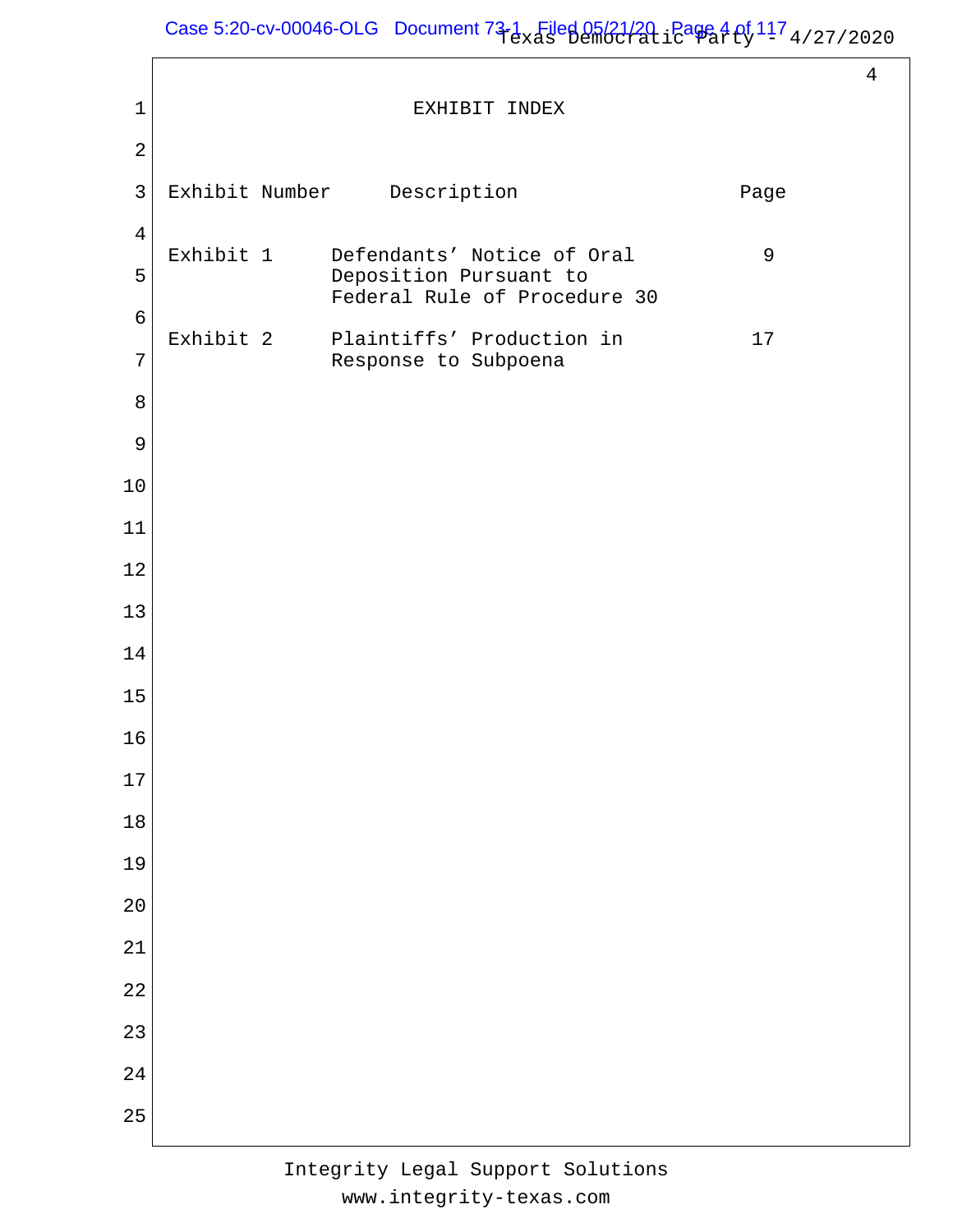Case 5:20-cv-00046-OLG Document  $73-1$  Filed 05/21/20,  $P$ age 5 of  $11^7$  4/27/2020

 $\sqrt{ }$ 

5

| 1  | (Monday, April 27, 2020, 10:03 a.m.)                     |
|----|----------------------------------------------------------|
| 2  | PROCEEDINGS                                              |
| 3  | THE REPORTER: Today is April 27th, 2020.                 |
| 4  | This is the deposition of the Texas Democratic Party     |
| 5  | Representative, Glen Maxey, in the matter of Jarrod      |
| 6  | Stringer, et al. versus Ruth R. Hughes, et al. We are    |
| 7  | remotely situated due to COVID-19 and are appearing via  |
| 8  | Zoom conference. We are now on the record at             |
| 9  | 10:03 a.m., Central time.                                |
| 10 | My name is Debbie Cunningham; and my                     |
| 11 | business address is P.O. Box 245, Manchaca, Texas.       |
| 12 | Would all persons present please                         |
| 13 | introduce themselves for the record?                     |
| 14 | MS. MACKIN: This is Anna Mackin with the                 |
| 15 | Texas Office of the Attorney General on behalf of the    |
| 16 | Defendant.                                               |
| 17 | MR. GEISE: This is John Geise from the                   |
| 18 | law firm of Perkins Coie, LLP, on behalf of Plaintiff    |
| 19 | Intervenor Texas Democratic Party.                       |
| 20 | MS. BRANCH: This is Aria Branch from                     |
| 21 | Perkins Coie on behalf of the Plaintiff Intervenor,      |
| 22 | Texas Democratic Party.                                  |
| 23 | MS. BRAILEY: This is Emily Brailey also                  |
| 24 | from Perkins Coie on behalf of the Plaintiff Intervenor, |
| 25 | Texas Democratic Party.                                  |
|    |                                                          |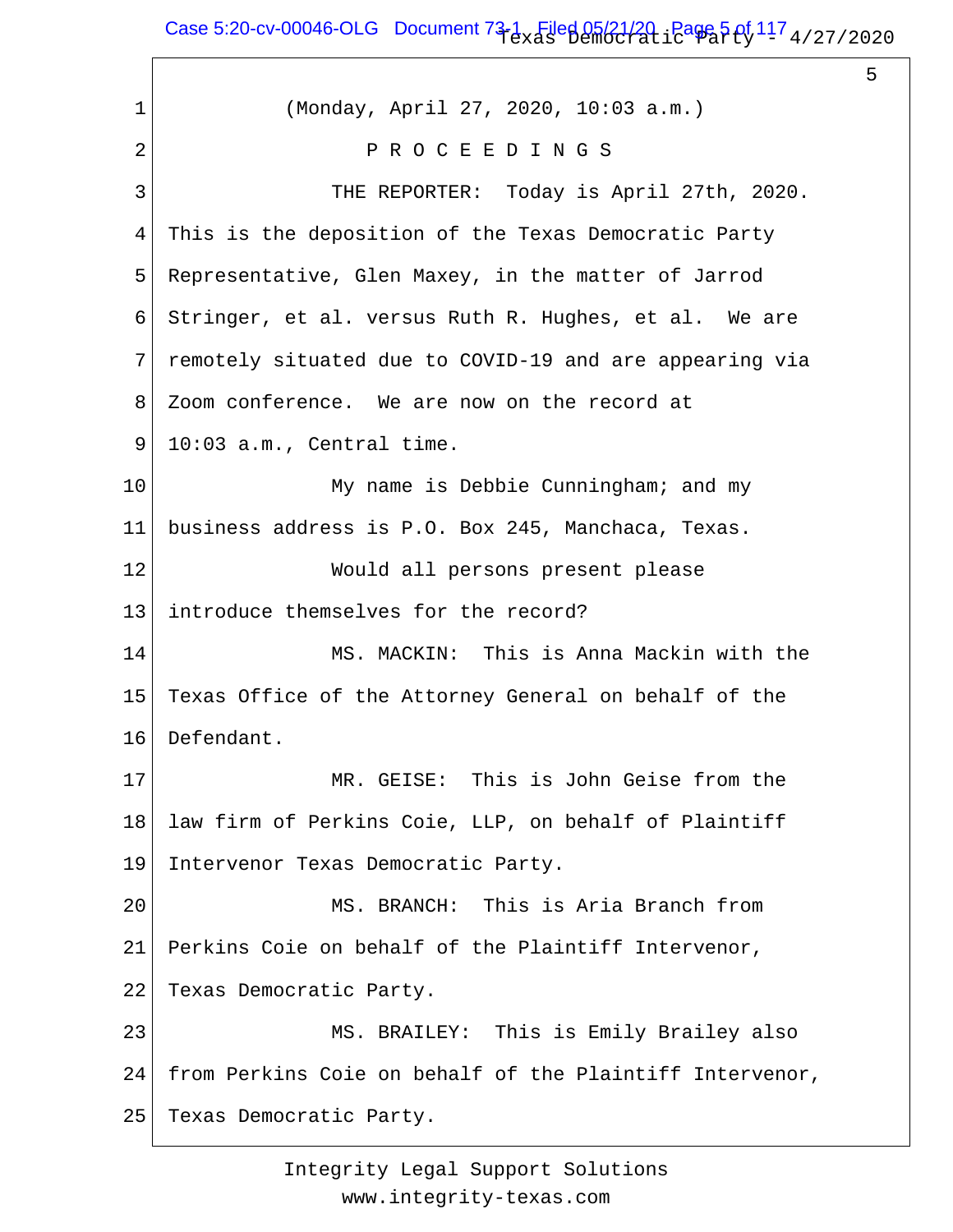Case 5:20-cv-00046-OLG Document  $73-1$  Filed 05/21/20, Page 6 of  $11^7$  4/27/2020

6

1 2 3 4 5 6 7 8 9 10 11 12 13 14 15 16 17 18 19 20 21 22 23 24 25 THE WITNESS: I'm Glen Maxey from the Texas Democratic Party. MR. GONZALES: This is Joaquin Gonzales on behalf of Plaintiffs, Jarrod Stringer, et al. (Witness sworn by the reporter.) MS. MACKIN: And I'd just like to note on the record that the parties have stipulated that that oath can be taken remotely. GLEN MAXEY, having taken an oath to tell the truth, the whole truth, and nothing but the truth, was examined and testified as follows: EXAMINATION BY MS. MACKIN: Q. All right. Good morning, Mr. Maxey. A. Good morning. Q. Please speak and spell your name for the record. A. Tommy Glen Maxey, T-O-M-M-Y G-L-E-N M-A-X-E-Y. Q. Thank you. My name is Anna Mackin. I represent the Defendants in this case, and I'm going to be asking you some questions today. You have been deposed before; is that right? A. That's correct.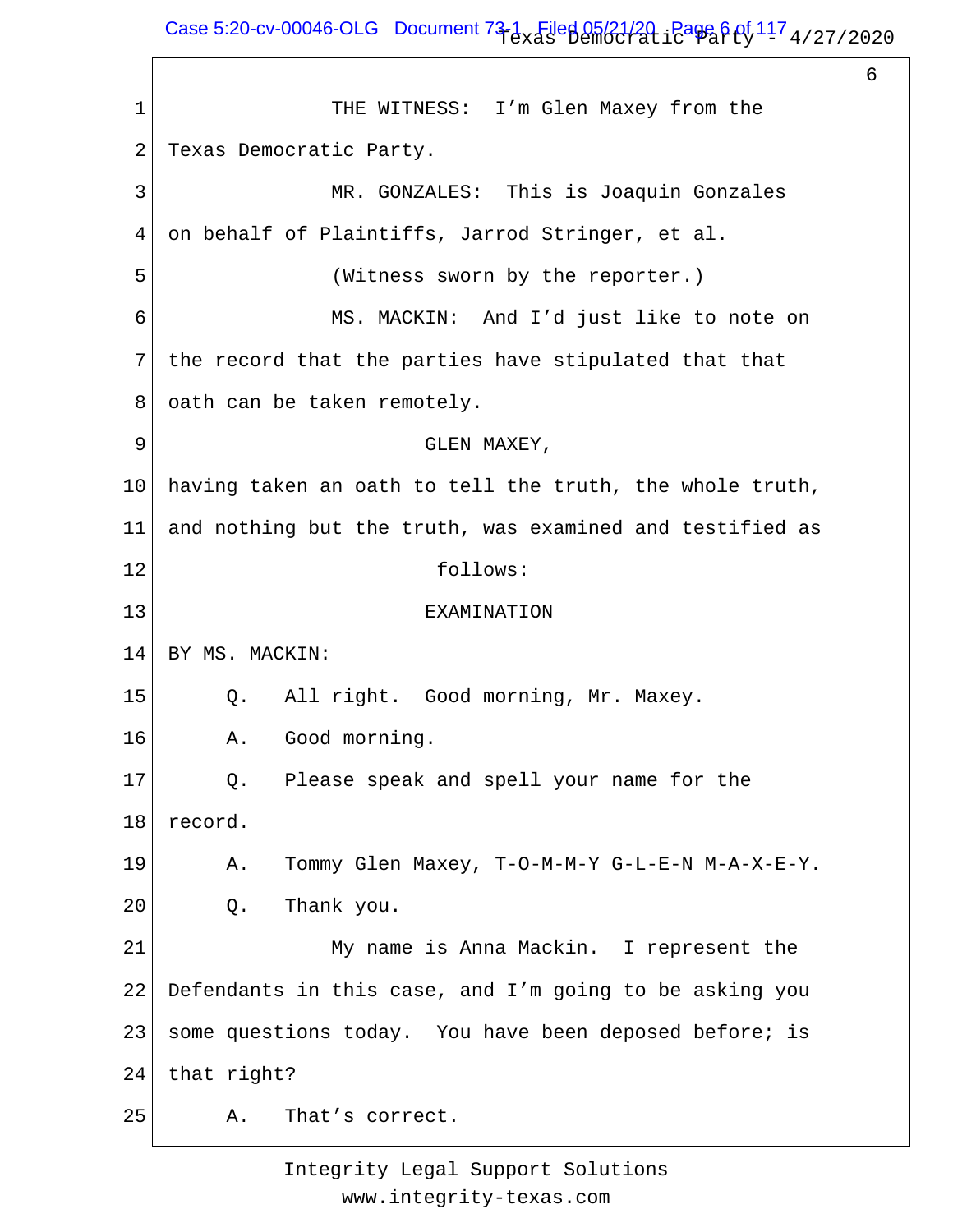## Case 5:20-cv-00046-OLG Document  $73-1$  Filed 05/21/20,  $P$ age 7 of  $11^7$  4/27/2020

7

| $\mathbf{1}$   | Okay. So you're probably familiar with what<br>Q.        |
|----------------|----------------------------------------------------------|
| $\overline{a}$ | we're about to cover; but I want to briefly go over some |
| 3              | ground rules, which are especially important given that  |
| 4              | we're remotely situated and using this videoconference   |
| 5              | technology to take your deposition today.                |
| 6              | Please try to give a verbal answer to my                 |
| 7              | questions. "Yes" or "no" works a lot better than         |
| 8              | "uh-huh" or "huh-uh" because it makes sure that the      |
| 9              | record is clear and Ms. Cunningham is writing down       |
| 10             | everything that we say. Okay?                            |
| 11             | A. All right.                                            |
| 12             | Q.<br>Okay. And please try to let me finish a            |
| 13             | question before you begin your answer. I will also       |
| 14             | endeavor to allow you to finish your answer before I     |
| 15             | ask my next question. This is, again, so that            |
| 16             | Ms. Cunningham can get an accurate record of everything  |
|                | 17   that is said. Okay?                                 |
| 18             | Okay.<br>Α.                                              |
| 19             | And if you don't understand one of my<br>Q.              |
| 20             | questions today, will you please tell me so that I can   |
| 21             | rephrase it?                                             |
| 22             | A. Yes, ma'am.                                           |
| 23             | Thank you.<br>$Q$ .                                      |
| 24             | And if you do answer, I will assume that                 |
| 25             | you have understood the question. Is that fair?          |
|                |                                                          |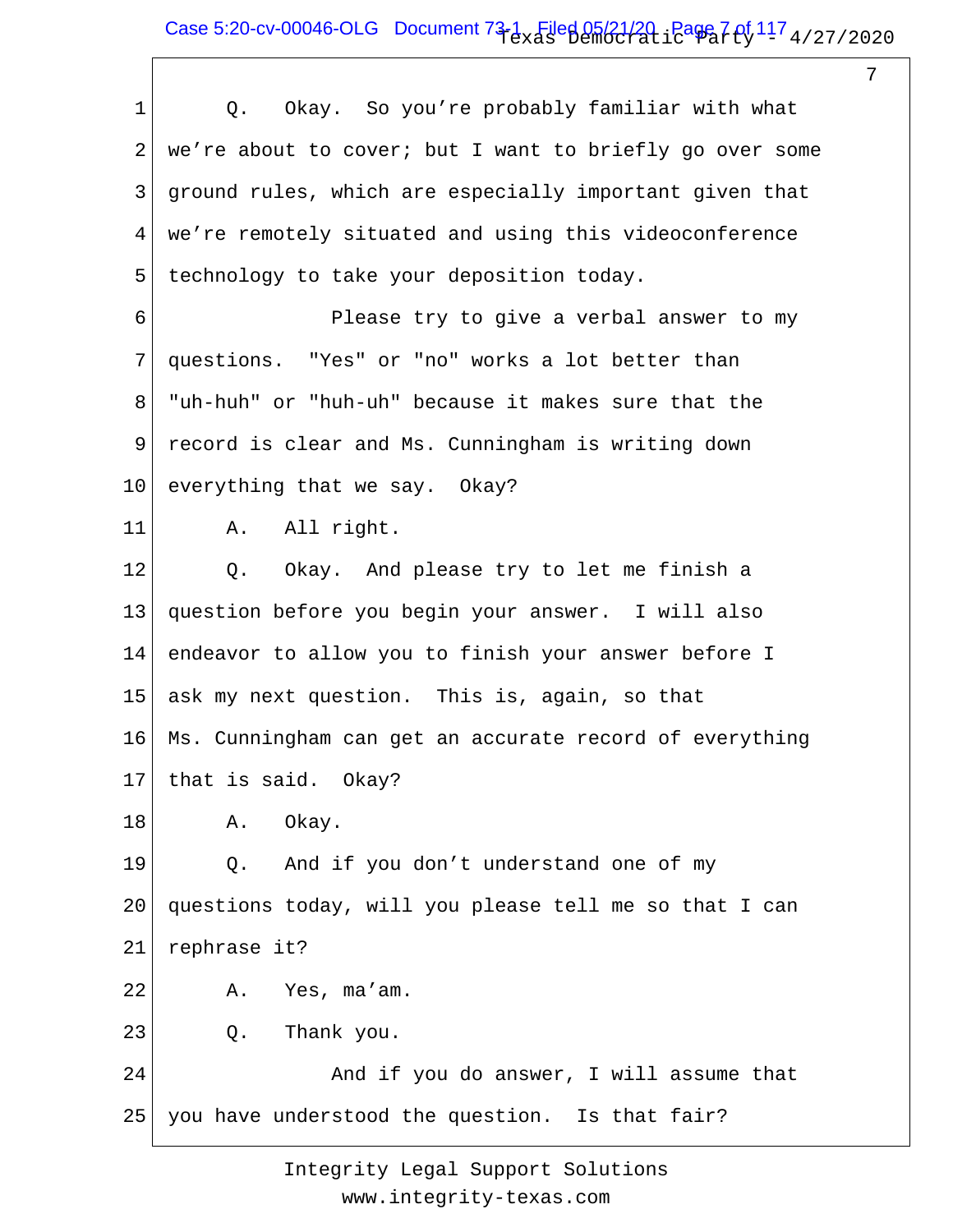Case 5:20-cv-00046-OLG Document  $73-1$  Filed 05/21/20, Page 8 of  $11^7$  4/27/2020

8

1 2 3 4 5 6 7 8 9 10 11 12 13 14 15 16 17 18 19 20 21 22 23 24 25 A. That's fair. Q. Okay. A reminder: You are under oath, sworn to tell the truth as if testifying at a courthouse in front of judge and a jury under penalty of perjury if you do not tell the truth. Do you understand that? A. I do. Q. Okay. And this is not an endurance contest. You are the talent here. So if you ever need a break, need to stretch your legs, use the restroom, please just let me know; and we'll take a break. I'll just ask that you answer any question that is pending before we go on break. Okay? A. All right. Q. All right. Is there any reason that you might not be able to answer my questions honestly, completely, and accurately today? A. Nothing at all. Q. Okay. So during today's deposition I'm going to show you some documents by publishing them on the screen. If you have trouble seeing a document, just let me know. I can zoom in or out, scroll up or down however you need me to. Just let me know that I need to do that. Okay? A. All right. Let me just say that I learned last time that with my progressive glasses, sometimes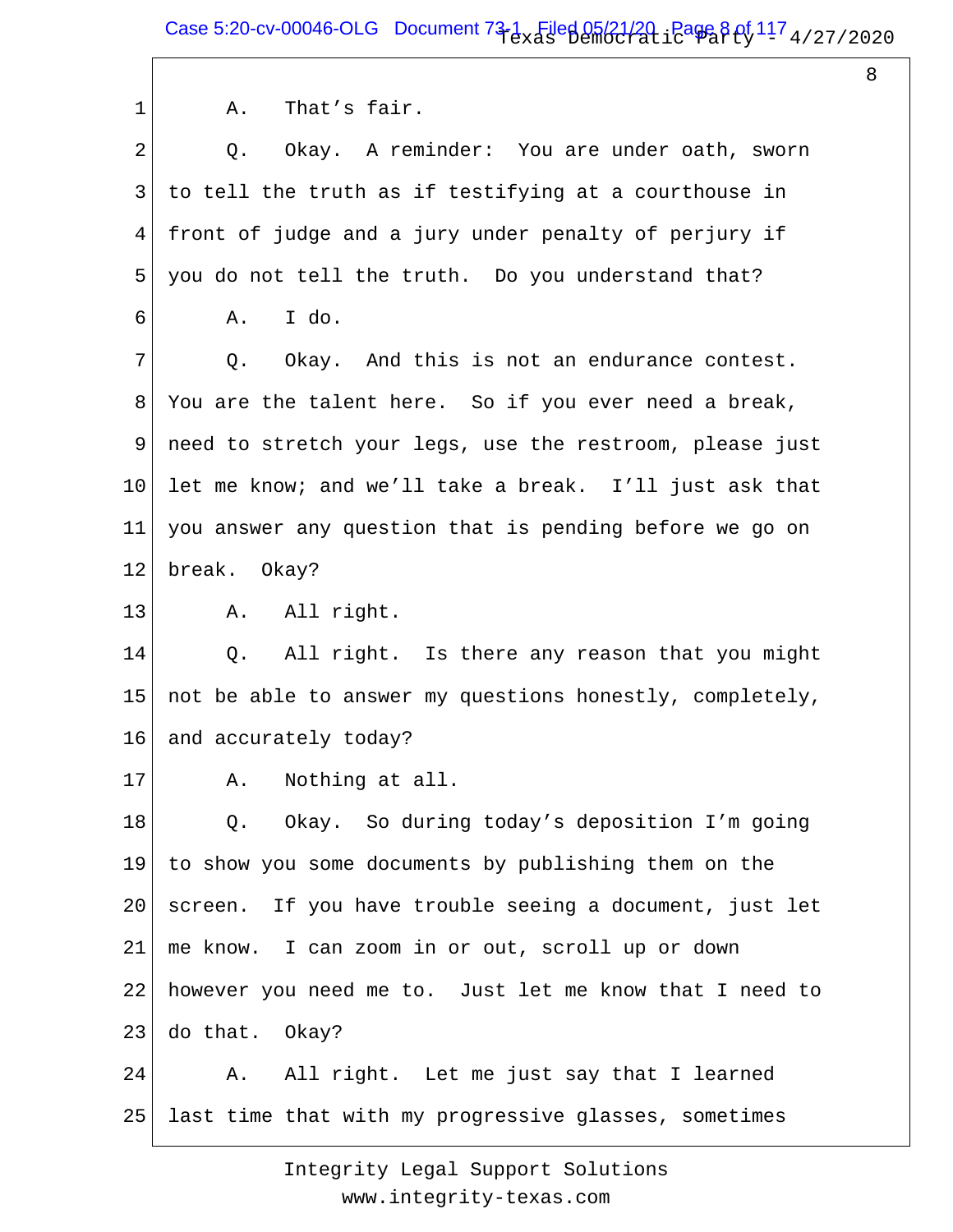## Case 5:20-cv-00046-OLG Document  $73-1$  Filed 05/21/20, Page 9 of  $117$  4/27/2020

9

1 2 3 I'm going to have to move the screen to see. So I might -- my picture might go out of the frame while I'm tilting the computer.

4 5 6 7 8 9 10 Q. Okay. Understood. And we also have a way to send around a little link. If it's not really working for me to publish the document on the screen, I can share a link in the chat box; and that will allow everybody to download whatever document we're talking about. So we can explore what we need to do to make sure that you're seeing the documents clearly.

A. Thank you.

11

12 13 14 15 16 17 18 19 20 21 22 23 24 Q. Of course. So let's go ahead and practice with what's going to be Exhibit 1 to this deposition. MR. GEISE: Can we actually just send around the chat links as a matter of course so that counsel can download them as well? MS. MACKIN: Sure, sure. That's fine. Let me stop this share, and I will circulate... MR. GEISE: Yeah, we've had these hiccups before; and it just ended up being easier. MS. MACKIN: Not a problem. We are all learning on the job a little bit when it comes to these depositions. MR. GEISE: I was in a deposition where

25 Debbie got cut out because she -- her house got struck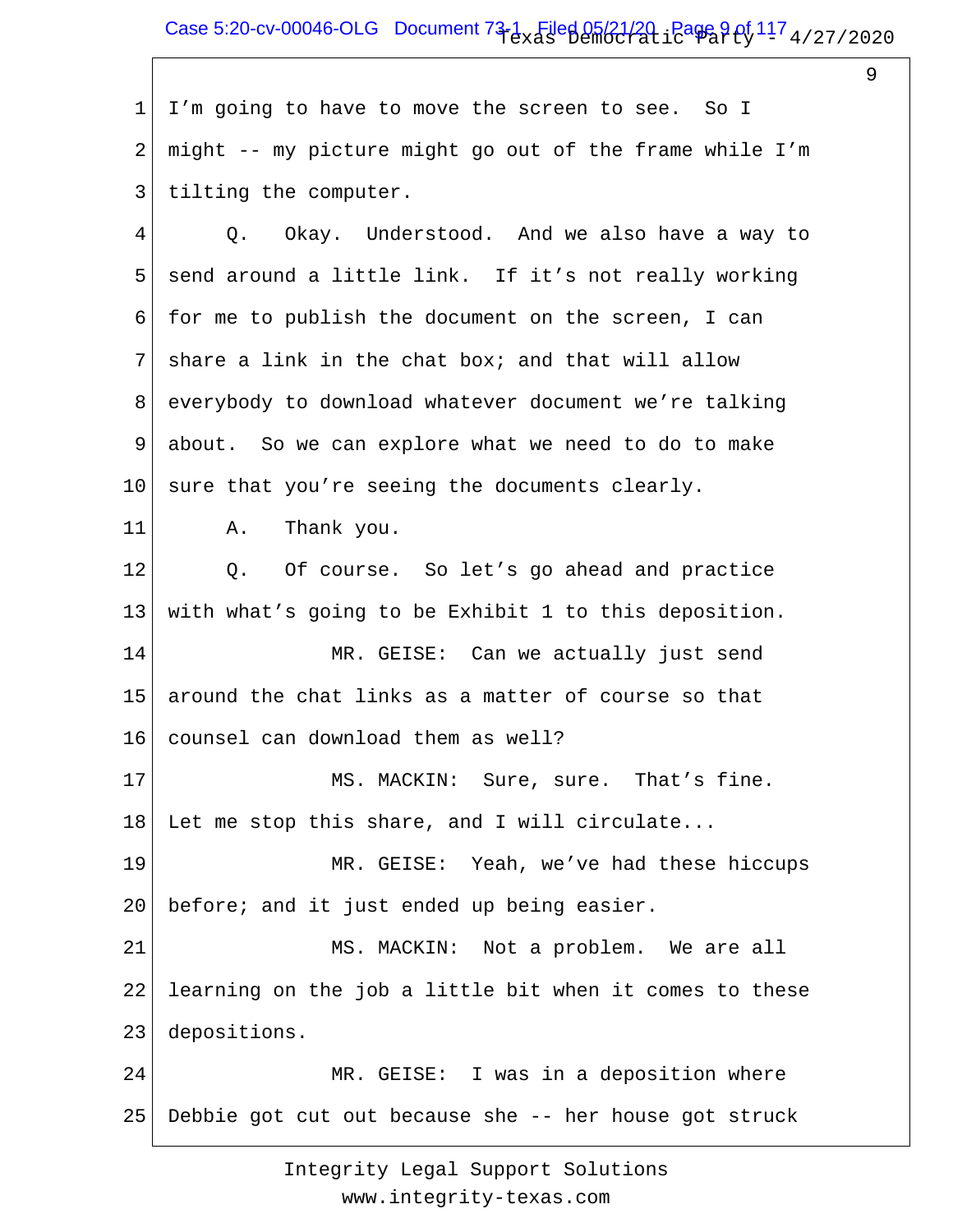## Case 5:20-cv-00046-OLG Document  $73-1$  Filed 05/21/20, Page 10 of  $117_4$ /27/2020

10

1 2 3 4 5 6 7 8 9 10 11 12 13 14 15 16 17 18 19 20 21 22 23 24 25 by lightening, so that was a particular -- MS. MACKIN: Oh my gosh. Are you all right? THE REPORTER: Yes. MR. GEISE: That was particularly different. MS. MACKIN: Yeah. All right. So I've sent around the document in the chat box. MR. GEISE: Yeah, I got it. It worked for me. Thank you. Appreciate it. MS. MACKIN: Sure. (Exhibit 1 marked.) Q (BY MS. MACKIN) Mr. Maxey, are you able to view that document? A. Yes. Q. Okay. And have you seen this document before? A. Yes. Q. What is it? A. It's the Defendants' Notice of Oral Deposition pursuant to Federal Rule of Civil Procedure 30, in Jarrod Stringer versus Ruth Hughs. Q. And do you understand that you are here today giving this deposition pursuant to this Notice of Deposition?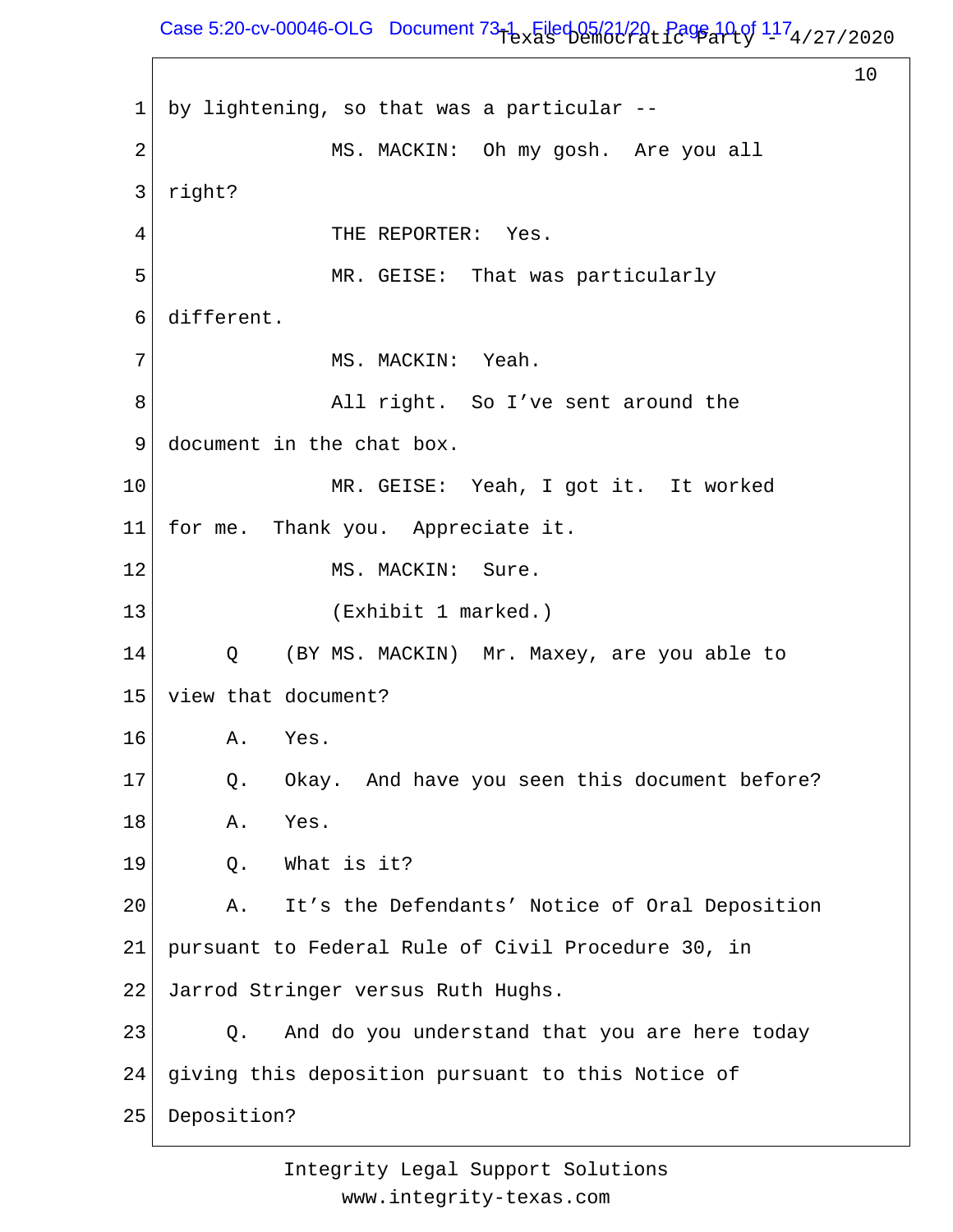1 2 3 4 5 6 7 8 9 10 11 12 13 14 15 16 17 18 19 20 21 22 23 24 25 A. Yes. Q. And that your testimony today is on behalf of the Texas Democratic Party, and your answers will bind the Texas Democratic Party? A. That's correct. Q. Okay. And throughout this conversation today when I say "TDP," I'm going to be referring to the Texas Democratic Party, just to be clear about that; and if you say "TDP," I'll also understand you to be referring to the Texas Democratic Party unless you tell me otherwise. Okay? A. All right. Q. All right. So I'd like to -- before we jump into the substance, I'd like to go over the seven topics for this corporate representative deposition. So if I could have you please scroll down to page 5 of this notice. A. All right. Q. So Topic 1 is your mission, "your" meaning that of TDP. Are you designated to testify on this topic? A. Yes. Q. Okay. And Topic 2, "Your organization, including your organizational structure, employees, physical assets, parent and sibling entities, tax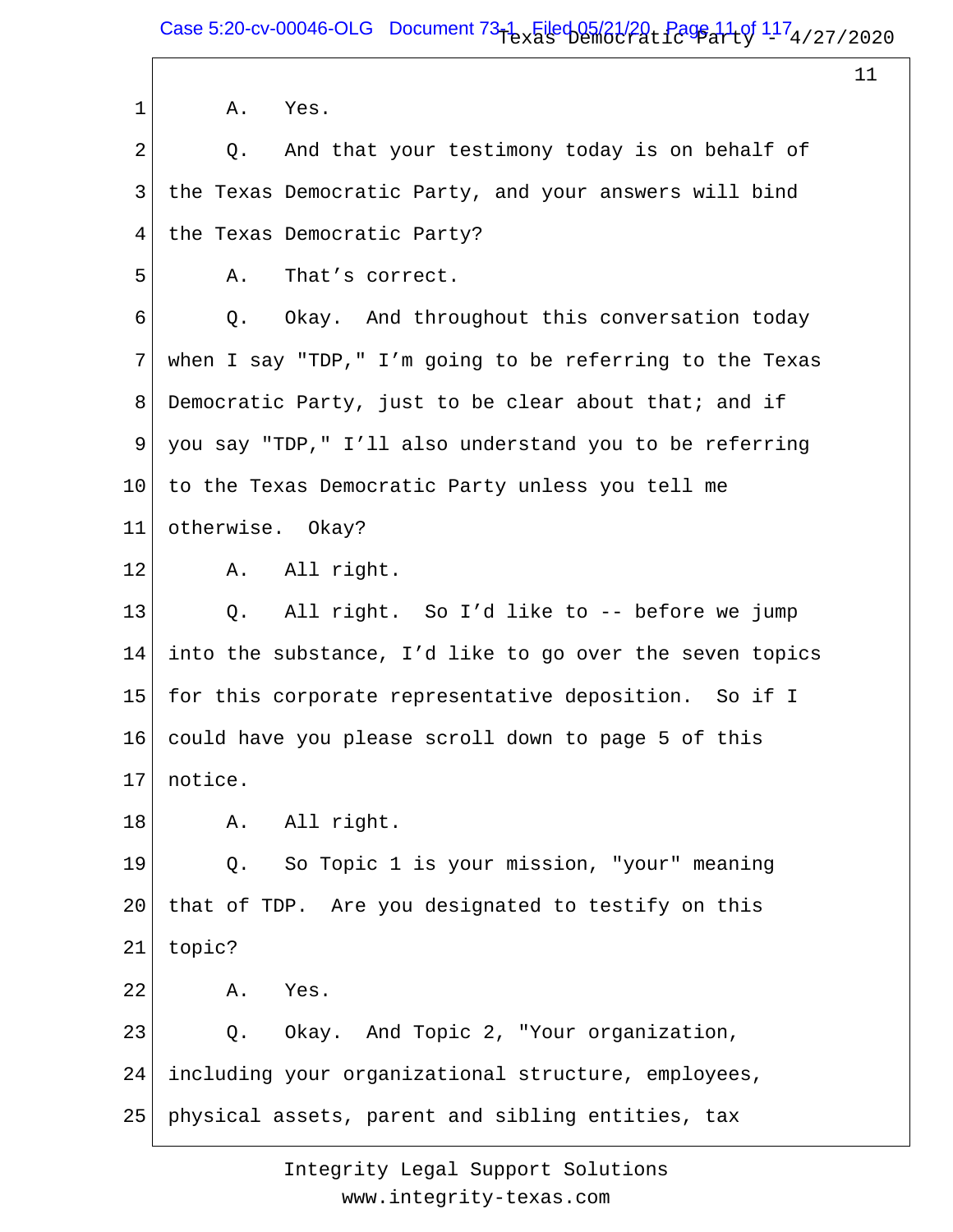### Case 5:20-cv-00046-OLG Document  $73-1$  Filed 05/21/20, Page 12 of  $117_4$ /27/2020

12

1 2 3 4 5 6 7 8 9 10 11 12 13 14 15 16 17 18 19 20 21 22 23 24 25 status, and history; the services that you provide and the activities that you perform." Are you designated to testify on this topic? A. Yes. Q. And Topic 3, "Your funding sources, funding amounts, operational expenses, operational budget, and funding activities between January 1st, 2014 and the present." Are you designated to testify on this topic? A. Yes. Q. Topic 4, "All activities on which you have spent funds or to which you have dedicated resources in Texas between January 1st, 2014 and the present." And then it lists, "including," several subtopics. Are you designated to testify on Topic 4? A. To the level that they are not protected under our organizational First Amendment rights. Q. And what do you mean by that? A. Well, it's my understanding that, as an entity, that we have the ability to not disclose our day-to-day operational things; but I can, to the level my attorney tells me, answer this question -- these questions in Number 4. Q. And there isn't another person who would be designated to testify on Topic Number 4, is there? A. No. I am it.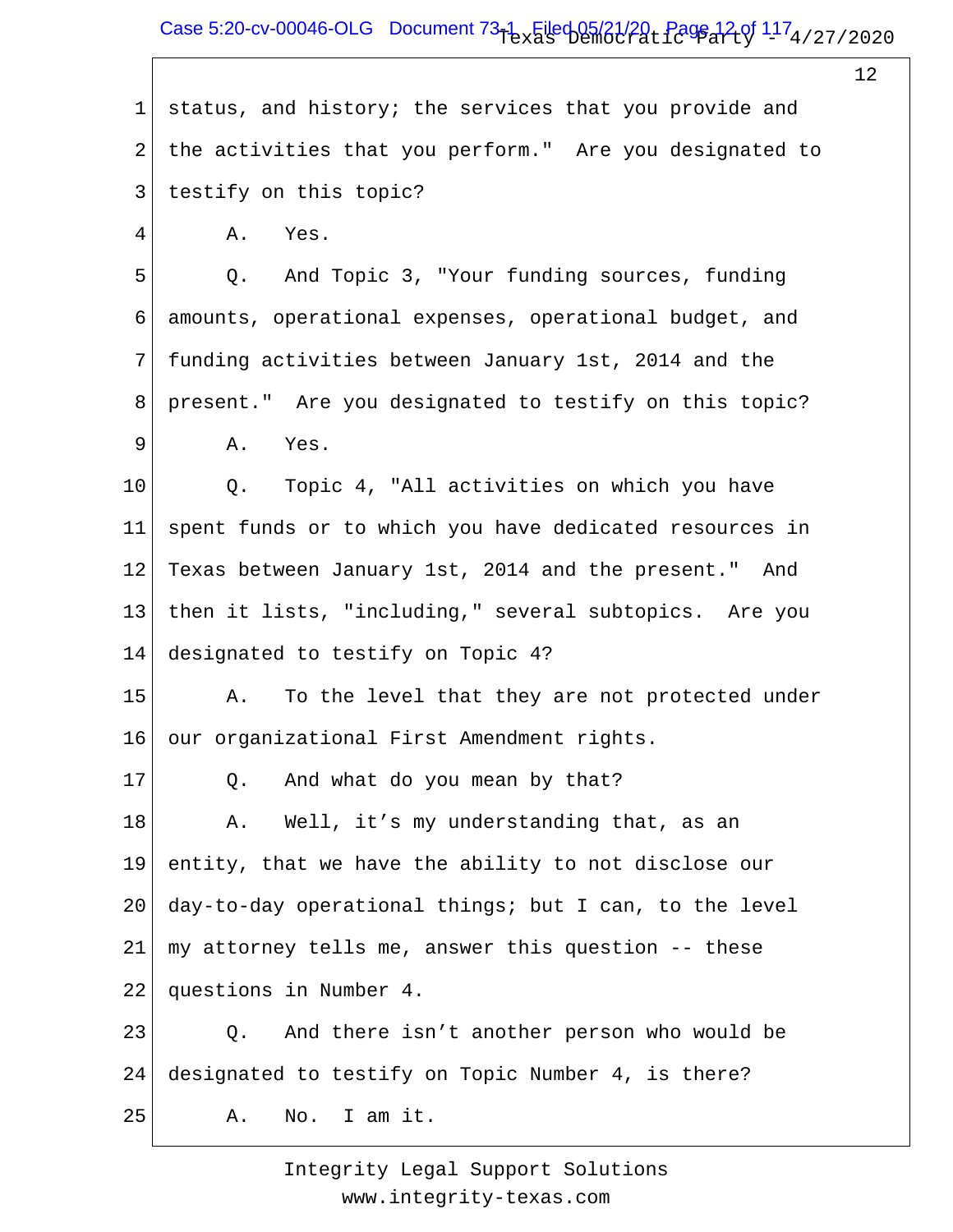Case 5:20-cv-00046-OLG Document  $73-1$  Filed 05/21/20, Page 13 of  $117_4$ /27/2020

13

1 2 3 4 5 6 7 8 9 10 11 12 13 14 15 16 17 18 19 20 21 22 23 24 25 Q. You are it. All right. Topic 5, "All activities on which you plan to spend funds or to which you plan to dedicate resources in Texas between the present and January 1st," 2014 [sic.] Mr. Maxey, are you designated to testify on this topic? A. Well, it's 2024, not 2014, but -- Q. Correct. Apologies. A. Yes, I am. Q. Thank you for keeping me honest. I appreciate it. Topic 6, "The allegations in your Complaint and the factual bases therefor." Are you designated to testify on this topic? A. I am. Q. And the word "Complaint" as used in Topic 6, do you understand that to mean the Complaint that your attorneys filed on behalf of the Texas Democratic Party, the DSCC and the DCCC in this lawsuit? A. Yes. Q. Okay. Thank you. And then Topic 7, "Your members who are eligible to use the DPS website for a driver license renewal or change-of-address transaction and intend to do so." Are you designated to testify on this topic?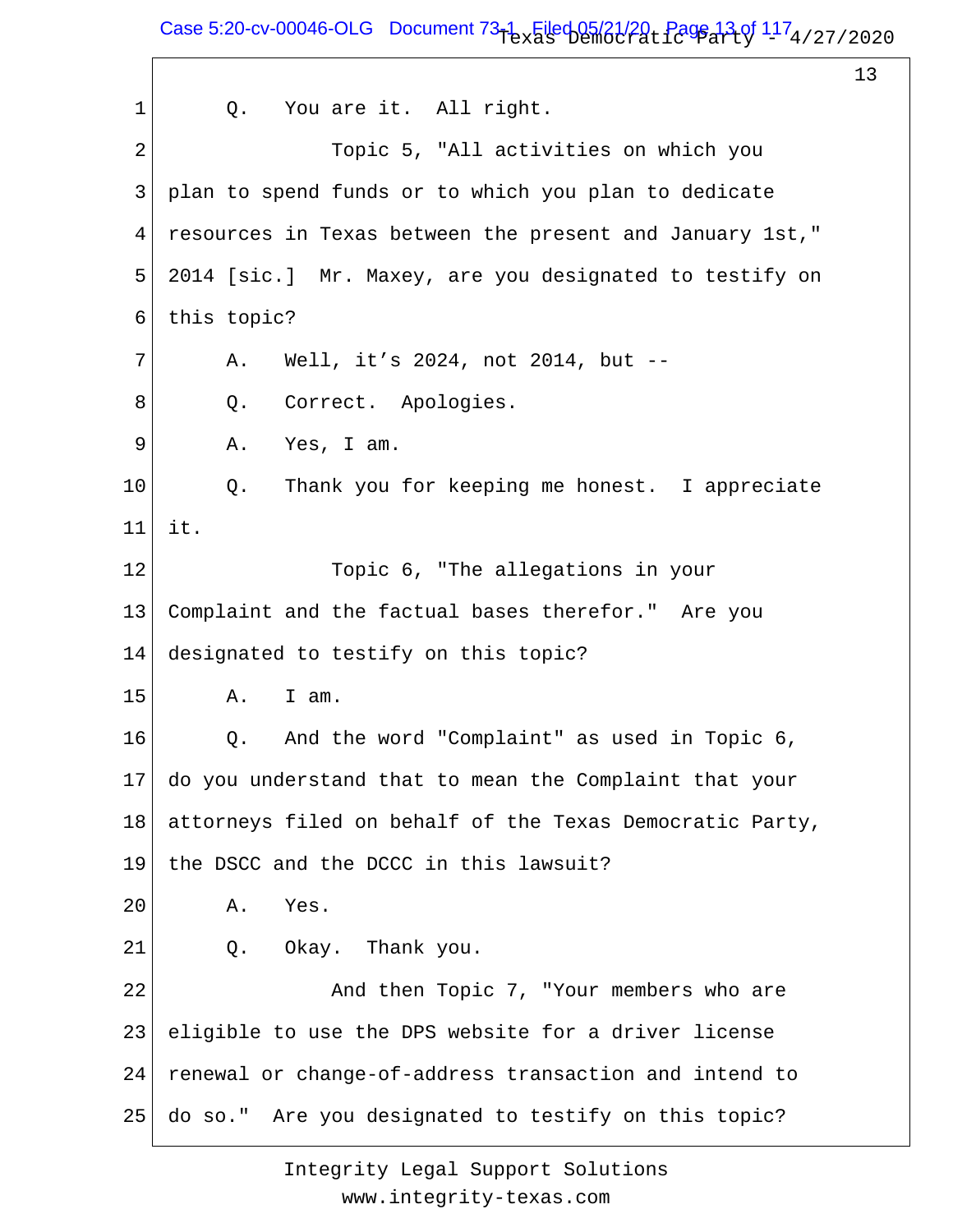1 2 3 4 5 6 7 8 9 10 11 12 13 14 15 16 17 18 19 20 21 22 23 24 25 A. Yes. Q. All right. And, finally, Number 8, "The documents produced in response to the subpoena duces tecum," described and attached to the Deposition Notice. Are you designated to testify on this topic? A. I have no idea what those words mean, but I suppose I am. Q. Okay. Is it your understanding that some documents have been produced to the Defendants by your attorneys -- A. Yes. Q. -- and that we can talk about them today? A. Absolutely. Q. All right. Sounds good. All right. So how did you prepare for today's deposition, Mr. Maxey? A. I reviewed all of the documents that were shared to me by my attorney. I had conversations with my attorney about the general scope of what we would discuss today. Q. And which documents did you review? MR. GEISE: Objection, attorney-client privilege. I think he said he reviewed documents provided to him by counsel. So I would instruct the witness only to answer any documents that were not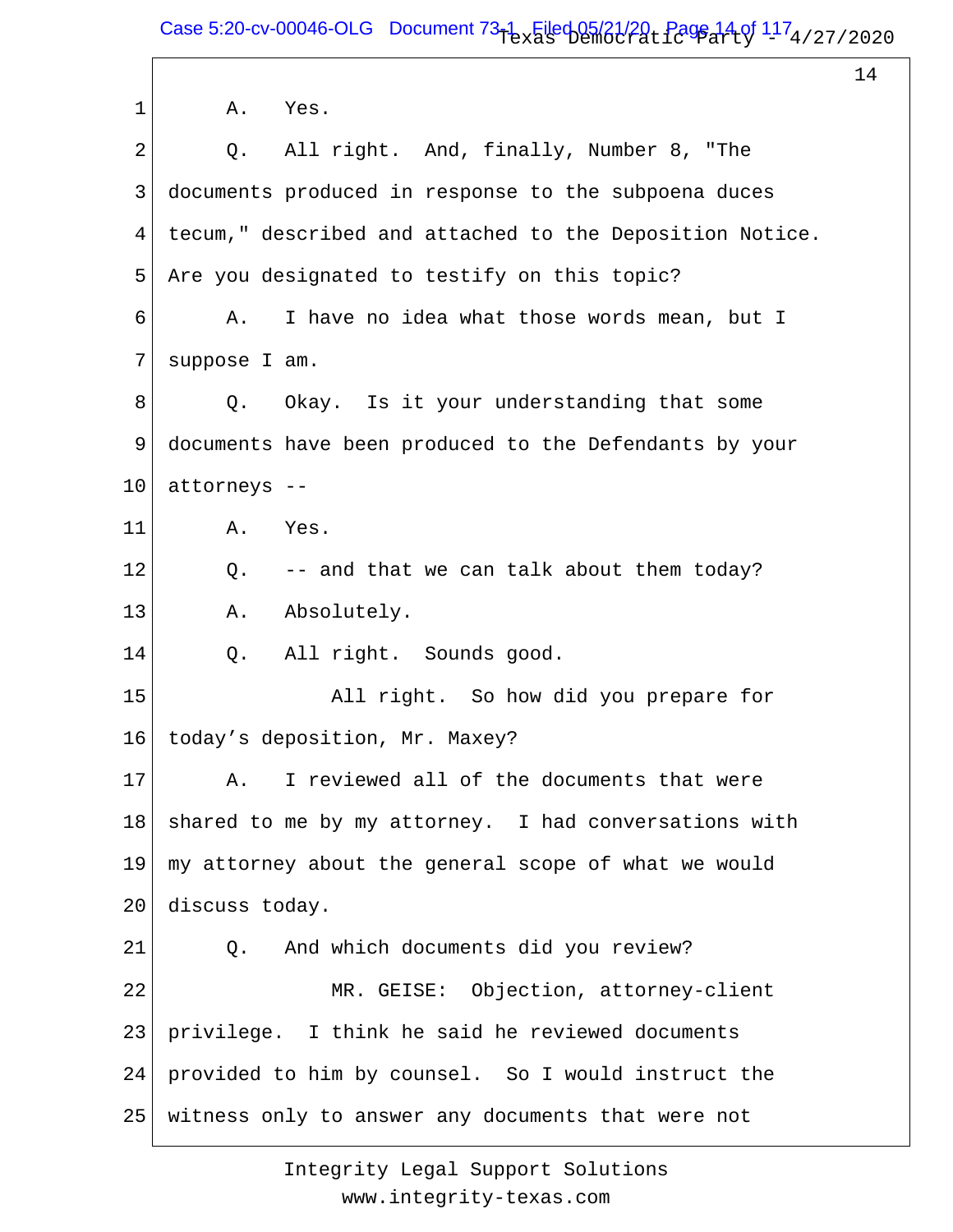1 2 3 4 5 6 7 8 9 10 11 12 13 14 15 16 17 18 19 20 21 22 23 24 25 provided by counsel. MS. MACKIN: Is it your position that we're going -- (Simultaneous speakers.) MS. MACKIN: -- document is that that's privileged because I'm not asking him about advice of counsel. I'm simply asking which documents he relied upon to prepare to testify on the topics. MR. GEISE: I think that if he was provided documents by counsel, then which documents he was provided to review in preparation for the deposition is attorney work product and goes to the mental impressions of counsel. So if you reviewed any documents outside of those provided by counsel, I would -- you can answer that. If the only documents you reviewed were documents which counsel provided you to review, I would instruct you not to answer. I think he's allowed to answer how many documents he reviewed, but -- or the general topics of documents he reviewed. But I think that specific documents you reviewed, I would instruct you not to answer. So with that instruction, you can answer the number of documents you reviewed and the general scope of the documents you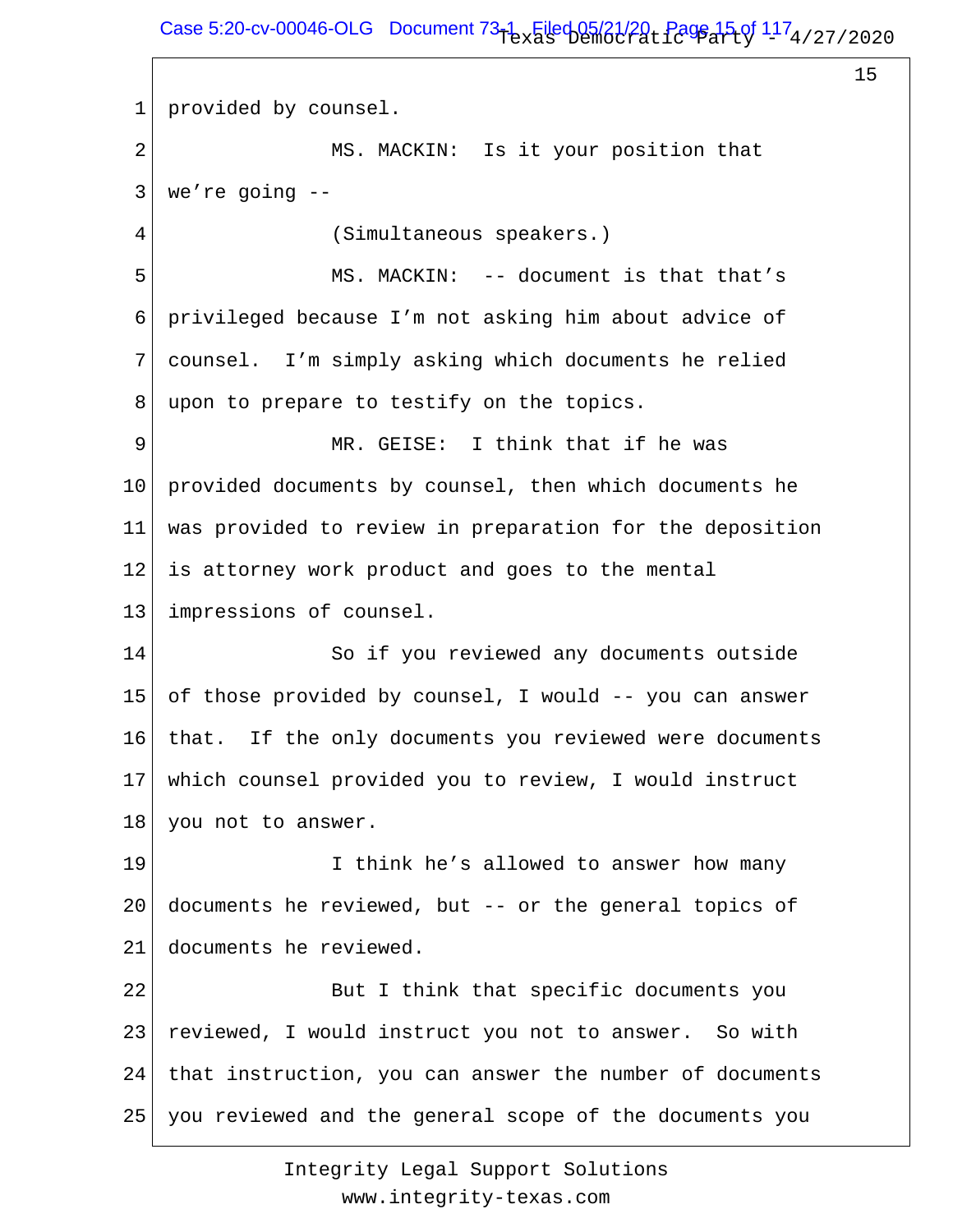1 reviewed.

2 3 4 5 6 7 MS. MACKIN: I'd just like to note on the record that I don't think that's correct. Of course, the witness is able to answer to the extent that he feels is appropriate; but the mere fact of reviewing a document and the nature of what the document is is not protected.

8 9 10 11 12 13 14 15 16 MR. GEISE: And, again, I would instruct the witness that I believe that reviewing specific documents selected by counsel goes to the mental impressions and work product of counsel. And I would instruct the witness to answer a summary, a general summary of the documents -- well, a general summary of the documents you reviewed at a high level and the number. And that's what I would instruct the witness to answer.

17 18 19 20 21 22 23 24 25 A. So I reviewed approximately, I would say, maybe about 50 documents that were sent to me by counsel that all appeared to be the filings in this case alone. I have not looked at any document, done any research outside of my general knowledge about the Texas Democratic Party in response to doing this deposition. I have not looked at anything outside of what came that appeared all to be things that have already been produced into the record or will be produced into the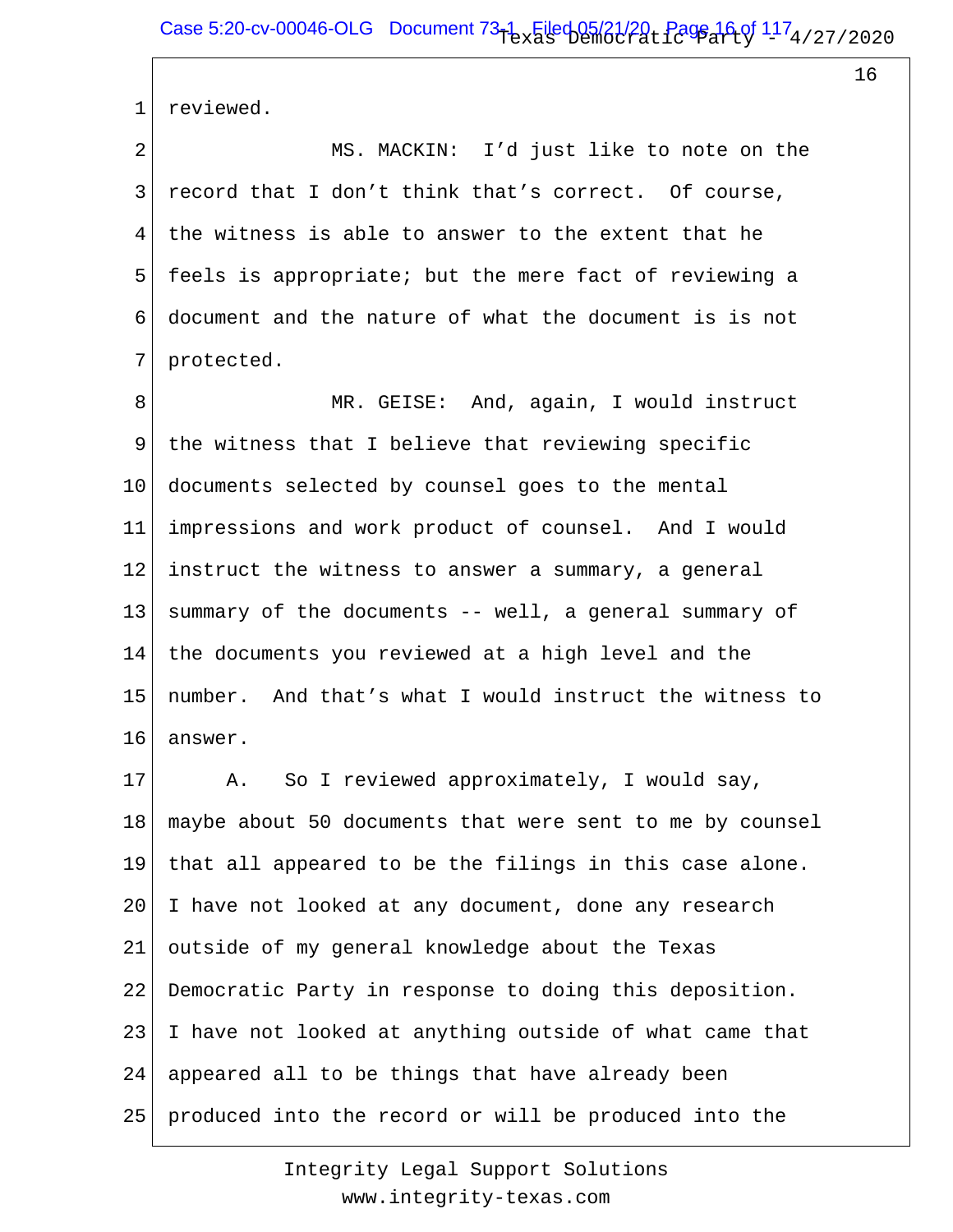Case 5:20-cv-00046-OLG Document  $73-1$  Filed 05/21/20, Page 17 of  $117_4$ /27/2020

17

1 2 3 4 5 6 7 8 9 10 11 12 13 14 15 16 17 18 19 20 21 22 23 24 25 record in this lawsuit. Q. So you did not search any files for documents in preparation for today's deposition? A. No. My brain is it. Q. Did you bring any documents with you today? A. Nope. Q. Your attorneys have produced 55 PDF files to us as a response to the subpoena attached to this Notice. I'm going to make all of those files Exhibit 2 to this deposition. (Exhibit 2 marked.) Q. (BY MS. MACKIN) We will pull up a few of them later on to look at them, but the documents that were produced to us all appear to be e-mails sent by the Texas Democratic Party to, be it -- well, it was not clear who they were sent to; but they appeared to be externally- sent e-mails, not within the Party, but sent outside of TDP. Did you review any of those documents in preparation for your deposition? A. I did. I went through each one of them opened. There were some of them that were garbled that I couldn't read, but they seemed to be in the same vein as the previous ones; and historically every one of those e-mails I also received in my inbox when they were originally sent.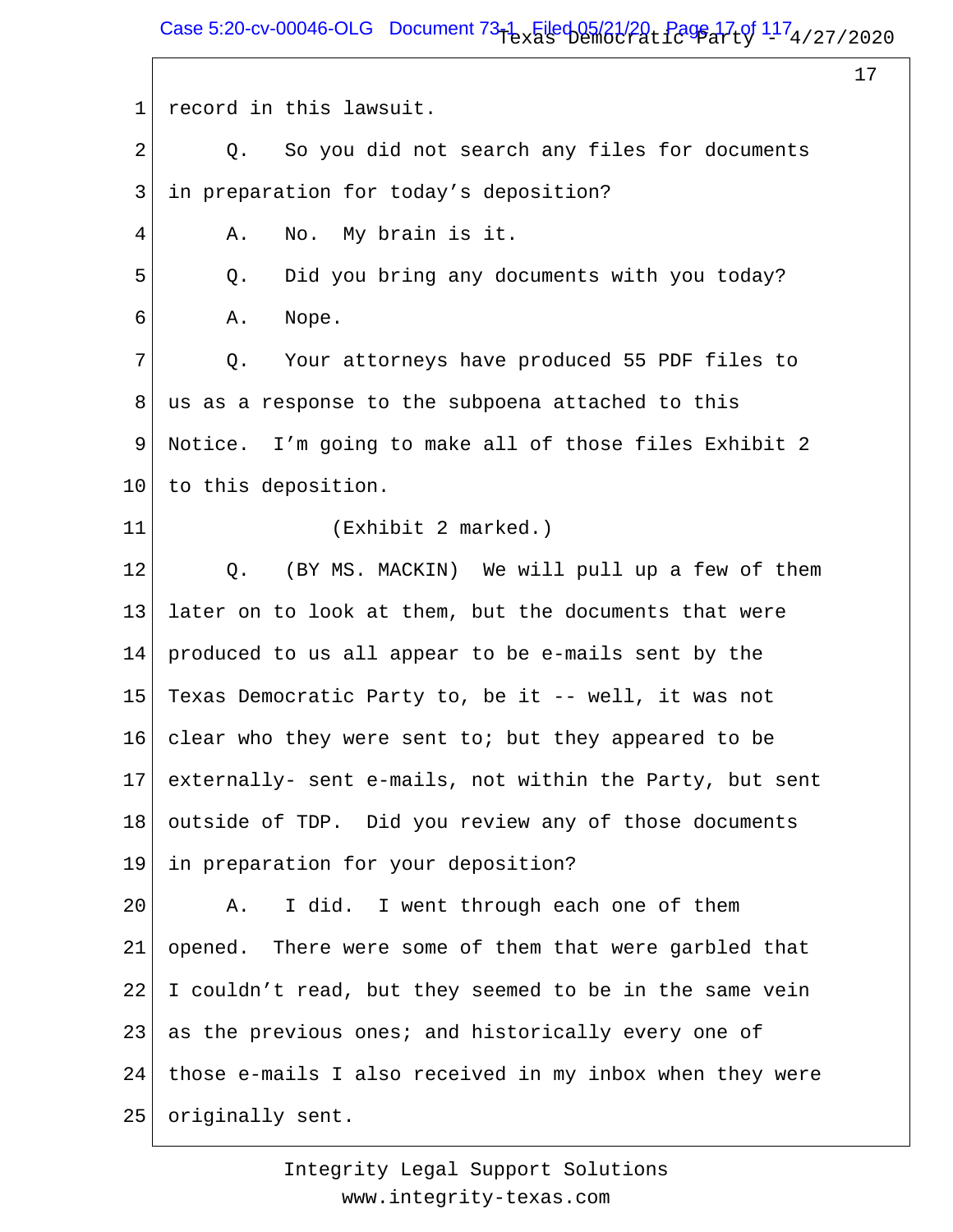## Case 5:20-cv-00046-OLG Document  $73-1$  Filed 05/21/20, Page 18 of  $117_4$ /27/2020

18

1 2 3 4 5 6 7 8 9 10 11 12 13 14 15 16 17 18 19 20 21 22 23 24 25 MS. MACKIN: Okay. And I'm just going to memorialize, again, on the record our objection to withholding documents that the witness reviewed in preparation for today's deposition, and we do request a supplementation of that production to ensure -- THE WITNESS: I -- (Simultaneous speakers.) MR. GEISE: Well, Glen, you don't -- Glen, you don't have to answer. We can discuss that after the deposition or off the record of the deposition. We are happy to discuss our -- we maintain that the Texas Democratic Party has publicly available financial records and that anything that is an internal Party document is subject to the First Amendment privilege, is not critical to the needs of this case or critical to establishing the Texas Democratic Party's standing and that -- MS. MACKIN: I think, Counsel, we can discuss -- MR. GEISE: We can discuss that off the record. We don't need to have that discussion now. MS. MACKIN: I'm just preserving our objection on the record. MR. GEISE: Yes, understood. And I'm preserving our response; but, yes, we can talk after.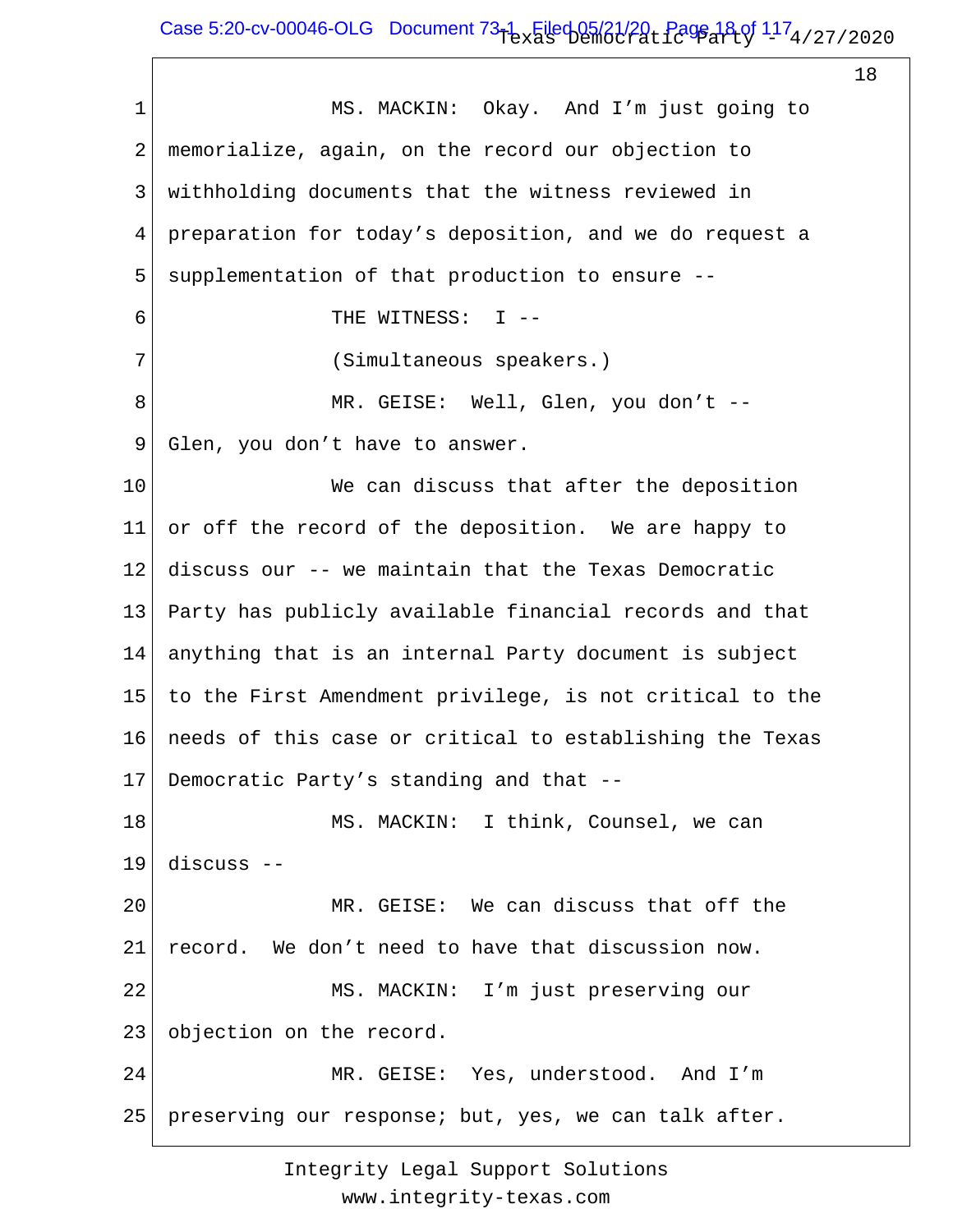Case 5:20-cv-00046-OLG Document  $73-1$  Filed 05/21/20, Page 19 of  $117_4$ /27/2020

19 1 2 3 4 5 6 7 8 9 10 11 12 13 14 15 16 17 18 19 20 21 22 23 24 25 Q (BY MS. MACKIN) All right. Mr. Maxey, did you meet with anyone at TDP to prepare for today's deposition? A. No, ma'am. Q. And how many times did you meet with counsel to prepare for today's deposition? A. Once. Q. And how long did you meet with counsel? A. I think approximately an hour. Q. Okay. And are you adequately familiarized with the facts to testify as TDP's representative today? A. I believe so. Q. Okay. Just a brief discussion of your background, Mr. Maxey. You are currently employed by TDP; is that correct? A. That's correct. Q. What is your job title? A. Currently my job title is Primary Director. Q. How long have you held that position? A. Well, I work for the Texas Democratic Party year round; and I use different titles depending on the time of the election cycle. For instance, during the legislative session, I am the Legislative Director. I lobby for the Party and election issues before the Texas Legislature. So during the primary season, which begins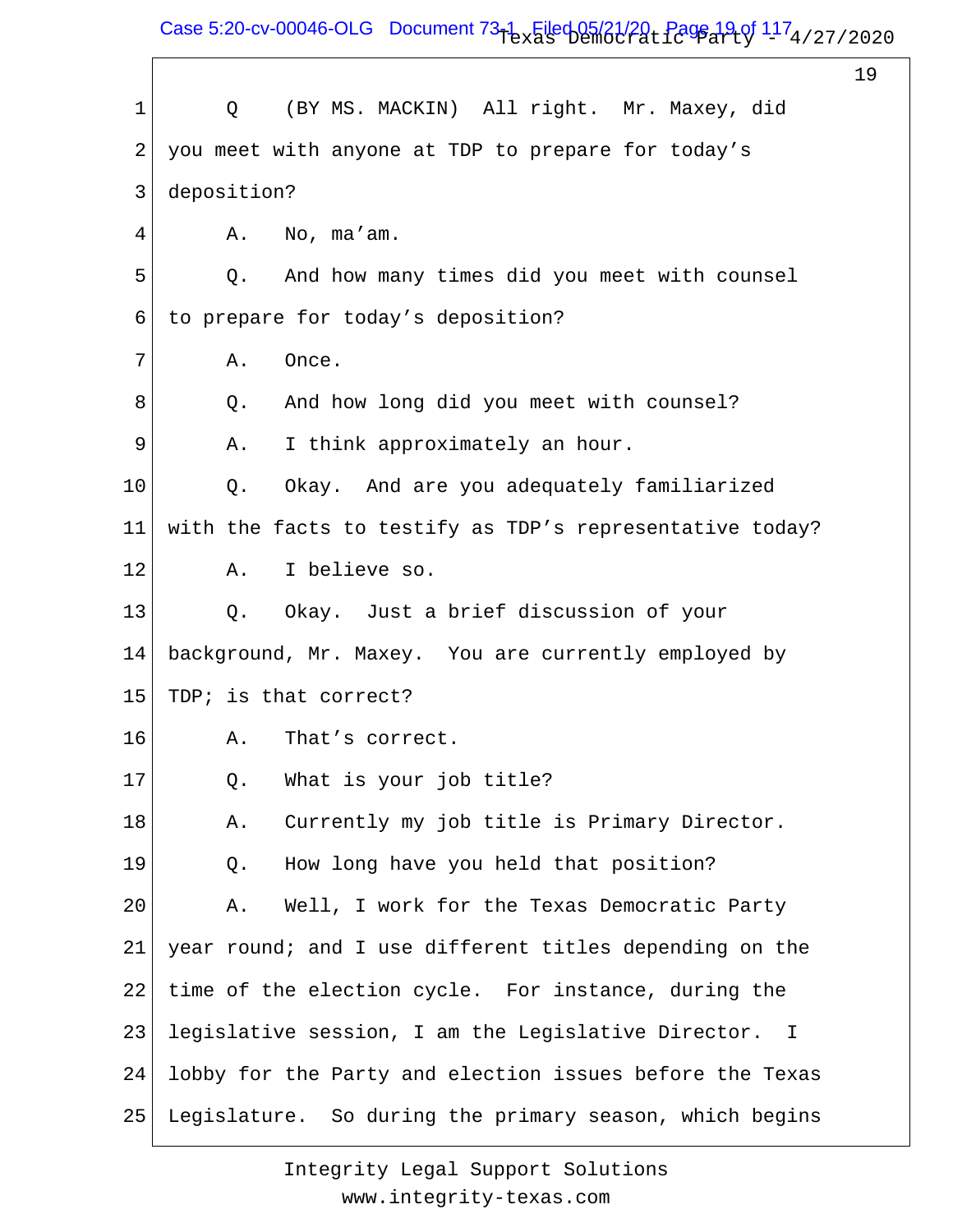## Case 5:20-cv-00046-OLG Document  $73-1$  Filed 05/21/20, Page 20 of  $117_4$ /27/2020

 $20^{\circ}$ 

1 2 3 4 5 6 7 8 9 10 11 12 13 14 15 16 17 18 19 20 21 22 23 24 25 approximately September 1st of the odd year, through the month after the runoff election, which is now going to be August, I have the title of Primary Director because we're in the period of having our Democratic primary and primary runoff. Q. Do you report to anyone in your role with the Texas Democratic Party? A. I report to the chairman of the Party, Gilberto Hinjosa and Manny Garcia. Q. And does anyone report to you? A. I'm -- I do not have general employees reporting to me. I am a senior advisor. So many of the employees come to me for advice about election law, job descriptions, things that I am knowledgeable of, since I've been doing this over 50 years and most of them are, you know, in their twenties. And Luke Warford, who is the Director of Voter Registration -- or Voter Expansion, which is voter registration and vote by mail and those kind of programs, reports directly to me. Q. Okay. So Luke Warford is your direct report; and then for others, you are a wealth of institutional knowledge, so to speak? A. Yes. Q. Okay. Who made the decision that the Texas Democratic Party would join this lawsuit?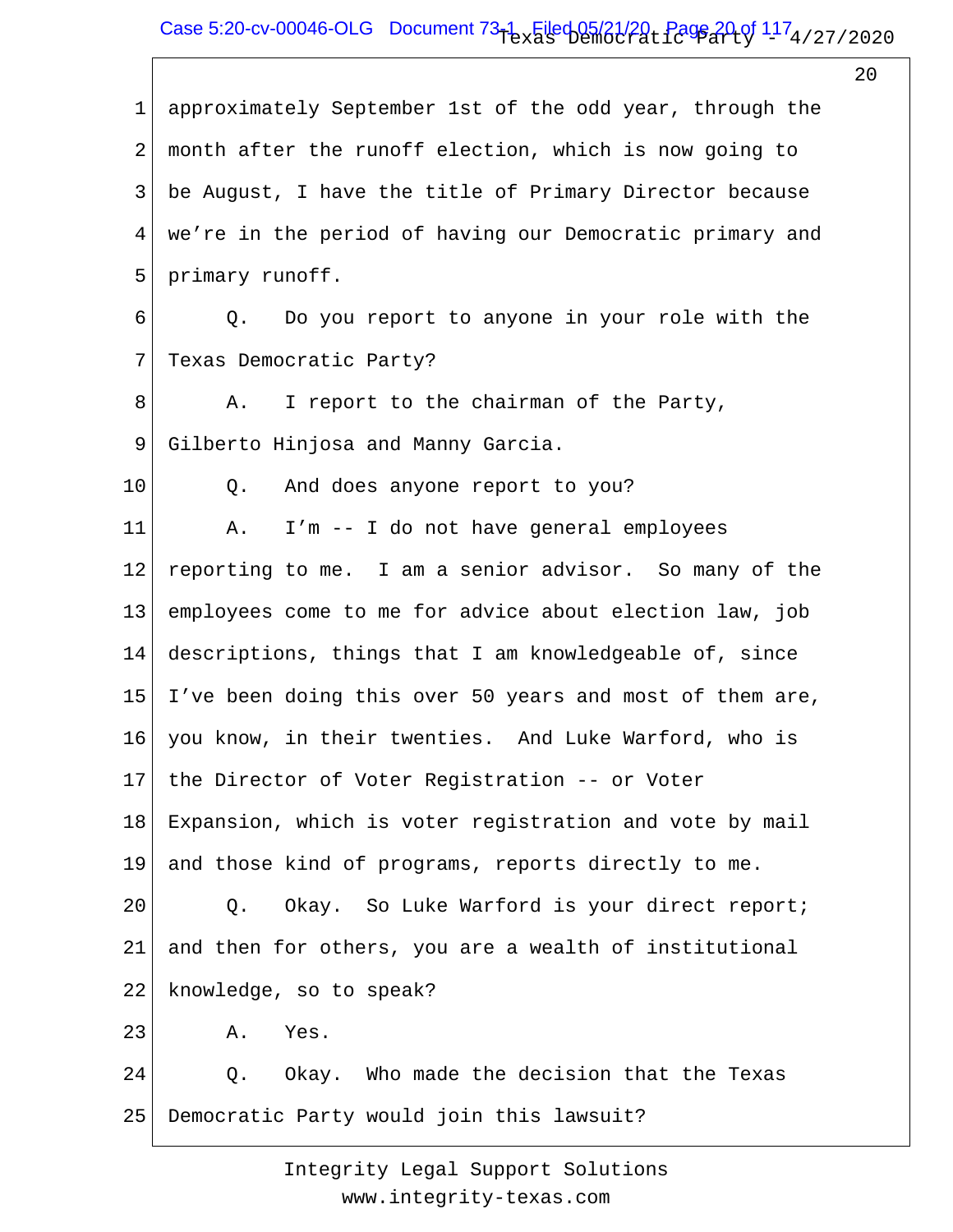## Case 5:20-cv-00046-OLG Document  $73-1$  Filed 05/21/20, Page 21 of  $117_4$ /27/2020

21

1 2 3 4 5 6 7 8 9 10 11 12 13 14 15 16 17 18 19 20 21 22 23 24 25 MR. GEISE: Objection. I think that that goes to attorney-client privilege as well as the First Amendment privilege. I would instruct the witness not to answer. MS. MACKIN: To be clear, I'm not asking why the Texas Democratic Party decided to join this lawsuit. I'm simply, under the topic of the organizational structure, seeking to understand those lines of authority. MR. GEISE: I don't think that how the Texas Democratic Party makes strategic litigation decisions -- I think that's First Amendment privileged and not relevant to this lawsuit. I would instruct the witness not to answer. MS. MACKIN: And I'll note again I didn't ask how that decision was made. I asked for the identity of the individual with the decision rights to make it. MR. GEISE: Understood. I would still instruct the witness not to answer. A. Therefore, I will not answer under the advice of counsel. Q. (BY MS. MACKIN) You're following the advice of your counsel. Okay. All right. I want to jump into Topic 1.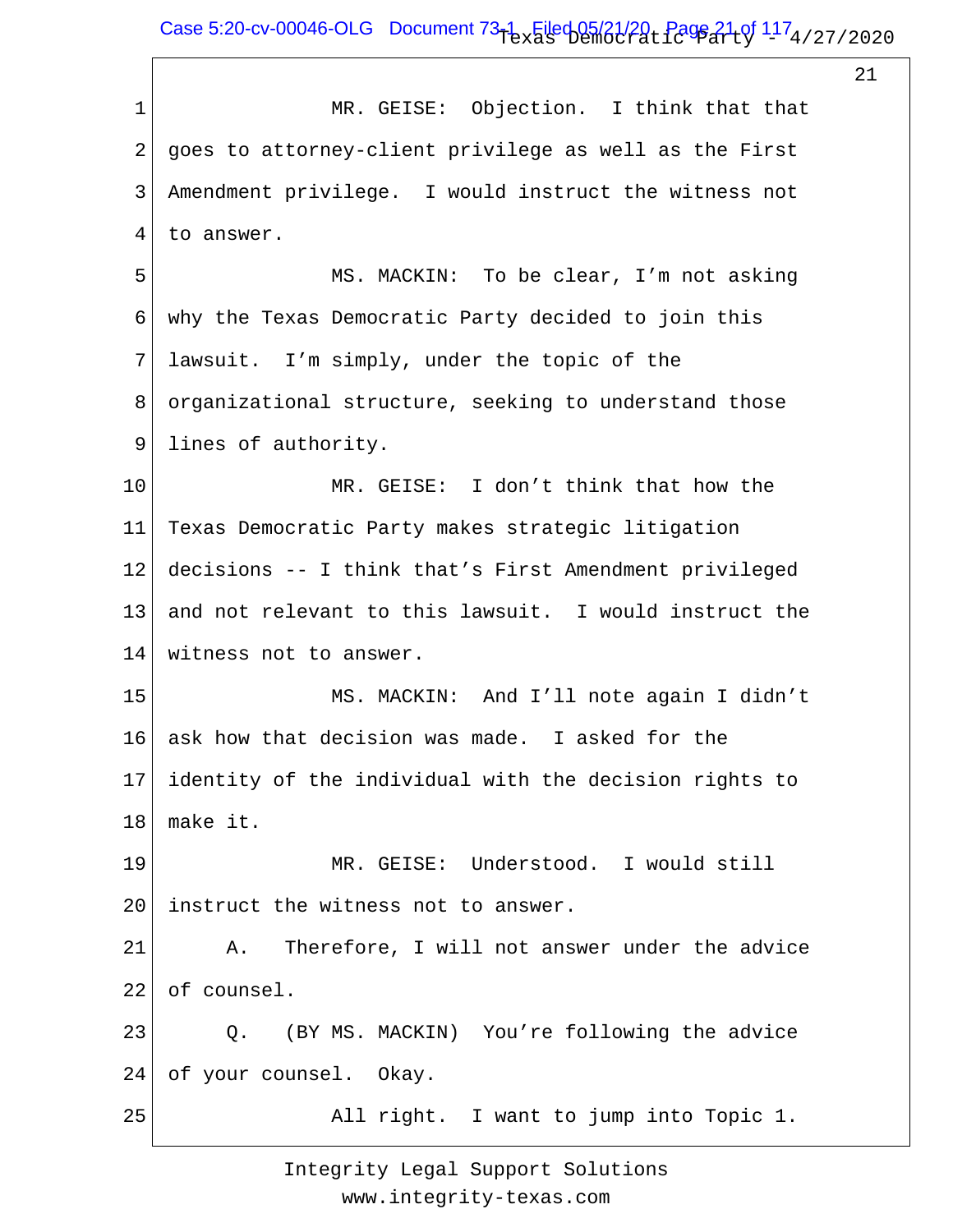# Case 5:20-cv-00046-OLG Document  $73-1$  Filed 05/21/20, Page 22 of  $117_4$ /27/2020

 $\overline{\phantom{a}}$ 

22

| $\mathbf 1$ | What is the mission of the Texas Democratic Party?        |
|-------------|-----------------------------------------------------------|
| 2           | The mission of the Texas Democratic Party is<br>A.        |
| 3           | to elect people who call themselves Democrats to public   |
| 4           | office at all levels, from president to public offices,   |
| 5           | such as city councils and school boards, that are         |
| 6           | non-partisan. But anybody who believes in the             |
| 7           | Democratic philosophy, agrees with our platform. We       |
| 8           | educate voters. We register voters so that they are       |
| 9           | capable of casting a ballot. We inform voters about       |
| 10          | issues and candidates. We run coordinated campaigns to    |
| 11          | elect those Democrats. There are literally thousands of   |
| 12          | different pieces of all of that, but generically it's     |
| 13          | electing Democrats to public office.                      |
| 14          | Okay. Has the mission of the Texas Democratic<br>Q.       |
| 15          | Party changed over time?                                  |
| 16          | No. I mean, the fundamental mission, you<br>Α.            |
| 17          | know, began when the Party was formed in the early 1800s  |
| 18          | to be the mission of electing people of our Party, with   |
| 19          | our general philosophy and support our platform, to       |
| 20          | public office. That's always been our mission.<br>I don't |
| 21          | think we've deviated very far with that. How we do        |
| 22          | that, methodologies, have changed radically over time;    |
| 23          | and certainly radically just in the last decade,          |
| 24          | radically in the last months because of the pandemic.     |
| 25          | So methodologies have changed, but mission has not.       |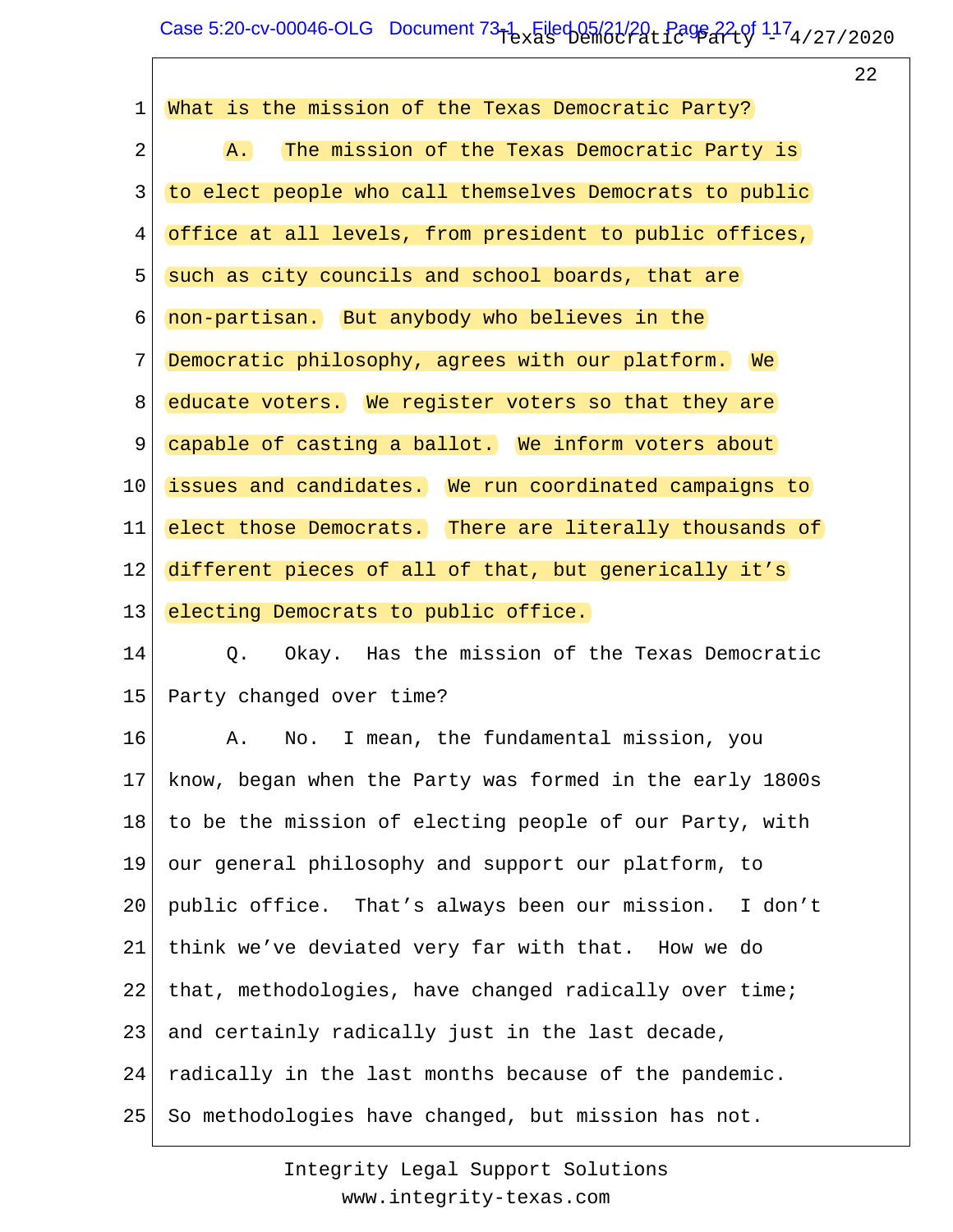## Case 5:20-cv-00046-OLG Document  $73-1$  Filed 05/21/20, Page 23 of  $117_4$ /27/2020

 $\sqrt{ }$ 

23

| 1               | And when you say methodologies have changed,<br>Q.       |
|-----------------|----------------------------------------------------------|
| 2               | how have those methodologies changed?                    |
| 3               | Well, there was not a $-$ when I started in<br>Α.        |
| 4               | this business doing Democratic Party work, there were    |
| 5               | no computers. I started out on a manual typewriter       |
| 6               | without -- not even with white-out or a corrective       |
| 7               | ribbon. So the access to cellphones versus land lines    |
| 8               | versus party lines over the 50 years I've been doing     |
| 9               | this, access to whether you could do -- you know, I have |
| 10 <sub>o</sub> | been from hand address the envelope, to stick on the     |
| 11              | adhesive label, to laser printing at a mail shop over    |
| 12              | the 50 years that I've been doing this.                  |
| 13              | So, I mean, all kinds of technology, all                 |
| 14              | kinds of communications, the fact that you can now talk  |
| 15              | to tens of thousands of people simultaneously through    |
| 16              | an e-mail is radically different than when we had to     |
| 17              | phone each individual voter one by one when I started a  |
| 18              | mere -- in the 1980s, you know. So the methodologies of  |
| 19              | communicating and the fact that we have a voter          |
| 20              | registration system where a person has to fill out the   |
| 21              | paper form and put a wet signature on it that has        |
| 22              | changed over the years to the ability of people who can  |
| 23              | be registered to vote when they get their driver's       |
| 24              | license renewed or registered or get a driver's license  |
| 25              | for the first time, which brings us all the way to this  |
|                 |                                                          |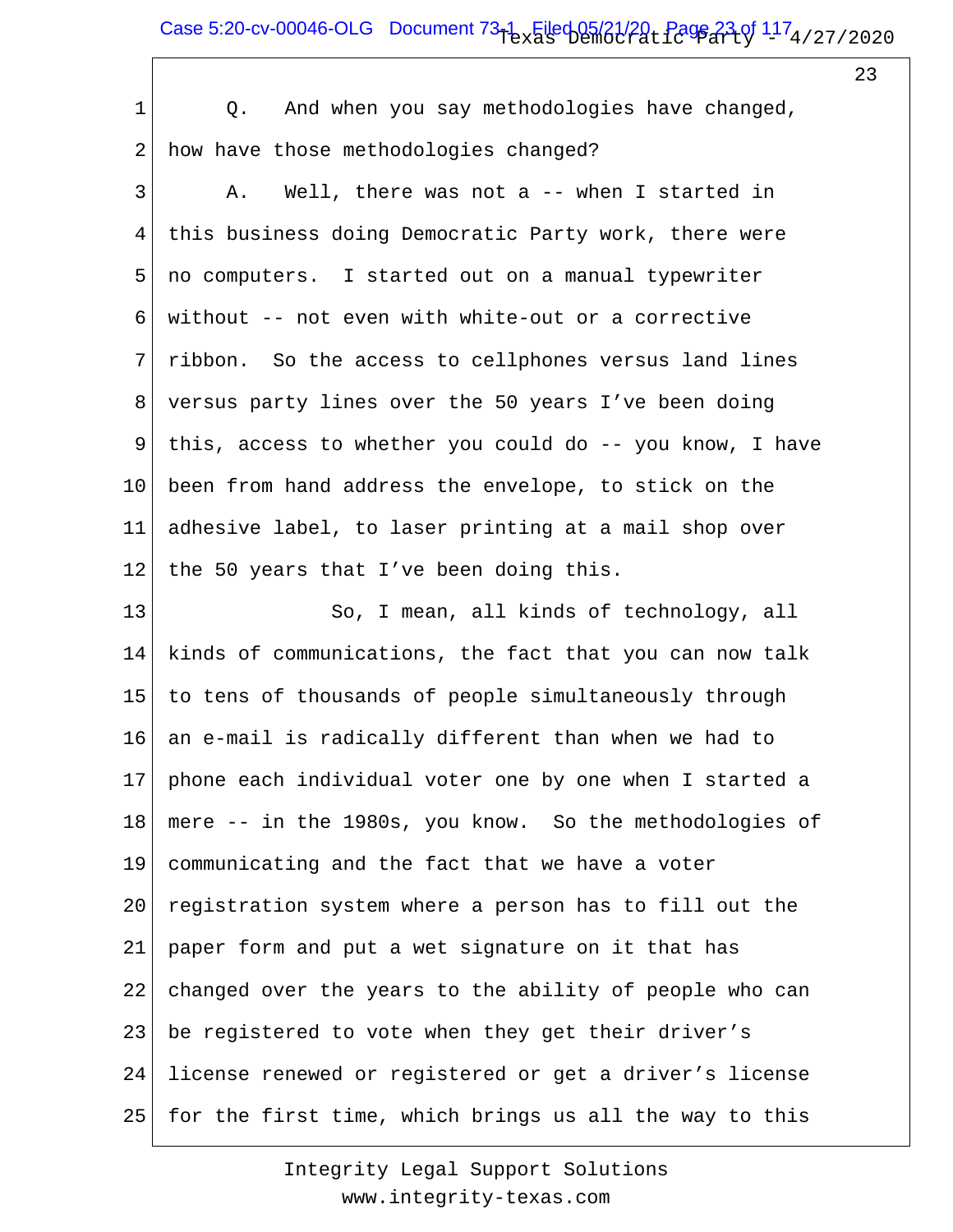### Case 5:20-cv-00046-OLG Document  $73-1$  Filed 05/21/20, Page 24 of  $117_4$ /27/2020

24

1 2 3 4 5 6 7 8 9 10 11 12 13 14 15 16 17 18 19 20 21 22 23 24 25 lawsuit. The State of Texas is refusing to follow federal law in registering a person to vote when they change their driver's license address. MS. MACKIN: I'm going to object to the last sentence as nonresponsive to the question. Q. (BY MS. MACKIN) I would like to ask you, Mr. Maxey, you mentioned that in the past few months, even, methodologies have changed in light of the pandemic. Can you tell me a little bit about how that has changed? A. Well, I would have had right now literally dozens upon dozens of TDP employees knocking on doors and being in the living rooms of voters or on their porch having conversations about registering to vote. Because of the COVID-19 those person-to-person interactions are not happening. So now we're having to do things in a different way of e-mail and phone calling and other kinds of things, sort of a throwback to what we did 50 years ago. So person-to-person communications are not possible in social-distancing situations or at least not advisable. We're not putting people at risk to even put people in the situation that they have to be 6 foot apart. We don't want anybody to -- until the governor and the president say it's all clear, we won't be doing that kind of door-to-door campaigning.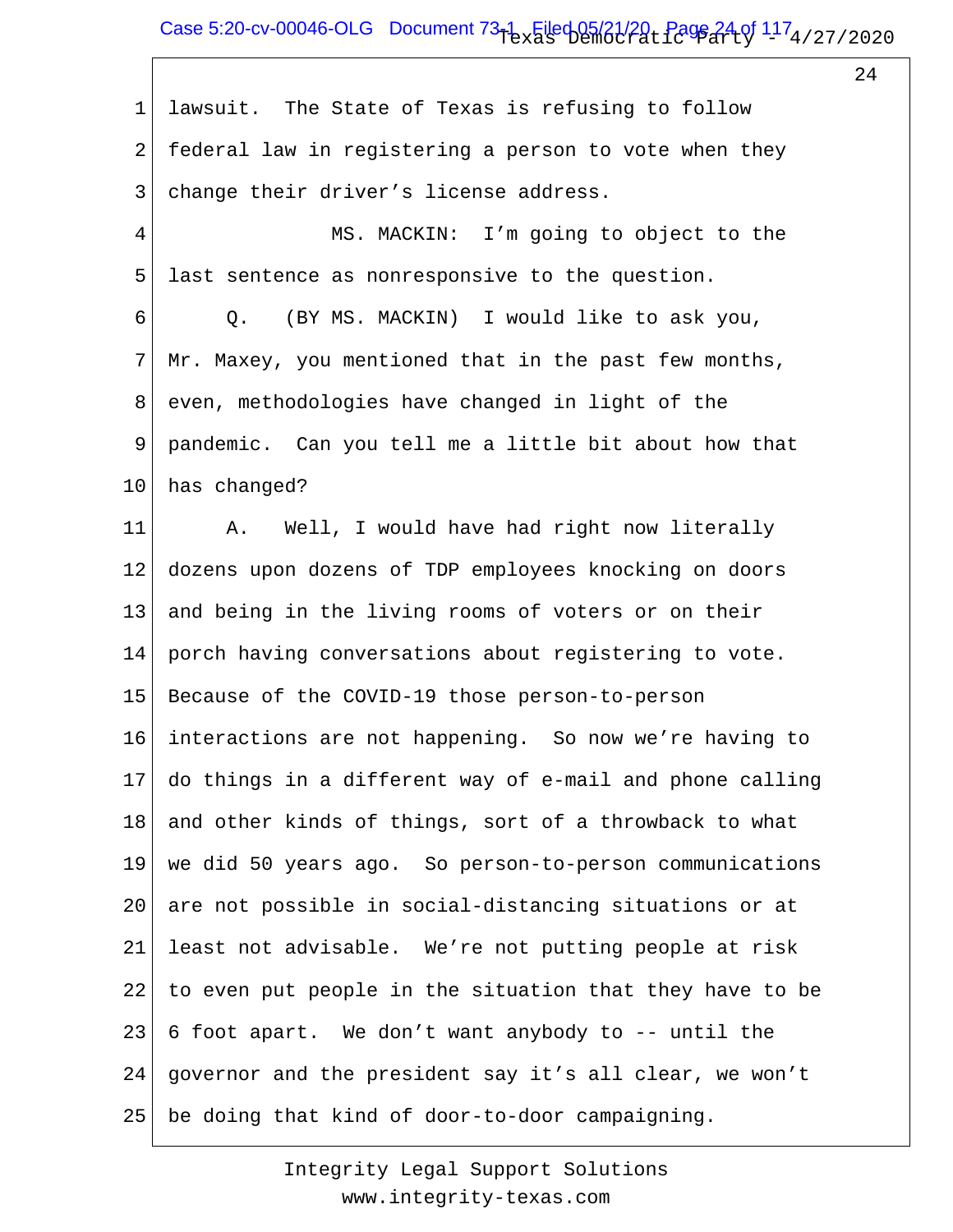Case 5:20-cv-00046-OLG Document  $73-1$  Filed 05/21/20, Page 25 of  $117_4$ /27/2020

25

| $\mathbf{1}$ | Okay. I want to talk about TDP's<br>Q.                   |
|--------------|----------------------------------------------------------|
| 2            | organizational structure. Can you explain to me how TDP  |
| 3            | is structured?                                           |
| 4            | How it's structured governance-wise?<br>Α.               |
| 5            | Yes, sir.<br>Q.                                          |
| 6            | The Texas Democratic Party has an Executive<br>Α.        |
| 7            | Committee that's elected at our quadrennial state        |
| 8            | conventions by delegates that are elected that consist   |
| 9            | of a chairman and a vice chair and then 62 people, 31 -- |
| 10           | two from each of the 31 state Senate districts, a man    |
| 11           | and a woman. So it's a 64-member Executive Committee     |
| 12           | that's outlined in the Texas Election Code statutorily,  |
| 13           | membership of that committee. They make the policy.      |
| 14           | The Executive Director hires -- I mean, the State Chair  |
| 15           | hires an Executive Director. The Executive Director      |
| 16           | hires a staff. The staff reports to the Executive        |
| 17           | Director. The Executive Director reports to the State    |
| 18           | Chair.                                                   |
| 19           | And within that structure, would you fall<br>Q.          |
| 20           | under the staff category?                                |
| 21           | Yes.<br>Α.                                               |
| 22           | Okay. And how many other staff members does<br>Q.        |
| 23           | TDP have right now?                                      |
| 24           | A. As reported in our staff meeting last week, we        |
| 25           | had 61 staffers.                                         |
|              |                                                          |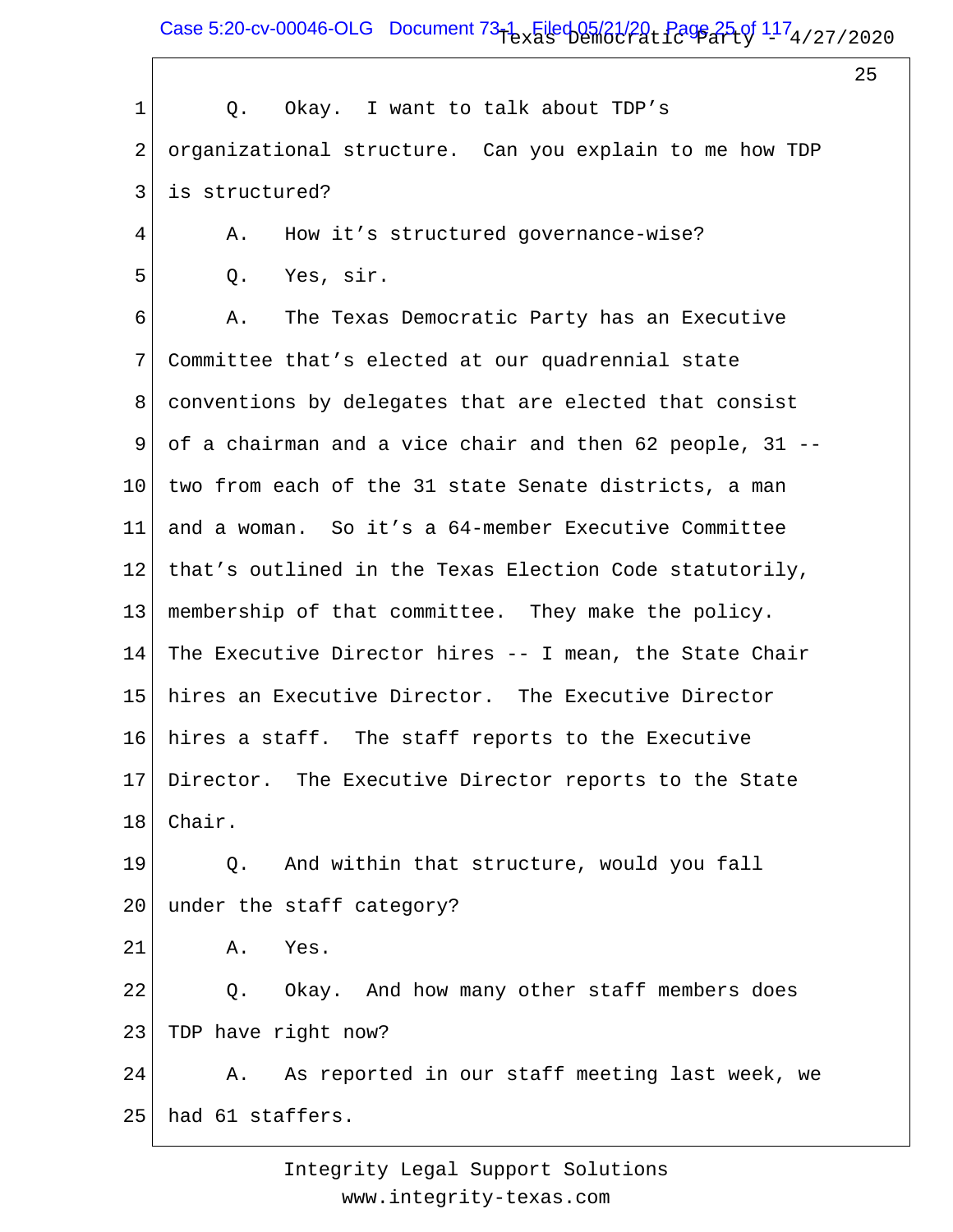# Case 5:20-cv-00046-OLG Document  $73-1$  Filed 05/21/20, Page 26 of  $117_4$ /27/2020

26

| $\mathbf 1$    | And how are TDP staff members paid? I'm not<br>Q.        |
|----------------|----------------------------------------------------------|
| $\mathbf{2}$   | asking how much, just where the funds come from.         |
| $\mathfrak{Z}$ | They come from donations that are made legally<br>Α.     |
| 4              | and through federal and state law from donors,           |
| 5              | individuals, organizations, political action committees. |
| 6              | Q. Okay. I'm going to jump ahead to Topic 4.             |
| $\overline{7}$ | And as you were alluding to earlier, Mr. Maxey, I        |
| 8              | understand that there are various permutations of how    |
| 9              | TDP furthers its mission and sort of engages in its      |
| 10             | activities; but I would like to understand kind of the   |
| 11             | main buckets of activity, the main categories of         |
| 12             | activity, that TDP is engaged in.                        |
| 13             | From what you said earlier, I wrote down:                |
| 14             | Elect Democrats, educate voters, and register voters.    |
| 15             | But I don't want to sort of pin you to that if there's   |
| 16             | kind of a better way to describe the main categories of  |
| 17             | activity that TDP engages in.                            |
| 18             | Sure. Let me just run down sort of job titles<br>Α.      |
| 19             | of the 61 people, and that will give you an idea.        |
| 20             | Cool. Perfect.<br>Q.                                     |
| 21             | We have a comptroller who receives and expends<br>Α.     |
| 22             | the funds, who makes all the reports to the Federal      |
| 23             | Election Committee and Texas Election Committee. She     |
| 24             | has two assistants that also deal with HR and hiring and |
| 25             | doing Human Relations kind of hiring and removing        |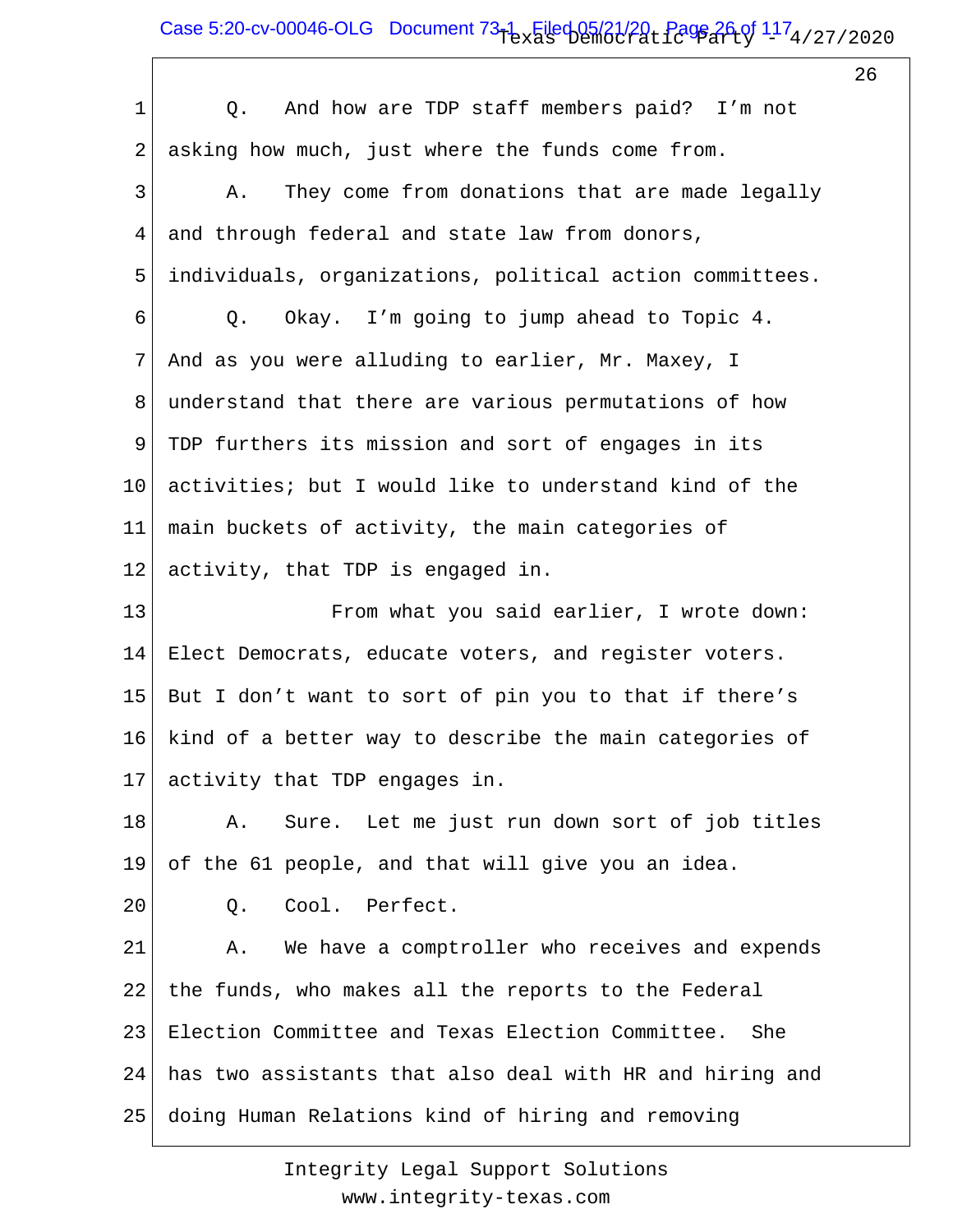27

1 2 3 4 5 6 7 8 9 10 11 12 13 14 15 16 17 18 19 20 21 22 23 24 25 employees. We have a data team that works on the voter files, targeting, preparing lists for phone banking, voter contact all through technology systems. It's basically data work. We have a fundraising team that consists of four people that raise money from individual donors and major donors and organizations. As I said, we have an Executive Director. We have an Assistant Executive Director who also does sort of the political work of the organization. We have a political team that has two people that work directly with candidate services, two people who work directly with volunteers for the candidates, two people who work directly with the county parties, with their plans, funding plans, coordinated plans, training county chairs and county executive committees and volunteers at the county level. I'm sort of going around my office. We have a five-member voter protection team that deal with voter laws and educating people to comply with all election laws and assist where we find voters who have had problems casting their ballot or getting registered, to make sure that everybody is legally able to participate.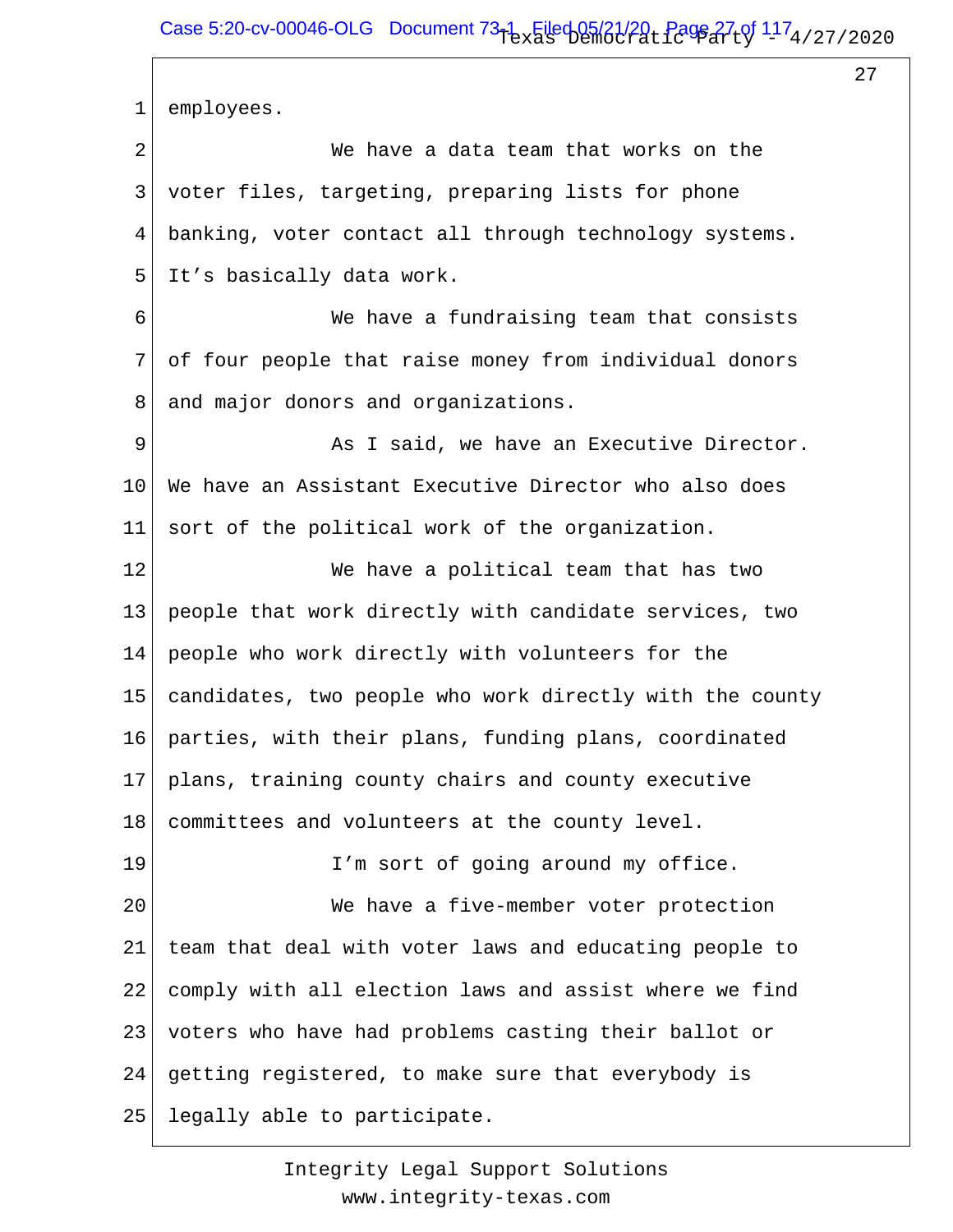# Case 5:20-cv-00046-OLG Document  $73-1$  Filed 05/21/20, Page 28 of  $117_4$ /27/2020

28

1 2 3 4 5 6 7 8 9 10 11 12 13 14 15 16 17 18 19 20 21 22 23 24 25 There's the voter expansion team, Luke Warford, who does voter registration, vote by mail. I work a lot in that program. We have a communications staff, typical communication directors, research director, digital team, people who do all of our online, whether it's e-mails, Instagram, Facebook, Twitter, all of those kind of programatic things. And we have an organizing team that works in the field. We have constituency organizers for allied groups within the Party, African-Americans, Hispanic, disability community, LGBT community, the women's community, Asian Pacific Islanders community. I might be missing one of those groups, but there's a staffer there. And then there are literally -- there will be by November approximately a thousand people in the field talking to voters all over the state of Texas. And that's how we do it. Q. That's how the sausage is made. Okay. So I appreciate that rundown. And it sounds, from what you've said, like some of those apparatuses are necessary to engage in a variety of activities, like, it's not like you just have a -- like, for example, your comptroller, that's sort of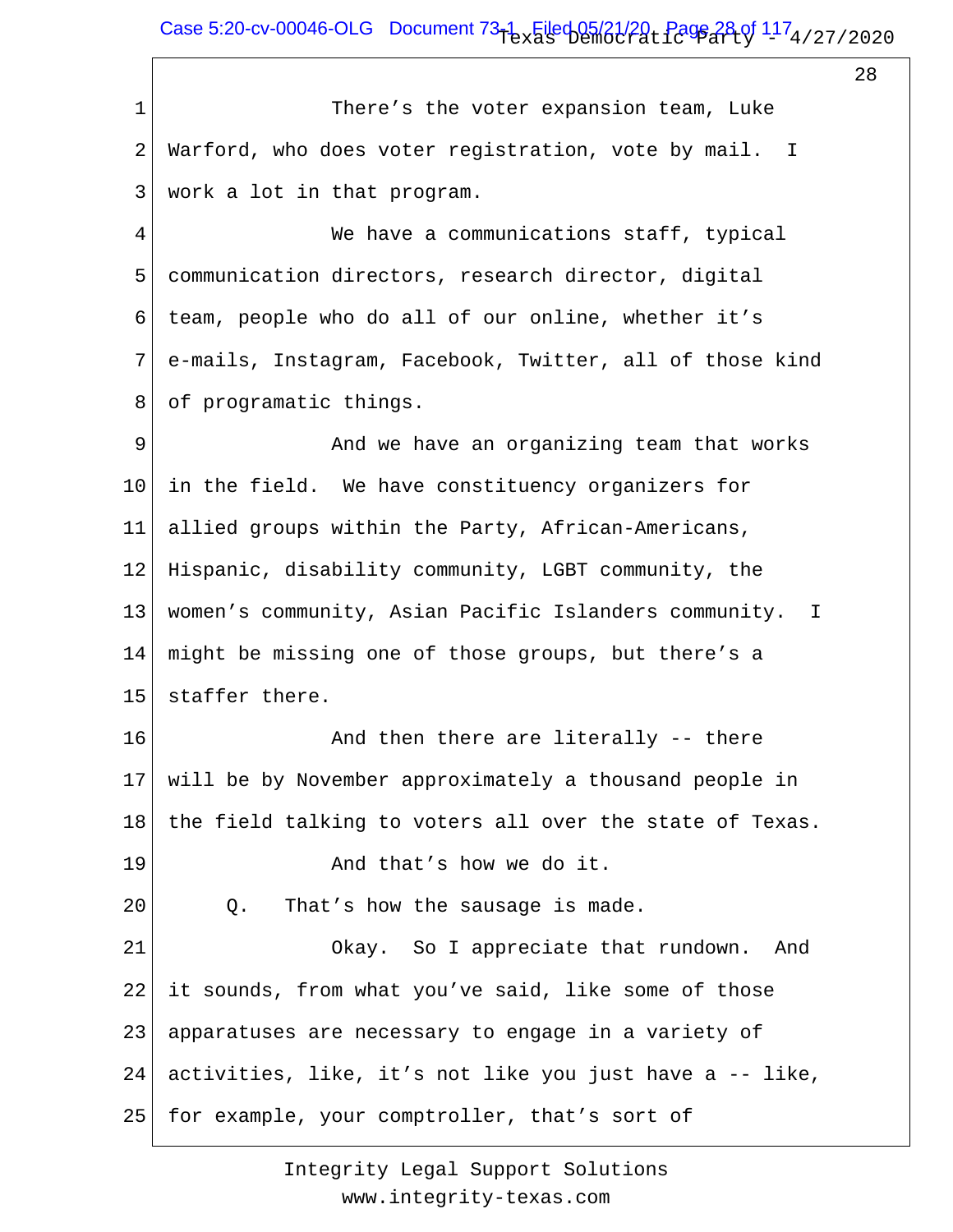### Case 5:20-cv-00046-OLG Document  $73-1$  Filed 05/21/20, Page 29 of  $117_4$ /27/2020

29

1 2 3 4 5 6 7 8 9 10 11 12 13 14 15 16 17 18 19 20 21 22 23 24 25 infrastructure that's, like, necessary for the whole organization to run, right?  $A.$  Well  $-$  MR. GEISE: I'm just going -- I think it's -- I'm just going to object to preserve the First Amendment objection and just instruct the witness. I think this is all fine. You can continue to answer at a high level. I just -- you know, if we start getting into more and more detail, I just wanted to preserve that objection for the record. THE WITNESS: I understand. A. So let me just say that nothing's siloed. Everybody on our staff is trained to register a voter. Everybody on our staff is trained to answer a voter's questions so that no matter where -- what department you're in, we're all supportive; and we're crosstrained. Nothing is -- I mean, there are some people who do just the same thing every day; but I work in pretty much all of those areas. I'm the author of many of the communication e-mails we send out, perhaps, on voter registration. And I think that's the whole nut of where we're going with this is that we are having to move money from all of those departments to deal with voter registration because the State, in this case, is not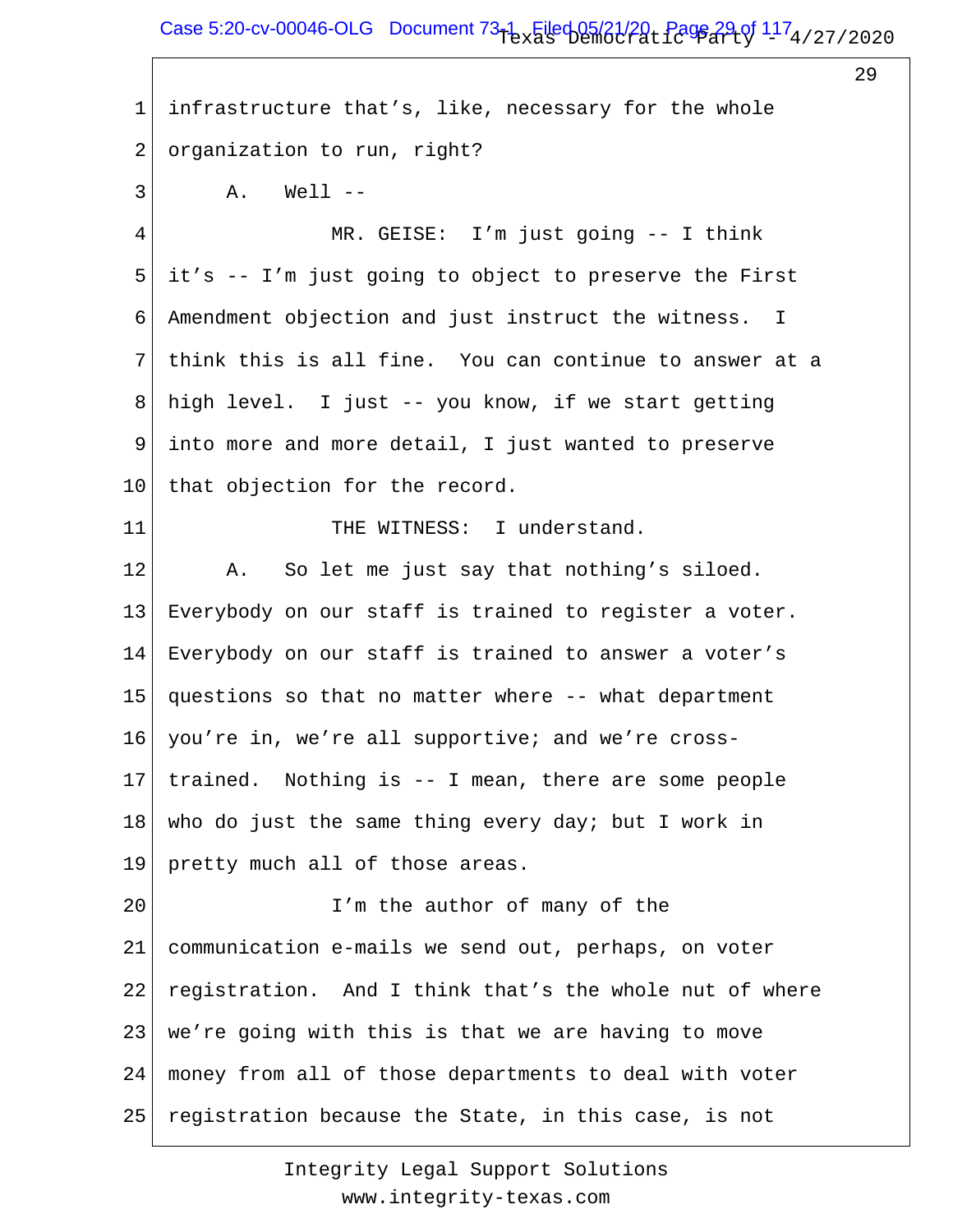# Case 5:20-cv-00046-OLG Document  $73-1$  Filed 05/21/20, Page 30 of  $117_4$ /27/2020

30

1 2 3 4 5 6 7 8 9 10 11 12 13 14 15 16 17 18 19 20 21 22 23 24 25 doing its work in registering people appropriately. Q. (BY MS. MACKIN) Okay. And so I'm trying to get a list of the main activities of the Texas Democratic Party. And so based on what you've said, it sounds like there is fundraising. There is candidate services. There is county services, voter protection, voter expansion, and maybe organizing. I mean, if you had to break it down into categories of activity, how would you do that, because I appreciate the explanation of kind of the departments and the structure? A. Every day we communicate with voters. We educate voters. We help Texans who are not registered get them registered in myriads of ways to make sure that we expand the voting pool. We educate them how to cast a vote, when to cast a vote, where to cast a vote, and who to cast a vote for, pure and simple. Our main goal right now is to register approximately 2.6 million people to vote, which we're spending lots of money on doing because the State of Texas is not following the federal law in registering people when they change their driver's license. Q. And just to be clear on the record, Mr. Maxey, are you an attorney? A. No, and I never claimed to be one. Q. Okay. And --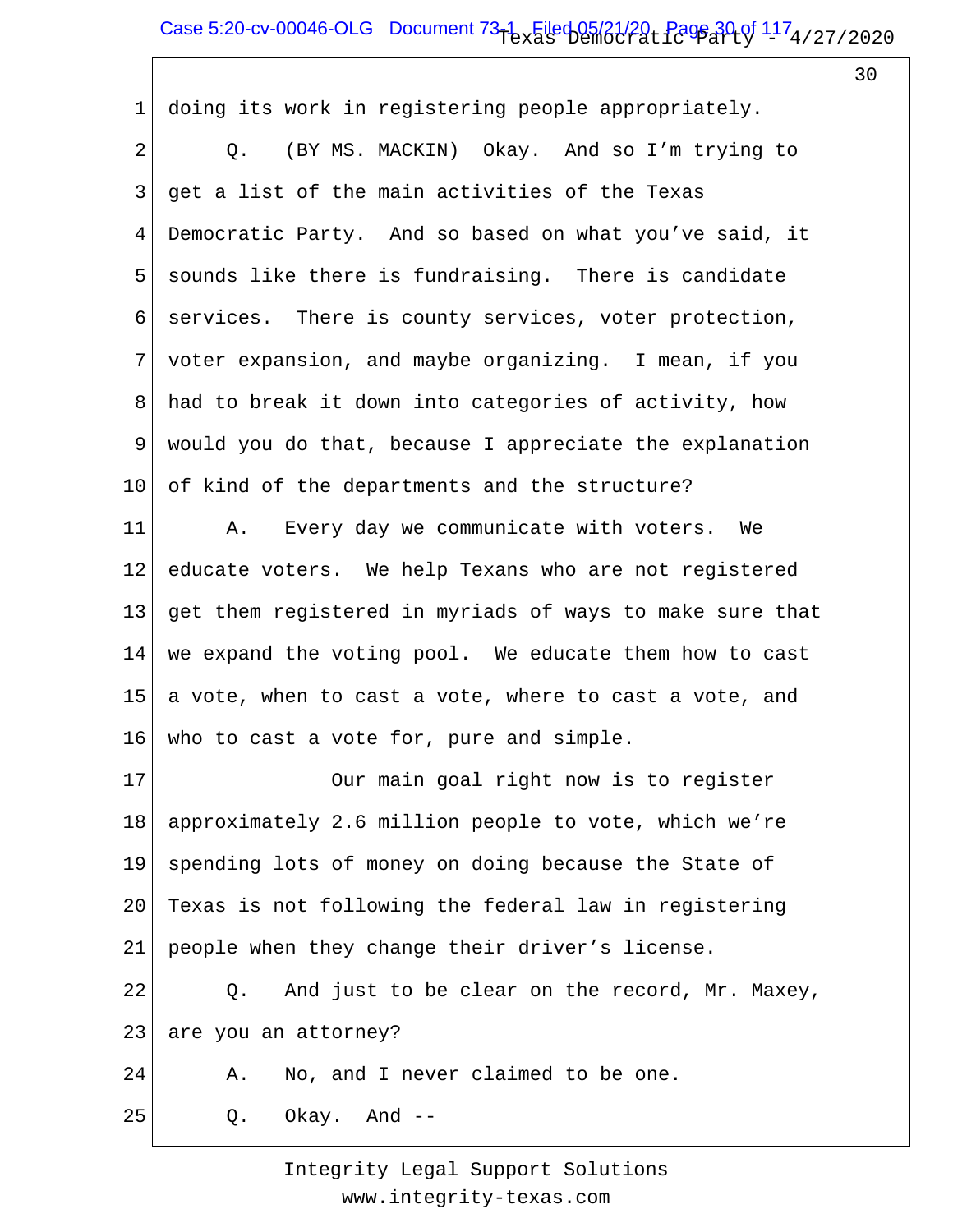## Case 5:20-cv-00046-OLG Document  $73-1$  Filed 05/21/20, Page 31 of  $117_4$ /27/2020

31

| $\mathbf 1$ | A. But let me just say this, though: I'm not an          |
|-------------|----------------------------------------------------------|
| 2           | attorney, but I was a legislator for 12 years. I have    |
| 3           | drafted in the last four election cycles more than 150   |
| 4           | pieces of election law. I have gotten legislators to     |
| 5           | file them. I have testified on behalf of those bills,    |
| 6           | and I have rewritten major sections of the Election Code |
| 7           | through things that I have drafted. So I am not an       |
| 8           | attorney, but I understand the law.                      |
| 9           | Okay. And I appreciate that.<br>Q.                       |
| 10          | I want to come back to what I'm trying                   |
| 11          | to understand with this question about TDP's activities. |
| 12          | So TDP engages in communications, right? You             |
| 13          | mentioned -- when I just tried to get a list the last    |
| 14          | time, you said communication, education, and voter       |
| 15          | registration; but that doesn't seem to capture           |
| 16          | everything that you talked about.                        |
| 17          | A. Please ask something specifically about what          |
| 18          | you want to know, and I'll answer it.                    |
| 19          | Sure. So what are the main categories of<br>Q.           |
| 20          | activities that TDP is engaged in? And I think I did     |
| 21          | ask that already, but I'll ask it again.                 |
| 22          | MR. GEISE: Objection to the form.                        |
| 23          | You can answer.                                          |
| 24          | A. I'll answer it yet again. Our mission is to           |
| 25          | educate voters to vote for Democratic candidates.<br>In  |
|             |                                                          |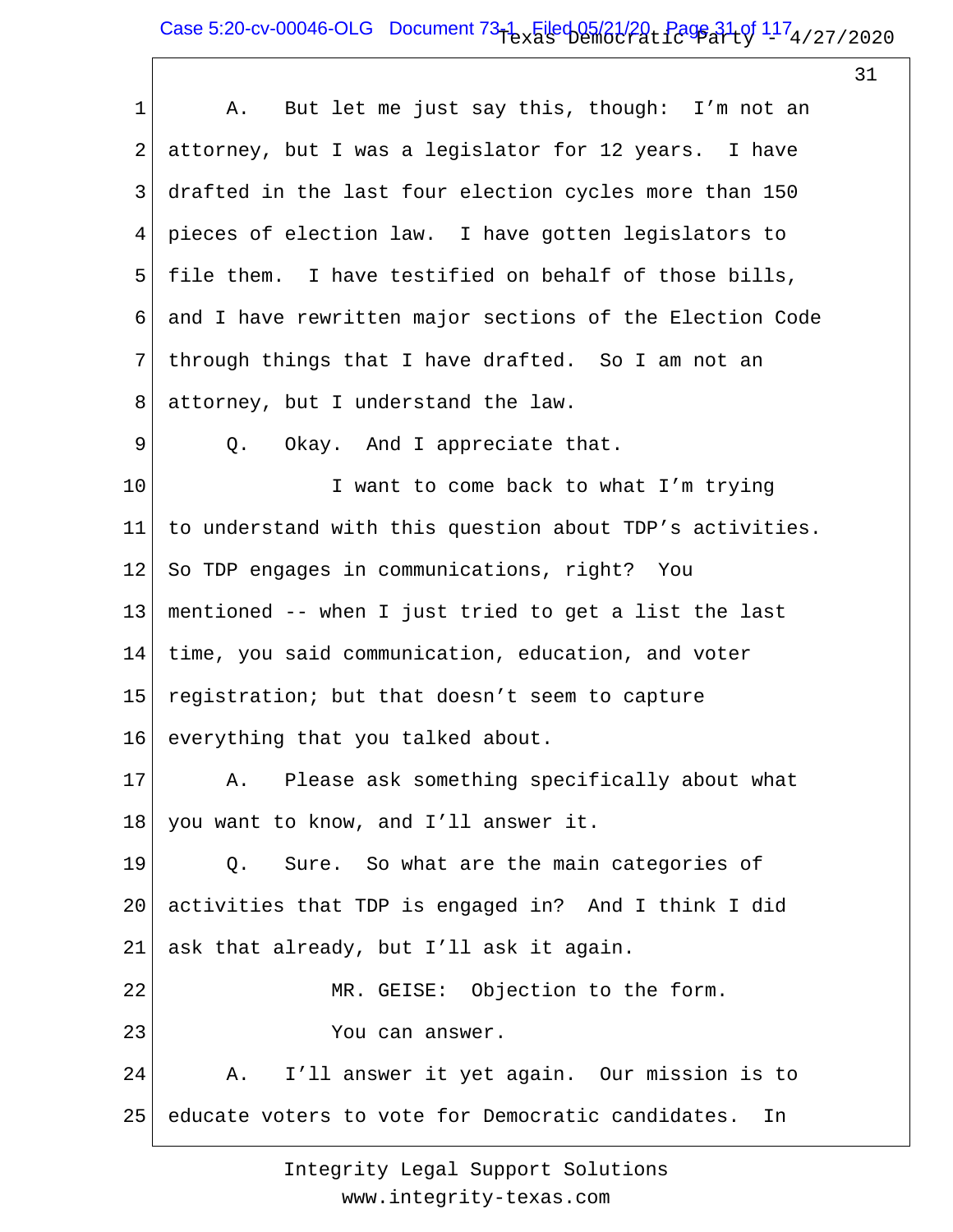## Case 5:20-cv-00046-OLG Document  $73-1$  Filed 05/21/20, Page 32 of  $117_4$ /27/2020

32

1 2 3 4 5 6 7 8 9 10 11 12 13 14 15 16 17 18 19 20 21 22 23 24 25 order to do that, we must register them to vote. We must educate them when, where, and how to vote. That's, pure and simple, everything that we do. Candidates, training, it's all about getting them elected. We train them how to campaign, but our overarching goal is to have more votes for Democrats than for Republicans, Green Parties or Libertarian candidates or Write-in candidates. That's our goal, pure and simple: Elect Democrats. Number 1 on that is to have more Democrats registered to vote, and that's the problem we're having here is that we have impediments to doing that. We're having to move funds into -- Q. (BY MS. MACKIN) Okay. But I'm not hearing an answer to my question. A. Sorry. Don't interrupt me. You told me I could answer a question before you would interrupt. So our goal is to register voters to vote, and there is an impediment by the State of Texas not registering voters when they update their driver's license. MS. MACKIN: Okay. Objection, nonresponsive. Q (BY MS. MACKIN) Mr. Maxey, what are the main categories of activities that TDP is engaged in? MR. GEISE: Objection, asked and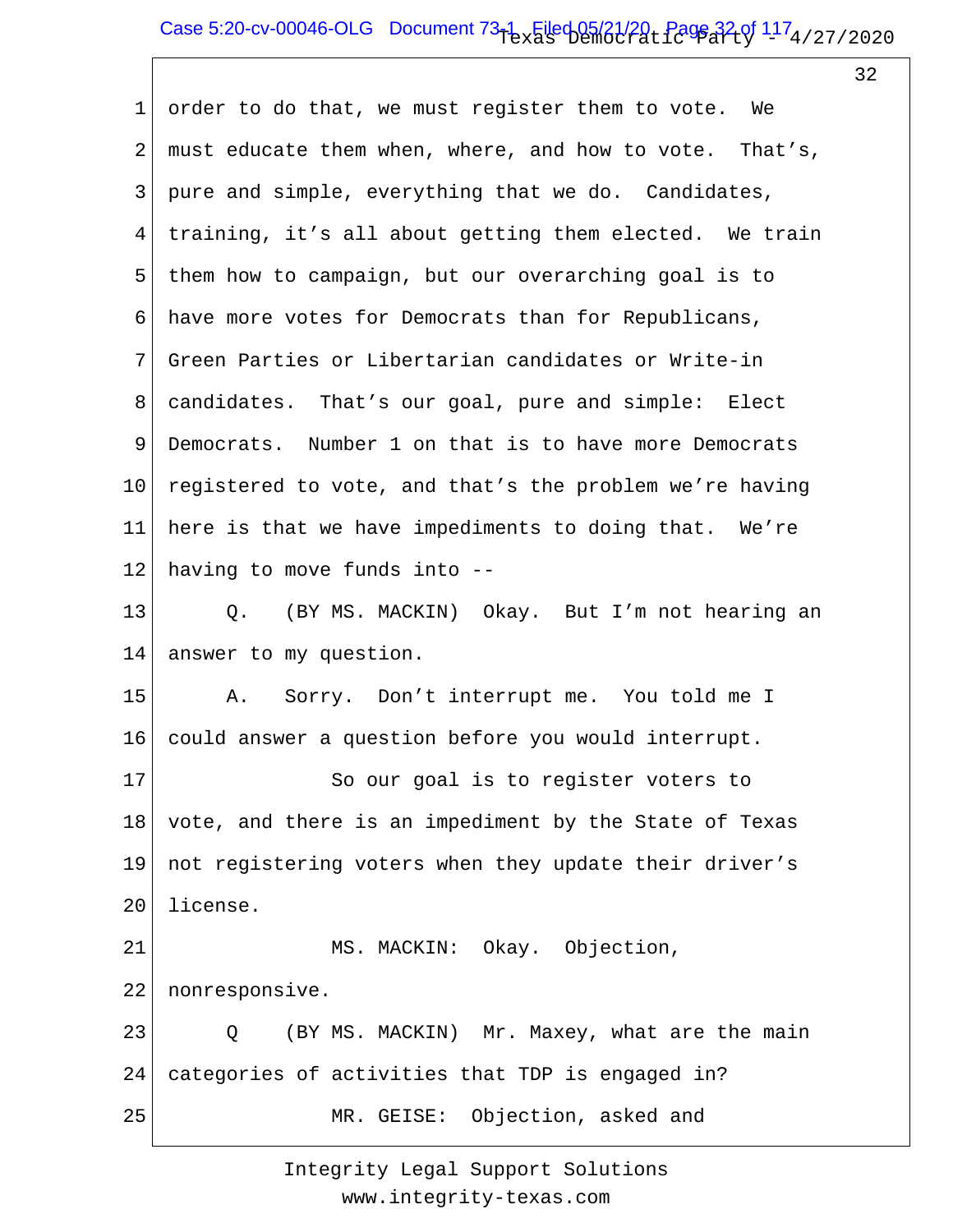33

1 answered.

2 3 MS. MACKIN: I didn't hear an answer to my question.

4 5 6 7 8 9 10 11 A. The main activities are voter registration, voter education, candidate recruitment, candidate education, and telling people when, where, and how to cast a ballot. That's it in a nutshell. Whether we raise money, whether we do data work, whether we do communication, it's all about registering people to vote, getting them to go vote for Democratic candidates. Answered.

12 13 14 15 16 17 Q. (BY MS. MACKIN) And so is there a difference between -- I just want to make sure I have the list correct. I have as the main activities: Communication, voter education, voter registration, candidate recruitment, and candidate education. Do I have that right?

18 19 20 21 22 23 24 25 A. Well, I don't know if it's limited to that. I've been talking for 15 minutes here about the mission of the Party and what we do and named every staffer with a job description title. I think any logic is that all of those things go back to having an educated electorate of Democrats who know when an election is, where to go vote, how to cast a ballot, how to do it legally, how to do it, whether in person or by mail. All of that stuff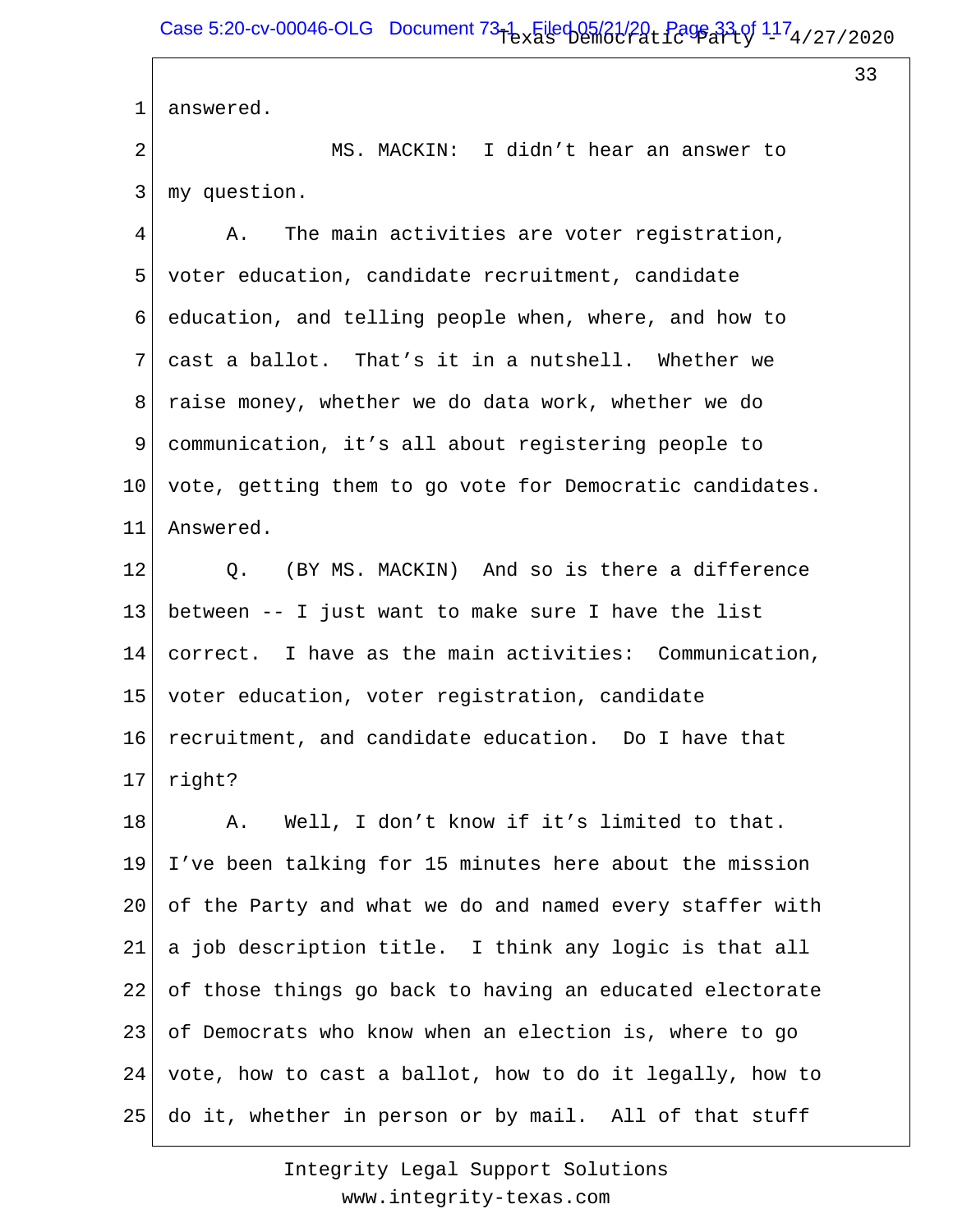Case 5:20-cv-00046-OLG Document  $73-1$  Filed 05/21/20, Page 34 of  $117_4$ /27/2020

34

1 2 3 4 5 6 7 8 9 10 11 12 13 14 15 16 17 18 19 20 21 22 23 24 25 is our mission to get to the goal of electing Democrats to office, pure and simple. Please be specific because I've answered that five times now. Q. The thing that I'm struggling with, though -- A. You want me to give you a tick-tock of hours from 8:00 to 5:00 every day of what I do? Is that what you -- Q. No, sir. A. Okay. Then think of a question other than the one you've asked five times now, that I've answered. Q. But respectfully, sir, it's a fair question; and I'm just trying to make sure that I have the answer clear because I'm a little bit confused by the way that it's being answered. So the list I have of the main activities that TDP is engaged in, the list that I have of the main activities -- I understand your mission is to elect Democratic candidates, pure and simple. I've heard that. I appreciate that. In terms of the specific activities in which TDP is engaged, the main activities -- I'm not asking for each granular thing; but if you kind of divide it up, the work that TDP does, I have five categories based on what you've said. And I want to make sure that I understand that right and that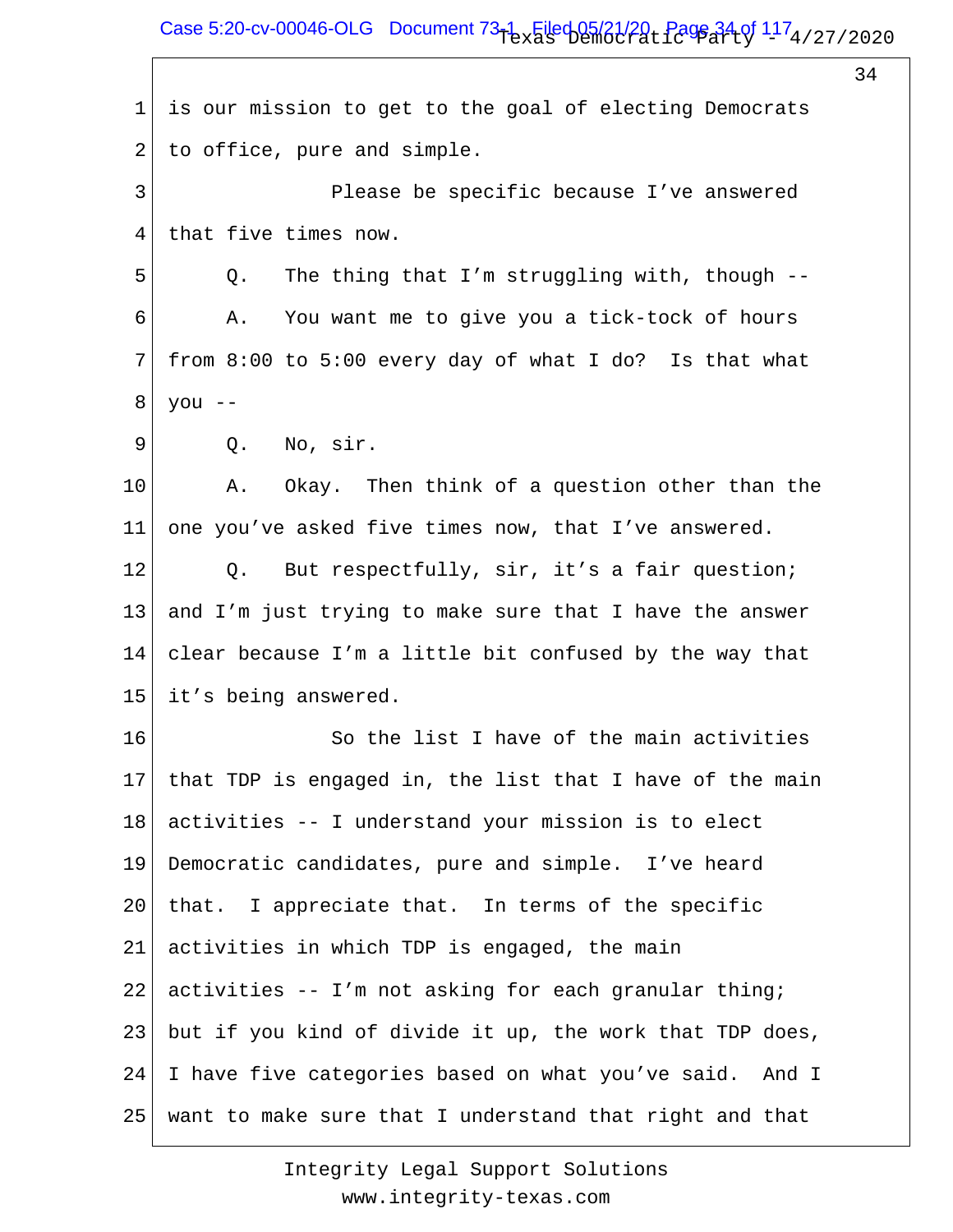### Case 5:20-cv-00046-OLG Document  $73-1$  Filed 05/21/20, Page 35 of  $117_4$ /27/2020

35

1 2 3 4 5 6 7 8 9 10 11 12 13 14 15 16 17 18 19 20 21 22 23 24 25 I have everything down as a list. So the list that I have -- A. (Inaudible.) Q. Go ahead. A. I'm not -- you've not asked a question. Ask a question. Q. Okay. You started speaking, so I wanted to give you an opportunity to do so. The list that I have for the main activities that TDP is engaged in includes: Communication, voter education, voter registration, candidate recruitment, and candidate education. Is that an accurate and complete list of the main categories of activities that TDP is engaged in? MR. GEISE: Objection, mischaracterizes the testimony. But you can answer. A. I don't think -- when you say is it a complete list -- because I don't want to -- you know, it sounds like a trick question here. If you want me to add on to it, we raise money to do those activities. We do data work to do those activities. We do work with county parties and candidates and volunteers and activists and voters to do those activities. It seems like I'm in a circular question here.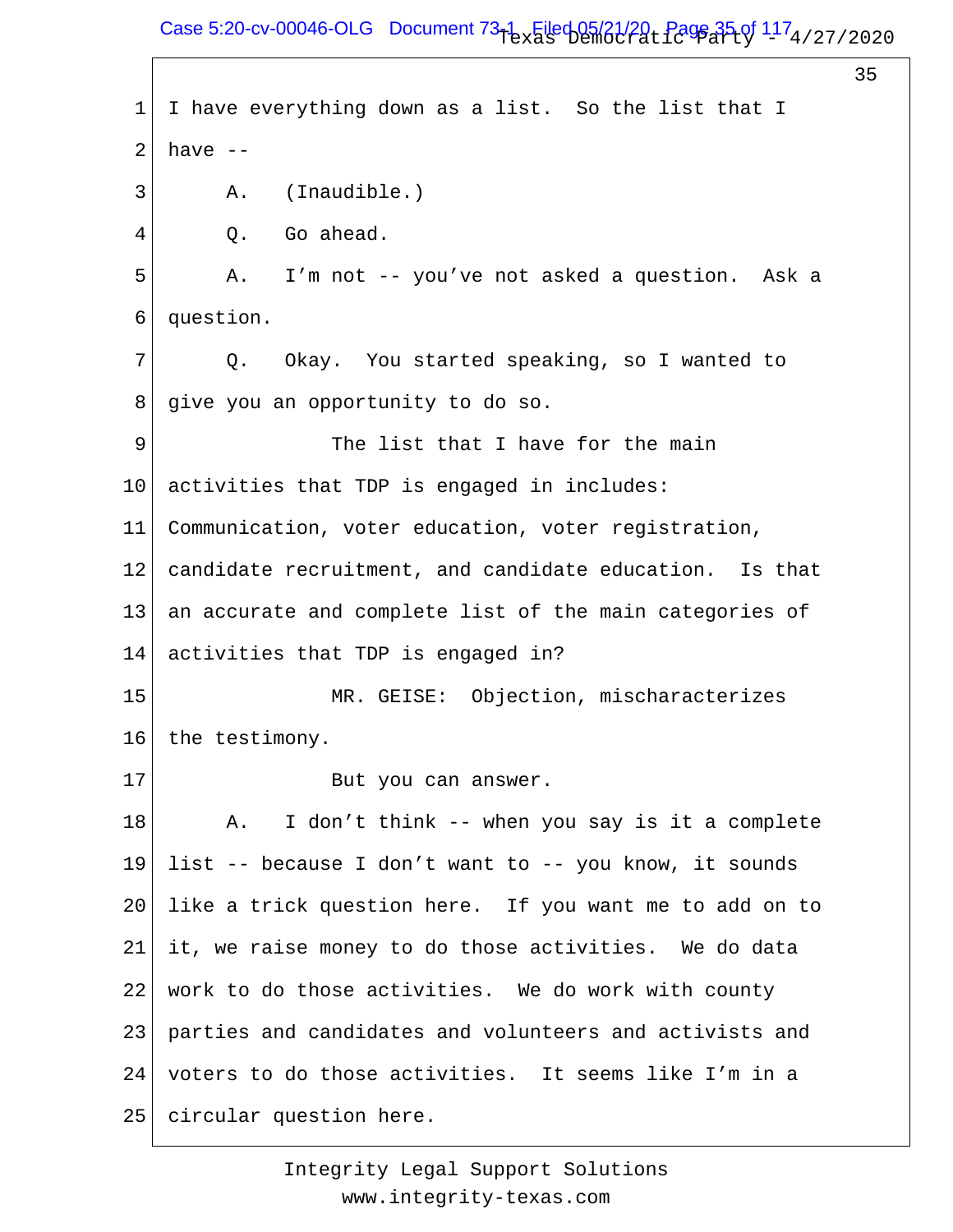# Case 5:20-cv-00046-OLG Document  $73-1$  Filed 05/21/20, Page 36 of  $117_4$ /27/2020

36

|  |  |  | I'm not trying to $-$ - |  |  |
|--|--|--|-------------------------|--|--|
|--|--|--|-------------------------|--|--|

1

| $\overline{2}$ | We want voters to cast ballots. The main --<br>Α.        |
|----------------|----------------------------------------------------------|
| 3              | the only mission we have is for voters to vote for       |
| 4              | Democratic candidates and for those Democratic           |
| 5              | candidates to win. Anything more than that is getting    |
| 6              | into granular things of how we do that. And I can talk   |
| 7              | for hours if we want to do that; but you keep saying, "I |
| 8              | want to just go at the top level of stuff." So let's     |
| 9              | stay at the top level. We educate voters. We register    |
| $10 \,$        | them to vote. We educate them again about when the       |
| 11             | election is, how to vote, where to vote to cast a vote   |
| 12             | for a Democrat. That is the mission of TDP, pure and     |
| 13             | simple; and that is it.                                  |
| 14             | You might have five things on your list.                 |
| 15             | There's one thing on the list: Educate voters, register  |
| 16             | voters, turn them out to vote. And I don't know what     |
| 17             | else you're trying to get to. Be more specific.          |
| 18             | Q. So does TDP participate in any activities that        |
| 19             | don't fall into either communication, voter education,   |
| 20             | voter registration, candidate recruitment, candidate     |
| 21             | education, or fundraising?                               |
| 22             | MR. GEISE: I'm going to object, asked                    |
| 23             | and answered.                                            |
| 24             | But you can answer.                                      |
| 25             | Sure. We just had a staff party. None of<br>Α.           |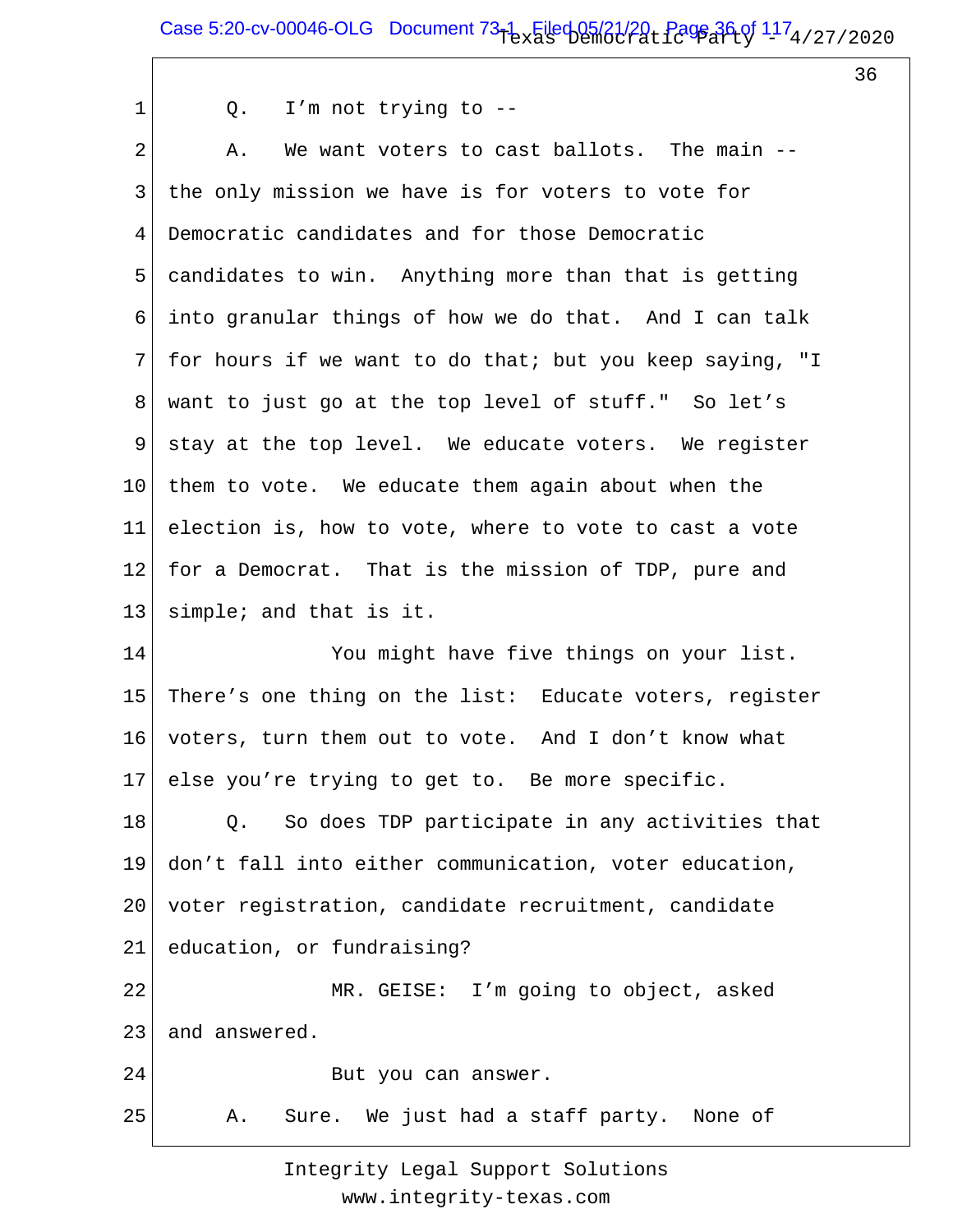# Case 5:20-cv-00046-OLG Document  $73-1$  Filed 05/21/20, Page 37 of  $117_4$ /27/2020

37

1 that was about voter education or voter registration or 2 turning out a vote.

| 3  | I mean, we're a big institution. We do a                 |
|----|----------------------------------------------------------|
| 4  | lot of things. I don't think any activities that are     |
| 5  | officially done in a job description of an employee of   |
| 6  | the Texas Democratic Party is outside of the goals of    |
| 7  | educating voters, registering voters, and getting them   |
| 8  | to cast a ballot for Democratic candidates. So, no, I    |
| 9  | don't think we do anything outside of that mission.      |
| 10 | (BY MS. MACKIN) Educating, registering,<br>$Q$ .         |
| 11 | getting them to cast a ballot for Democratic candidates? |
| 12 | If you know something you only answer "yes" or<br>A.     |
| 13 | "no" when you do it, please ask me; but I can't think of |
| 14 | anything that's outside of that mission that the         |
| 15 | employees of the Texas Democratic Party or its Executive |
| 16 | Committee or Chair does.                                 |
| 17 | Q.<br>Okay. Thank you.                                   |
| 18 | All right. How would you describe TDP's                  |
| 19 | efforts to educate voters?                               |
| 20 | We communicate by e-mail, by text message, by<br>Α.      |
| 21 | Twitter, by direct mail, by speeches by various          |
| 22 | candidates, party officers, staffers. We go door to      |
| 23 | door. We make phone calls. Any kind of communications    |
| 24 | that humans possibly have, we do to talk about           |
| 25 | Democratic values, registering to vote, how to get       |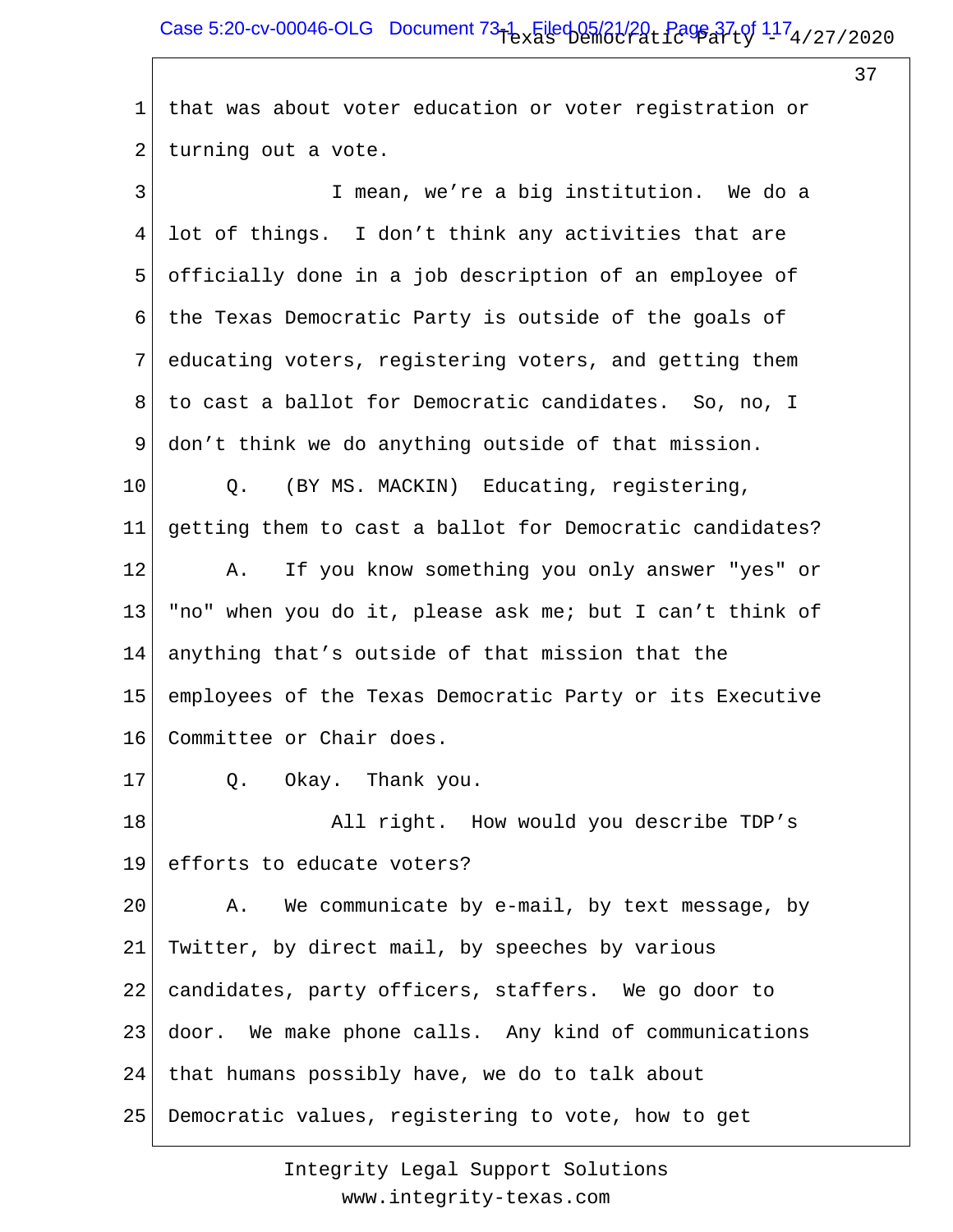# Case 5:20-cv-00046-OLG Document  $73-1$  Filed 05/21/20, Page 38 of  $117_4$ /27/2020

38

1 2 3 4 5 6 7 8 9 10 11 12 13 14 15 16 17 18 19 20 21 22 23 24 25 registered to vote, when to go vote, and how to vote for Democrats. So we communicate in all of those ways. Q. And have you produced documents that reflect those communications? A. There are documents of e-mails that we have sent to voters that were produced. Q. Is there documentation of those other types of communications that you mentioned? MR. GEISE: Objection on the basis of the First Amendment privilege. I think you can answer "yes" or "no" whether other types of communication with voters exist; but other than that, I'm going to object on the basis of the First Amendment privilege and instruct you not to answer other than whether or not other types of communications exist. MS. MACKIN: And just to be clear, have you-all produced a privilege log of documents responsive to the subpoena that are being withheld? MR. GEISE: Not -- well, no. I don't think that a privilege log would need to hold every communication that the Texas Democratic Party has with voters because that would be millions, and that wasn't what the subpoena requested. But, again, I don't think that that needs to be a discussion for this deposition.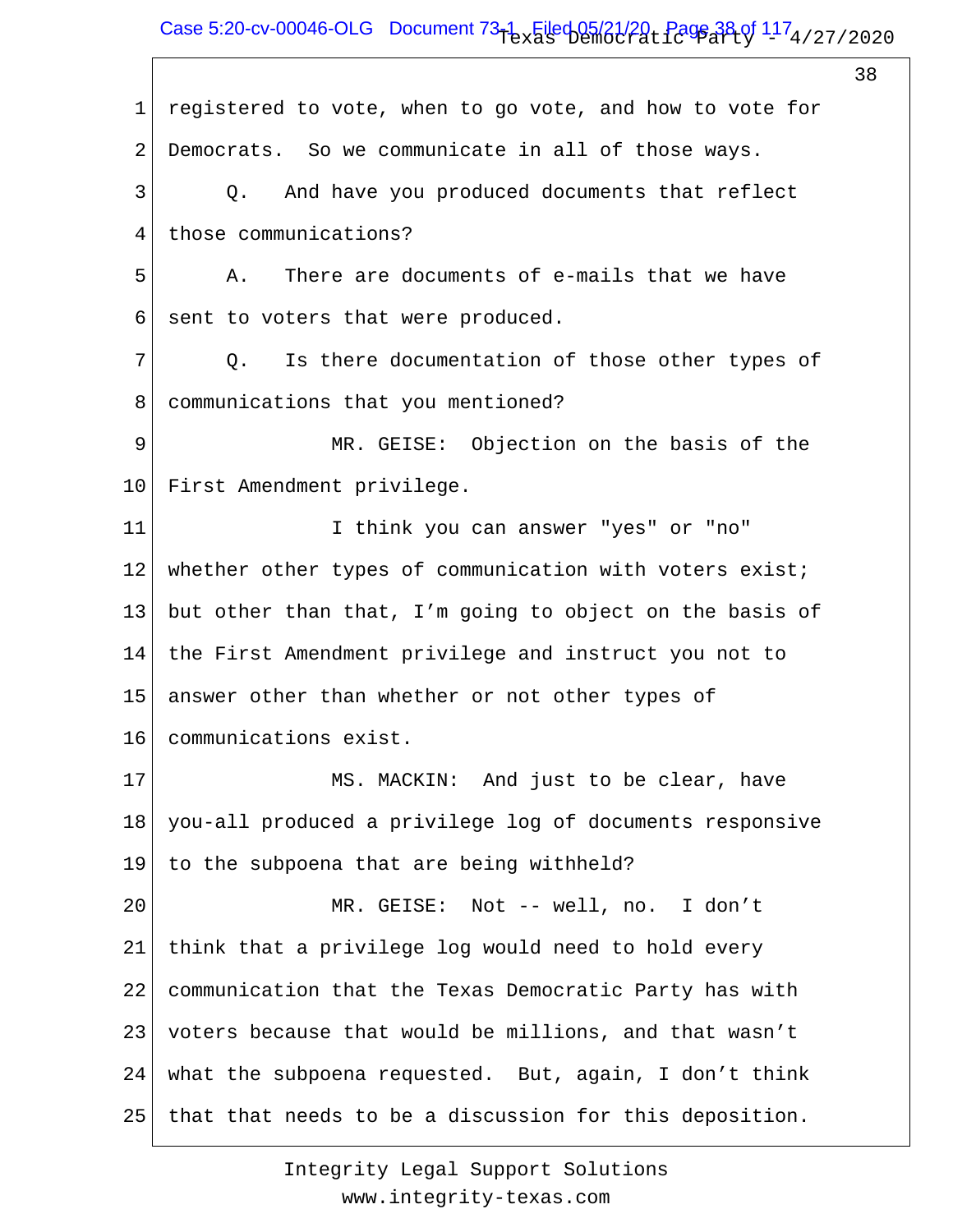## Case 5:20-cv-00046-OLG Document  $73-1$  Filed 05/21/20, Page 39 of  $117_4$ /27/2020

39

1 2 3 4 5 6 7 8 9 10 11 12 13 14 15 16 17 18 19 20 21 22 23 24 25 I would instruct the witness: You can answer "yes" or "no" whether there are communications outside of e-mails that the Texas Democratic Party has with voters. MS. MACKIN: And we can talk offline about the scope of the objection; but based upon what we've heard so far today, it appears that the response to the subpoena's incomplete and that we have some issues to resolve with respect to that. MR. GEISE: Well, I don't know that that's a topic for the witness; but you can answer "yes" or "no" -- MS. MACKIN: I -- MR. GEISE: All right. So you can answer "yes" or "no" whether or not there are communications other than e-mails that the Texas Democratic Party has with voters. A. Can you be more specific what you mean by that? Q (BY MS. MACKIN) The question I asked -- MS. MACKIN: Ms. Cunningham, would you mind reading back my last question? THE REPORTER: Okay. MS. MACKIN: Thank you. (The requested material was read as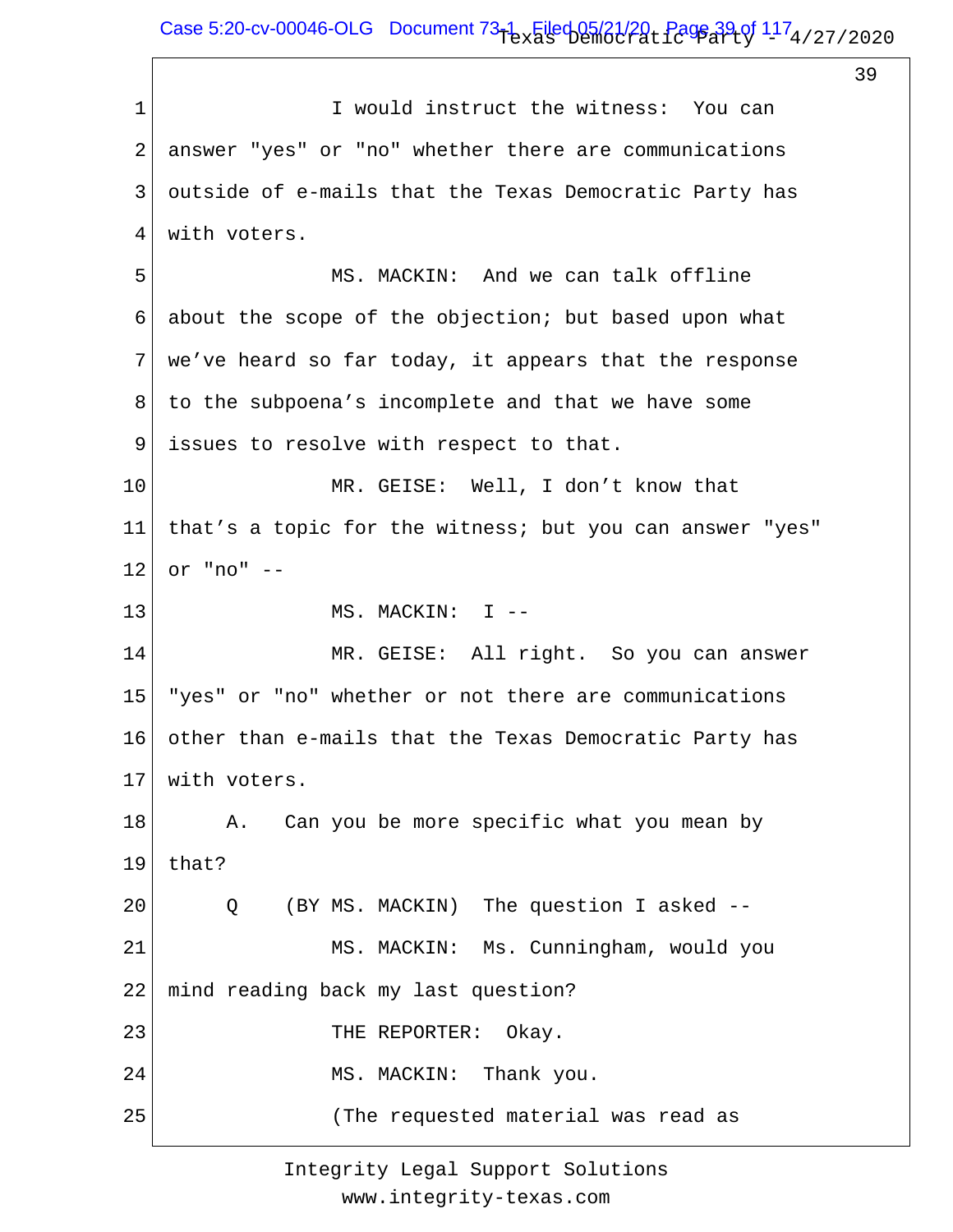40

1 2 3 4 5 6 7 8 9 10 11 12 13 14 15 16 17 18 19 20 21 22 23 24 25 follows: "QUESTION: Is there documentation of those other types of communications that you mentioned?") A. Generically in my answer I was talking -- you said what kind of communications do we have with voters, I think was the original question; and I said we have direct mail. That would be the glossy kind of mail that you send a candidate -- to voters about issues or candidates and giving voter information. I suppose we have those laying around from the past election cycle. We've not done those this election cycle yet. But there's -- if we're asking if there's communication about this case, no, I don't know of anything that we have. I have no knowledge of anything like that being in existence. I was talking about generically what a volunteer -- an organizer would -- how they would communicate -- you asked how do we communicate, and so that's what I was saying. The LGBT organizers talking to LGBT voters could be passing out literature or hand them a palm card or something that says about getting ready to vote or passing out voter registration cards. That's the kind of communication I was talking about. You seem to be talking about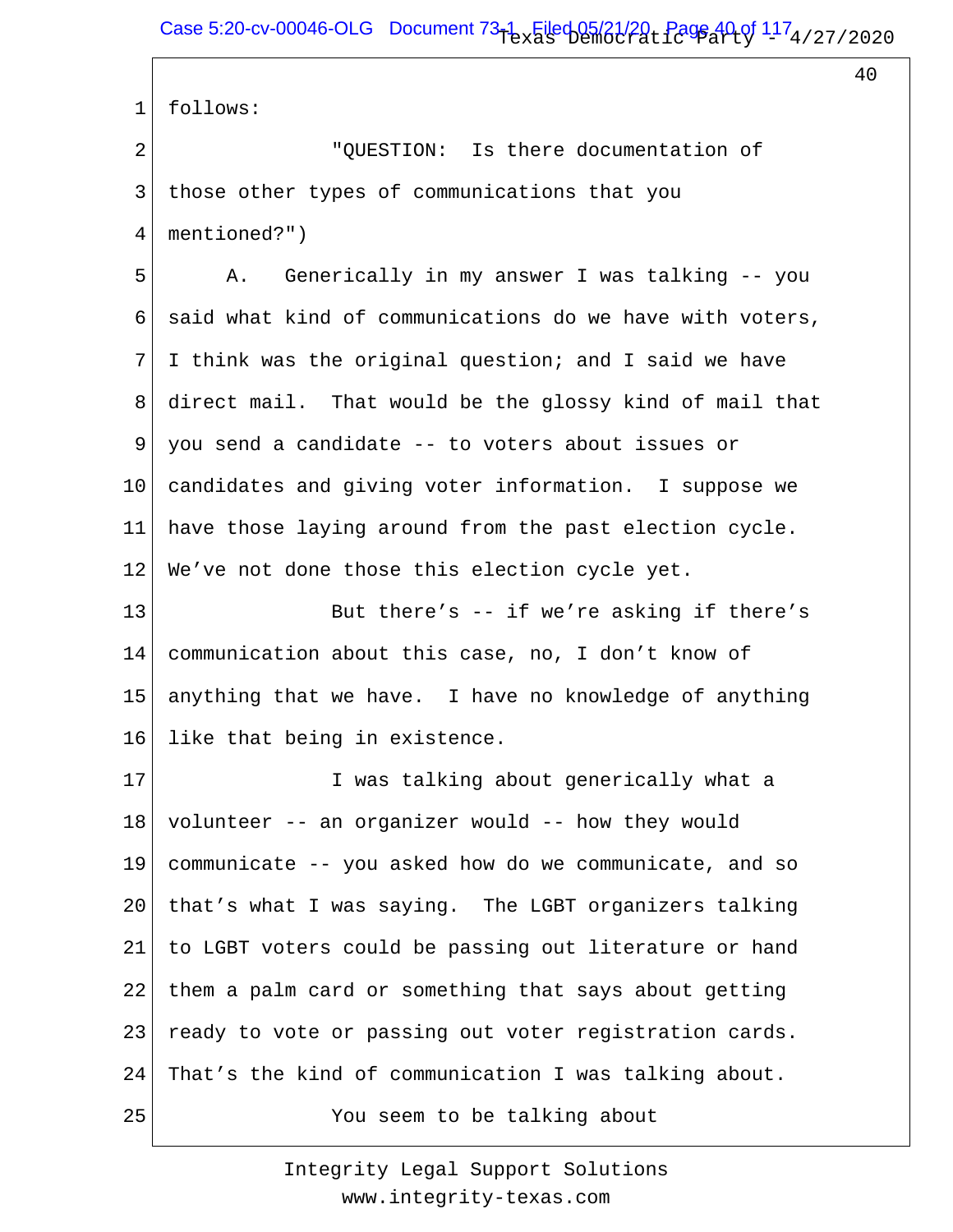# Case 5:20-cv-00046-OLG Document  $73-1$  Filed 05/21/20, Page 41 of  $117_4$ /27/2020

|    |                                                          | 41 |
|----|----------------------------------------------------------|----|
| 1  | communications about this lawsuit; and, no, I don't have |    |
| 2  | any of those, never have seen any of those.              |    |
| 3  | (BY MS. MACKIN) Okay. How much did TDP spend<br>Q.       |    |
| 4  | on voter education in 2014?                              |    |
| 5  | You know, I don't know that I can break out<br>Α.        |    |
| 6  | voter education. I mean, the staff salaries for all of   |    |
| 7  | the people we had in 2014, whether they're the data      |    |
| 8  | person or the fundraising person or the comptroller's    |    |
| 9  | salary or the executive director's salary or my salary,  |    |
| 10 | I know that generically in 2014, we spent around         |    |
| 11 | \$2 million, raised and spent.                           |    |
| 12 | Total?<br>Q.                                             |    |
| 13 | Total.<br>Α.                                             |    |
| 14 | So not limited to voter education, but<br>Q.             |    |
| 15 | overall?                                                 |    |
| 16 | Well, there's $-$ I don't have any knowledge<br>Α.       |    |
| 17 | about how to pull that out of my brain about what was    |    |
| 18 | voter education and what was just institutional          |    |
| 19 | organizational payroll and things. We could ferret out   |    |
| 20 | that the comptroller is doing voter education if she's   |    |
| 21 | processing the money that we pay for voter education.    |    |
| 22 | So I don't know how you find -- I don't know the details |    |
| 23 | of how much was voter education versus any other         |    |
| 24 | mission -- part of the mission. Approximately            |    |
| 25 | \$2 million -- all of this is public record at the FEC   |    |
|    |                                                          |    |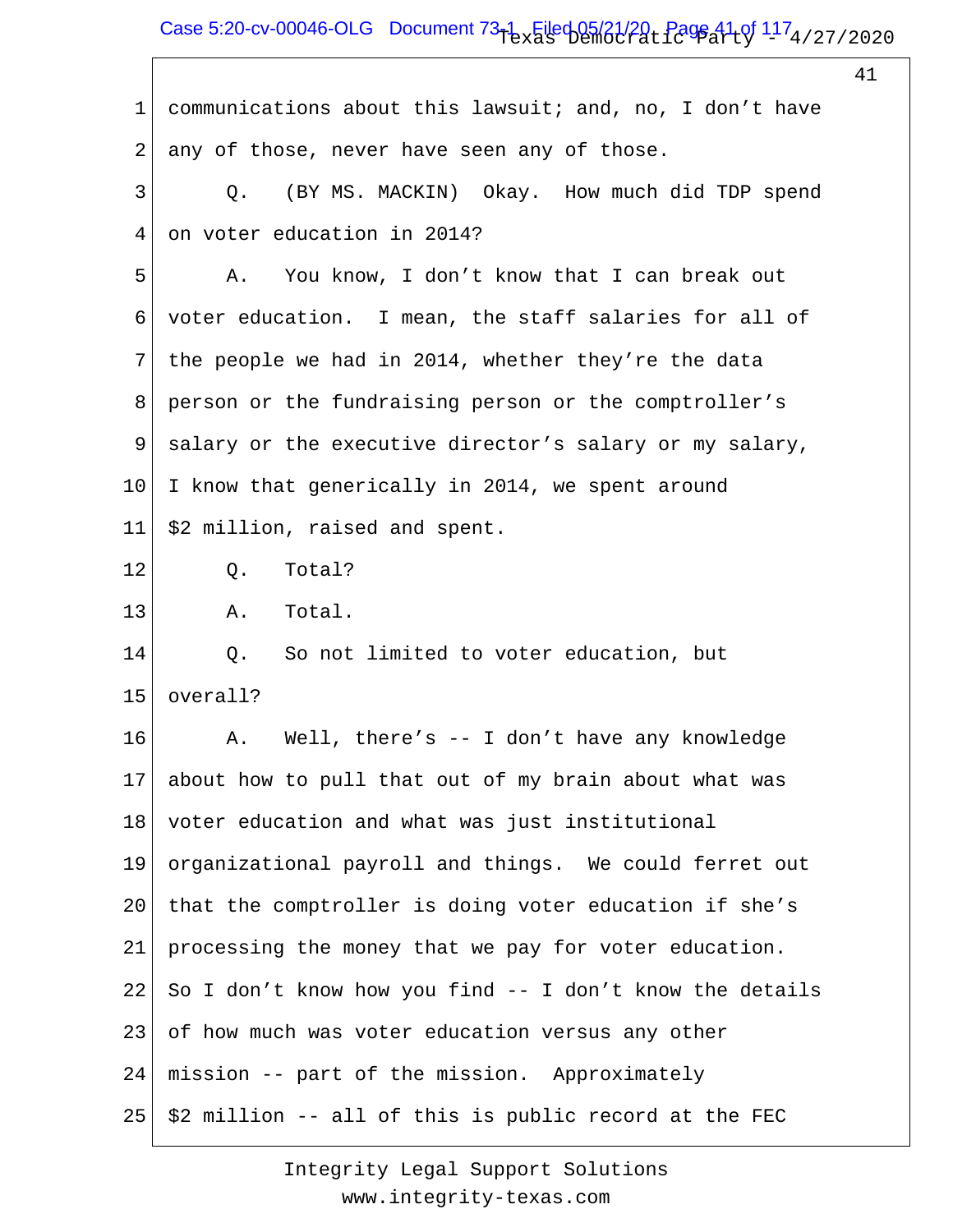Case 5:20-cv-00046-OLG Document  $73-1$  Filed 05/21/20, Page 42 of  $117_4$ /27/2020

42 1 2 3 4 5 6 7 8 9 10 11 12 13 14 15 16 17 18 19 20 21 22 23 24 25 and TEC. Q. So you couldn't tell me -- A. What we spent I cannot tell you, no, not today, not from my memory how much of the \$2 million was specific on voter communication, however nebulous that is. Q. How about voter registration efforts in 2014, could you tell me how much TDP spent on voter registration efforts in 2014? A. No, ma'am. Q. Okay. What about in 2015? A. No. I mean, because -- Q. What about in 2016? A. You're asking me -- MR. GEISE: Objection, asked and answered. I think the witness has answered that it would be impossible to calculate those numbers. But you can answer to the extent of your ability. A. Well, I will just say that, you know, we passed out a lot of voter registration applications, most of those provided to us by the Secretary of State at no cost. We did online voter registration. There's a cost to maintaining that and staffing that. We mailed out voter registration applications when people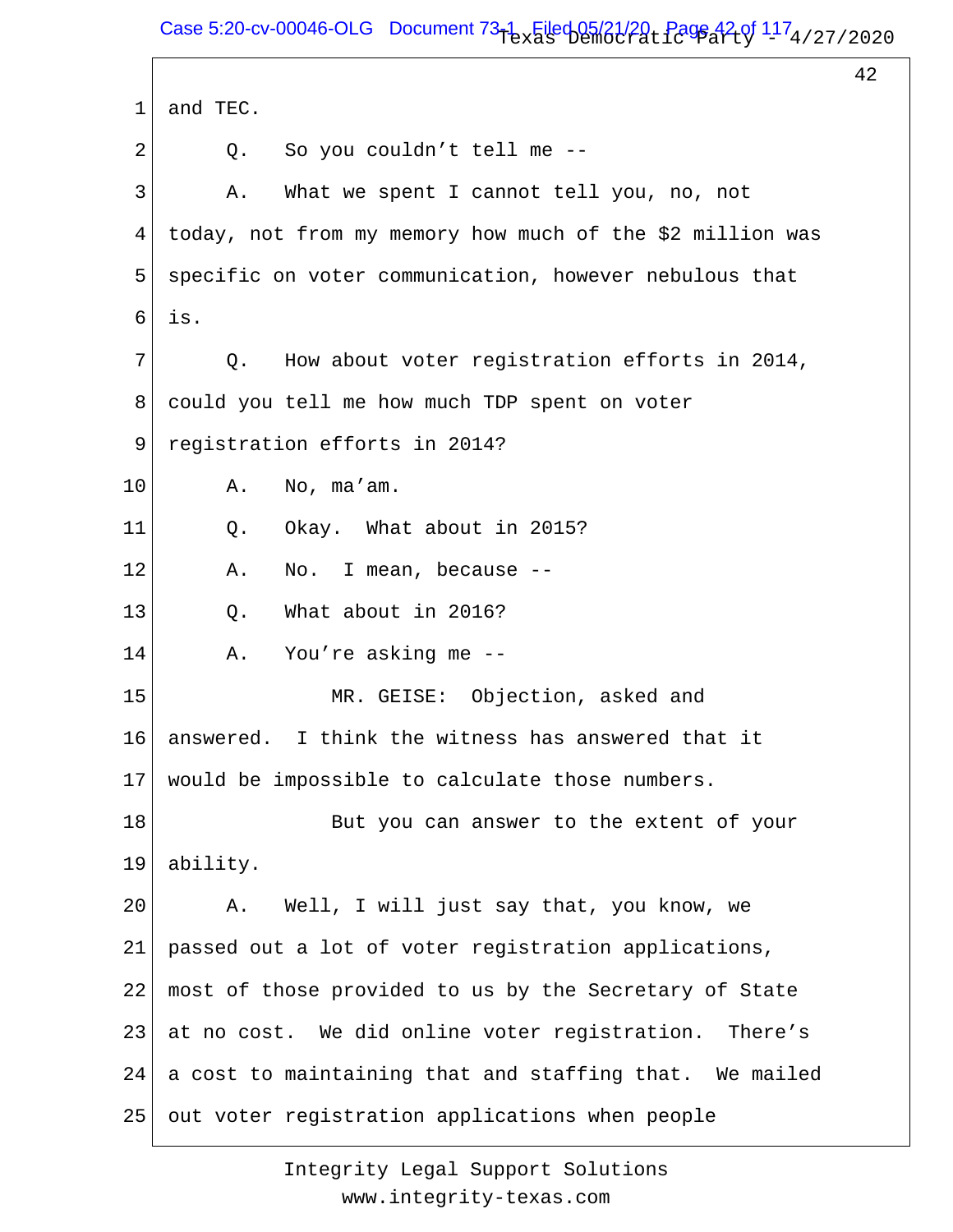### Case 5:20-cv-00046-OLG Document  $73-1$  Filed 05/21/20, Page 43 of  $117_4$ /27/2020

43

1 2 3 4 5 6 requested them. We did rallies with voter registrars, volunteer voter registrars. So to ferret out exactly how much generally educating a volunteer how to do voter registration and how much that time of training cost down to the cent, I can't do. I cannot ferret it out. It's impossible for us to even do that.

7 8 9 10 11 12 13 14 15 16 17 18 19 20 21 So part of -- part of our budget went to voter registration; but figuring it out to the penny or even a gross amount -- because, like I said, everybody on our staff in almost every department, whether the digital people are sending out links to go fill out a voter registration application, whether an organizer's standing at a door, whether an organizer is door hanging, whether a college student is tabling on the university campus, all of which are things that we organize and train volunteers to do, the cost of that is impossible to ferret out because everybody in our department is somehow touching that. So I can't tell you a number. It's impossible. Q. (BY MS. MACKIN) And is that true for every year between 2014 and 2020?

- 22 A. Yes.
- 23 Q. Okay.

24 25 A. Now, if you asked -- you know, at some point in time, a person -- if we had done a mailing and I had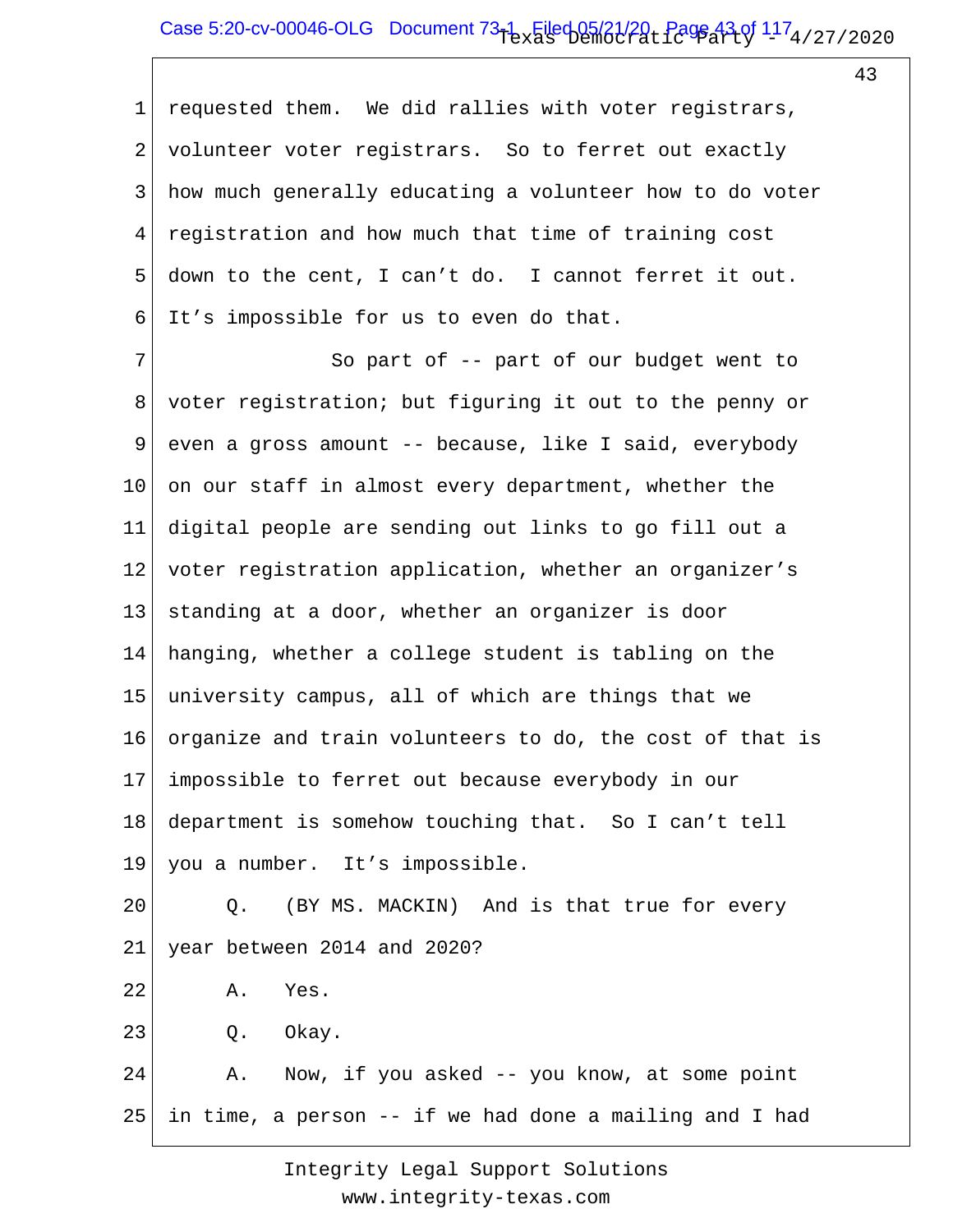# Case 5:20-cv-00046-OLG Document  $73-1$  Filed 05/21/20, Page 44 of  $117_4$ /27/2020

44

1 2 3 4 5 6 7 8 9 10 11 12 13 14 15 16 17 18 19 20 21 22 23 24 25 time to go research it, I could probably find out some things; but I don't know that -- anything from memory that I could pull out and give you a cost on. Q. But you were designated to testify on Topic 4(d) in the Deposition Notice, were you not? A. Yes, ma'am. Q. Okay. A. And I did not go and do ten years of stuff and have it in my brain for this deposition this morning. So, no, I don't know the details. MS. MACKIN: So to that extent, then, we're going to have to object to the preparedness of the witness. MR. GEISE: I think the witness -- I think the witness said that it would be -- and I can clean this up with some questions after; that's fine. I'll wait to do that. But I think the witness testified that it would be impossible to determine those numbers, and he gave a top-line number for the question you asked. So he can testify top line how much was spent. He's indicated that all of the Texas Democratic Party's spending is publicly available on both the FEC and the Texas Ethics Communication website and is happy to testify about any specifics of those that you want to provide him for and ask him about.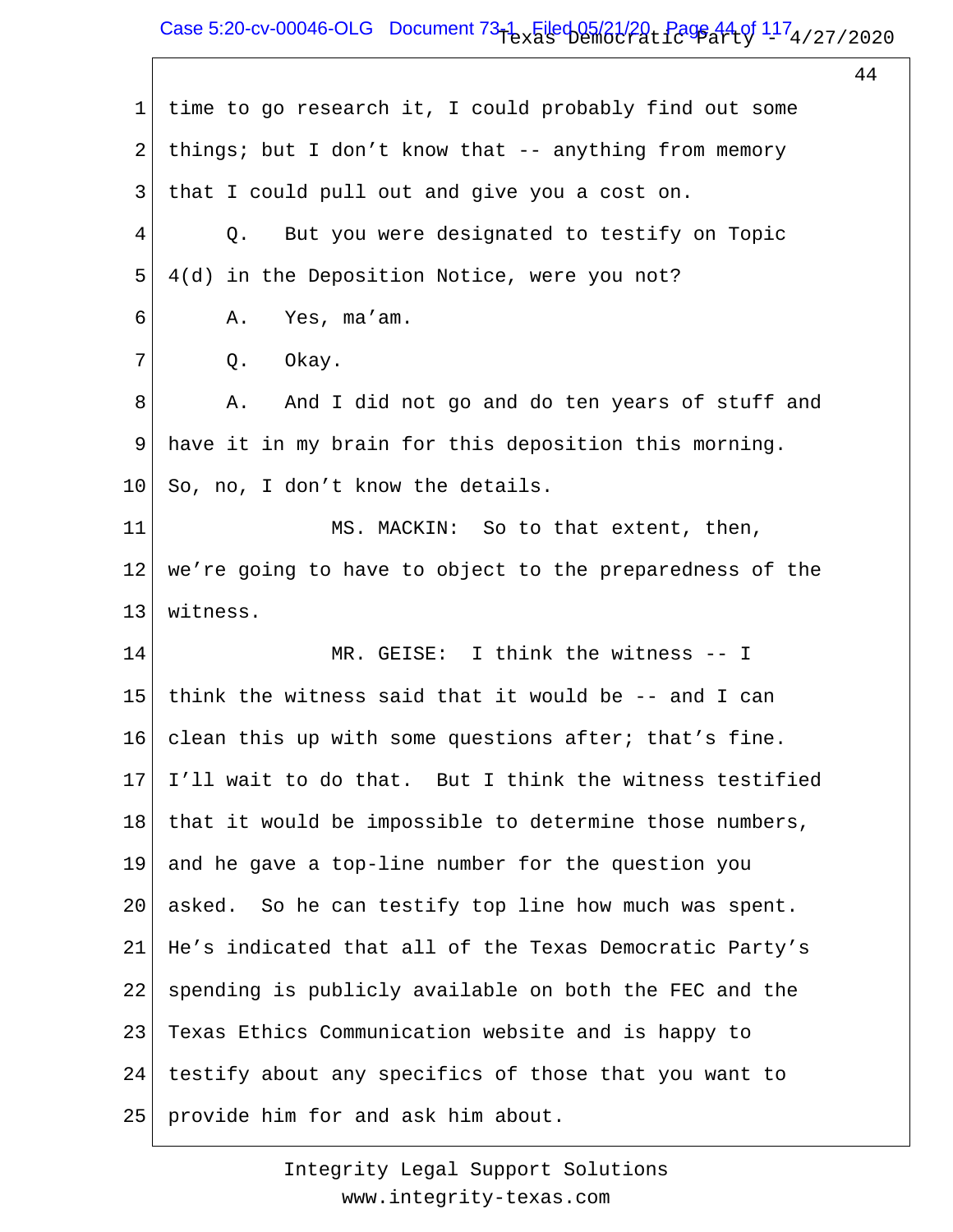# Case 5:20-cv-00046-OLG Document  $73-1$  Filed 05/21/20, Page 45 of  $117_4$ /27/2020

45

| $\mathbf 1$ | And I don't think that the witness needs                |
|-------------|---------------------------------------------------------|
| 2           | to be prepared to do something which is impossible.     |
| 3           | He's testified that he can give top-level amounts. He's |
| 4           | prepared to talk about programatic aspects of every one |
| 5           | of those years, the programs they did; and I think that |
| 6           | top-line amounts and programs is, from the witness'     |
| 7           | testimony, the only level of detail that would be       |
| 8           | possible for anyone to testify to. So I don't know how  |
| 9           | we would prepare anyone to do more than that. Having    |
| 10          | said that $--$                                          |
| 11          | MS. MACKIN: I think that this --                        |
| 12          | Again, this is a discussion I<br>MR. GEISE:             |
| 13          | suppose should be offline.                              |
| 14          | Q. (BY MS. MACKIN) Just to make sure everything         |
| 15          | is perfectly clear, all activities on which TDP has     |
| 16          | spent funds or to which TDP has dedicated resources in  |
|             | 17 Texas between January 1st, 2014 and the present      |
| 18          | including, total funds spent on voter registration      |
| 19          | efforts, that number is not -- is it your testimony,    |
| 20          | Mr. Maxey, that that number is not knowable?            |
| 21          | It is not knowable.<br>A.                               |
| 22          | Q. Okay. How does the Texas Democratic Party            |
| 23          | track the success of its voter education efforts -- or  |
| 24          | let me ask that better.                                 |
| 25          | Does the Texas Democratic Party track the               |
|             |                                                         |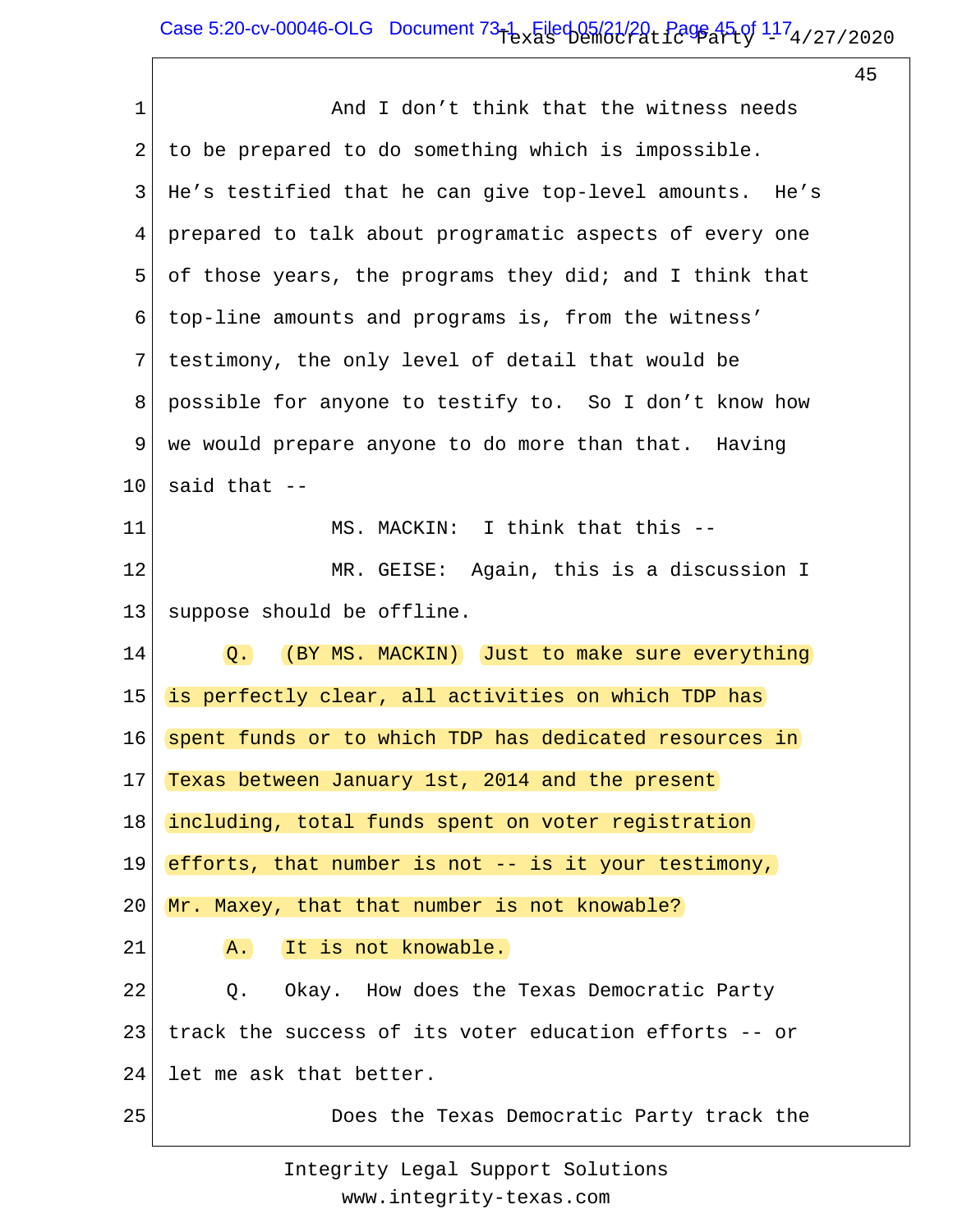## Case 5:20-cv-00046-OLG Document  $73-1$  Filed 05/21/20, Page 46 of  $117_4$ /27/2020

46

1 2 3 4 5 6 7 8 9 10 11 12 13 14 15 16 17 18 19 20 21 22 23 24 25 success of its voter education efforts? A. I think that's a broad question. We do metrics, you know. We know when we send an e-mail how many people open the e-mail. We don't know if they read it or not. We know that they opened it. We know that -- studies are done over time that there are areas of Texas where we do doorto-door activities or have done series of mailings to voters to persuade them or educate them; and after an election, we do analysis of are the turnout patterns bigger where we did those efforts or didn't. We make a phone call to a voter. We tell them to go vote. We then look at daily, during early vote, whether that voter has cast a ballot or not. If we had done a million of those calls and nobody that we called voted, we would probably stop making the phone calls. So, yes, we track all of this stuff to the best of our abilities using technology, pen and paper, you know, marks on a walk sheet about who we talked to, whether that person then went to vote. And whether in those precincts where we have done activities we won the precinct or didn't win the precinct tells us a lot about activities. So yes, yes, we do. Q. And so does TDP adjust -- I mean, I think you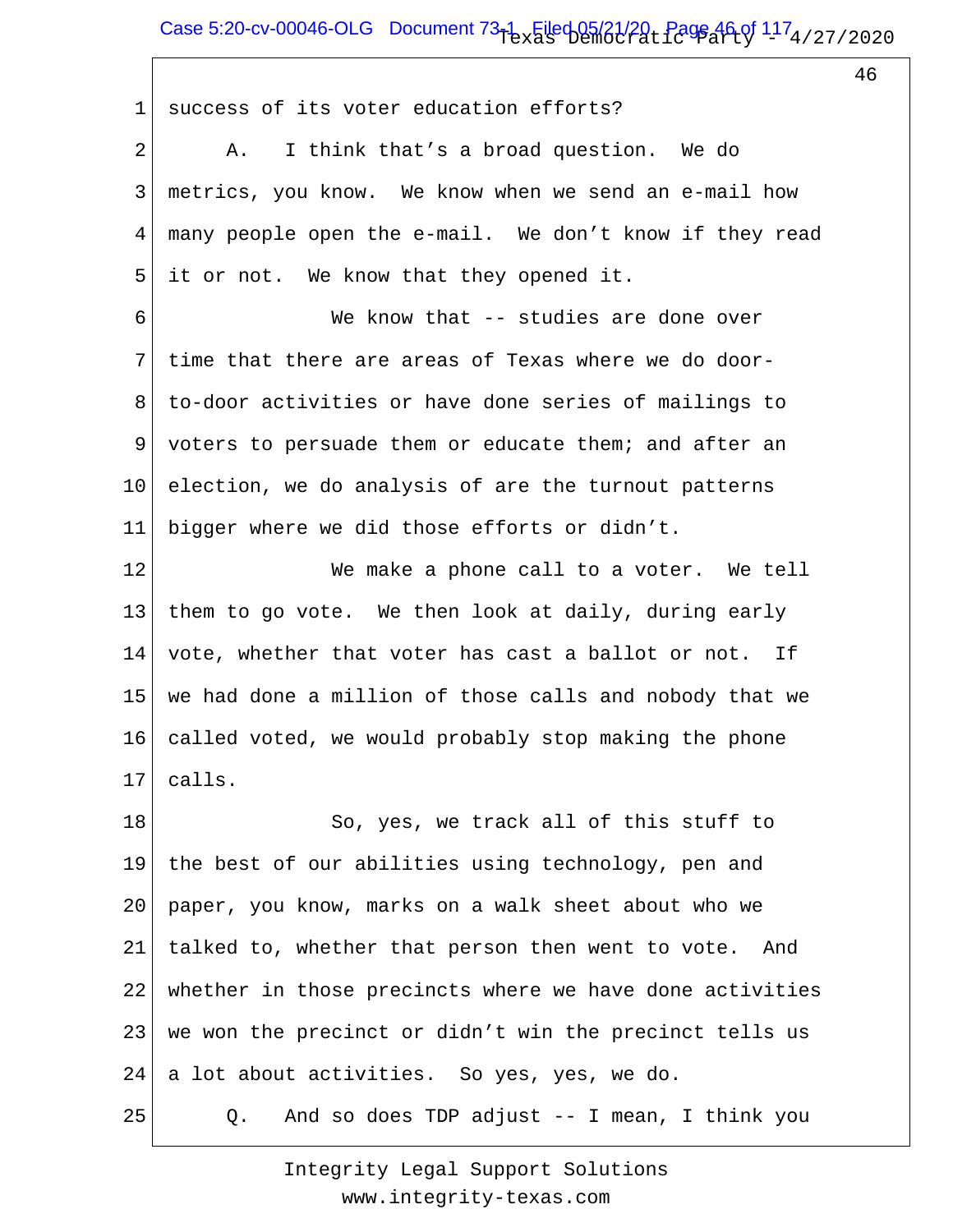# Case 5:20-cv-00046-OLG Document  $73-1$  Filed 05/21/20, Page 47 of  $117_4$ /27/2020

47

1 2 3 4 5 6 7 8 9 10 11 12 13 14 15 16 17 18 19 20 21 22 23 24 25 said this; but I want to make sure it's clear. Does TDP adjust its activities based on the success rate? A. Sure. I mean, let me just say that, you know, in my world of asking the Legislature to do things, I've asked the Legislature to pass bills allowing people to go online and register to vote. If that were the case in Texas, we would not be spending the time and effort to go door to door, to table, to mail out voter registration applications to newly -- new arrivals in Texas or people who moved in. We wouldn't be doing all that activity, expending that money, expending that staff time if we had more accessible voter registration in Texas. So, yes, we are changing our programatic stuff in response to the voter suppression in Texas day by day. So that is our mission is to educate voters. We have big impediments in Texas for voter registration, the most restrictive state in the nation for registering people to vote. And so we spend a myriad amount of money and adjust our budget accordingly to all of the impediments that are put in front of us. MS. MACKIN: Objection, nonresponsive. Q. (BY MS. MACKIN) I don't think my question was very clear. I apologize. We've talked about registering voters.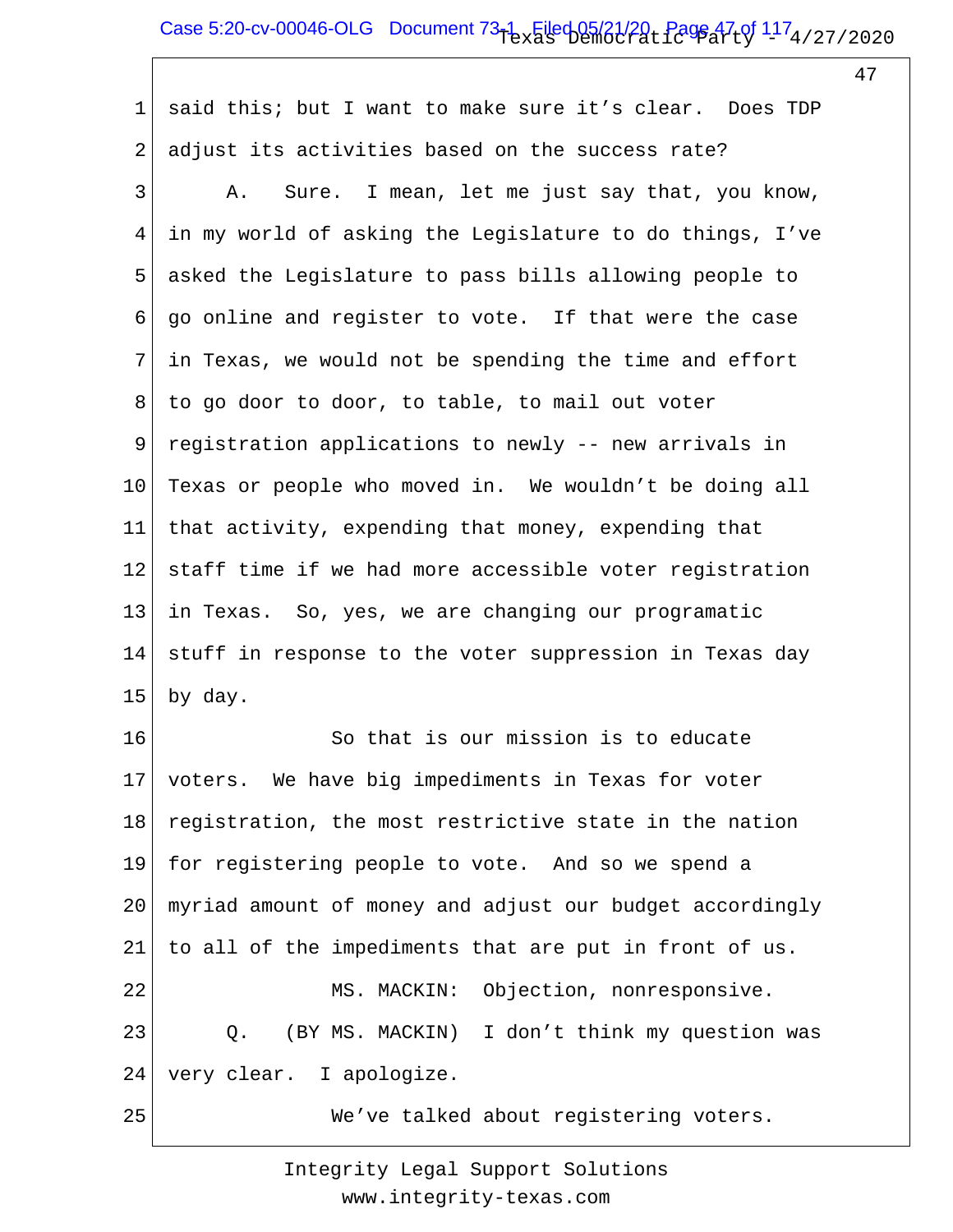Case 5:20-cv-00046-OLG Document  $73-1$  Filed 05/21/20, Page 48 of  $117_4$ /27/2020

48

1 2 3 4 5 6 7 8 9 10 11 12 13 14 15 16 17 18 19 20 21 22 23 24 25 Are TDP's voter registration efforts focused on targeting Democratic voters? MR. GEISE: I'm just going to object on the basis of the First Amendment privilege. I think the question is fine. But I would instruct the witness again that based on the First Amendment privilege, all these things going into specific strategy of the Texas Democratic Party, I would instruct the witness you can answer at a high level. So I think that specific question is fine, but I just want to continue to note that objection for the record. MS. MACKIN: If we could please limit the speaking objections, to keep objections to the rules and an instruction not to answer, I would appreciate it. A. Yes. Q (BY MS. MACKIN) Okay. The Texas Democratic Party began a new voter registration campaign in January of 2020; is that correct? A. That's correct. Q. Okay. I am going to show you some documents -- actually, rather than show you, I will send around a link so that you can view them. And these documents were produced by your counsel in response to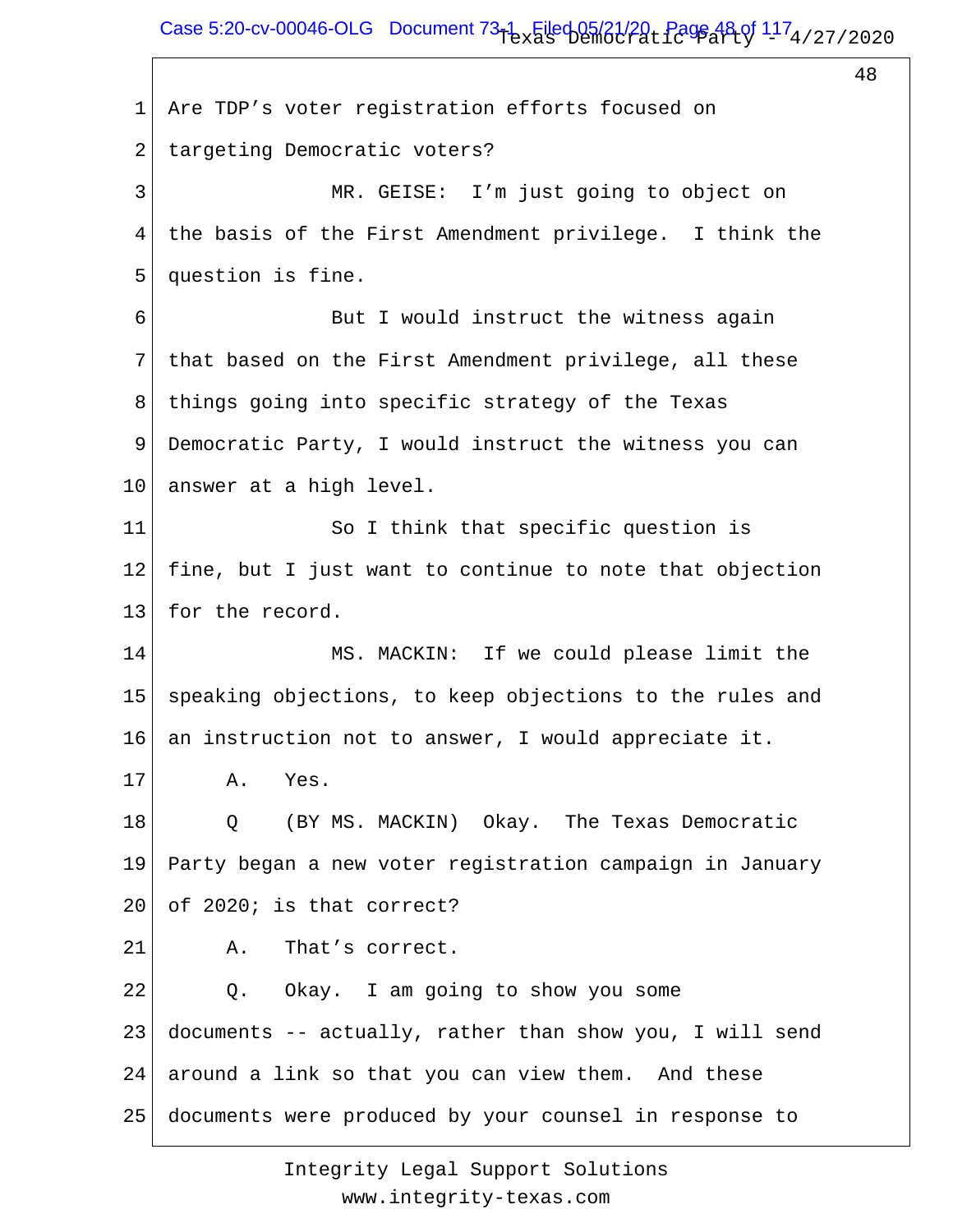# Case 5:20-cv-00046-OLG Document  $73-1$  Filed 05/21/20, Page 49 of  $117_4$ /27/2020

49

1 2 3 4 5 6 7 8 9 10 11 12 13 14 15 16 17 18 19 20 21 22 23 24 25 the subpoena duces tecum related to this deposition. If you received that file, if you would, please pull it up for me, Mr. Maxey; and let me know when you're ready to discuss it. A. I got it. Q. Okay. And do you recognize this document? A. Yes, it's an e-mail that was sent out by our digital department from me to people on our e-mail list, asking for donations to do voter registration and vote by mail. I guess this one is a vote-by-mail thing. Q. And how does the Texas Democratic Party - well, strike that. You mentioned your e-mail list. Who would be on that e-mail list? A. Anybody who has requested to be on the list. People who give us an e-mail at events, at our convention, asking to be on our list. Q. And a little ways down on this e-mail it talks about a contribution to our vote-by-mail fund. Do you see that? A. Yes. Q. What is the vote-by-mail fund? MR. GEISE: I'm going to object on the basis of the First Amendment. You can talk generally -- actually, no.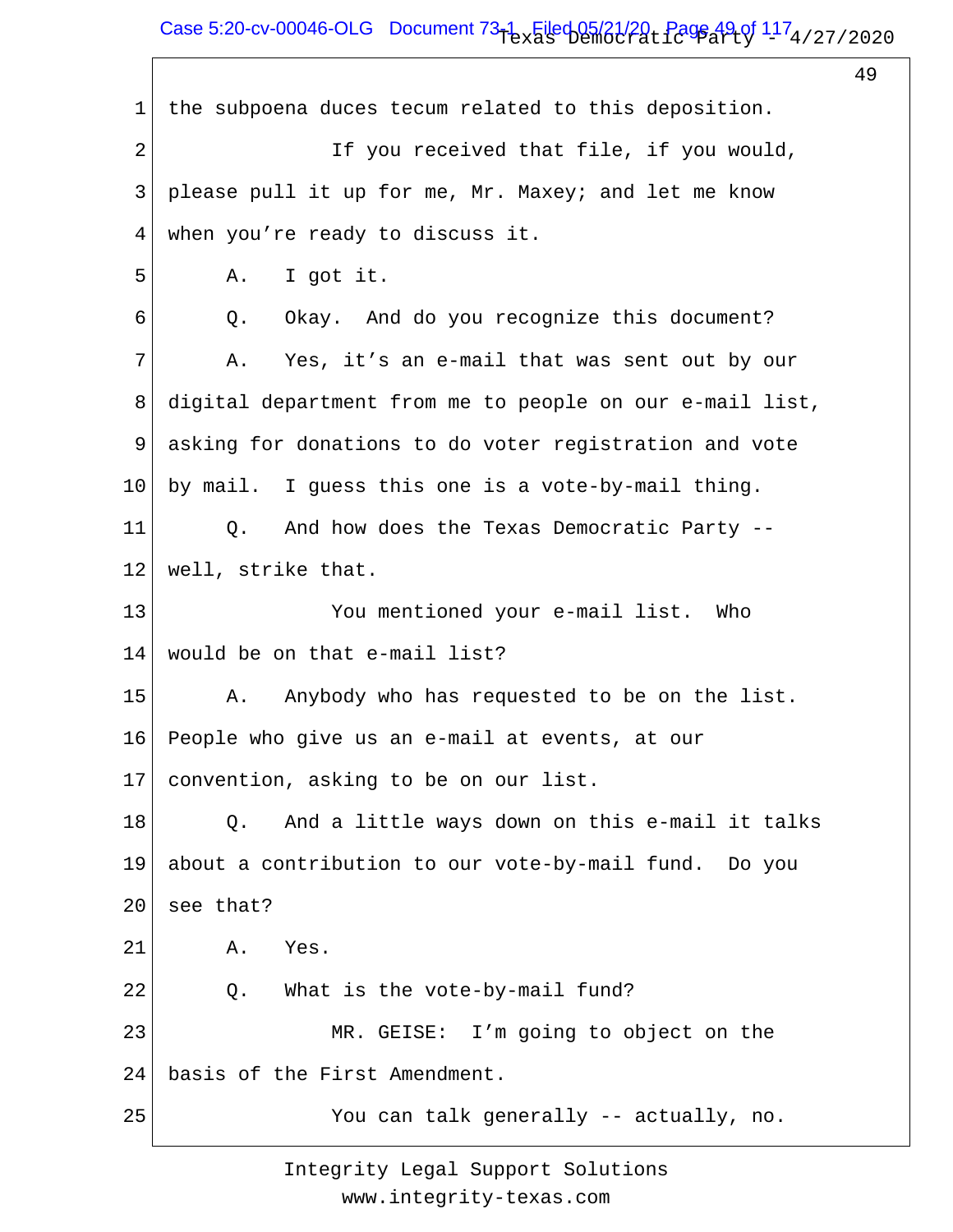# Case 5:20-cv-00046-OLG Document  $73-1$  Filed 05/21/20, Page 50 of  $117_4$ /27/2020

50

1 2 3 4 5 6 7 8 9 10 11 12 13 14 15 16 17 18 19 20 21 22 23 24 25 You can answer that question. To the extent it doesn't implicate internal strategic matters of the Democratic Party, you can answer that question at a high level. A. It's a euphemism for money we would like people to give to us that we might use for sending out applications for seniors, disabled, and people out of the county to vote by mail. Q. (BY MS. MACKIN) And do you know if the funds that were raised in response to this e-mail went directly to the vote-by-mail fund? MR. GEISE: I'm going to object on the basis of the First Amendment privilege. I think that the internal financial matters of a political organization are core First Amendment protected. And I would instruct the witness not to answer. I think he's answered at the level that is adequate under a First Amendment privilege. MS. MACKIN: The Protective Order entered in this case allows you to designate any portion of this transcript as confidential if you wish, so -- MR. GEISE: There's case law on a privilege -- on a Protective Order still not infringing or not requiring the infringement of the First Amendment privilege. So I would still instruct the witness not to answer on the basis of the First Amendment privilege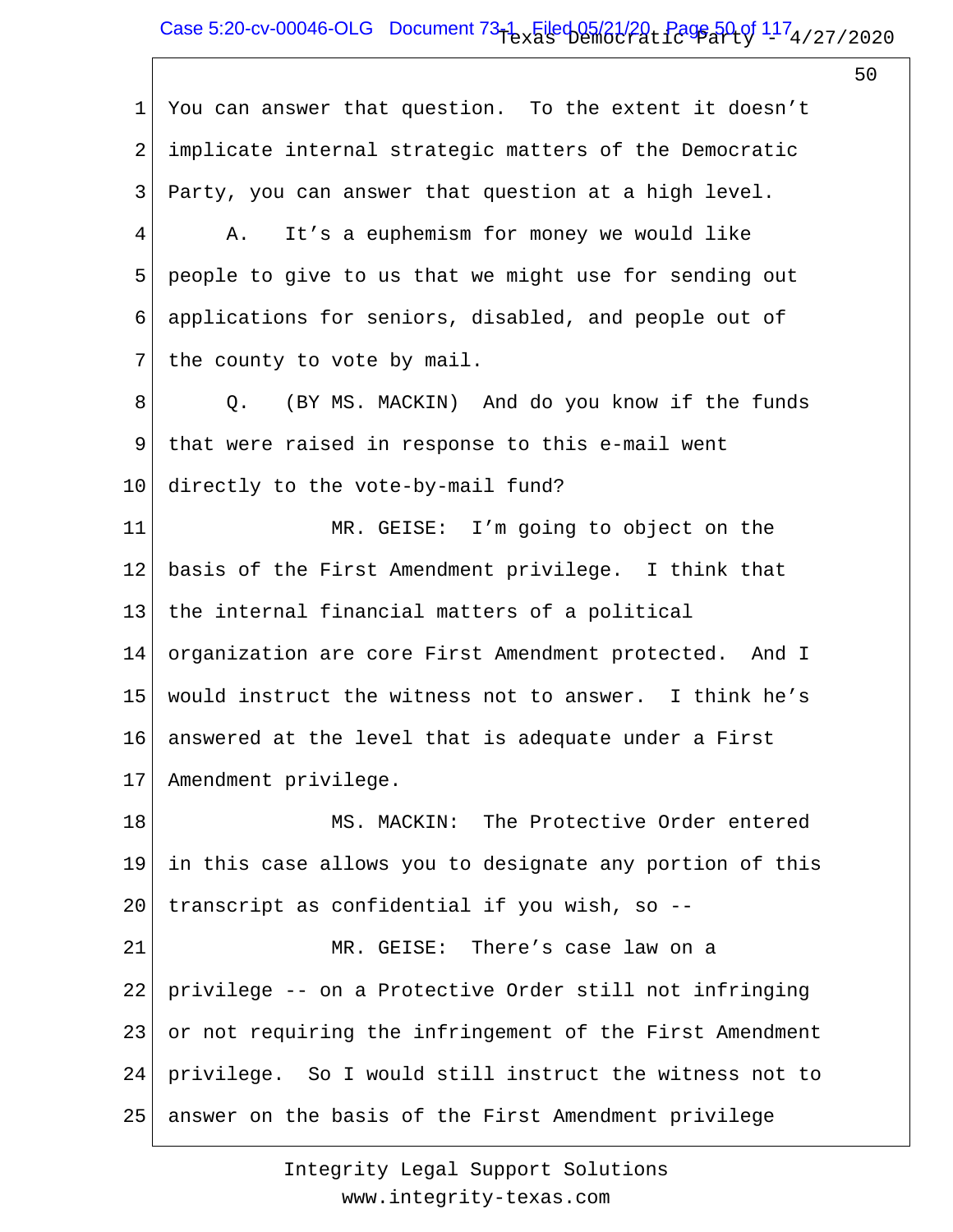### Case 5:20-cv-00046-OLG Document  $73-1$  Filed 05/21/20, Page 51 of  $117_4$ /27/2020

51

| that the internal financial matters of a political      |
|---------------------------------------------------------|
| organization are core First Amendment protected. I      |
| would instruct the witness not to answer.               |
| MS. MACKIN: I'm not asking about                        |
| internal financial matters. I'm asking a question that  |
| appears on the face of this document which was produced |
| to us.                                                  |
| MR. GEISE: He answered what the                         |
| vote-by-mail fund was. I think that asking the next     |
| question, which is what I objected to -- I think that   |
| asking the next question beyond that about internal     |
| financial decisions of the Texas Democratic Party is    |
| core First Amendment protected. I would instruct the    |
| witness not to answer.                                  |
| MS. MACKIN: I'm not inquiring into                      |
| internal financial decisions of the Texas Democratic    |
| Party. The issue of spending -- okay.                   |
| (BY MS. MACKIN) Are you going to decline to<br>Q        |
| answer my question on the advice of your counsel,       |
| Mr. Maxey?                                              |
| I do.<br>A.                                             |
| Q. Okay. So down here it also says, "Can you            |
| make a \$7 contribution to our vote-by-mail fund so we  |
| can send 21 Texans their application?" Did I read that  |
| correctly?                                              |
|                                                         |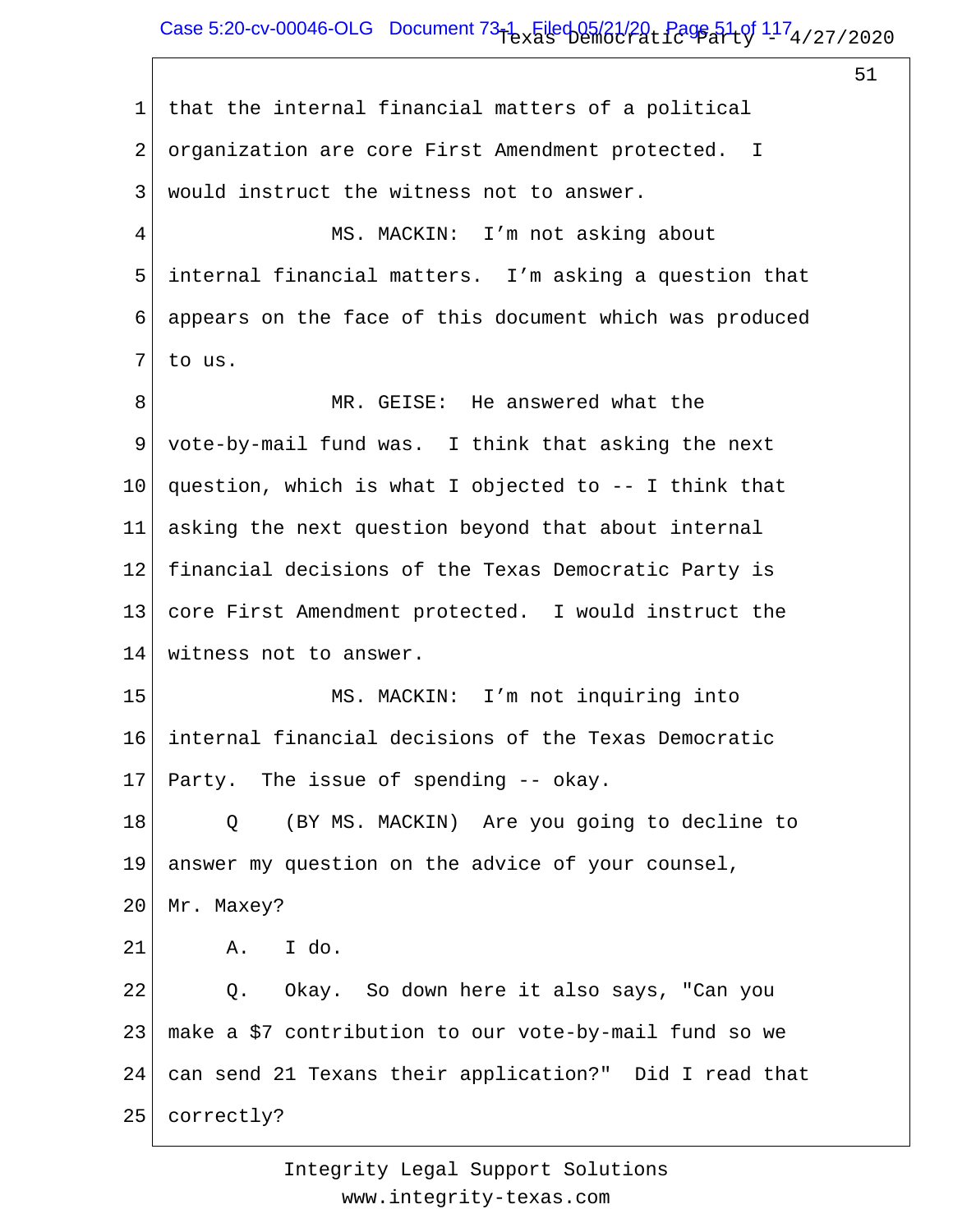Case 5:20-cv-00046-OLG Document  $73-1$  Filed 05/21/20, Page 52 of  $117_4$ /27/2020

52

1 2 3 4 5 6 7 8 9 10 11 12 13 14 15 16 17 18 19 20 21 22 23 24 25 A. That's what it says. Q. And so how much does it cost to send one Texan a vote-by-mail application? A. Do you want to know the postage? Q. I want to know how much it costs the Texas Democratic Party. A. Well, approximately -- I mean, if you're doing the math here, you can divide \$7 by 21; and you'll sort of get what the cost is. There is the actual postage. There's the printing. There's the lasering. There's paying of the mail house. There is the cost of the paper. There is all of that. I would have to have a calculator to do the math here, but I'm thinking it's around about 30 to 33 cents. It's different in each county, depending on whether I am sending a hundred thousand into a postal zone or whether I'm sending fifty, because it's a different postage rate. So I cannot tell you definitively the cost of a single piece. On average they're probably about 32 cents. Q. Are you aware that Texans can request a vote-by-mail application be mailed to them for free on the Texas Secretary of State's website? A. Do what? Q. Are you aware that on the Texas Secretary of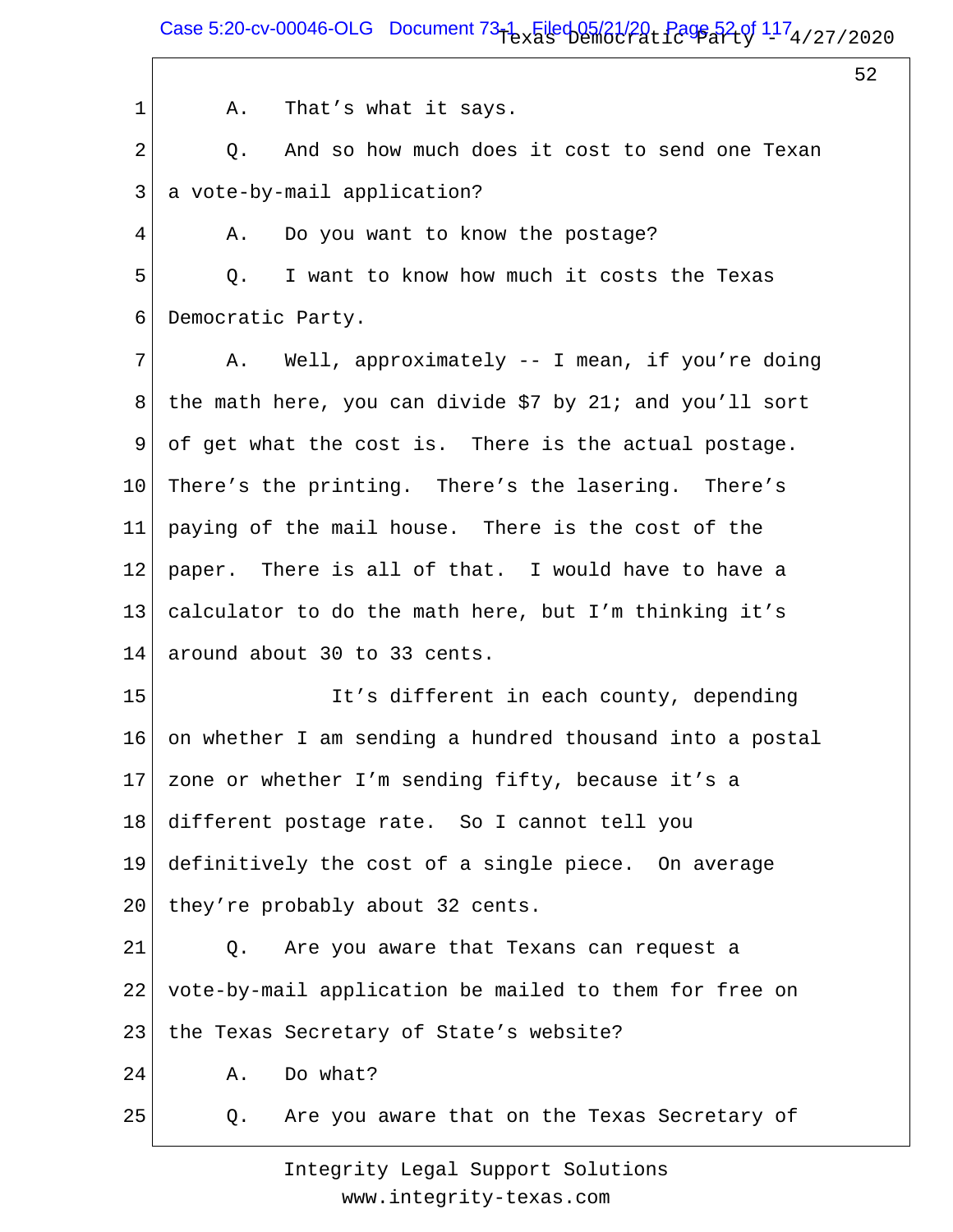# Case 5:20-cv-00046-OLG Document  $73-1$  Filed 05/21/20, Page 53 of  $117_4$ /27/2020

53

1 2 3 4 5 6 7 8 9 10 11 12 13 14 15 16 17 18 19 20 21 22 23 24 25 State's website Texans have an ability to request that a vote-by-mail application form be mailed to them for free? A. Yes. Q. I'm going to show you another document which is part of Exhibit 2 and begins at TDP 33. THE REPORTER: Excuse me, Ms. Mackin. I'm sorry. MS. MACKIN: Yes. THE REPORTER: That last document that you displayed, did you want that marked as an exhibit? MS. MACKIN: So all of these documents that begin with the TDP preface, they're all going to be Exhibit 2. THE REPORTER: Okay. Thank you. MR. GEISE: Is now a good -- I know we've been going for a little over an hour. Is now a good time for a break? Glen, I don't know if you want one. I could use a five-minute break. THE WITNESS: I need to use the restroom. MS. MACKIN: Sure. MR. GEISE: I figured. All right. MS. MACKIN: Come back at 11:25. MR. GEISE: Great.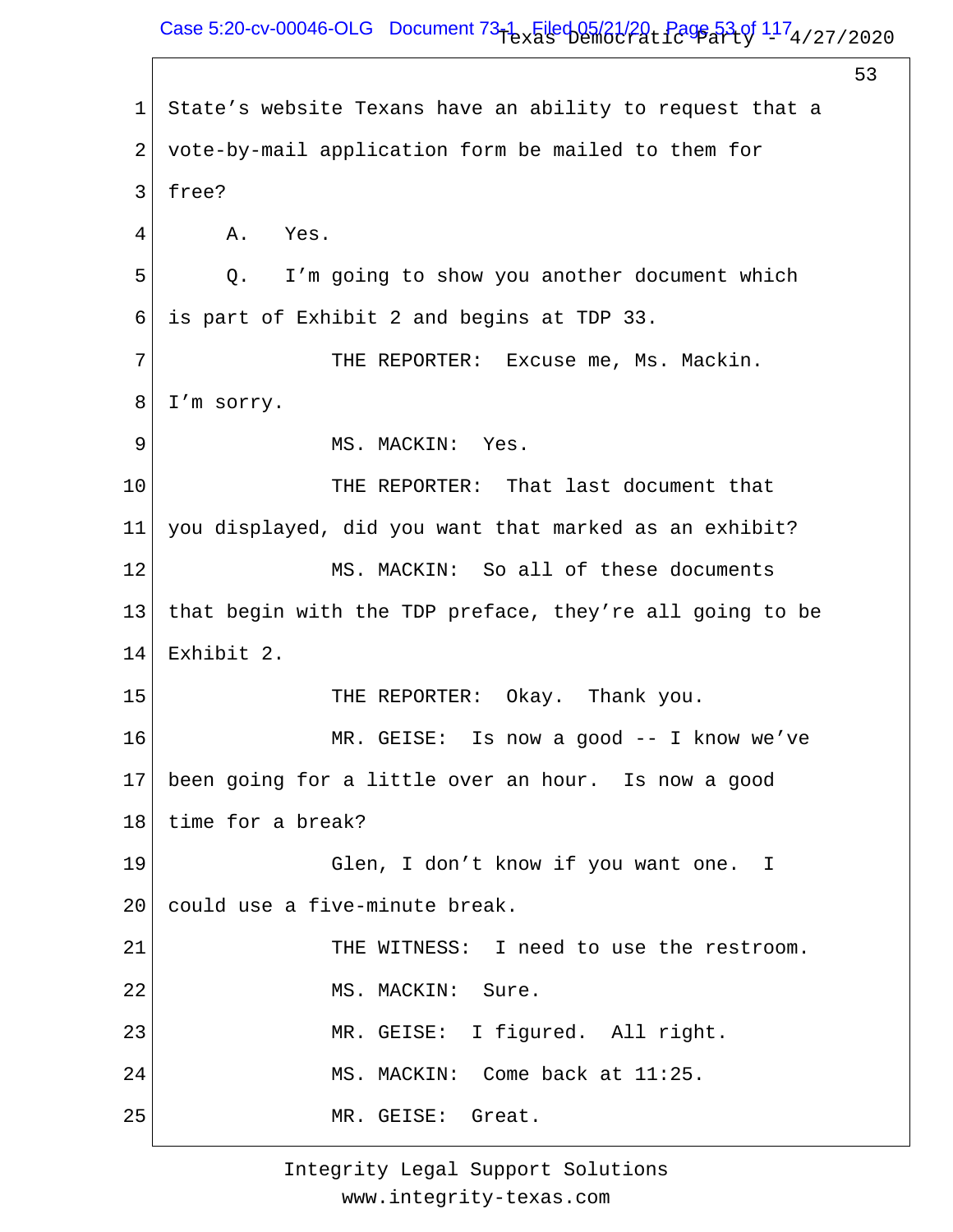Case 5:20-cv-00046-OLG Document  $73-1$  Filed 05/21/20, Page 54 of  $117_4$ /27/2020

54

1 2 3 4 5 6 7 8 9 10 11 12 13 14 15 16 17 18 19 20 21 22 23 24 25 THE REPORTER: We're going off the record at 11:18 a.m. (Off the record from  $11:18$  to  $11:27$  a.m.) THE REPORTER: We are back on the record at 11:27 a.m. MR. GEISE: We can't see you, Glen. I don't know if you can bring us back up. There you go. THE WITNESS: The technician must have turned my camera off. MR. GEISE: Yeah. Just fire that guy. MS. MACKIN: All right. THE WITNESS: Are we talking about a document? MS. MACKIN: TDP 33. THE WITNESS: Okay. Got it. MR. GEISE: Sorry. Did you -- is it in the -- it's not in the -- oh, there it is. It just came up for me. Q (BY MS. MACKIN) Do you recognize this document, Mr. Maxey? A. It's an e-mail sent by the Texas Democratic Party, yes. Q. And it looks to me that there's a box that says, "What we did this year," colon, and that there is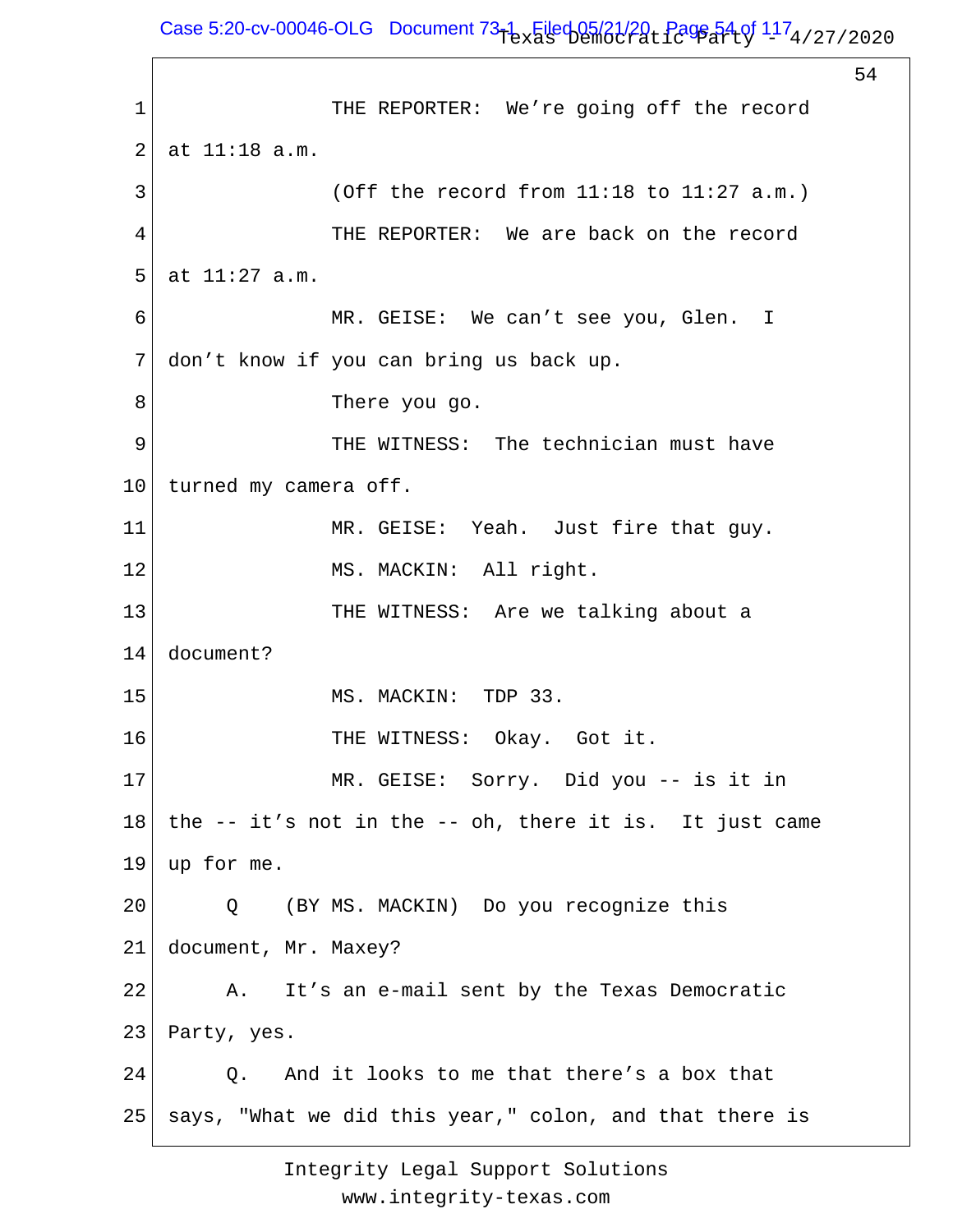# Case 5:20-cv-00046-OLG Document  $73-1$  Filed 05/21/20, Page 55 of  $117_4$ /27/2020

55 1 2 3 4 5 6 7 8 9 10 11 12 13 14 15 16 17 18 19 20 21 22 23 24 25 no text underneath that. Do you know if that's how the e-mail went out to your Listserv? A. I expect that this is a technical thing of it not showing on this thing. I'm sure it had things that we had did -- we had done that year. Q. Okay. MS. MACKIN: And I guess we'll just request a supplementation with a legible copy. MR. GEISE: Yes, I will make a note of that. MS. MACKIN: And I don't think I need to show it to the witness. I'll just let you know, Counsel, the same issue was present in TDP 37 as well. MR. GEISE: Okay. Okay. Q (BY MS. MACKIN) Okay. I'm going to circulate the document marked TDP 43. Mr. Maxey, please take a look at that and let me know when you're ready to discuss it. A. All right. Q. Do you recognize TDP 43? A. It's an e-mail from Cliff Walker that went out to our e-mail list. Q. Okay. And it looks like it's a forward of an e-mail from Representative Gina Calanni; is that right? A. Yes.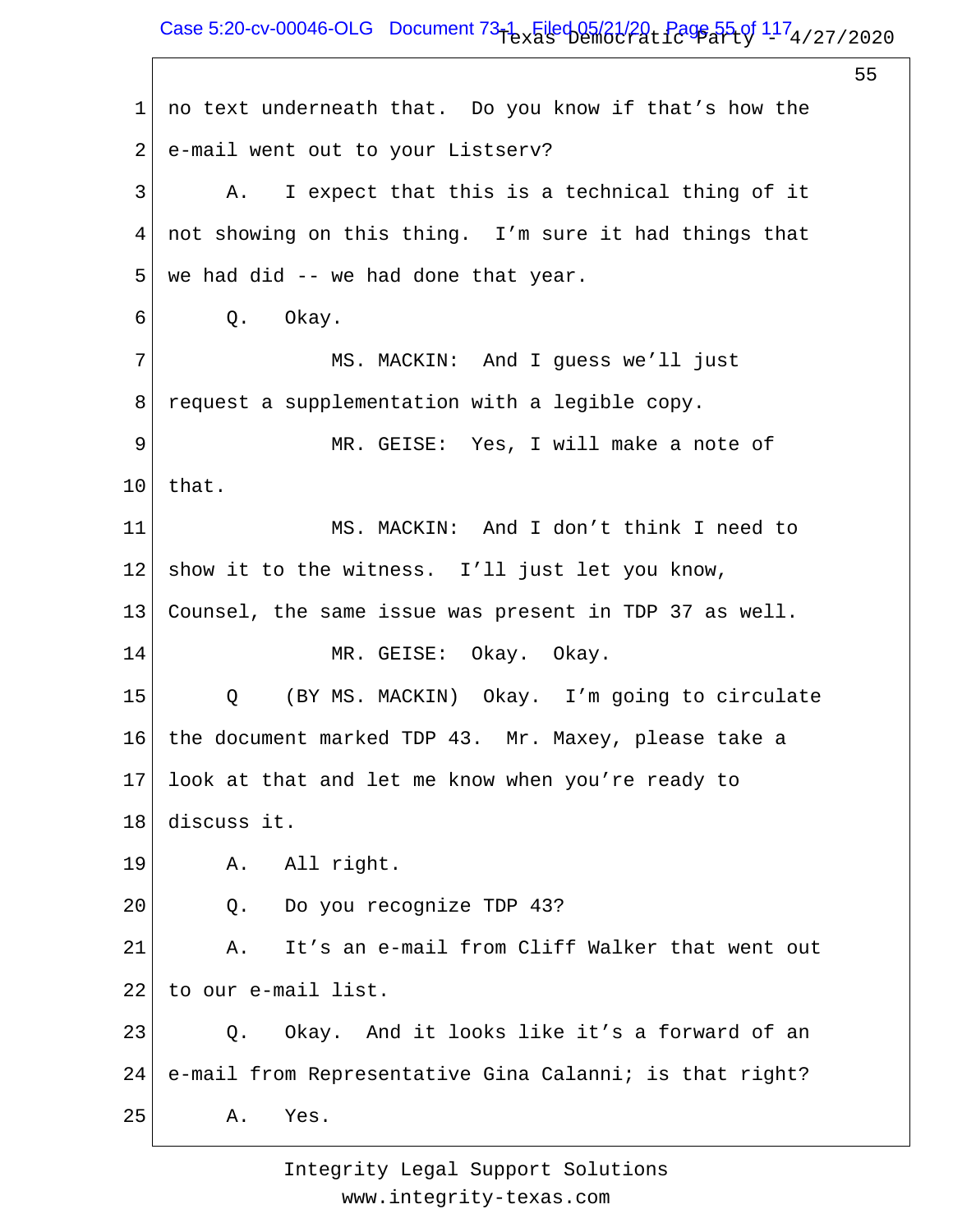Case 5:20-cv-00046-OLG Document  $73-1$  Filed 05/21/20, Page 56 of  $117_4$ /27/2020

 $\sqrt{ }$ 

56

| $\mathbf 1$    | Q. And down on the page marked TDP 44, about             |
|----------------|----------------------------------------------------------|
| $\overline{a}$ | 25 percent of the way down the page --                   |
| 3              | Uh-huh.<br>Α.                                            |
| 4              | -- it says, "Texas Democrats' vote-by-mail<br>Q.         |
| 5              | program made the difference between my victory and my    |
| 6              | defeat. Without their vote-by-mail initiative, I         |
| 7              | wouldn't be where I am today." Did I read that           |
| 8              | correctly?                                               |
| 9              | Yes.<br>Α.                                               |
| $10 \,$        | Q. And how did TDP know that                             |
| 11             | Representative Calanni's 113-vote margin of victory was  |
| 12             | attributable to Texas Democrats' ballot-by-mail program? |
| 13             | I mean, this is like everything in an<br>Α.              |
| 14             | election. If you win by a small margin, most any         |
| 15             | program you did is that margin. We do know in this       |
| 16             | district -- I don't know the numbers offhand -- but we   |
| 17             | do know that several thousand seniors voted by mail as a |
| 18             | result of the application we mailed them because we      |
| 19             | track the senior getting the application through the     |
| 20             | mail and mailing it back to their clerk. So because we   |
| 21             | did a vote-by-mail program, several thousand seniors     |
| 22             | voted in her district; and that number of voters is more |
| 23             | than her margin of victory by a long shot.               |
| 24             | How do you know that all those voters voted<br>Q.        |
| 25             | Democrat -- well, specifically, how do you know that all |
|                |                                                          |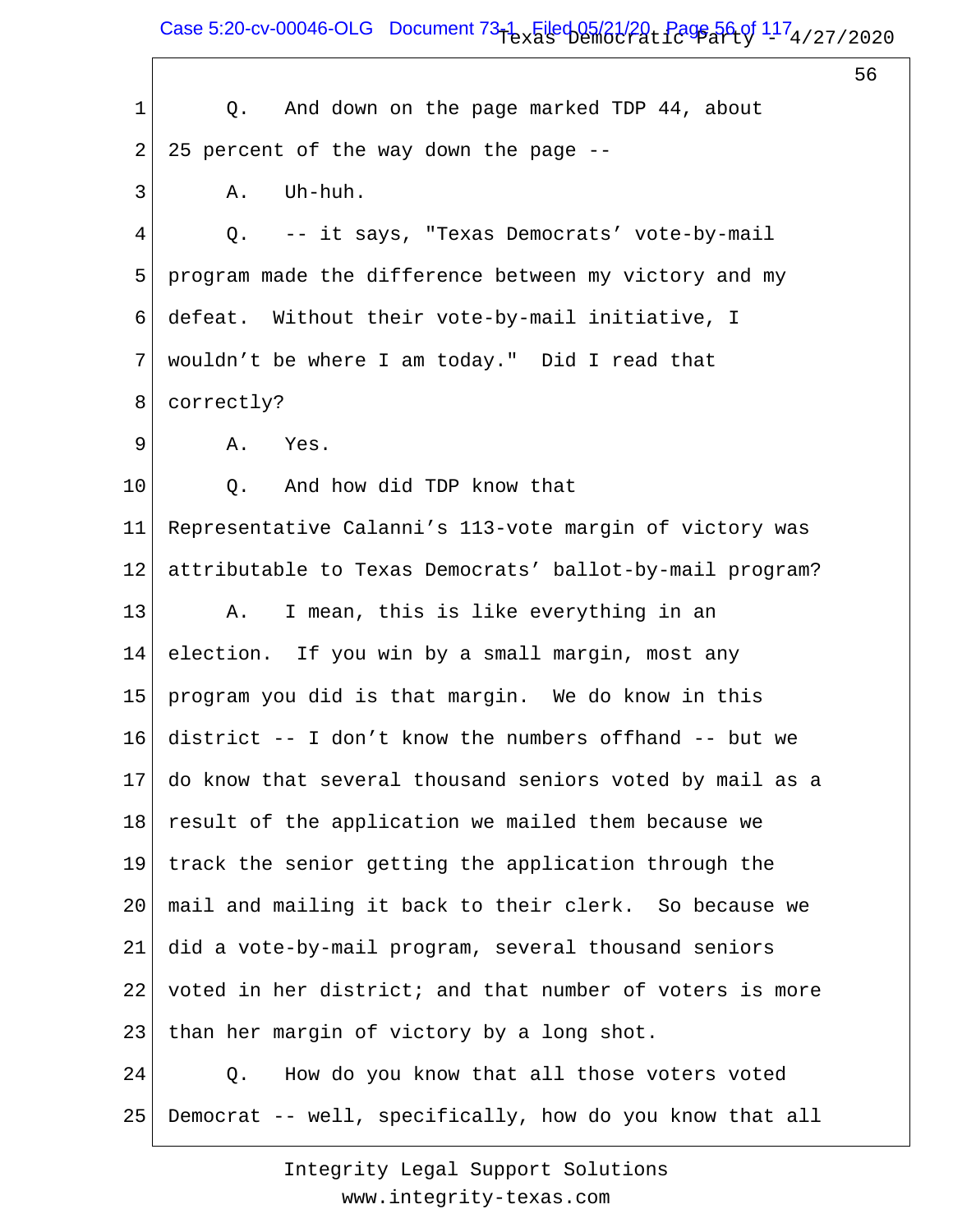# Case 5:20-cv-00046-OLG Document  $73-1$  Filed 05/21/20, Page 57 of  $117_4$ /27/2020

57

| $\mathbf 1$ | those voted for Representative Calanni?                  |
|-------------|----------------------------------------------------------|
| 2           | We don't. But I'll elaborate: The chances<br>A.          |
| 3           | are that if you send an application to a person who's    |
| 4           | voted in multiple Democratic primaries and then they     |
| 5           | vote in a general election, they -- more than likely,    |
| 6           | there is probably a high percentage $-$ in the 85        |
| 7           | percentile or above -- that they voted for a Democrat.   |
| 8           | Parties don't send stuff to opposing                     |
| 9           | voters. We target and, therefore, the people we sent     |
| 10          | the application to almost entirely are people who voted  |
| 11          | in the Democratic primaries.                             |
| 12          | Q.<br>And then down at the bottom, the last sentence     |
| 13          | says, "Can you make a \$7 contribution to the Texas      |
| 14          | Democratic Party so we can send 21 Texans their          |
| 15          | application?" Were all of the funds generated by this    |
| 16          | e-mail used to send Texans applications to vote a ballot |
| 17          | by mail?                                                 |
| 18          | MR. GEISE: I'm going to, again, object                   |
| 19          | on the internal use of fundraising of a political party  |
| 20          | as core First Amendment protected and instruct the       |
| 21          | witness not to answer on the internal use of funds on    |
| 22          | the basis of the First Amendment.                        |
| 23          | I decline to answer on advice of counsel.<br>Α.          |
| 24          | MS. MACKIN: Okay. And so to the extent                   |
| 25          | that I have anymore questions about the e-mails that     |
|             |                                                          |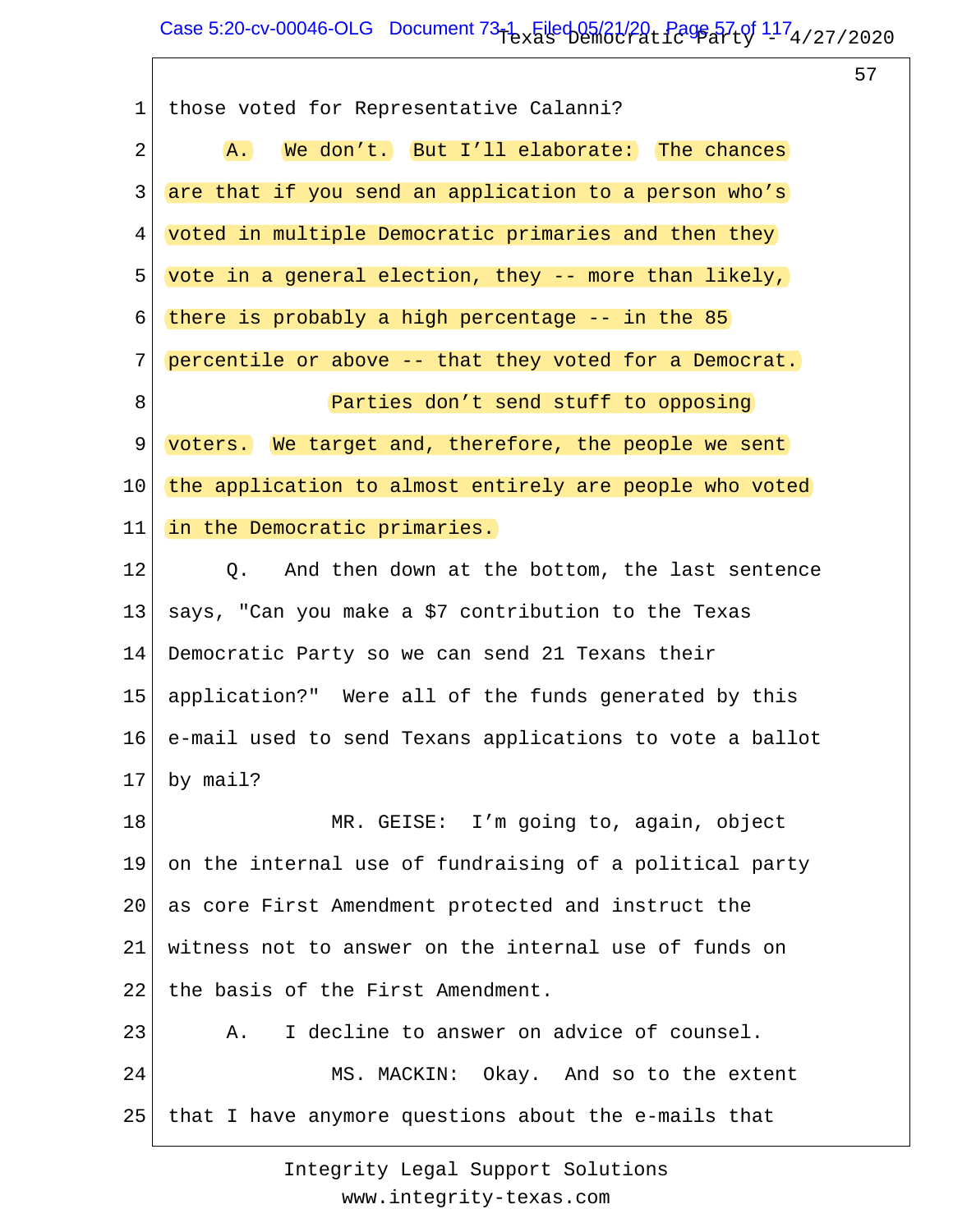### Case 5:20-cv-00046-OLG Document  $73-1$  Filed 05/21/20, Page 58 of  $117_4$ /27/2020

58

1 2 3 were produced that were asking for contributions and then what those contributions were ultimately used for  $--$ 

4 5 6 7 8 9 MR. GEISE: Yeah, we're -- the witness is going to -- I mean, I'm going to instruct the witness not to answer on the internal financial decisions of the Texas Democratic Party on the basis of the First Amendment privilege as going to the core of the First Amendment.

10 11 12 13 14 15 16 He can talk generally -- the witness - just so we're clear, I think that if you ask general questions about how the Texas Democratic Party makes funding decisions, how they decide where to allocate funds, the witness can answer at a high level, that that does not go into specific internal strategy or a specific use of specific funds.

17 18 19 20 21 22 23 24 25 I think the First Amendment protects the core; but if you want to ask the witness high level, how does the Texas Democratic Party decide to allocate funds, how do they decide to allocate funds, even in a specific year, at a high level, I think that you're entitled to inquire into that. It's just I think the specific use of specific funds is core First Amendment protected by numerous decisions, and I would instruct the witness not to answer.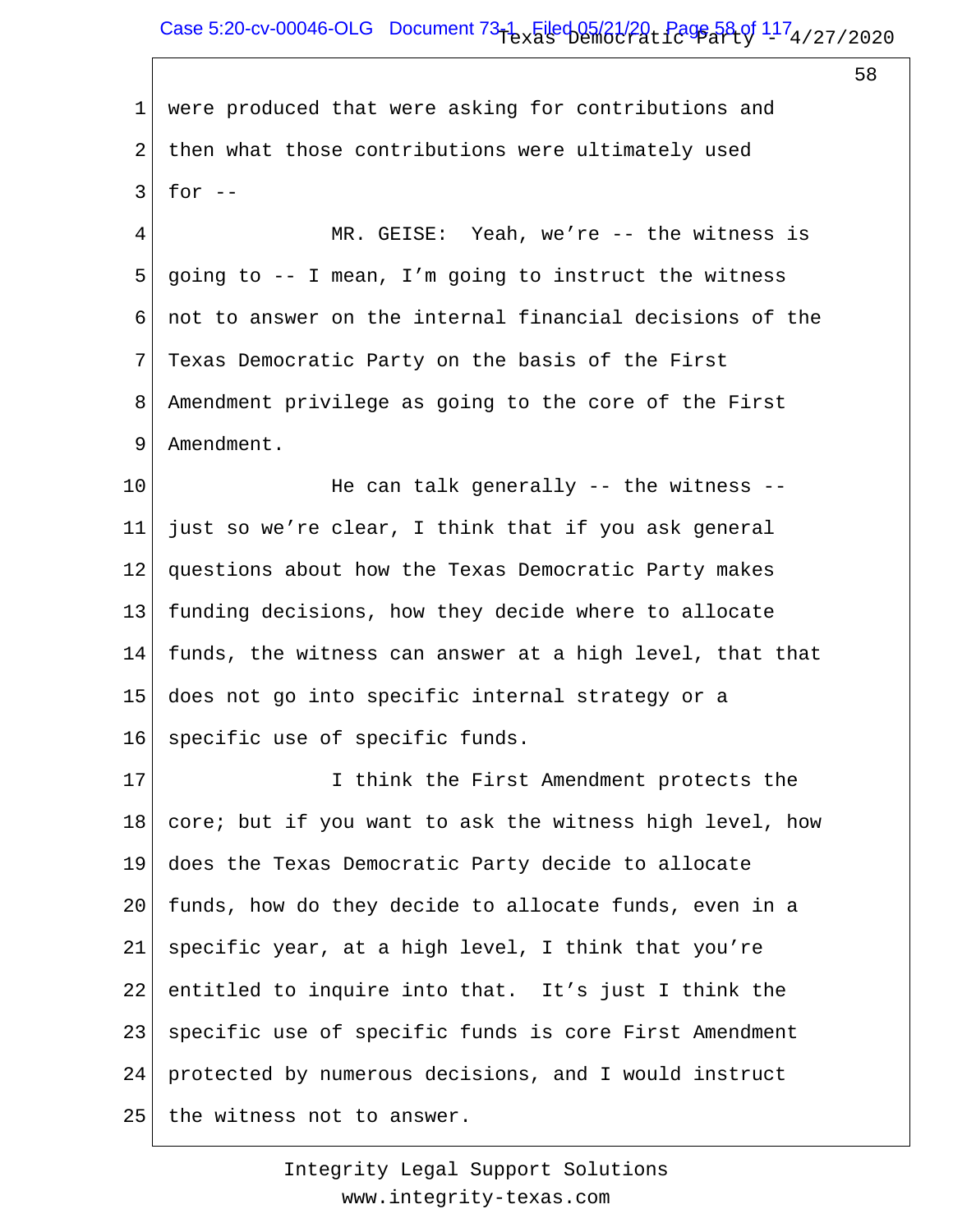# Case 5:20-cv-00046-OLG Document  $73-1$  Filed 05/21/20, Page 59 of  $117_4$ /27/2020

59

1 2 3 4 5 6 7 8 9 10 11 12 13 14 15 16 17 18 19 20 21 22 23 24 25 MS. MACKIN: And is it your position that the e-mails that were produced which make a specific ask for a contribution fall within that category? MR. GEISE: Well, I don't think -- I think that asking once someone sent the Texas Democratic Party specific funds in response to a specific e-mail, where did those funds go is core First Amendment protected by numerous decisions that would go to -- and even with a Protective Order, a Protective Order in multiple cases does not entitle you -- it's the same way it doesn't inquire [sic] you to entitle [sic] into the attorney-client privilege. It doesn't entitle inquiry into things that are protected by the core of the First Amendment. So I would instruct the witness not to answer. A. Let me answer a general answer so that we're clear. All fundraising that the Texas Democratic Party asks donors to make is done in the context of - typically of: Help us pay for a program, which is what this is. Help us send out vote-by-mail applications. By law we cannot dedicate  $--$  if a donor gives us a hundred dollars and says spend this only on vote by mail, a donor may not do that. We cannot target their donation. The Party must and does make decisions on all of its funds coming in on how to spend. It cannot be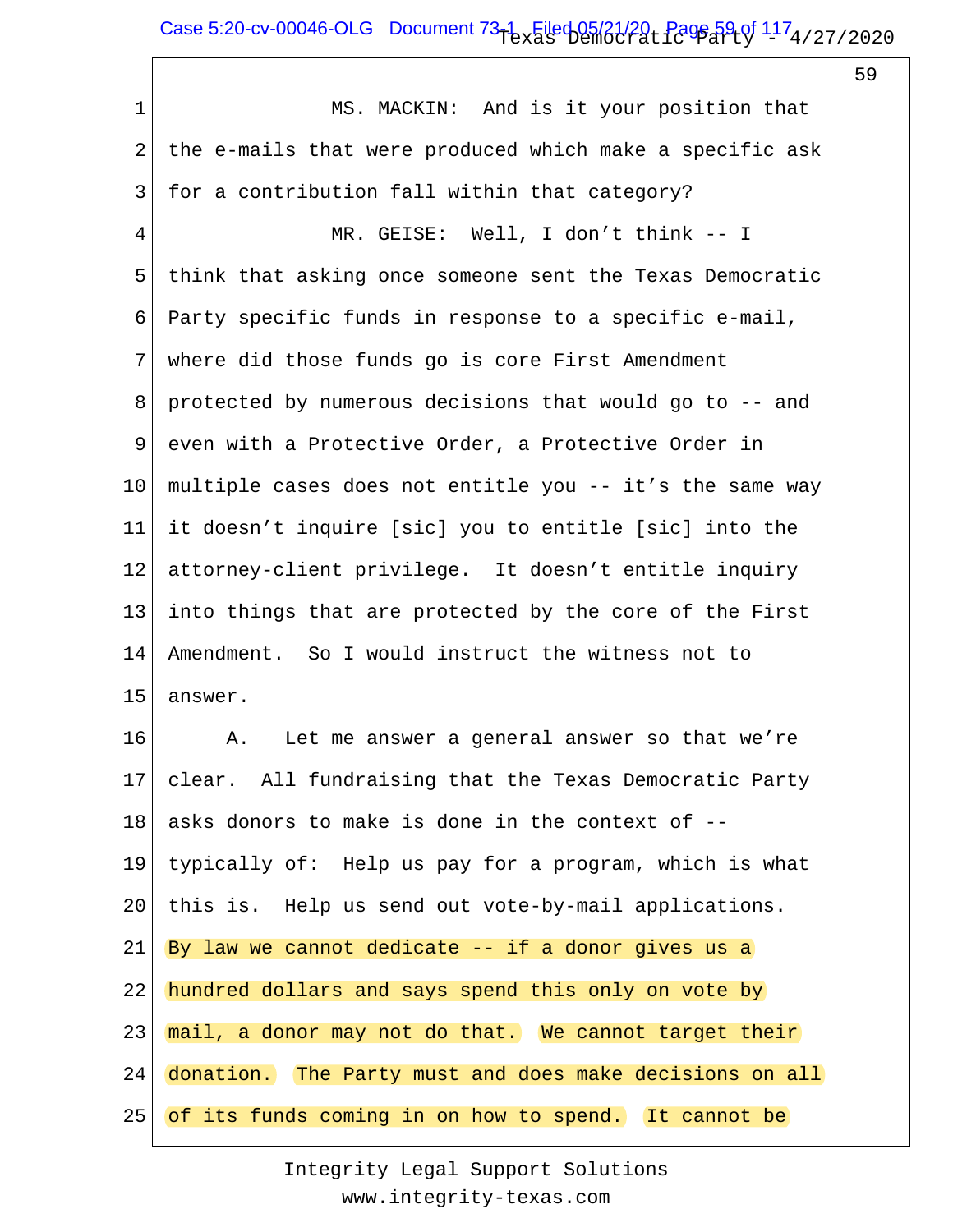# Case 5:20-cv-00046-OLG Document  $73-1$  Filed 05/21/20, Page 60 of  $117_4$ /27/2020

60

| $\mathbf 1$ | directed by the donor to go for a specific candidate or  |
|-------------|----------------------------------------------------------|
| 2           | a specific program. They can donate toward it, and we    |
| 3           | can then choose to use it for that program or not.       |
| 4           | In this particular issue on the specific                 |
| 5           | question you asked about the \$7 for 21 applications, in |
| 6           | all of these vote-by-mail programs, the cost of the      |
| 7           | program is considerably larger than what the individual  |
| 8           | donors donate. And it comes from county parties. They    |
| 9           | come from candidates. It's come from major donors to     |
| 10          | perhaps raise, you know, a quarter million dollars to do |
| 11          | a program like this. The individual \$7 somebody spent   |
| 12          | may or may not be used exclusively in that program.      |
| 13          | Typically, because it's less than the program, you could |
| 14          | say you give it towards the program; we used it there.   |
| 15          | But the donor is not ultimately -- the money is not      |
| 16          | directly for mail-outs.                                  |
| 17          | MS. MACKIN: Okay. Thank you for that                     |
| 18          | explanation.                                             |
| 19          | Just to make sure that we are clear, to                  |
| 20          | the extent that I would inquire about other e-mails      |
| 21          | produced and about what the funds generated in response  |
| 22          | to that e-mail were used for, you would object and       |
| 23          | instruct the witness not to answer, Counsel; is that     |
| 24          | right?                                                   |
| 25          | MR. GEISE: Yes. And I would instruct                     |
|             |                                                          |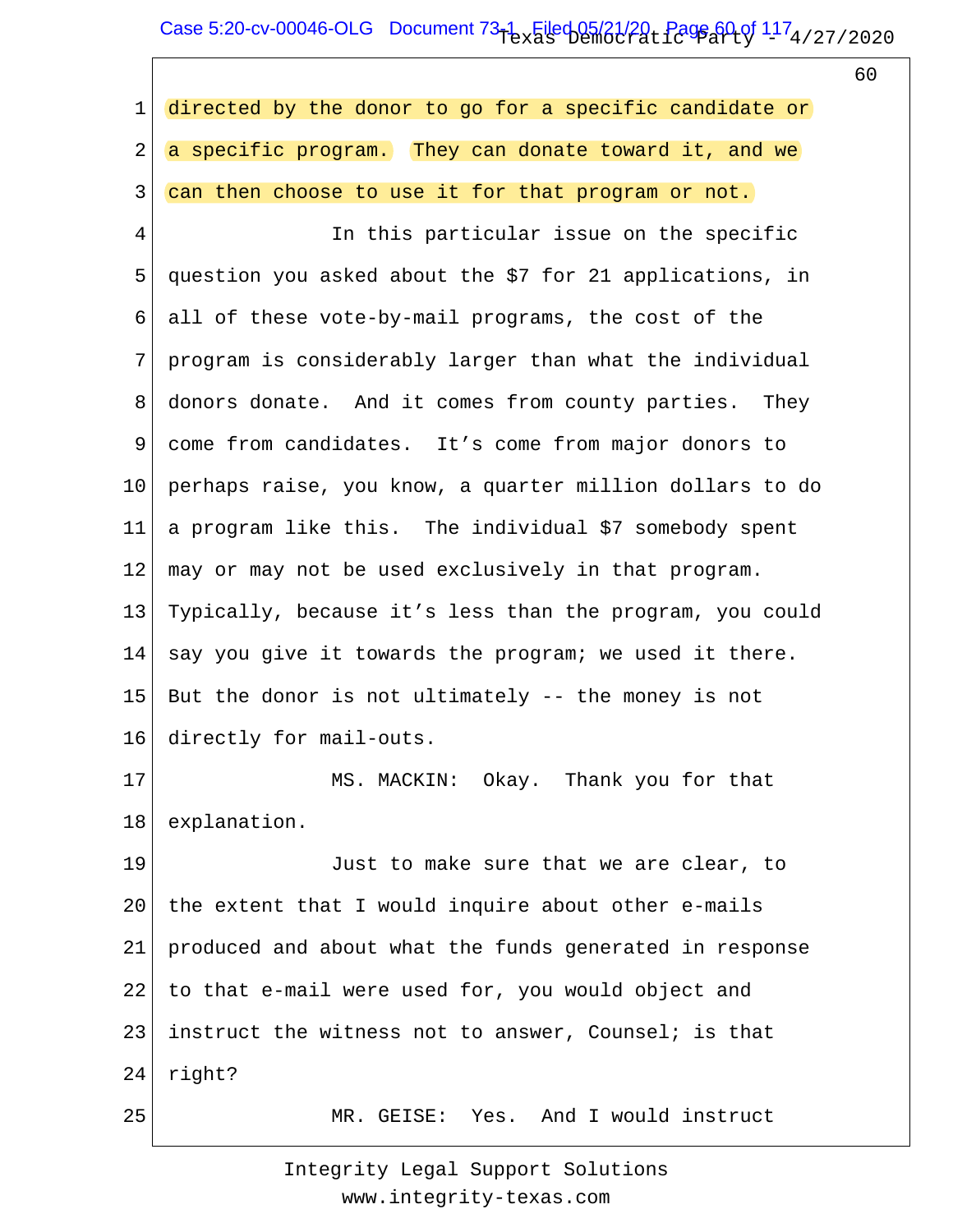# Case 5:20-cv-00046-OLG Document  $73-1$  Filed 05/21/20, Page 61 of  $117_4$ /27/2020

61

| $\mathbf 1$     | him to answer in the manner that he just did, which is, |
|-----------------|---------------------------------------------------------|
| $\overline{2}$  | I think, that the funds can't be -- even if the donor   |
| 3               | wanted to, funds are not, by law, allowed to be put to  |
| 4               | X, Y, or Z, which I think he's answered. So I think     |
| 5               | he's provided an answer to the question at the level    |
| 6               | that we believe Counsel is entitled to inquire into.    |
| 7               | (BY MS. MACKIN) And, Mr. Maxey, again, just<br>Q.       |
| 8               | to be clear, if I were to inquire into the use of funds |
| 9               | in response to a specific e-mail produced today, you    |
| 10 <sub>o</sub> | would follow your attorney's instruction not to answer  |
| 11 <sub>1</sub> | such questions; is that right?                          |
| 12              | Α.<br>That is correct.                                  |
| 13              | Okay. Thank you.<br>$Q$ .                               |
| 14              | My answer about targeting funds would apply.<br>Α.      |
| 15              | MS. MACKIN: Okay. I'm going to share                    |
| 16              | a document with everyone on the chat function marked    |
| 17              | TDP 63.                                                 |
| 18              | (BY MS. MACKIN) Mr. Maxey, please let me know<br>Q.     |
| 19              | when you've had a chance to open up that document and   |
| 20              | are ready to discuss it.                                |
| 21              | A. All right.                                           |
| 22              | Q.<br>Do you recognize this document?                   |
| 23              | It's an e-mail from Manny Garcia to our e-mail<br>Α.    |
| 24              | list.                                                   |
| 25              | And this e-mail discusses -- the second<br>Q.           |
|                 |                                                         |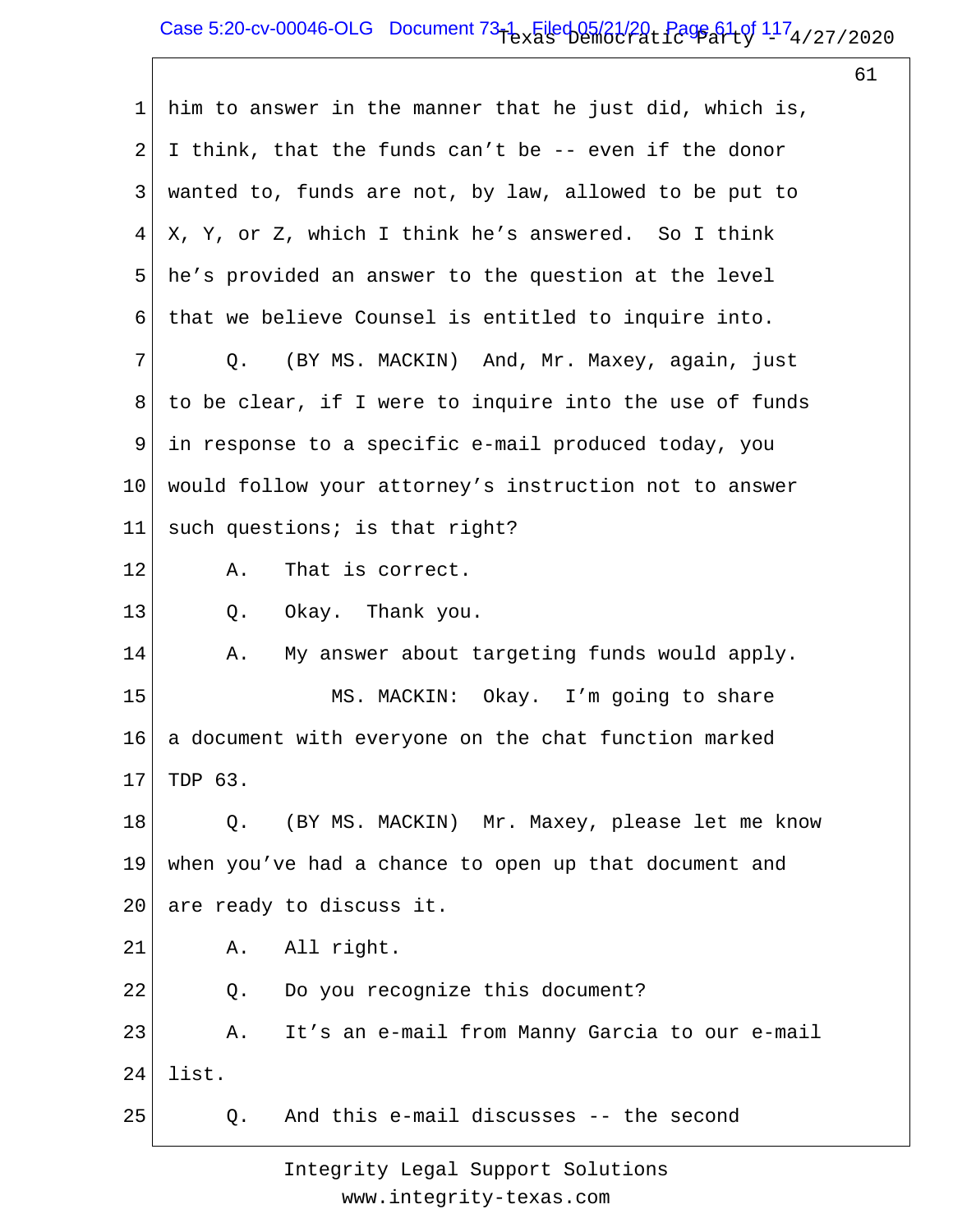## Case 5:20-cv-00046-OLG Document  $73-1$  Filed 05/21/20, Page 62 of  $117_4$ /27/2020

62

1 2 3 4 sentence of the e-mail reads, "There are about 2.6 million unregistered voters in Texas who are likely to vote Democratic if registered." Did I read that correctly?

A. That's correct.

5

6 7 8 9 10 11 12 13 14 15 16 17 18 19 20 21 22 23 24 Q. And what is the source of that statistic? A. There are many groups that do analytics on the population of the state of Texas. The Texas Legislative Council does such work, how many people are in Texas, how many are registered to vote, how many are voting age population or not. So you take the number, which is around, I think -- well, I don't know it off the top of my head -- but there is a bigger number than 2.6 million people who are unregistered in Texas who are legal citizens who could register. You can apply a simple algorithm to it of how many people in the general population did have similar characteristics of income, geography, ethnicity, age, those kinds of analytics to come up with that there's 2.6 million unregistered Texans who are likely to vote Democratic. Q. And so did TDP come up with this 2.6-million figure? MR. GEISE: I'm going to object and instruct the witness to not answer to the extent it's

25 internal strategic information. I think the witness has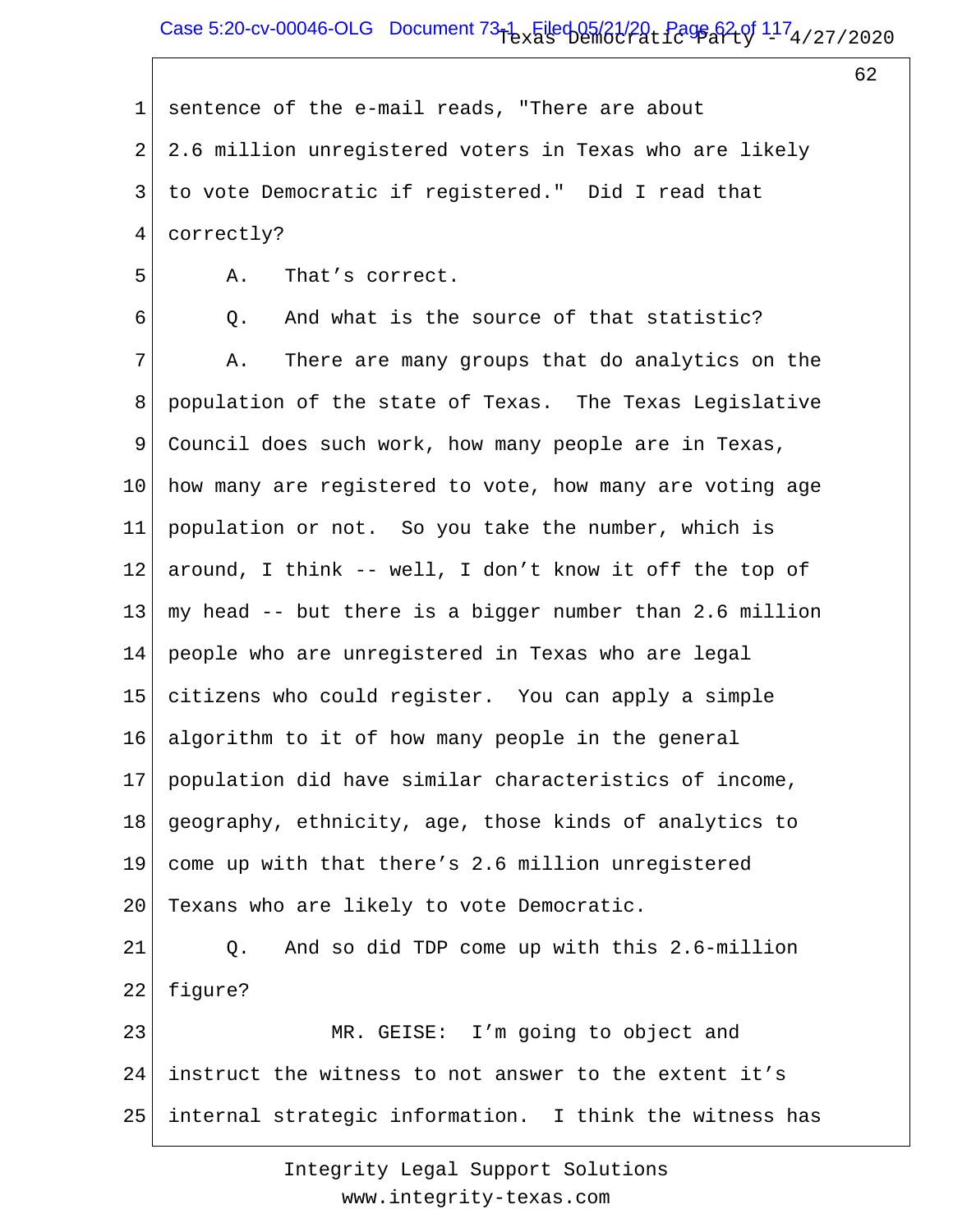## Case 5:20-cv-00046-OLG Document  $73-1$  Filed 05/21/20, Page 63 of  $117_4$ /27/2020

63

1 2 3 4 5 6 7 8 9 10 11 12 13 14 15 16 17 18 19 20 21 22 23 24 25 provided a broad overview of how that number could be arrived at -- well, I guess the witness -- you can answer "yes" or "no." But I think any inquiry other than that would be prohibited by the First Amendment. Q. (BY MS. MACKIN) To be clear, I'm just trying to determine the source of this statistic that is provided in this e-mail. I'm not asking how it was calculated. A. To my knowledge, this is a number that's come from a source outside of TDP's staff. We did not crunch the numbers to get here. This was something that's been published along the way, and I don't have memory of where it was published. Q. Fair enough. A. If the Legislative Council comes up with a number of unregistered Texans and then we -- our data team could come up with a demographic about what percentage of those people were likely to be Democrats, I would expect; but I'm not fully aware. Q. Okay. So this e-mail describes -- well, the third sentence says, "That's why we're launching a voter registration program unlike any other in Texas history by" and then it lists -- there's five bullets underneath that. The first one says, "Investing in cutting-edge data programs to turn out new voters." Can you tell me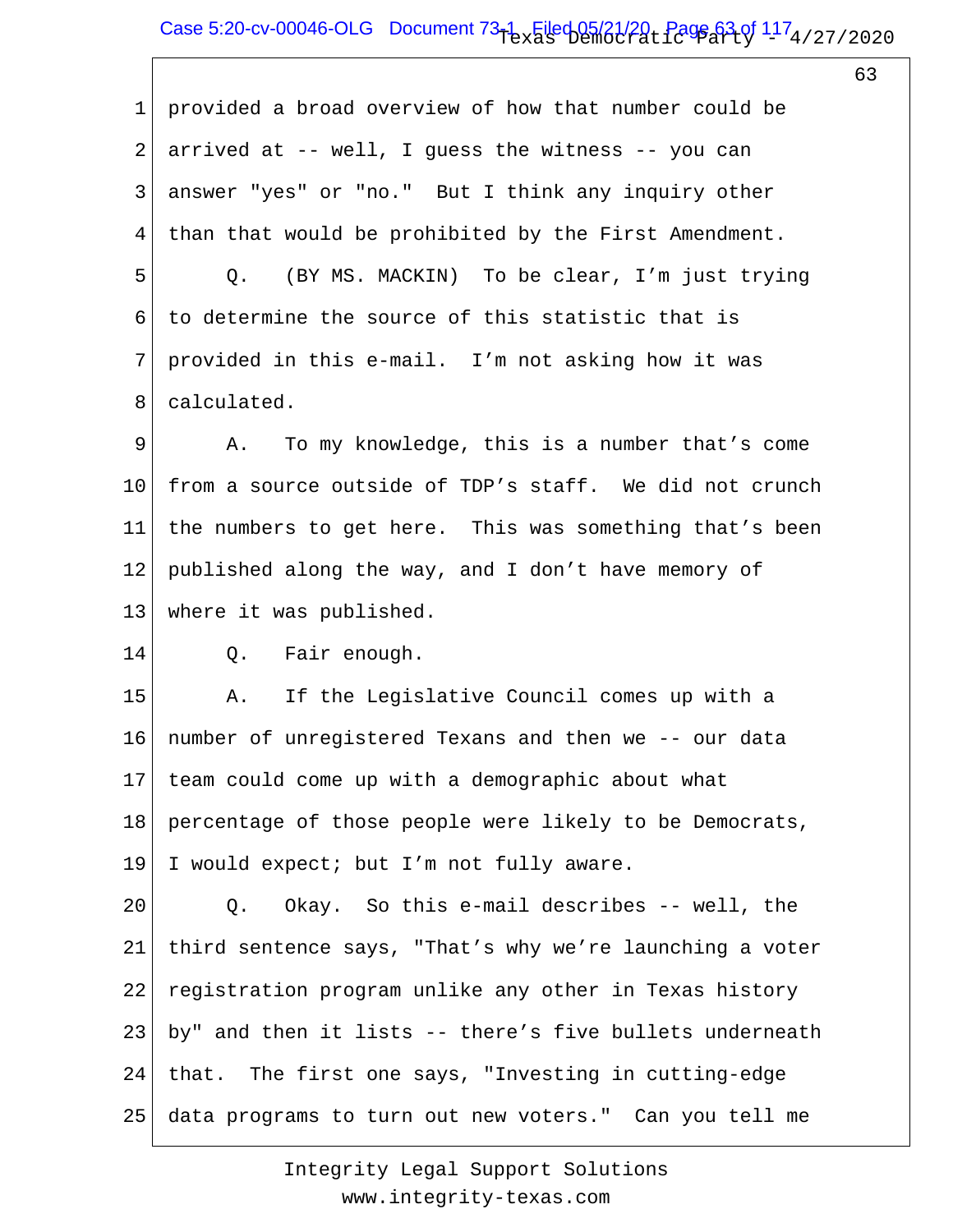## Case 5:20-cv-00046-OLG Document  $73-1$  Filed 05/21/20, Page 64 of  $117_4$ /27/2020

64

1 2 3 4 5 6 7 8 9 10 11 12 13 14 15 16 17 18 19 20 21 22 23 24 25 at a high level about those programs, not going into anything -- A. Sure. Q. -- internally sensitive or First Amendment protected? A. For instance, there's approx- -- there are tens of thousands of new people moving into Texas every day from around the country. We know by data source of where they were registered to vote before they got here, what their demographics of being a Democrat were, their sort of data score being Democratic. And so we know they're in Texas. We know their name and their address from the post office. And so using cutting-edge data, we can figure out approximately 30,000 Democrats move to Texas each month that we need to get registered to vote. That's one example of using cutting-edge data to target people who are likely to be Democrats who are unregistered who need to be registered. We have the same kind of technology to figure out that when somebody moves from Dallas to Houston, they are no longer able to vote in general elections unless they get registered in Harris County unless they vote a limited ballot, which is highly difficult to do; and then they won't be able to vote in down-ballot races. So we use cutting-edge data programs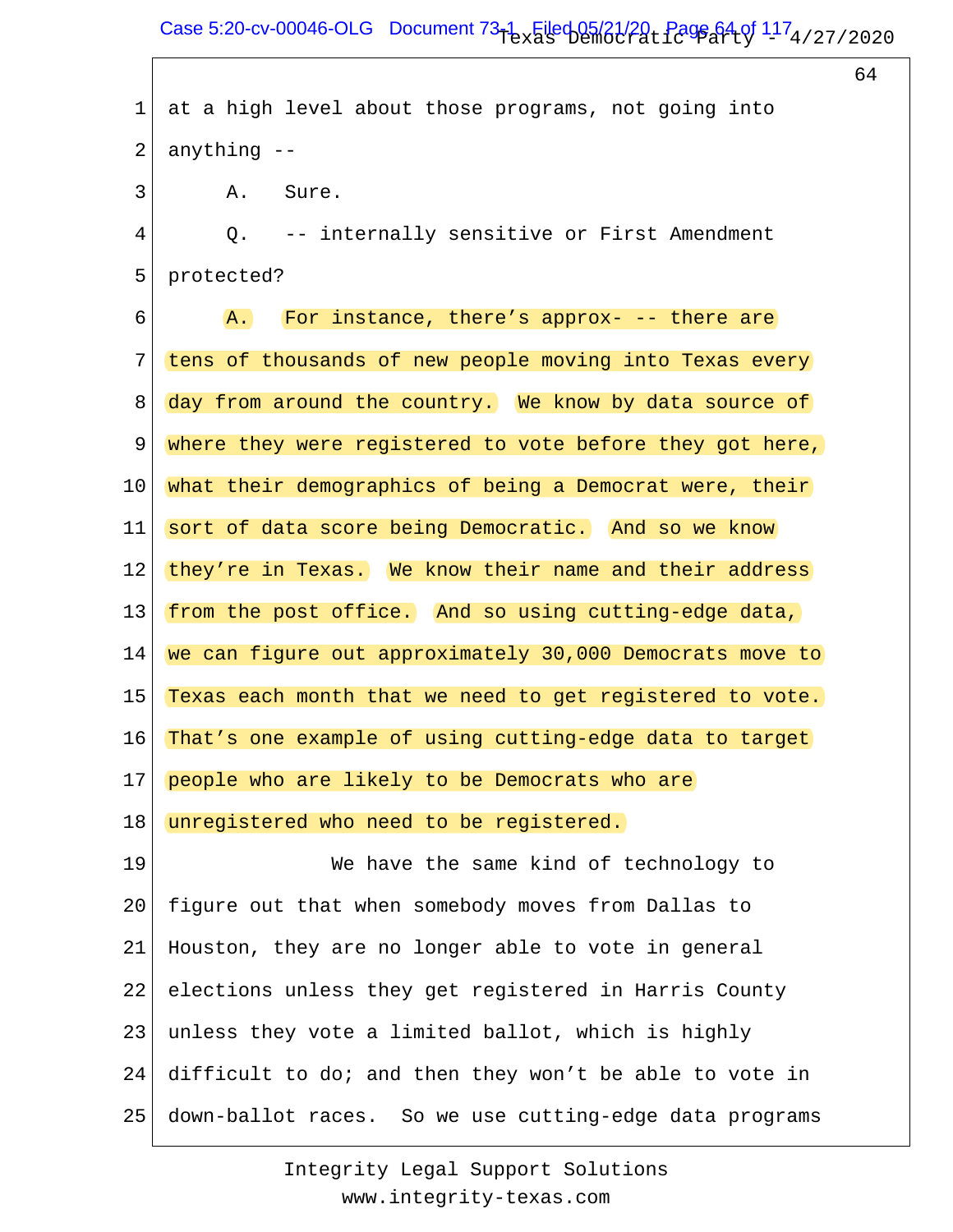# Case 5:20-cv-00046-OLG Document  $73-1$  Filed 05/21/20, Page 65 of  $117_4$ /27/2020

65

1 2 3 4 5 6 7 8 9 10 11 12 13 14 15 16 17 18 19 20 21 22 23 24 25 to identify those improperly registered Texans, to get them registered in their appropriate county. That's it. Q. Okay. Thank you for that. And then the second bullet point says, "Deploying 1,000 field organizers and canvassers on the ground to register voters in person." I think we've talked about this. I think that seems pretty clear on its face what that is. The third bullet, "Adopting a digital approach to voter registration through our online hub MyTexasVotes.com." What is MyTexasVotes.com? A. It's a website maintained by the Texas Democratic Party that gives basic voting information. You can look up your precinct on the early vote locations nearest you, find your voting center or precinct for election day, get a map to that location, find out the hours of early voting or hours of voting on election day. You can check your voter registration. You can request a mail ballot application. You can request a voter registration application, or you can fill out an application online and print it out through the system that is provided. It's a voter education - it's an activation website. Q. And where does the data on MyTexasVotes.com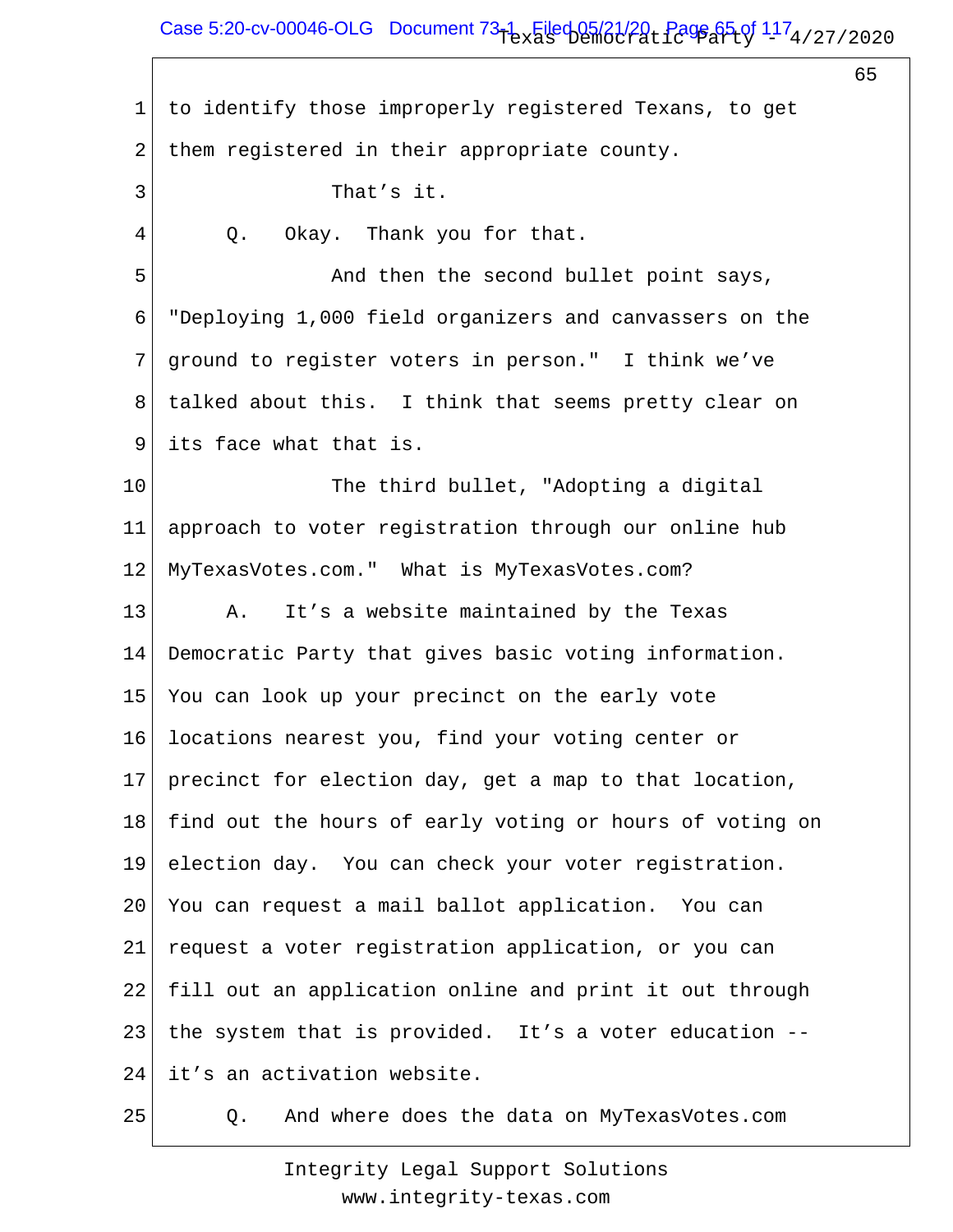Case 5:20-cv-00046-OLG Document  $73-1$  Filed 05/21/20, Page 66 of  $117_4$ /27/2020

66

1 2 3 4 5 6 7 8 9 10 11 12 13 14 15 16 17 18 19 20 21 22 23 24 25 come from? A. The Texas Secretary of State, local county elected officials of polling places. Q. And are you aware that an individual can request a postage-paid voter registration application be mailed to them on the Texas Secretary of State's website? A. When the website works. Q. So are you aware that an individual can -- A. Yes, but we are making it -- this is making it convenient to our voters. A person in Texas can register to vote by handwriting it out on a napkin and putting it in an envelope and mailing it in. You don't have to use the Texas Secretary of State's website. So, yes, you can do it on the Secretary of State's website. You can do it at MyTexasVotes.com. You can do it at Vote.org, Register2Vote.com [sic.] There's lots of places you can register to vote. Q. And you mentioned that MyTexasVotes.com makes it more convenient or -- I don't remember specifically what your words were -- but that it can make it more convenient for some folks. Can you explain that to me a little more? How does it make it more convenient? A. Well, every -- during an election season, every piece of e-mail, every mail-a-candidate-across-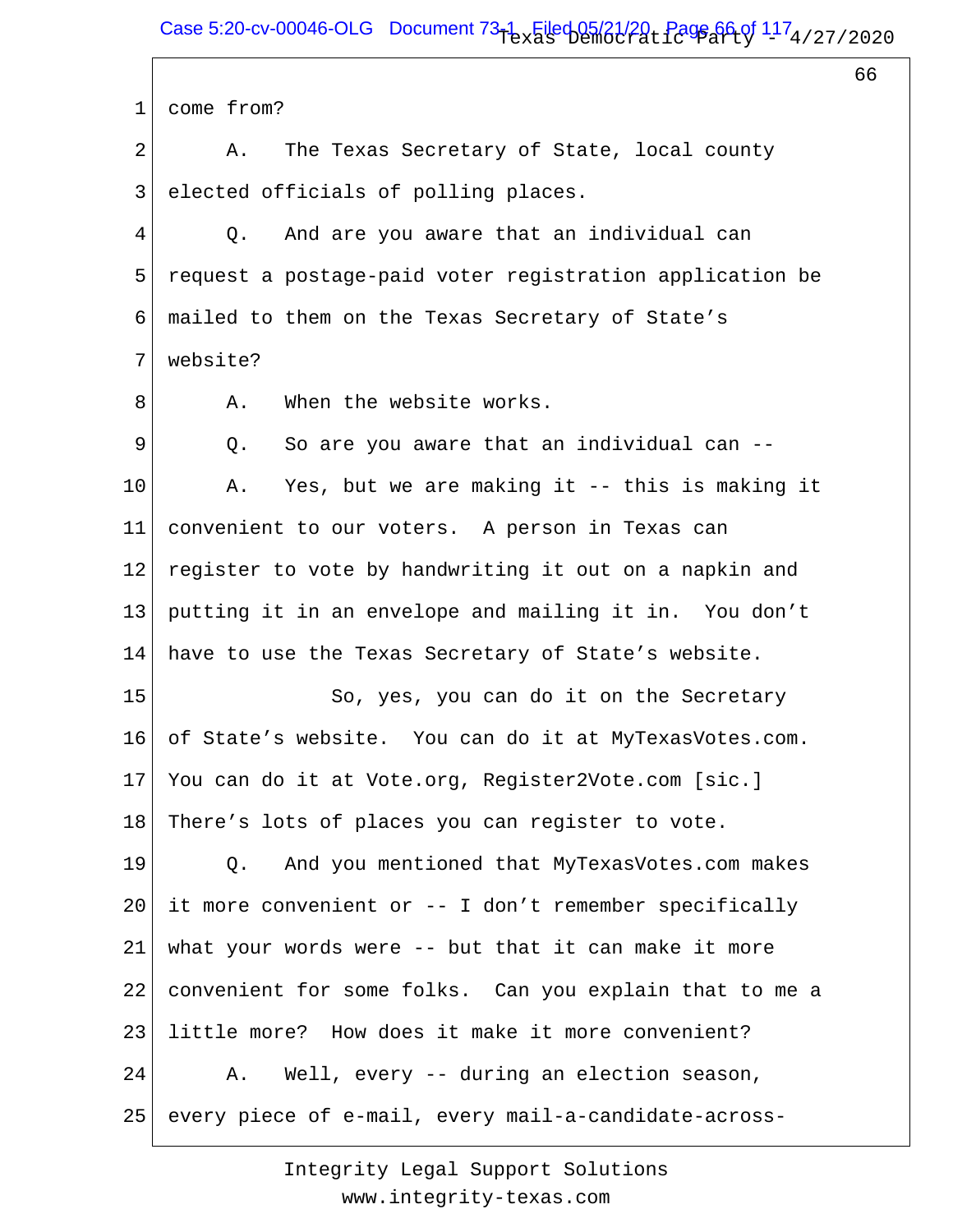# Case 5:20-cv-00046-OLG Document  $73-1$  Filed 05/21/20, Page 67 of  $117_4$ /27/2020

67

1 2 3 4 5 6 7 8 9 10 11 12 13 14 15 16 17 18 19 20 21 22 23 24 25 Texas, a thousand Democratic candidates, everything on it says, "For voter information, go to MyTexasVotes." So they go there. They find everything they might need to know in one location. They're not searching a very unfriendly website at the Secretary of State or in -- let's just say -- I passed legislation this last session -- I got legislation passed, drafted and then lobbied it, to require election clerks to actually have a website with their voting locations because approximately a third of the counties in Texas didn't post that information. So MyTexasVotes is a way for us to tell anybody that we come in contact with during an election season, "If you need any of this information, where to vote, when to vote, click on MyTexasVotes; and you can find it there." Q. Okay. And then the fourth bullet says, "Mailing hundreds of thousands of voter registration cards." What do you mean -- what does the phrase "voter registration cards" mean in this context? A. Voter applications. A hard-copy piece of paper that a person signs, puts in a postage-paid envelope, and sends to their voter registrar. Q. And how does the Texas Democratic Party determine whom to mail a voter registration application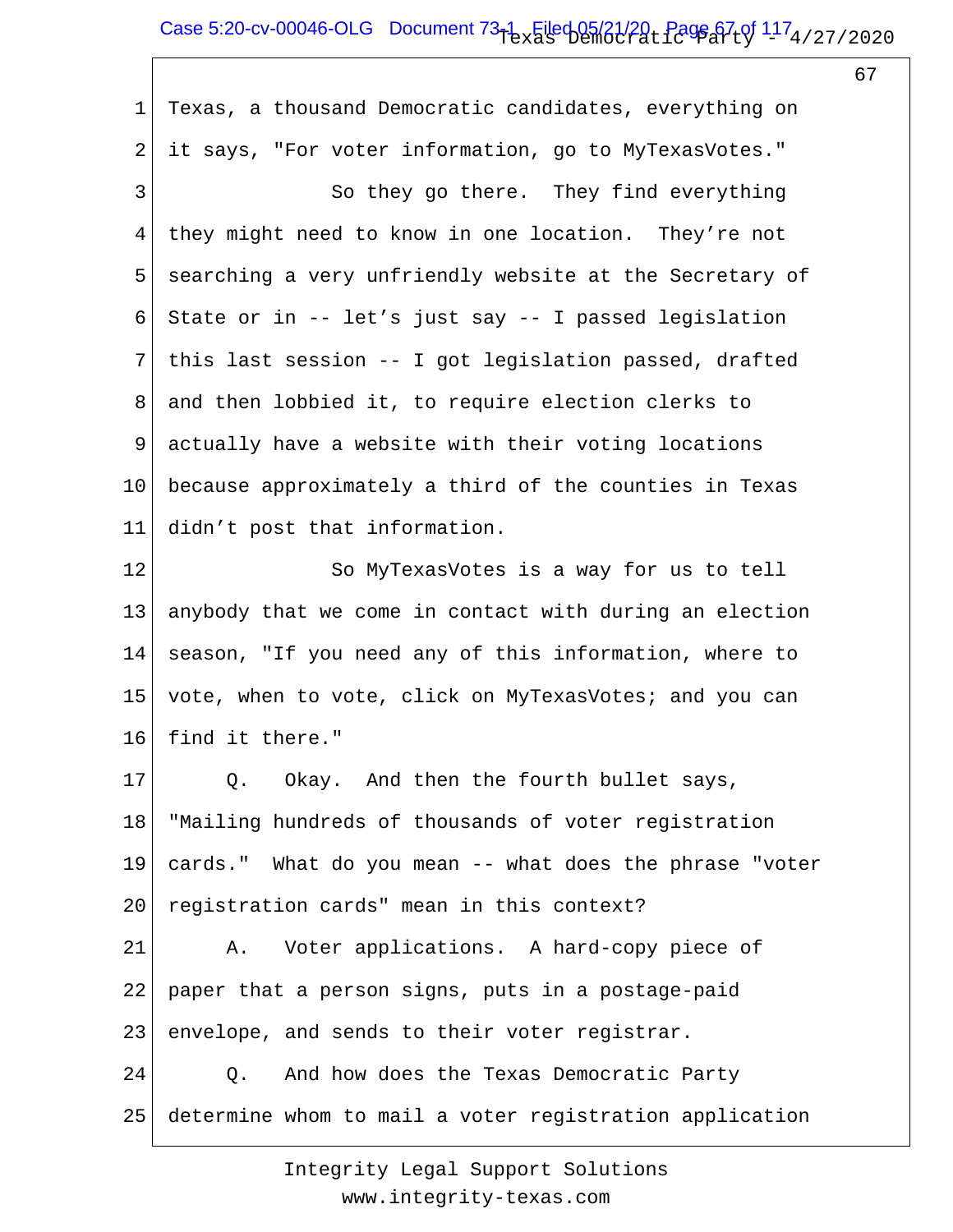68

```
1
to?
```
2 3 A. People who we believe are not registered at their current address.

4 Q. Based on your data analytics?

5 A. Yes.

6 7 8 Q. And why not just go on the Secretary of State's website and request that the State send a voter registration application to their -- to those folks?

9 10 11 A. Obviously, because, A, the voter would have to find that SOS link, print out the paper -- and many voters don't own a printer or print --

12 13 14 Q. No, no, no, no. I'm talking about the link on the Secretary of State's website where one can request that a postage-paid application be mailed --

15 16 17 18 19 A. A, have the computer to do that. But when you get there, you can ask them, yes, to send you a form. It is a laborious process. It takes a week or more for people to get that piece of paper. Then they have to fill it out and mail it in.

20 21 22 23 24 25 Often, we -- most people register -- I mean, a considerable amount of people register in the last weeks before the registration deadline. And asking the Secretary of State to send a blank piece of paper to you for you to fill out and then send back in, to get it in before that deadline often causes, let's say, tens of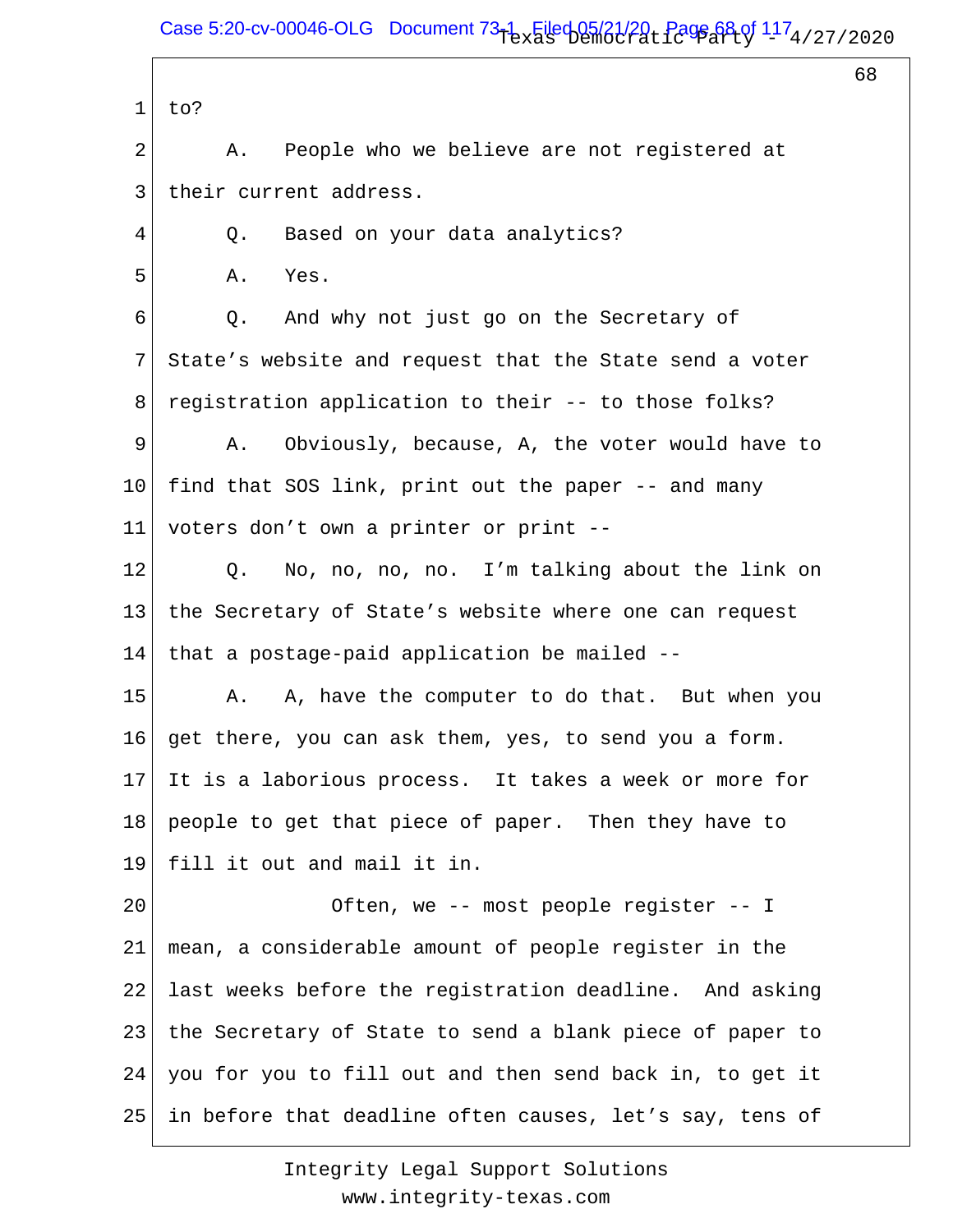# Case 5:20-cv-00046-OLG Document  $73-1$  Filed 05/21/20, Page 69 of  $117_4$ /27/2020

69

1 2 3 4 5 6 7 8 9 10 11 12 13 14 15 16 17 18 19 20 21 22 23 24 25 thousands of people not to make the deadline. So we make a decision of sending a registration card in August to people that we know are not registered to vote already, for them to have convenience to fill it out. That's what you call "how you win an election." We don't wait for people to figure it out. We make it available to them so that they can take advantage of it by just filling in their personal data, signing it, putting it in a postage-paid envelope coming with the application. In other words, we're not waiting for people to ask. We are sending people who are unaware that they need to register to vote because they have not been educated. Remember that voter education project? "Hey, you have to get on a registration list. We're not a state with automatic voter registration. I'm sure you vote -- you moved here from Washington, but you're not going to automatically be on the voter registration roles. So you need to fill out a piece of paper." That's why we mail it to them and not just wait for people. If we waited for people, then the voter registration would be sorely lacking in Texas. Q. So -- A. And, frankly, the majority of people in Texas, just so I can say this again, register when they get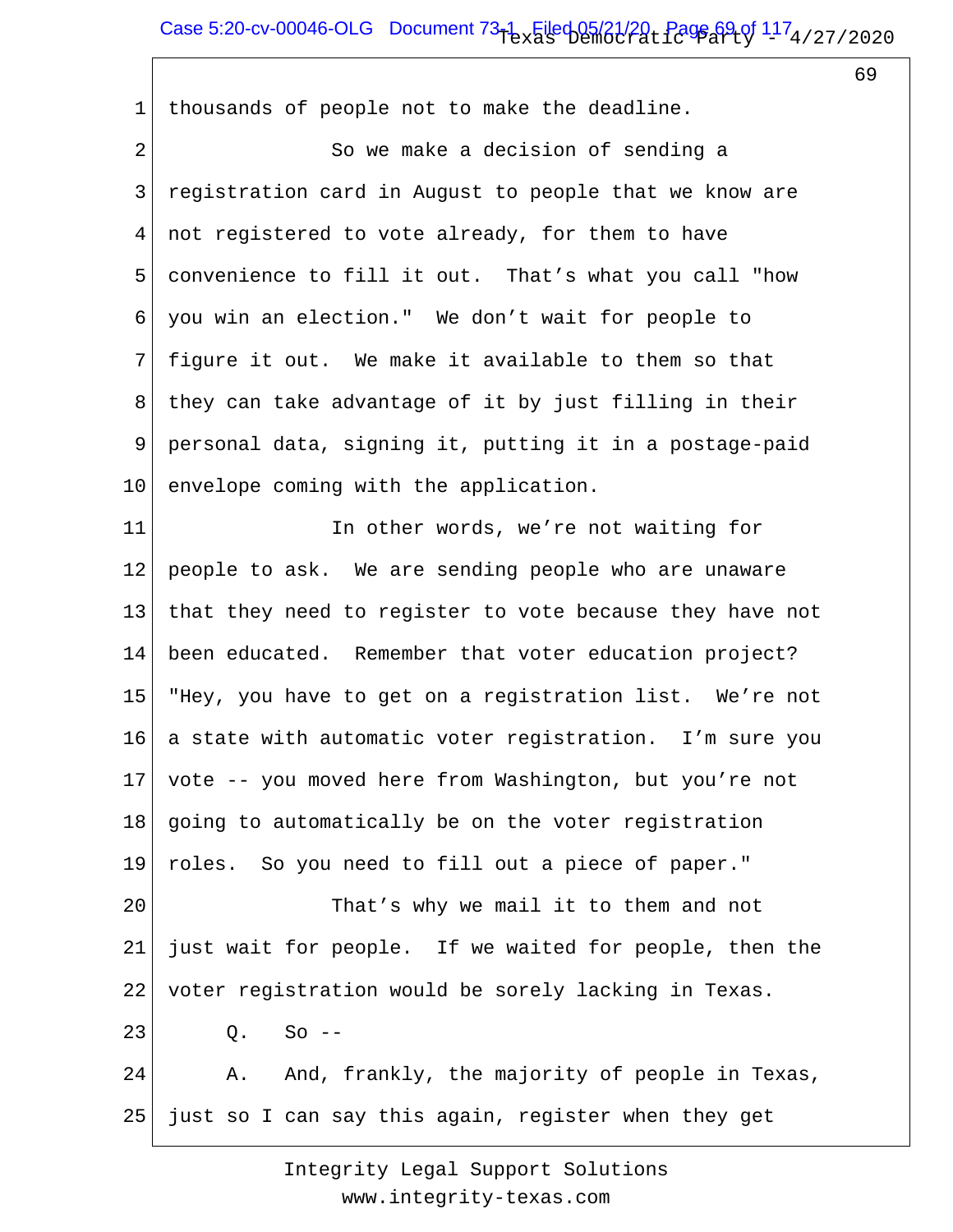## Case 5:20-cv-00046-OLG Document  $73-1$  Filed 05/21/20, Page 70 of  $117_4$ /27/2020

70

1 2 3 4 their driver's license. That is the Number 1 place that people register to vote for the first time; and they could update their registration if the State of Texas was following the federal law.

5 6 7 Q. How do you know that the majority of people register for the first time in connection with getting a driver's license?

8 9 10 11 12 13 14 15 16 17 18 19 20 21 22 23 24 25 A. The Texas Secretary of State announced that. Q. You mentioned a moment ago something about how tens or hundreds of thousands of people would miss the voter registration deadline by attempting to request a form be mailed to them from the Secretary of State's office. Did I understand your testimony correctly? A. The deadline is 30 days before an election, and we are depending on people to ask the Secretary of State to send them by bulk e-mail a voter registration paper form. And a person asks for that a week before the deadline. The Secretary of State takes approximately a week to mail that application to them. They get it. If they fill it out and drop it in the mail, it will be after the deadline. And across the state of Texas in every general election, there are thousands upon thousands of people whose application comes in on the 29th, the 28th, the 27th, the 26th day before an election. They all get a letter saying,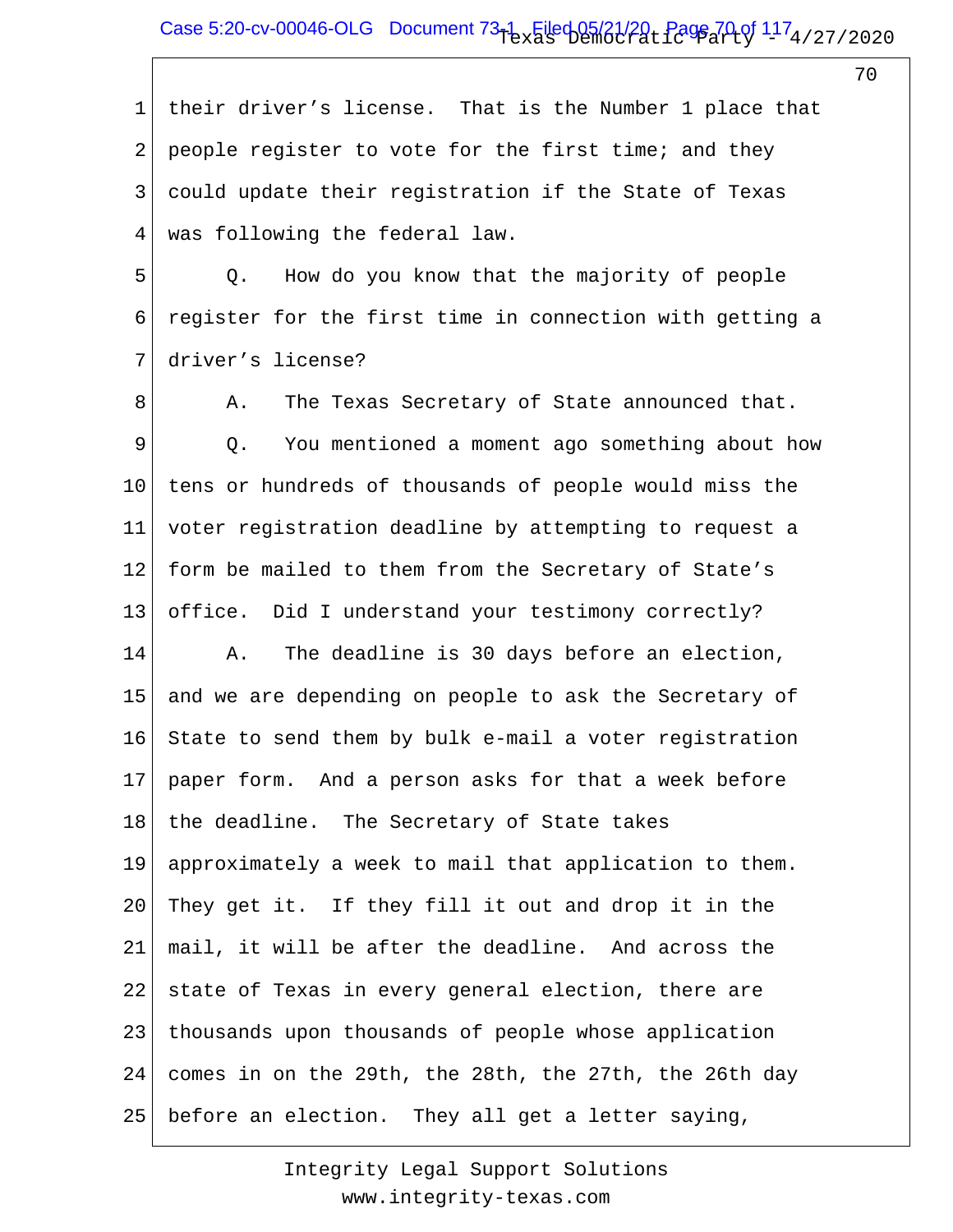### Case 5:20-cv-00046-OLG Document  $73-1$  Filed 05/21/20, Page 71 of  $117_4$ /27/2020

71

1 2 3 4 5 6 7 8 9 10 11 12 13 14 15 16 17 18 19 20 21 22 23 24 25 "Sorry. You're not registered to vote because you didn't hit the magic 30-day deadline." Q. And how do you know that? A. How do I know that? Q. Yes. A. Because the election -- every -- I hear anecdotally, as somebody who deals with voter protection on our hotline, we have hundreds of people calling us and say, "Well, I mailed my application." And we investigate with the registrar, "Did you receive an application from Joe Smith?" And they say, "Yes, we received it 28 days before the election. It was after the deadline." So I've been doing this for 50 years. Every election cycle there are people who are rejected because their application comes in too late. It is a known fact. Any election administrator talks about this problem. If we had automatic voter registration and online voter registration, we wouldn't have this problem; but, you know, that's an argument that we've made to the Legislature and others about depending on people mailing a signed piece of paper. Q. Is it your testimony that if Texas had online voter registration, people would not submit their voter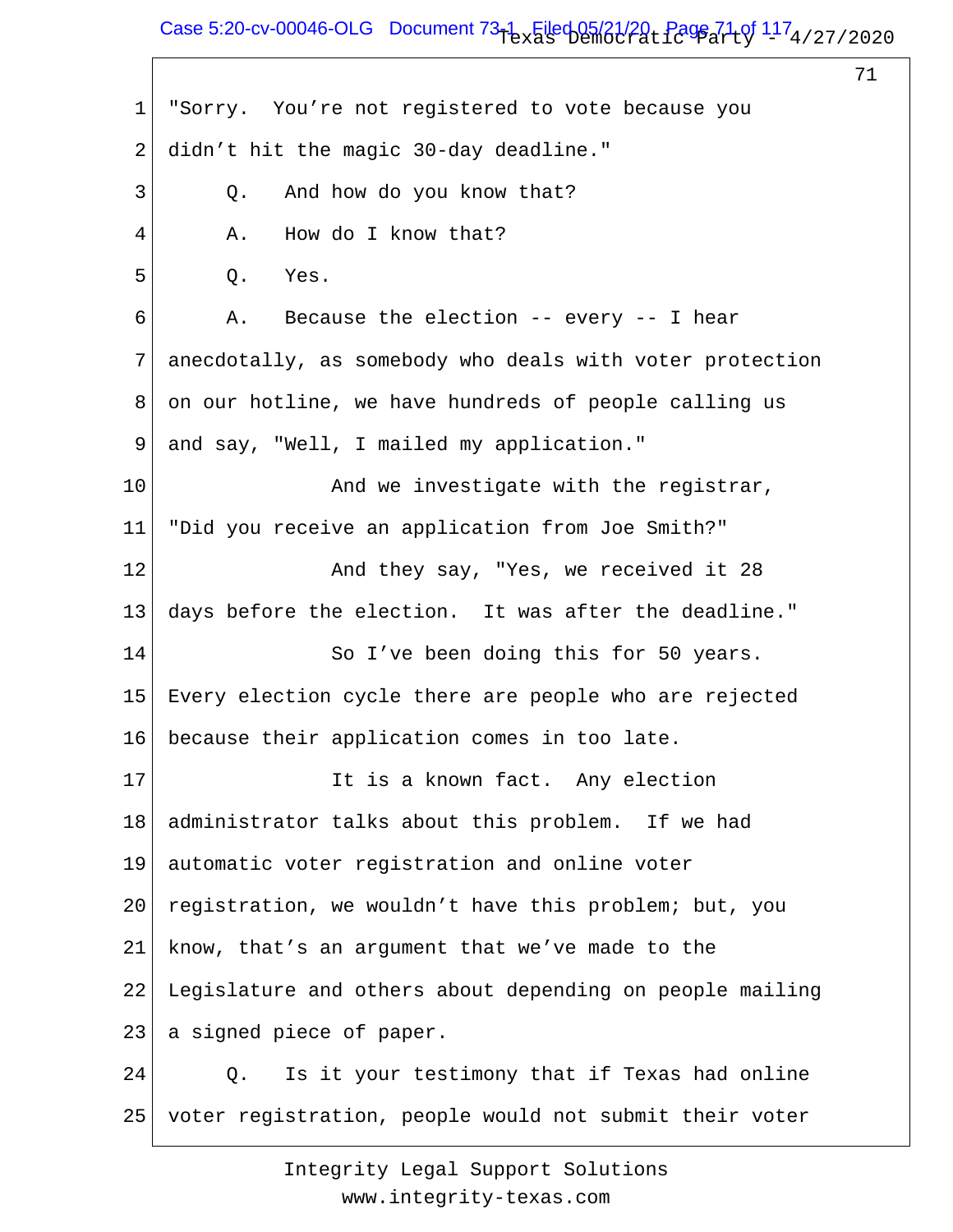# Case 5:20-cv-00046-OLG Document  $73-1$  Filed 05/21/20, Page 72 of  $117_4$ /27/2020

72

1 2 3 4 5 6 7 8 9 10 11 12 13 14 15 16 17 18 19 20 21 22 23 24 25 registration applications after the deadline? A. No. I'm going to say that the problem of the U.S. Post Office delaying delivering an application would go away. Q. How does the U.S. Post Office delay delivery of a voter registration application? A. Because it takes -- it's not instantaneous. If you could register online, when you hit submit, you'd be registered to vote. If I have to take a piece of paper on three days before the deadline and drop it in the mail -- and in rural Texas, it typically takes something that's mailed in Taylor, Texas to go to Georgetown, 5 miles away or 8 miles away, it has to go first to Dallas and back to Georgetown; and it takes three days. So that person mailing it two days before the deadline won't get registered because the post office process of delivering mail takes more than instantaneous. Online voter registration is instantaneous. People -- Q. Where? A. Huh? Q. Where? A. Thirty-eight states where people register online. Q. It's instantaneous?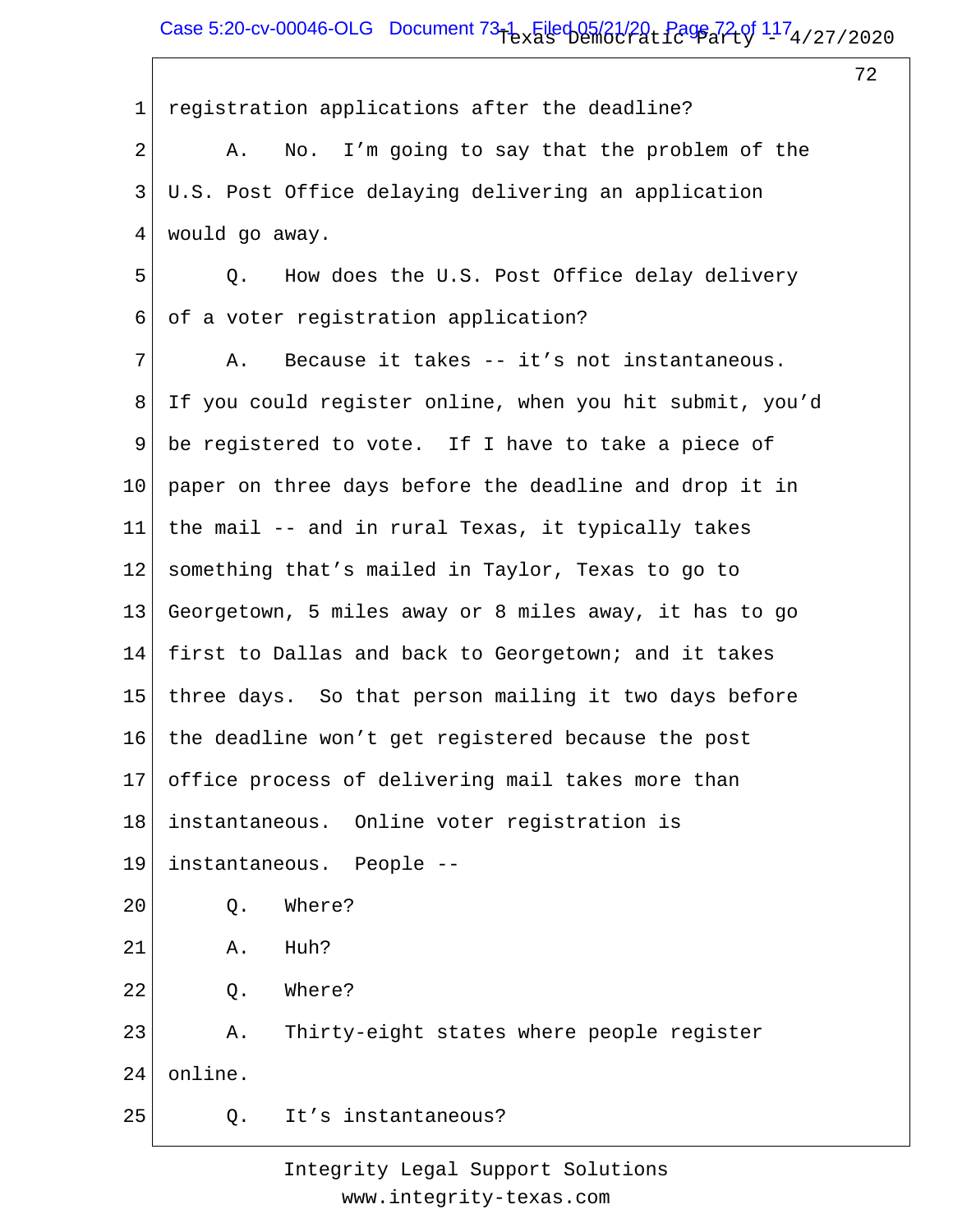#### Case 5:20-cv-00046-OLG Document  $73-1$  Filed 05/21/20, Page 73 of  $117_4$ /27/2020

73

1 2 3 4 5 6 7 8 9 10 11 12 13 14 15 16 17 18 19 20 21 22 23 24 25 A. As soon as you fill it in and hit "submit," you are registered to vote -- well, I mean, let me be technical. As soon as you do it, your application has met the deadline. The clerk then makes sure that you are who you say you are and does all of the required stuff, but you have met the 30-day deadline when you submit it. Q. Do all of those states have a 30-day deadline? A. No, some of them have automatic registration. You're on the list when you submit it to vote. Texas is the most archaic voter registration state in the United States. It has more impediments than any other state imposed by Republicans for voter suppression. Q. What is the basis for that statement? A. Fifty years of personal knowledge. Going back to almost 50 years ago when I was turned away from being a deputy voter registrar because I was a college student, a federal lawsuit was filed by university students at Prairie View. I was at Sam Houston State. I go back 50 years knowing about the problems of voter registration in Texas that people in the other -- at least another 40 states don't have, including -- Q. This is based on your anecdotal experience in the state of Texas, right? A. My personal. Not anecdotal, my personal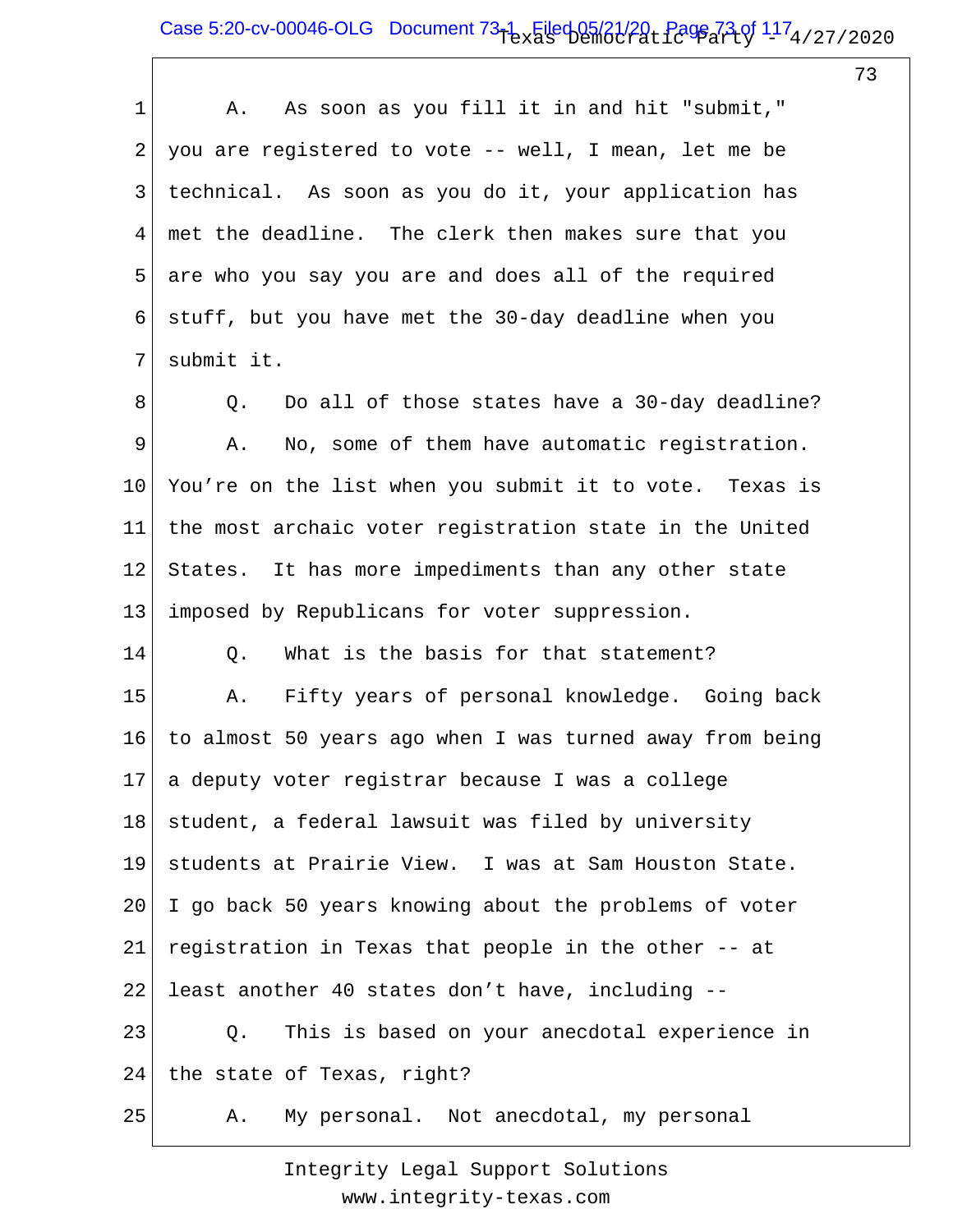74

1 2 3 4 5 6 7 8 9 10 11 12 13 14 15 16 17 18 19 20 21 22 23 24 25 experience. Q. Sure. A. You don't have to be deputized to register someone to vote in almost any state in the country other than Texas. I've trained thousands of people to be deputy voter -- Q. Okay. Mr. Maxey, I appreciate it. I haven't asked a question. So if you could please just let me ask a question and then answer, I would appreciate that. A. Glad to. Q. Thank you. MS. MACKIN: All right. I am going to share with everyone TDP 73. Q. (BY MS. MACKIN) And please take the time you need to review it and let me know when you're ready to discuss it. A. Okay. Q. Do you recognize this document? A. An e-mail from me to our e-mail list. Q. Okay. Dated February 7th, 2020? A. Yes. Q. Okay. And this e-mail says, "We kicked off our Voter Protection Fund so we can expand Texas voters access to the ballot box." Can you please tell me at a high level what the Texas Democratic Party's Voter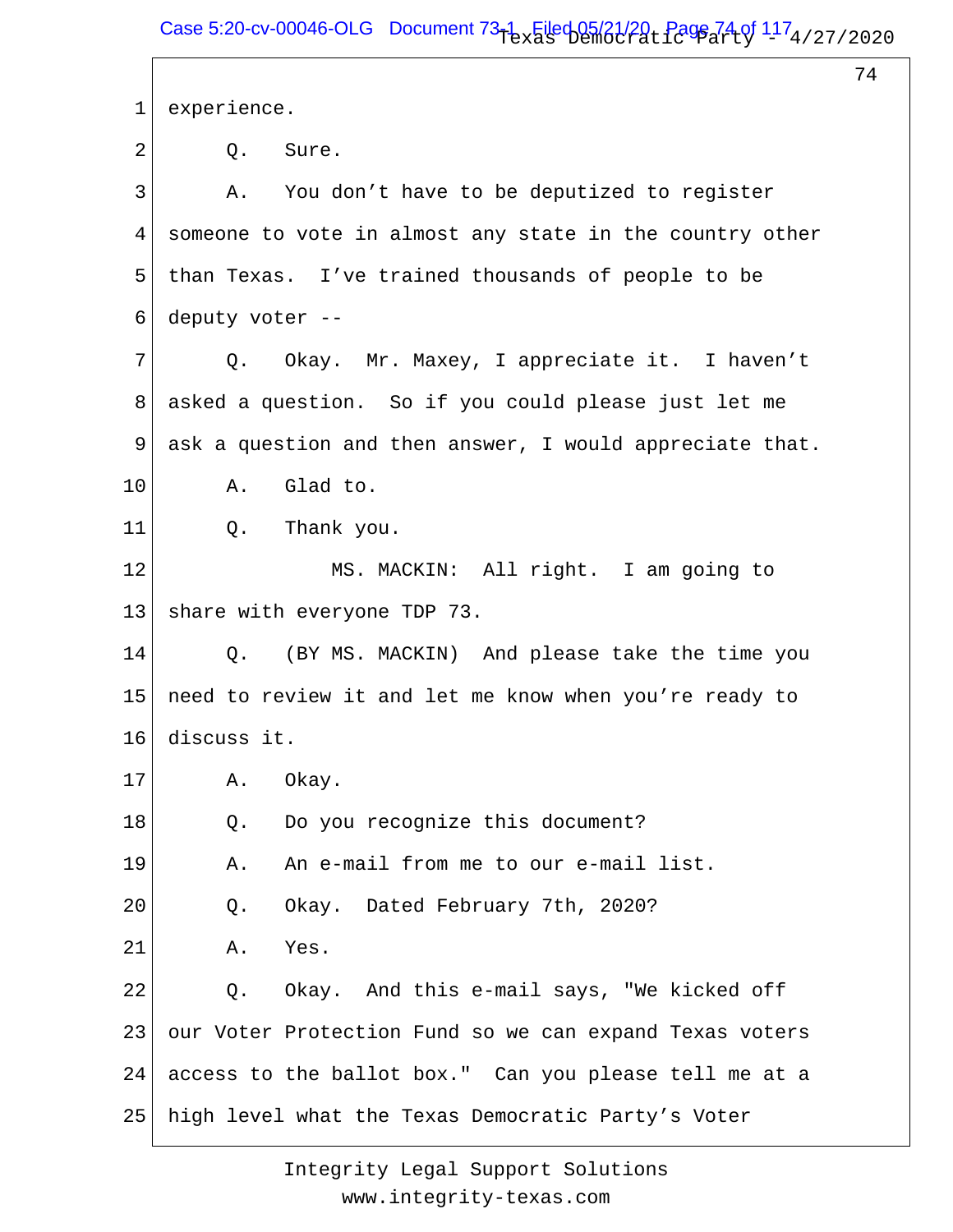75

1 Protection Fund is?

| $\overline{2}$ | It is a generic way to -- euphemistic way to<br>Α.       |
|----------------|----------------------------------------------------------|
| 3              | talk about money that we expend to do what is commonly   |
| 4              | called "voter protection" being done by campaigns and    |
| 5              | candidates and parties everywhere. Voter protection      |
| 6              | includes having things like a hotline where a voter can  |
| 7              | call in and say, "I'm not on the voter registration      |
| 8              | list. Can you help me figure out why I'm not registered  |
| 9              | to vote?" And we then do the investigation and assist    |
| $10 \,$        | that voter.                                              |
| 11             | And so voters call in. They call in and                  |
| 12             | ask about where their polling place is, hours of voting. |
| 13             | All of the information that we have on MyTexasVotes we   |
| 14             | answer orally by phone call.                             |
| 15             | We have lawyers stationed around Texas                   |
| 16             | during voting periods that can go in person to a polling |
| 17             | place or to a clerk's office and assist a voter in       |
| 18             | making sure their right to vote is not infringed upon.   |
| 19             | We train volunteers in every county to                   |
| 20             | talk to voters, perhaps standing outside of polling      |
| 21             | places, even, to give people information; or if they're  |
| 22             | having problems, make sure that we rectify those         |
| 23             | problems while the polls are still open.                 |
| 24             | All those things are generically called                  |
| 25             | voter protection; and that's why we raise money, to have |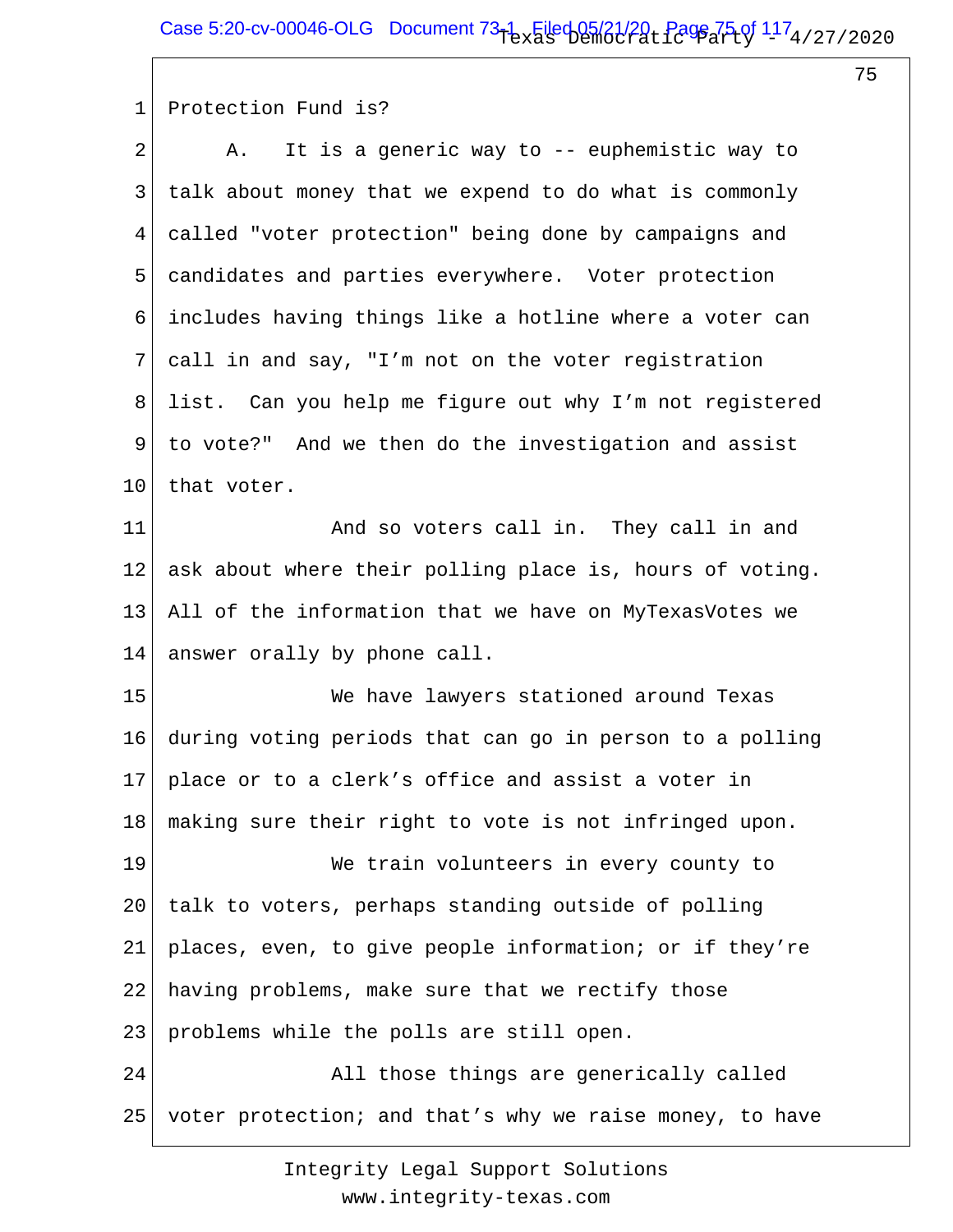Case 5:20-cv-00046-OLG Document  $73-1$  Filed 05/21/20, Page 76 of  $117_4$ /27/2020

76

1 2 3 4 5 6 7 8 9 10 11 12 13 14 15 16 17 18 19 20 21 22 23 24 25 a staff of people. Q. Okay. Thank you. That's all I have on that document. I'm going to close out of that. MS. MACKIN: And then I'm going to share with everyone the document marked TDP 139, still a part of Exhibit 2, just as all of these documents are. Actually you know what? Rather than -- there we go. Q. (BY MS. MACKIN) Mr. Maxey, please feel free to take your time to review the document and let me know when you're ready to discuss it. A. It's taking forever to load. Q. It's a bigger one than some of the previous ones. A. It's about halfway. Okay. Q. All right. And if I can direct your attention to the page marked TDP 140, there's a bit of white text that's offset by a shadow of a ballot box behind it that says, "Looking forward to 2020. There remains 2.6 [sic] unregistered voters in Texas who are likely to vote Democrat if registered." Just to clarify, that's based on the same information as the e-mail we talked about earlier that provided that 2.6-million figure? A. Yes. Q. Okay. And then a little ways down the page,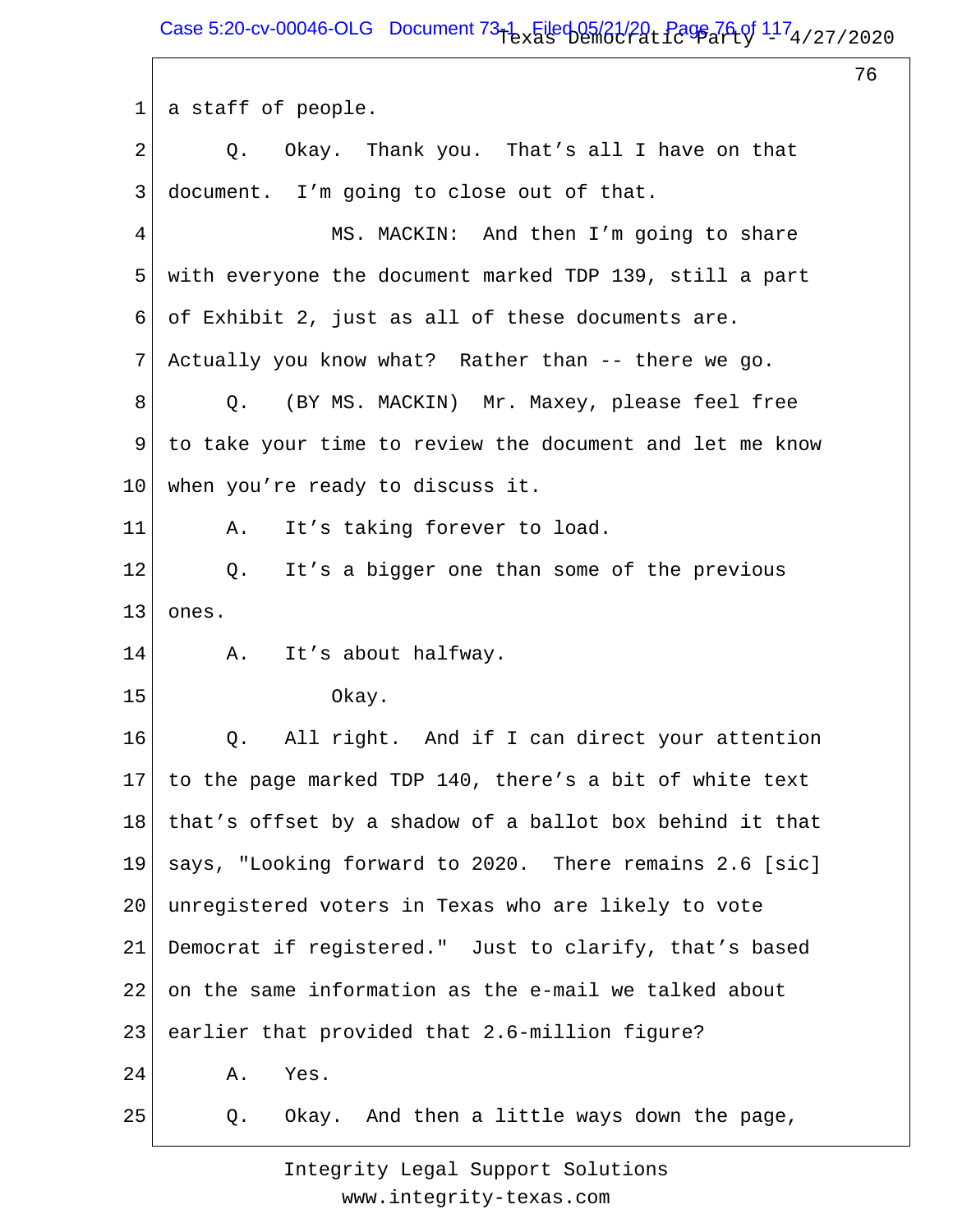## Case 5:20-cv-00046-OLG Document  $73-1$  Filed 05/21/20, Page 77 of  $117_4$ /27/2020

77

1 2 3 4 5 6 right under that graphic, actually, it says, "During the 2018 midterm elections, thanks to our voter registration initiatives, we helped 133,000 Democratic Texans register shortly before the registration deadline and 120,000 of those who registered voted." Did I read that correctly?

7

A. You did.

8 9 10 Q. How did the Texas Democratic Party help 133,000 Democratic Texans register shortly before the registration deadline in the 2018 midterms?

11 12 13 14 15 16 17 A. We mailed out approximately a half million voter registration applications to unregistered Texans and tracked that 133,000 of those people returned those applications to their voter registration clerk. And after the election, we checked the voter rolls to see how many of the 133 people voted; and 120,000 of them actually cast a ballot.

18 19 20 21 Q. And in order to track who returned an app- - well, how does the Texas Democratic Party track which voters returned an application that the TDP sent the voter to the county registrar?

22 23 24 25 A. We use a program called Intelligent, I think, of the U.S. Postal Service, by putting a bar code on the application. And the Post Office tells us when the voter has mailed that application to their clerk. It's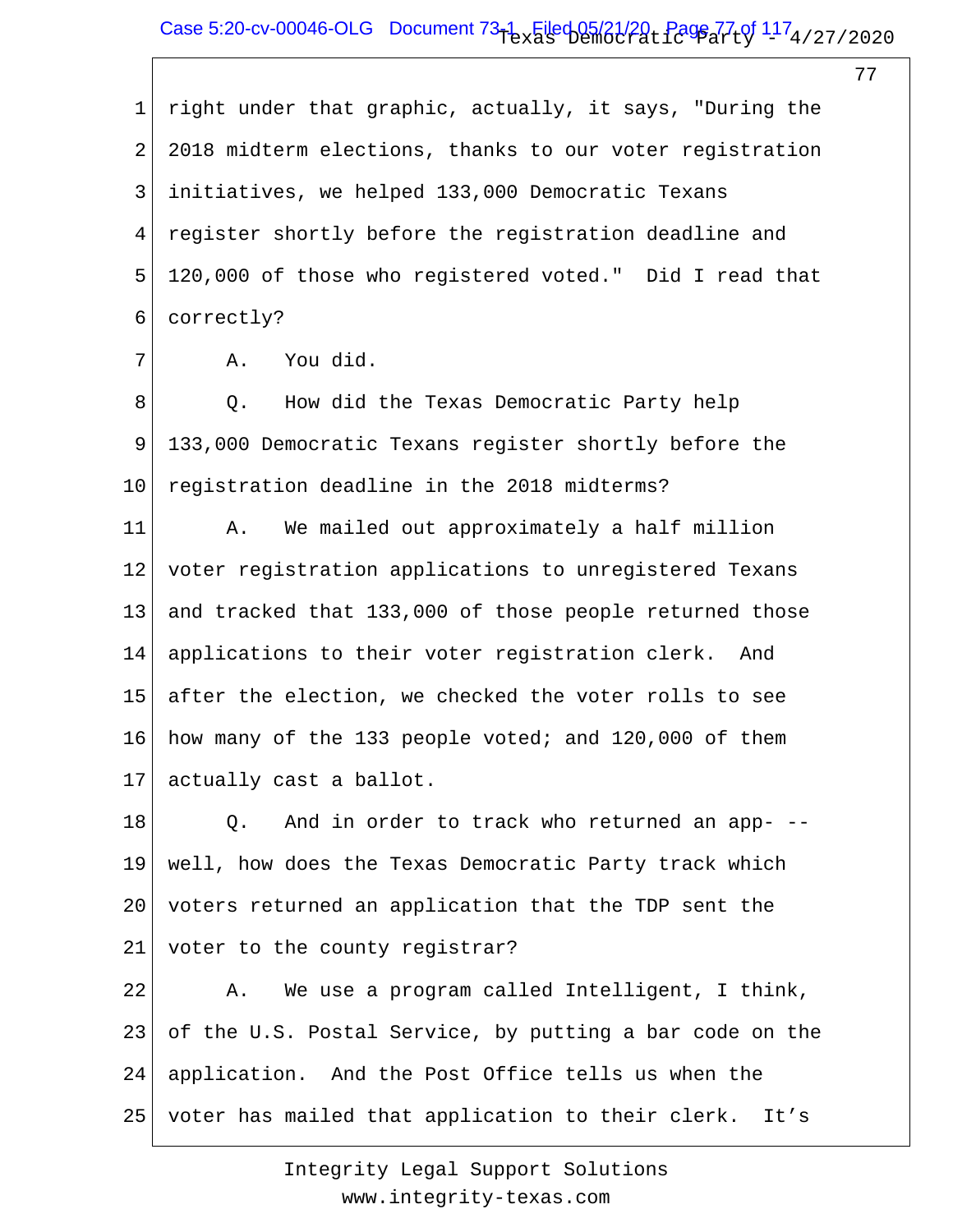# Case 5:20-cv-00046-OLG Document  $73-1$  Filed 05/21/20, Page 78 of  $117_4$ /27/2020

78

1 2 3 4 5 6 7 8 9 10 11 12 13 14 15 16 17 18 19 20 21 22 23 24 25 a business application that almost any direct mail company -- I mean, direct mail that a business does uses to track whether somebody has returned a payment or, in our case, returned a voter registration application. Q. And so I know that after the election, it's publicly available to find out whether somebody voted in that election. Is there a way to determine -- TDP can determine that the application they sent was then sent on to the county registrar. Can they determine whether or not the registrar accepted the application and registered the voter? A. Yes. We can -- we get a list of newly registered voters. Q. Okay. A. And those that have been processed, we buy those weekly -- or pay the fee to get them from the Secretary of State weekly, put them in our file so we can know that they're on the list. If they're not on the list, we inquire -- if there's time left. Typically this is happening right at the election. But if we're doing this long term, if the registration application, we have tracked that it was returned but they don't show up on the roll, then we can inquire with the voter and/or the registrar the reason the application was rejected and get that person re-registered correctly.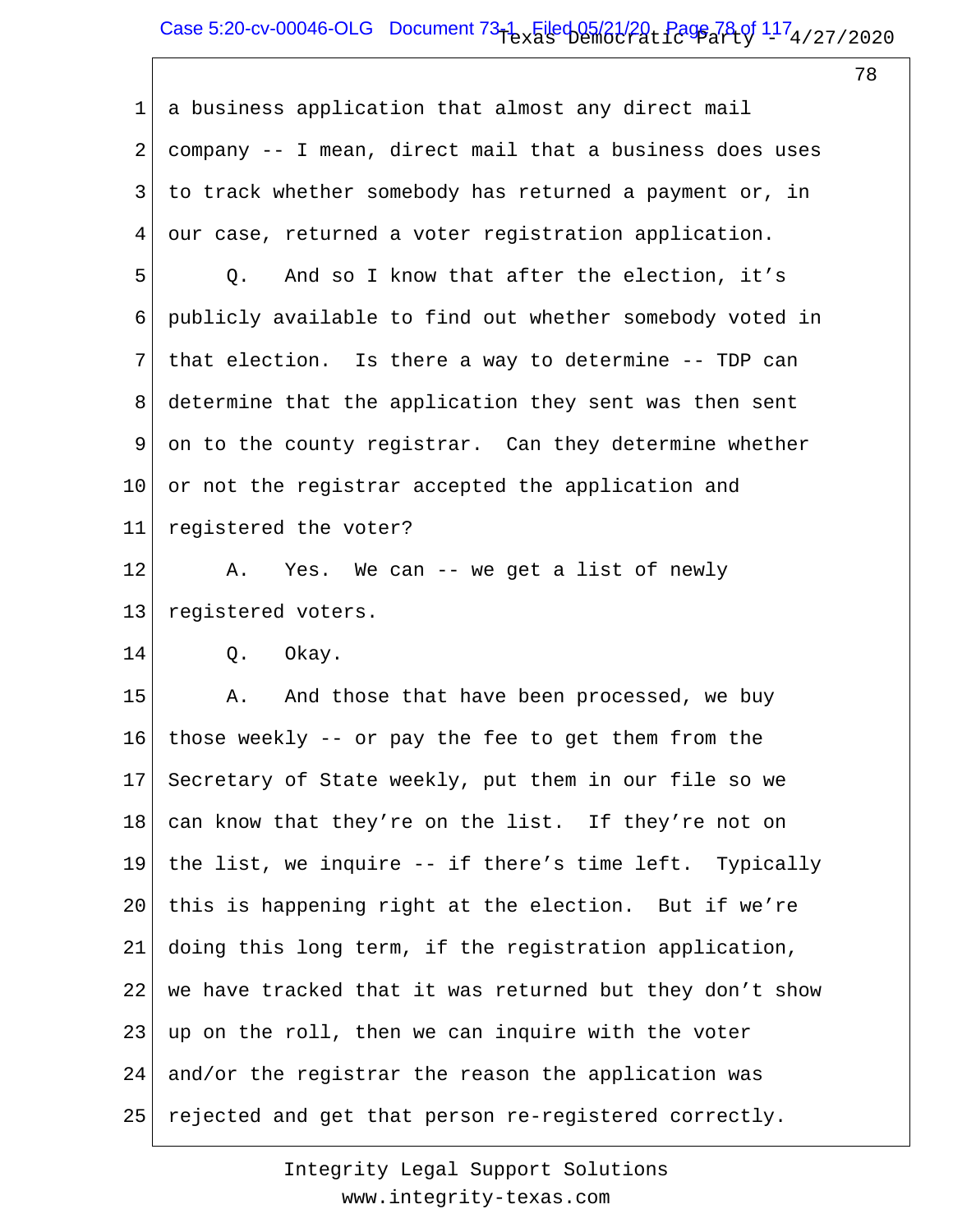## Case 5:20-cv-00046-OLG Document  $73-1$  Filed 05/21/20, Page 79 of  $117_4$ /27/2020

79

| $\mathbf 1$ | And I apologize if we've already covered this.<br>Q.     |
|-------------|----------------------------------------------------------|
| 2           | I just want to make sure I understand. And it's getting  |
| 3           | a little close to lunch, so my blood sugar is a little   |
| 4           | lower; but before you send out the voter registration    |
| 5           | applications, how do you determine whether an individual |
| 6           | is already registered? Where does that information come  |
| 7           | from?                                                    |
| 8           | It's simple data analytics. You take the list<br>Α.      |
| 9           | you're going to mail to and you plop it against the      |
| 10          | people who are on the list; and if they're on the list,  |
| 11          | you remove them. And the people left are the people      |
| 12          | that are not registered.                                 |
| 13          | Okay. Thank you.<br>Q.                                   |
| 14          | All right. Let's scroll down to the next                 |
| 15          | page, TDP 141.                                           |
| 16          | Α.<br>Okay.                                              |
| 17          | Q. So this mentions, at the very top, that an            |
| 18          | estimated 2.6 million Texans are likely to vote          |
| 19          | Democratic if they are registered. How does the Texas    |
| 20          | Democratic Party intend to try to register those folks?  |
| 21          | MR. GEISE: And, again, I'm just going to                 |
| 22          | instruct the witness to answer at a high level without   |
| 23          | infringing on anything that's First Amendment protected. |
| 24          | We will (inaudible.)<br>Α.                               |
| 25          | (Reporter requests repeat.)                              |
|             |                                                          |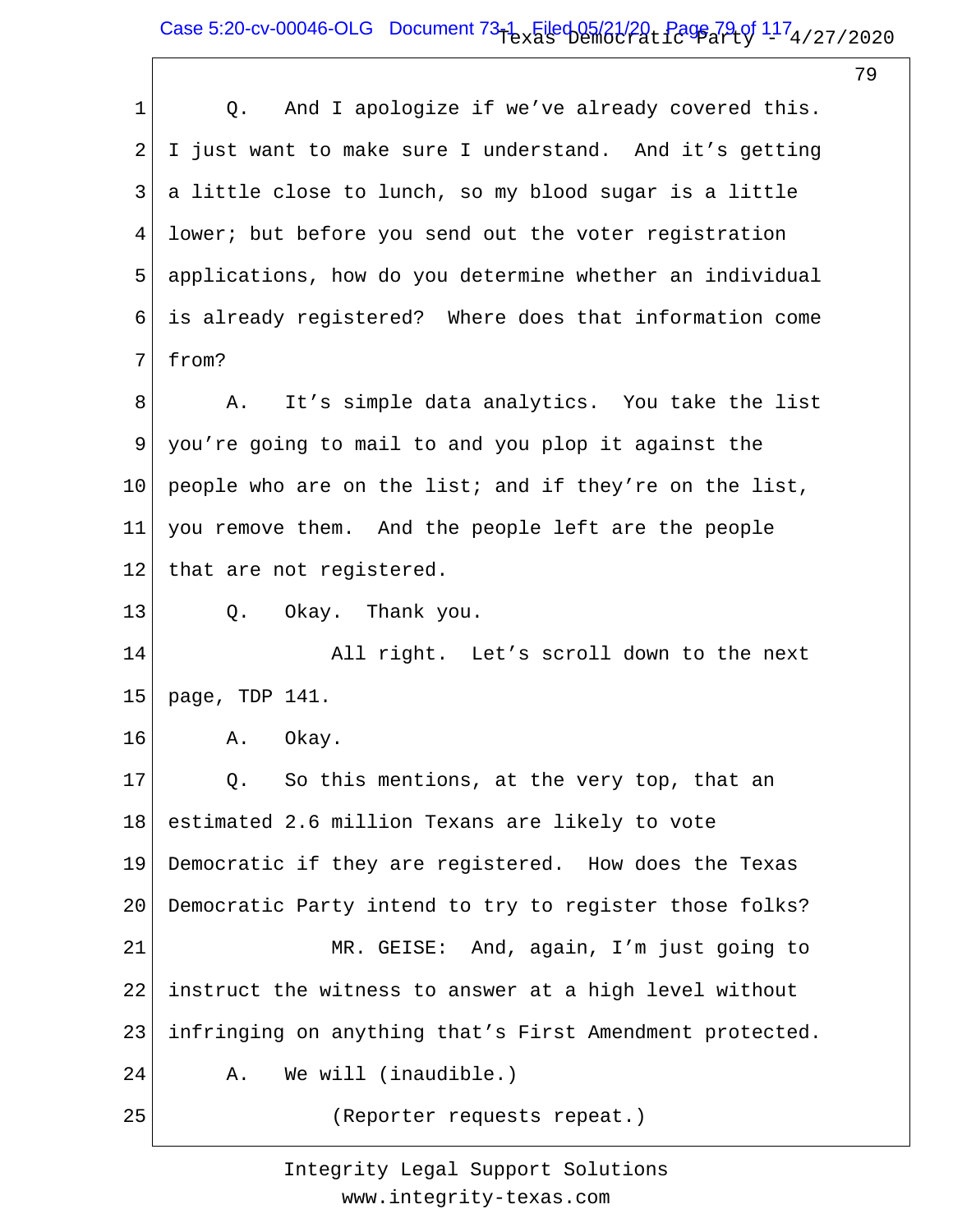# Case 5:20-cv-00046-OLG Document  $73-1$  Filed 05/21/20, Page 80 of  $117_4$ /27/2020

80

1 2 3 4 5 6 7 8 9 10 11 12 13 14 15 16 17 18 19 20 21 22 23 24 25 THE WITNESS: Sorry. I had a pillow on my lap, and it probably covered up the... A. We will train tens of thousands of deputy - or get trained through their clerk tens of thousands of deputy registrars who will register people in their communities. We will have tabling on college campuses. We do a program right on the deadline tabling in probably 5- or 6,000 locations around Texas all day long. We will mail probably during this cycle close to a million voter registration cards or applications out to people we perceive that are unregistered in the program we just talked about. We will direct people through social media, online digital ads to RegisterTexas.com, a voter registration app that we have. We will have people phoning -- or organizers going where -- you know, our LGBT organizer will go to LGBT events; our Muslim organizer will go to Muslim events and ask people to register to vote. So there are literally dozens upon dozens of voter contact ways. Any and everything that we do, there will be a voter registration component to it between now and the 30-day deadline before the November election. Q. What is RegisterTexas.com? You mentioned it's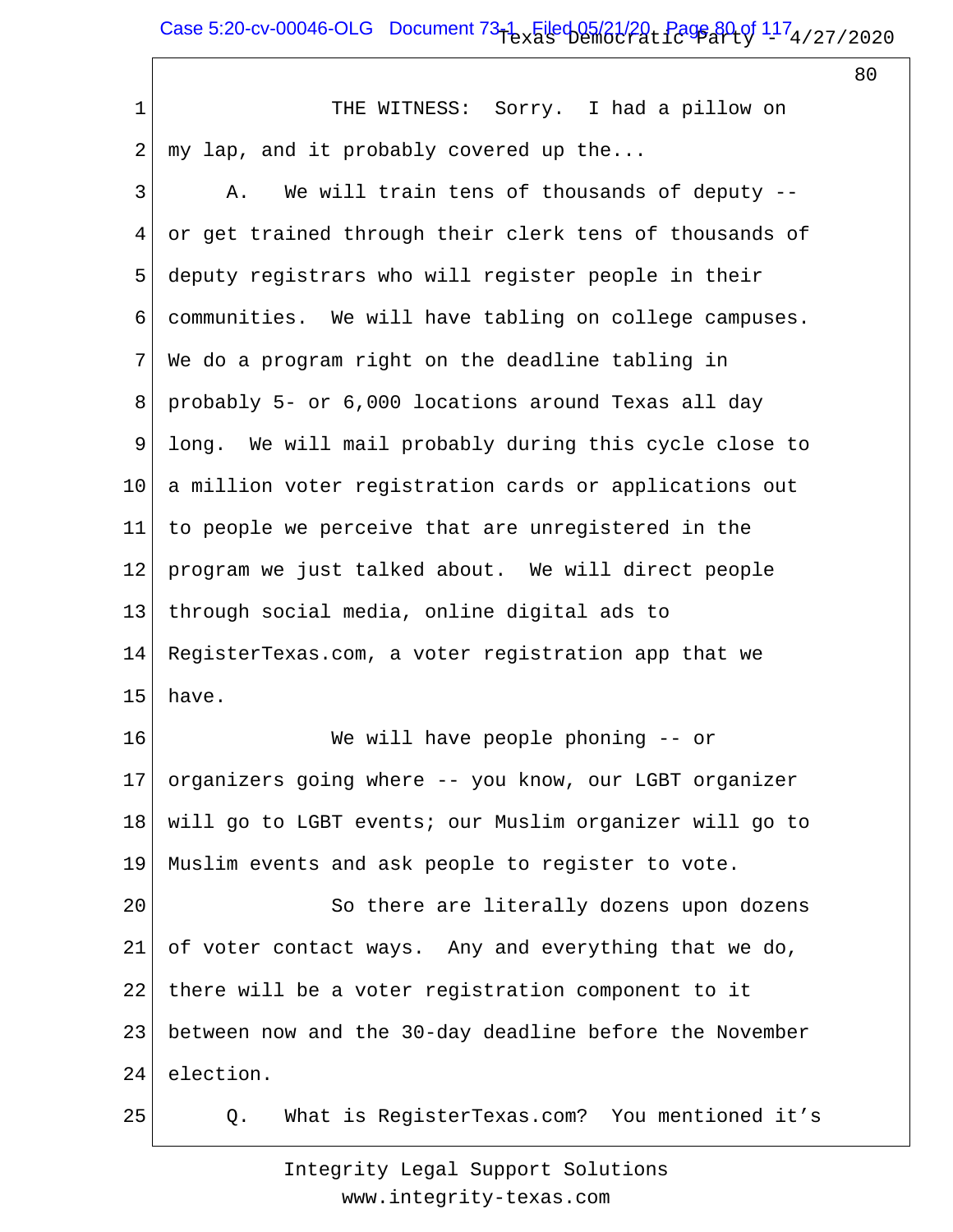# Case 5:20-cv-00046-OLG Document  $73-1$  Filed 05/21/20, Page 81 of  $117_4$ /27/2020

81

1 2 a voter registration application, but can you tell me a little bit more about it?

3 4 5 6 7 8 9 10 A. It's an online system where a person goes and fills out their voter registration information, their name, their address; and it will then -- when they submit it, we will mail them a pre-populated voter registration application with the information they have given us. When they get it, they sign it, put it in a postage-paid envelope and drop it in the mail. It's already addressed to their voter registrar.

11 12 13 14 15 16 17 18 19 20 21 22 23 It's a shortcut for those people who don't either own a printer, an envelope, or a stamp because the biggest impediment for people to registering on their own without a postage-paid envelope is the inability to have a postage stamp. People just don't regularly have those in this day and age or have an envelope, even, in this day and age, especially younger voters. So this is a way to: Give us your information. We will send you the application filled out. You just have to add in the personal information, like your driver's license number that we don't have, those kinds of things, IDing things, sign it, date it, put in the postage-paid envelope.

24 25 Q. About how long does that process take? Like, if I went on RegisterTexas.com and filled it out, how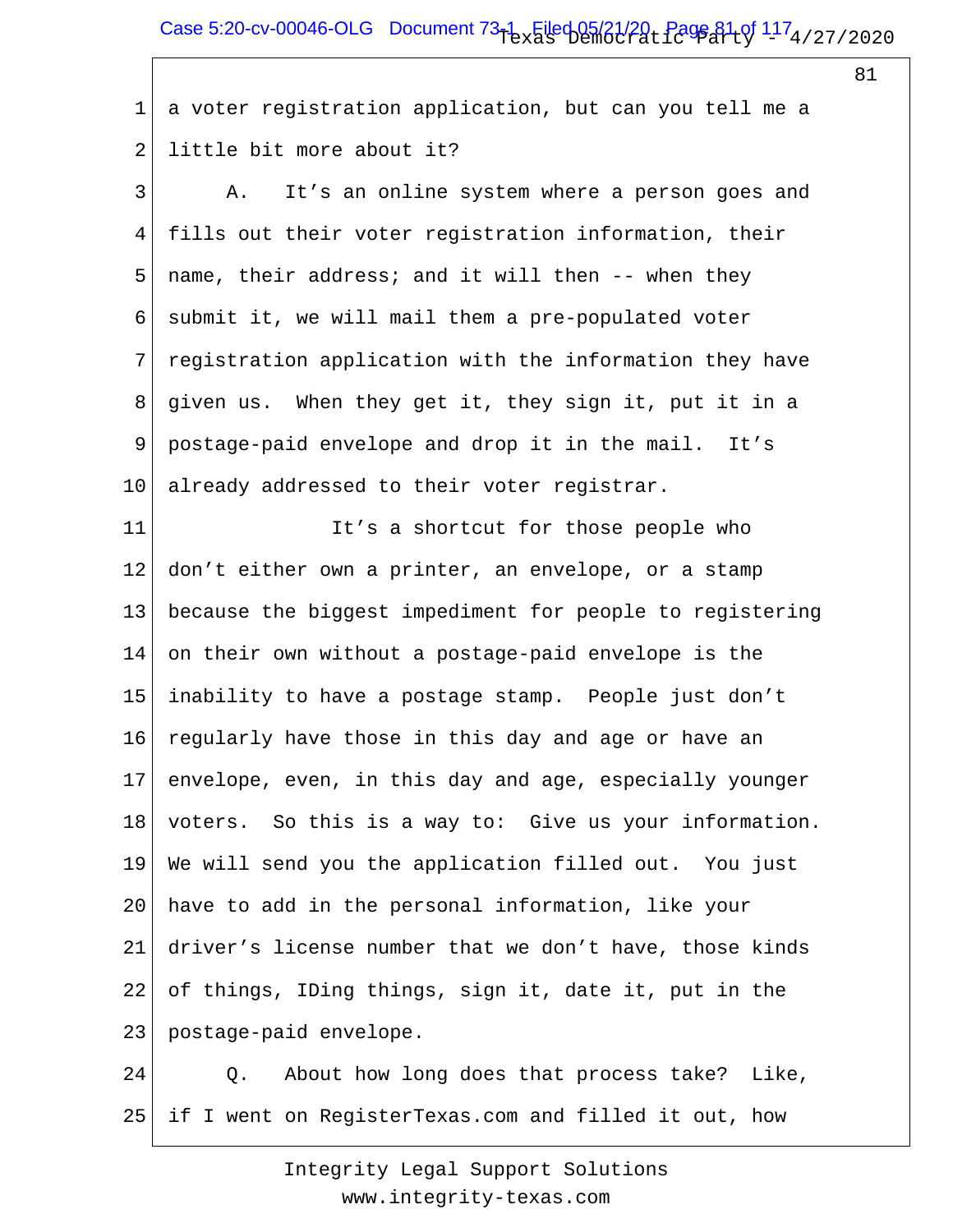# Case 5:20-cv-00046-OLG Document  $73-1$  Filed 05/21/20, Page 82 of  $117_4$ /27/2020

82

1 2 3 4 5 6 7 8 9 10 11 12 13 14 15 16 17 18 19 20 21 22 23 24 25 long, approximately, would it be until I got my application in the mail to sign and then forward along in the postage-paid envelope? A. We're mailing them out weekly. We will do that all the way up until a week before the election. Q. Okay. A. And most of this we wouldn't have to do if people could update their registration when people got their driver's license updated. MS. MACKIN: I'm going to object to the last sentence as nonresponsive to a question that I've asked. Q (BY MS. MACKIN) Lower down on page TDP 141 -- MR. GEISE: Does it make sense to take a break after we're done with this document? MS. MACKIN: Sure, yes. MR. GEISE: Okay. MS. MACKIN: Good idea. And I've only got ten minutes, maximum, left on it, maybe less. MR. GEISE: Okay. Q (BY MS. MACKIN) So it mentions that -- sorry. MS. MACKIN: I'm used to doing this on paper, and the computer is an adjustment. I know I'm making this, like, inquisitive face into the camera. MR. GEISE: It's a whole different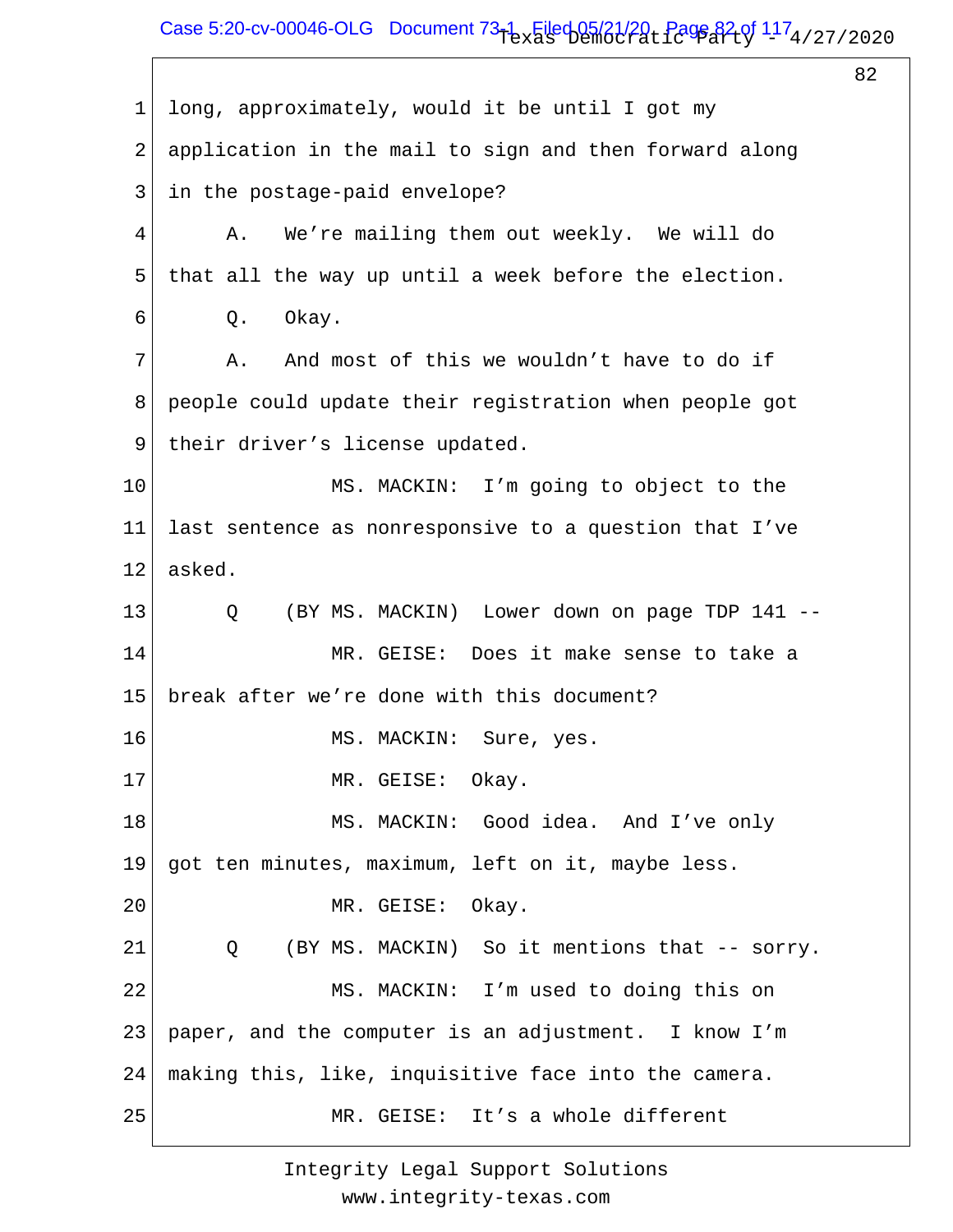83

| 1               | process. I got you.                                      |
|-----------------|----------------------------------------------------------|
| $\overline{2}$  | Q. (BY MS. MACKIN) It's this first full                  |
| 3               | paragraph. It says, "Through the shifting demographics   |
| 4               | in Texas, amplified by Texas Democrats' aggressive voter |
| 5               | registration initiative, we anticipate the voter rolls   |
| 6               | will swell to upwards of 18 million registered voters in |
| 7               | 2020." And without inquiring into any internal           |
| 8               | proprietary information, can you tell me the source of   |
| 9               | that projection?                                         |
| $10 \,$         | I think it's -- if you read down this page,<br>A.        |
| 11              | there's references to TargetSmart, which is an analytics |
| 12 <sub>2</sub> | firm $--$                                                |
| 13              | Q.<br>I see.                                             |
| 14              | -- that does data around registration. You<br>Α.         |
| 15              | know, they later say that 2.6 [sic] people registered    |
| 16              | since 2016. And you can do analysis on how many people   |
| 17              | were registered at the beginning of this election cycle, |
| 18              | how many people are registering per month with the       |
| 19              | Secretary of State, how many potential people are moving |
| 20              | in the state, the growth of population, the number of    |
| 21              | 18-year-old -- people coming onto the rolls who are 18,  |
| 22              | the number of people who are dying off the roles.<br>You |
| 23              | do all that analysis, and you come up with an estimate   |
| 24              | that we will move from the approximately 16 million that |
| 25              | were registered in 2018 to 18 million by 2020.           |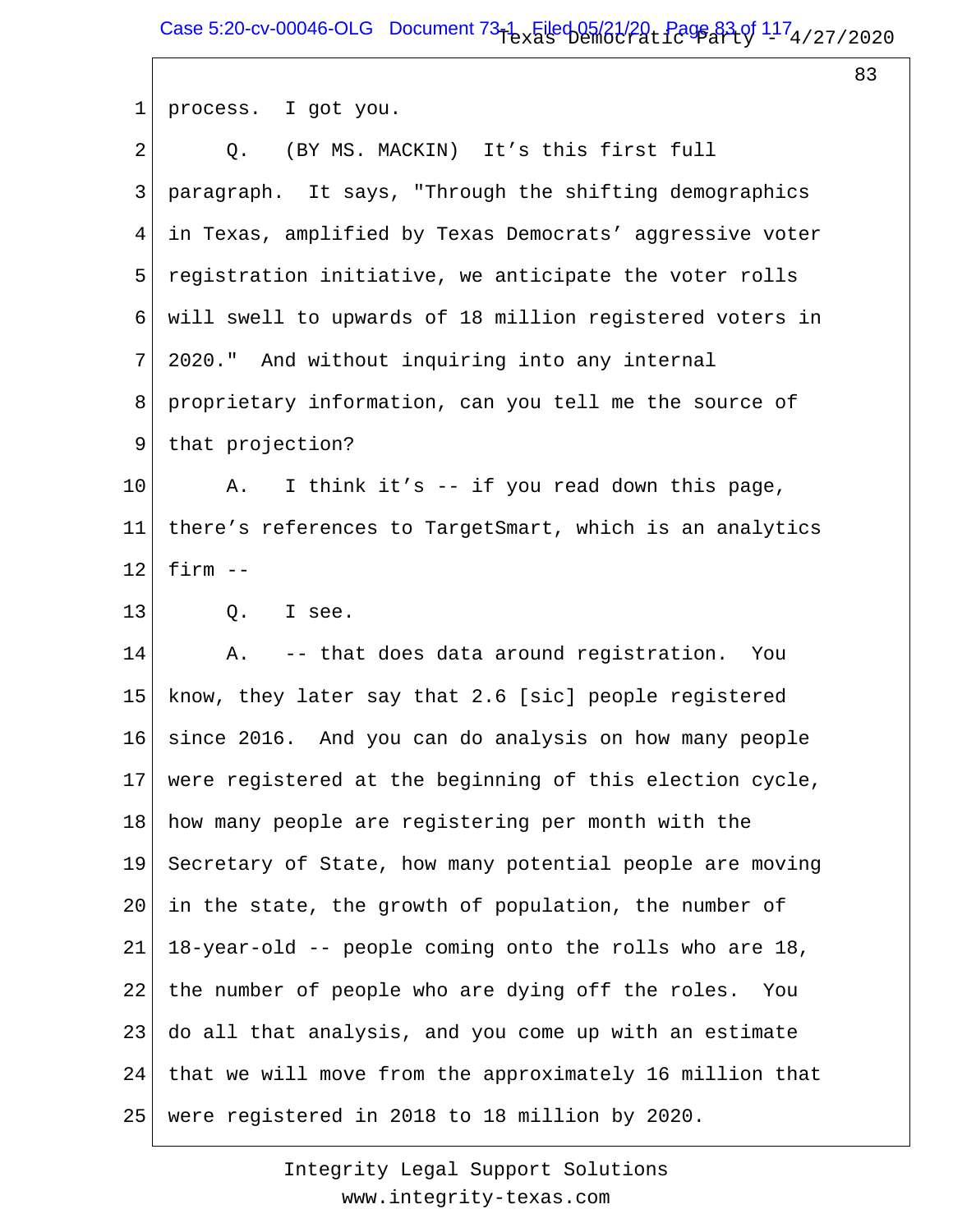Case 5:20-cv-00046-OLG Document  $73-1$  Filed 05/21/20, Page 84 of  $117_4$ /27/2020

84

| 1              | All right.<br>Q.                                              |
|----------------|---------------------------------------------------------------|
| $\overline{2}$ | The hard part of that will be the efforts of<br>Α.            |
| 3              | the Democratic Party and the Republican Party to add new      |
| 4              | people to the program, the kind of programs that we run       |
| 5              | and they run. Plus, as I said before, the number of           |
| 6              | people moving into the state or changing address being        |
| 7              | registered through the DPS.                                   |
| 8              | All right. I'd like to move down to TDP 142,<br>Q.            |
| 9              | just the next page.                                           |
| 10             | Uh-huh.<br>Α.                                                 |
| 11             | What does this show, Mr. Maxey?<br>Q.                         |
| 12             | It's an analysis of legislative districts and<br>Α.           |
| 13             | those we -- let me make sure I'm doing this -- it's sort      |
| 14             | of the Democratic voting strength by legislative              |
| 15             | district and showing that there are 18 districts that         |
| 16             | have -- potentially can flip to be Democratic districts       |
|                | $17\vert$ in the 2020 election if the registration trends and |
| 18             | voter turnout (inaudible.)                                    |
| 19             | (Reporter requests repeat.)                                   |
| 20             | THE WITNESS: Voter turnout trends are                         |
| 21             | what we hope they are.                                        |
| 22             | (BY MS. MACKIN) And just to be clear, this<br>$Q$ .           |
| 23             | refers to State House Districts?                              |
| 24             | Yes.<br>Α.                                                    |
| 25             | Okay. And then scrolling down to the next<br>Q.               |
|                |                                                               |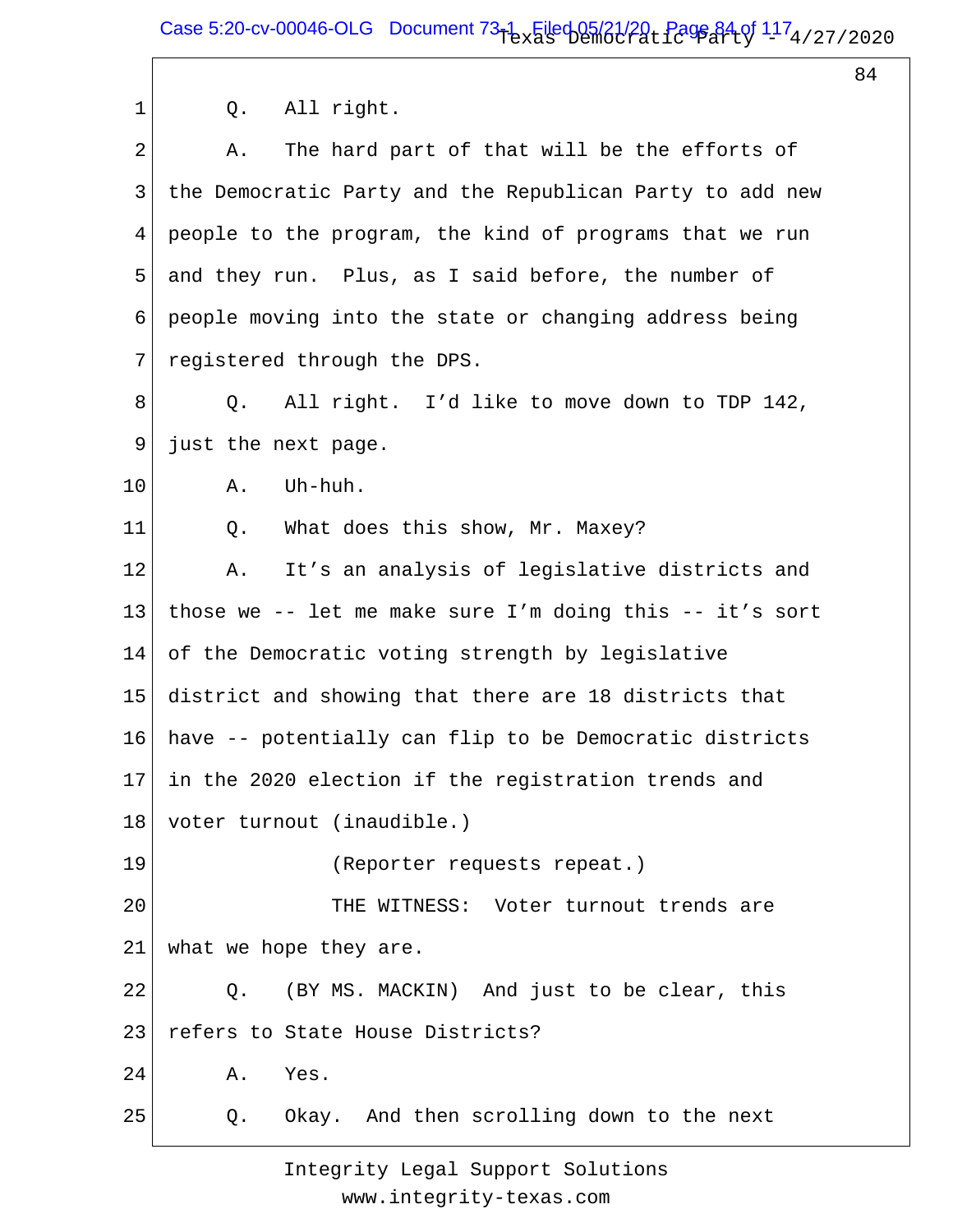## Case 5:20-cv-00046-OLG Document  $73-1$  Filed 05/21/20, Page 85 of  $117_4$ /27/2020

 $\overline{\Gamma}$ 

85

| $\mathbf 1$ | page, TDP 143, what does this page show?                 |
|-------------|----------------------------------------------------------|
| 2           | The same kind of analysis, potential new<br>Α.           |
| 3           | Democrats by Congressional Districts.                    |
| 4           | Q. All right. And then down to page 1 -- well,           |
| 5           | actually -- page TDP 147, the second-to-last paragraph.  |
| 6           | The one, "That's why we're coming together"?<br>Α.       |
| 7           | It begins, In January 2020."<br>Q.                       |
| 8           | Okay. I was on 148. All right.<br>Α.                     |
| 9           | Q.<br>So it talks about a lawsuit challenging an         |
| 10          | unconstitutional electronic signature ban spearheaded by |
| 11          | the Texas Secretary of State. Do you know what that is   |
| 12          | a reference to?                                          |
| 13          | A. Yes.                                                  |
| 14          | And what is that a reference to?<br>Q.                   |
| 15          | The Secretary of State has made a ruling that<br>Α.      |
| 16          | a person who signs a voter registration application and  |
| 17          | then scans it and mails it -- e-mails it in has to be    |
| 18          | rejected (inaudible.)                                    |
| 19          | (Reporter requests repeat.)                              |
| 20          | THE WITNESS: Because it's not wet ink.                   |
| 21          | (BY MS. MACKIN) And what ruling is that? You<br>Q.       |
| 22          | referenced a ruling by the Secretary of State.           |
| 23          | MR. GEISE: And I'm just going to object                  |
| 24          | because it calls for a legal conclusion, but you can     |
| 25          | answer.                                                  |
|             |                                                          |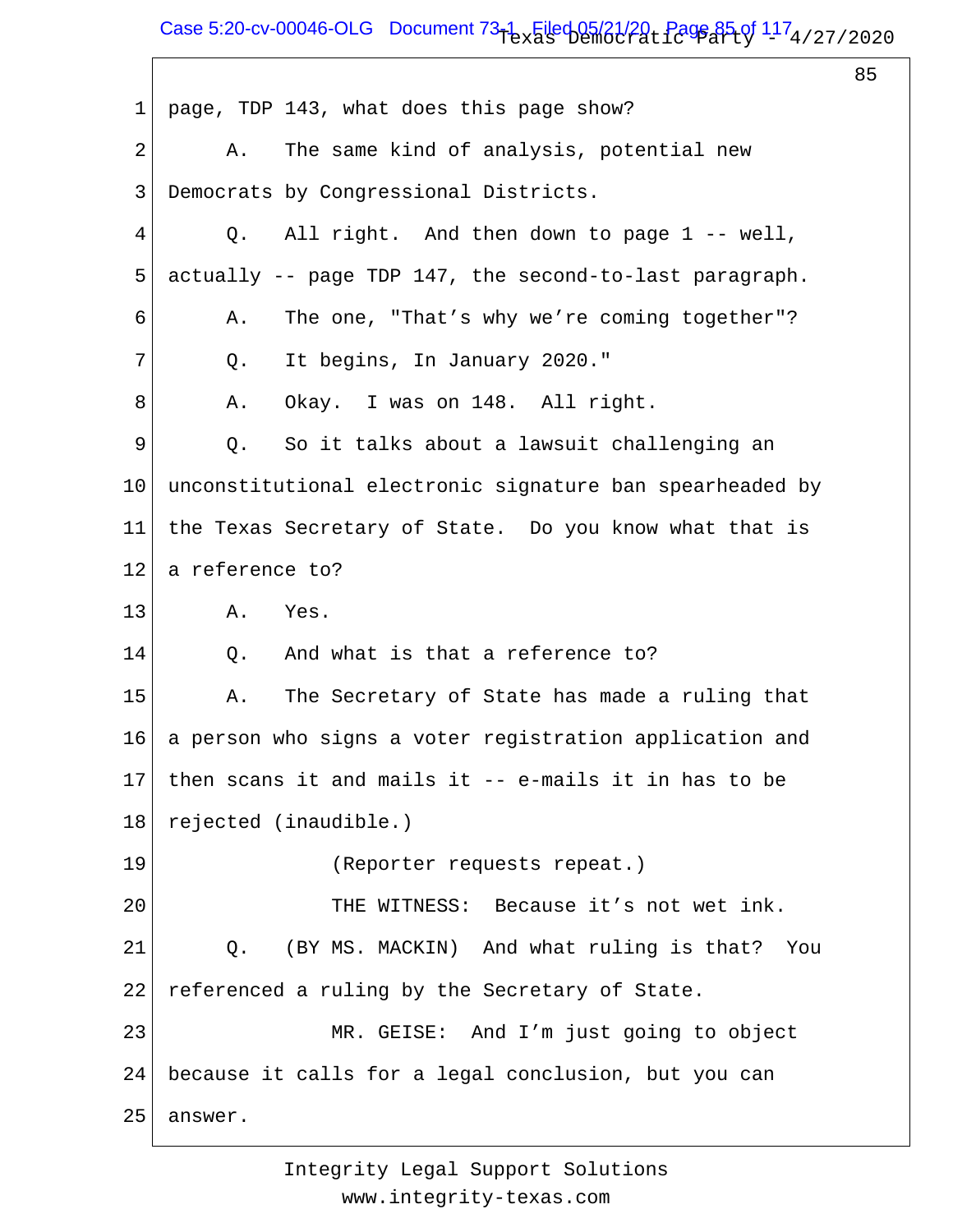## Case 5:20-cv-00046-OLG Document  $73-1$  Filed 05/21/20, Page 86 of  $117_4$ /27/2020

86

1 2 3 4 5 6 7 8 9 10 11 12 13 14 15 16 17 18 19 20 21 22 23 24 25 A. In 2018 an organization called Vote.org suggested to Texas voters that they could fill out an application, take a picture of their signature, place that picture on the application, attach it to the application, and e-mail it in, which complied with all state law, as I understood it at this time, that it was an application with a signature on it. And the Secretary of State issued a ruling at that point in time or told Vote.org or election administrators not to accept those apps -- voter registrars not to accept applications because there was not wet ink on the paper. Q. Okay. MS. MACKIN: All right. That's all I have on this document. So if we want to break for lunch, how long do folks need? I can be flexible. I think maybe somewhere between one and two hours left for me today on this depo. MR. GEISE: Okay. Glen, how long do you want for lunch? I mean, I can be pretty -- an hour, half an hour, 45? It's up to you. THE WITNESS: I can eat a sandwich in 20. MR. GEISE: So let's do -- half an hour's fine by me if it's fine by everyone else. MS. BRANCH: Yep, half an hour sounds good. Is that okay with you, Anna?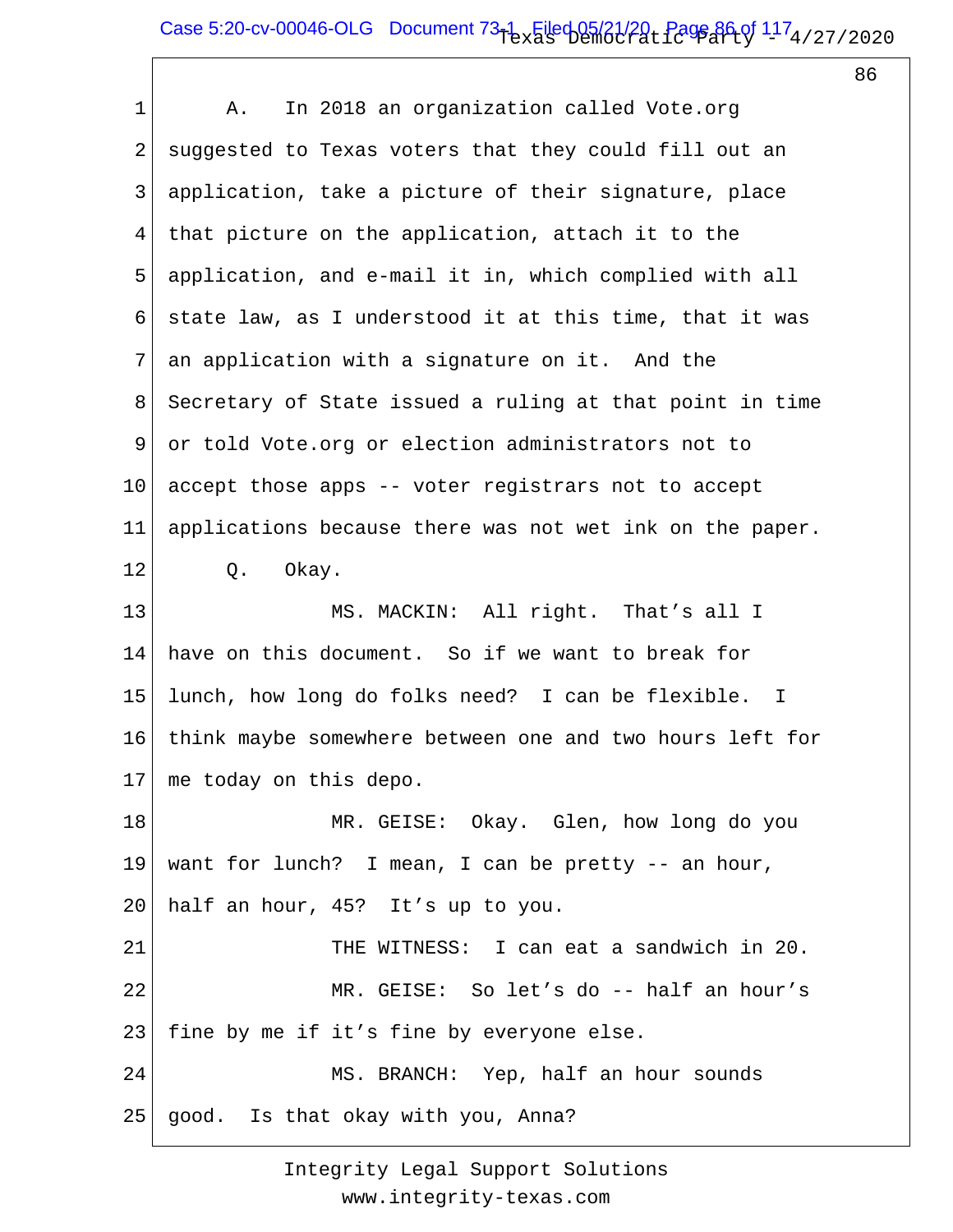Case 5:20-cv-00046-OLG Document  $73-1$  Filed 05/21/20, Page 87 of  $117_4$ /27/2020

87 1 2 3 4 5 6 7 8 9 10 11 12 13 14 15 16 17 18 19 20 21 22 23 24 25 MS. MACKIN: Can I add, like, five minutes and we come back at 1:00, just so we make it a round number? MR. GEISE: Yeah, that's perfect. MS. MACKIN: I'm ordering my Uber Eats right now. MR. GEISE: Well, if you need more time -- I mean, if you need more time, that's totally - we can do 45 or whatever you want to do. 1:15? MS. MACKIN: How about we plan on 1:15 just to be safe? MR. GEISE: Yeah, that works. MS. MACKIN: Appreciate it. MR. GEISE: Yeah. THE REPORTER: We're going off the record at 12:25 p.m. (Off the record from 12:25 to 1:18 p.m.) THE REPORTER: Going back on the record at 1:18 p.m. MS. MACKIN: All right. I'm going to share a document with everyone in the chat box, marked TDP 92. Q (BY MS. MACKIN) Mr. Maxey, please let me know when you've had a chance to pull up that document and take a look at it.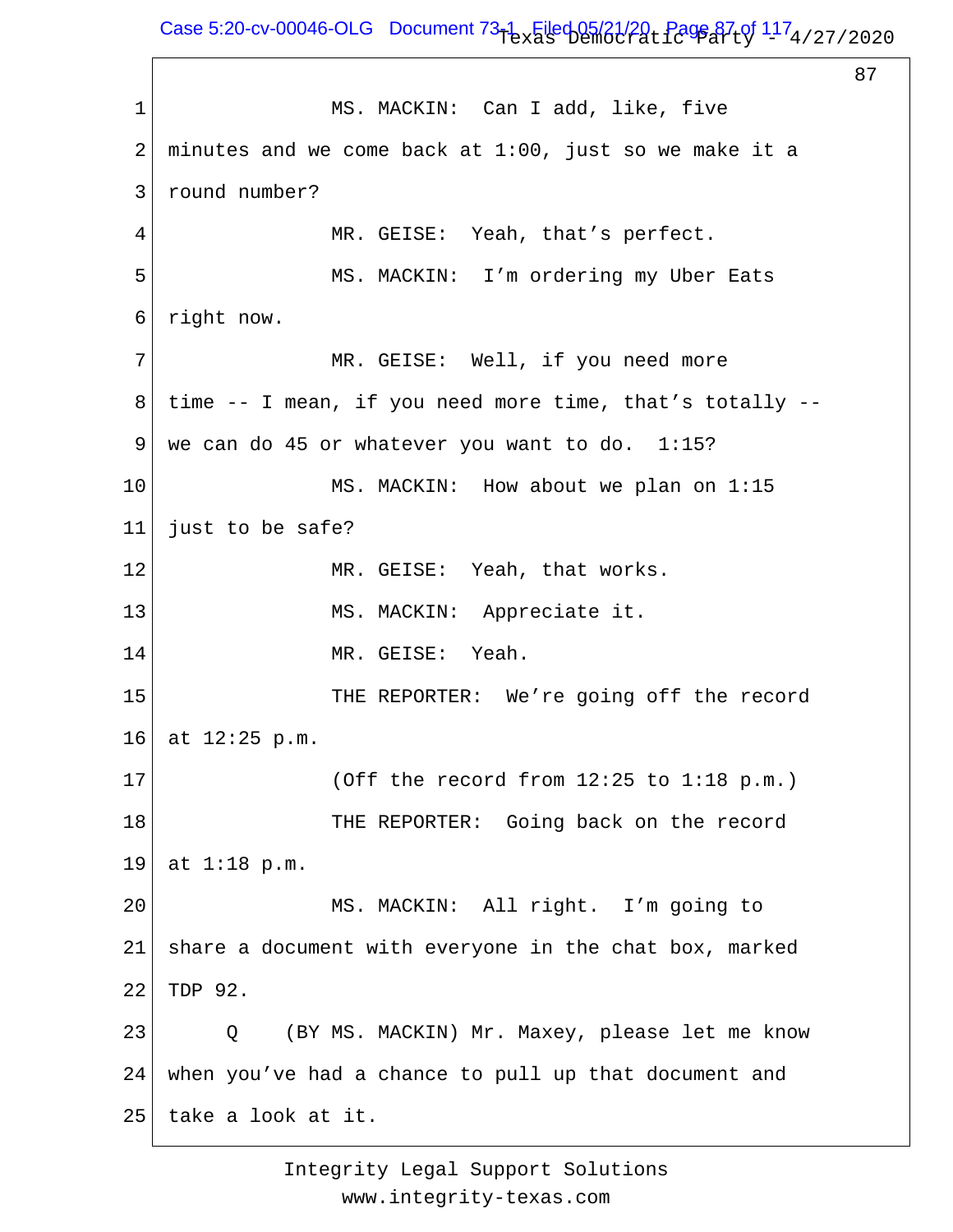Case 5:20-cv-00046-OLG Document  $73-1$  Filed 05/21/20, Page 88 of  $117_4$ /27/2020

88

1 2 3 4 5 6 7 8 9 10 11 12 13 14 15 16 17 18 19 20 21 22 23 24 25 A. All right. Q. Do you recognize this document? A. It's an e-mail sent by Manny Garcia to the TDP e-mail list. Q. On December 31st, 2019, correct? A. Correct. Q. All right. And down about halfway through the e-mail, underneath Protecting & Expanding the Vote, the last sentence says, "We aren't done yet, but we have big voting rights news to announce soon." Did I read that correctly? A. You did. Q. Okay. Has that big voting rights news been announced yet? A. Yes. Q. And what was that voting rights news? A. That news was that FairFight.org would be giving the Texas Democratic Party a major grant to hire voter protection staffers. Q. And what are those voter protection staffers that are funded by the FairFight.org grant working on? A. All of the voter protection things that we've already put in the record that we do. Q. And so those would be the hotline? A. Hotline, poll watchers, working with the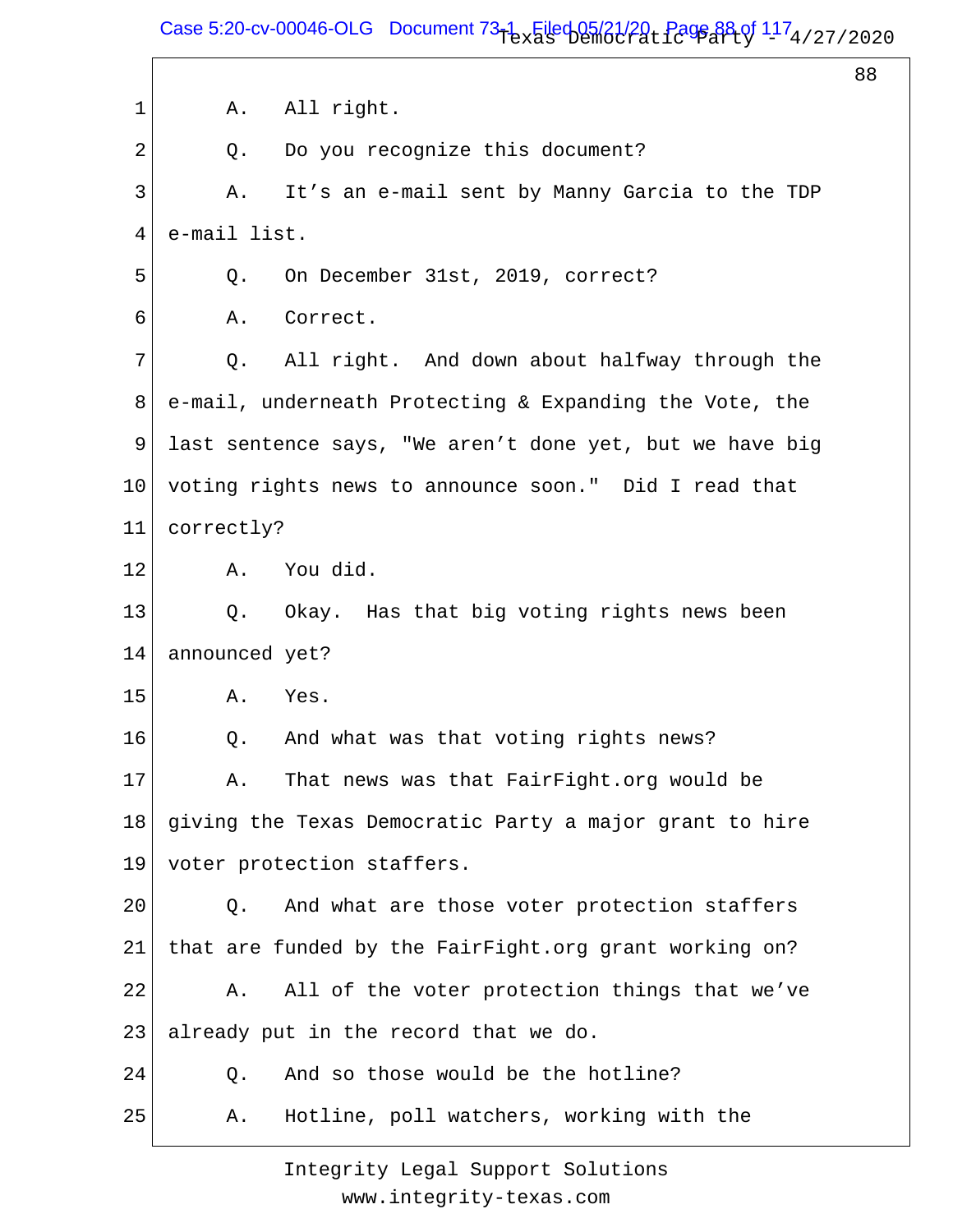# Case 5:20-cv-00046-OLG Document  $73-1$  Filed 05/21/20, Page 89 of  $117_4$ /27/2020

89

| 1  | county clerks and election administrator on election     |
|----|----------------------------------------------------------|
| 2  | procedures. That department is working with election     |
| 3  | administrators and folks all over the state right now in |
| 4  | how to handle the Democratic primary election that I     |
| 5  | run, but they are working on the logistics to make       |
| 6  | polling places vote-by-mail accessible during the        |
| 7  | COVID-19 crisis, those kinds of activities.              |
| 8  | All right. Thank you. That's all I have on<br>Q.         |
| 9  | that document.                                           |
| 10 | MS. MACKIN: I'm now going to share a                     |
| 11 | link in the chat box to a document marked TDP 129.       |
| 12 | (BY MS. MACKIN) Please let me know when<br>Q.            |
| 13 | you've had a chance to pull that up and are ready to     |
| 14 | discuss it.                                              |
| 15 | Okay.<br>Α.                                              |
| 16 | Q.<br>And this is an e-mail dated September --           |
| 17 | MR. GEISE: It took me a second to do it,                 |
| 18 | too.                                                     |
| 19 | MS. MACKIN: Counting on my fingers.                      |
| 20 | -- September 24th, 2019 from Kassandra Aleman<br>Q.      |
| 21 | sent out to the TDP Listserv; is that right?             |
| 22 | Correct.<br>Α.                                           |
| 23 | Okay. Down under that signature block, it<br>Q.          |
| 24 | says in bold text, "Don't forget to register to vote or  |
| 25 | share this e-mail with friends and family to help them   |
|    |                                                          |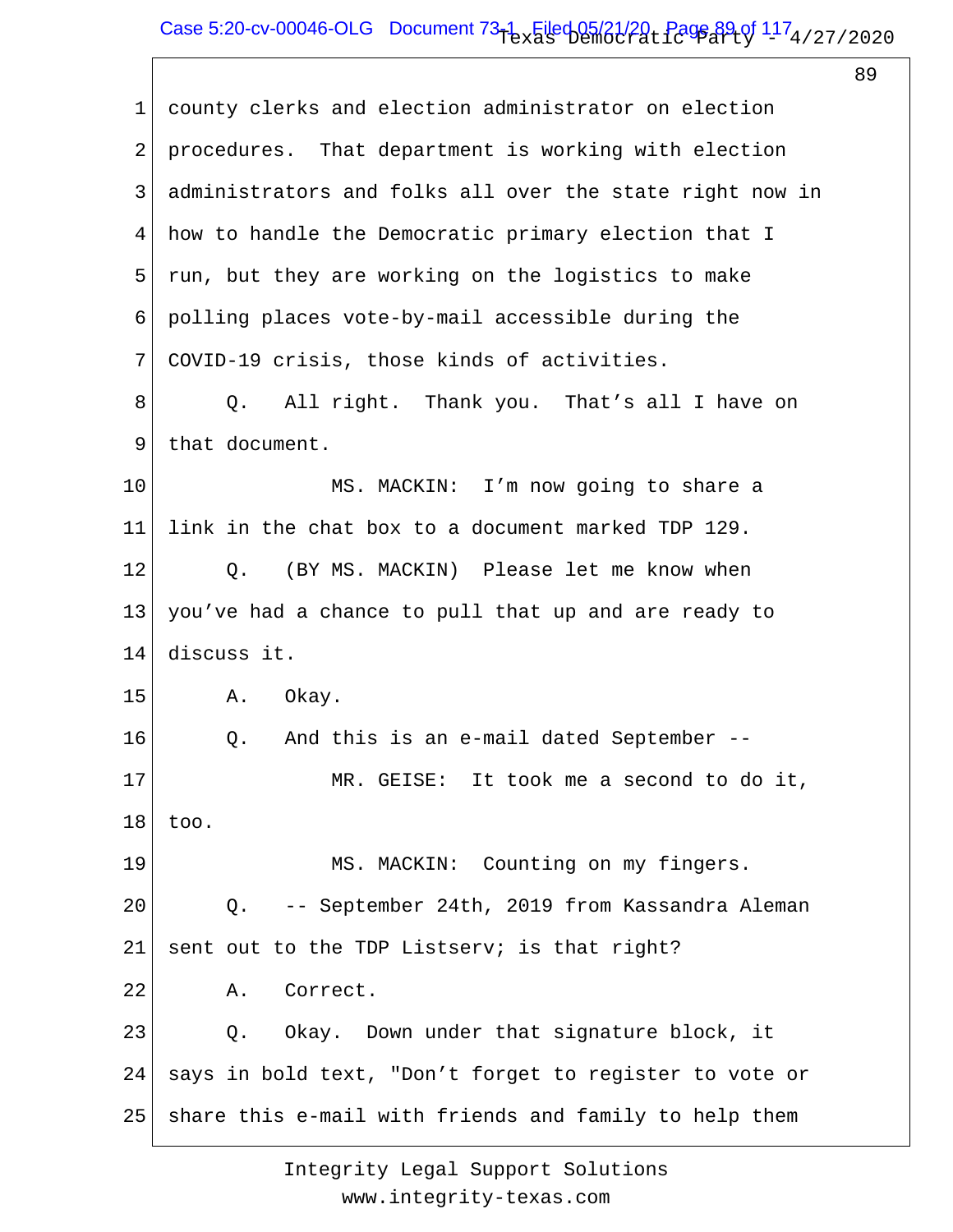## Case 5:20-cv-00046-OLG Document  $73-1$  Filed 05/21/20, Page 90 of  $117_4$ /27/2020

 $\overline{\Gamma}$ 

90

| $\mathbf 1$    | register. Click here to update your registration today. |
|----------------|---------------------------------------------------------|
| $\overline{2}$ | It only takes two minutes." Do you know what that       |
| $\mathfrak{Z}$ | "click here" language linked to?                        |
| 4              | I'm going to surmise because I can't click the<br>Α.    |
| 5              | link to figure that out, but I imagine it goes to our   |
| 6              | website that links to Register2Vote.org, which is the   |
| 7              | same kind of system as our RegisterTexas.org -- or dot  |
| 8              | com that we just talked about where people can fill out |
| 9              | an application, print it out, and mail it in.           |
| 10             | MR. GEISE: And, Counsel, we can check.                  |
| 11             | I don't know if it's still live or if I could look and  |
| 12             | see if there's a way to get back to you on what that    |
| 13             | was, after.                                             |
| 14             | MS. MACKIN: Okay. We'd appreciate that.                 |
| 15             | Thank you.                                              |
| 16             | The only thing that we would have had live in<br>Α.     |
| 17             | September of 2019 is the Register2Vote.org site that's  |
| 18             | branded to the TDP through an agreement. And that's     |
| 19             | where they fill in their information, Register2Vote.org |
| 20             | mails them an application, which they sign and put in   |
| 21             | their personal ID information, put it in a postage-paid |
| 22             | envelope and send to the clerk to register.             |
| 23             | (BY MS. MACKIN) And how is Register2Vote.org<br>Q.      |
| 24             | different from the other site that we were discussing   |
| 25             | before lunch? I'm blanking on the URL. I think it was   |
|                |                                                         |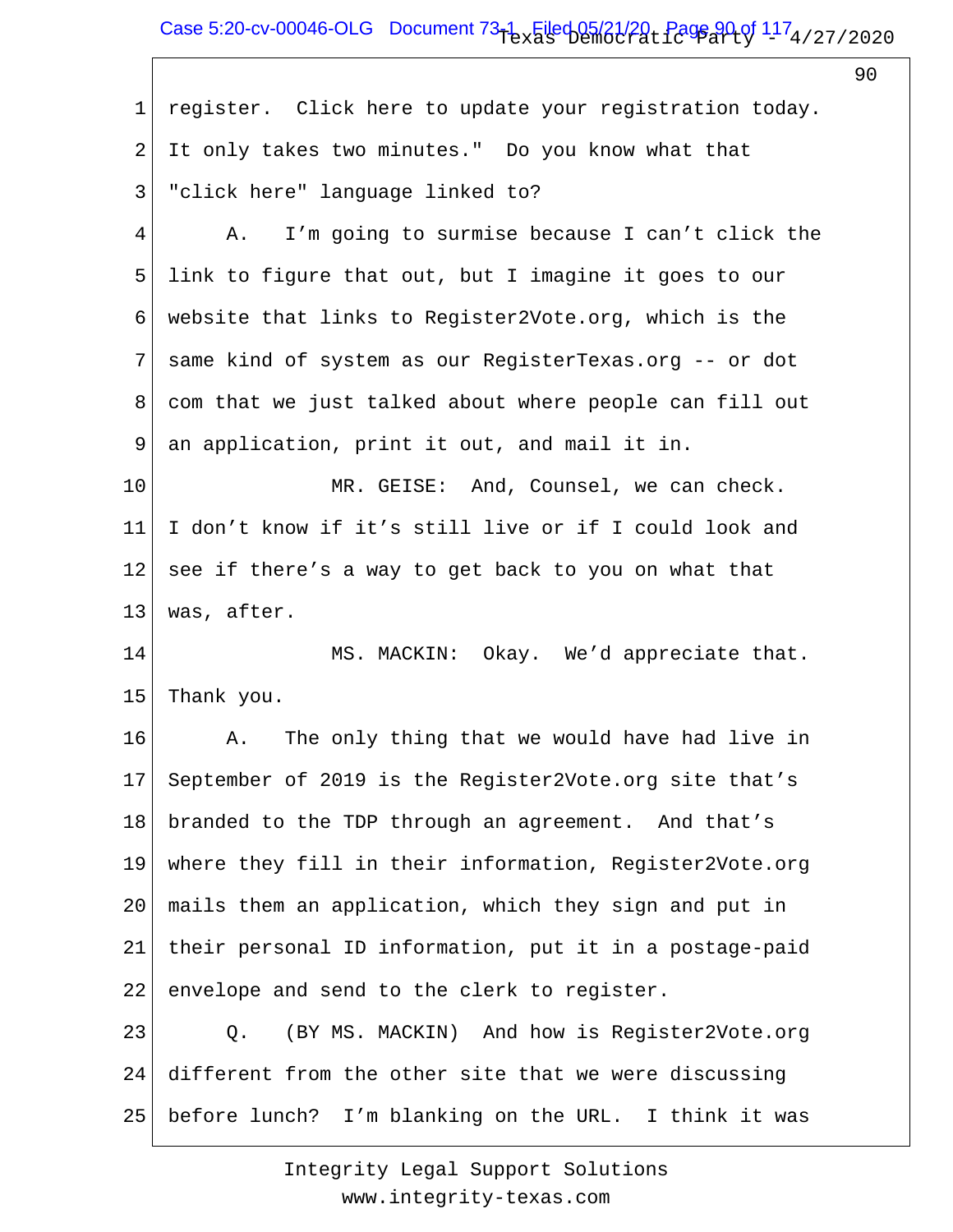## Case 5:20-cv-00046-OLG Document  $73-1$  Filed 05/21/20, Page 91 of  $117_4$ /27/2020

91

1 2 3 4 5 6 7 8 9 10 11 12 13 14 15 16 17 18 19 20 21 22 23 24 25 RegisterMe.com or something like that. A. Register, the number 2, vote dot org. Q. Okay. A. It's an organization that does voter registration kind of work. We have a contractual agreement as a vendor with them. So they have a site where people can do this, register. Anybody can register to vote, Democrats or Republicans. And we've contracted to have a version of that branded through the Texas Democratic Party through a contractual agreement. Q. And what is the purpose of having both of these systems? A. The first one was one we just branded and we wanted to make it something that looked more specific to the Texas Democratic Party and also that we would be able to see the data of who registered through the data agreement and contractual stuff. So it's a new iteration of the old system that's probably discontinued. Q. Okay. And are both systems still in operation today, or is it just Register2Vote.org? A. Both are in operation today. Q. And the Texas Democratic -- A. We're pointing people to the new system. In the past it was going there, and we didn't know who was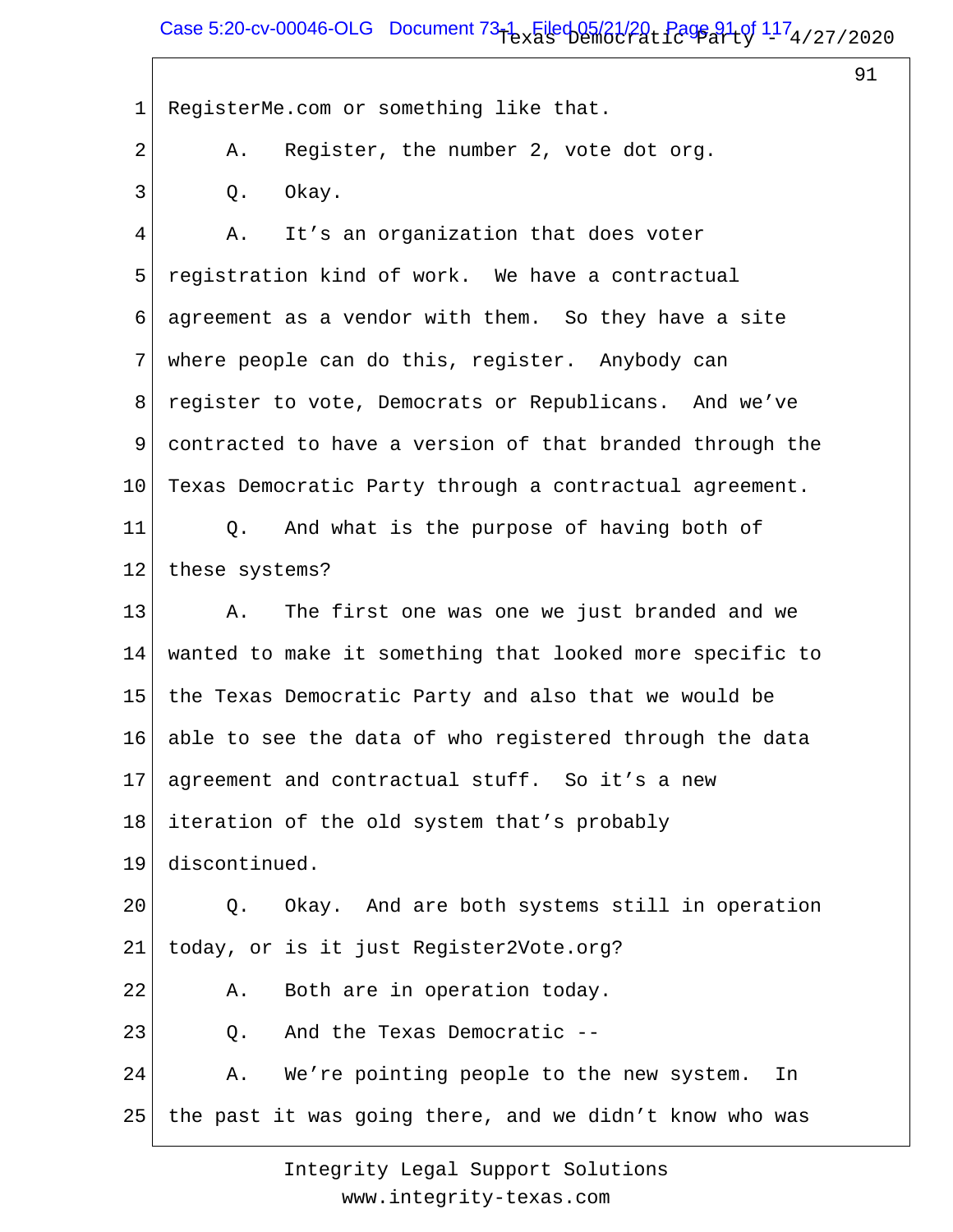# Case 5:20-cv-00046-OLG Document  $73-1$  Filed 05/21/20, Page 92 of  $117_4$ /27/2020

92

1 2 3 4 5 6 7 8 9 10 11 12 13 14 15 16 17 18 19 20 21 22 23 24 25 registering because it was a tool of Register2Vote.org that we were just pushing people to. Now, they're going through our system; and we have a data-sharing agreement by contract to know who has filled in the applications. Q. And what information does the Texas Democratic Party receive about who has filled in those applications? MR. GEISE: I'm just going to -- on the First Amendment -- I mean -- yeah, I guess -- I think you can answer broadly. I'll withdraw the objection. That's fine. A. It's the information that's legally available if I were to go to the Secretary of State and ask for a list of voter registrars, the information they could give us, their name, their address, their date of birth. That's about it on the voter registration. Q. (BY MS. MACKIN) That's it, first and last name, address, and date of birth? A. Yeah. I mean, the Secretary of State does not give us, you know, the driver's license, the last four of Social. Any of that personal ID is prohibited by law to be shared, so we never collect it. We are very careful not to ever collect things that would be prohibited if we asked the Secretary of State to give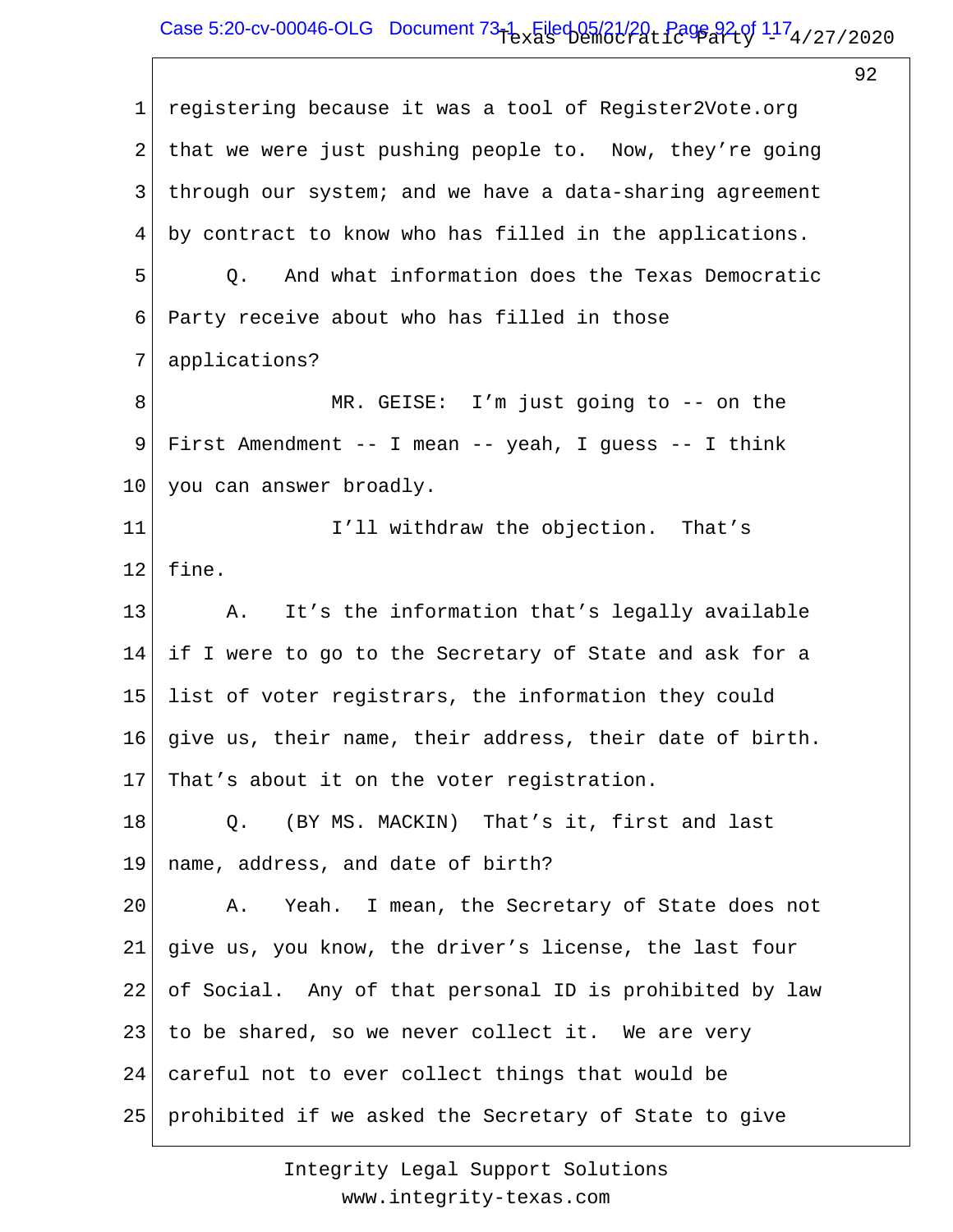93

1 stuff off of the system.

2 3 4 5 Q. And so just so I'm clear, under the datasharing agreement with Register2Vote.org, y'all collect first and last name, address, and date of birth on the individuals and no other information?

6 7 8 9 10 11 12 13 14 15 16 17 A. No. We get their phone number and e-mail, but that is done prior to the person asking to fill out the form. We ask, "What's your e-mail? What's your phone number?" And then we -- the question is, "Would you like to register to vote?" So if it had been asked in a different manner, the e-mail and phone number -- or the phone number because the e-mails are not on the registration applications -- I guess phone numbers aren't, either -- they may be; I can't remember. But if we were getting them after they registered and signed it, then that would be illegal; but we ask up front before they fill it out.

18 19 Q. That's all I have on that document. Thank you, Mr. Maxey.

20 21 MS. MACKIN: I am going to share with everyone a file marked TDP 157.

22 23 24 Q. (BY MS. MACKIN) And, if you could, please let me know when you have been able to pull up that document and are ready to discuss it.

25 A. Okay. All right.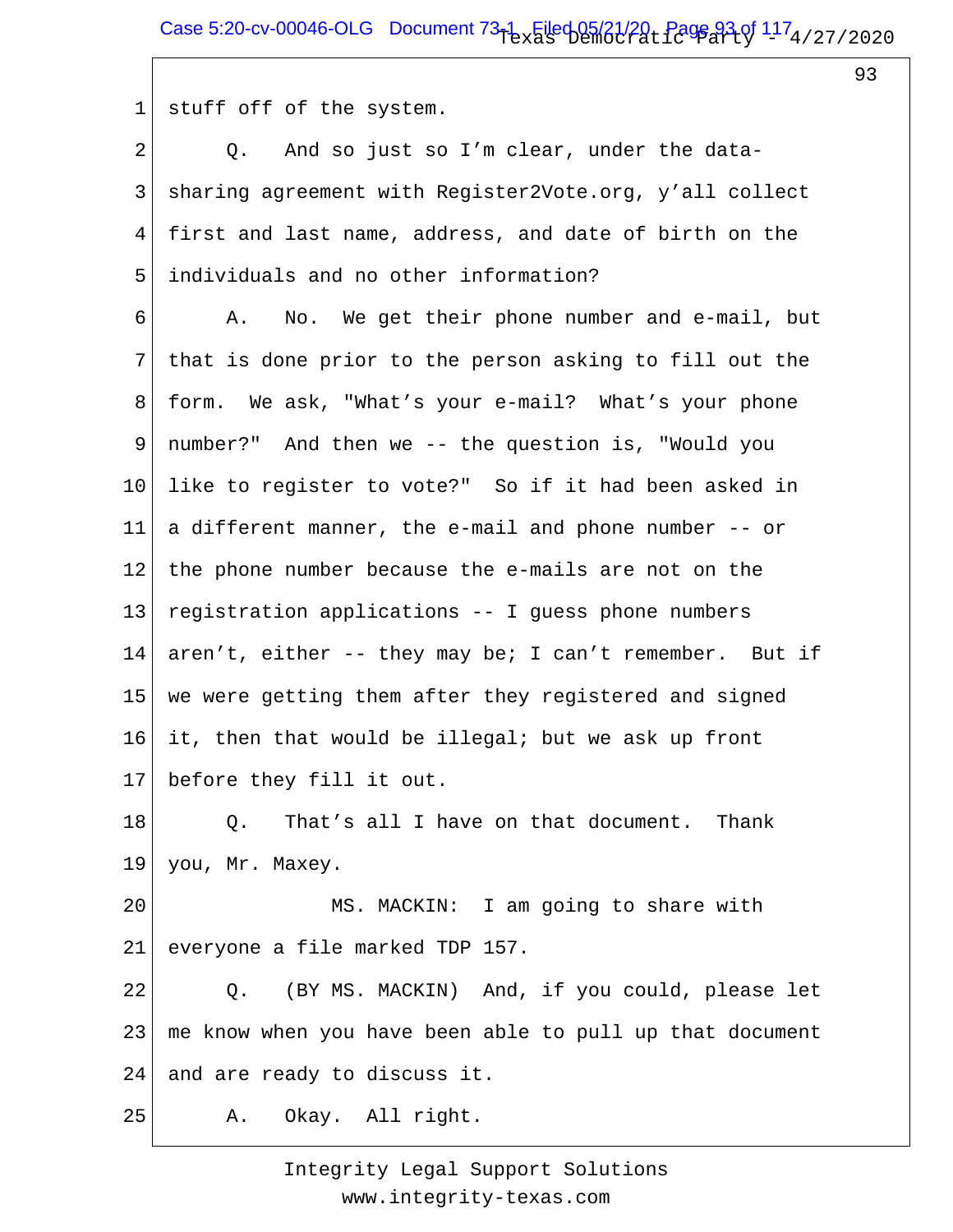Case 5:20-cv-00046-OLG Document  $73-1$  Filed 05/21/20, Page 94 of  $117_4$ /27/2020

94

| 1              | Q. Do you recognize this document?                       |
|----------------|----------------------------------------------------------|
| $\overline{2}$ | MR. GEISE: I'm sorry, Counsel. This was                  |
| 3              | meant to -- sorry. I realize that this document -- we    |
| 4              | can produce a better version of this, but we can talk    |
| 5              | about that later.                                        |
| 6              | MS. MACKIN: Thank you. I wasn't --                       |
| 7              | I recognize it. It's a screenshot of<br>Α.               |
| 8              | something that pops up when you go to the page on our    |
| 9              | website about Democratic leaders. It's what's called a   |
| 10             | pop-up. Its asks people to give some money.              |
| 11             | Q (BY MS. MACKIN) And do the identities of the           |
| 12             | Democratic leaders appear on this copy?                  |
| 13             | No, because it's a screenshot. These are all<br>Α.       |
| 14             | links to our website.                                    |
| 15             | Q. Okay.                                                 |
| 16             | MR. GEISE: And I think for maybe three                   |
| 17             | of them -- we can talk after. I think for three of       |
| 18             | these we are providing in response to requests things    |
| 19             | that were meant to be screenshots of the website; and    |
| 20             | maybe if we provide the address, you guys would know     |
| 21             | that address and go to it and that will -- rather than   |
| 22             | trying to figure out a technical way to produce it so it |
| 23             | shows, we can just give that to you. But I have a list   |
| 24             | of those, and we can figure that out after.              |
| 25             | MS. MACKIN: Okay. Thank you.<br>I.                       |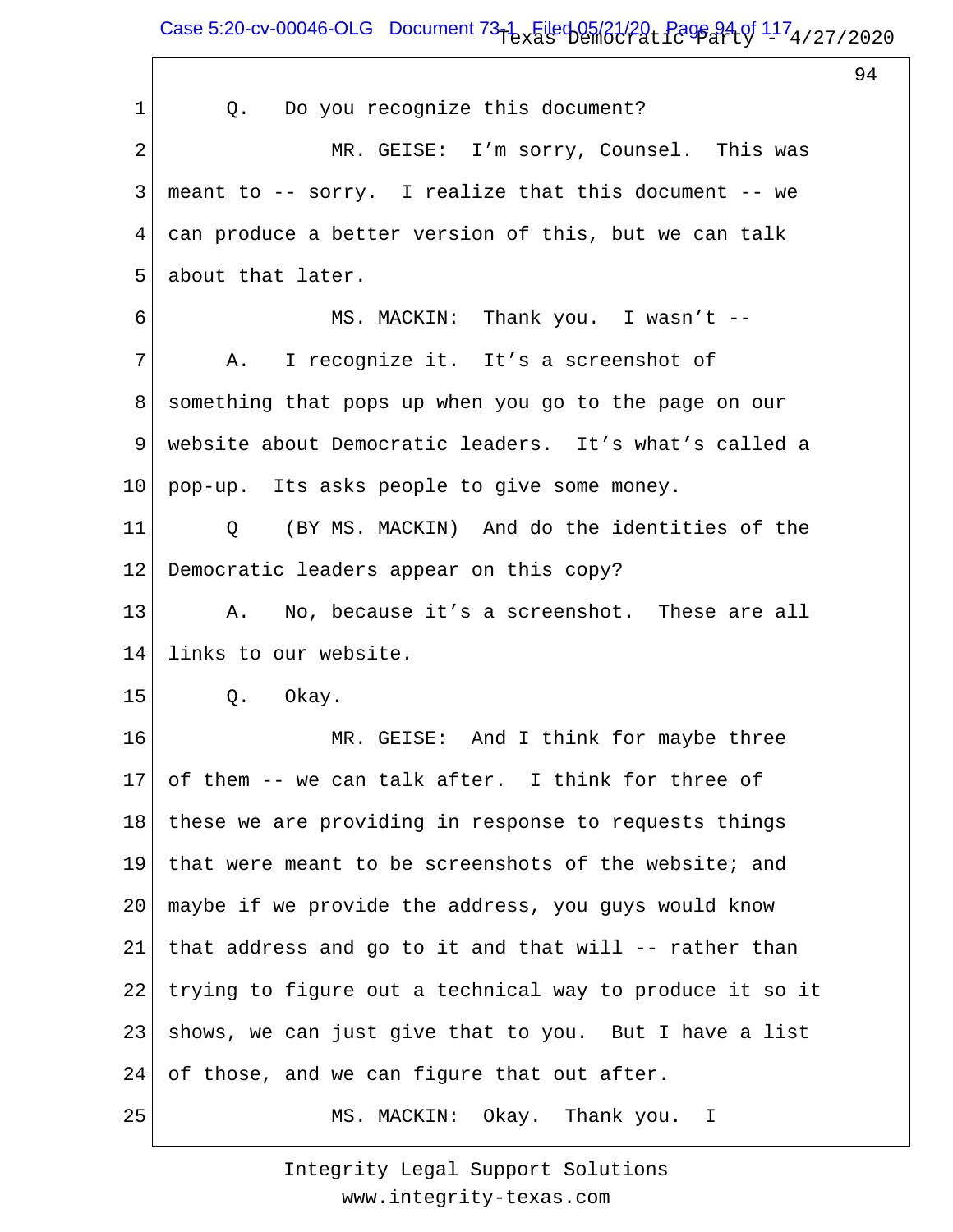95

1 2 3 4 5 6 7 8 9 10 11 12 13 14 15 16 17 18 19 20 21 22 23 24 25 appreciate that. All right. I'm sharing with everyone a file titled TDP 164. Q (BY MS. MACKIN) And, Mr. Maxey, please let me know when you have that up on the screen and are ready to discuss it. A. A very slow download. Q. It's a lengthier one of the files. A. I got it. Q. All right. Do you recognize this document, Mr. Maxey? A. A screenshot of our website on the section dealing with our platform. It has the platform spelled out. Q. Okay. Is this the current version of the Texas Democratic Party platform? A. The version -- the platform adopted at the 2018 Democratic State Convention. We'll adopt a new one in June of this year in our virtual state convention. Q. You will adopt a new one in June of this year, you said? A. Every (inaudible.) (Reporter requests repeat.) THE WITNESS: Every two years at our biennial state convention, we update our platform.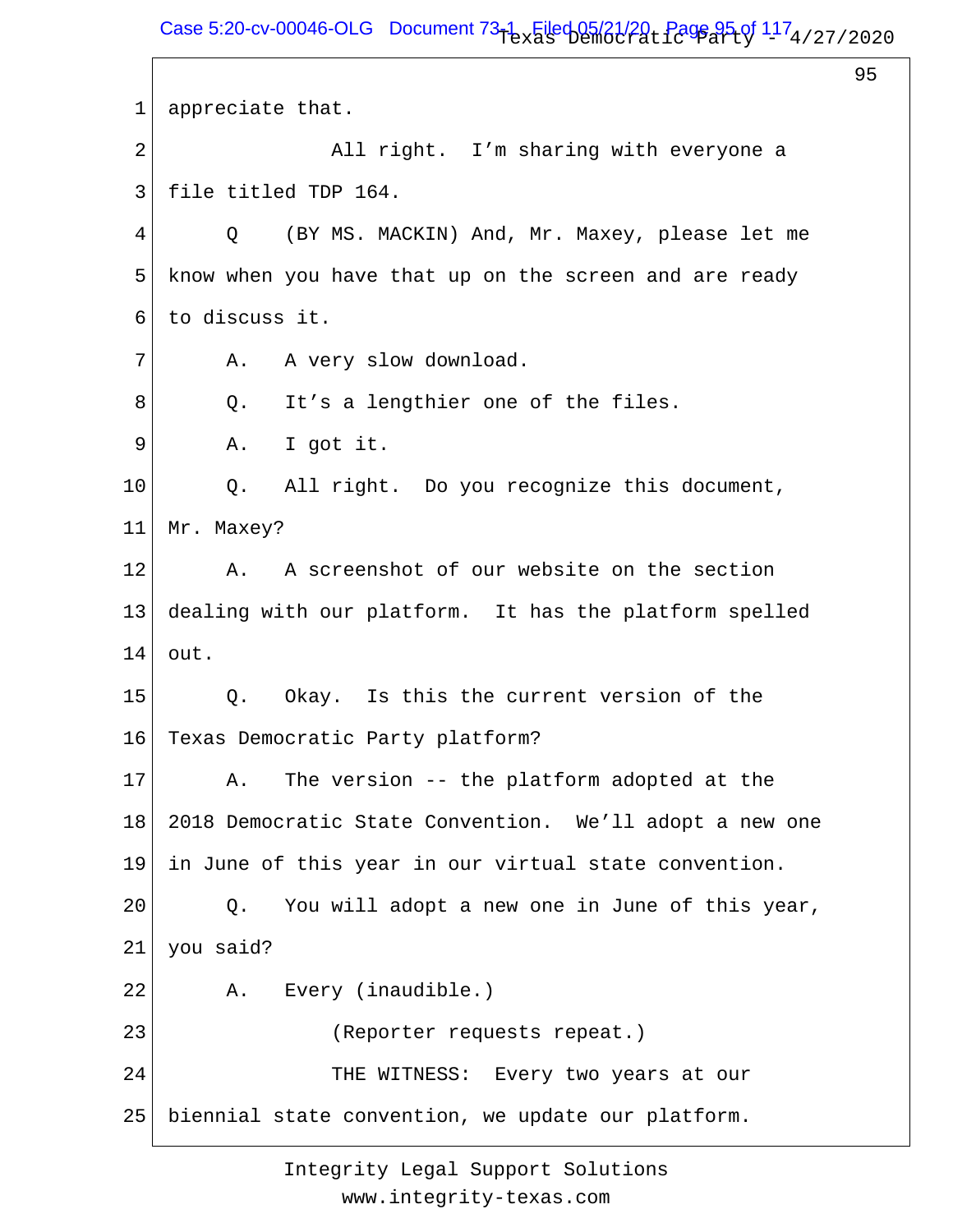Case 5:20-cv-00046-OLG Document  $73-1$  Filed 05/21/20, Page 96 of  $117_4$ /27/2020

96 1 2 3 4 5 6 7 8 9 10 11 12 13 14 15 16 17 18 19 20 21 22 23 24 25 Q. (BY MS. MACKIN) And so is TDP 164 an accurate reflection of the current Texas Democratic Party platform? A. (Inaudible.) Q. I'm sorry. Did you -- you broke up a little bit. MR. GEISE: I think he said "verbatim." THE WITNESS: Verbatim. MS. MACKIN: Thank you. Q. (BY MS. MACKIN) And so it would be a fair and accurate representation of TDP's positions on issues? A. Our values and positions on legislative and policy issues, yes. Q. Okay. Thank you for that. That's all I have on that document. MS. MACKIN: I am sharing with everyone TDP 256. Q. (BY MS. MACKIN) And please let me know when you have that pulled up and are ready to discuss it. A. I've got it. Q. Do you recognize this document? A. It's an e-mail from Cliff Walker, our Deputy Section Director, to our e-mail list. Q. And how would you describe this e-mail? What type of activity by the Texas Democratic Party would you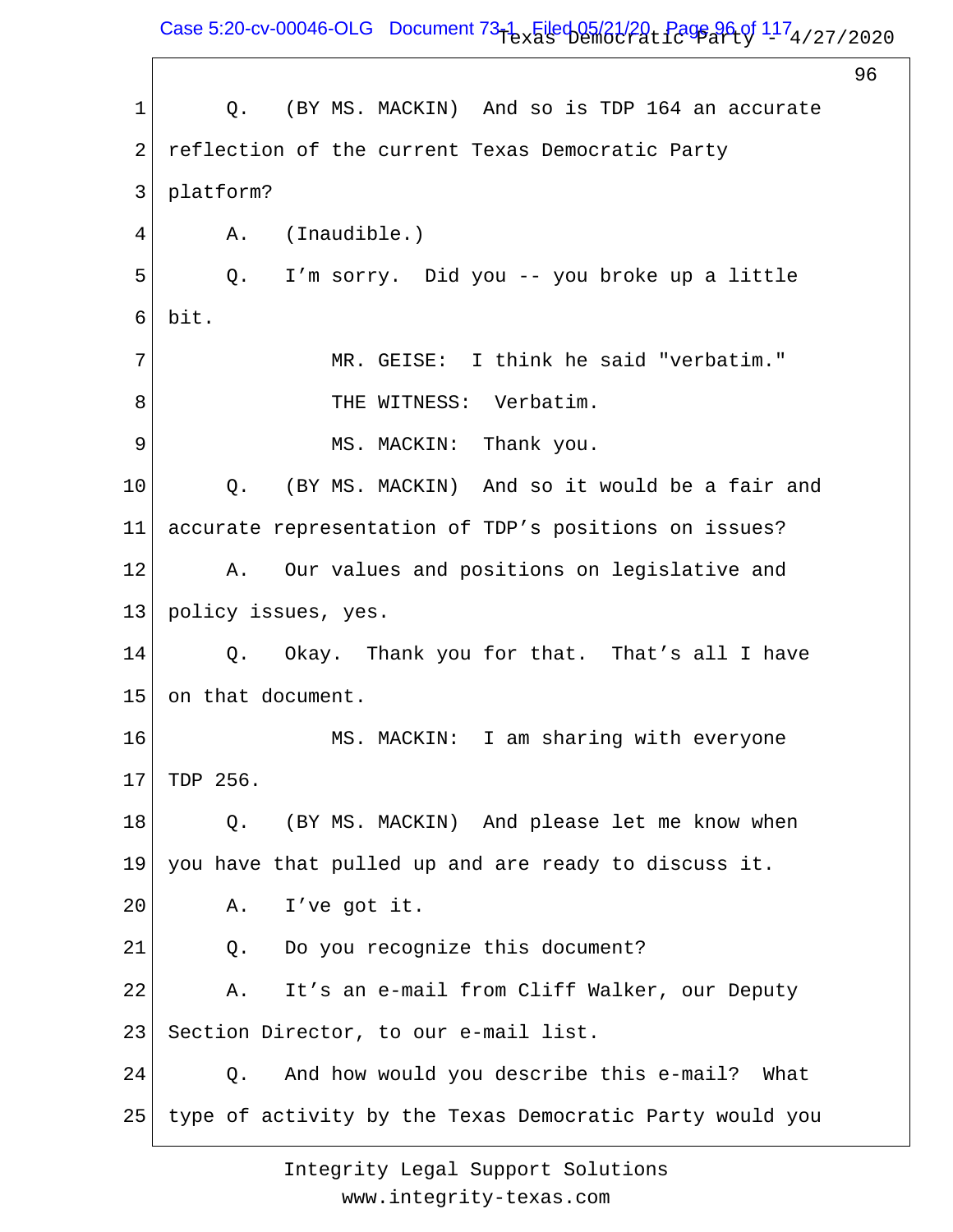97

#### 1 say that this falls under?

2 3 4 5 6 7 8 9 10 11 12 13 14 15 16 17 18 19 20 21 22 23 24 25 A. Organizing. This is going out from -- to our list about our organizing efforts in the -- when COVID-19 hit, our organizers who were doing door-to-door stuff were sort of sidelined and we've gone into more of an e-mail online organizing, asking people to go into what we call Connect Texas, where there are local people who are working in their communities -- volunteering to work in their communities around educating people about public health, who are doing wellness checks of senior citizens who are Democratic voters and talking to them, all in the mode of checking on them, getting them COVID-19 information, where appropriate, and asking if they're registered to vote or they need a vote-by-mail application, and other kinds of things that we can do in the age of COVID-19, Connect Texas. Q. Thank you for that. I think that's all I have on documents. I want to follow up on a couple of more points. Is TDP a membership organization? A. Yes. MR. GEISE: I'm just going to object to legal conclusion. You can answer. Q. (BY MS. MACKIN) And who are TDP's members? MR. GEISE: Same objection. You can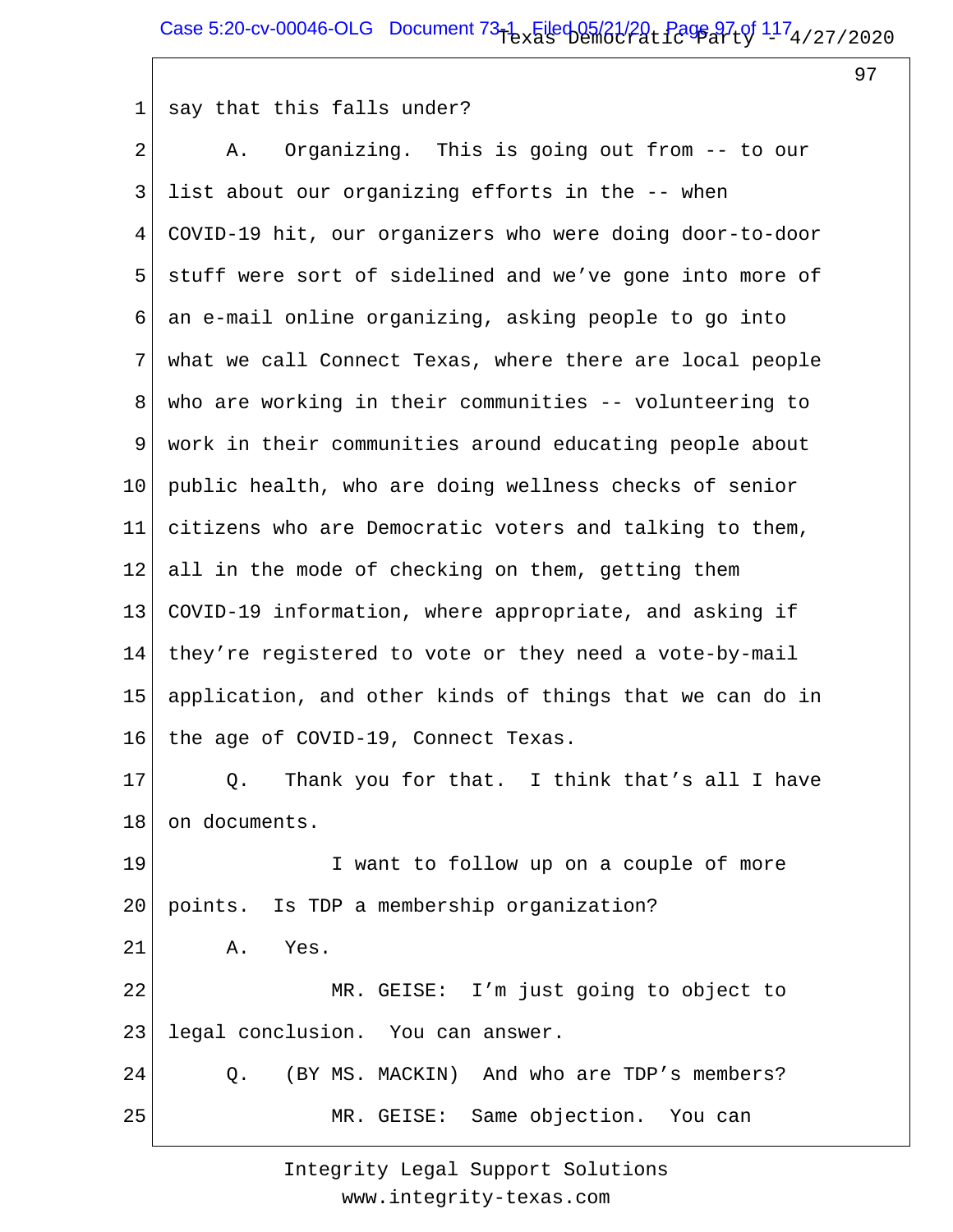1 2 3 4 5 6 7 8 9 10 11 12 13 14 15 16 17 18 19 20 21 22 23 24 25 answer. THE WITNESS: And so you say objection; I can't answer? MR. GEISE: No, I said you can answer. I said same objection to a legal conclusion, but you can answer. A. The Texas Election Code states that members of a political party are the voters who cast a ballot in their primary election or sign an Affidavit of Affiliation with a Party -- it's spelled out in the Election Code -- with a Party officer. And so our members, in a legal sense, are approximately 2,084,000 Texans who voted in the March 3rd Democratic primary. Q. (BY MS. MACKIN) Does TDP maintain a list of those members? A. They are in our voter file as having cast a ballot. They are -- we don't deal with them as a membership list on a regular basis. They are legally members. MR. GEISE: And I think the question asked whether or not there's a membership list. I think any further inquiry into membership is core First Amendment protected under a number of the cases. (Inaudible.) THE WITNESS: Can I just say that there's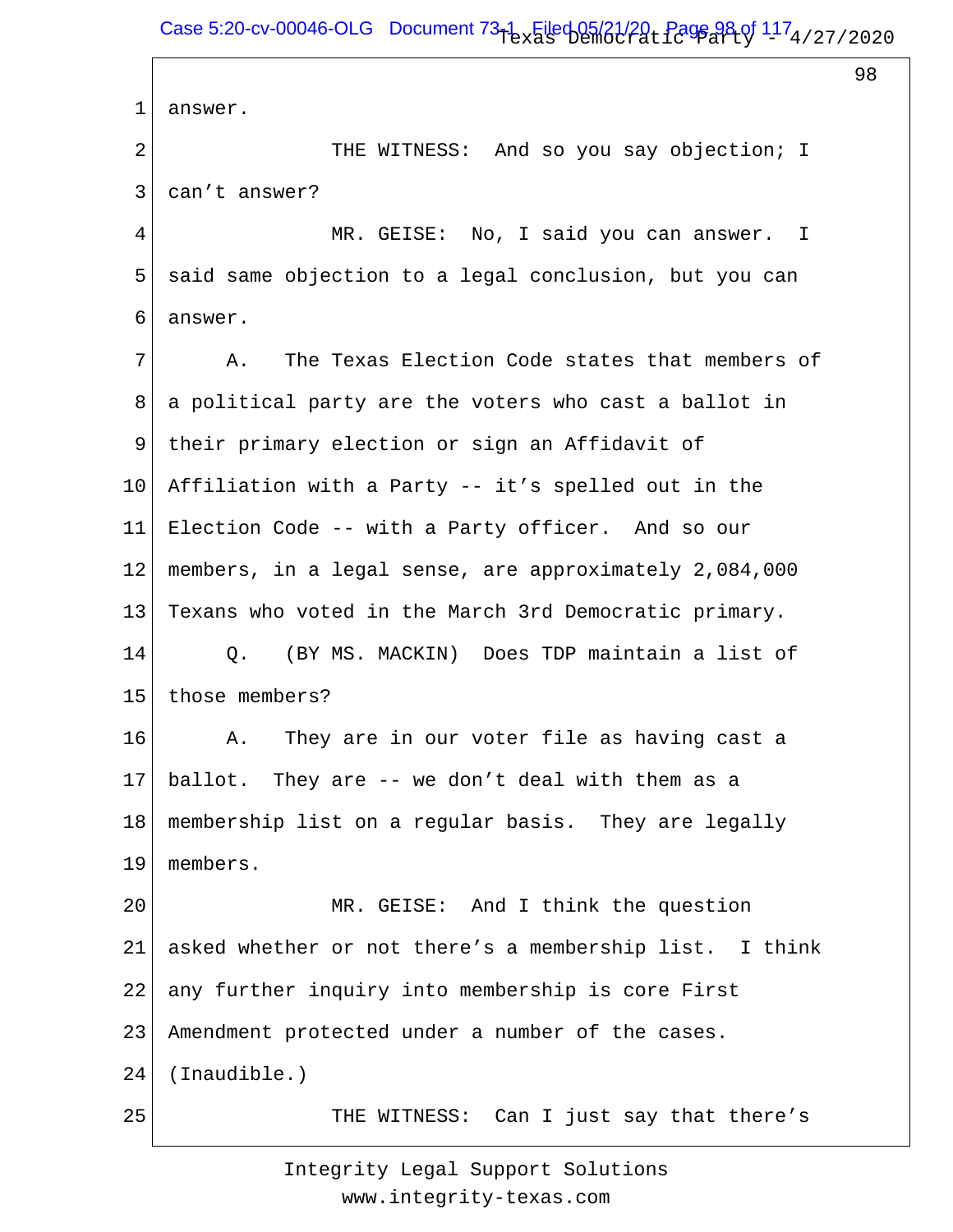Case 5:20-cv-00046-OLG Document  $73-1$  Filed 05/21/20, Page 99 of  $117_4$ /27/2020

99 1 2 3 4 5 6 7 8 9 10 11 12 13 14 15 16 17 18 19 20 21 22 23 24 25 feedback when Mr. Geise is speaking? Are y'all hearing it? MS. MACKIN: I was hearing it. THE REPORTER: I'm sorry, Mr. Geise. I can't hear you now. MR. GEISE: Can you hear me? THE REPORTER: It's still very staticky. MS. BRANCH: Can you try it -- we can't hear you. Can you try it without the headphones? Will that help? For what it's worth, I think there was an objection to form, legal conclusion, and -- MR. GEISE: I think I fixed it now. THE WITNESS: Yeah. MR. GEISE: You can hear me? THE WITNESS: Yes. MR. GEISE: (Inaudible.) You can't hear me? THE REPORTER: It's still very staticky on my end. MR. GEISE: Does this work better? MS. MACKIN: I'm getting a lot of static, still, as well. MR. GEISE: Okay. Well, I can try to change it to --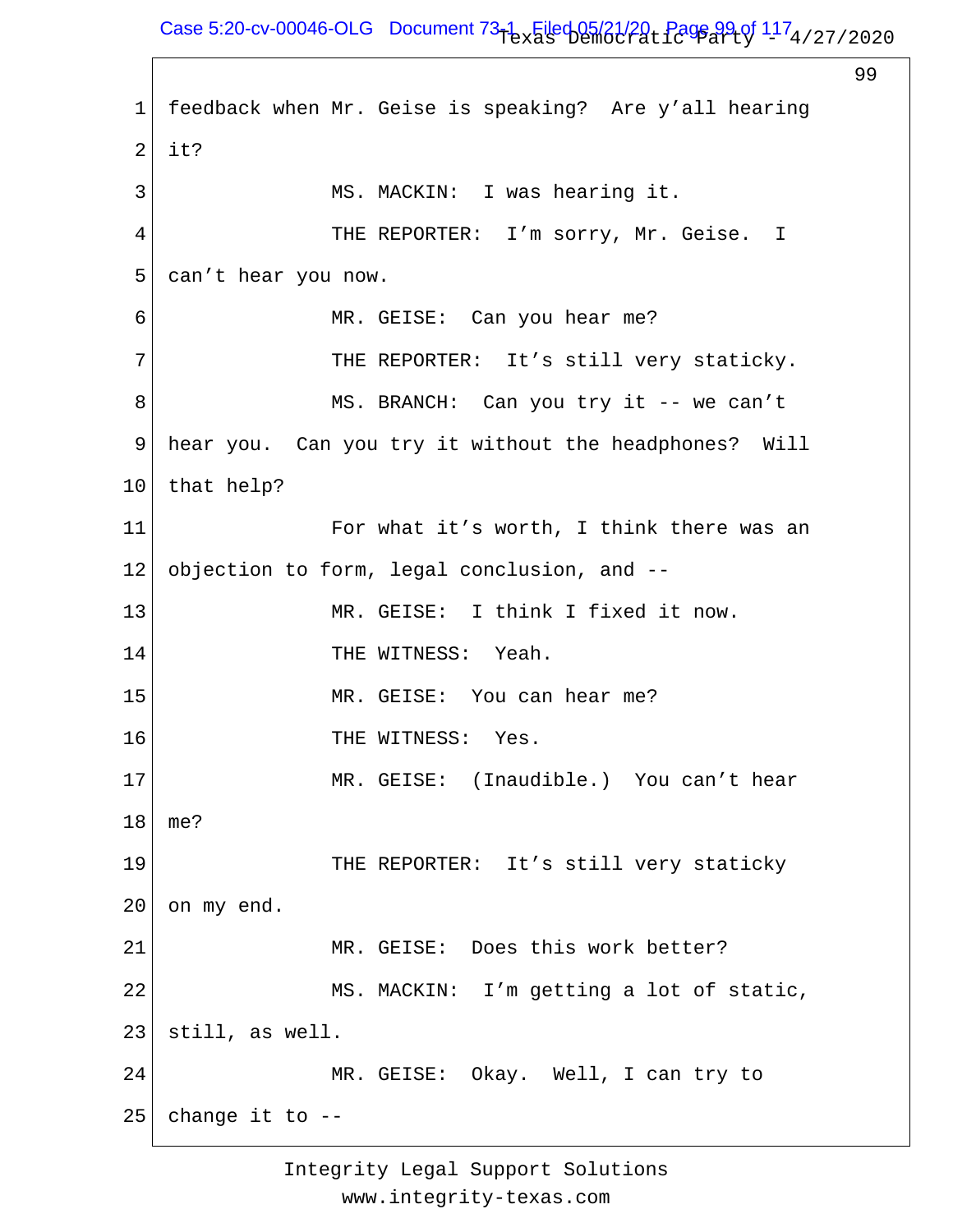Case 5:20-cv-00046-OLG Document  $73-1$  Filed 05/21/20  $_{\rm L}$  Page 100 of  $117_{\rm 4/27/2020}$ 

100 1 2 3 4 5 6 7 8 9 10 11 12 13 14 15 16 17 18 19 20 21 22 23 24 25 MS. MACKIN: Well, wait. That just got a little better. MR. GEISE: Yeah. Okay. THE VIDEOGRAPHER: It's still there in the background. MR. GEISE: I mean, I can try to use my laptop microphone and see if that would improve it. Let me try switching to that. Is this better? THE WITNESS: Yes. MR. GEISE: Okay. Well, I will listen in on the headset unless, you know, it kind of breaks up; and I will talk through my PC microphone. So hopefully you don't hear my cat in the background too much. MS. MACKIN: That's much better. You just -- if you could -- I can still hear you, but it's a lot quieter. So if you want to make a forceful objection, you might speak up a little bit more. MR. GEISE: All right. I'll try to - okay. Well, I will awkwardly be close to the microphone. MS. MACKIN: There is nothing about this process that is not awkward, so. MR. GEISE: So, anyways, I'm sorry. Sorry for that interruption.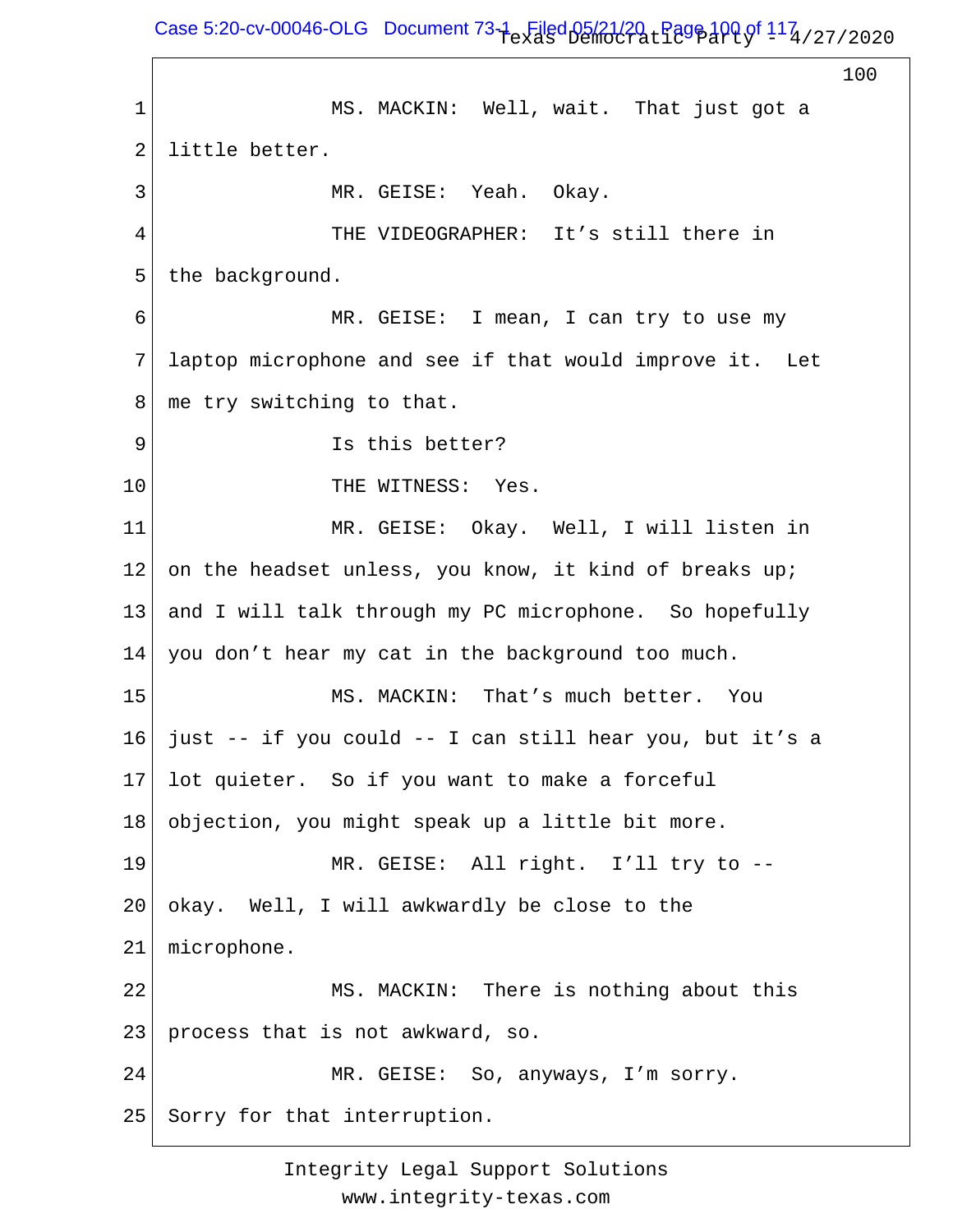Case 5:20-cv-00046-OLG Document  $73-1$  Filed 05/21/20  $_{\rm L}$  Page 101 of  $117_{\rm 4/27/2020}$ 

 $\Gamma$ 

|             |                                                          | 101 |
|-------------|----------------------------------------------------------|-----|
| $\mathbf 1$ | (BY MS. MACKIN) All right. Mr. Maxey, can<br>Q           |     |
| 2           | the Texas Democratic Party apportion a specific cost to  |     |
| 3           | each new voter that it registers?                        |     |
| 4           | I think that's an impossibility because it's<br>A.       |     |
| 5           | wrapped up in multiple levels of employee salaries,      |     |
| 6           | whether that message went through the technology, the    |     |
| 7           | data targeting, who we talked to, the communication      |     |
| 8           | method that happened -- it could have been through a     |     |
| 9           | text message. It could have been through a piece of      |     |
| $10 \,$     | mail. It could have been through -- you know, so         |     |
| 11          | pulling all that apart is just an impossibility. I       |     |
| 12          | mean, to allocate some of my salary, just as Luke        |     |
| 13          | Warford, as the voter expansion, the data team's salary, |     |
| 14          | the communications salary, the end cost to mail          |     |
| 15          | something, the postage cost if we mailed it. You know,   |     |
| 16          | I quess you could go through and figure out the cost of  |     |
| 17          | a particular mailing, but not the overall cost by voter. |     |
| 18          | When the Texas Democratic Party reaches out to<br>Q.     |     |
| 19          | someone to attempt to register them to vote, do you      |     |
| 20          | check whether that individual has engaged in an online   |     |
| 21          | transaction with DPS?                                    |     |
| 22          | No, we would not know that.<br>A.                        |     |
| 23          | Does the Texas Democratic Party believe that<br>Q.       |     |
| 24          | any increase in voter registrations will benefit         |     |
| 25          | Democrats?                                               |     |
|             |                                                          |     |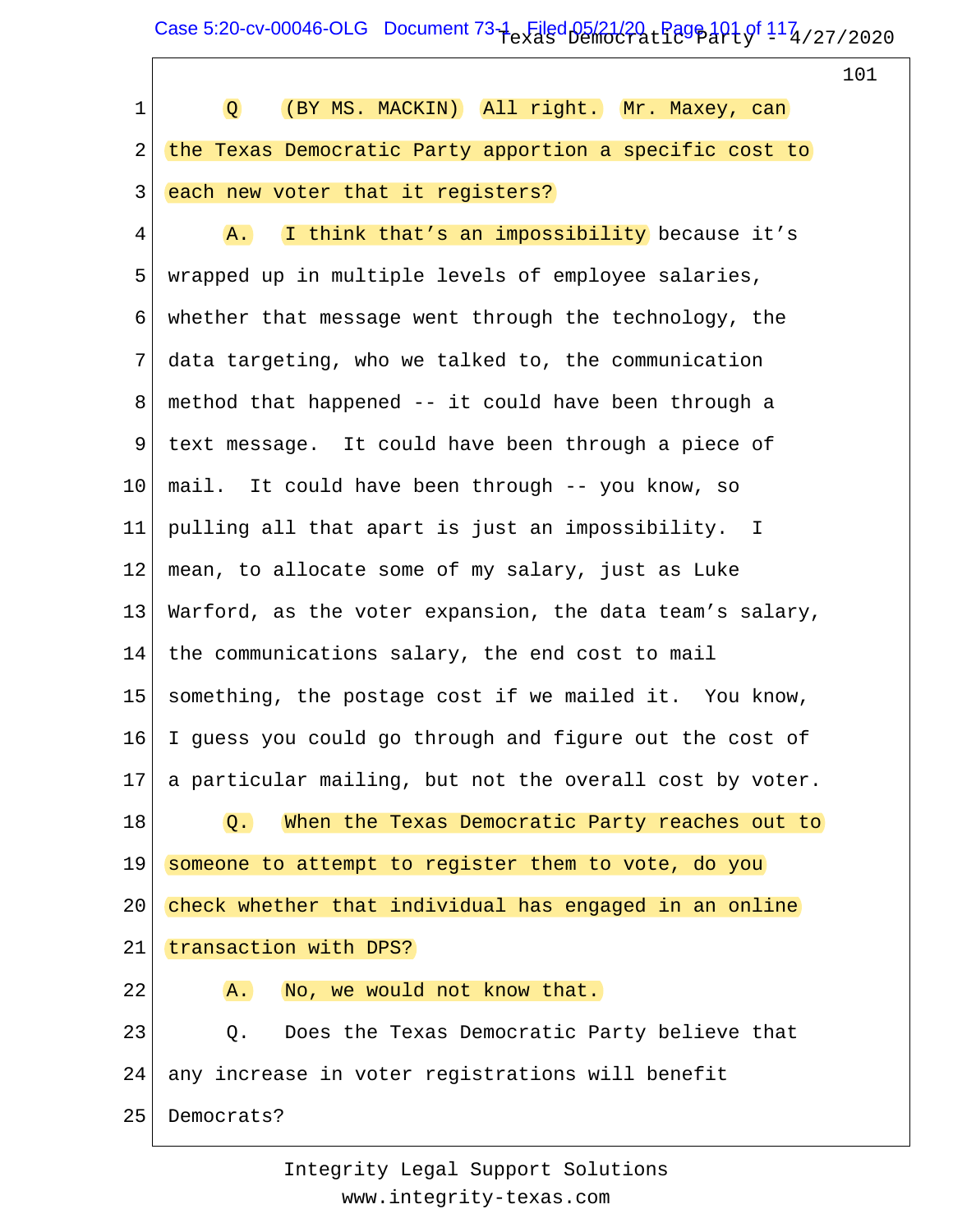## Case 5:20-cv-00046-OLG Document  $73-1$  Filed 05/21/20  $_{\rm L}$  Page 102 of  $117_{\rm 4/27/2020}$

102

| 1  | I think that's pretty much a given that the<br>Α.        |
|----|----------------------------------------------------------|
| 2  | more people that vote, the more likelihood -- I mean,    |
| 3  | this is my opinion now, if that's what you're asking.    |
| 4  | If you look at the demographics of the people that we    |
| 5  | believe are unregistered in Texas, they are              |
| 6  | overwhelmingly African-American, Hispanic, and Asian.    |
| 7  | They are overwhelmingly under the age of 35, and they    |
| 8  | are overwhelmingly in Democratic areas of Texas -- or    |
| 9  | communities that vote overwhelmingly for Democrats. So,  |
| 10 | yes, we believe that gross amount of registration inures |
| 11 | to our benefit a lot.                                    |
| 12 | Okay. I'd just like to go through -- turning<br>Q.       |
| 13 | back to Exhibit 1, the Notice of the Deposition -- I     |
| 14 | think if we scroll up to the chat box, it's still        |
| 15 | available there.                                         |
| 16 | Sorry. I'm readjusting my water cup.<br>Α.               |
| 17 | Q. No problem.                                           |
| 18 | And once you are there, please join me on                |
| 19 | page 7.                                                  |
| 20 | Of what?<br>Α.                                           |
| 21 | Of the Deposition Notice.<br>Q.                          |
| 22 | Are you sharing it with me?<br>Α.                        |
| 23 | Oh, it's -- I can share it again; but if you<br>Q.       |
| 24 | go to the group chat and go all the way to the top, it   |
| 25 | will be the first document that we're sharing.           |
|    |                                                          |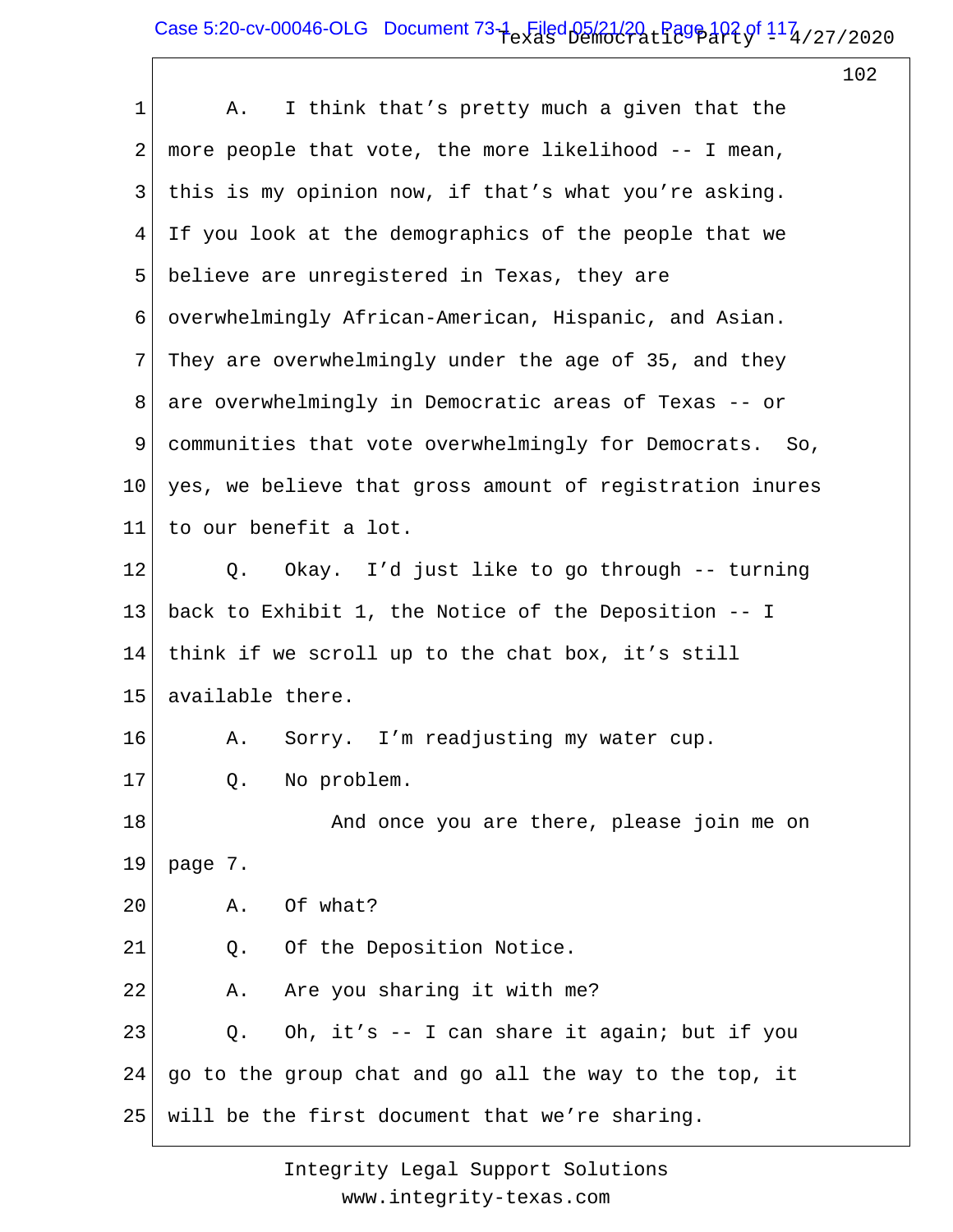1 2 3 4 5 6 7 8 9 10 11 12 13 14 15 16 17 18 19 20 21 22 23 24 25 A. You're right. Okay. Q. All right. On page 7 this is a list of the categories of documents that Defendants have requested TDP to produce, and I'm just going to go through each one with you. Category 1 says, "Documents sufficient to substantiate the factual allegations in Paragraphs 11 and 29 through 35 of your Complaint." I'd be happy to pull up the Complaint if that's helpful, but my question is whether you've produced documents responsive to this category. MR. GEISE: And I'm just going to object. And you can answer any of this other than if  $-$ - I mean, you can answer to the extent any of this doesn't implicate conversations or documents that you produced that -- I mean, to the extent it doesn't implicate conversations with counsel, you can answer this; but if your only answer is that you produced documents in consultation with counsel, I think that's the extent of that inquiry. MS. MACKIN: We are entitled to inquire into compliance with the subpoena. MR. GEISE: Well, but you can ask -- I mean, yes; and you can ask him if they produced documents, I mean. MS. MACKIN: And that's what I'm asking.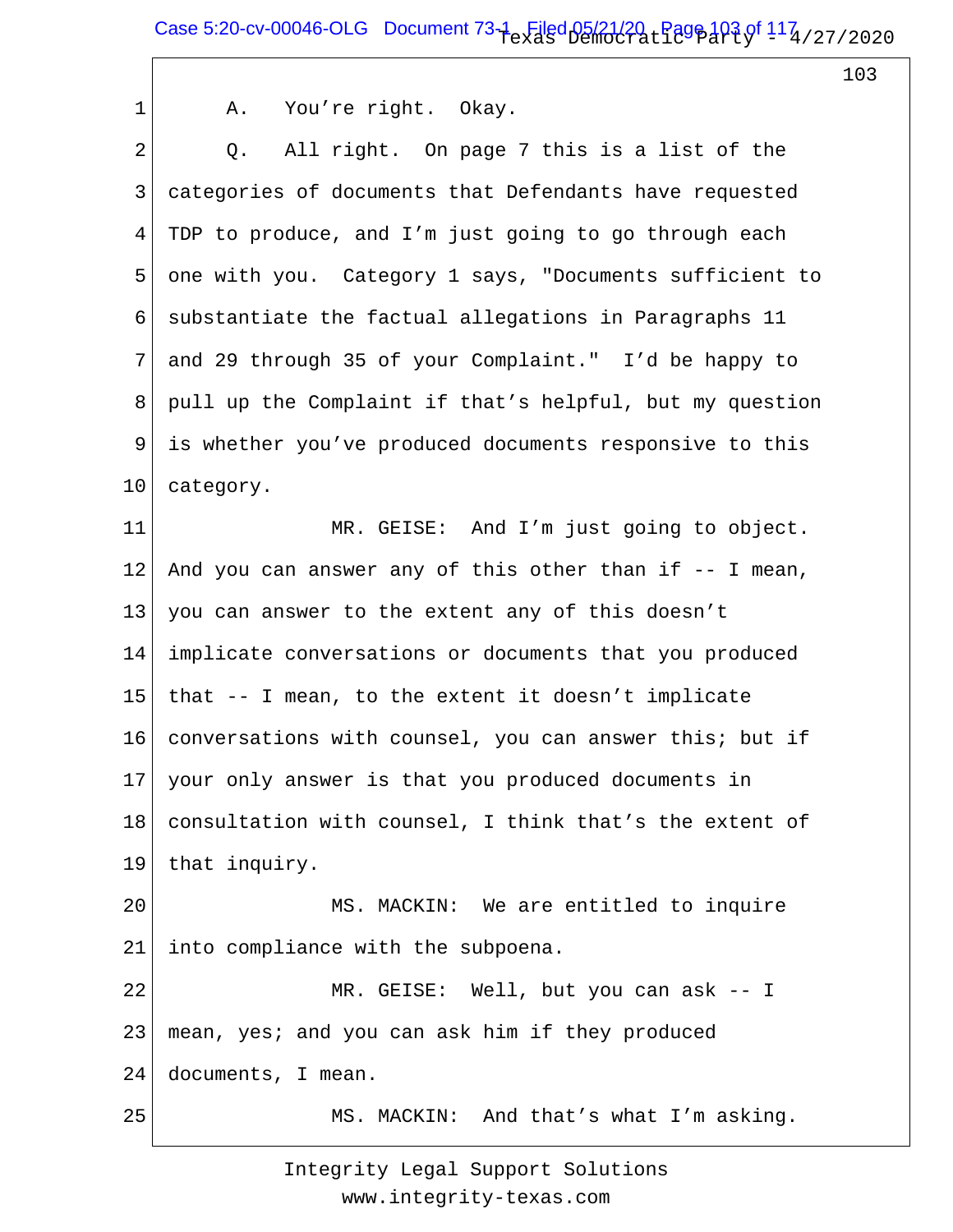Case 5:20-cv-00046-OLG Document  $73-1$  Filed 05/21/20  $_{\rm L}$  Page 104 of  $114$  / 27 / 2020

104

1 2 3 4 5 6 7 8 9 10 11 12 13 14 15 16 17 18 19 20 21 22 23 24 25 MR. GEISE: All right. A. Well, I believe that we have produced documents sufficient to substantiate the allegations. Q. (BY MS. MACKIN) Okay. MR. GEISE: And I'm also going to then object that that calls for a legal conclusion, but you can continue. Sorry. I just wanted to get that on record. Q. (BY MS. MACKIN) Are there any other documents that I would need to look at to substantiate the factual allegations that TDP is making in this lawsuit? A. Not that I'm -- MR. GEISE: Objection, calls for a legal conclusion. But you can answer. Q. (BY MS. MACKIN) All right. Moving on to Category 2, "All communications between you, TDP, and any person to assist them in registering to vote or updating their voter registration information after a driver's license renewal or change of address transaction on the DPS website." Did you produce documents responsive to this category? A. I'm unaware of any documents that we have in our possession or have ever even created that is a conversation between TDP staffers and voters after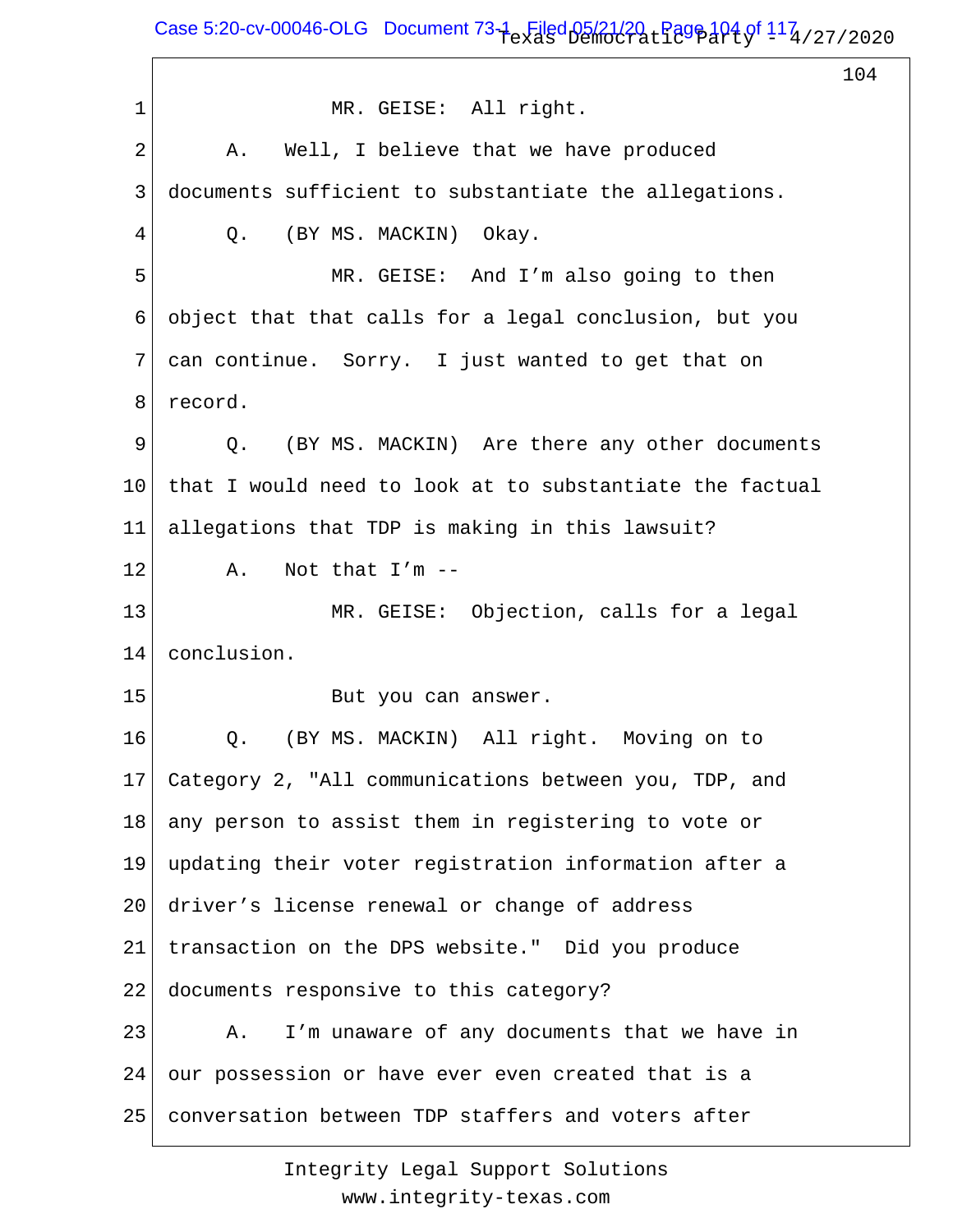# Case 5:20-cv-00046-OLG Document  $73-1$  Filed 05/21/20  $_{\rm L}$  Page 105 of  $117_{\rm 4/27/2020}$

105

1 2 3 4 5 6 7 8 9 10 11 12 13 14 15 16 17 18 19 20 21 22 23 24 they've completed this transaction as far as a document. I mean, most -- everything we know about this process is anecdotal or people reporting us -- to us through oral conversations on our hotline or clerks telling us of these problems of people getting registered after going to the DPS. We get many, many reports from county clerks and election officials of people who believe they have registered with DPS or when they changed their address, but it didn't happen. And we've relied on reports from some studies from Battleground Texas about that process. But us reaching out and finding a voter one by one as they've used DPS -- because we have no knowledge personally of that unless that voter calls us and tells us that they used DPS and didn't get registered to vote. Q. So is it your understanding that TDP doesn't have anything responsive to this category? A. Nothing that's e-mail or writing. Almost all of this conversation -- is conversations between voters and our hotline people or voter protection people or us talking about the problem of it, not with the voter but with the clerks or election administrators. Q. And would there be any documentation of those conversations that you mentioned?

25 A. Not that I'm aware of.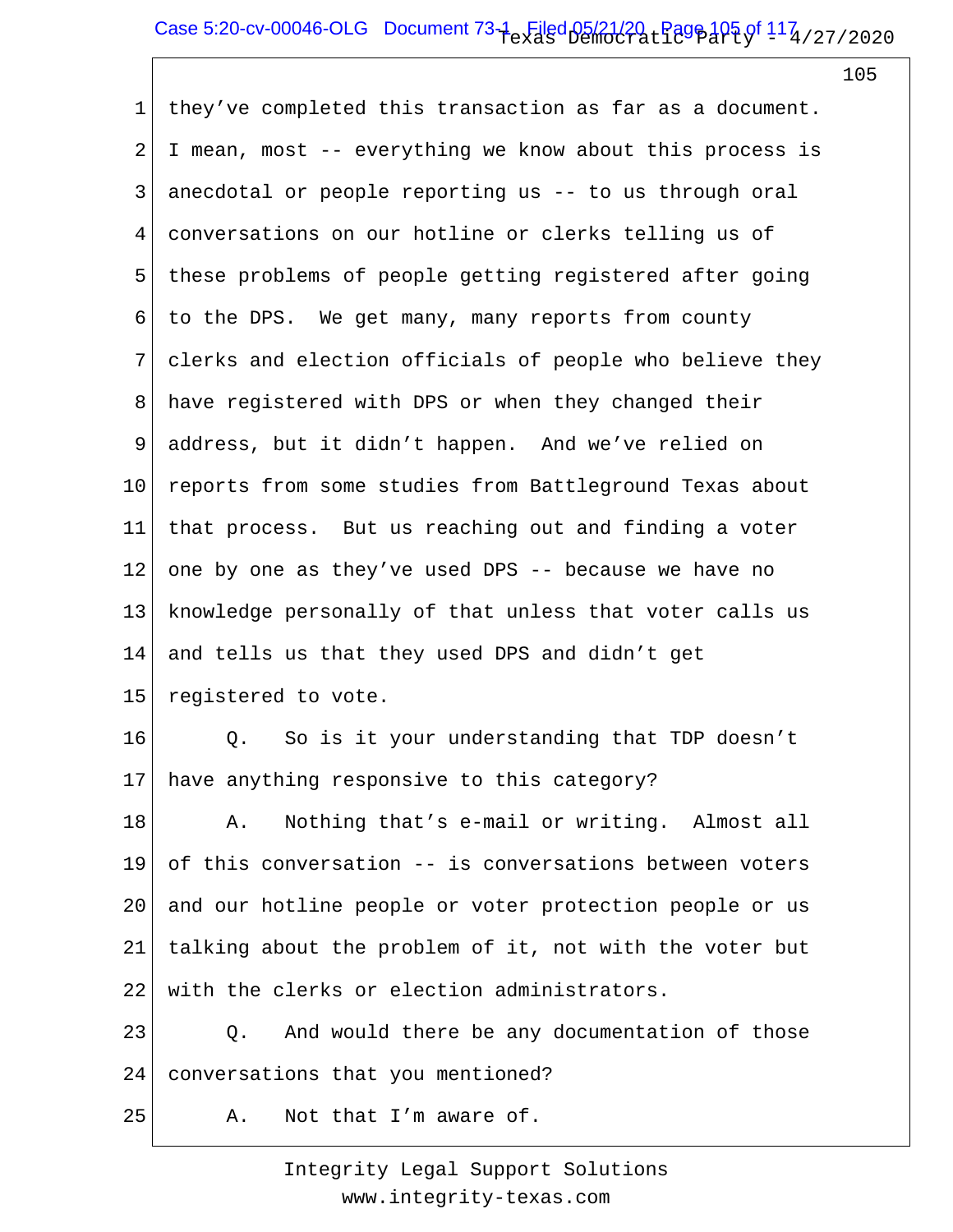Case 5:20-cv-00046-OLG Document  $73-1$  Filed 05/21/20  $_{\rm L}$  Page 106 of  $117_{\rm 4/27/2020}$ 

106

| $\mathbf 1$     | Q. All right. Moving on to Category 3,                   |
|-----------------|----------------------------------------------------------|
| 2               | "Documents sufficient to show all information described  |
| 3               | and/or requested in Deposition Topic Numbers 2, 3, 4, 5, |
| 4               | and 7, as described in Attachment A." Please join me on  |
| 5               | the previous page if it's helpful. Did you produce       |
| 6               | documents responsive to this category with respect to    |
| 7               | $30(b)(6)$ Topic 2?                                      |
| 8               | MR. GEISE: And -- well, I guess,                         |
| 9               | Mr. Maxey, you can answer that to the extent you're      |
| 10              | aware and whether or not you're aware of whether or      |
| 11              | not Counsel has provided the State with publicly         |
| 12              | available -- with the locations of publicly available    |
| 13              | information other than the documents produced.           |
| 14              | I'm sorry. Are we talking about Number 2,<br>Α.          |
| 15              | "Your organization, including your organizational        |
| 16              | structure, employees, physical assets"?                  |
| 17 <sub>2</sub> | Q. (BY MS. MACKIN) Yes, sir. I am asking                 |
| 18              | whether you produced documents sufficient to show TDP's  |
| 19              | "organization, including organizational structure,       |
| 20              | employees, physical assets, parent and sibling entities, |
| 21              | tax status, and history, the services that you provide,  |
| 22              | and the activities you perform."                         |
| 23              | MR. GEISE: And I will instruct the                       |
| 24              | witness that you can answer to the extent of your        |
| 25              | knowledge of whether or not non-privileged, non-First    |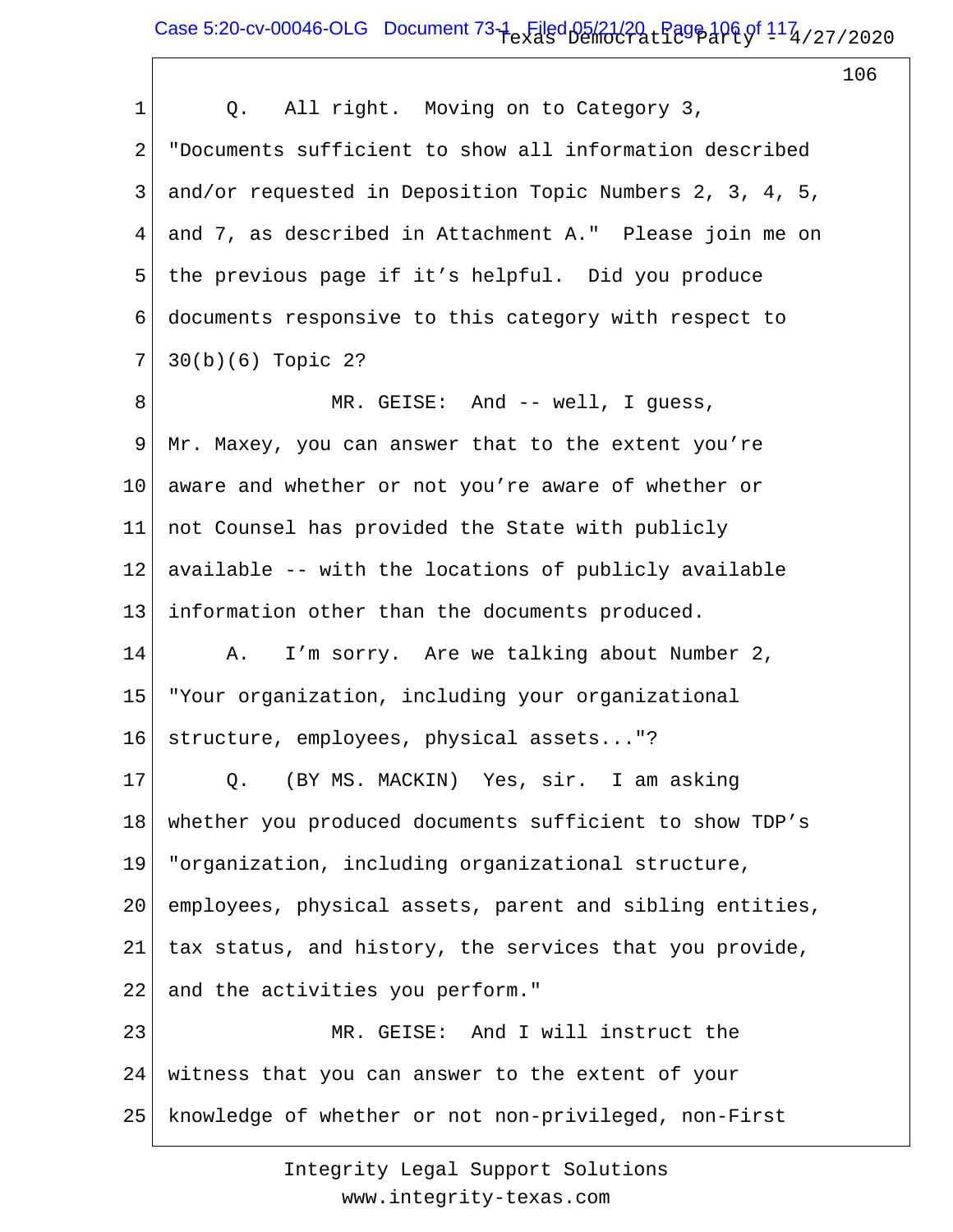Case 5:20-cv-00046-OLG Document  $73-1$  Filed 05/21/20  $_{\rm L}$  Page 107 of  $117_{\rm 4/27/2020}$ 

107 1 2 3 4 5 6 7 8 9 10 11 12 13 14 15 16 17 18 19 20 21 22 23 24 25 Amendment privileged documents were produced in response to that request. A. I believe they have been. I don't know if there were any questions or documents about our tax status. So I can answer that if you want to know our tax status, but I don't know if there's a document anywhere in this about that. Q. What is your tax status? Sure, go ahead and provide that. A. Political parties are an IRS 527, created by the IRS Code; and we are legally established through the Texas Legislature. Q. All right. Moving on to 30(b)(6) Topic 4, have you produced documents sufficient to show the activities on which TDP has spent funds or to which it has dedicated resources in Texas between January 1st, 2014 and the present? MR. GEISE: I'm going to just, again, object. It calls for a legal conclusion. And you can answer to the extent that you believe that non-privileged documents have been produced or indicated to Defendants where they are publicly available. A. Well, I think all our non-privileged documents have been produced; and all this information is publicly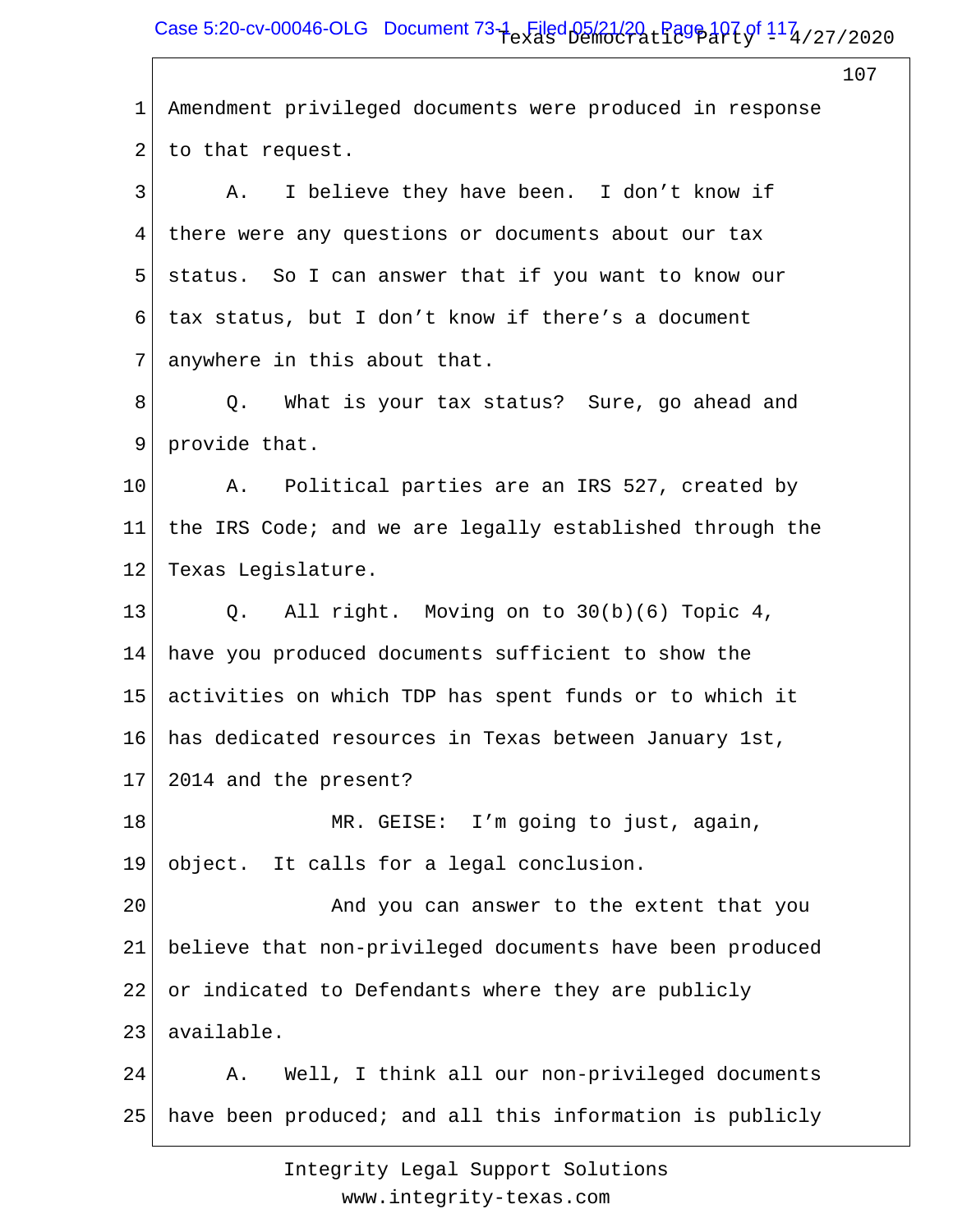1 2 available on the Texas Ethics Commission and the Federal Election Commission websites.

3 4 5 6 7 8 9 10 Q. Okay. Did you -- moving on to Deposition Topic Number 5, did you produce documents sufficient to show the activities on which TDP plans to spend funds or to which it plans to dedicate resources between the present and January 1st, 2024? MR. GEISE: And, again, I would instruct the witness that you can answer to the extent you are aware of non-privileged, non-public documents regarding

11 Request Number 5.

12 13 14 15 16 17 18 19 A. I mean, this whole Number 5, everything would be privileged under our First Amendment. And I will tell you that we will spend all the money we raise. Q. But you have not produced documents responsive to -- you have not produced documents sufficient to show the information in Topic 5 on advice of Counsel? A. I am saying exactly that. There is nothing on this list that's not protected under our First Amendment

20 organizing rights.

21 22 23 24 Q. Okay. And then have you produced -- jumping down to Topic 7, have produced documents sufficient to show your members who are eligible to use the DPS website for a driver's license renewal or change of

25 address transaction and intends to do so?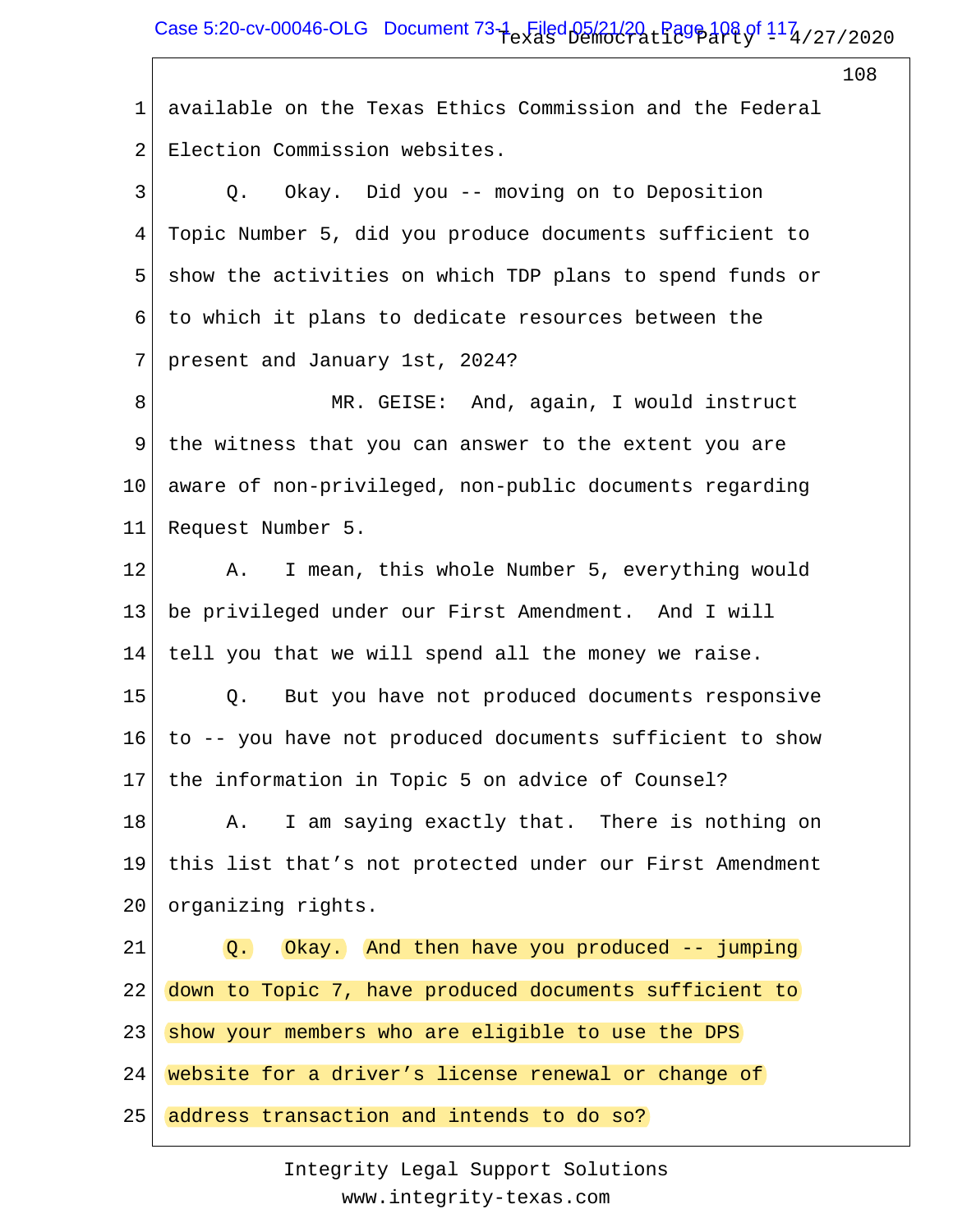$\text{Case } 5:20\text{-cv-00046-OLG}$  Document  $73\text{-}1\text{-}$  Filed  $05/21/20$   $\text{-}$  Page  $109$  of  $117_4$  / 27 / 2020

 $\sqrt{ }$ 

|             |                                                          | 109 |
|-------------|----------------------------------------------------------|-----|
| $\mathbf 1$ | MR. GEISE: I'm just going to object,                     |     |
| 2           | asked and answered, to the earlier conversation about    |     |
| 3           | whether or not such documents exist. So to the extent    |     |
| 4           | you're aware of whether or not such documents exist, you |     |
| 5           | can answer.                                              |     |
| 6           | We have no such document to produce. It's<br>A.          |     |
| 7           | just common knowledge that every Texan who's over the    |     |
| 8           | age of 16 who might want to get a driver's license or    |     |
| 9           | change their address may use the DPS system. So it is    |     |
| 10          | pretty much all of our members and those that have some  |     |
| 11          | kind of disability that they cannot drive a car, such as |     |
| 12          | a blind person.                                          |     |
| 13          | But you haven't identified any specific<br>Q.            |     |
| 14          | individual member, have you?                             |     |
| 15          | Well, there are named Plaintiffs in this<br>Α.           |     |
| 16          | lawsuit. I think that almost all of our members are      |     |
| 17          | similarly situated that at some point every six years    |     |
| 18          | they will have to go to a DPS office and renew their     |     |
| 19          | driver's license unless they use the online system to    |     |
| 20          | change their address in between those six-year periods,  |     |
| 21          | which doesn't get them registered to vote. So, no, we    |     |
| 22          | don't have a list because it's everybody.                |     |
| 23          | All right. Back to the categories of<br>Q.               |     |
| 24          | documents, Number 4 requests "Documents sufficient to    |     |
| 25          | show your organizational structure and employee -- and   |     |
|             |                                                          |     |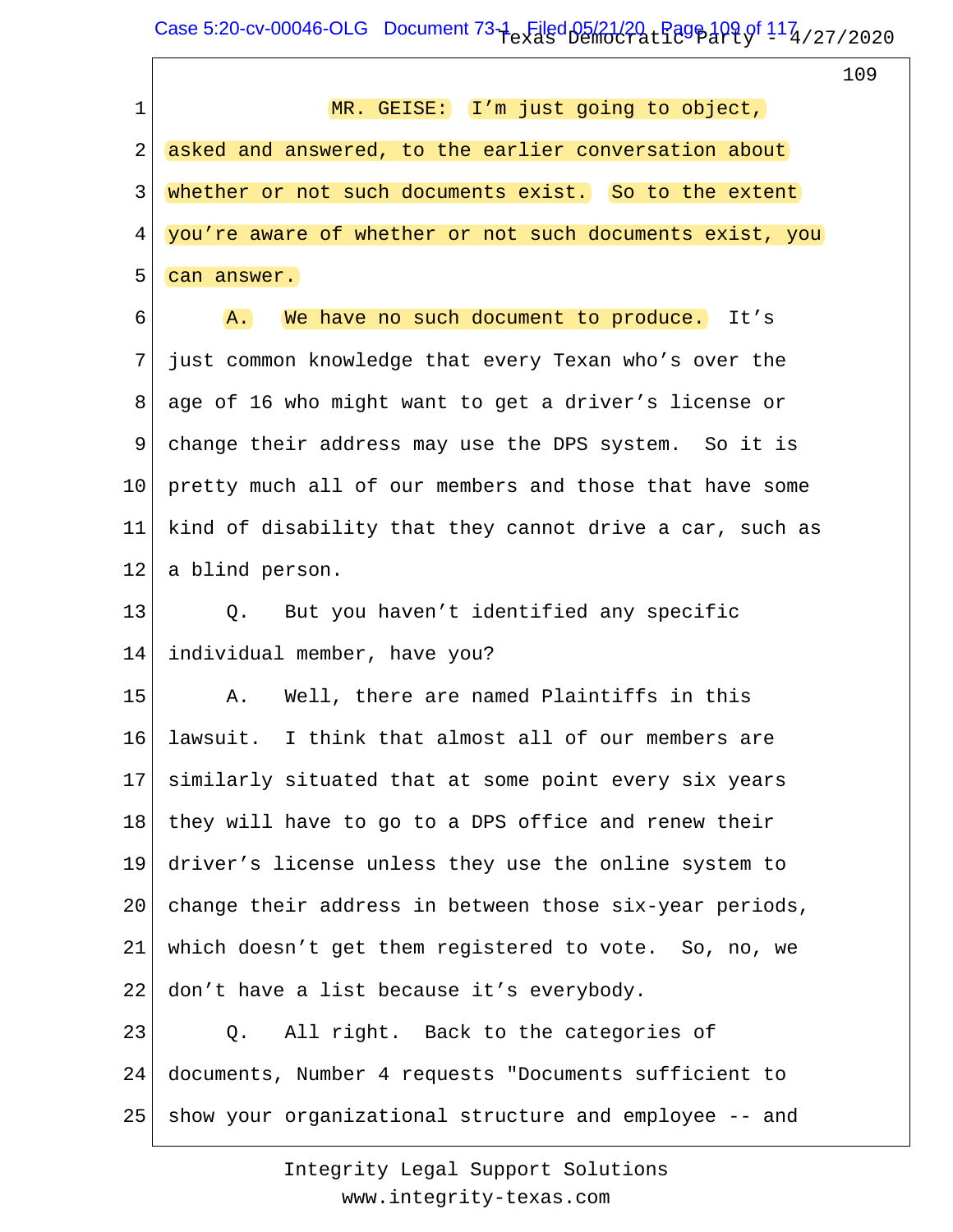# Case 5:20-cv-00046-OLG Document  $73-1$  Filed 05/21/20  $_{\rm L}$  Page 110 of 11 $^{7}_{\rm 4}$  / 27 / 2020

110

1 2 3 4 5 6 7 8 9 10 11 12 13 14 15 16 17 18 19 20 21 22 23 24 25 internal employee hierarchy, including an organizational chart and job description of all employees." Have you produced documents responsive to this category? MR. GEISE: The same instruction. You can answer to the extent you're aware of non-privileged responsive documents or to the extent that you don't believe you've testified to this matter. MS. MACKIN: I don't think it's a valid objection. MR. GEISE: All right. You can answer to the extent you are aware of non-privileged responsive documents. A. I'm aware of not -- I'm not aware of any non-privileged responsive documents to that question. It's all internal to our First Amendment rights. Q. (BY MS. MACKIN) And so just to make it perfectly clear -- A. Who our employees are and what we pay them is on the TEC or FEC websites. Q. And this does not request what your employees are paid. It requests organizational structure, including an organizational chart and job descriptions. And as I understand your counsel, is it TDP's position that that information is protected under the First Amendment?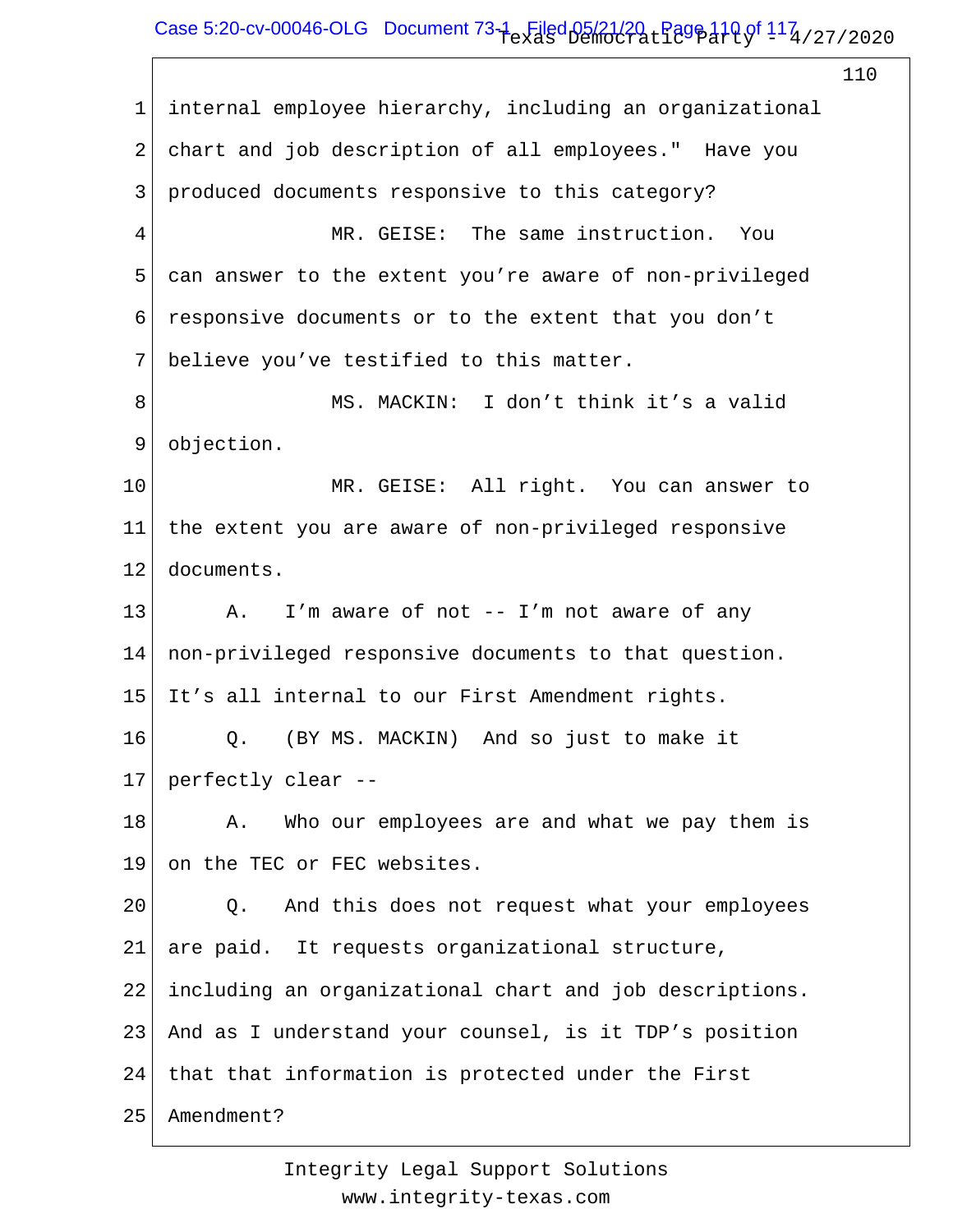| $\mathbf 1$ | MR. GEISE: Yes. Although, I believe                      |
|-------------|----------------------------------------------------------|
| 2           | that Mr. Maxey has testified to the public nature of     |
| 3           | that information. If you're aware that any -- and that   |
| 4           | we provided the publicly available organizational chart, |
| 5           | which I understand did not come through correctly; and   |
| 6           | we will supplement the production in that manner with    |
| 7           | that website. But I believe that anything other than     |
| 8           | that is privileged.                                      |
| 9           | All of our staff and their job titles, at<br>Α.          |
| 10          | least, is posted on our website; and the links were in   |
| 11          | the document that we produced.                           |
| 12          | Q. All right. And then the final category, "To           |
| 13          | the extent not already produced in response to Items 1   |
| 14          | through 4 above, all documents reviewed in preparation   |
| 15          | for your deposition." Have you produced documents        |
| 16          | responsive to this category?                             |
| 17          | GEISE: I'm just going to object. I<br>MR.                |
| 18          | mean, you are able to answer that question "yes" or      |
| 19          | "no." But I believe that any specific documents you      |
| 20          | reviewed are subject to the attorney-client privilege.   |
| 21          | You can answer "yes" or "no" whether all documents you   |
| 22          | reviewed in preparation for this deposition have either  |
| 23          | been produced or Counsel has been -- or, to your         |
| 24          | knowledge, whether or not Counsel has been directed to   |
| 25          | the appropriate publicly available websites.             |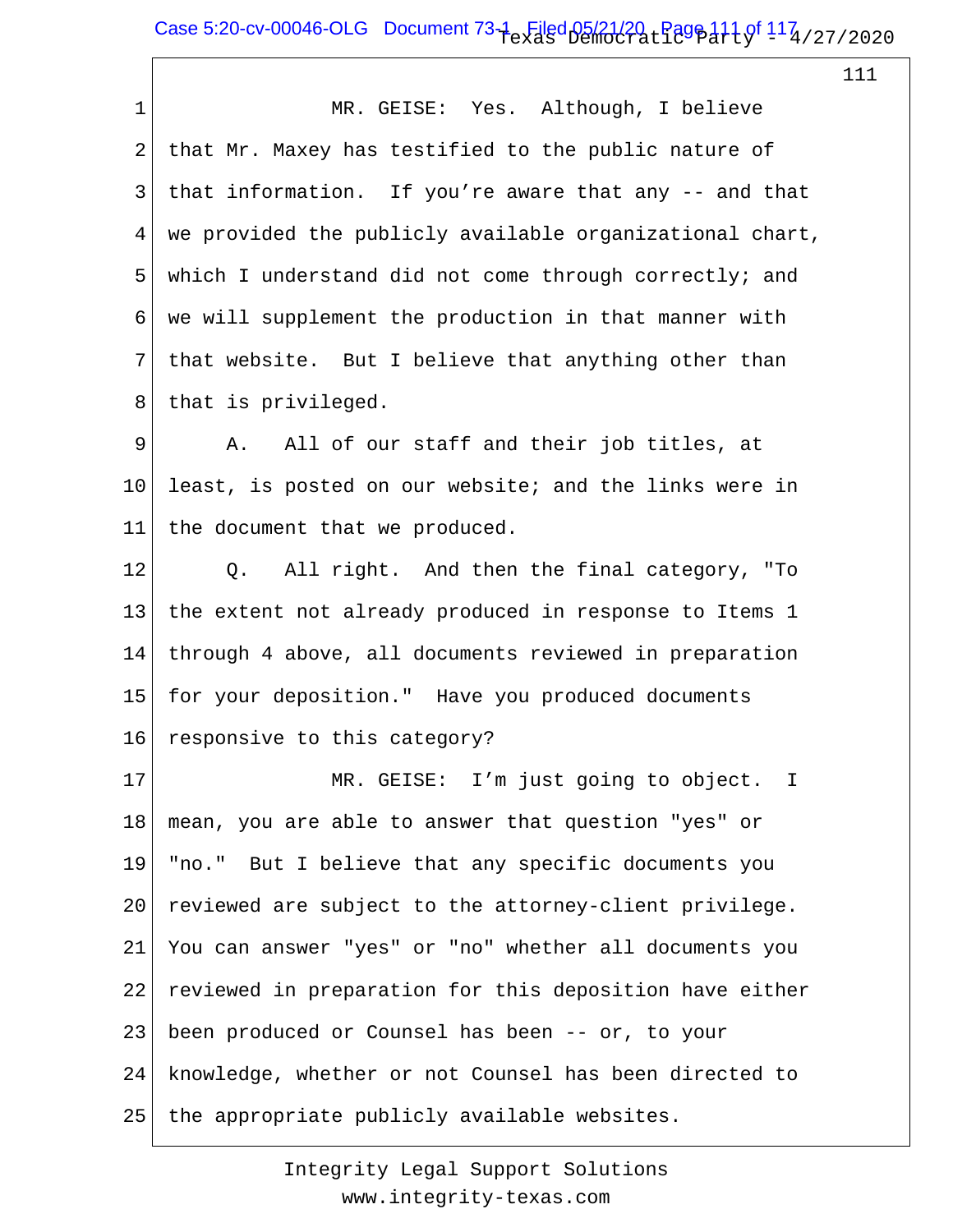Case 5:20-cv-00046-OLG Document  $73-1$  Filed 05/21/20  $_{\rm L}$  Page 112 of  $117_4$  / 27 / 2020

 $\overline{\Gamma}$ 

|             |                                                          | 112 |
|-------------|----------------------------------------------------------|-----|
| $\mathbf 1$ | So my answer is: Every document I reviewed in<br>Α.      |     |
| 2           | response to this has been produced or I have told you    |     |
| 3           | where to find it on a publicly available website.        |     |
| 4           | Okay.<br>Q.                                              |     |
| 5           | MS. MACKIN: We'll request                                |     |
| 6           | supplementation, as was discussed with my colleague,     |     |
| 7           | Chris, earlier and was discussed today; and we will hold |     |
| 8           | this deposition open to ask any questions about          |     |
| 9           | documents that have been supplemented. But subject to    |     |
| 10          | that, we pass the witness.                               |     |
| 11          | MR. GEISE: All right. And we'll --                       |     |
| 12          | well, I just have a couple of questions, Mr. Maxey.      |     |
| 13          | EXAMINATION                                              |     |
| 14          | BY MR. GEISE:                                            |     |
| 15          | Now, Mr. Maxey, without reviewing or<br>Q.               |     |
| 16          | discussing any specific documents you reviewed in        |     |
| 17          | preparation for this deposition, did you review or come  |     |
| 18          | to understand the total expenditures spent by the Texas  |     |
| 19          | Democratic Party for every year from 2014 through 2019?  |     |
| 20          | Yes, I looked at the documents or the FEC and<br>Α.      |     |
| 21          | TEC to get a general understanding of about how much we  |     |
| 22          | spent each calendar year during that period.             |     |
| 23          | And now, Counsel asked you about -- and the<br>Q.        |     |
| 24          | Deposition Notice provides specific certain breakdowns   |     |
| 25          | of those funds, including voter persuasion, Get Out the  |     |
|             |                                                          |     |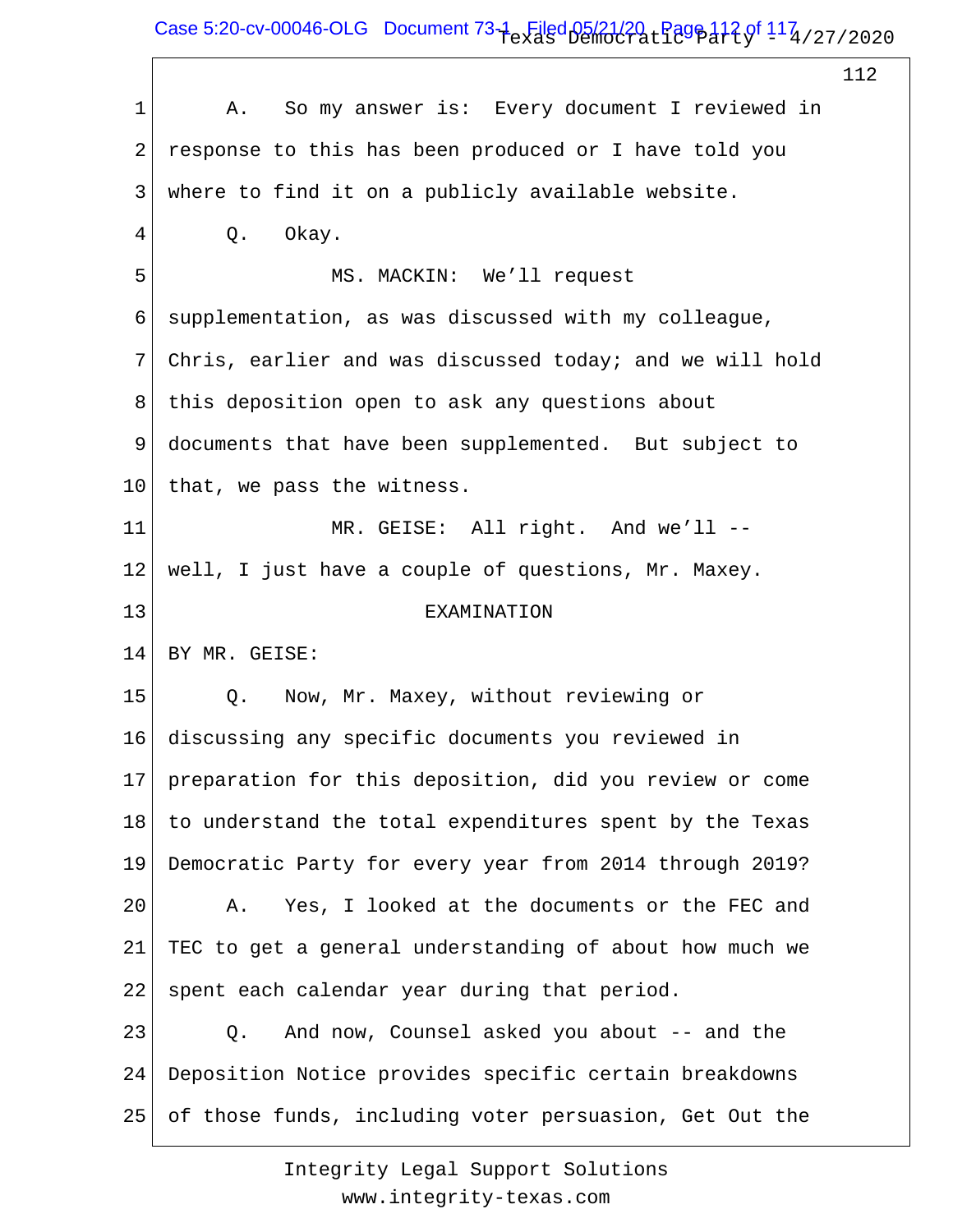## Case 5:20-cv-00046-OLG Document  $73-1$  Filed 05/21/20  $_{\rm L}$  Page 113 of  $117_{\rm 4/27/2020}$

113

1 2 3 4 5 6 Vote, voter registration, funds spent on supporting Democratic candidates through fundraising, funds spent on supporting Democratic candidates through organizing. And I believe your testimony -- and correct me if I'm wrong -- was that such numbers are unknowable. And could you briefly explain why that is?

7 8 9 10 11 12 13 14 15 16 A. As I stated early on, every employee that comes to the TDP is asked to become a deputy voter registrar. Every employee has -- every department has some level of educating voters or candidates or activists on how to register somebody or how to get registered for the target registration. And so every staffer we have at some point during their time with us does voter registration. I can recall when our comptroller sat at a table registering people to vote at a music festival. So we are all doing that.

17 18 19 20 21 22 23 The cost of all our technology, our data systems, is done for targeting and voter registration and vote by mail and Get Out the Vote; and so you can't just pull out which -- how much of that -- those computers, those data files, those employees are doing voter registration. The same thing with communication.

24 25 You're talking about all kinds of topics. On a regular basis they talk about voter registration. Pulling out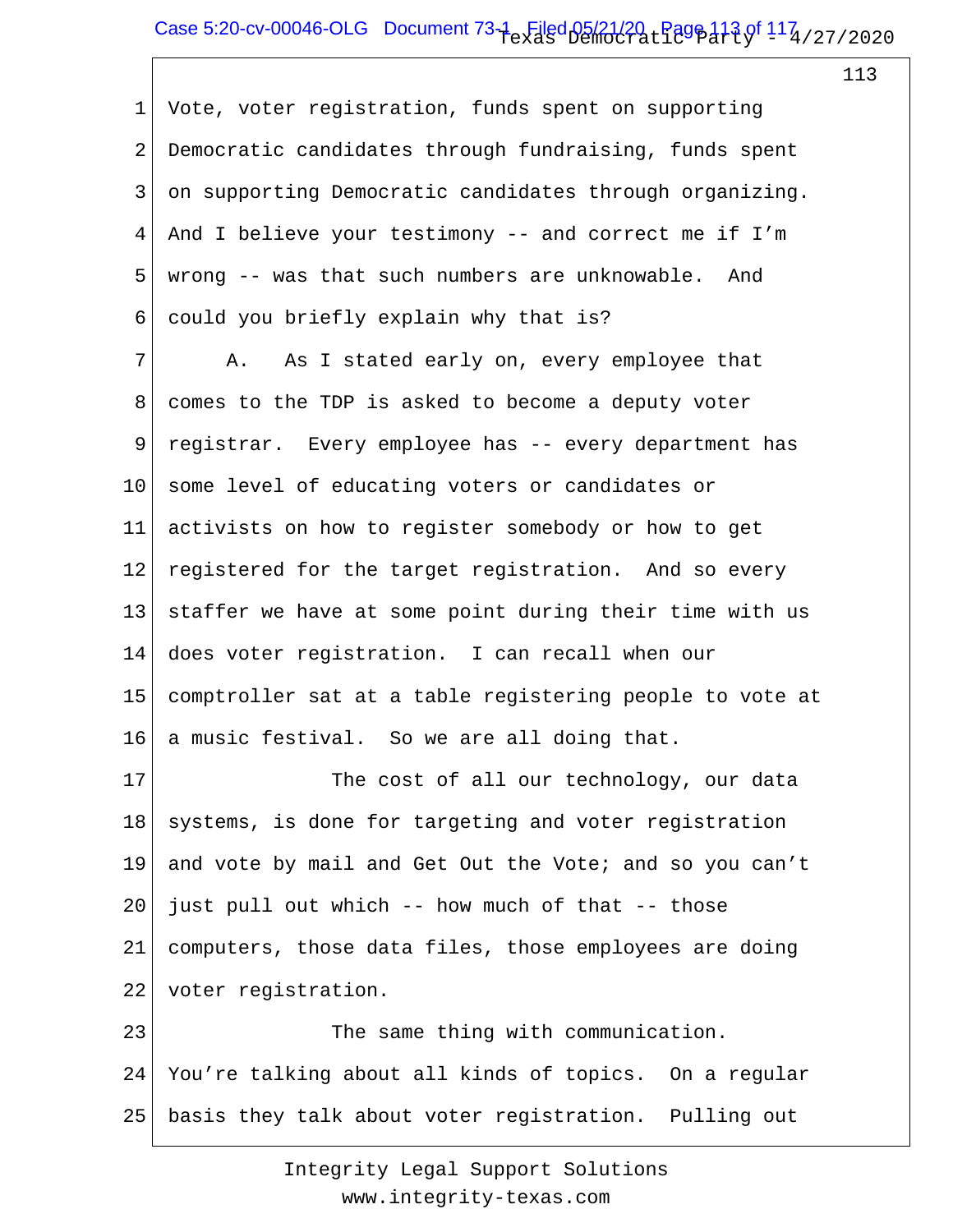### Case 5:20-cv-00046-OLG Document  $73-1$  Filed 05/21/20  $_{\rm L}$  Page 114 of  $114$  / 27/2020

114

1 2 3 4 5 6 7 8 9 10 11 12 13 14 15 16 17 18 19 20 21 22 23 24 25 the cost of their technology, their subscriptions, their access to Twitter or Instagram, Facebook, other digital platforms, and e-mail communications, you can't pull out an exact cost of those programs that was used just for voter registration. It would be impossible to do because it's all in the same -- sort of the same pot. Everybody's doing voter registration activities. You know, the closest I could ever get is if somebody wanted to see the cost of a specific mailing; and that is publicly available on the FEC or TEC because it would have been a bill paid to a vendor. You know, it's the cost of -- I process about -- right now about, through volunteers, about 300 vote-by-mail applications and dozens of voter registration applications each week. They go through a postage meter, and we do not determine which postage stamp went on a voter registration application being mailed out versus a vote by mail versus a Get Out the Vote or a thank you note for fundraising. It's all in the same pot. So you can't ferret out these costs. The same thing with copy machines, making copies of voter registration applications to mail to somebody who asks for one. You know, hand addressing an envelope. The cost of envelopes, we buy them by the case. We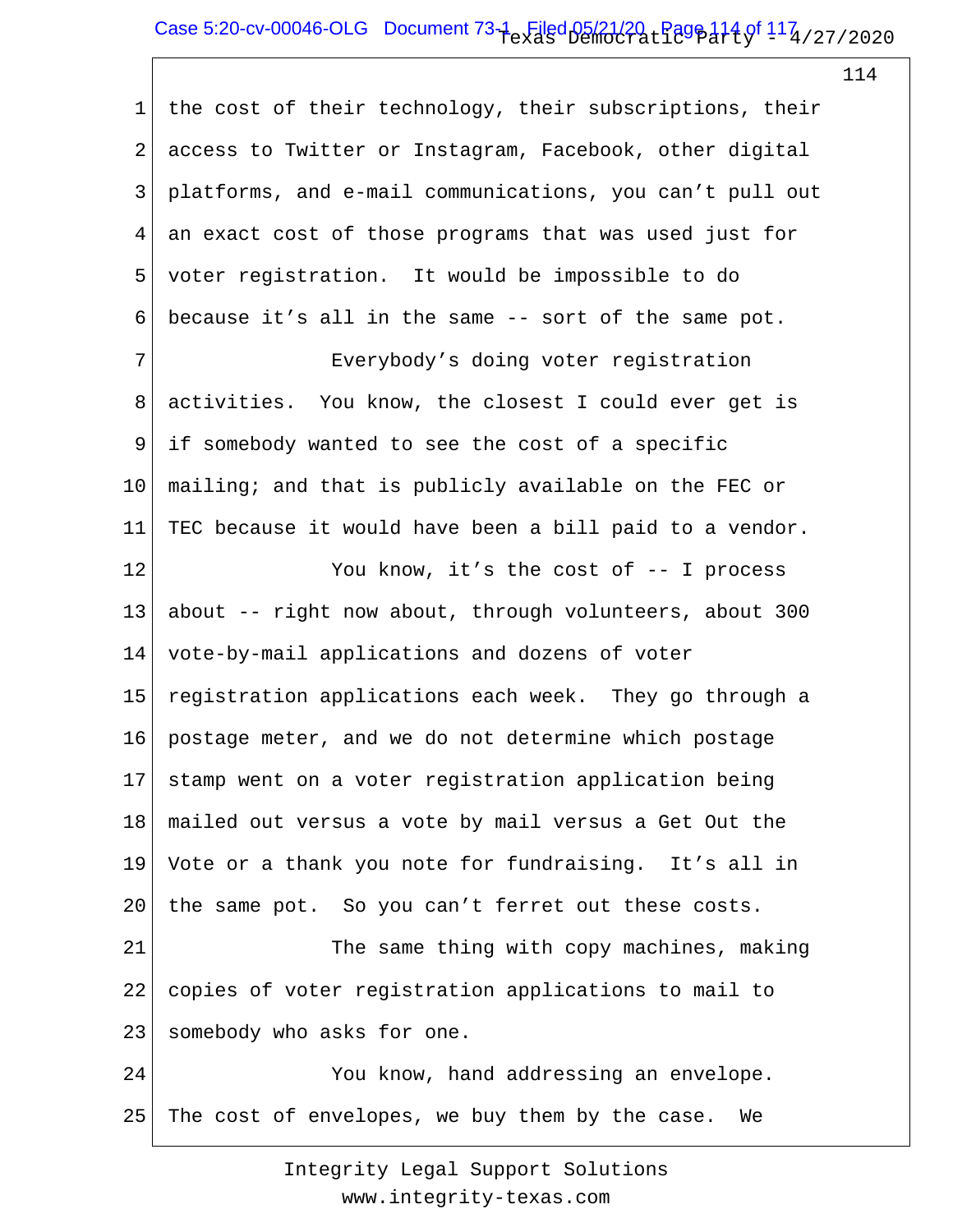## Case 5:20-cv-00046-OLG Document  $73-1$  Filed 05/21/20  $_{\rm L}$  Page 115 of  $117_{\rm 4/27/2020}$

115

1 2 3 4 5 6 7 8 9 10 11 12 13 14 15 16 17 18 19 20 21 22 23 24 25 don't say, "Oh, these five were voter registration." So you cannot ferret it out and cannot give a specific answer. MR. GEISE: Thank you. No further questions for me. MS. MACKIN: And I just have one followup. FURTHER EXAMINATION BY MS. MACKIN: Q. Mr. Maxey, you just talked about how you did review documents to ascertain the Texas Democratic Party's total expenditures for the years 2014 through 2020; is that right? A. I did. Q. But that those aren't able to be broken down into discreet activities, correct? A. I looked at the FEC totals and the TEC totals because that was on that list. Q. On which list? A. On your list of Depo Notice things that you're going to ask about, total expenditures. So I looked at FEC and TEC and I jotted those down on a piece of paper, that I'm not reviewing now, because I didn't memorize them totally. But I did not then scroll through the tens of thousands of entries to see if I could find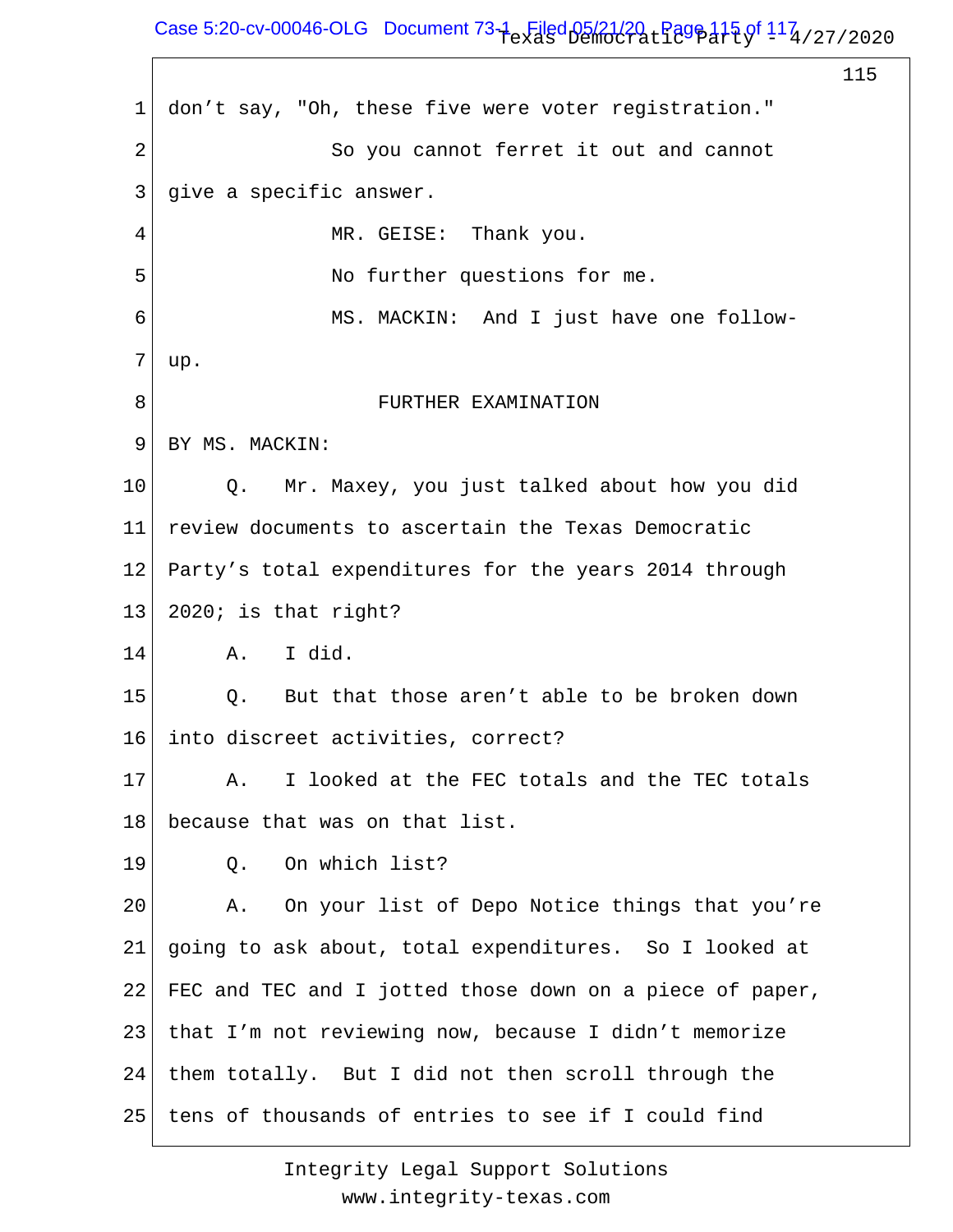Case 5:20-cv-00046-OLG Document  $73-1$  Filed 05/21/20  $_{\rm L}$  Page 116 of 117  $_{\rm 4/27/2020}$ 

116 1 2 3 4 5 6 7 8 9 10 11 12 13 14 15 16 17 18 19 20 21 22 23 24 25 anything that said "voter registration" because I would have been doing that for the past week. So does that answer the question? I've sort of forgotten it. Q. I just wanted to make sure that if I looked at the publicly available filings -- A. You're going to see them. Q. Okay. Thank you. And then, yeah, subject to additional document production and the witness being unprepared or improperly instructed to answer, we're holding the deposition open. But I pass the witness at this time. MR. GEISE: We have no further questions. THE REPORTER: Going off the record at  $2:04$  p.m. (Deposition recessed at 2:04 p.m.) (Signature was not request on the record.) --ooOoo--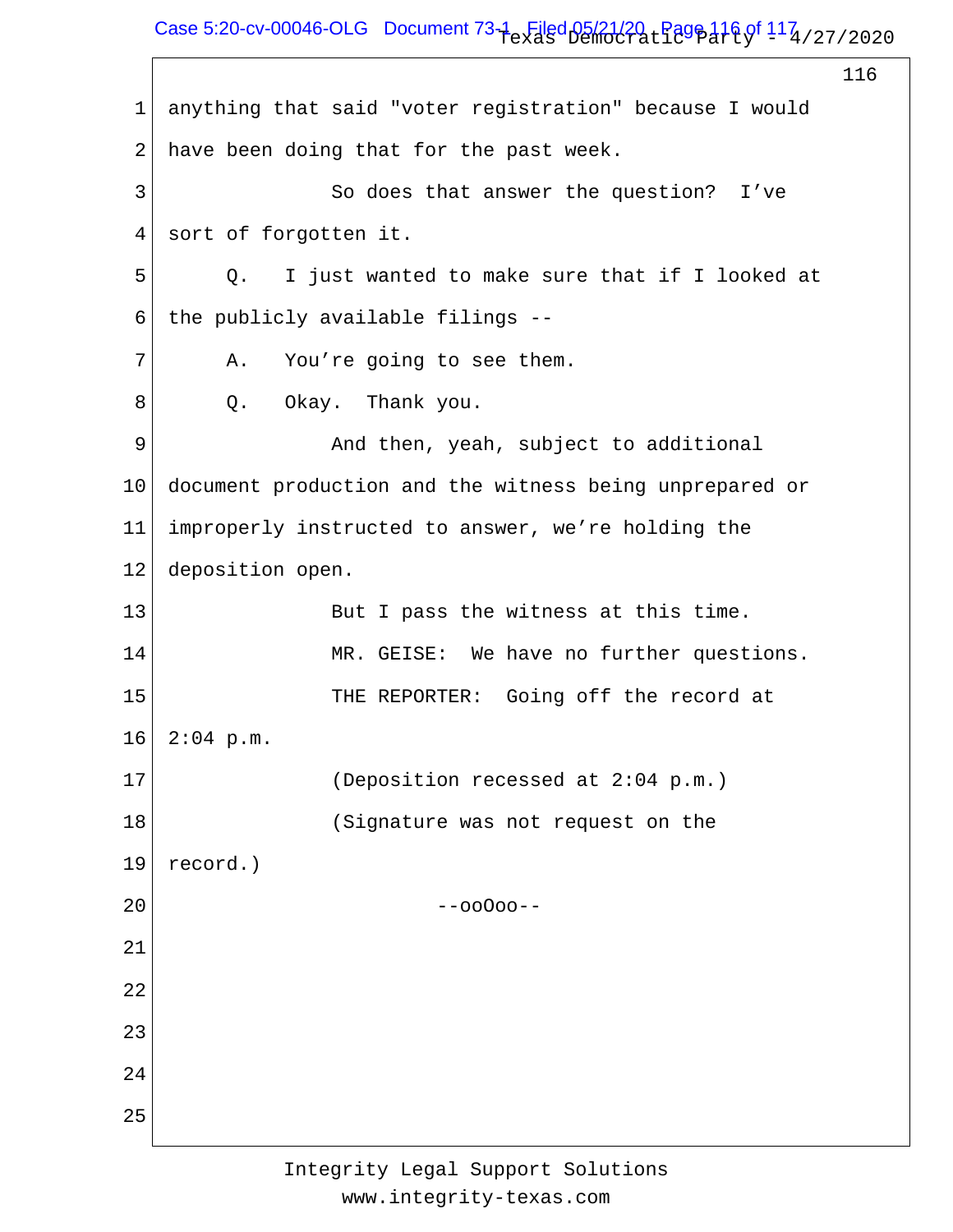Case 5:20-cv-00046-OLG Document  $73-1$  Filed 05/21/20  $_{\rm L}$  Page 117 of  $117_4$  / 27 / 2020

 $\Gamma$ 

117

| $\mathbf 1$ | STATE OF TEXAS)                                                |
|-------------|----------------------------------------------------------------|
| 2           |                                                                |
| 3           | REPORTER'S CERTIFICATION                                       |
| 4           |                                                                |
| 5           | I, DEBBIE D. CUNNINGHAM, CSR, hereby                           |
| 6           | certify that the witness was duly sworn and that this          |
| 7           | transcript is a true record of the testimony given by          |
| 8           | the witness.                                                   |
| 9           | I further certify that I am neither                            |
| 10          | counsel for, related to, nor employed by any of the            |
| 11          | parties or attorneys in the action in which this               |
| 12          | proceeding was taken. Further, I am not a relative or          |
| 13          | employee of any attorney of record in this cause, nor am       |
| 14          | I financially or otherwise interested in the outcome of        |
| 15          | the action.                                                    |
| 16          | Subscribed and sworn to by me this day,                        |
| 17          | May 3, 2020.                                                   |
| 18          |                                                                |
| 19          |                                                                |
| 20          | Hebbie D. Cunningham                                           |
| 21          | Debbie D. Cunningham                                           |
| 22          | Certified Shorthand Reporter<br>CSR No. 2065 - Expires 6/30/21 |
| 23          | INTEGRITY LEGAL SUPPORT SOLUTIONS<br>P.O. Box 245              |
| 24          | Manchaca, Texas 78652<br>www.integrity-texas.com               |
| 25          | 512-320-8690; FIRM # 528                                       |
|             |                                                                |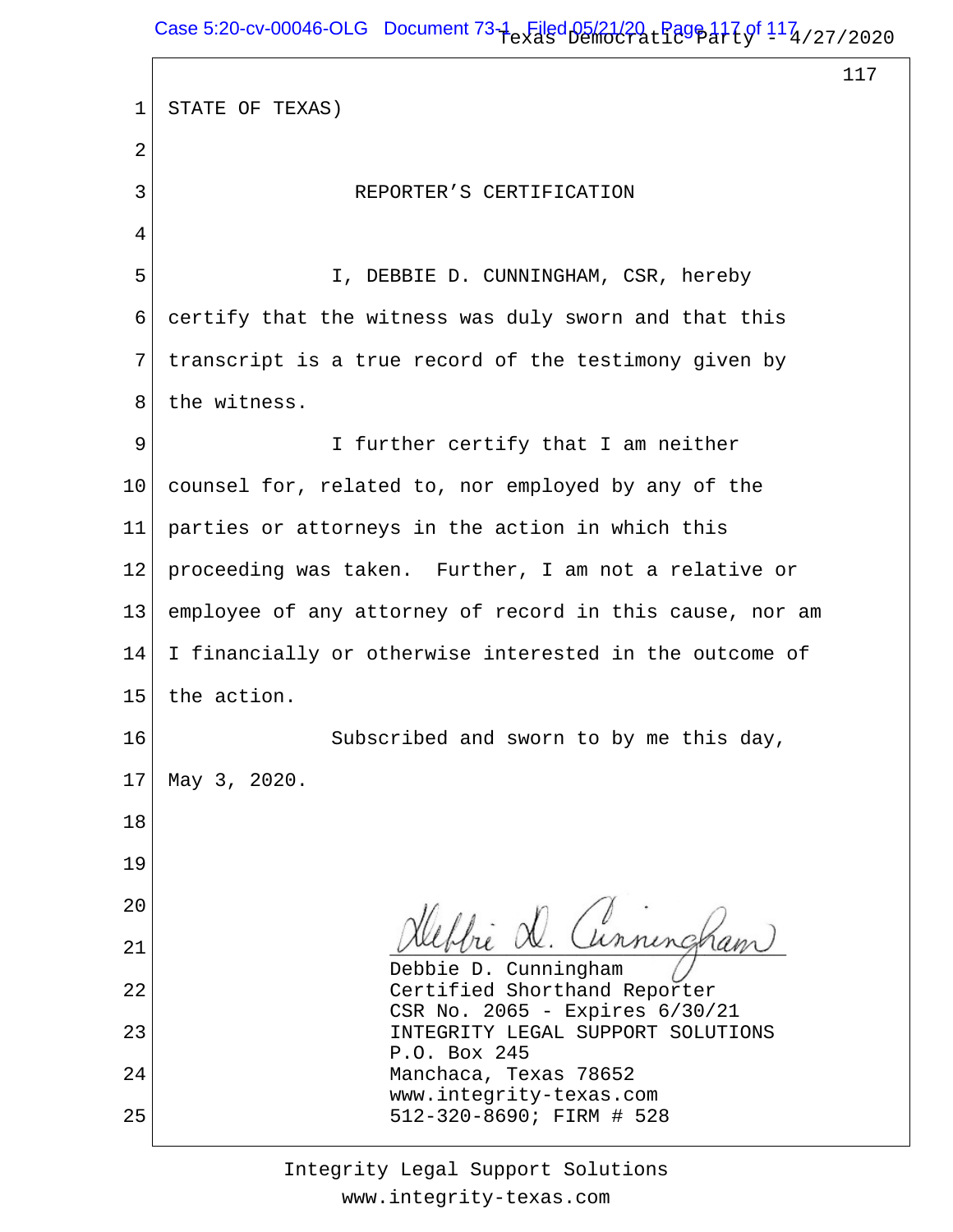IN THE UNITED STATES DISTRICT COURT FOR THE WESTERN DISTRICT OF TEXAS SAN ANTONIO DIVISION JARROD STRINGER, et al., \* Plaintiffs,  $\star$ v. \* No. SA-20-CV-46-OG  $\star$ RUTH HUGHS, et al., Defendant. \*

#### VIDEOTAPED VIDEOCONFERENCED

ORAL DEPOSITION

**OF** STREET IN THE STREET IS NOT THE STREET IN THE STREET IS NOT THE STREET IN THE STREET IS NOT THE STREET IN THE STREET IS NOT THE STREET IN THE STREET IS NOT THE STREET IN THE STREET IS NOT THE STREET IN THE STREET IS N

THE DEMOCRATIC CONGRESSIONAL

CAMPAIGN COMMITTEE REPRESENTATIVE,

JACQUELINE NEWMAN

Tuesday, April 28, 2020

#### VIDEOTAPED VIDEOCONFERENCED DEPOSITION OF

 JACQUELINE NEWMAN, produced as a witness at the instance of the Defendant, and duly sworn, was taken in the above-styled and numbered cause on Tuesday, April 28, 2020, from 10:09 a.m. to 2:05 p.m. Central Time, before Debbie D. Cunningham, CSR, in and for the State of Texas, remotely reported via Machine Shorthand, pursuant to the Federal Rules of Civil Procedure.

--ooOoo--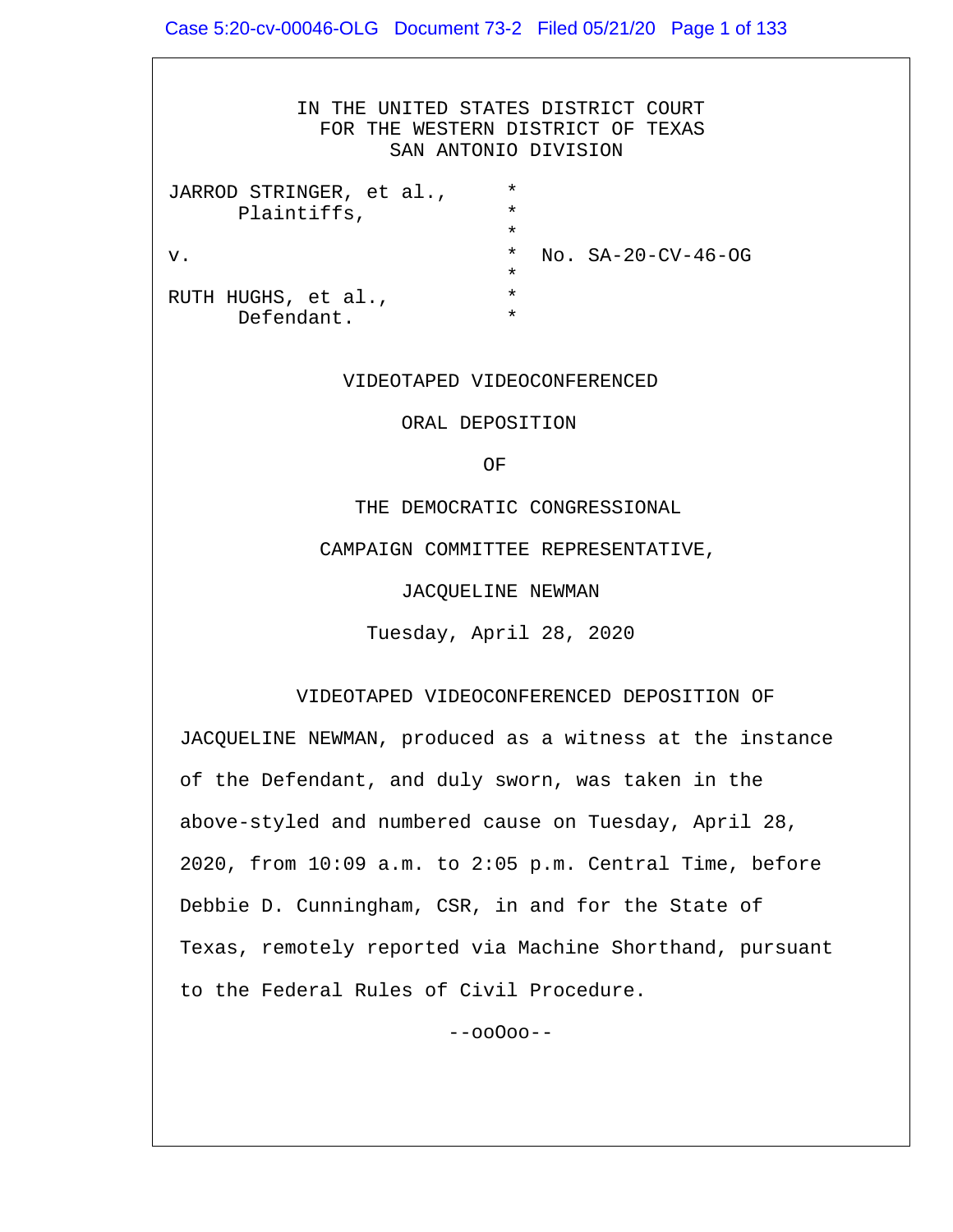Case 5:20-cv-00046-OLG Document 73-2 Filed 05/21/20 Page 2 of  $133_{\frac{4}{28}/28/2020}$ 

```
2
 1
 2
 3
 4
 5
 6
 7
 8
 9
10
11
12
13
14
15
16
17
18
19
20
21
22
23
24
25
                             APPEARANCES
    FOR PLAINTIFF INTERVENORS:
          PERKINS COIE
          700 13th St NW
          Washington, DC 20005
          (T) 202.654.6200
          By: Aria Branch, Esq.
                abranch@perkinscoie.com
                       AND
                Emily Brailey, Esq.
                       AND
                Rachel Jacobs, Esq.
    FOR DEFENDANT THE TEXAS SECRETARY OF STATE:
          OFFICE OF THE ATTORNEY GENERAL OF TEXAS
          Special Counsel for Civil Litigation
          300 W. 15th Street
          Austin, Texas 78701
          (T) 512.463.4139
          By: Christopher D. Hilton, Esq.
                christopher.hilton@oag.texas.gov
    VIDEOGRAPHER:
          Amanda Christopher
          Brian Christopher
                              --ooOoo--
```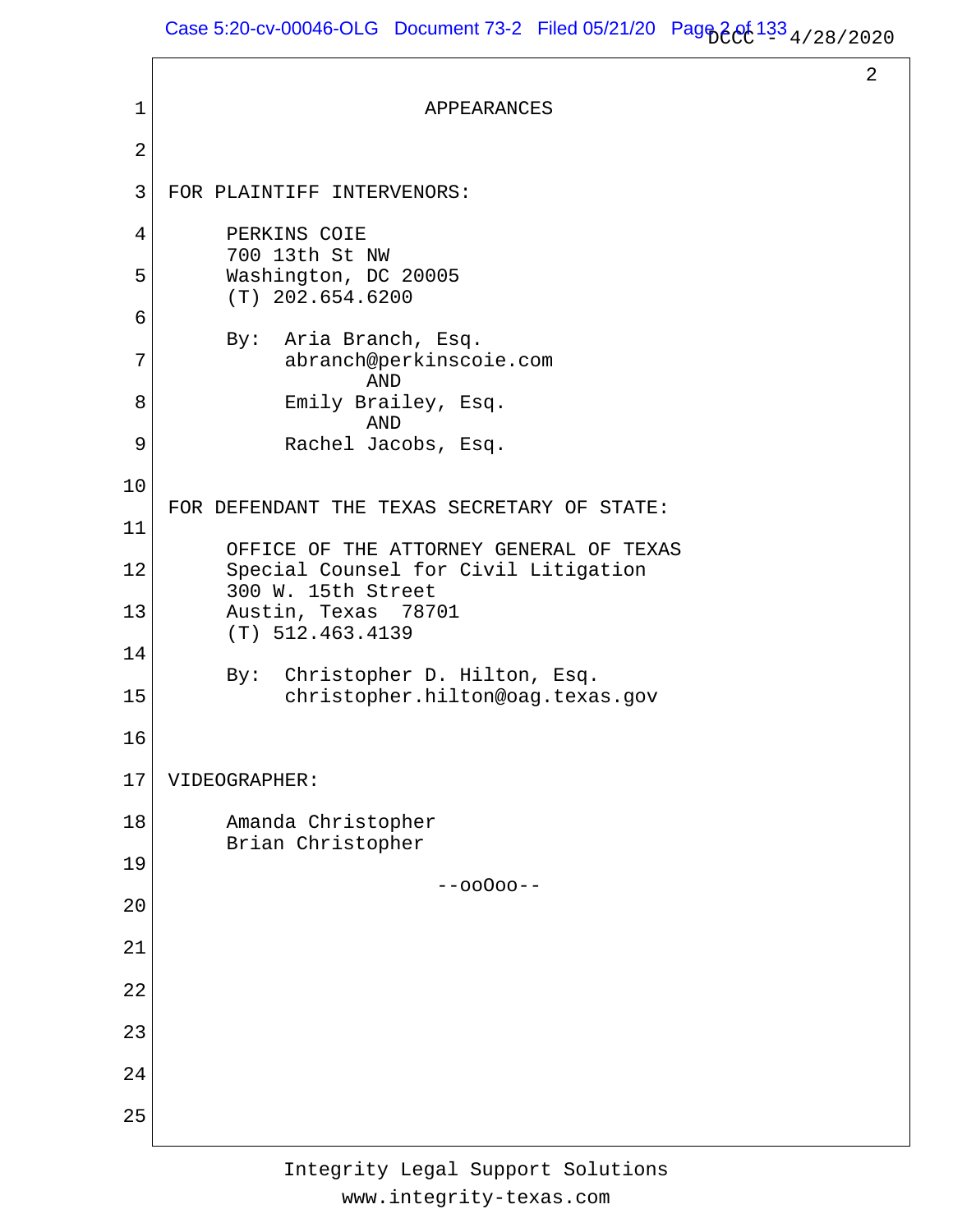Case 5:20-cv-00046-OLG Document 73-2 Filed 05/21/20 Page  $3e^{(133)}$  4/28/2020

|                 |                                   |                | $\mathfrak{Z}$ |
|-----------------|-----------------------------------|----------------|----------------|
| $\mathbf 1$     | INDEX                             |                |                |
| $\sqrt{2}$      | APPEARANCES                       | $\overline{2}$ |                |
| $\mathbf{3}$    |                                   |                |                |
| $\overline{4}$  | EXAMINATION OF JACQUELINE NEWMAN: |                |                |
| 5               | BY MR. HILTON                     | $\sqrt{6}$     |                |
| $\epsilon$      |                                   |                |                |
| $\overline{7}$  |                                   |                |                |
| $\,8\,$         | CHANGES AND SIGNATURE             | 131            |                |
| $\mathsf 9$     | REPORTER'S CERTIFICATION          | 133            |                |
| $10\,$          |                                   |                |                |
| $11\,$          |                                   |                |                |
| 12              |                                   |                |                |
| $13$            |                                   |                |                |
| 14              |                                   |                |                |
| $15$            |                                   |                |                |
| $16\,$          |                                   |                |                |
| 17              |                                   |                |                |
| $18\,$          |                                   |                |                |
| 19              |                                   |                |                |
| 20              |                                   |                |                |
| 21              |                                   |                |                |
| $\overline{22}$ |                                   |                |                |
| 23              |                                   |                |                |
| 24              |                                   |                |                |
| 25              |                                   |                |                |
|                 |                                   |                |                |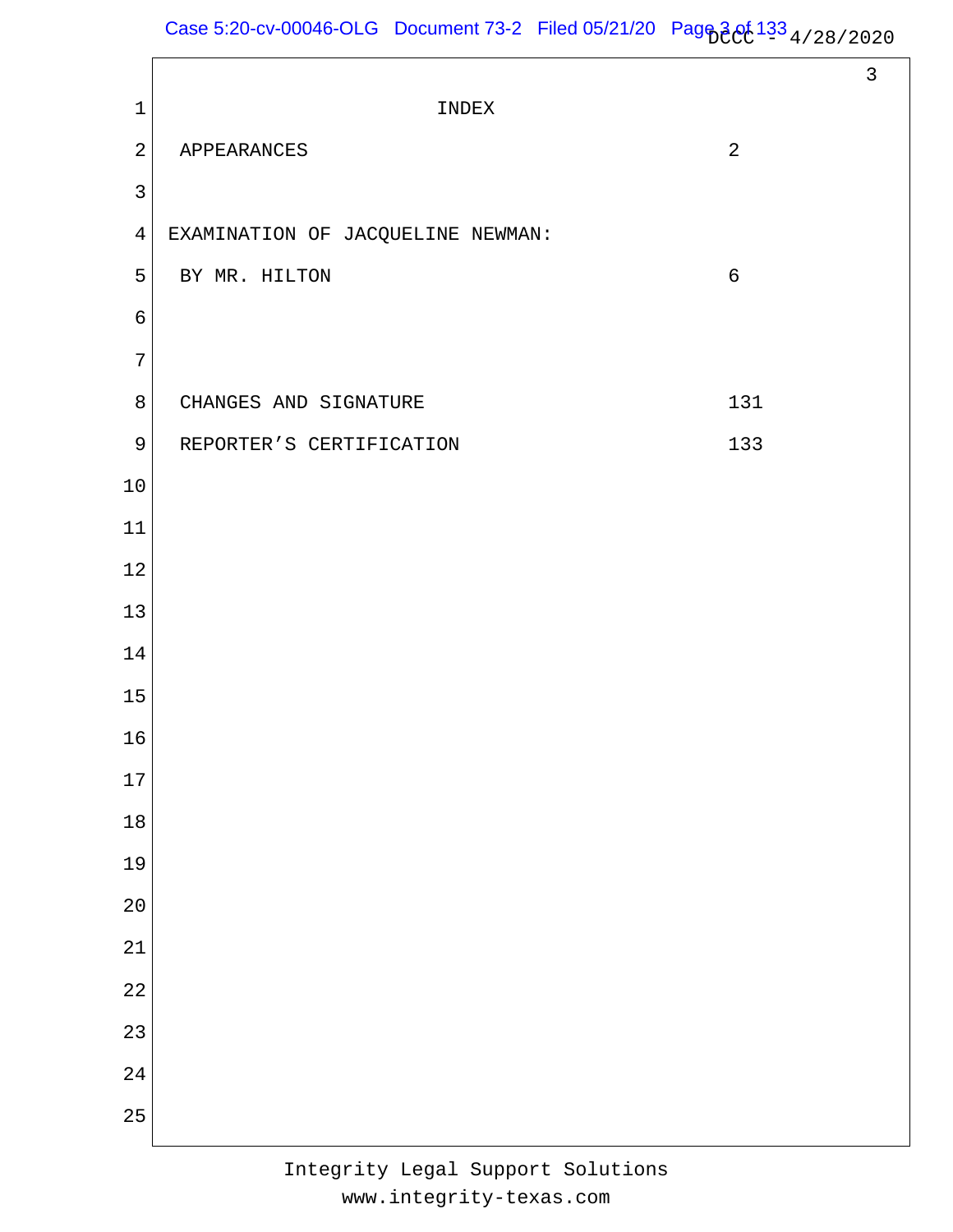Case 5:20-cv-00046-OLG Document 73-2 Filed 05/21/20  $\text{Page}^{4}$   $94/33$   $4/28/2020$ 

4

| $\mathbf 1$ |                | EXHIBIT INDEX                                                |      |
|-------------|----------------|--------------------------------------------------------------|------|
| 2           | Exhibit Number | Description                                                  | Page |
| 3           |                |                                                              |      |
| 4           | Exhibit 1      | Defendants' Notice of Oral                                   | 24   |
| 5           |                | Deposition Pursuant to Federal<br>Rule of Civil Procedure 30 |      |
| 6           | Exhibit 2      | Intervenor-Plaintiffs Texas<br>Democratic Party, DSCC, and   | 25   |
| 7           |                | DCCC's Complaint for Declaratory<br>and Injunctive Relief    |      |
| 8           |                |                                                              |      |
| 9           | Exhibit 3      | Alexander Edelman Declaration                                | 26   |
| 10          | Exhibit 4      | DCCC's Production in Response<br>Subpoena Duces Tecum        | 29   |
| 11          | Exhibit 5      | Jacqueline Newman LinkedIn page                              | 14   |
| 12          | Exhibit 6      | FEC Form 1, Statement of<br>Organization for DCCC            | 43   |
| 13<br>14    | Exhibit 7      | DCCC Amended Year-End<br>Report Summary                      | 56   |
| 15          | Exhibit 8      | Excel spreadsheet                                            | 45   |
| 16          |                |                                                              |      |
| 17          |                |                                                              |      |
| 18          |                |                                                              |      |
| 19          |                |                                                              |      |
| 20          |                |                                                              |      |
| 21          |                |                                                              |      |
| 22          |                |                                                              |      |
| 23          |                |                                                              |      |
| 24          |                |                                                              |      |
| 25          |                |                                                              |      |
|             |                |                                                              |      |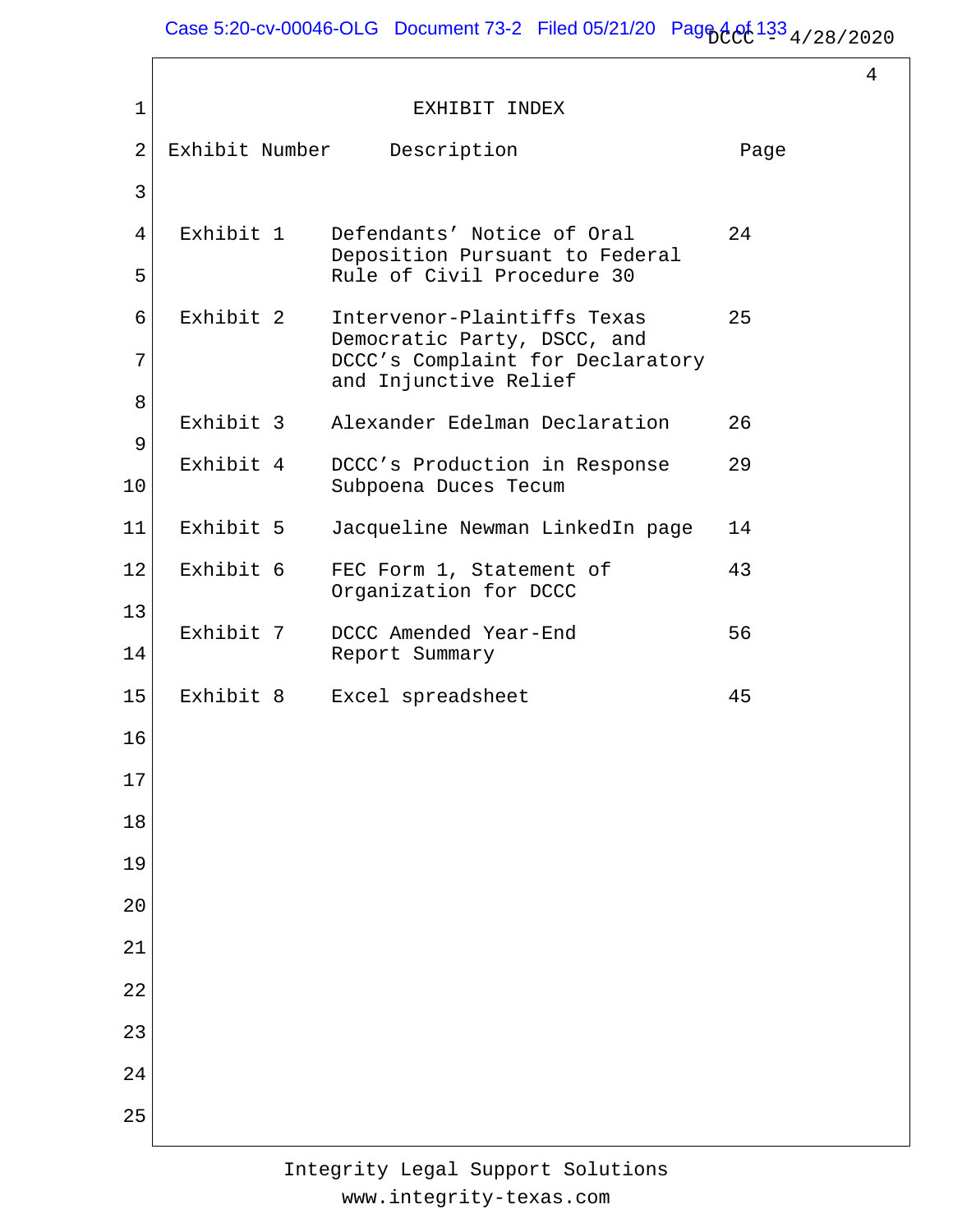Case 5:20-cv-00046-OLG Document 73-2 Filed 05/21/20 Pag $66/133/4/28/2020$ 

5

1 2 3 4 5 6 7 8 9 10 11 12 13 14 15 16 17 18 19 20 21 22 23 24 25 (Tuesday, April 28, 2020, 10:10 a.m.) P R O C E E D I N G S THE REPORTER: Today is April 28th, 2020. This is the deposition of the Corporate Representative of DCCC, Jacqueline Newman, in the matter of Jarrod Stringer, et al. versus Ruth R. Hughs, et al. We are situated remotely and are on the record at 10:09 a.m., Central Standard Time. My name is Debbie Cunningham, and my business address is P.O. Box, Manchaca, Texas 78652. Would all persons present please introduce themselves for the record? MR. HILTON: Chris Hilton for the Defendants. MS. BRANCH: Aria Branch for the Plaintiff Intervenor DCCC. That's "D" and then three "Cs." MS. BRAILEY: Emily Brailey, also for the Plaintiff Intervenor, DCCC. THE WITNESS: Jacqueline Newman with the DCCC.  $\star$  $\star$  $\star$ JACQUELINE NEWMAN,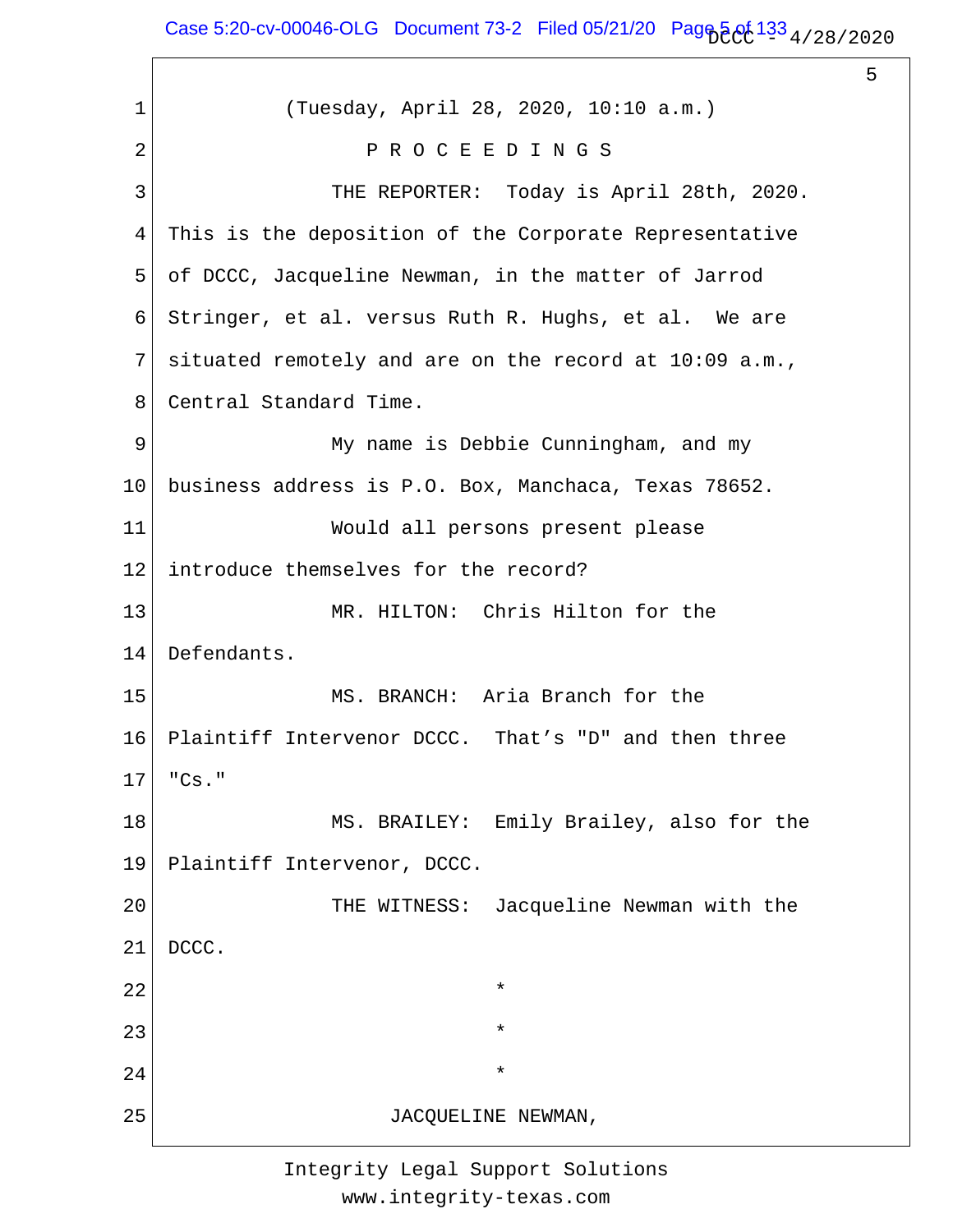Case 5:20-cv-00046-OLG Document 73-2 Filed 05/21/20 Page  $605/133/4/28/2020$ 

6 1 2 3 4 5 6 7 8 9 10 11 12 13 14 15 16 17 18 19 20 21 22 23 24 25 having taken an oath to tell the truth, the whole truth, and nothing but the truth, was examined and testified as follows: **EXAMINATION** BY MR. HILTON:  **Q. Good morning, Ms. Newman.** A. Hi.  **Q. Could you please state and spell your name one more time for the record?** A. Sure. It's Jacqueline Newman, J-A-C-Q-U-E-L-I-N-E N-E-W-M-A-N.  **Q. And you're here on behalf of DCCC to testify as their representative today, right?** A. I am.  **Q. Before starting to prepare for this, I truthfully didn't know a whole lot about the DCCC and what it does. I think I'm still pretty murky on the details, and I'm hoping you can explain for me so I can kind of understand more today. Can you just start me off with kind of an overview about what the DCCC is, what its purpose is, what it does?** A. Sure. The DCCC is the national party tasked with electing Democrats to the U.S. House of Representatives.  **Q. You said it's a party?**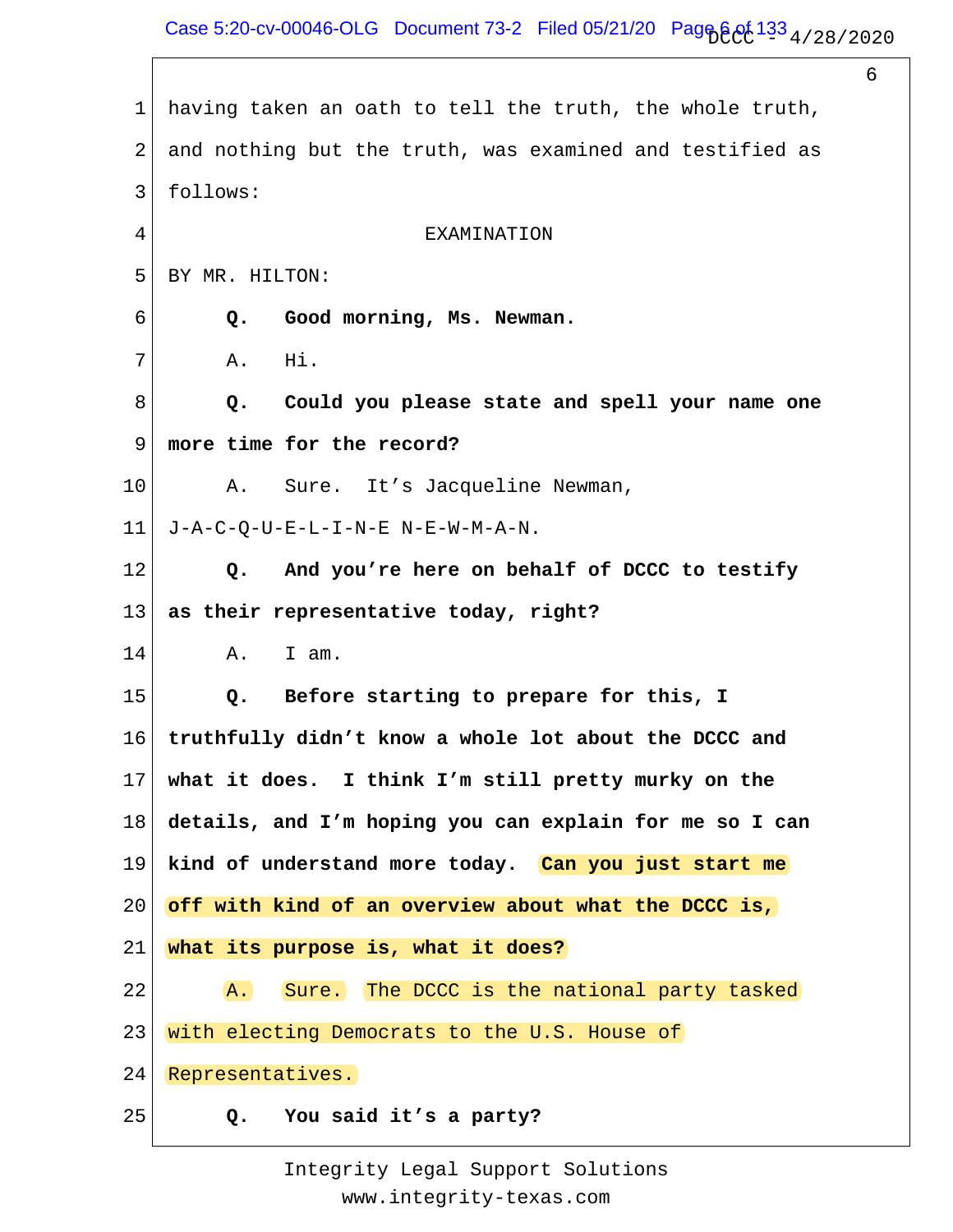1 2 3 4 5 6 7 8 9 10 11 12 13 14 15 16 17 18 19 20 21 22 23 24 25 A. Yes.  **Q. Is it separate from, like, the Democratic Party; or how does that work?** A. Yes. I mean, we are part of the Democratic Party. We are separate from the Democratic National Committee, which is often what people think of when they think of the National Democratic Party.  **Q. So you're separate from the Democratic National Committee. Is it a subordinate role, is it a partnership; or what's the relationship there?** A. I would say we're affiliated, but we are not -- we are not interlinked in any way. And we are also not their subordinate.  **Q. Okay. And, I mean, I just didn't know. Do you have a separate Party platform, or how does that work?** A. Yes, I mean, we don't necessarily have a platform as the DCCC.  **Q. Okay. And why is that?** A. That's just not something we set out to do.  **Q. So what do you set out to do? I mean, is it primarily fundraising; or just what is, you know?** A. We -- again, we're trying to elect Democrats to the U.S. House of Representatives; and so we support campaigns in a variety of ways and functions.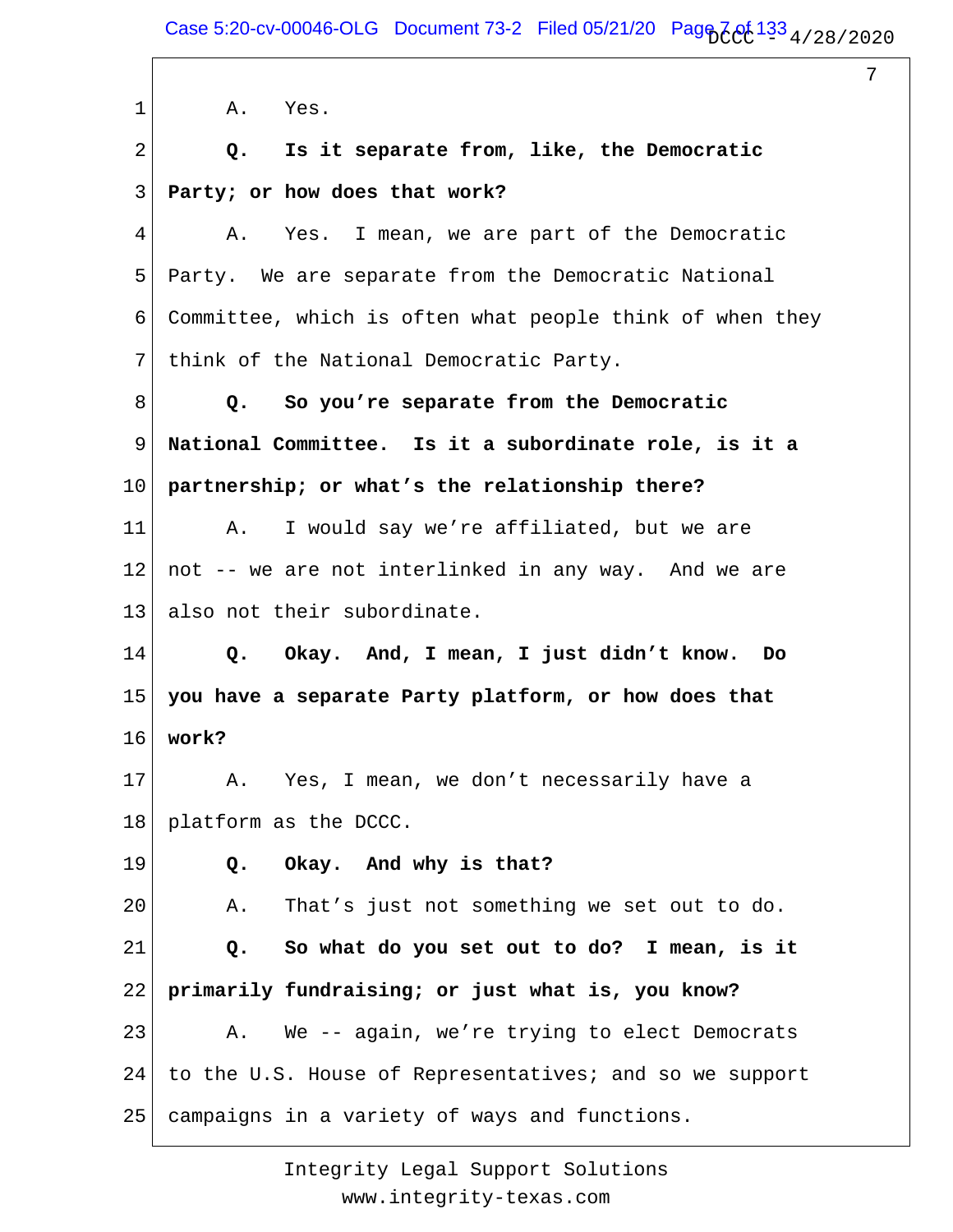Case 5:20-cv-00046-OLG Document 73-2 Filed 05/21/20 Page 8 of  $133_{\frac{4}{28}/28/2020}$ 

8

1 2 3 4 5 6 7 8 9 10 11 12 13 14 15 16 17 18 19 20 21 22 23 24 25  **Q. Okay. Well, we'll go through some of the details of some of that later. I guess I would like to start, also, with understanding a little bit more about you and your background. So you're currently employed by the DCCC; is that right?** A. I am.  **Q. And what's your role?** A. I'm the Deputy Executive Director and Chief Operating Officer.  **Q. Okay. And what are the responsibilities for those roles?** A. I oversee all the administrative and operations functions for the building -- or for the committee, that includes the building itself, our Human Resources functions, our budgets, our legal activity, just making sure everything is functioning as it should.  **Q. How many employees does DCCC have?** A. Right now we are roughly at about 265 employees.  **Q. So these are folks that receive a paycheck from DCCC?** A. Yes.  **Q. And where are they located, and what kind of work do they engage in? I'm trying to get a sense of, you know, who's out there.**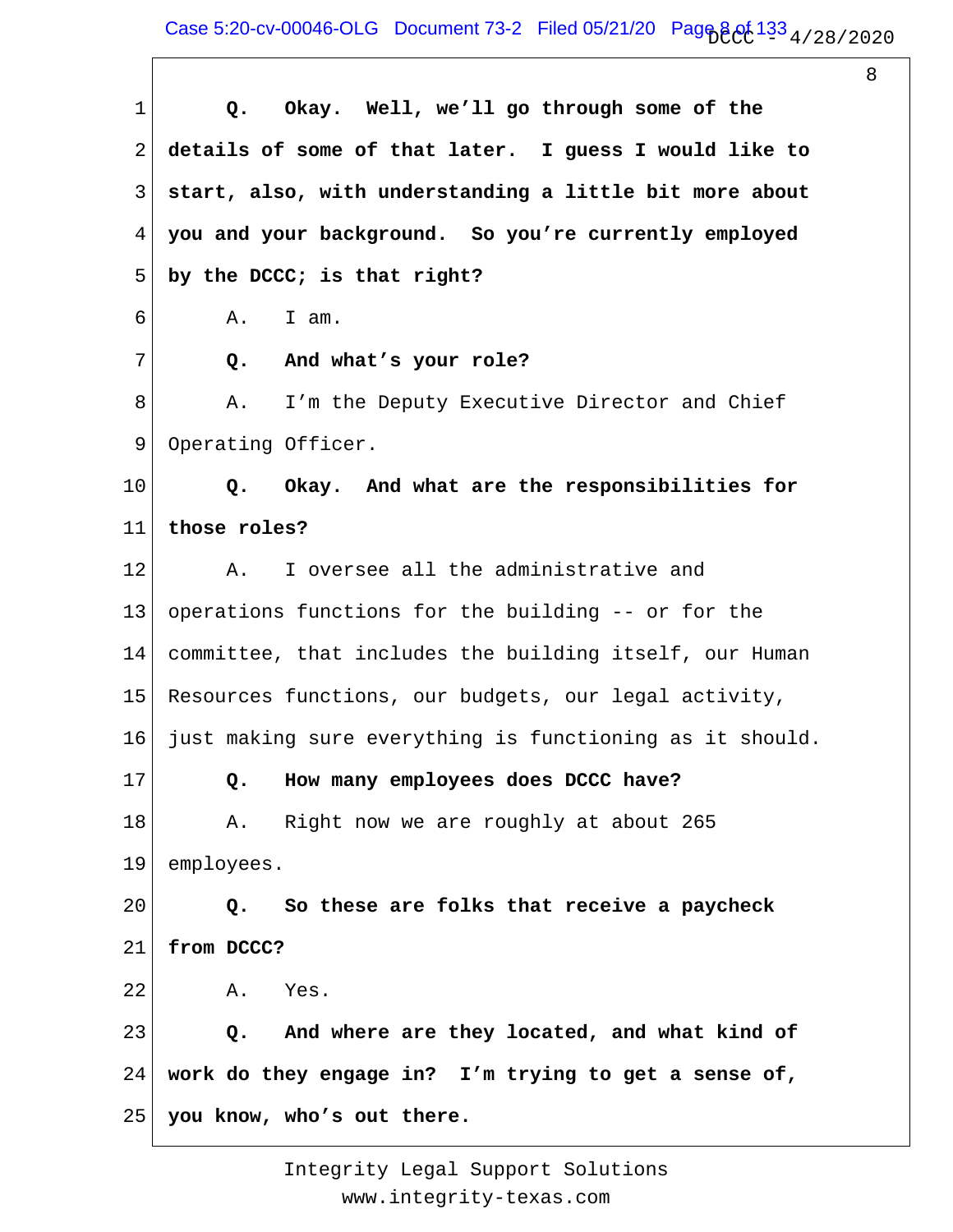Case 5:20-cv-00046-OLG Document 73-2 Filed 05/21/20 Page 9 of  $133_{\frac{4}{28}/28/2020}$ 

9

1 2 3 4 5 6 7 8 9 10 11 12 13 14 15 16 17 18 19 20 21 22 23 24 25 A. Sure. They -- our employees are located across the country. The majority are based in DC. We have several employees that are on the ground in Texas as it relates to this case.  **Q. Uh-huh. And as far as your job, Deputy Executive Director -- did I get that right?** A. Yes.  **Q. How long have you had that role?** A. I think I've had this title since September. I've been with the committee in some fashion since 2014, and I was previously with the committee in 2012.  **Q. And what about the COO title, how long have you had that?** A. About two and a half years.  **Q. Okay. Who -- what's the reporting -- what's, I guess, the leadership structure? You're the Deputy Executive Director, so I assume you report to an Executive Director. Is there anyone else you report to, other folks that report to you? Can you give me a sense of that?** A. Yes, you're right. There's an Executive Director who oversees all the day-to-day functions of the committee; and then we also have a Chair of the committee, Congresswoman Cheri Bustos.  **Q. Anyone else that you report to?**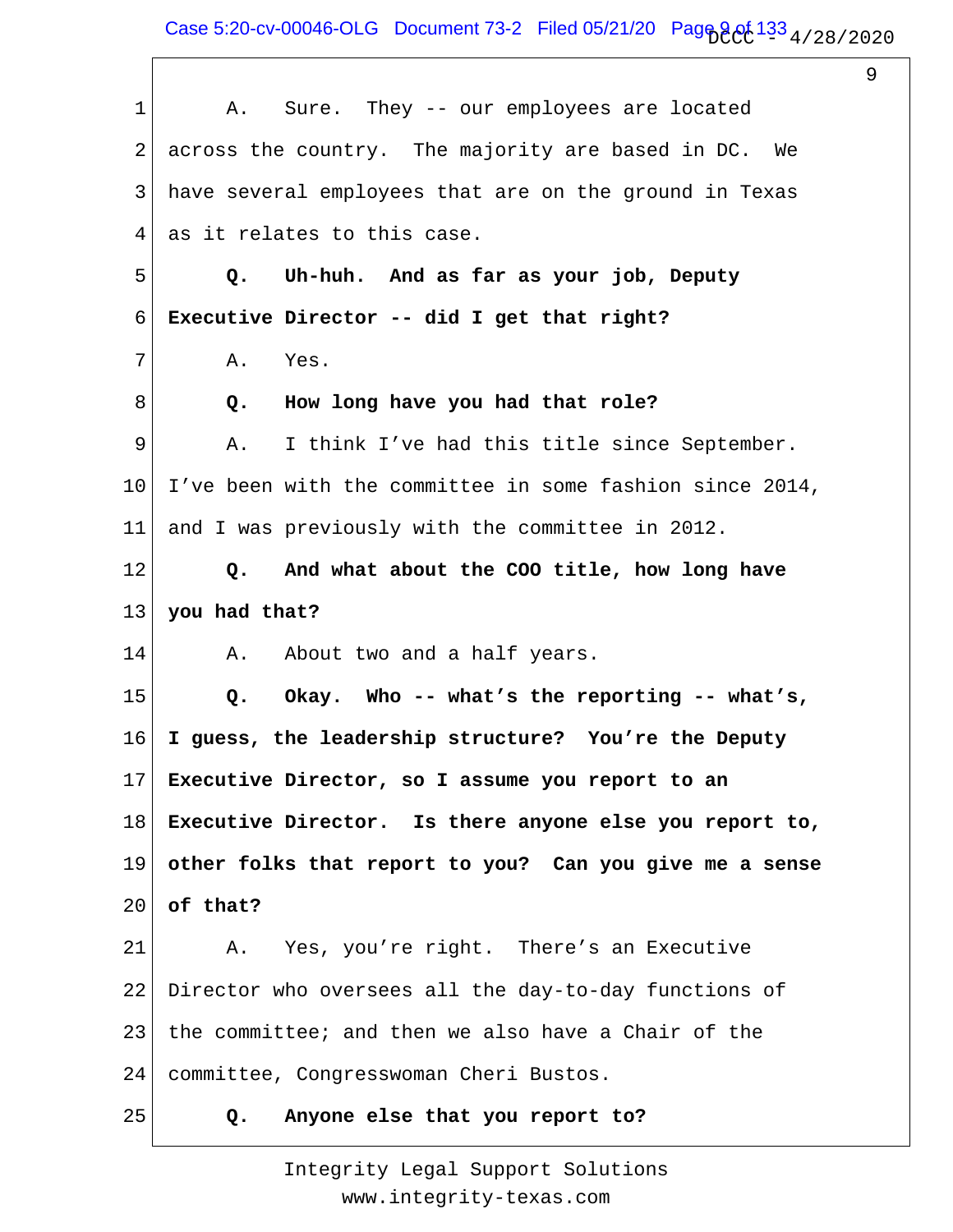Case 5:20-cv-00046-OLG Document 73-2 Filed 05/21/20 Page  $100^{4}$  133 $_4$  / 28 / 2020

10

1 2 3 4 5 6 7 8 9 10 11 12 13 14 15 16 17 18 19 20 21 22 23 24 25 A. No.  **Q. And then who reports to you?** A. I have a team below me, a Chief Administrative Officer, IT Director.  **Q. Is that it, there's two people that report to you?** A. Oh, I'm sorry. Then there's some junior-level staffers below them who are kind of the senior team and then HR and Administration Manager.  **Q. Okay. How many people would you say report to you directly?** A. I think it's about eight or nine people.  **Q. Okay. Are there any other deputy executive directors, or are you the only one? Like, a lot of agencies have, like, multiple deputy commissioners in charge of certain things.** A. Sure. There are two other deputy executive directors.  **Q. What are their names, and what are their responsibilities?** A. One is Ryan Hedgepeth, and he is our Deputy Executive Director for Member Engagement. He works directly with members of our caucus, members of Congress. And Mike Smith is also a Deputy Executive Director, and he oversees our fundraising operations.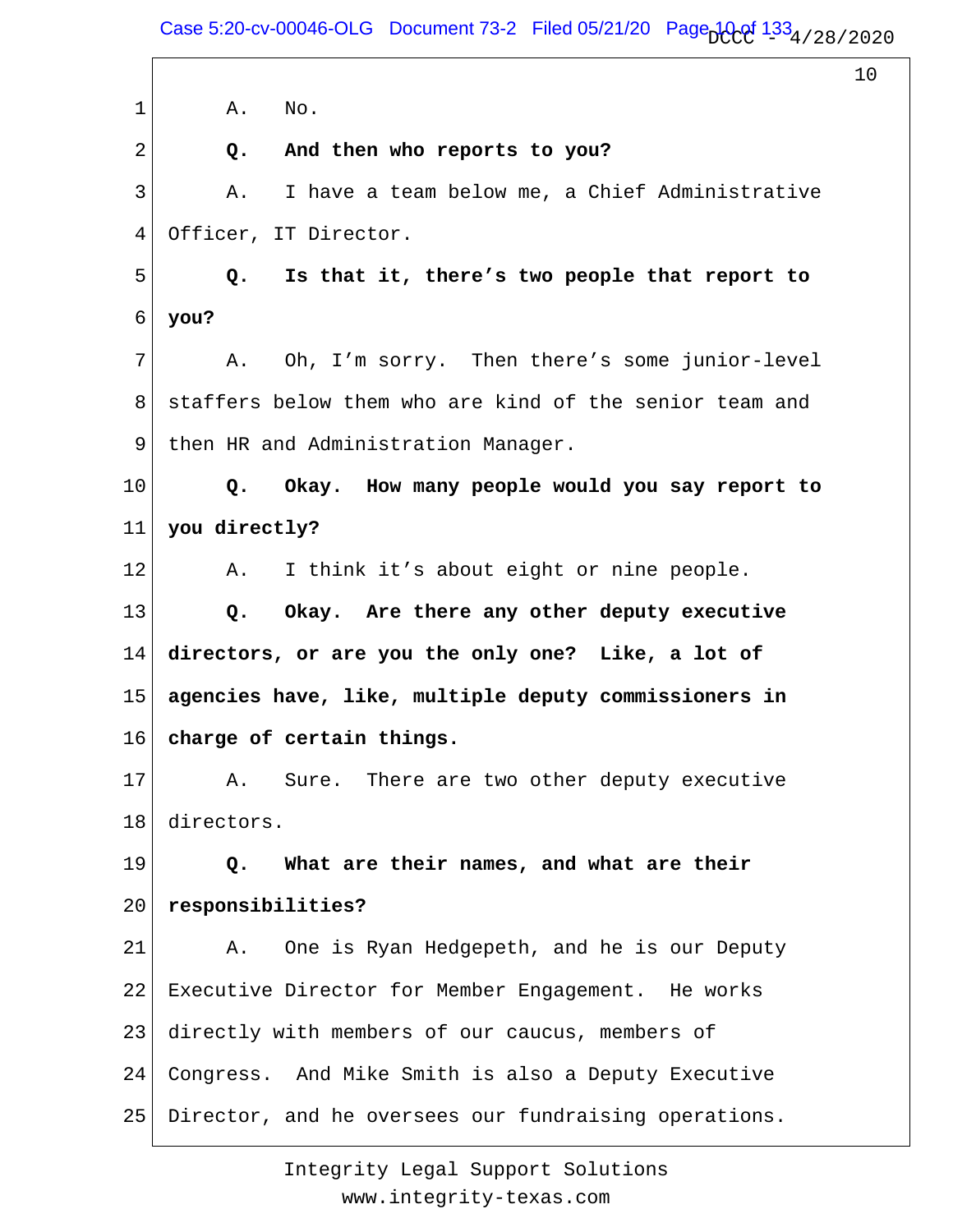Case 5:20-cv-00046-OLG Document 73-2 Filed 05/21/20 Page  $1.33_{4/28/2020}$ 

11 1 2 3 4 5 6 7 8 9 10 11 12 13 14 15 16 17 18 19 20 21 22 23 24 25  **Q. Has there been any change to that structure in the time that you've been with the DCCC?** A. The Deputy Executive Director structure?  **Q. Yes, yeah.** A. Yes, there has.  **Q. So what were the changes and when did they occur, again, just kind of focusing on this top-level structure?** A. Sure. So I'm sorry. Could you -- did you say this year or during my entire time at the DCCC?  **Q. Just since you've been at DCCC.** A. Sure. So each cycle, which is a two-year election period, the DCCC goes through the process of - at one point it was appointing and now it's electing a Chair of the committee. And each Chair that comes in is able to kind of re-image the structure as they see necessary in order to carry out their goals for the cycle. And so with that, I would say each cycle there has been a slightly different leadership structure.  **Q. Can you give me some examples, maybe? Maybe if it changes every two years regularly, we don't have to go through every one; but if you could, kind of give me a sense of what type of changes that there are.** A. Sure. So usually -- I think in the past few cycles there has been a Deputy Executive Director, at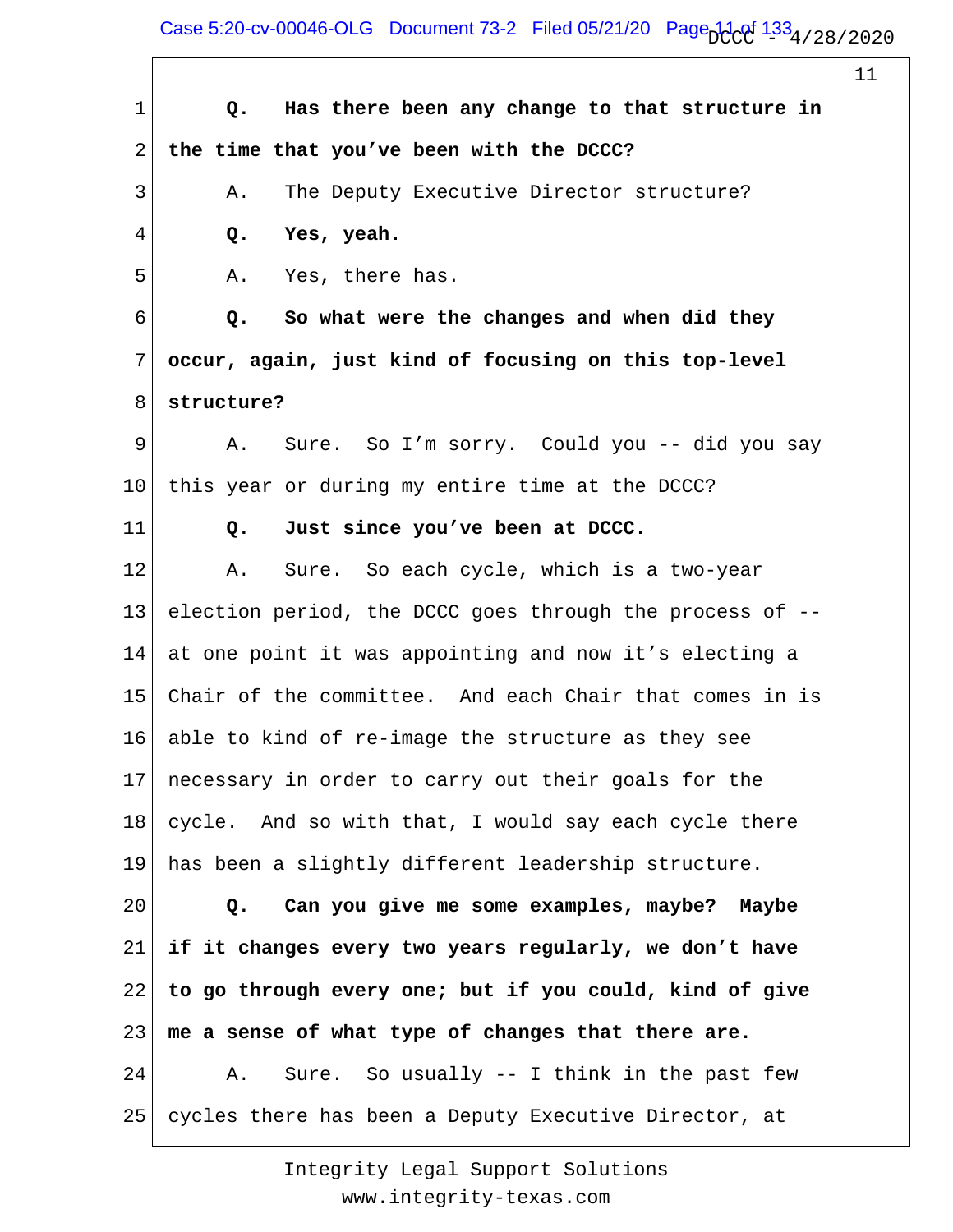1 2 3 4 5 6 7 8 9 10 11 12 13 14 15 16 17 18 19 20 21 22 23 24 25 least one or a few. And last cycle there was one Deputy Executive Director, and they reported to the Executive Director. In other cycles there have been a few deputy executive directors that kind of oversee a few key functions of the building and then report back to the Executive Director. Again, it just kind of depends on the Executive Director and the Chair at the time.  **Q. How are the Executive Director and the Chair chosen?** A. Currently -- and this is a somewhat recent change -- the Chair of the committee is elected by the Democratic Caucus, and the Executive Director is hired by the Chair.  **Q. Okay. And so you've been with DCCC since 2014 and then another stint before then. Is it typical to have a long tenure, you know, for employees to be tenured that length of time; or is there a lot of turnover with these two-year cycles?** A. Yeah, it's definitely more common that people work a cycle and then they move on to another opportunity. There's a lot of turnover usually.  **Q. Is some of that top down? I mean, does the Executive Director bring in their own people every year or...** A. No. I think it's more just the nature of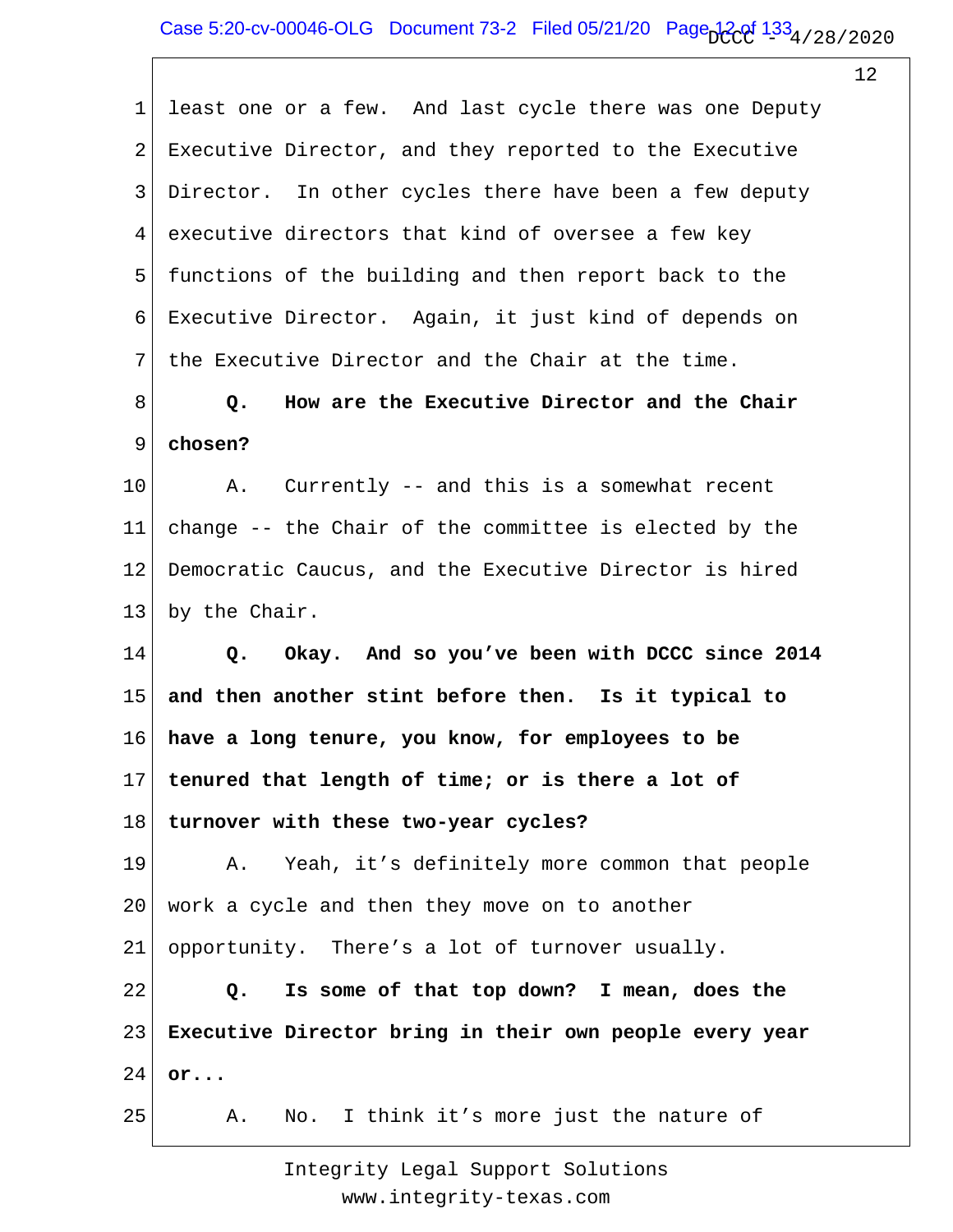| $\mathbf 1$ | campaigns that every two years people are moving on to  |
|-------------|---------------------------------------------------------|
| 2           | something else. I think you would see -- and this       |
| 3           | partially explains why I've been here longer than most  |
| 4           | people, but the administrative functions are the people |
| 5           | who tend to stay cycle to cycle. And the people who     |
| 6           | work kind of in different parts of the committee are    |
| 7           | often moving on to other campaigns or other             |
| 8           | organizations.                                          |
| 9           | So that would be more typical of the folks who<br>Q.    |
| 10          | do the fundraising or the -- I forget how you put it -- |
| 11          | the direct interfacing with the caucus members?         |
| 12          | Yes.<br>Α.                                              |
| 13          | Okay. You've been here, you know, at DCCC<br>Q.         |
| 14          | quite a while. I take it you enjoy your job?            |
| 15          | I do.<br>A.                                             |
| 16          | What do you enjoy about your job?<br>Q.                 |
| 17          | A. I think the work we do is important, and I           |
| 18          | like the values we represent.                           |
| 19          | Okay. What values?<br>$Q$ .                             |
| 20          | I think electing Democrats to the U.S. House<br>Α.      |
| 21          | of Representatives -- you know, the House, I think,     |
| 22          | impacts a lot of change within this country; and it's   |
| 23          | important that we expand and protect our majority.      |
| 24          | You've mentioned that a couple of times<br>Q.           |
| 25          | already and we're going to talk -- you know, one of the |
|             |                                                         |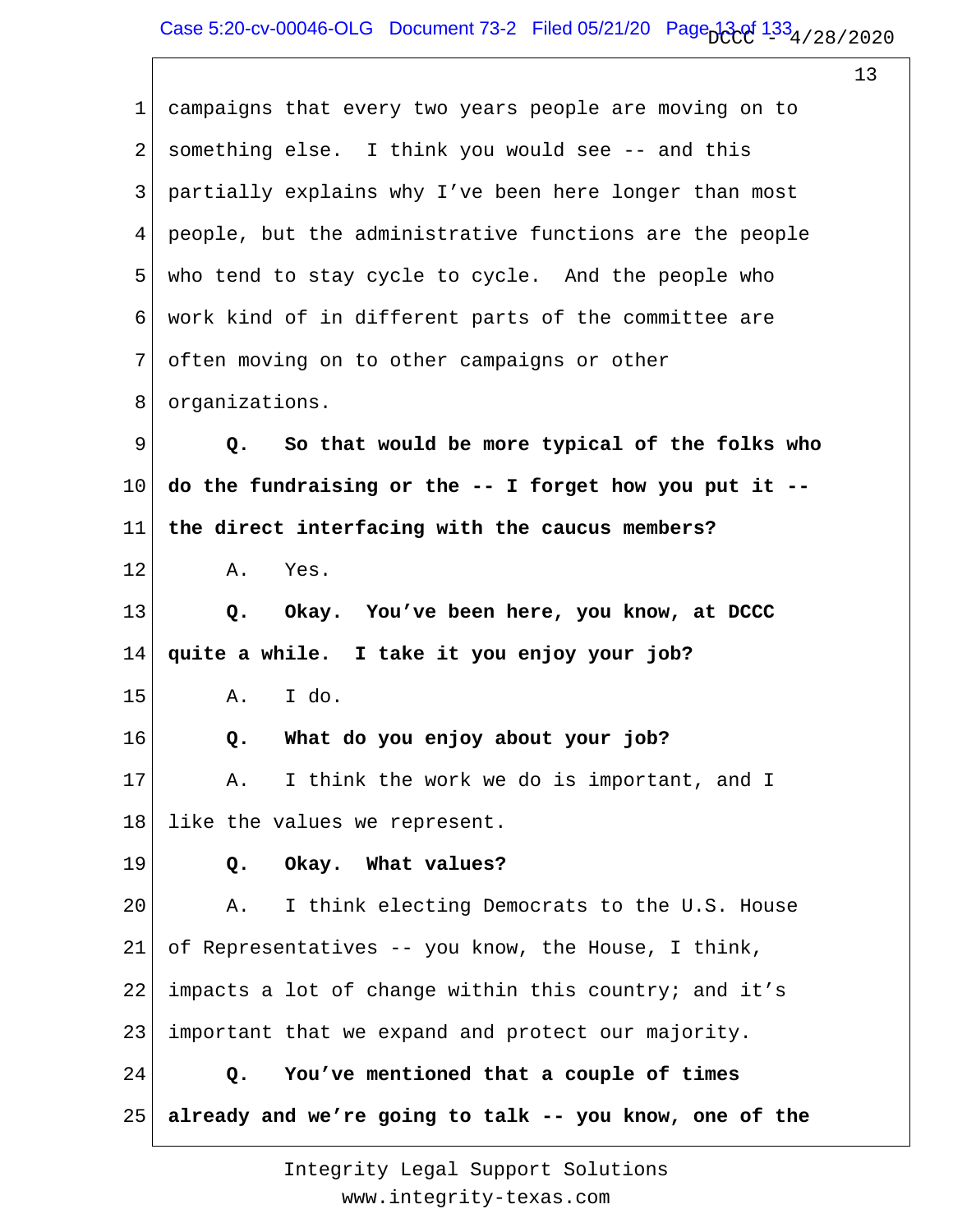#### Case 5:20-cv-00046-OLG Document 73-2 Filed 05/21/20 Page  $14.01$   $133<sub>4/28/2020</sub>$

14 1 2 3 4 5 6 7 8 9 10 11 12 13 14 15 16 17 18 19 20 21 22 23 24 25 **missions of DCCC and we're going to talk more about that throughout; but is that the best statement of the mission, to elect Democrats?** A. Definitely.  **Q. Is there any other component of that, or is that really what it's all about?** A. I think everything ties back to electing Democrats.  **Q. Okay.** MR. HILTON: I'm going to send out through the chat what's actually -- I'm going a little out of order. I kind of prenumbered some of these. So I'm going to send out Exhibit 5 now, and then we'll come back to the other ones. (Exhibit 5 discussed.)  **Q (BY MR. HILTON) So let me know if you're able to access Exhibit 5; and once you've had a chance to pull it up and review it, let me know.** A. Okay. I have it open.  **Q. Is that your LinkedIn page, at least part of it?** A. Yes.  **Q. And I should say -- I forgot to mention this before -- other than the documents that I send you and then the Bates numbered documents that your counsel**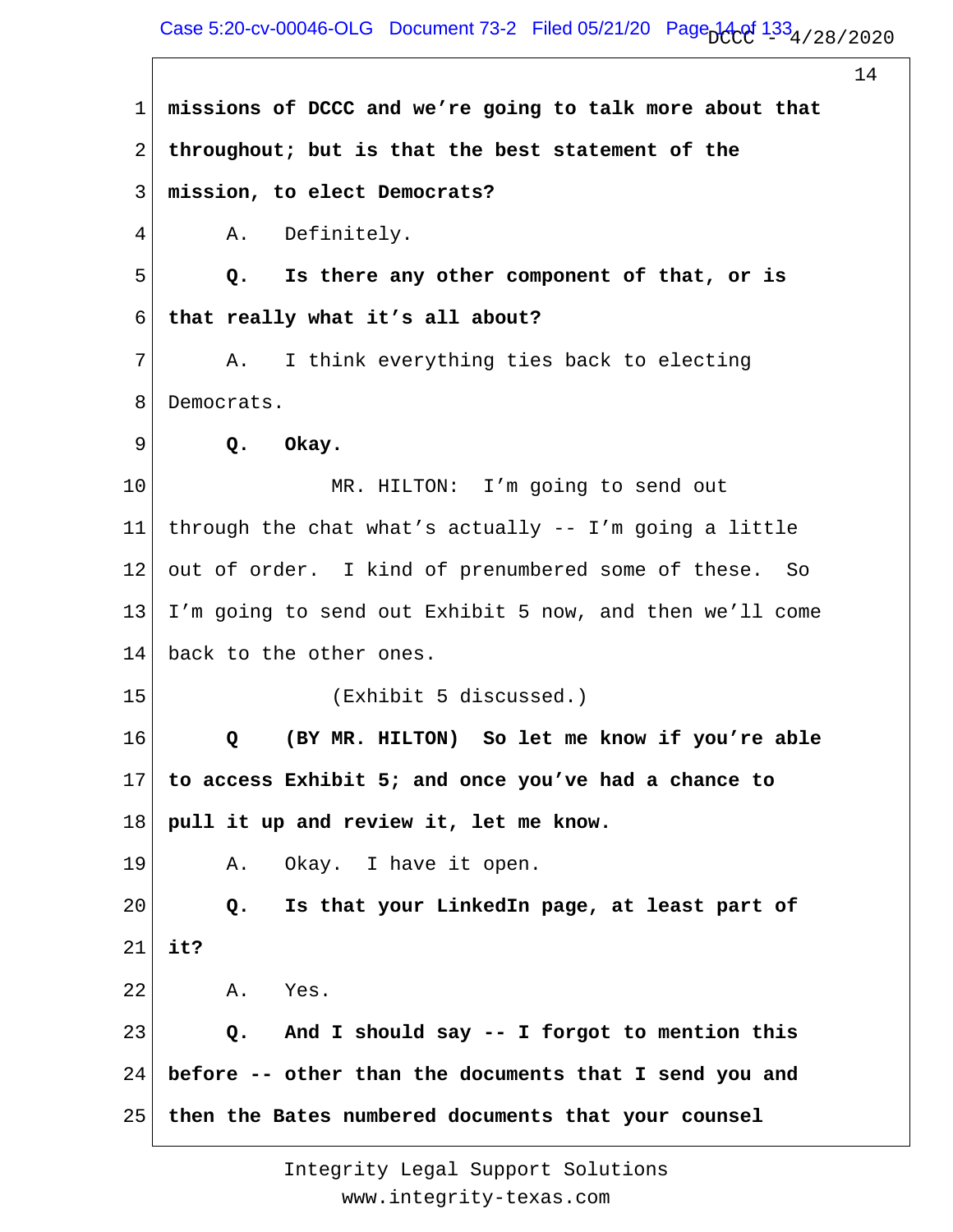1 2 3 **provided to you that were the DCCC's production, do you have any other documents in front of you, with you? Are you referring to any other documents?**

A. No, I don't.

4

5 6 7 8 9 10 11 12  **Q. Okay. I'll ask for you to continue not to do that; and if you do refer to another document, please let me know. And I think the same thing goes with talking to other people, including by e-mail, text, you know, anything like that. Please refrain from doing that, you know, until the deposition is over. And if you do do that, I'd ask that you please, you know, let me know.**

13 14 15 16 17 18 19 20 21 22 23  **All right. So turning to Exhibit 5, which is at least a portion of your LinkedIn page, it has employment history for you going back to May 2008. I was kind of hoping you could walk me through each of these positions, starting with May 2008, and explain to me -- obviously, we don't have to go into a huge amount of detail for all of these; but if you could, explain to me just kind of generally what the company was or what the organization was, what your role was, and kind of give me a sense of the evolution of your career. That's my goal here.**

24 25  **So if you could just kind of start from GIS Specialist at the Timmons Group and work your way**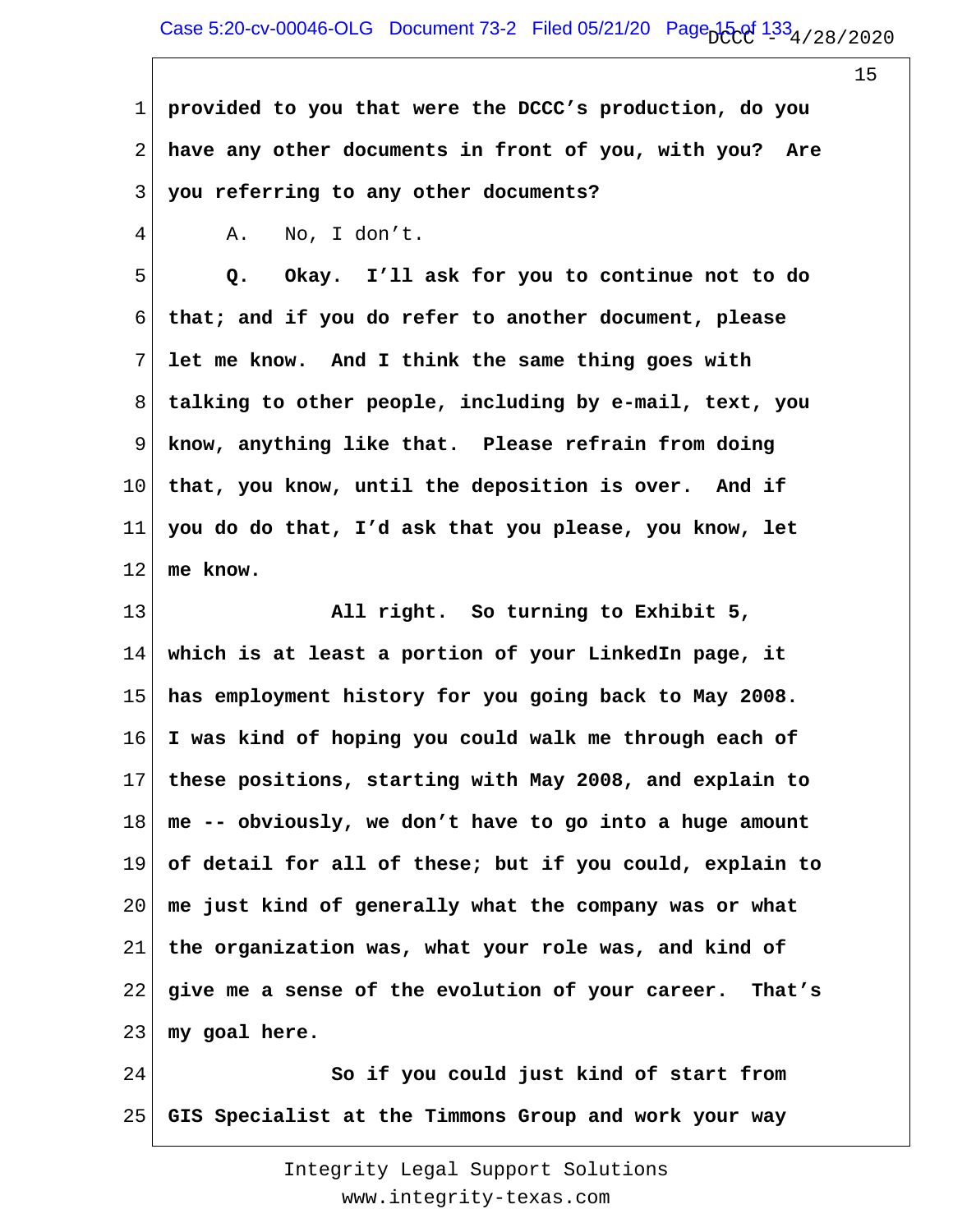1 2 3 4 5 6 7 8 9 10 11 12 13 14 15 16 17 18 19 20 21 22 23 24 25 **through, I think that's the most efficient way to go about it.** A. Okay. Sure. So in 2008 I worked with the Timmons Group, which is an engineering firm. I was a GIS Specialist at the time, Geographic Information Systems.  **Q. What is a Geographic Information System?** A. It's like a lot of building kind of digital maps. That's what I did, usually, for local governments that were hoping to convert to a modern era, if you will.  **Q. In what sense?** A. Like, the work I did was taking, like, paper documents, land parcels, and I was digitizing them.  **Q. Oh, I see. So any kind of, you know, records or whatever, just trying to make it into a modern electronically-accessible system?** A. Yeah, yeah, basically.  **Q. Got it. Any particular projects that stand out from that time? I don't mean to make you go all the way back through your career.** A. Oh, sure. No, no. So most of the work I specialized in, we worked with a lot of rural, I guess, counties and locations; and they were in the process of trying to basically get up and running a system that --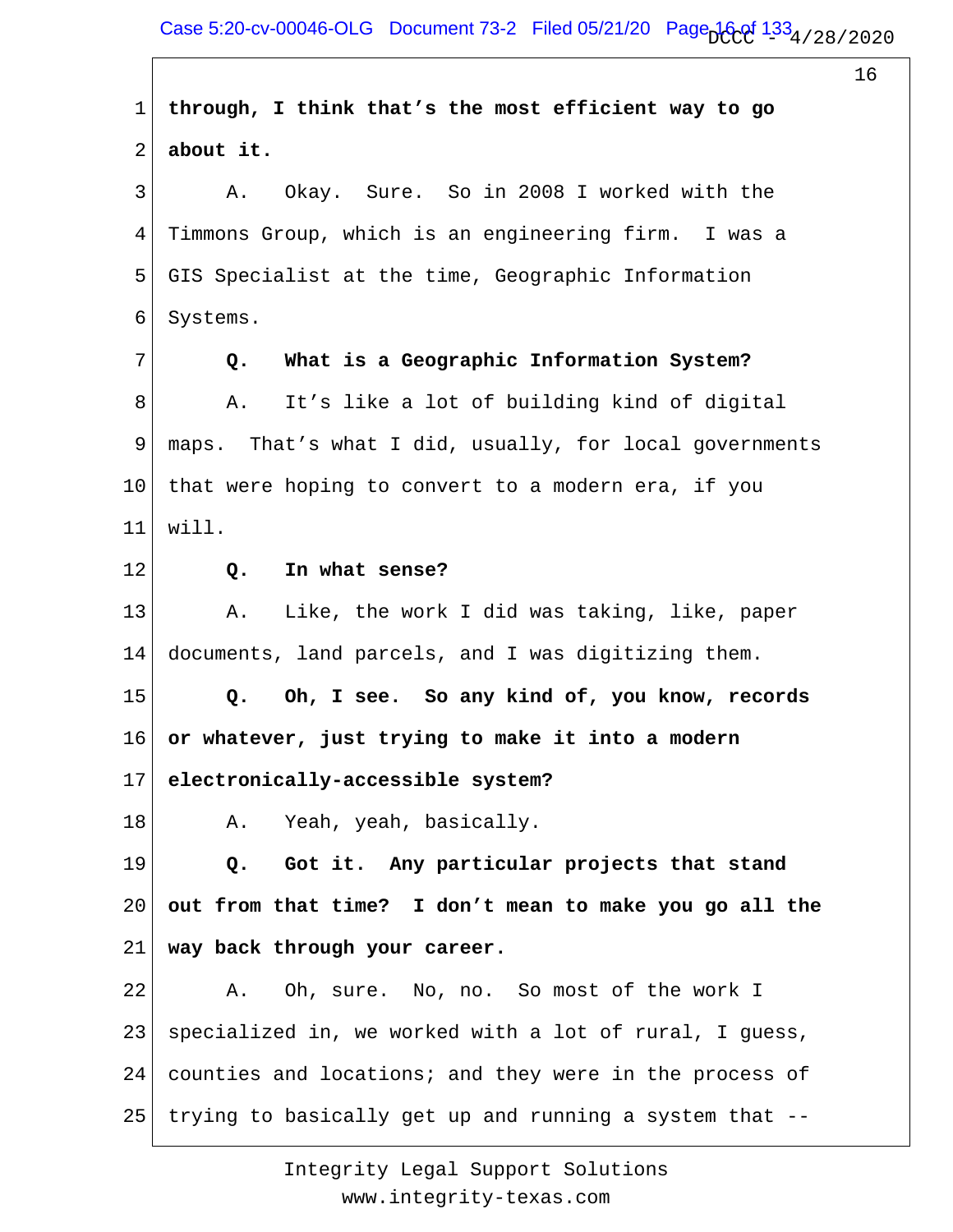1 2 3 4 5 6 7 8 9 where people in their location can call 9-1-1 and it would be linked to their home, which I think is something that, especially in urban and suburban areas, people take for granted that you call 9-1-1 and they know where you're calling from. So that required digitizing all of the maps and then linking each, like, land parcel to the phone information we had for people living there. That was the majority of the work I did at Timmons.

10 11 12 13 14  **Q. Okay. And I'm sorry to dwell on this, but it looks like your career kind of takes a more political - or politically-oriented turn from here. Did you do any political type work or redistricting or anything like that when you were with Timmons Group?**

15 16 17 18 19 A. I didn't do any political work with Timmons. I was involved through my school; and while I was working at Timmons, I took on a side project, which is a strong majority the role I did above it. And so I was kind of doing that in my spare time.

20 21 22 23 24 25  **Q. All right. Well, I know I asked you to just kind of walk me through this and let you explain it; and then I immediately interrupted you. So sorry about that, but maybe you can pick it up from there and continue to walk me through the rest of your career.** A. Sure. So for a strong majority, I was their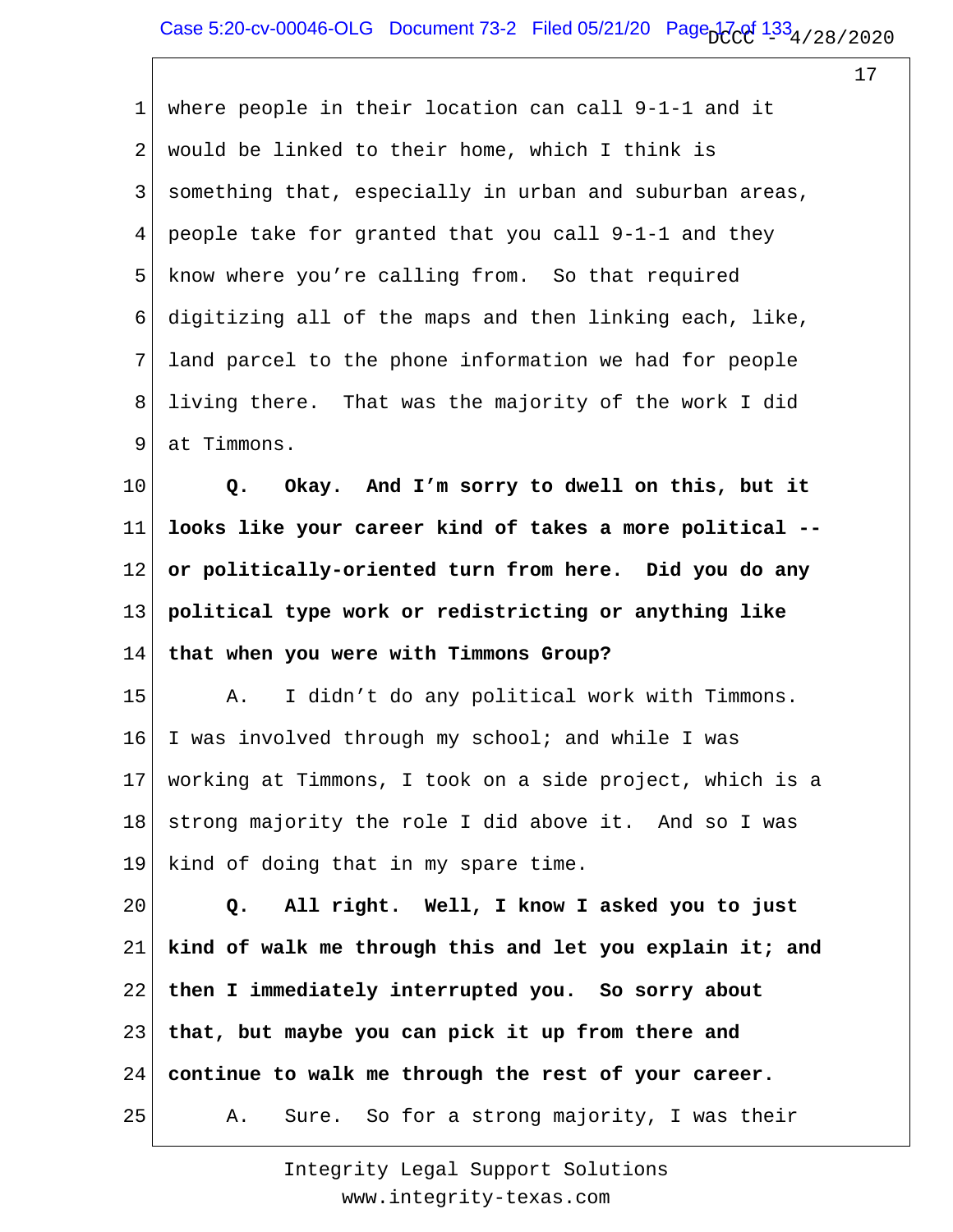18

2 3 4 5 6 7 8 9 10 11 12 13 14 15 16 17 18 19 20 21 22 23 24 25 Compliance Director. I basically oversaw their bookkeeping and was responsible for accounting and reporting through the Virginia State Board of Elections, just maintaining their compliance. And then I found myself in Indiana, where I was hired as the Deputy Director of Compliance and Operations; and in that role -- you will sense a theme here -- but I oversaw the HR, the operations and the bookkeeping budgets and compliance for the Indiana Democratic Party.  **Q. And I'm sorry to interrupt you one more time, at least. I should have started with this, but I forgot. What was your -- what education did you have that led you into all these roles? Like, I think you mentioned you were still in school when you started with Timmons. Now, what were you in school for? What degree, if any, did you attain?** A. Sure. I went to school, and I received a bachelor's degree in geography.  **Q. And I know as a component of that, there's a lot of, you know, technical and software and all sorts of stuff like that that kind of led you to be able to do the more technical side of things that you're doing?** A. Yes.  **Q. Okay. All right. I interrupted you again.**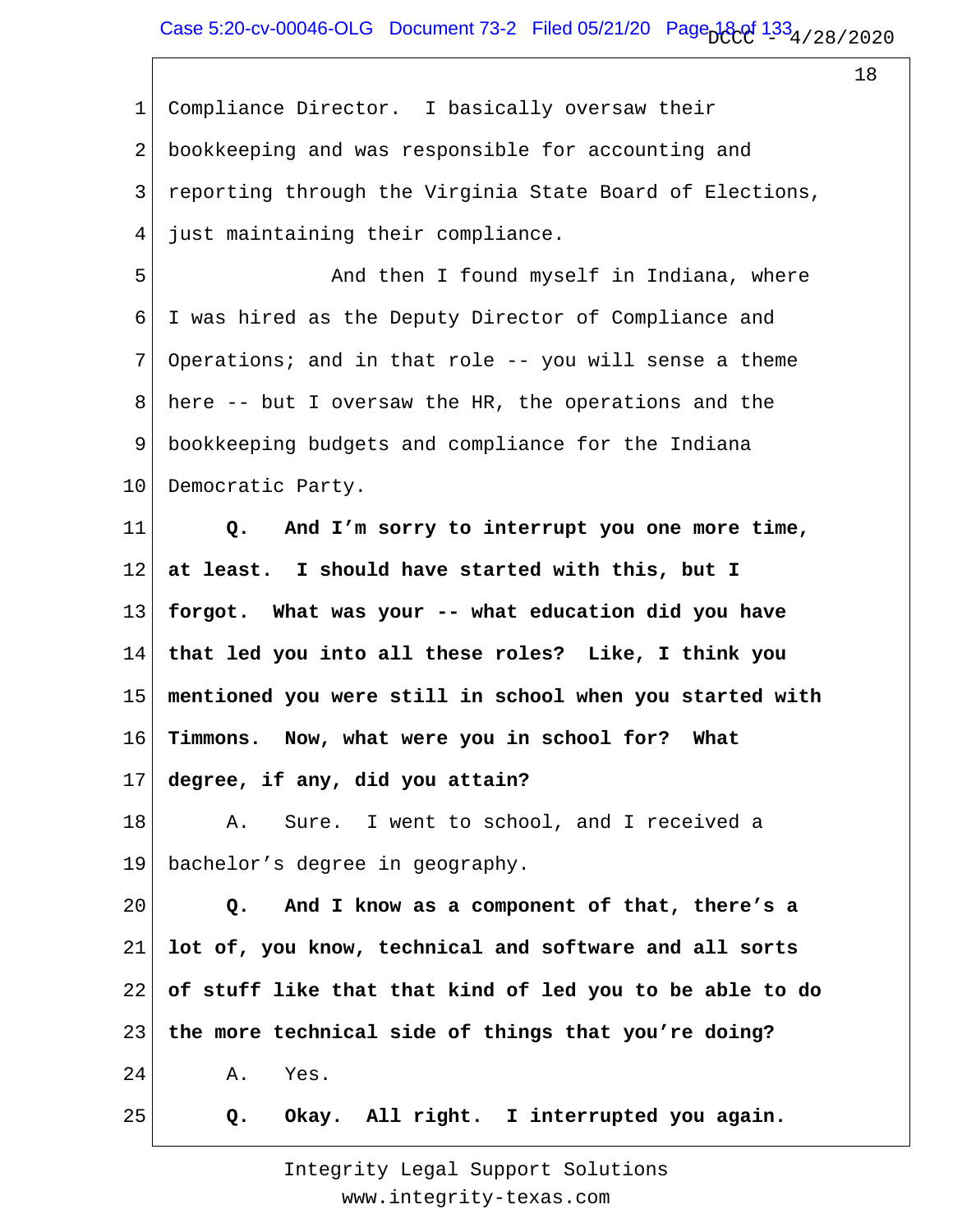1 2 3 4 5 6 7 8 9 10 11 12 13 14 15 16 17 18 19 20 21 22 23 24 25 **I'm sorry. Let's try it again.** A. No problem. So I was in Indiana briefly. I stayed through the end of the election cycle and moved back to Virginia. In April of 2011 I started with Protect Your Care and Know Your Care as their Director of Operations. Again, I kind of oversaw the budget aspects, the compliance, HR. After --  **Q. I'm sorry. What is that group?** A. It was a  $501(c)(3)$  and  $(c)(4)$  organized around educating people on Obamacare --  **Q. Okay.** A. -- and the Affordable Care Act.  **Q. Okay.** A. In 2012 I took a job with the DCCC as their Director of Operations on their 2012 Independent Expenditure Program; and in that role, I managed the administrative functions for the IE, which is a large paid media campaign.  **Q. And when you say a paid media campaign, can you elaborate a little bit on that?** A. Sure. It's mostly a bunch of TV ads that the DCCC puts out.  **Q. And what was the nature of the ads? What was the purpose?** A. To elect Democrats to the U.S. House.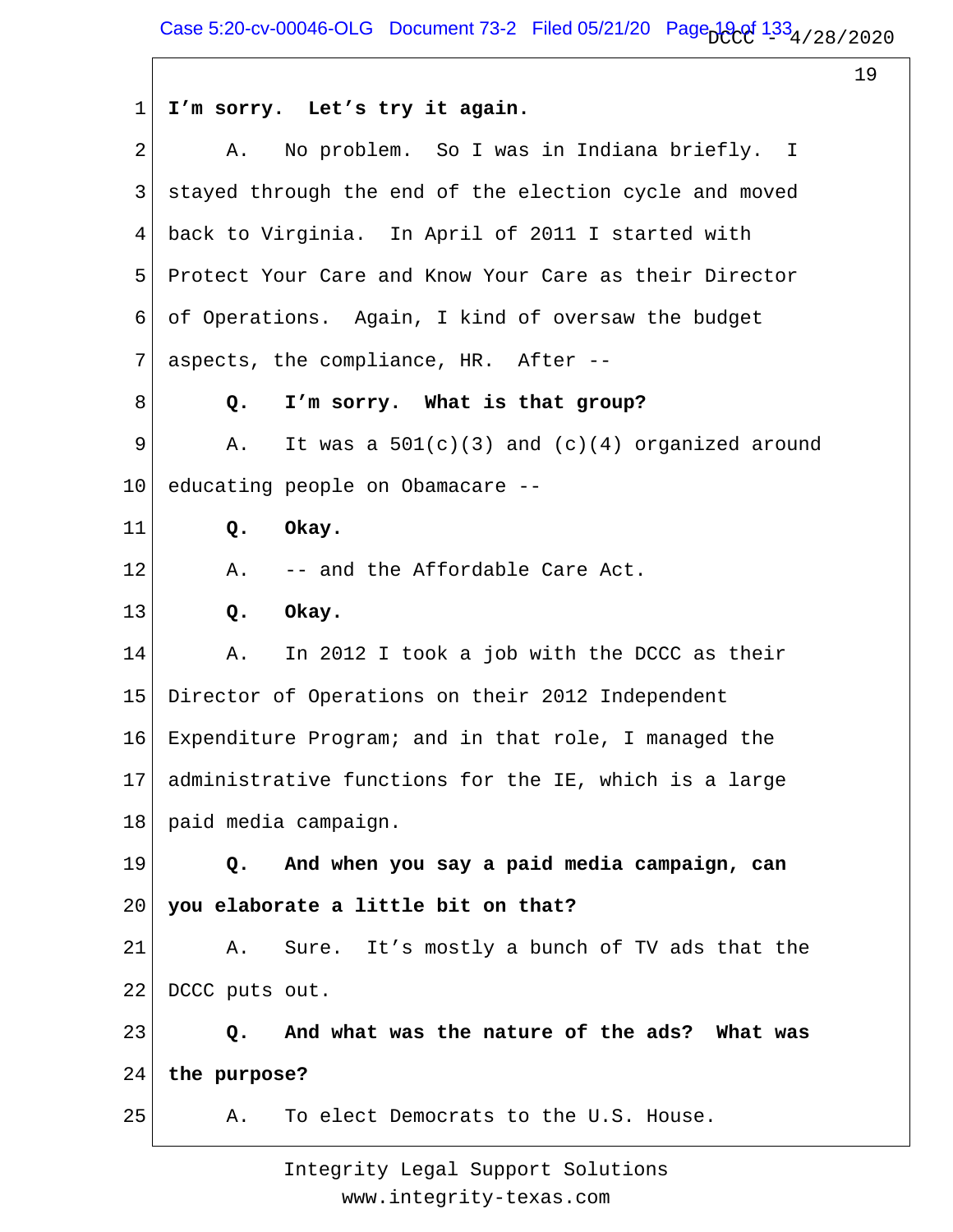| $\mathbf{1}$    | Anywhere in particular? Any particular type<br>$Q_{\bullet}$ |
|-----------------|--------------------------------------------------------------|
| $\overline{2}$  | of ad; or was it just, you know, all House members?          |
| 3               | It was certainly focused in our targeted<br>Α.               |
| 4               | races. I don't know how much that was off the top of my      |
| 5               | head; but I would say, ballpark, it probably covered         |
| 6               | about 30 races across the country.                           |
| 7               | And -- okay. I think that's enough for now.<br>$Q_{\bullet}$ |
| 8               | I'll let you continue.                                       |
| 9               | A. Following 2012 I took a job with Terry                    |
| 10 <sub>1</sub> | McAuliffe's campaign for governor in Virginia; and I         |
| 11 <sub>1</sub> | operated largely in the same capacity for that roll,         |
| 12              | overseeing all the operations functions, HR, budgets,        |
| 13              | legal.                                                       |
| 14              | Was that a successful campaign?<br>Q.                        |
| 15              | It was a successful campaign.<br>Α.                          |
| 16              | He's still governor, right? Did he get re-<br>$Q$ .          |
| 17              | elected since then or                                        |
| 18              | He is not still governor --<br>Α.                            |
| 19              | Oh, okay.<br>Q.                                              |
| 20              | -- but he is always around.<br>Α.                            |
| 21              | Okay.<br>Q.                                                  |
| 22              | So you feel like he's still governor.<br>Α.                  |
| 23              | And then, following his successful                           |
| 24              | campaign, after his inauguration I returned to the DCCC      |
| 25              | as Deputy Chief Operating Officer and over the years         |
|                 |                                                              |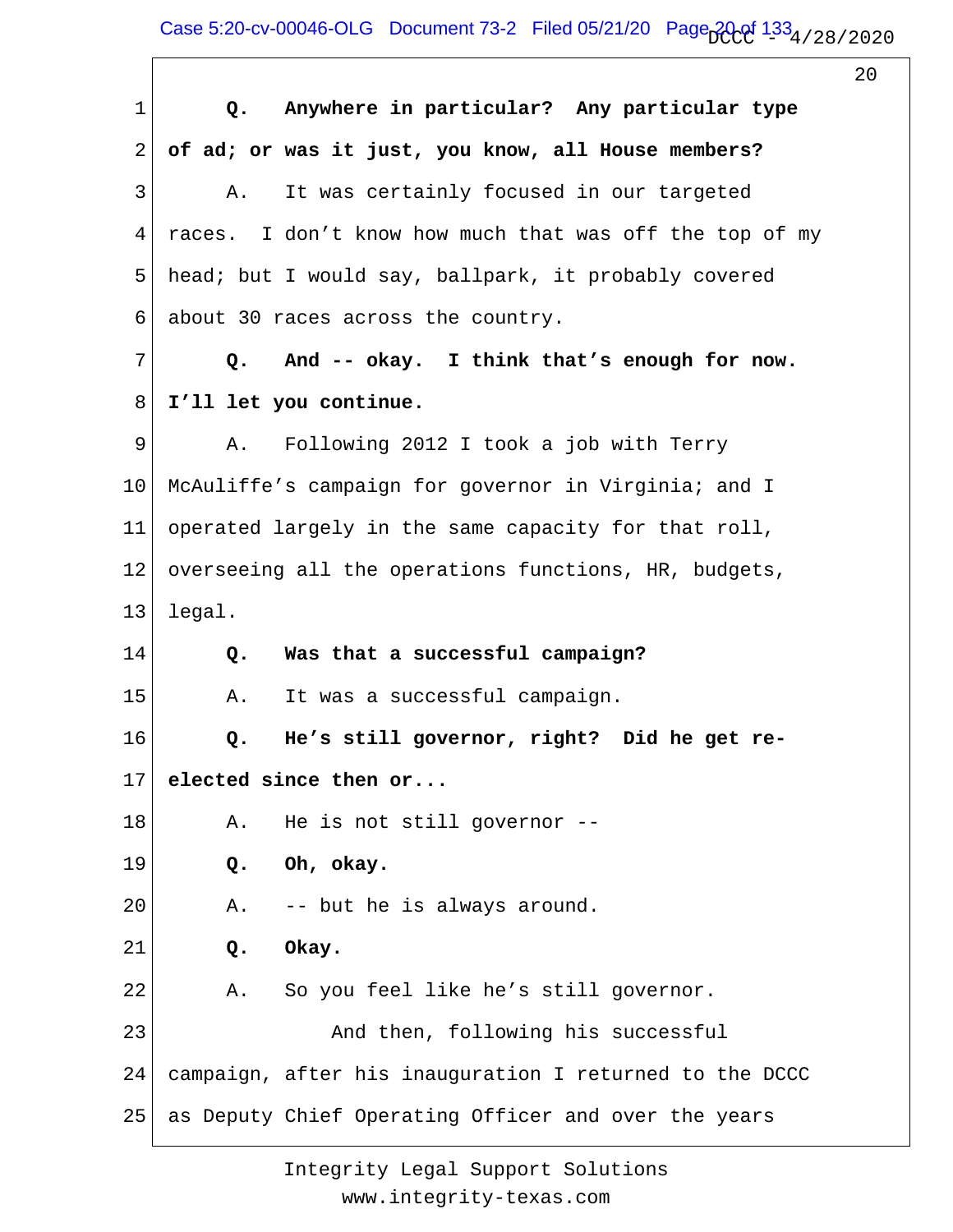1 have slowly progressed.

2 3 4  **Q. You've stayed around and stayed in a couple different roles, and I know how it goes when you stay at a place for a long time.**

5 6 7 8 9 10 11 12  **I guess the only other one I wanted to ask you about specifically was Interim Executive Director from July of 2019 to September 2019. How did you come to have that role, and the way you're describing -- I guess my other question is, as your primary viewpoint, you know, if it goes in two-year election cycles, is that a down period since the 2018 election had just been over?**

13 14 15 16 17  **What was -- I guess I was saying all of that to say -- I'll give you an actual question that you can answer. How did you come to get that role, what did you do during that period, and how did that relate to the cyclical nature of DCCC's work?**

18 19 20 21 22 23 24 25 A. Sure. So we had a leadership transition in the middle of our cycle this year, which actually isn't common. Usually an Executive Director would be hired in December or January and stay for two years or longer in some cases. So there was a leadership transition. In that moment I stepped up to be the Interim Executive Director, and largely I ran the entire process to find a permanent Executive Director.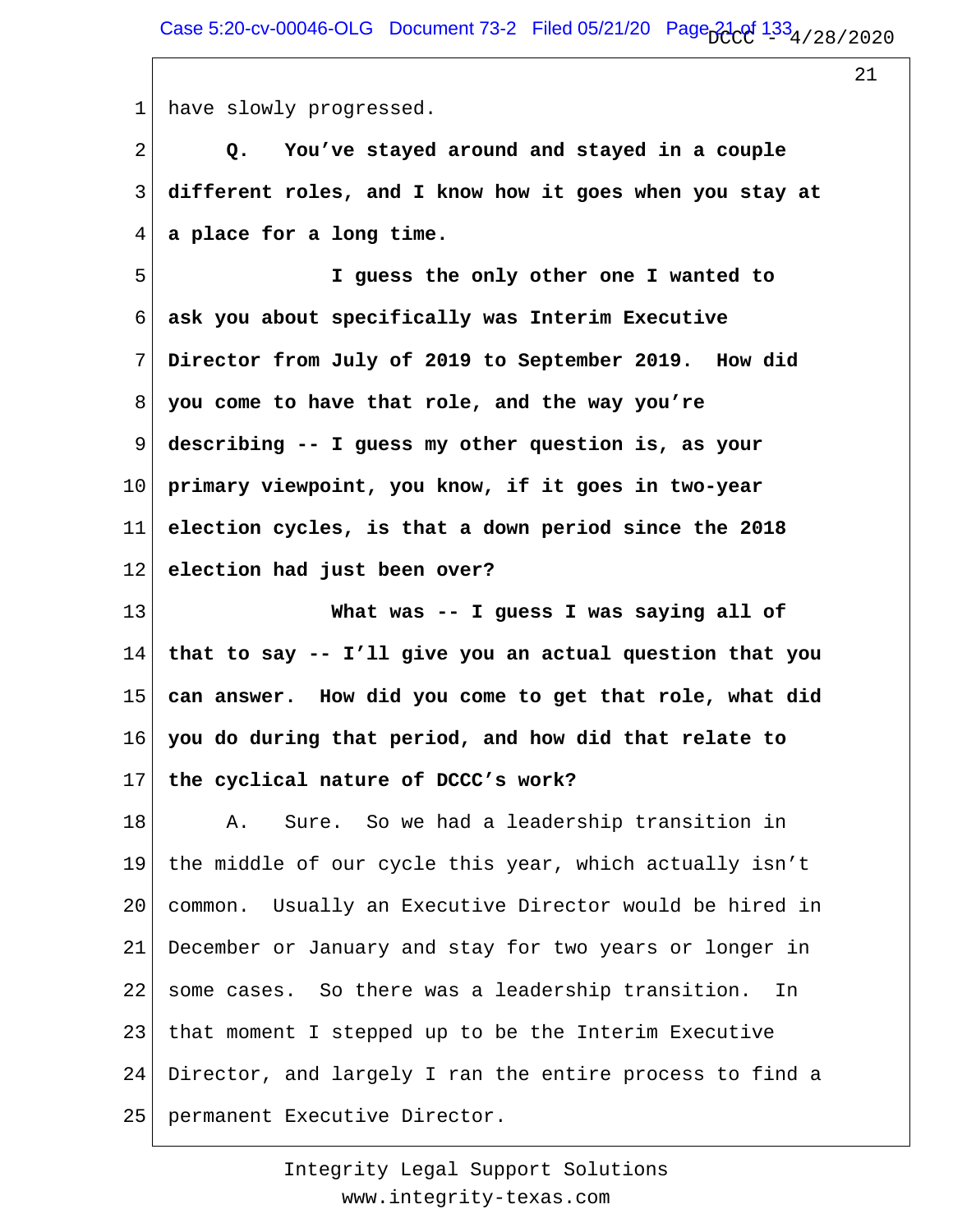Case 5:20-cv-00046-OLG Document 73-2 Filed 05/21/20 Page  $22$  of  $133_4$  / 28 / 2020

22 1 2 3 4 5 6 7 8 9 10 11 12 13 14 15 16 17 18 19 20 21 22 23 24 25  **Q. And you say there was a leadership transition. I'm assuming that someone had signed up to do the role and then moved on to take another opportunity unexpectedly?** A. Yes.  **Q. Okay. And you may have mentioned this. I just don't recall. Where did you say you went to, got your bachelor's?** A. I went to the University of Mary Washington in Fredericksburg, Virginia.  **Q. Well, I appreciate all that. It's always helpful to know. Even though you're a representative on DCCC's behalf, it's extremely helpful to know your perspective, your background, and your expertise. So I appreciate you walking me through that. I know talking about the full length of one's career is not necessarily the most exciting, but I appreciate it. I would like to turn now to talk a little bit about how you -- you know, about the depo itself and how you prepared for this deposition today. So I guess start there. What did you do to prepare for the deposition today?** A. Sure. Well, I discussed with my counsel. I reviewed the Complaint that we had filed and reviewed the Deposition Notice topics. I also reviewed a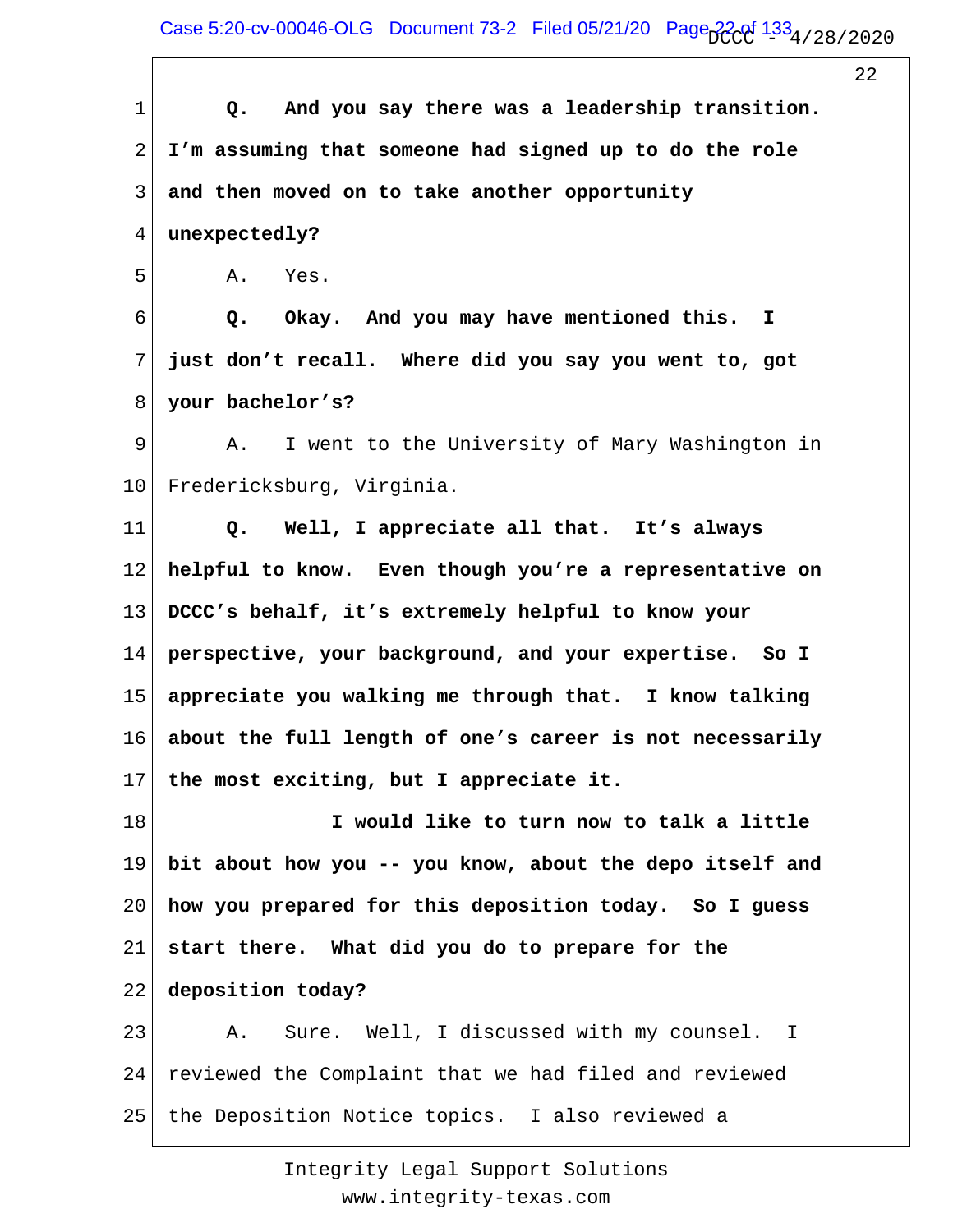Case 5:20-cv-00046-OLG Document 73-2 Filed 05/21/20 Page  $334/28/28/2020$ 

23

1 2 3 4 5 6 7 8 9 10 11 12 13 14 15 16 17 18 19 20 21 22 23 24 25 declaration that a member of my team had submitted in response to this.  **Q. Any other documents?** A. I gathered information related to the deposition topics, but that was it.  **Q. How did you gather information?** A. I guess searching through DCCC documents.  **Q. Okay. Did you search through e-mails or some other source of documents?** A. I think mostly just documents that are on our drive, like on --  **Q. Did you use search terms, or did you just browse through them?** MS. BRANCH: I want to just object to the extent that it calls for attorney-client privileged information. But you can answer as long as you're not revealing any of the content of our conversations.  **Q. (BY MR. HILTON) Yeah. And particularly in this prep area it gets kind of close to that. I am not asking you for content of any conversations with your attorneys. So please do not provide that information. I don't want it. It is privileged, so. All right. So you said that you were just browsing through files, I guess, based on your**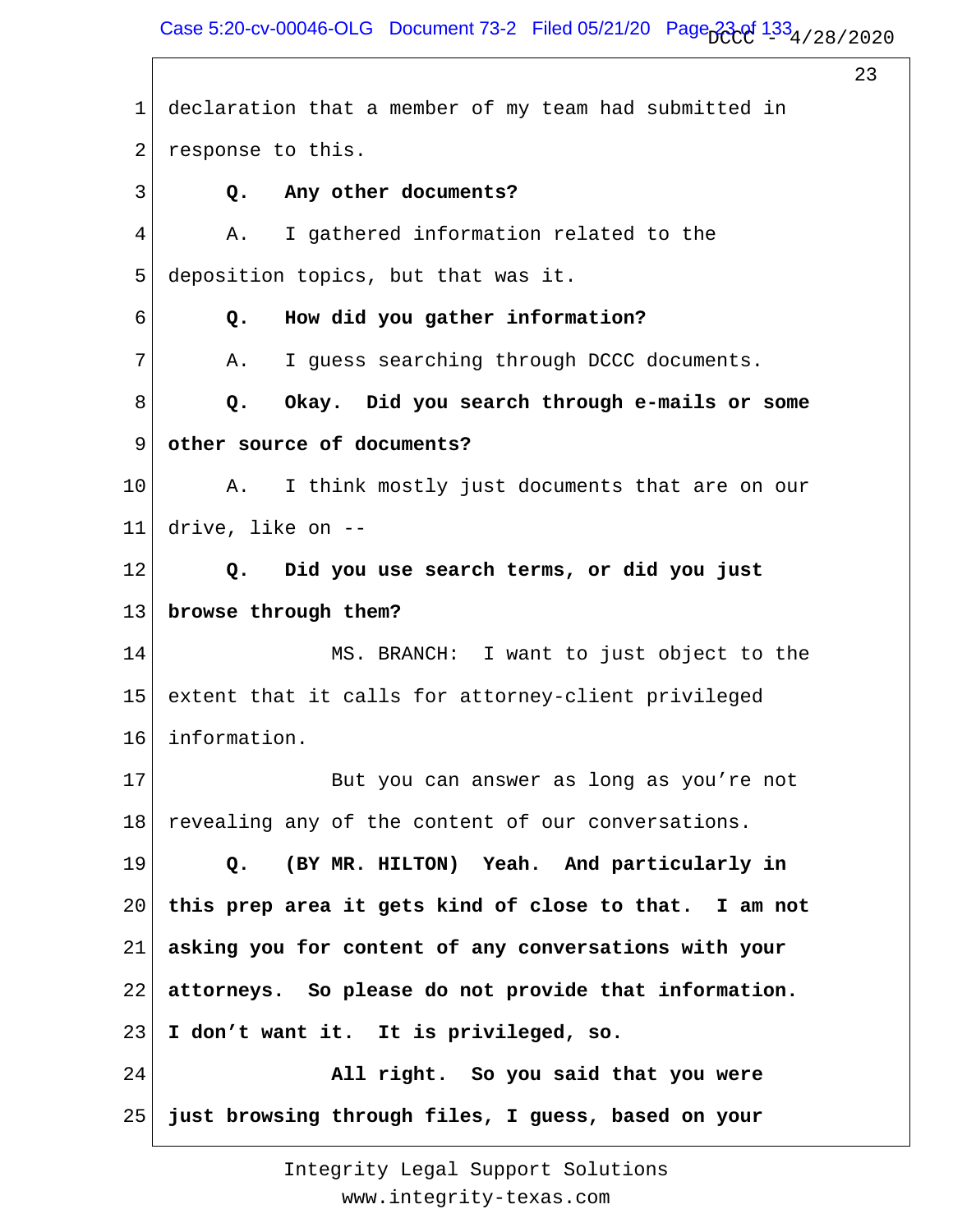Case 5:20-cv-00046-OLG Document 73-2 Filed 05/21/20 Page  $24.01$   $1.33$   $4/28/2020$ 

24

1 2 3 4 5 6 7 8 9 10 11 12 13 14 15 16 17 18 19 20 21 22 23 24 25 **knowledge and familiarity with the files of the organization?** A. Yes, that's correct.  **Q. Did you speak to anyone other than your attorneys?** A. Just our -- yes, with our attorneys.  **Q. But no other employees of DCCC or anyone else other than your attorneys?** A. Right. (Exhibit 1 discussed.)  **Q. (BY MR. HILTON) Okay. I'd like to turn to Exhibit 1, which I had sent out previously via the Zoom chat. And do you recognize Exhibit 1?** A. Yes.  **Q. And what is it?** A. These are the deposition topics you sent in a Notice for this role.  **Q. Right. And so let's turn to page 5 of Exhibit 1. The heading is 30(b)(6) Corporate Representative Deposition Topics?** A. Yes.  **Q. Are you prepared to testify as to all these topics today?** A. I am.  **Q. And then I'd like to go to page 6. The**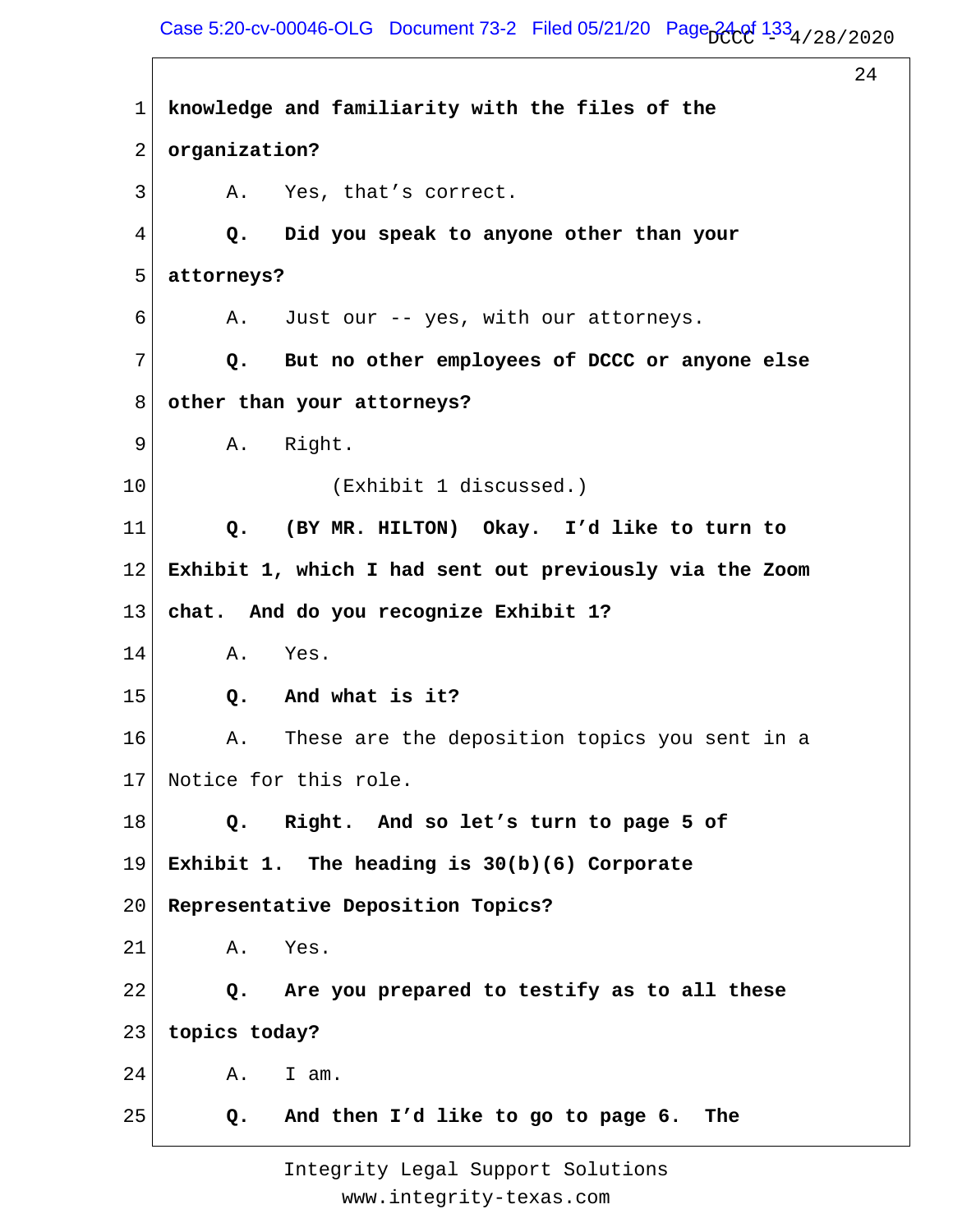Case 5:20-cv-00046-OLG Document 73-2 Filed 05/21/20 Page  $25.01$   $1.33_4$  / 28 / 2020

25

1 2 3 4 5 6 7 8 9 10 11 12 13 14 15 16 17 18 19 20 21 22 23 24 25 **heading is Attachment B. These are the document requests that we sent in connection with this Notice; is that right?** A. Yes.  **Q. And it sounds like you searched for documents that were responsive to these requests?** A. I worked with my counsel on this.  **Q. Okay. Did DCCC produce documents responsive to these requests?** A. Yes.  **Q. So did DCCC comply with these requests?** A. Yes. (Exhibit 2 discussed.)  **Q. (BY MR. HILTON) Okay. The next one is going to be Exhibit 2, which, hopefully, is the Complaint in this matter.** A. Yes.  **Q. So you have Exhibit 2 in front of you?** A. I do.  **Q. And have you seen this document before?** A. I have.  **Q. Did you review it before it was filed?** A. Yes.  **Q. How much time did you spend reviewing it, before it was filed, I mean?**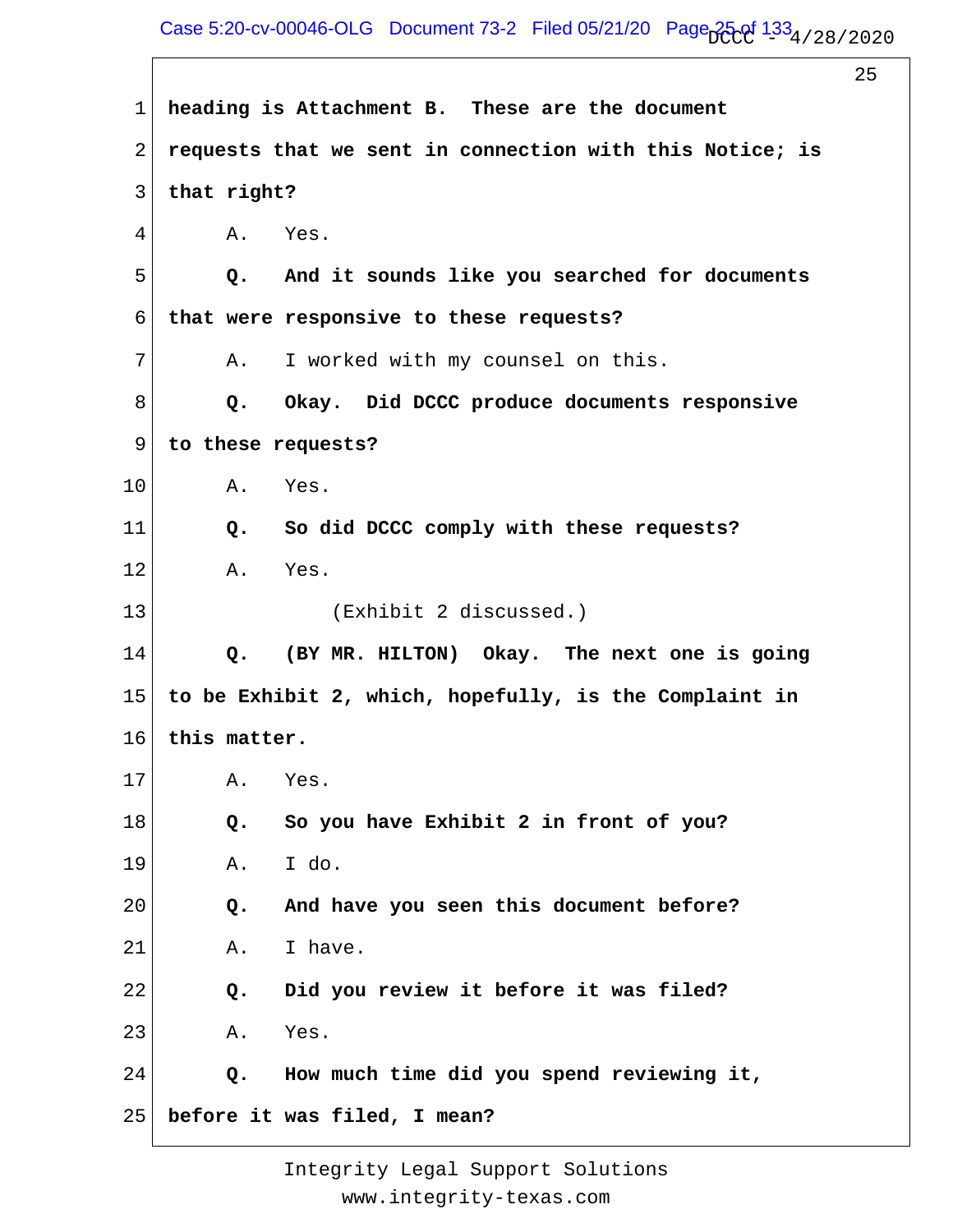Case 5:20-cv-00046-OLG Document 73-2 Filed 05/21/20 Page  $26.01$   $1.33$   $4/28/2020$ 

26

1 2 3 4 5 6 7 8 9 10 11 12 13 14 15 16 17 18 19 20 21 22 23 24 25 A. Before it was filed?  **Q. Yes.** A. Probably -- to be clear, you mean the Complaint itself or in preparation for the Complaint?  **Q. I'm breaking it into two parts. So the first part is: How much time did you spend reviewing the Complaint before it was filed? And then the next part will be: Did you review it again for this deposition, and how much time did you spend reviewing it?** A. I probably spent about 30 minutes reviewing the Complaint before it was filed.  **Q. Okay. And you said you reviewed it again to prepare for the deposition today. How much time did you spend then?** A. Probably about an hour.  **Q. Okay. I'm going to send out the next exhibit, Exhibit 3, hopefully.** (Exhibit 3 discussed.) A. Okay.  **Q (BY MR. HILTON) Do you recognize what I'm marking as Exhibit 3 to the deposition? It says Exhibit B on the first page of it, but I'm going to refer to it as Exhibit 3.** A. Yes.  **Q. Okay. And what is Exhibit 3?**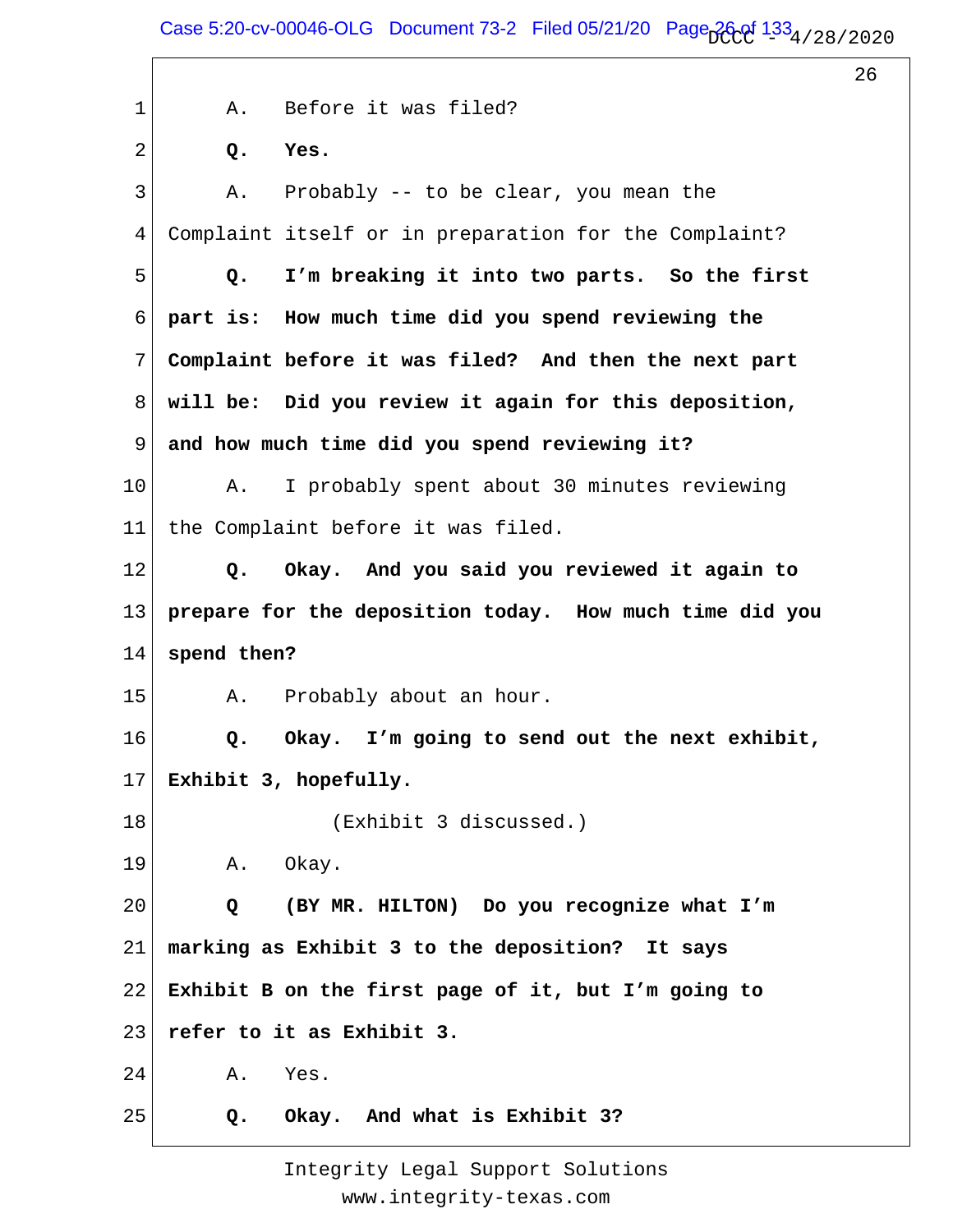Case 5:20-cv-00046-OLG Document 73-2 Filed 05/21/20 Page  $\frac{27}{133}$  / 28 / 2020

27 1 2 3 4 5 6 7 8 9 10 11 12 13 14 15 16 17 18 19 20 21 22 23 24 25 A. This is a Declaration from Alexander Edelman in support of the Plaintiff's motion.  **Q. Who is he?** A. He's DCCC's National Field Director.  **Q. Do you know Mr. Edelman?** A. I do.  **Q. And how do you know him?** A. He's my colleague at the DCCC.  **Q. And can you describe exactly what a National Field Director does?** A. Sure. The National Field Director oversees the entire field program for the DCCC.  **Q. What is a field program?** MS. BRANCH: I'm going to object to the extent that this calls for information that would be protected by the First Amendment. But you may answer at a high level. A. Sure. Our field program is geared at mobilizing and persuading voters, usually directly on the ground in our targeted districts.  **Q. (BY MR. HILTON) And how does the field program go about accomplishing that?** A. We usually work with coordinated campaigns, which is a collaboration between national parties and state parties to elect Democrats up and down the ballot.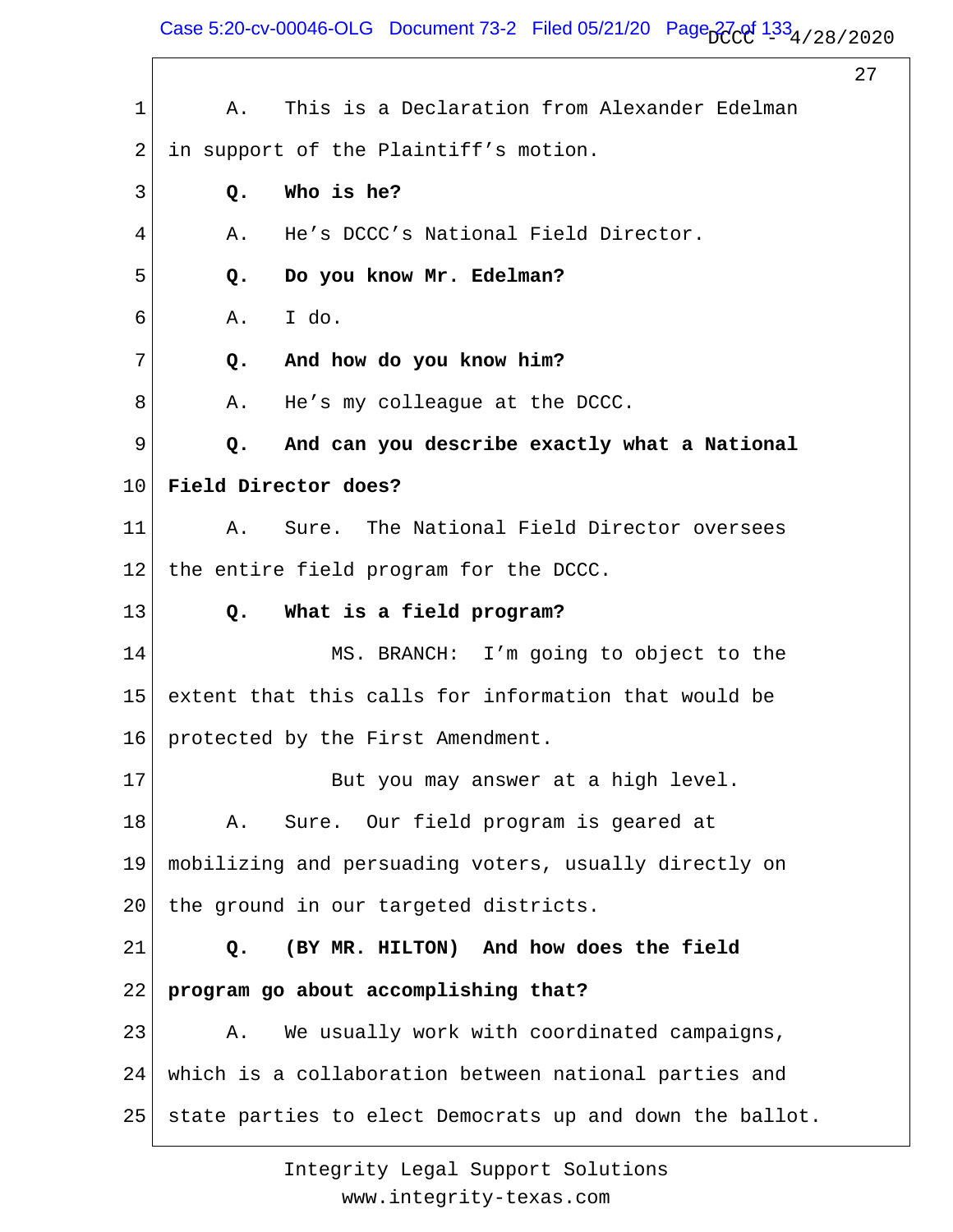1 2 3 4 5 6 So in Texas we work with the Texas Democratic Party, along with the other national party committees and, you know, each state sometimes looks a little bit different; but usually we are running Get-Out-the-Vote programs, voter registration programs, engaging our voters directly on the ground through canvasses.

7 8 9 10  **Q. And how does the DCCC's support for that kind of program play out in practice? I mean, I guess, is it just providing funding? Do you provide manpower as well, or what other resources do you provide?**

11 12 13 14 15 16 A. Yeah, so it's all of the above. We provide funding. We transfer money to the State Party to be used for the Coordinated Campaign. We also have our own direct investments in people on the ground in some cases. In Texas, for example, we have four offices opened; and we have staff in those offices.

17 18 19 20 21 22 23 24  **Q. All right. Well, I'm getting a little ahead of myself. We'll get into more details of that later, but I realize I forgot to ask: You said -- you mentioned you reviewed a declaration in connection with this matter to prepare for the deposition today. Was this the declaration you were referring to?** A. Yes, it was.  **Q. All right. So we'll leave that to the side**

25 **for now and come back to it.**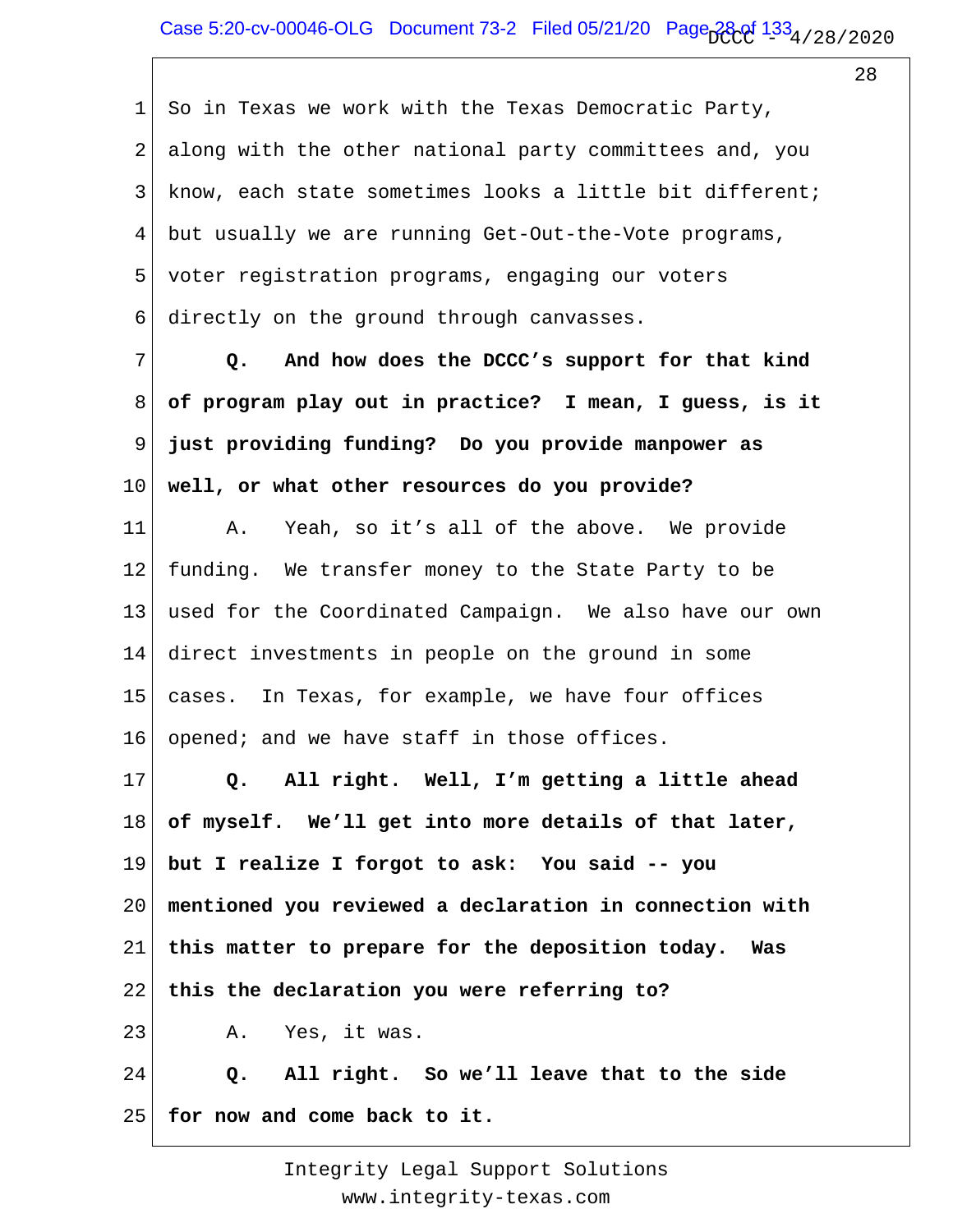$\sqrt{ }$ 

29

| 1  | (Exhibit 4 discussed.)                                 |
|----|--------------------------------------------------------|
| 2  | (BY MR. HILTON) The next group of documents<br>Q.      |
| 3  | that I'm going to designate as Exhibit 4 to the        |
| 4  | deposition is going to be the DCCC's production in     |
| 5  | response to our subpoena duces tecum. So that's Bates  |
| 6  | Numbers DCCC 000001 through 805. Do you have those     |
| 7  | documents available to you?                            |
| 8  | A. Yes, I do.                                          |
| 9  | And are you familiar with those documents?<br>Q.       |
| 10 | I am.<br>Α.                                            |
| 11 | Okay. Did you review all of them before the<br>$Q$ .   |
| 12 | deposition today?                                      |
| 13 | Α.<br>Yes.                                             |
| 14 | How much time did you spend reviewing them?<br>Q.      |
| 15 | Probably about an hour.<br>Α.                          |
| 16 | Who gathered these documents?<br>Q.                    |
| 17 | MS. BRANCH: I'm going to object to the                 |
| 18 | extent that this calls for conversations between       |
| 19 | attorney and client or attorney work product.          |
| 20 | MR. HILTON: It does not. I'm asking for                |
| 21 | an identity of the person who collected the documents. |
| 22 | MS. BRANCH: You can answer that, Jacqui.               |
| 23 | This specific group of documents?<br>Α.                |
| 24 | (BY MR. HILTON) Yeah, Bates Number 1 through<br>Q      |
| 25 | 805, the entire production.                            |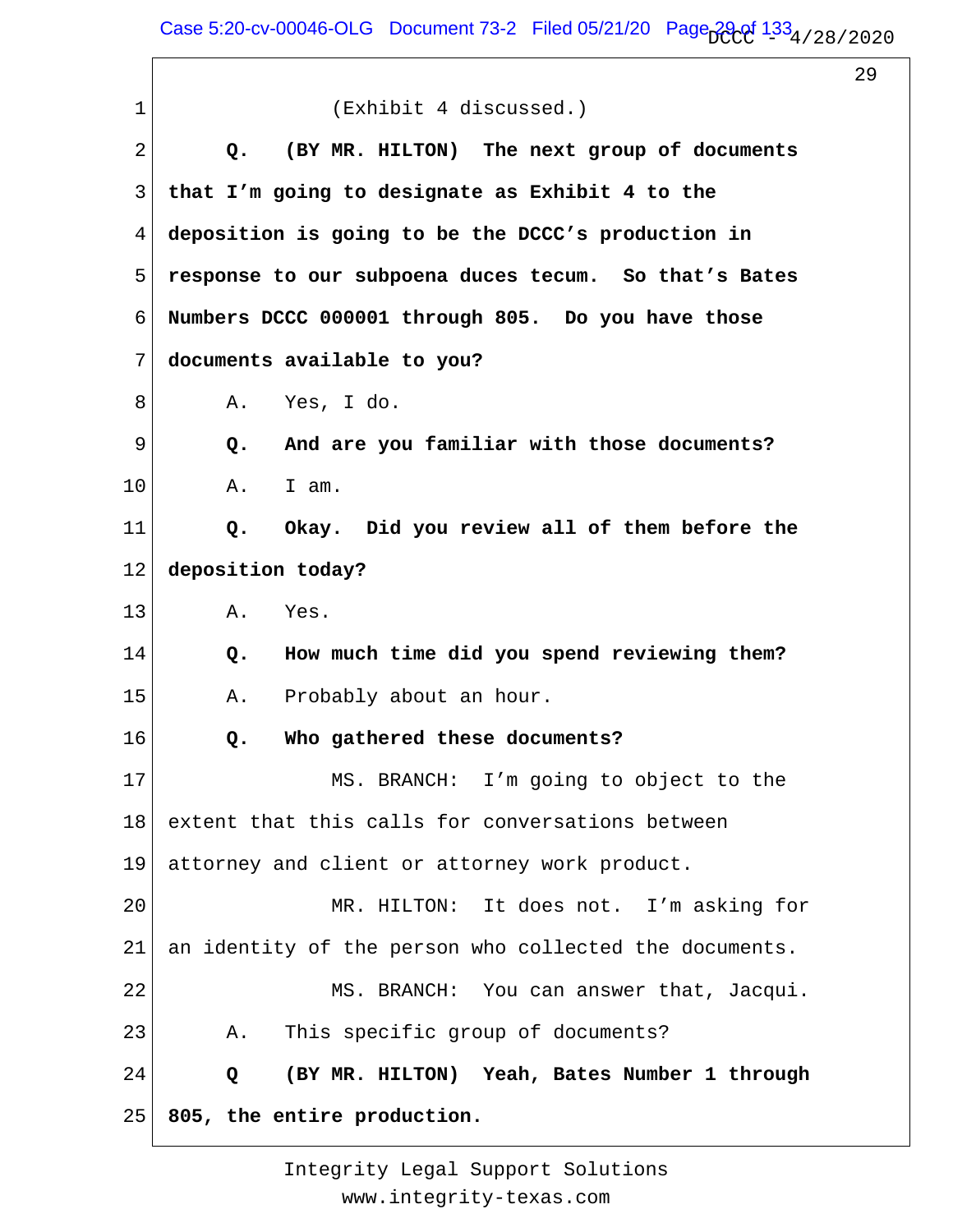Case 5:20-cv-00046-OLG Document 73-2 Filed 05/21/20 Page  $30.01$   $1.33$   $4/28/2020$ 

30

1 2 3 4 5 6 7 8 9 10 11 12 13 14 15 16 17 18 19 20 21 22 23 24 25 A. These came from my counsel.  **Q. But who collected them?** A. Initially in this process?  **Q. Yeah, who at DCCC gathered the documents for production?** A. Staff. And, I mean, I think several people collected documents related to this production based on -- based on the request and the search terms guided by our counsel.  **Q. What were the search terms?** MS. BRANCH: Objection, attorney-client privilege.  **Q. (BY MR. HILTON) You can answer.** MS. BRANCH: I'm instructing you not to answer that. It's clearly search terms that we worked with them and communicated with them to find the documents. If there's specific documents you want to ask about, I think we can do that; but... MR. HILTON: I would like to know the search terms. Will you provide them to me, Aria? MS. BRANCH: We can talk off the record about that. MR. HILTON: I would like an answer now because I feel like I'm entitled to what the search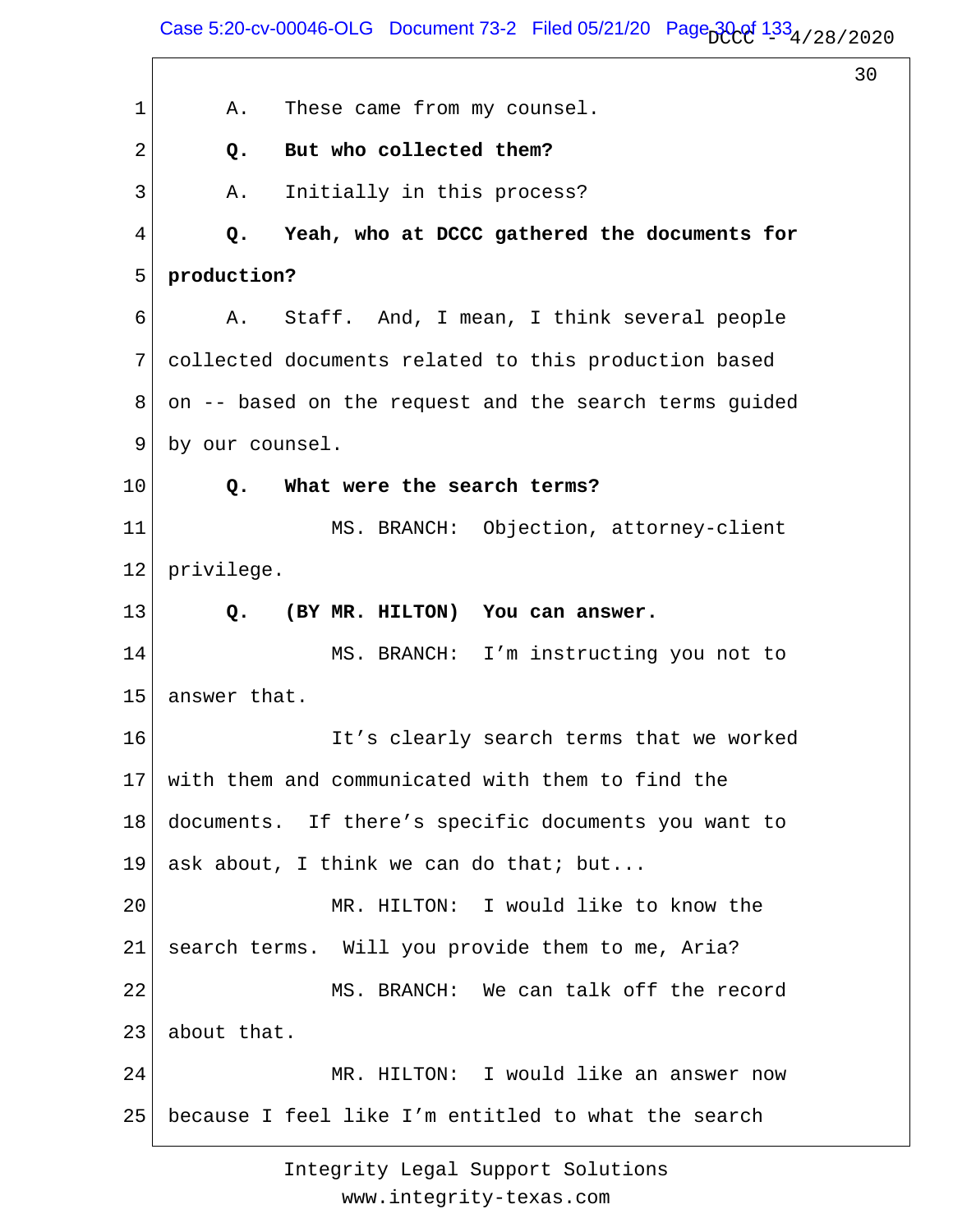1 2 3 4 5 6 7 8 9 10 11 12 13 14 15 16 17 18 19 20 21 22 23 24 25 terms are. MS. BRANCH: I don't have them in front of me, but we can discuss that. They are search terms that were created based on the subpoena. MR. HILTON: I just want to know if you'll give me the search terms later. MS. BRANCH: And I'm happy to discuss that.  **Q. (BY MR. HILTON) I'm sorry. I feel like I have to ask my question again, Ms. Newman. What were the search terms that were used?** MS. BRANCH: And I'm going to assert the same objection and instruct the witness not to answer.  **Q (BY MR. HILTON) Are you going to abide by that instruction?** A. Yes, I am.  **Q. Do you know what the search terms are?** A. Not off the top of my head.  **Q. Did you at one point know what they were?** A. Yes.  **Q. Did you refer to something else and refresh your memory as to what the search terms are?** A. I could refer to my conversations with my counsel.  **Q. So you could give me the search terms if you**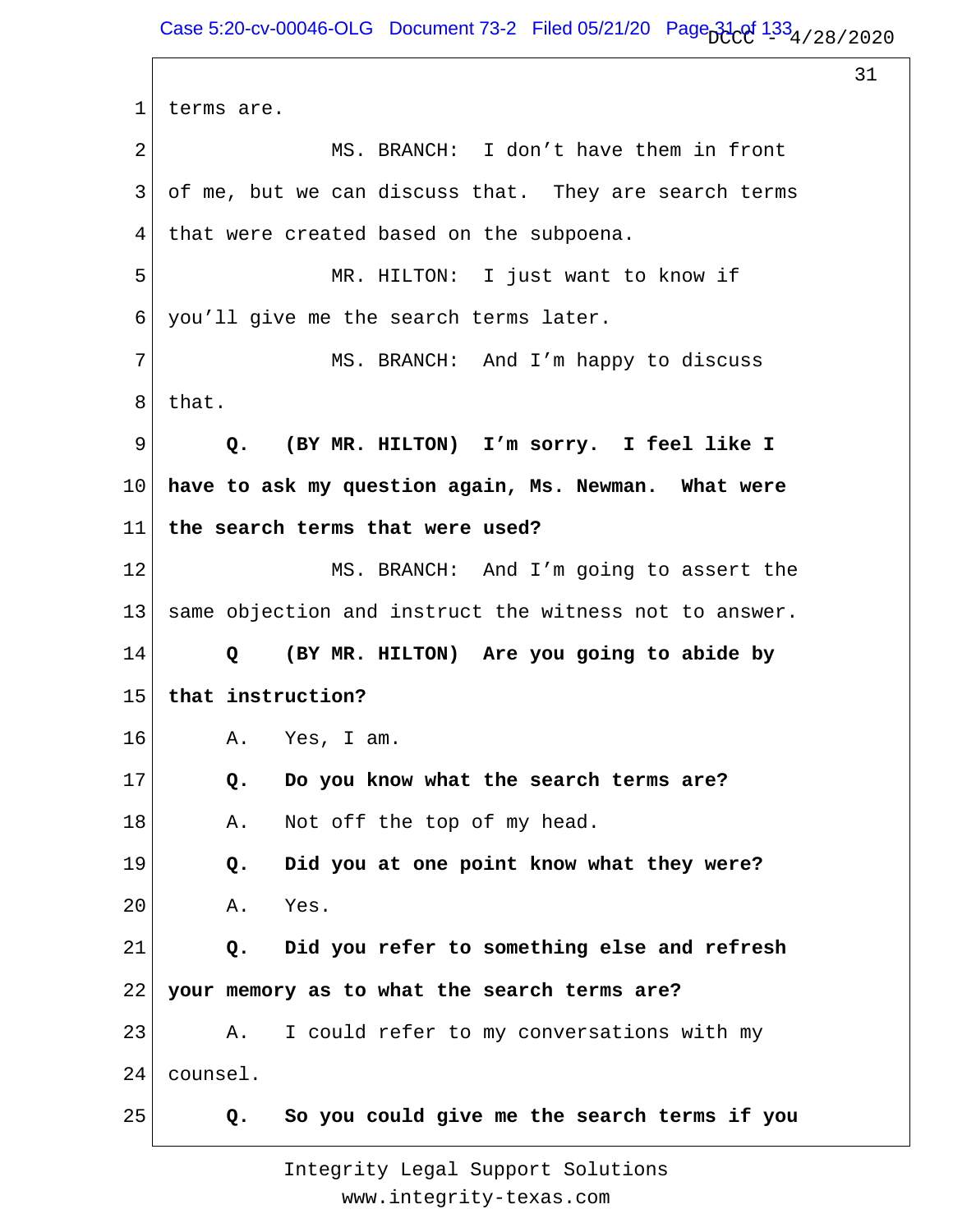$\sqrt{ }$ 

32

| $\mathbf{1}$ | were required to do so?                                         |
|--------------|-----------------------------------------------------------------|
| 2            | MS. BRANCH: They're privileged.                                 |
| 3            | MR. HILTON: I understand that that's                            |
| 4            | your assertion. I disagree with that assertion. And             |
| 5            | I'm trying to question the witness, and you cannot              |
| 6            | answer for the witness.                                         |
| 7            | (BY MR. HILTON) So, Ms. Newman, if you were<br>Q.               |
| 8            | required to tell me what the search terms are by a Court        |
| 9            | or someone else, would you be able to do so?                    |
| 10           | I believe I could.<br>Α.                                        |
| 11           | Okay. Who ran the search terms?<br>Q.                           |
| 12           | A combination of our staff and our IT<br>Α.                     |
| 13           | Director.                                                       |
| 14           | And you mentioned earlier as well that several<br>$Q_{\bullet}$ |
| 15           | people assisted in gathering the documents. Did I               |
| 16           | understand your testimony correctly?                            |
| 17           | Yes.<br>Α.                                                      |
| 18           | What are the names of each person who assisted<br>Q.            |
| 19           | in gathering these documents?                                   |
| 20           | I don't know that information. I would have<br>Α.               |
| 21           | to check.                                                       |
| 22           | MR. HILTON: Aria, will you provide me                           |
| 23           | that information?                                               |
| 24           | MS. BRANCH: Again, I think this calls                           |
| 25           | for privileged information and that these are                   |
|              |                                                                 |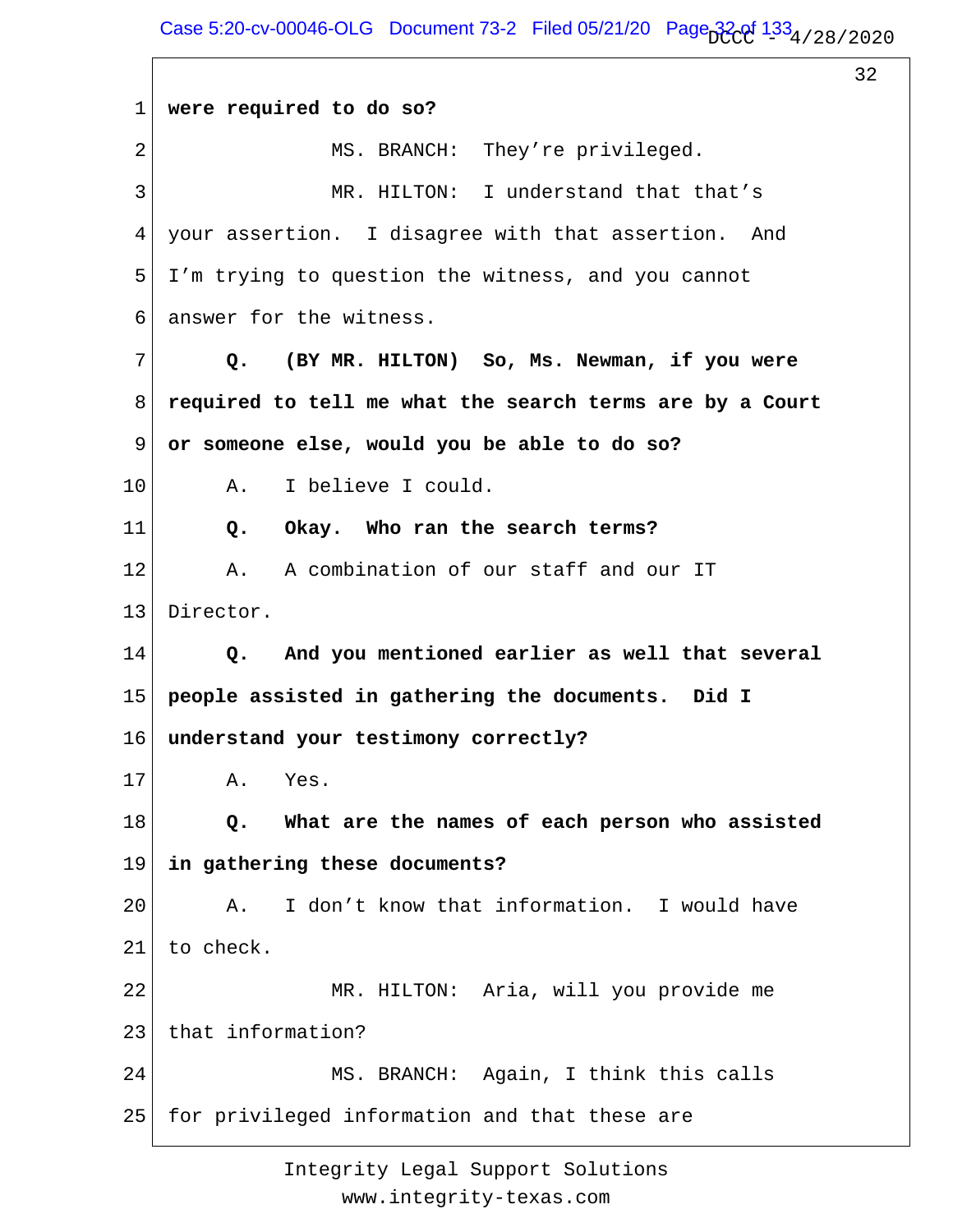1 2 3 discussions that we, the attorneys, had with staff at the DCCC to advise them on how to respond to the subpoena.

4 5 6 7 8 9 10 11 12 13 14 15 16 17 18 19 20 21 22 23 24 25 MR. HILTON: I'm not asking about the discussions. I'm asking for the identity of the individuals who ran the search terms and collected the documents. I believe your document production is insufficient. I'm entitled to understand what you did to produce these documents, and I'm entitled to this which is not privileged. So I'm going to ask -- MS. BRANCH: I think we can have that conversation. I don't think that Jacqui knows; and I also think that it infringes on the privilege, so.  **Q (BY MR. HILTON) Well, Ms. Newman, do you know the identities of the individuals who ran these search terms?** A. It's a wide group, I think.  **Q. Okay. Do you know the identity of those individuals in that wide group?** A. I have it somewhere. I do not know right now.  **Q. But you could get me that information if you were required to do is?** A. I believe so.  **Q. And you mentioned that several people helped gather the documents. Were you referring to just**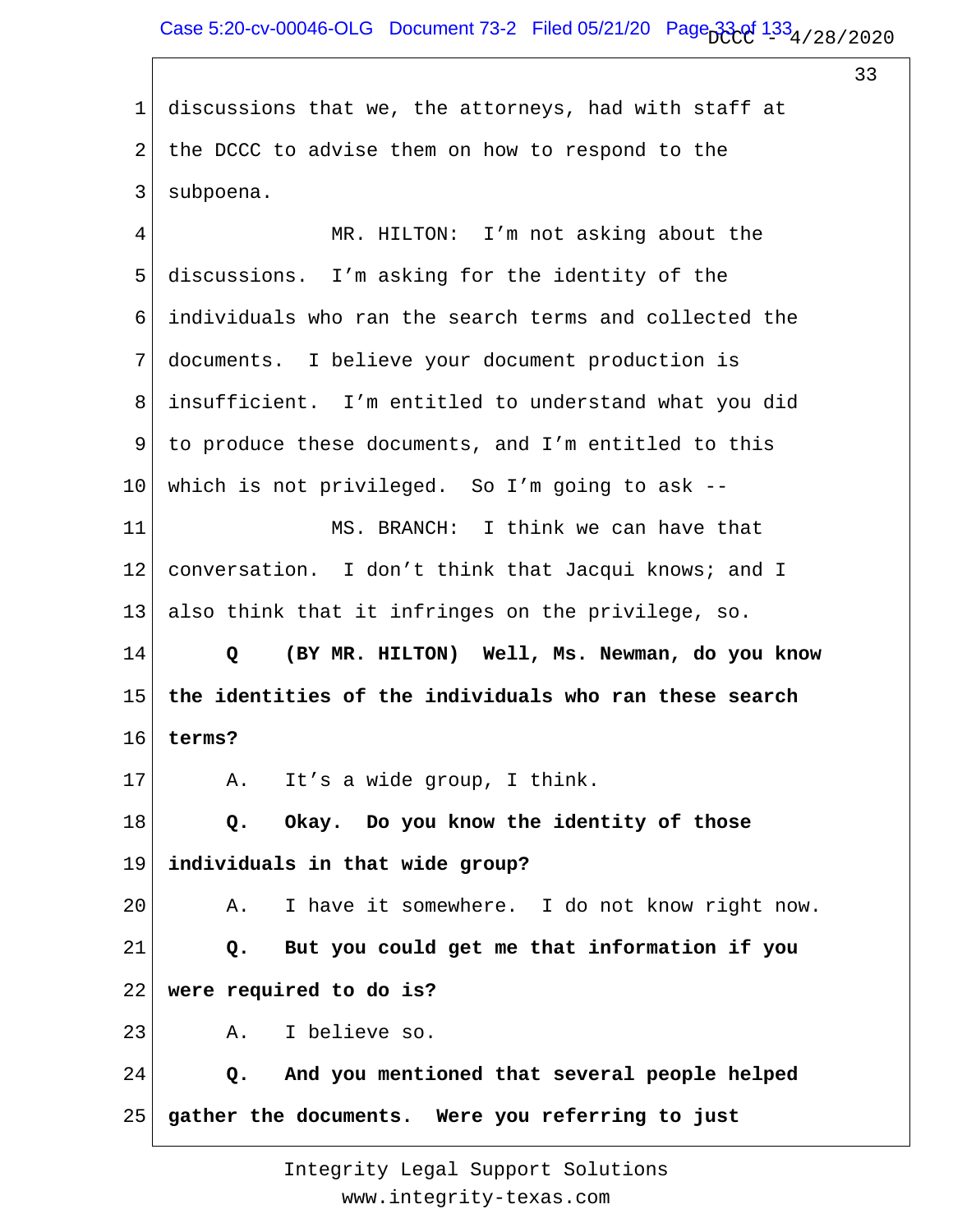| $\mathbf 1$ | running the search terms, or was there some other way in |
|-------------|----------------------------------------------------------|
| 2           | which documents were gathered?                           |
| 3           | MS. BRANCH: Again, I think this calls                    |
| 4           | for attorney-client privileged information in that it    |
| 5           | goes to the communications we had on how to formulate    |
| 6           | the search for documents.                                |
| 7           | (BY MR. HILTON) I am not asking about the<br>Q.          |
| 8           | content of any communication that you or anyone at DCCC  |
| 9           | had with your counsel, Ms. Newman. I want to be very     |
| 10          | clear about that. But I would like to know the method    |
| 11          | by which these documents were gathered, and I want       |
| 12          | clarity on your earlier testimony. Earlier you said      |
| 13          | that several people helped gather the documents. Do I    |
| 14          | have that correct?                                       |
| 15          | Yes.<br>Α.                                               |
| 16          | And you also mentioned that there was a wide<br>Q.       |
| 17          | group of people who ran search terms. Do I have that     |
| 18          | correct?                                                 |
| 19          | I believe so. Like I said, I would have to<br>Α.         |
| 20          | check.                                                   |
| 21          | Okay. And I want to know: Is that the same<br>Q.         |
| 22          | group you were referring to, or are there two different  |
| 23          | groups of individuals that you're referring to in your   |
| 24          | testimony?                                               |
| 25          | MS. BRANCH: Same objection. I think                      |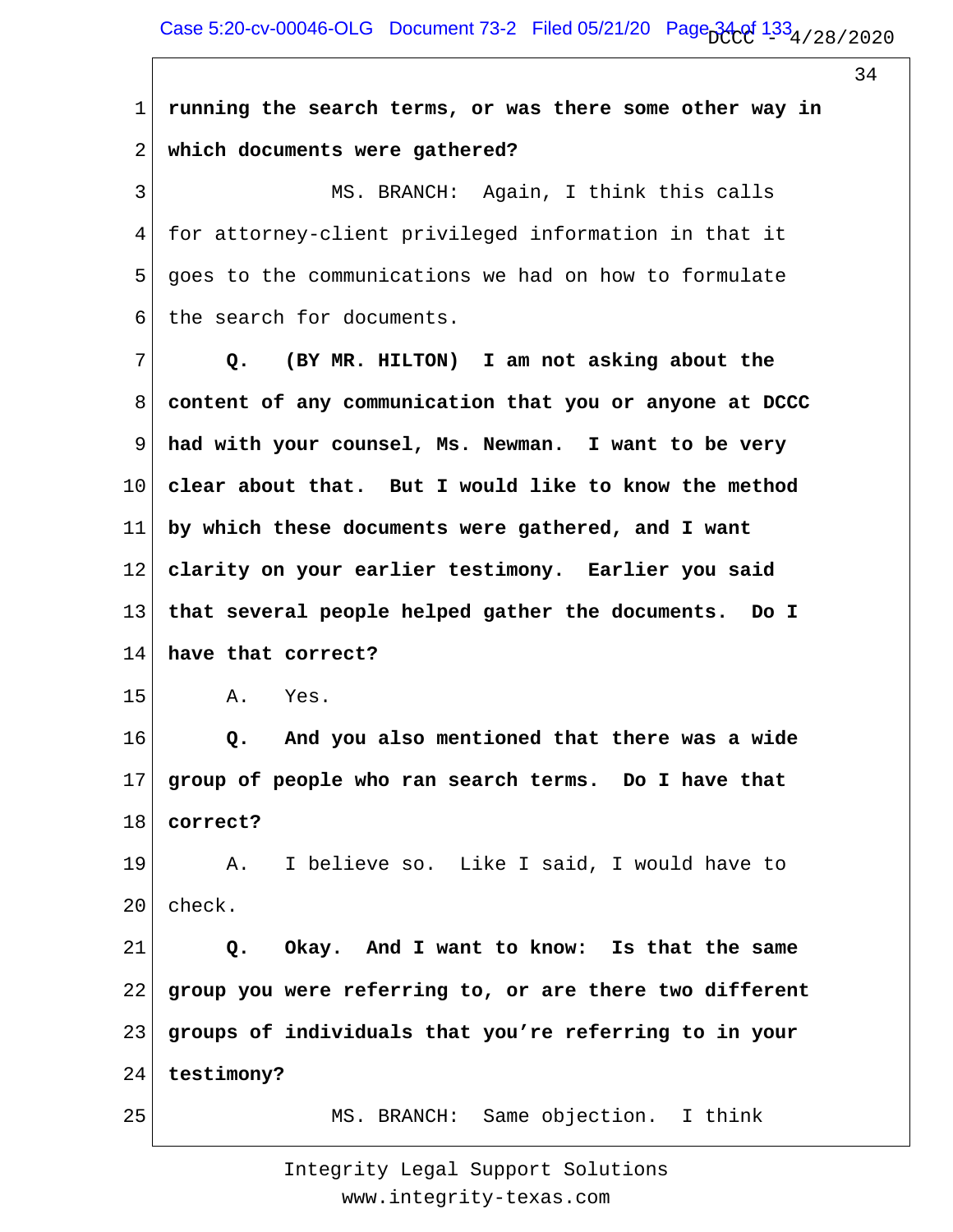1 2 3 4 5 6 7 8 9 10 11 12 13 14 15 16 17 18 19 20 21 22 23 24 25 asked and answered. She's answered the question. MR. HILTON: With respect, Aria, it has not been answered. I want to understand who searched for what and how, and I'm entitled to that information.  **Q. (BY MR. HILTON) So Ms. Newman, who -- was there another method of gathering documents other than running search terms?** MS. BRANCH: Again, it's privileged. I mean, these -- what you're asking -- I understand where you're coming from, but what you're asking is asking for the content of the communications we had with them in terms of how to comply with the subpoena. MR. HILTON: Can you read back my question? MS. BRANCH: I'm going to instruct the witness not to answer, and I'm hopeful that we can maybe move on to another topic. MR. HILTON: Can you read back the question, Debbie, that I asked? I'd like you to read the question. THE REPORTER: Yes. (The requested material was read as follows: "QUESTION: Okay. And I want to know: Is that the same group you were referring to, or are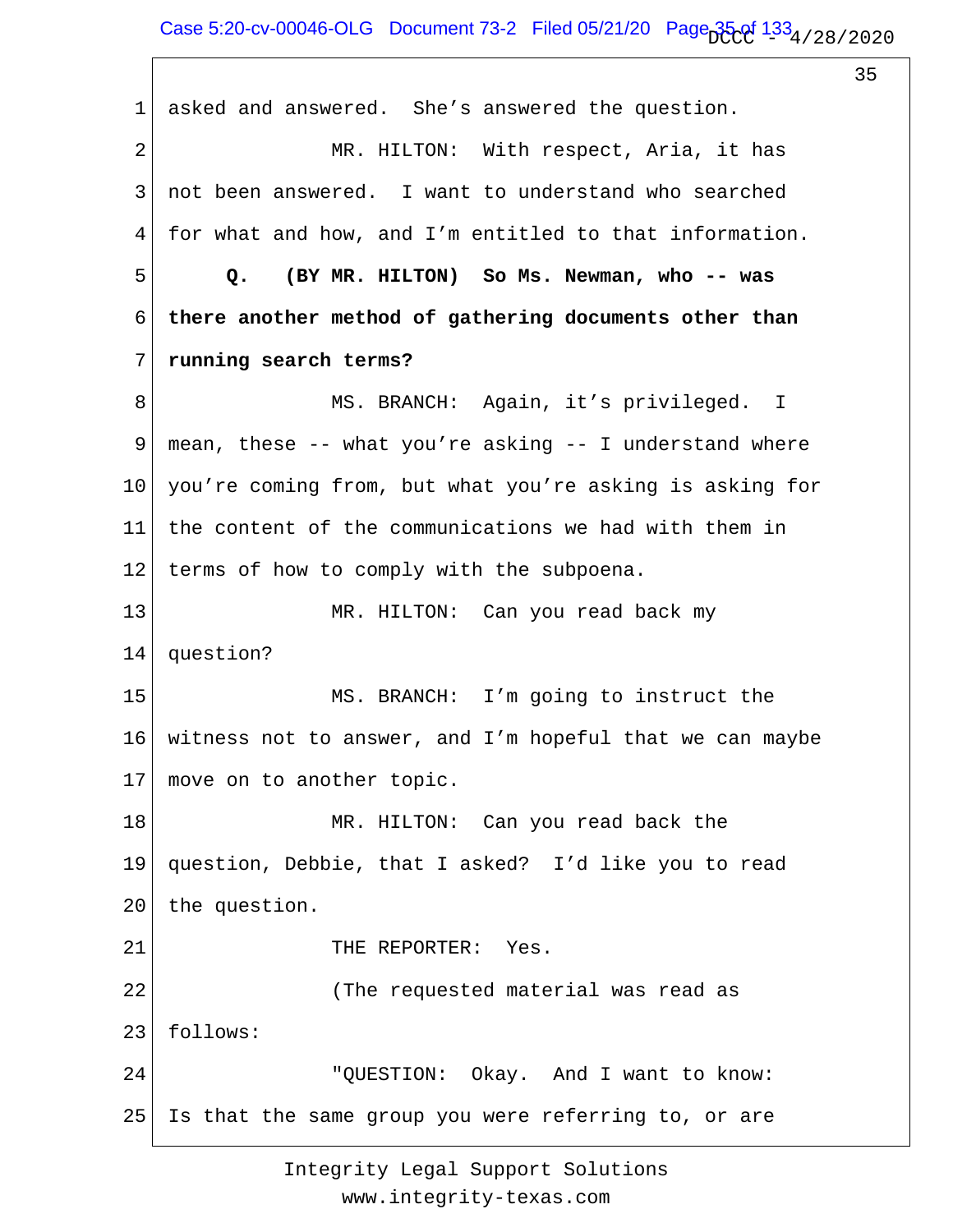## Case 5:20-cv-00046-OLG Document 73-2 Filed 05/21/20 Page  $36.01$   $1.33$   $4/28/2020$

36 1 2 3 4 5 6 7 8 9 10 11 12 13 14 15 16 17 18 19 20 21 22 23 24 25 there two different groups of individuals that you are referring to in your testimony?") MS. BRANCH: Objection, vague. You may answer if you are able to. A. I don't really understand the question.  **Q (BY MR. HILTON) Well, I don't really understand your testimony. You said earlier that there was a group of -- that there were several people who gathered documents, correct? That's what you first said?** A. Well -- and I would like to clarify. We might have asked several people. That does not mean several people had documents to gather, and I do not know that information right now.  **Q. All right. I'm going to ask you one more time: Who collected the documents for DCCC?** MS. BRANCH: Objection, asked and answered. You can repeat the same answer. MR. HILTON: I would appreciate it, Aria, if you didn't instruct your witness how to answer my questions. Okay? That's a speaking objection. It's not permitted. You can state the basis of your objection, and you can either instruct her to answer or not.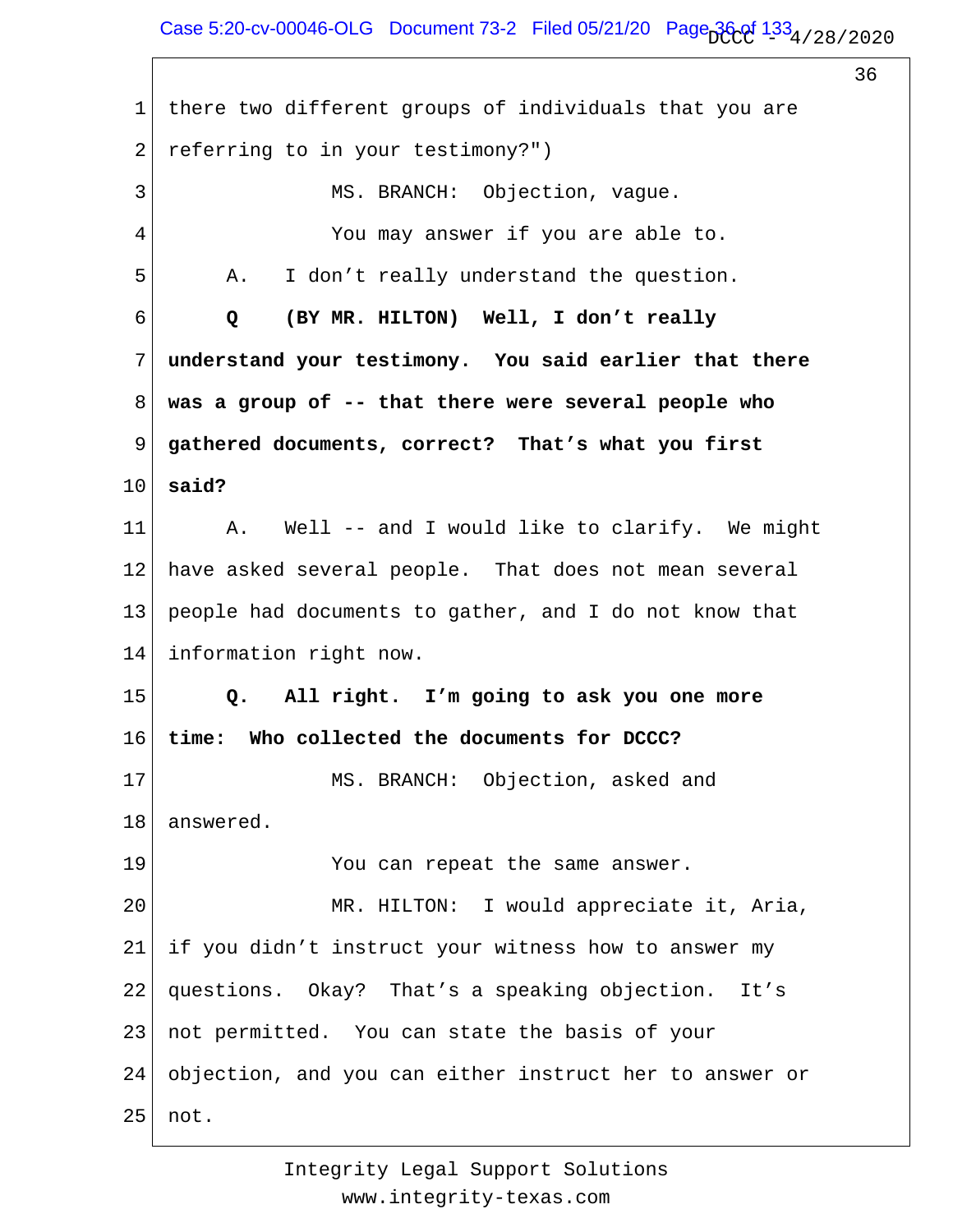Case 5:20-cv-00046-OLG Document 73-2 Filed 05/21/20 Page  $37$  of  $133_4$  / 28 / 2020

37 1 2 3 4 5 6 7 8 9 10 11 12 13 14 15 16 17 18 19 20 21 22 23 24 25 MS. BRANCH: I think I've done that now. MR. HILTON: Debbie, can you please read back my question? (The requested material was read as follows: "QUESTION: I'm going to ask you one more time: Who collected the documents for DCCC?") A. We would have requested documents from a group of staff and our IT Director.  **Q (BY MR. HILTON) What's the name of your IT Director?** MS. BRANCH: Objection. MR. HILTON: What is the basis of your objection? MS. BRANCH: I think this is -- we're getting into attorney-client privileged discussions in terms of preparing for the -- for this.  **Q (BY MR. HILTON) Ms. Newman, my question is: What is the name of DCCC's IT Director?** A. David Winston. MR. HILTON: I just want to, again, make clear on the record that I think this document production is insufficient. We're going to reserve all rights to pursue whatever remedies we think we need to. I'm asking questions that clearly are not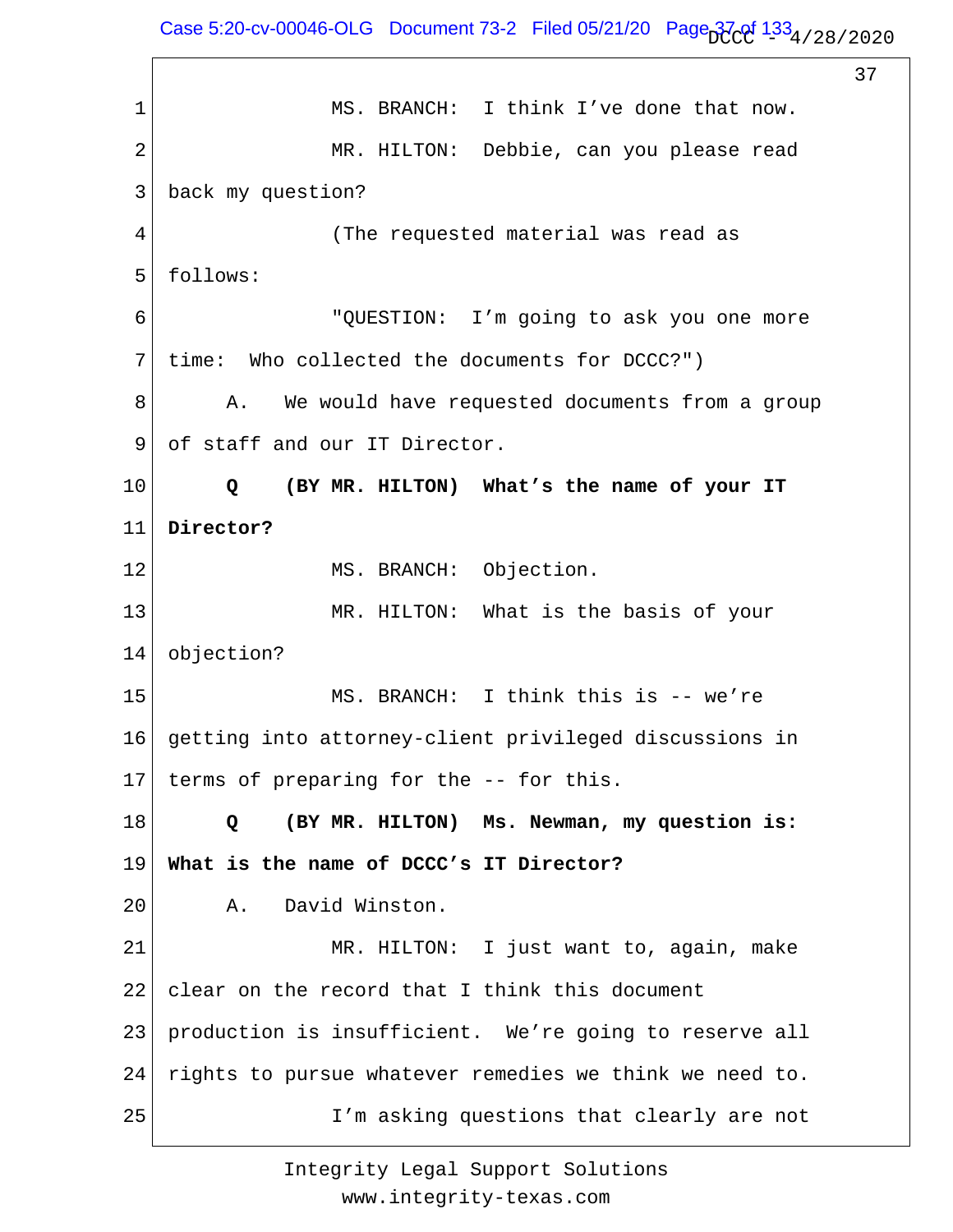1 2 3 4 5 6 7 8 9 10 11 12 13 14 15 16 17 18 19 20 21 22 23 24 25 calling for any privileged information, and you're instructing the witness not to answer. That's improper. I believe I'm entitled to the answers to these questions to understand whether this document collection effort was sufficient. Clearly it was not.  **Q (BY MR. HILTON) Ms. Newman, I apologize. I've gotten a little heated during this part of the questioning. I want you to understand I have no quarrel with you whatsoever. I'm just trying to get the information that I need to represent my clients. And so I'm trying --** MS. BRANCH: And I'm happy -- sorry. I didn't mean to cut you off. MR. HILTON: Go ahead. MS. BRANCH: Well, I'm happy to have, you know, a further conversation about the document production. I do think that several of the requests infringe upon the First Amendment privilege. We've produced documents responsive to the requests to the extent they're not privileged. And the client has stated that they undertook efforts to respond to the subpoena. If you want to meet and confer, have a separate conversation about that, we can off the record. It's probably not as fruitful to do with Ms. Newman,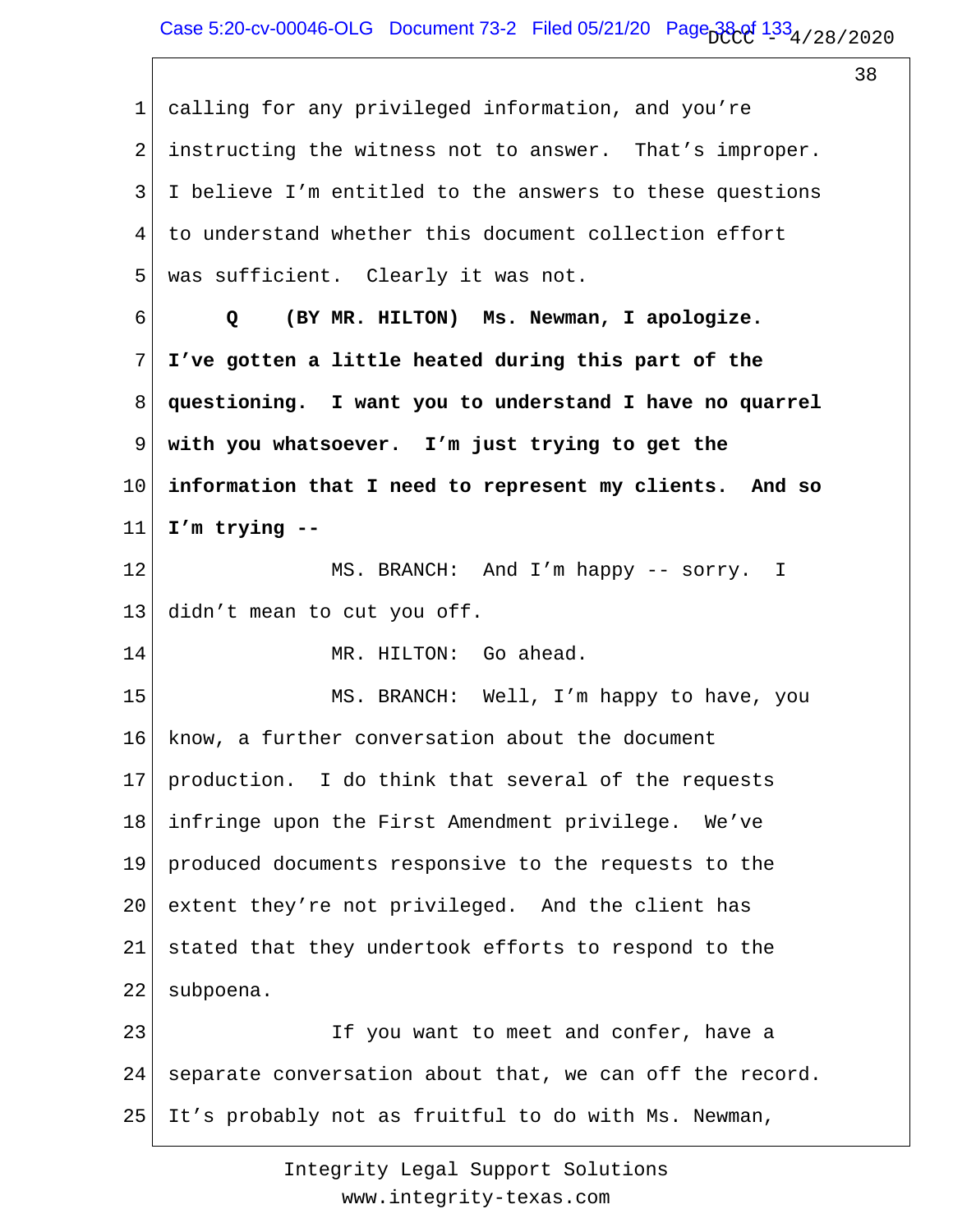1 2 3 4 5 6 7 8 9 10 11 12 13 14 15 16 17 18 19 20 21 22 23 24 25 given that she doesn't have vision over the entire process. And I do think that some of the questions, when you're talking about search terms, do infringe upon communications that we've had with our client. MR. HILTON: Sorry. Well, if you can find a case that says the search terms are going to be privileged in this context, I'd love to see it. And I think Ms. Newman testified that she could answer all these questions if you had properly prepared her; and clearly, you didn't. So, anyway...  **Q. (BY MR. HILTON) And, again, Ms. Newman, that's no point against you. I just think your counsel's not done what they should have done with respect to the document production, but we'll move on.** MS. BRANCH: I think that she's prepared for this deposition. She's prepared on the topics; and, you know, we've produced her here to answer the questions on the topics. And we produced documents responsive to the extent that they were not privileged.  **Q (BY MR. HILTON) Did you review any other documents other than the ones that we've already discussed today in preparation for your deposition, Ms. Newman?** A. I don't believe so.  **Q. Okay. You mentioned that you met with counsel**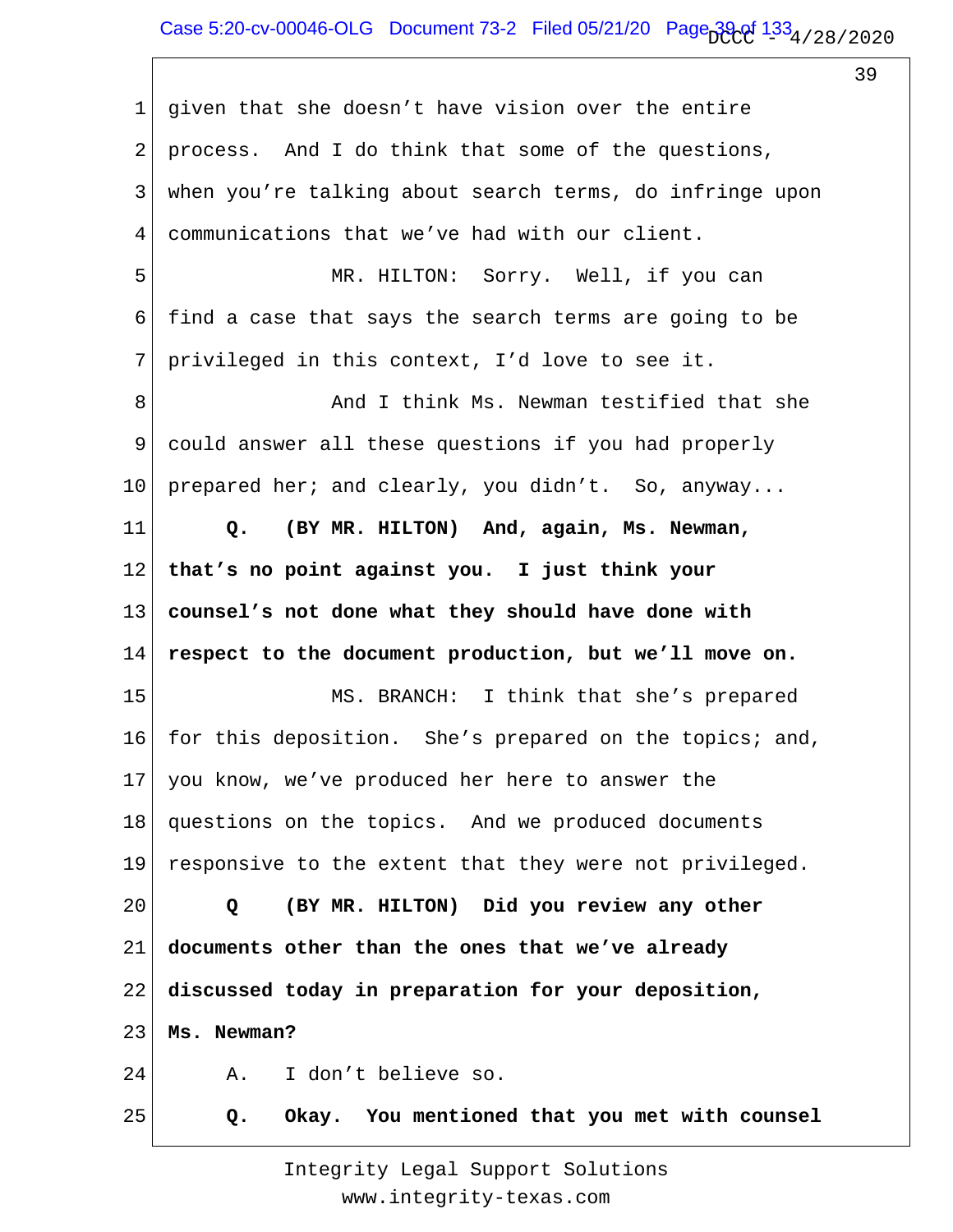Case 5:20-cv-00046-OLG Document 73-2 Filed 05/21/20 Page  $A0c0$   $133<sub>4/28/2020</sub>$ 

 $40$ 

1 2 3 4 5 6 7 8 9 10 11 12 13 14 15 16 17 18 19 20 21 22 23 24 25 **to prepare for this deposition, correct?** A. Yes.  **Q. When?** MS. BRANCH: Just -- I'm going to just assert the objection. This particular question is not privileged; but I just want to be clear, Jacqui, that you don't have to disclose anything that we discussed. But you may answer the question. MR. HILTON: Ms. Branch, again, please refrain from speaking objections. You just spoke without an objection, and that's improper.  **Q (BY MR. HILTON) Ms. Newman, when did you meet with your attorneys?** MS. BRANCH: The objection, just for the record, is attorney-client privilege. But you may answer to the extent that you're not disclosing our communications. A. I met with counsel regarding this deposition yesterday and last week.  **Q. (BY MR. HILTON) So on two occasions?** A. Yes.  **Q. How long were those meetings, again, without disclosing the content?** A. I think roughly about an hour each.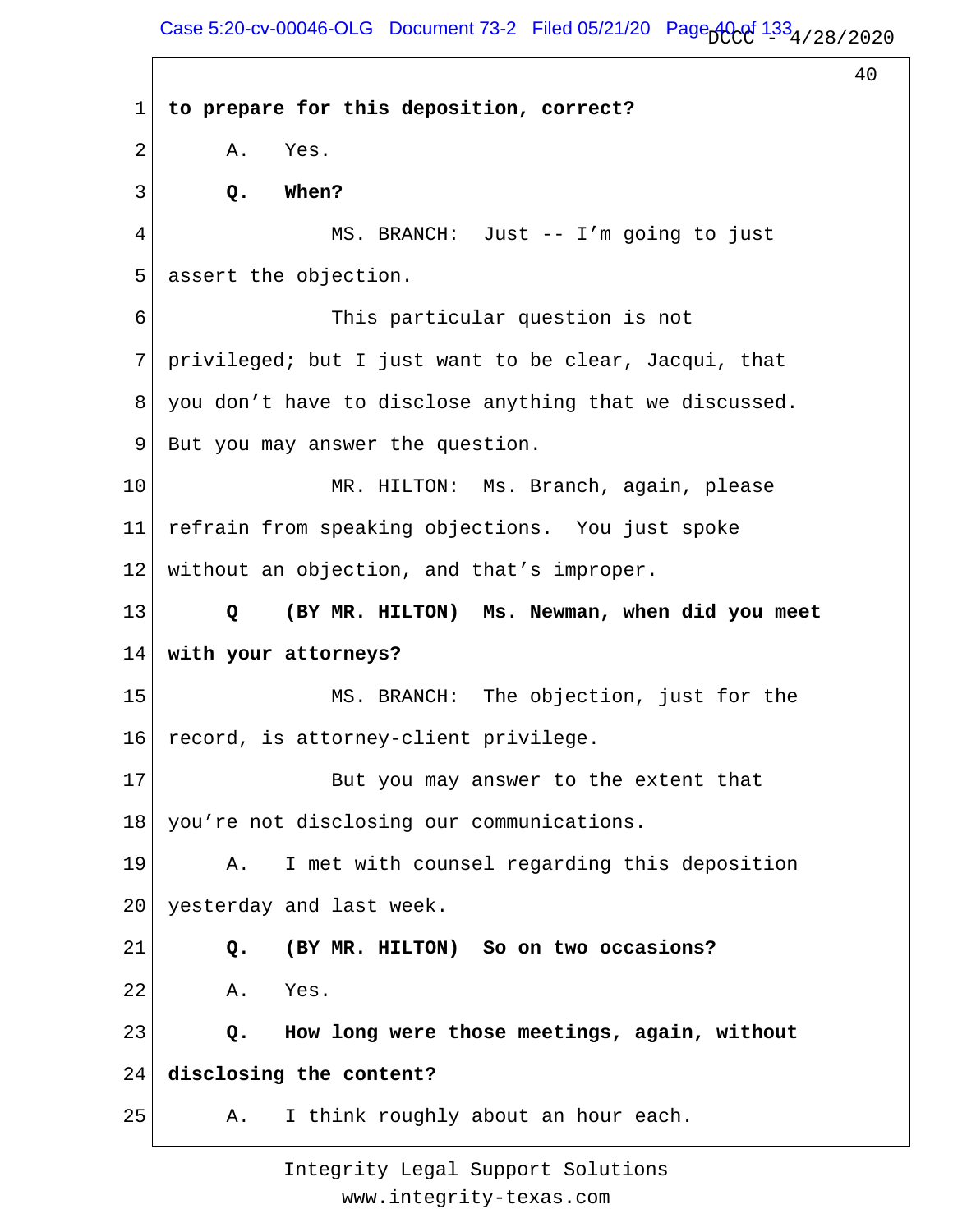## Case 5:20-cv-00046-OLG Document 73-2 Filed 05/21/20 Page  $A1_{\rm c}$ df 133 $_4$  / 28 / 2020

41

1 2 3 4 5 6 7 8 9 10 11 12 13 14 15 16 17 18 19 20 21 22 23 24 25  **Q. Who was in attendance at those meetings?** A. My counsel, Aria and Rachel.  **Q. And yourself. Anyone else?** A. Yeah, myself. We met with another member of my team, too, Alex Edelman.  **Q. That's the same person who signed that Declaration that's Exhibit 3?** A. Yes.  **Q. Okay.** MR. HILTON: All right. I'd like to take a short break if that's all right. I will need about five minutes; but if y'all want to take a longer break, that's fine. THE WITNESS: Can we have ten minutes? MR. HILTON: Sure. THE WITNESS: Thank you. THE REPORTER: Going off the record at 11:02 a.m. (Off the record from 11:02 to 11:14 a.m.) THE REPORTER: We're back on the record at 11:14 a.m. MR. HILTON: And as we've done in the other depositions, I'm fine waiving the additional readon every time we go back on, as long as y'all are fine with that.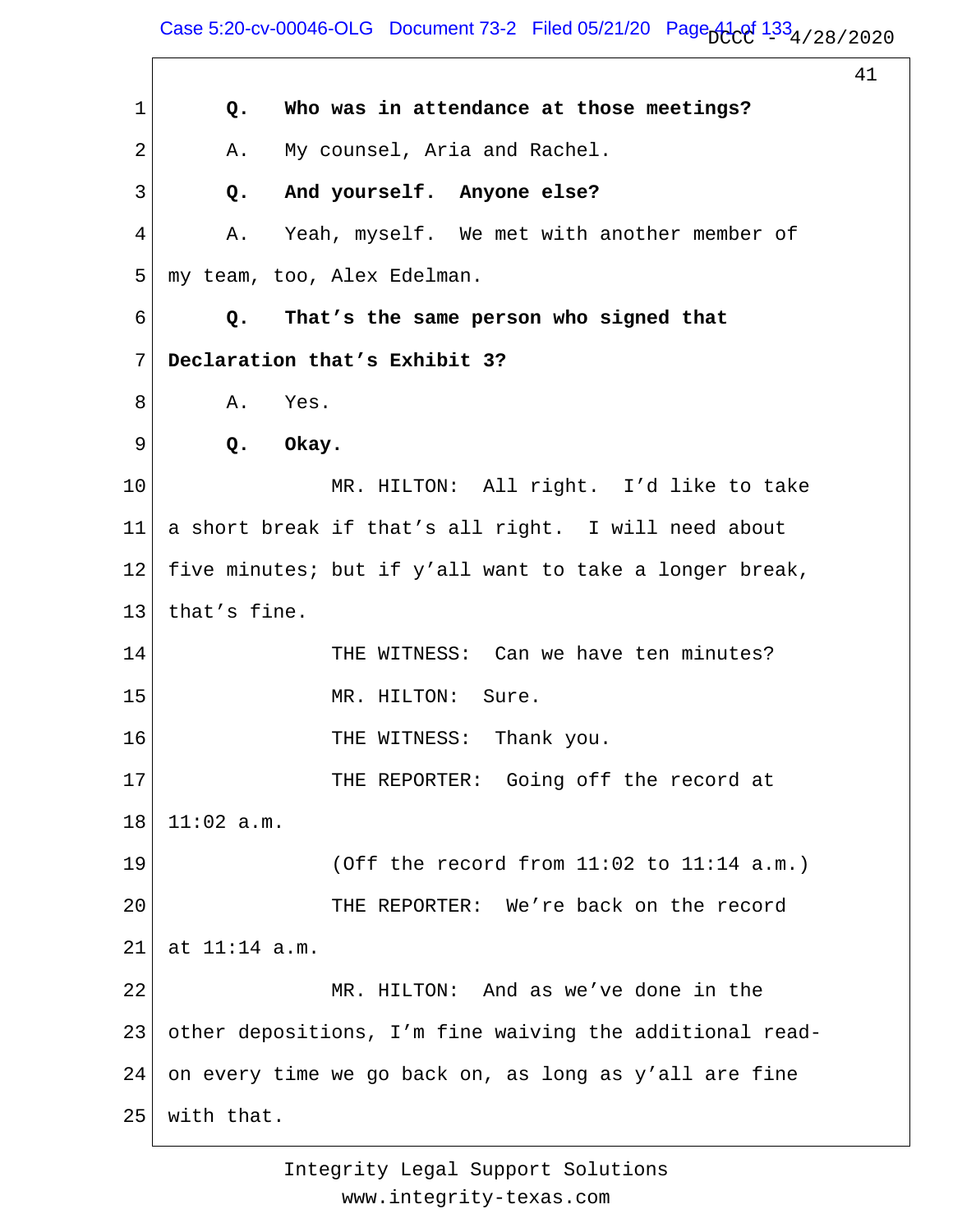| $\mathbf{1}$    | MS. BRANCH: I'm good. Thank you.                                    |
|-----------------|---------------------------------------------------------------------|
| 2               | (BY MR. HILTON) Ms. Newman, I, again, just<br>Q.                    |
| 3               | wanted to, you know, apologize that you had to get                  |
| 4               | dragged into that discussion between counsel and I.<br>$\mathbf{I}$ |
| 5               | hate to do that kind of stuff in depositions; sometimes             |
| 6               | it happens. But just, you know, I'm going to try and                |
| 7               | move on and get through the substance of what I have to             |
| 8               | ask you about kind of as painlessly as possible as I                |
| 9               | can.                                                                |
| 10              | You know, I just want to, again, make                               |
| 11              | clear that I'm not asking for you to reveal any                     |
| 12              | privileged information with any of my questions. Of                 |
| 13              | course, your counsel will instruct you or object, you               |
| 14              | know, as necessary. But I just want to make that clear.             |
| 15 <sub>2</sub> | I'm not intending to ask for privileged information.                |
| 16              | So I want to turn back to the DCCC and                              |
| 17              | just talking about the organization's background and                |
| 18              | activities and that kind of thing. And I can't remember             |
| 19              | if I asked you this or not before: When was the DCCC                |
| 20              | first established?                                                  |
| 21              | A. It was established over 150 years ago. I                         |
| 22              | think it's 1866.                                                    |
| 23              | Wow. And has its mission changed over time?<br>Q.                   |
| 24              | A. I don't believe so.                                              |
| 25              | But electing Democrats is the name of the game<br>$Q_{\bullet}$     |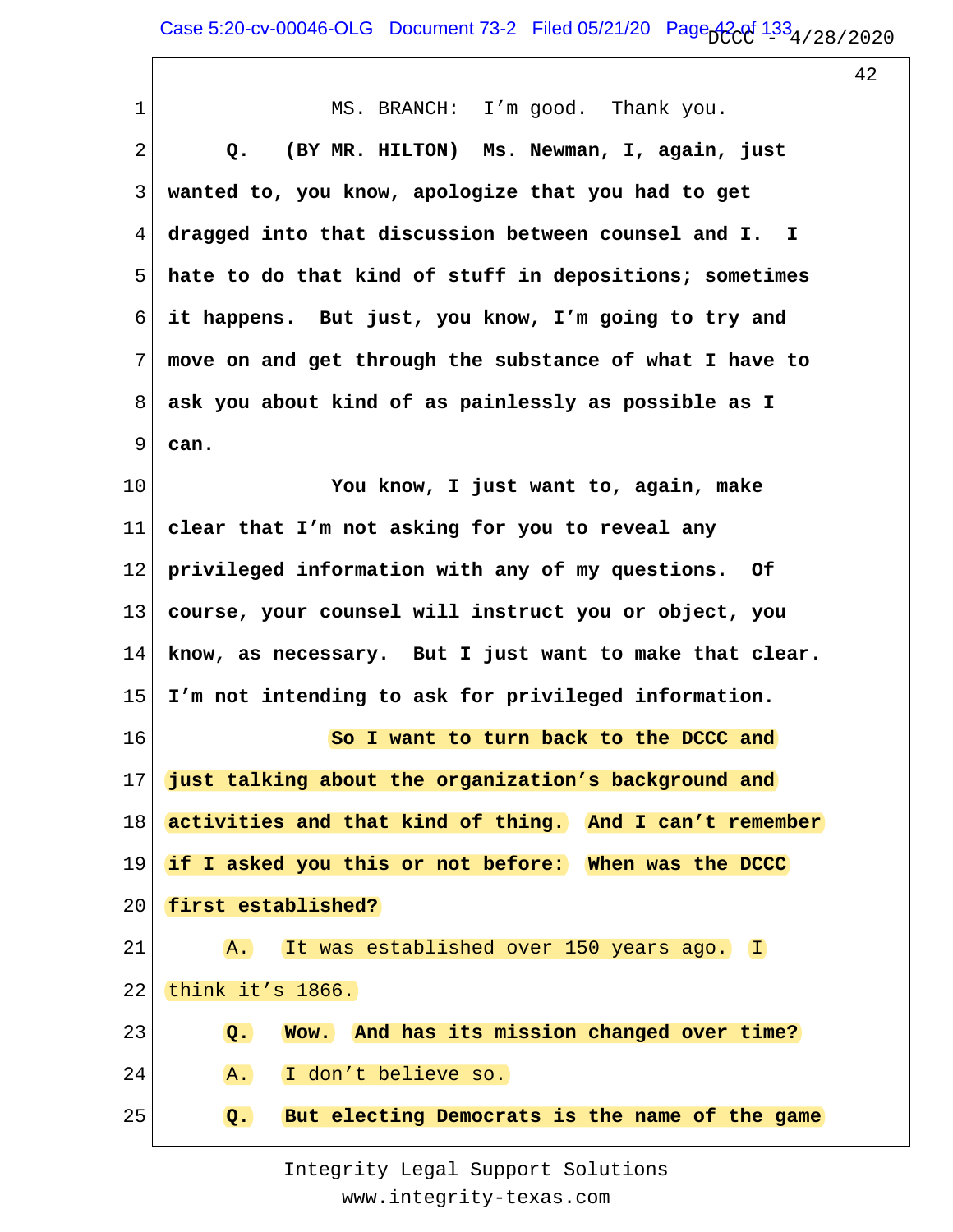$\Gamma$ 

43

| $\mathbf 1$ | since 1866?                                              |
|-------------|----------------------------------------------------------|
| 2           | I think that's about right.<br>A.                        |
| 3           | We talked a little bit earlier about the<br>Q.           |
| 4           | relationship between DCCC and the DNC, and I kind of     |
| 5           | want to explore similar issues in relation to an exhibit |
| 6           | that I just sent out in the Zoom chat. This is           |
| 7           | something I found on the FEC's website. That's the       |
| 8           | Federal Election Commission. Are you familiar with the   |
| 9           | FEC?                                                     |
| 10          | Yes, I am.<br>Α.                                         |
| 11          | I would imagine that you would be.<br>Q <sub>o</sub>     |
| 12          | (Exhibit 6 discussed.)                                   |
| 13          | (BY MR. HILTON) Do you have Exhibit 6 in<br>Q.           |
| 14          | front of you?                                            |
| 15          | A. Yes, I do.                                            |
| 16          | And do you recognize Exhibit 6?<br>Q.                    |
| 17          | Yes, I do.<br>Α.                                         |
| 18          | And what is it?<br>Q.                                    |
| 19          | This is a Statement of Organization filed with<br>Α.     |
| 20          | the FEC.                                                 |
| 21          | And I guess before we dig into it, I'm<br>Q.             |
| 22          | curious: Are you responsible for, you know, making sure  |
| 23          | that the FEC filings get done?                           |
| 24          | I am not responsible for those.<br>Α.                    |
| 25          | Who has that responsibility?<br>Q.                       |
|             |                                                          |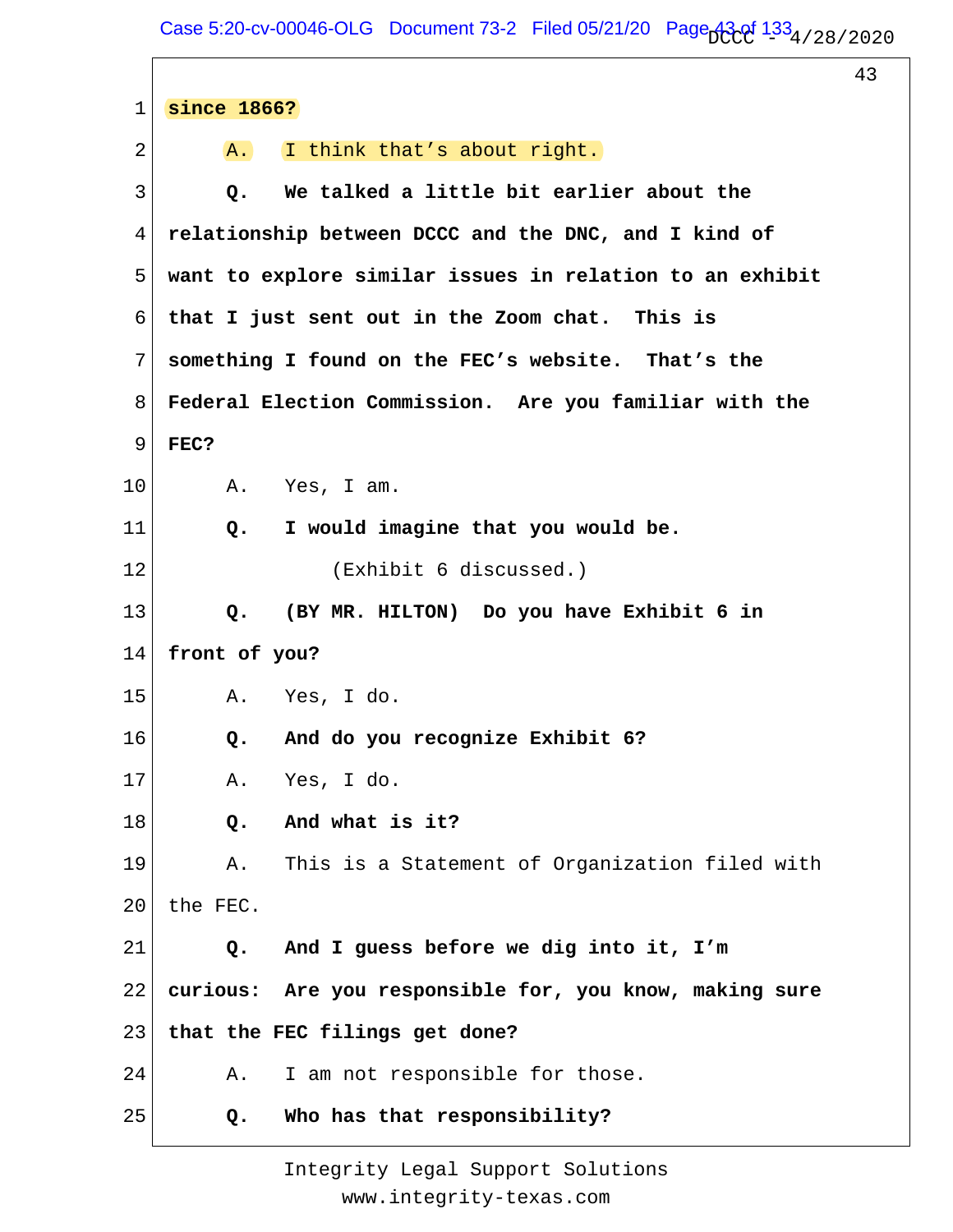Case 5:20-cv-00046-OLG Document 73-2 Filed 05/21/20 Page  $A4.01$   $133_4$  / 28 / 2020

44

1 2 3 4 5 6 7 8 9 10 11 12 13 14 15 16 17 18 19 20 21 22 23 24 25 A. Our Chief Financial Officer.  **Q. And who is that?** A. Jackie Forte-Mackay.  **Q. Yeah, her name pops up on some of this stuff, I think. She's on this one. Are you familiar with FEC filings for the DCCC?** A. Yes, I am.  **Q. Do you review them before they get filed?** A. I do not.  **Q. How are you familiar with them, then?** A. I have an awareness -- a top-line awareness of our filings before they are filed; and if there's any questions or concerns, sometimes I am a part of those conversations.  **Q. So just in the course of your job, you have occasion to refer to them and work with them?** A. Yes.  **Q. Did you review any FEC filings before the deposition today?** A. I reviewed some of our FEC filings that show our work in Texas.  **Q. Which filings?** A. I believe Aria shared these with you; but, basically, the money that we sent to the Texas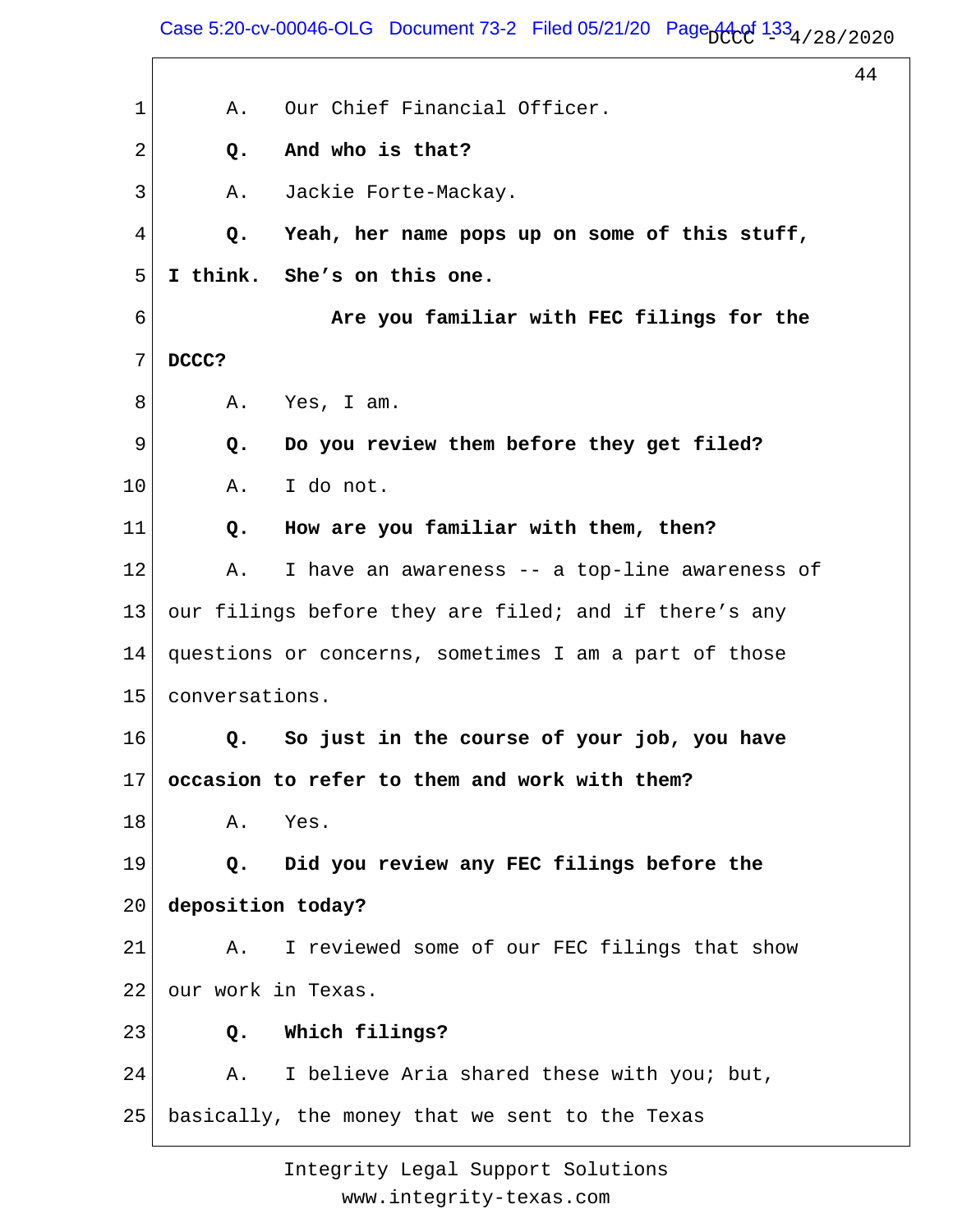1 2 3 4 5 6 7 8 9 10 11 12 13 14 15 16 17 18 19 20 21 22 23 24 25 Democratic Party.  **Q. Well, let's skip ahead so I don't lose the thread of this. I'm going to send out what I'm marking as Exhibit 8 to the deposition. This is an Excel spreadsheet.** (Exhibit 8 discussed.)  **Q (BY MR. HILTON) And this was, you know, my attempt to export the data from the FEC link that your counsel provided. So let me know once you have the spreadsheet open.** A. Okay. I have this open.  **Q. I hesitate to ask: Do you recognize what you are looking at here in Exhibit 8?** A. Yes, I do.  **Q. Okay. And what is this?** A. This appears to be a document showing transfers from the Democratic -- or from the DCCC to the Texas Democratic Party, dating back to 2014.  **Q. Is this the FEC filings that you were referring to when you said you reviewed some FEC information prior to the deposition?** A. Yes, this looks like it.  **Q. There's another version on the web page that looks a little better. I prefer to use this version if you can manage to work with it because this is the**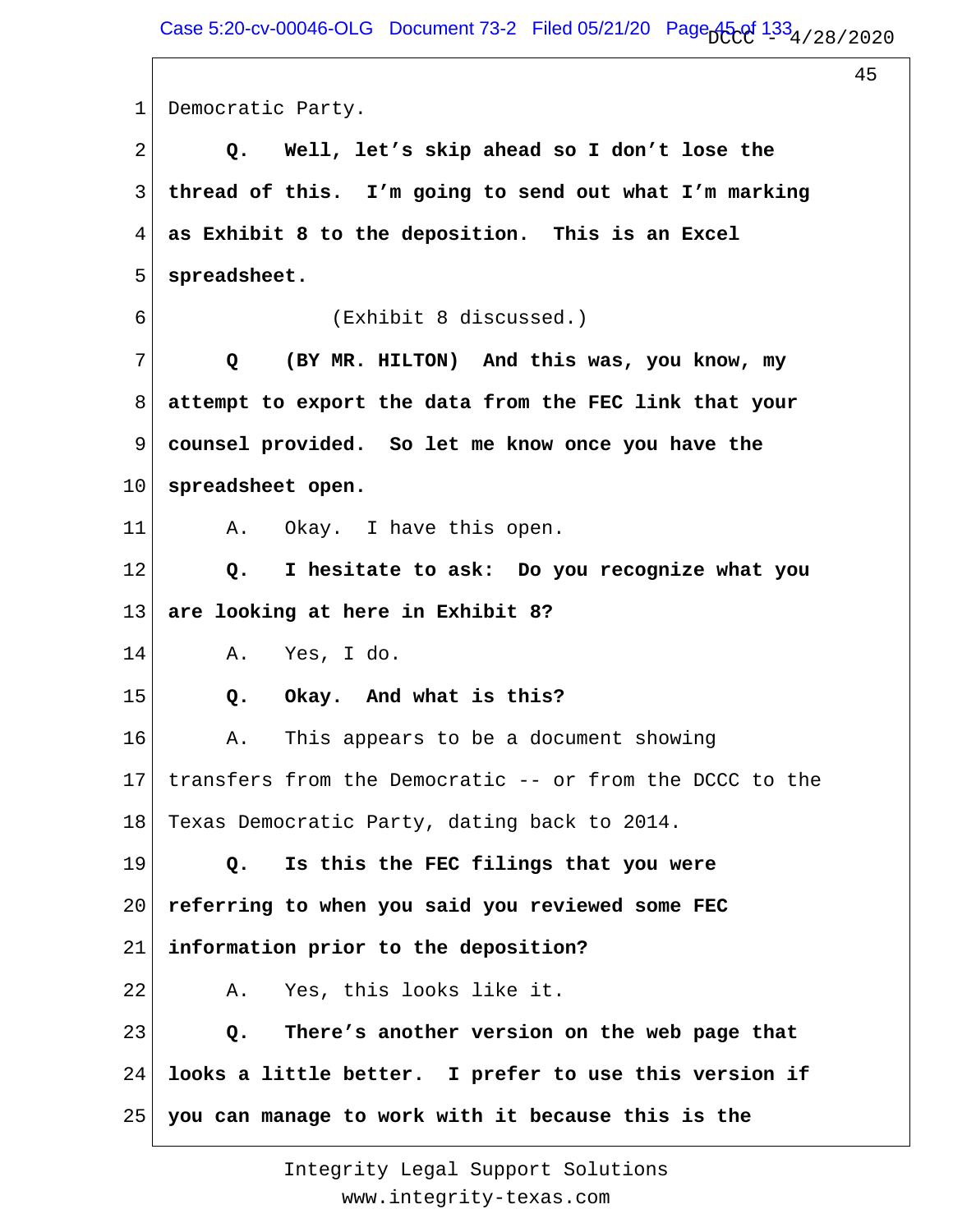| 1               | version that you get when you export the data from the  |
|-----------------|---------------------------------------------------------|
| $\overline{2}$  | FEC; but if it just becomes unworkable, we have that as |
| 3               | an option. And I can try to do a little screen share.   |
| 4               | But, again, this is the data from the link that your    |
| 5               | counsel provided to me last night; and is that what it  |
| 6               | appears to be to you as well?                           |
| 7               | Yes.<br>Α.                                              |
| 8               | Okay. I think you already said that, but I<br>Q.        |
| 9               | just wanted to make that clear.                         |
| 10              | Since we're here, I might as well ask you               |
| 11              | the questions I have on this document. What information |
| 12 <sub>1</sub> | can I glean about what the purpose of these funds was   |
| 13              | from Exhibit 8?                                         |
| 14              | MS. BRANCH: Objection, vague.                           |
| 15              | You may answer the question.                            |
| 16              | You can learn how much money we transferred to<br>Α.    |
|                 | 17 the Texas Democratic Party and on what dates.        |
| 18              | (BY MR. HILTON) Can I learn what the funds<br>Q.        |
| 19              | were for?                                               |
| 20              | No.<br>Α.                                               |
| 21              | I can't learn which activities they supported?<br>Q.    |
| 22              | MS. BRANCH: Objection.                                  |
| 23              | Α.<br>No.                                               |
| 24              | (BY MR. HILTON) Is there another document<br>Q          |
| 25              | that I could refer to that would allow me to determine  |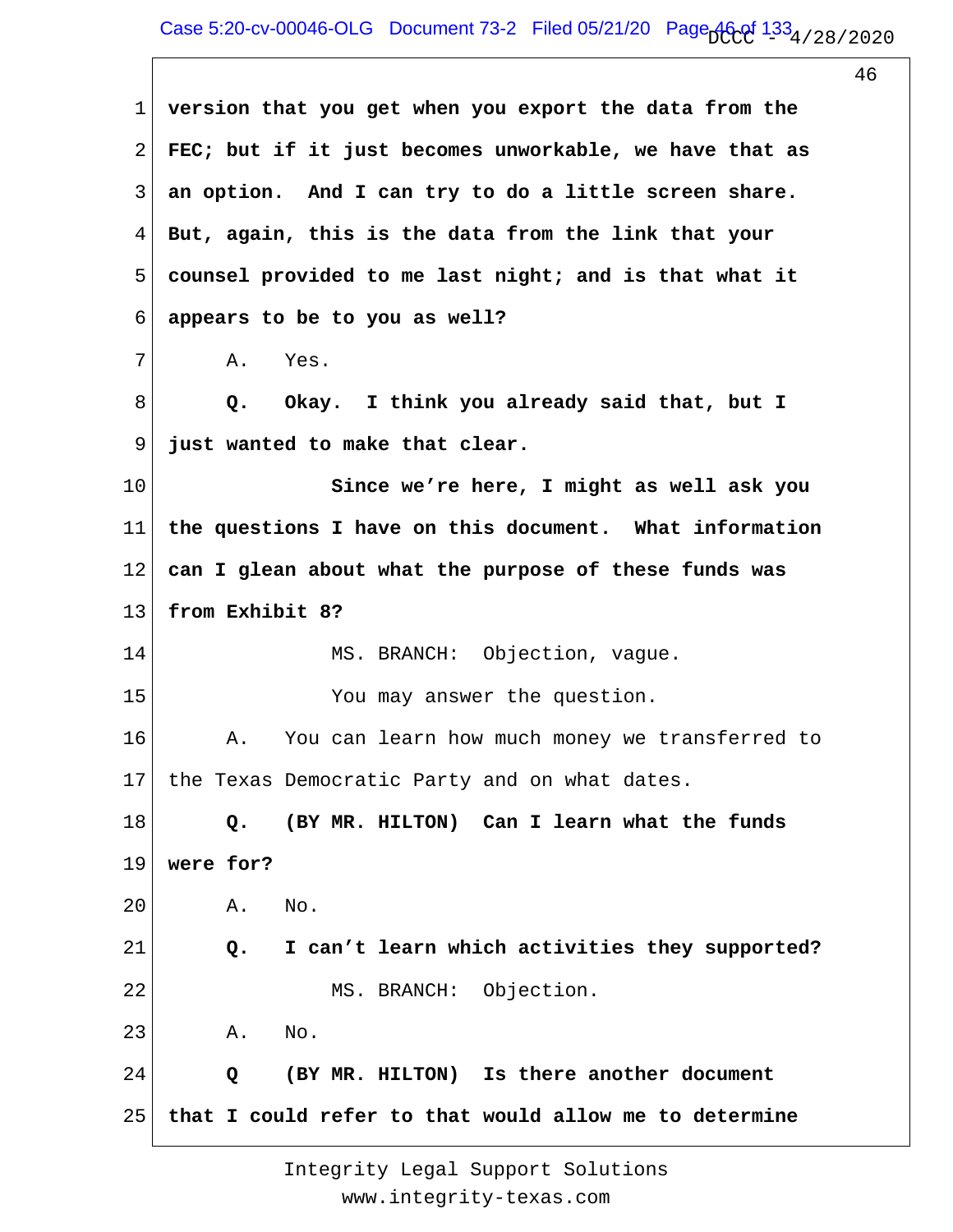| $\mathbf 1$  | what these fund transfers were used for?                        |
|--------------|-----------------------------------------------------------------|
| $\mathbf{2}$ | No.<br>Α.                                                       |
| 3            | So no document exists that would allow me to<br>Q.              |
| 4            | determine what any of these fund transfers were used for        |
| 5            | in the possession of DCCC?                                      |
| 6            | I mean, our internal budgets and plans may<br>Α.                |
| 7            | share information -- or have information related to             |
| 8            | these transfers.                                                |
| 9            | And were those documents produced?<br>Q.                        |
| 10           | MS. BRANCH: Objection. This is                                  |
| 11           | attorney-client privilege, and you're asking questions          |
| 12           | that call for information protected by the First                |
| 13           | Amendment privilege.                                            |
| 14           | (BY MR. HILTON) I'm not intending to call for<br>Q <sub>o</sub> |
| 15           | privileged information. I just want to understand if            |
| 16           | the documents that you were just referring to,                  |
| 17           | Ms. Newman, were included in the production which I've          |
| 18           | marked as Exhibit 4 to this deposition, Bates Number            |
| 19           | DCCC 1 through 805.                                             |
| 20           | MS. BRANCH: And I think those documents                         |
| 21           | were privileged. So whatever she's referring to, that           |
| 22           | would be the reason why they were not produced.                 |
| 23           | MR. HILTON: Ms. Branch, I'm sorry.<br>I'd                       |
| 24           | like to hear the answer from the witness.                       |
| 25           | (BY MR. HILTON) Ms. Newman, were those<br>Q.                    |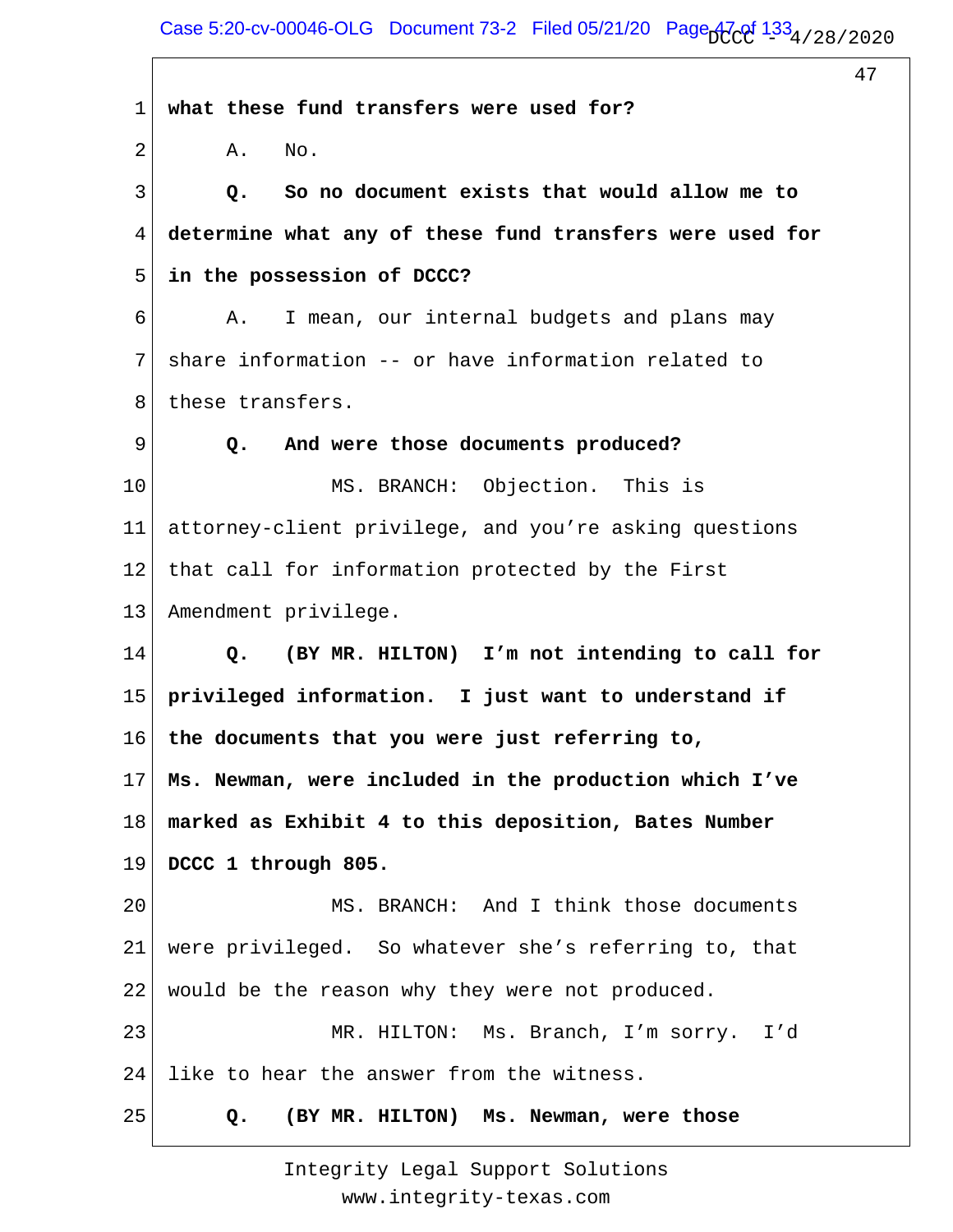Case 5:20-cv-00046-OLG Document 73-2 Filed 05/21/20 Page  $A\&04/28/2020$ 

48

1 2 3 4 5 6 7 8 9 10 11 12 13 14 15 16 17 18 19 20 21 22 23 24 25 **documents that you were just referring to included in Bates Number DCCC 1 through 805?** A. I'm not sure.  **Q. Well, you have those documents in front of you. If you want to look through that and see if they're in there, you can do that.** A. Oh, sorry. They are not in Exhibit 4.  **Q. Okay. So those documents that would show me what activities these funds were spent on, those have not been produced?** A. That's my understanding.  **Q. Okay. And, again, I want you to be sure. You have all the documents that were produced in front of you. So I would kind of like a definitive answer to that.** MS. BRANCH: Objection, asked and answered. A. I don't believe that they are included in that document. They are strategic information and documents related to our work.  **Q (BY MR. HILTON) Okay. So they were not produced?** A. Right.  **Q. All right. I think we are done with Exhibit 8.**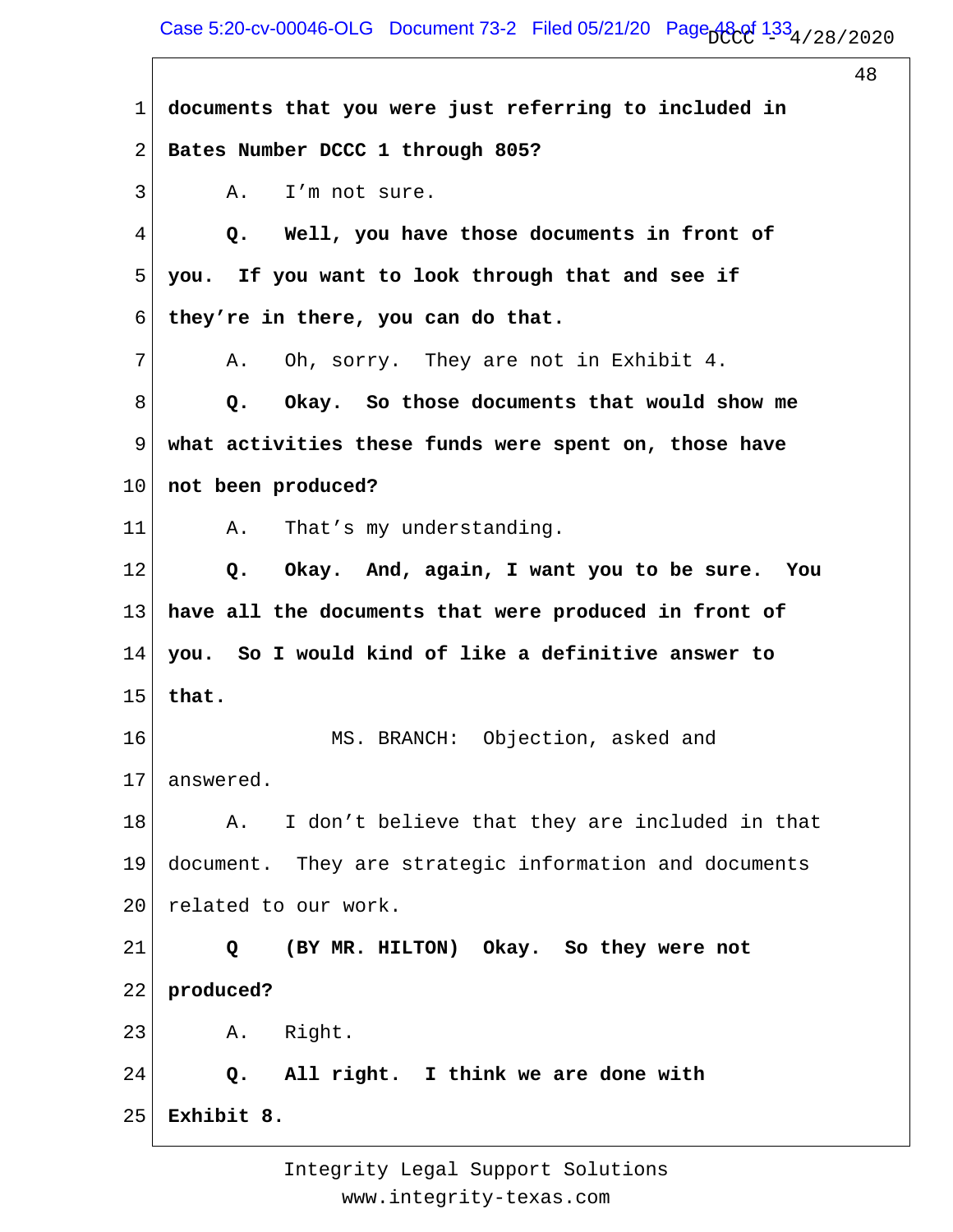Case 5:20-cv-00046-OLG Document 73-2 Filed 05/21/20 Page  $A9c0f$   $133<sub>4/28/2020</sub>$ 

49

1 2 3 4 5 6 7 8 9 10 11 12 13 14 15 16 17 18 19 20 21 22 23 24 25  **Can we turn back to Exhibit 6, which is where I think this digression started? Do you still have that in front of you, Ms. Newman?** A. Yes, I do.  **Q. Had you seen Exhibit -- when was the last time you've seen Exhibit 6, or have you seen Exhibit 6 before?** A. Yes. It's probably been several months since I've seen this.  **Q. Okay. So you didn't review it to prepare for the deposition?** A. I did not.  **Q. And it has a list of what I'll refer to as affiliated committees/organizations. And each of those appear to have an affiliated relationship code that describes them as a joint fundraising representative. Do I have that about right?** A. Yes.  **Q. And so can you explain to me what an affiliated relationship code is and what a joint fundraising representative is?** A. Again, I don't file these reports. So I'm not deeply familiar, but I believe an affiliated relationship code is an FEC term to qualify the relationship here. And a joint -- and these are all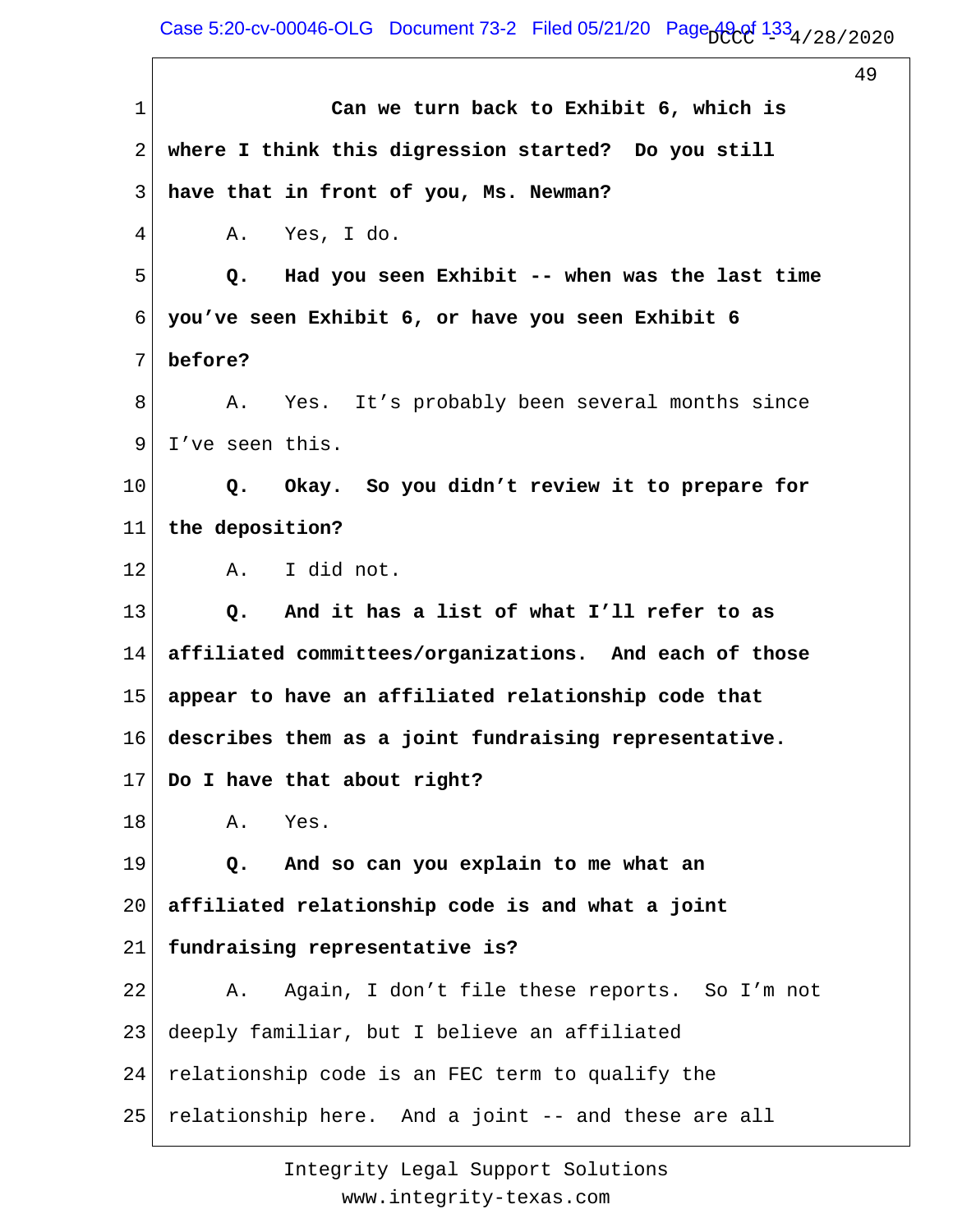| $\mathbf 1$    | committees that we have joint fundraising committees       |
|----------------|------------------------------------------------------------|
| $\overline{2}$ | with.                                                      |
| 3              | Is that what joint fundraising representative<br>Q.        |
| 4              | It means you do joint fundraising activities?<br>means?    |
| 5              | Α.<br>Yes.                                                 |
| 6              | Which of these listed groups relates to<br>Q.              |
| 7              | activities in Texas?                                       |
| 8              | The Blue Texas Fund is related to Texas.<br>Α.<br>It       |
| 9              | is possible the New Wave Women's Fund -- I believe that    |
| 10             | also has a Texas connection.                               |
| 11             | Any others?<br>$Q_{\bullet}$                               |
| 12             | I believe that's it. There's also a chance<br>Α.           |
| 13             | the Red to Blue Victory Fund may have a connection to      |
| 14             | Texas, but I'm not aware of that at this time.             |
| 15             | Okay. So sitting here today, you don't know<br>Q.          |
| 16             | for sure whether Red to Blue Victory Fund has a Texas      |
| 17             | connection?                                                |
| 18             | Correct.<br>Α.                                             |
| 19             | But Blue Texas Fund, I assume, does. And New<br>Q.         |
| 20             | Wave Women, you also think has a Texas connection.<br>Do I |
| 21             | have that about right?                                     |
| 22             | Α.<br>Yes.                                                 |
| 23             | Q. Okay. Let's start with Blue Texas Fund. What            |
| 24             | is it?                                                     |
| 25             | This is a joint fundraising agreement with<br>Α.           |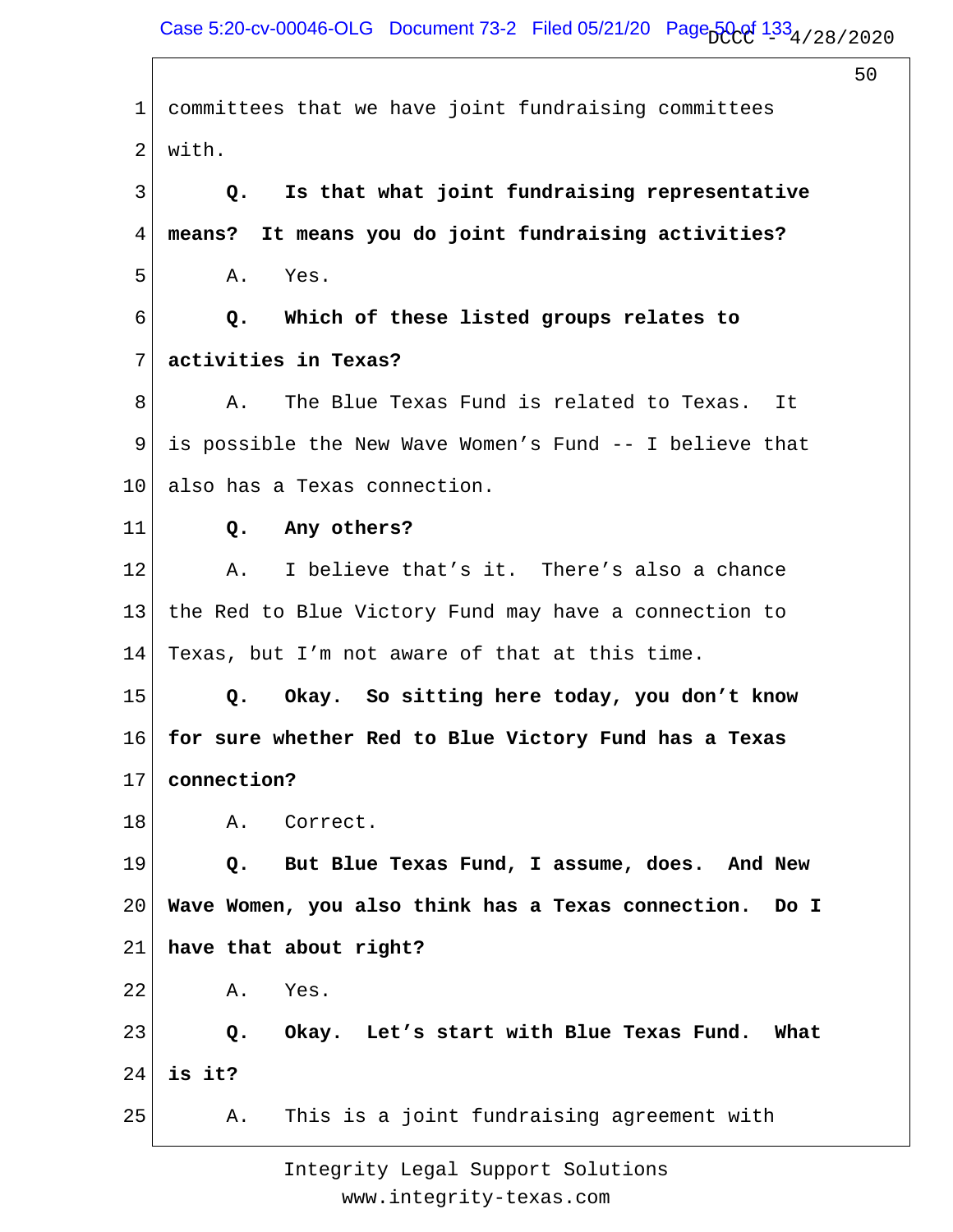Case 5:20-cv-00046-OLG Document 73-2 Filed 05/21/20 Page  $51$  of  $133_4$  / 28 / 2020

51

1 2 3 4 5 6 7 8 9 10 11 12 13 14 15 16 17 18 19 20 21 22 23 24 25 campaigns in Texas.  **Q. Any campaigns in particular?** A. I believe the Fletcher campaign in Texas 7 and the Allred campaign in Texas 32.  **Q. Any others?** A. I would need to confirm.  **Q. Do you know if that information is reflected in any of the documents that were produced to us?** A. Yes, I believe it is.  **Q. All right. I think -- I think that we will get there later. So I think we can leave that for now. But what activities does the Blue Texas Fund engage in specifically?** A. Fundraising.  **Q. And how is that conducted?** A. I'm sorry. Could you repeat the question?  **Q. You said Blue Texas Fund, the only activity you said was fundraising; is that right?** A. Yes.  **Q. Okay. No other purpose for Blue Texas Fund? Nothing else that it does?** A. Correct.  **Q. And so how does Blue Texas Fund go about its fundraising activities?** MS. BRANCH: And I'm just going to object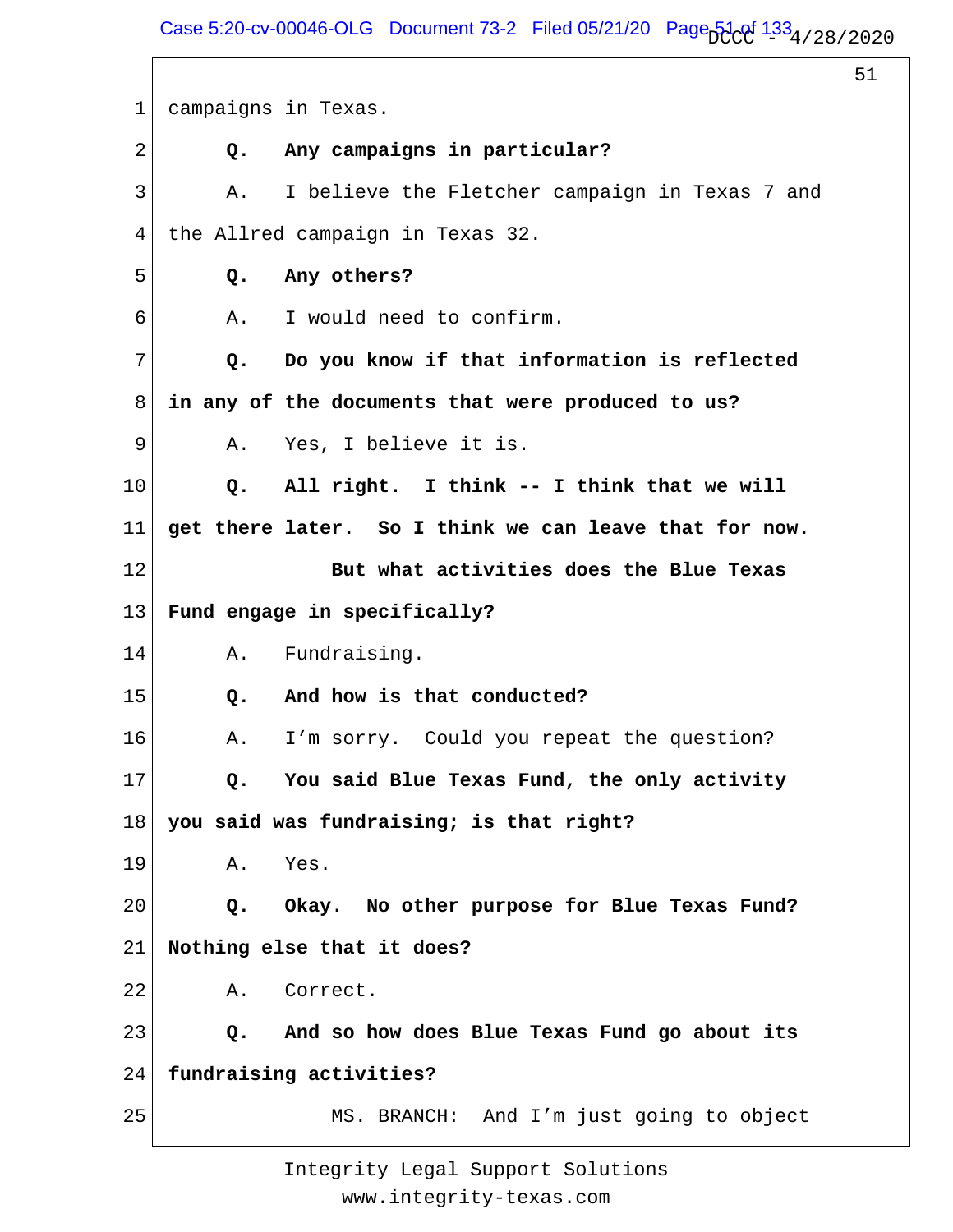Case 5:20-cv-00046-OLG Document 73-2 Filed 05/21/20 Page  $520f$   $133_4/28/2020$ 

52

1 2 3 4 5 6 7 8 9 10 11 12 13 14 15 16 17 18 19 20 21 22 23 24 25 to the extent that this calls for a legal conclusion based on how joint fundraising works. But you may answer to the extent that you know. A. It's mostly a direct mail fundraising campaign.  **Q (BY MR. HILTON) So sending mail solicitations to people for donations?** A. Yes.  **Q. And you said "mostly." Are you aware of any other fundraising activities that the Blue Texas Fund engages in?** A. No. I believe it's direct mail.  **Q. And what's DCCC's involvement in those activities?** A. We help facilitate the direct mail, the copy, getting it out.  **Q. I don't think I understand what you mean by facilitate and help getting it out. Can you describe that a little more specifically?** A. Sure. MS. BRANCH: I'm going to object to the extent that is calls for information privileged by the First Amendment. You may answer at a high level.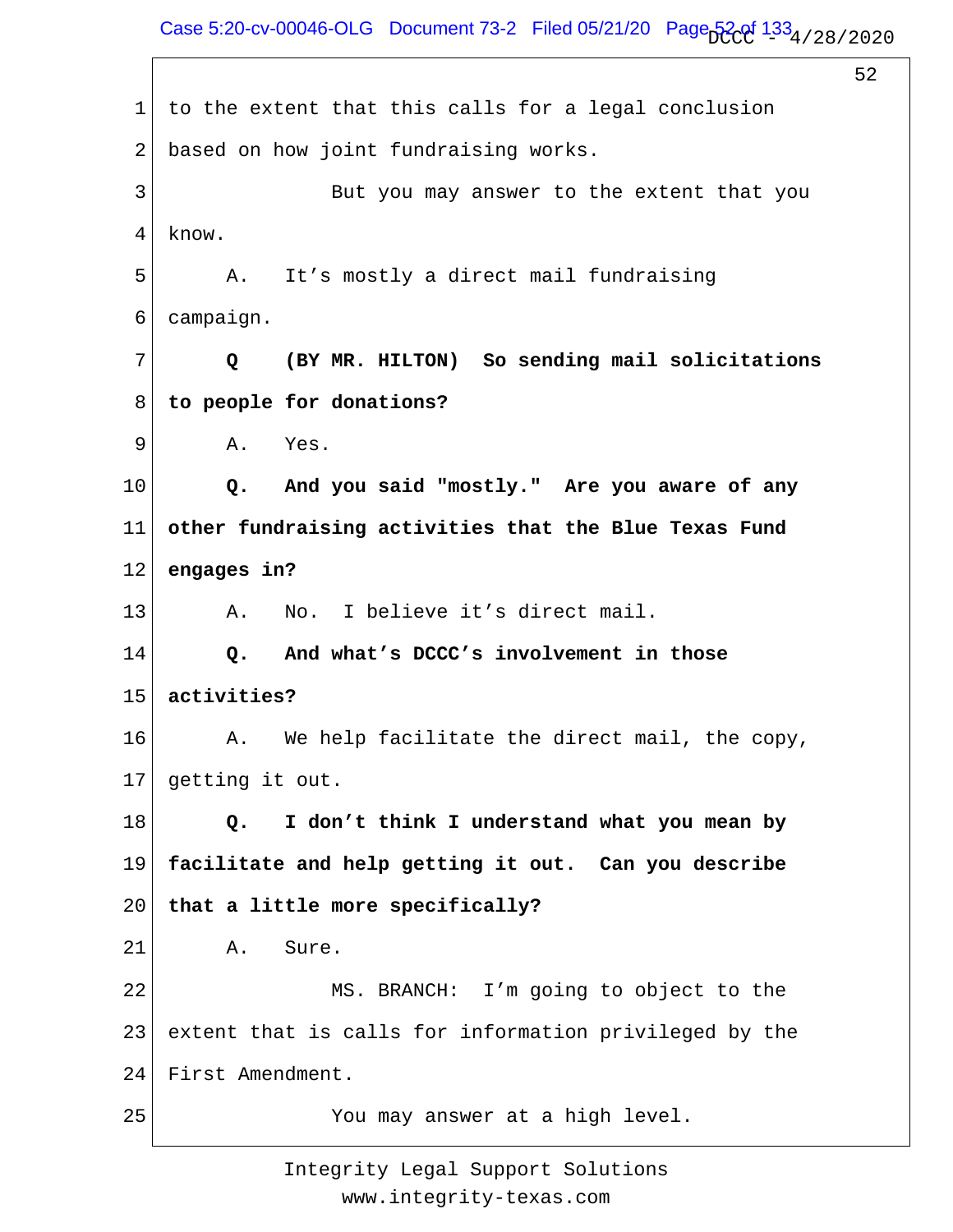1 2 3 4 5 6 7 8 9 10 11 12 13 14 15 16 17 18 19 20 21 22 23 24 25 THE WITNESS: Sure. A. We -- we work with, you know, whoever else is in the fund and work on the creative printing and direct mailing of the mail solicitations.  **Q. (BY MR. HILTON) And when you say "work on," do you mean -- does that just mean you're providing funds; or do you also provide actual, you know, manpower, labor?** A. Actual manpower.  **Q. I'm sorry. Go ahead.** A. Oh, no.  **Q. And you said you worked with whoever else is in the fund. Is that the two campaigns you referred to earlier?** A. Yes.  **Q. And then whoever else you can't recall, but it's in the documents?** A. Yes.  **Q. And the direct mail Blue Texas Fund engages in, is that purely a solicitation for donations; or is there anything else that these, you know, mailers are trying to accomplish?** A. It's just for fundraising.  **Q. Okay. Does Blue Texas Fund engage in any voter registration efforts?**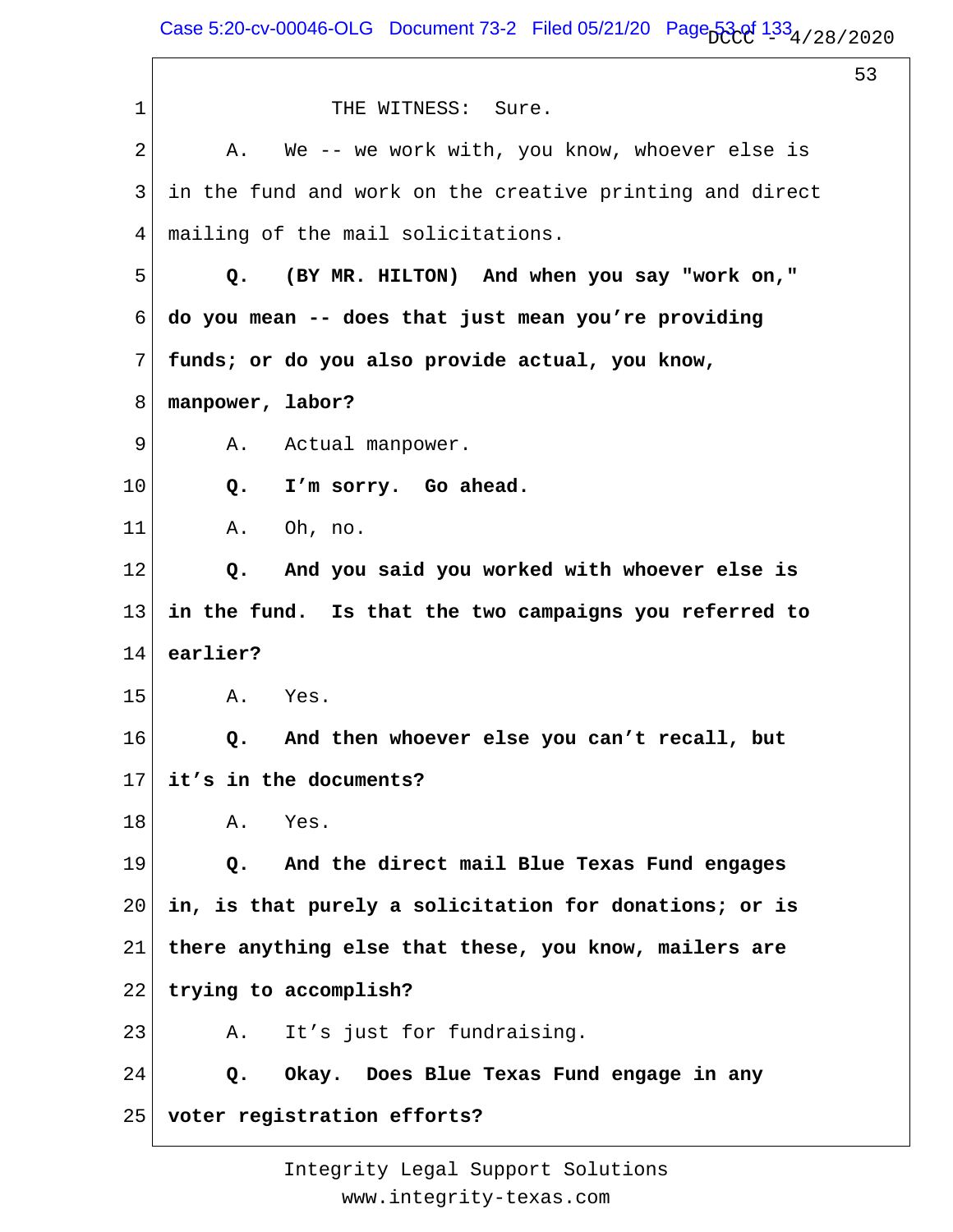Case 5:20-cv-00046-OLG Document 73-2 Filed 05/21/20 Page  $54.01$   $133_4$  / 28 / 2020

54

1 2 3 4 5 6 7 8 9 10 11 12 13 14 15 16 17 18 19 20 21 22 23 24 25 A. No.  **Q. And how about New Wave Women, what is -- you know, what is that?** A. It's very similar to the Blue Texas Fund except it is a joint fundraising agreement highlighting our frontline women candidates.  **Q. And who is that fundraising agreement with? Is it also with campaigns in Texas?** A. Again, I would need to check on who that agreement is with. I believe it's broader than Texas.  **Q. Understood. You did say that earlier. You're right. Do you know who the participants from Texas in the New Wave Women group are?** A. Again, I would need to check.  **Q. Is that in the document that was produced?** A. If it is related to Texas, I think it would be in the production.  **Q. I'm going to pull up a document that I had prepared to talk about with you, and I want to see if this is going to show me the information that we're kind of circling around here. So I'm going to send it out again through the group chat. This is a portion of Exhibit 4, which is the document production that was given to us. This is a file labeled DCCC 661. That's**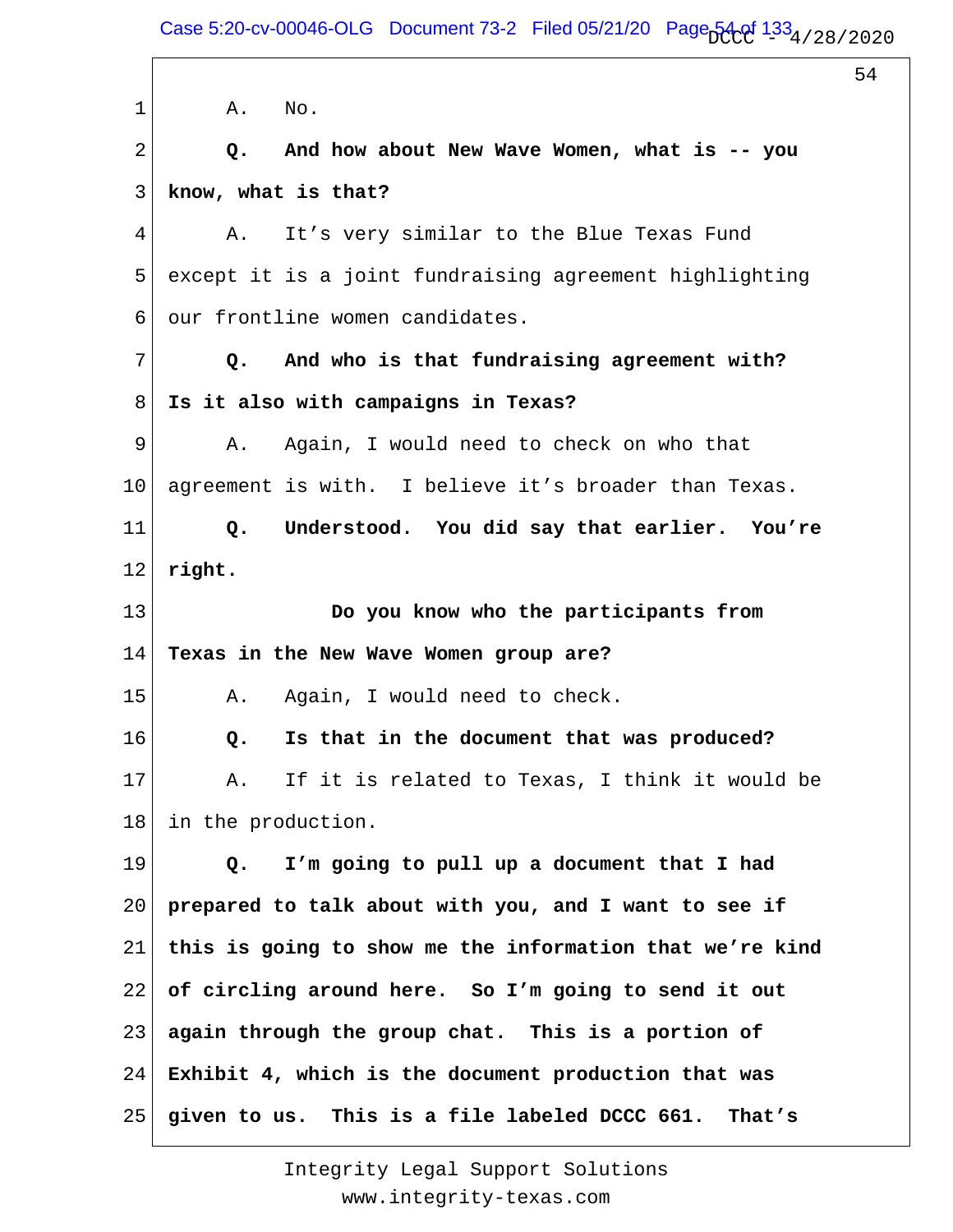## Case 5:20-cv-00046-OLG Document 73-2 Filed 05/21/20 Page  $55.0f$   $1.33_4$  / 28 / 2020

55

1 2 3 4 5 6 7 8 9 10 11 12 13 14 15 16 17 18 19 20 21 22 23 24 25 **the beginning Bates number. It's a two-page document. Let me know when you have that in front of you.** A. Okay. I have it open.  **Q. What is this document?** A. This is a release of our House Majority Battlefield and the first twelve candidates named to the DCCC's Red to Blue program.  **Q. Does this document show the participants in the Blue Texas Fund or New Wave Women?** A. No, it does not.  **Q. Okay. Well, maybe let's do this, because I would like to know who in Texas is involved with those funds. I'd like to understand the relationships that DCCC has with affiliates who work in Texas. And so maybe the next time that we take a break would be an appropriate time for you to look through Exhibit 4 and find those documents that you're referring to.** A. Okay. MS. BRANCH: Yes, I think we did produce information on the Blue Texas Fund. So we can pull up those documents after the break for sure. MR. HILTON: Yeah. Let's -- if that's all right with y'all, let's just do that on the next break. I'm going to make a note real quick to come back to that.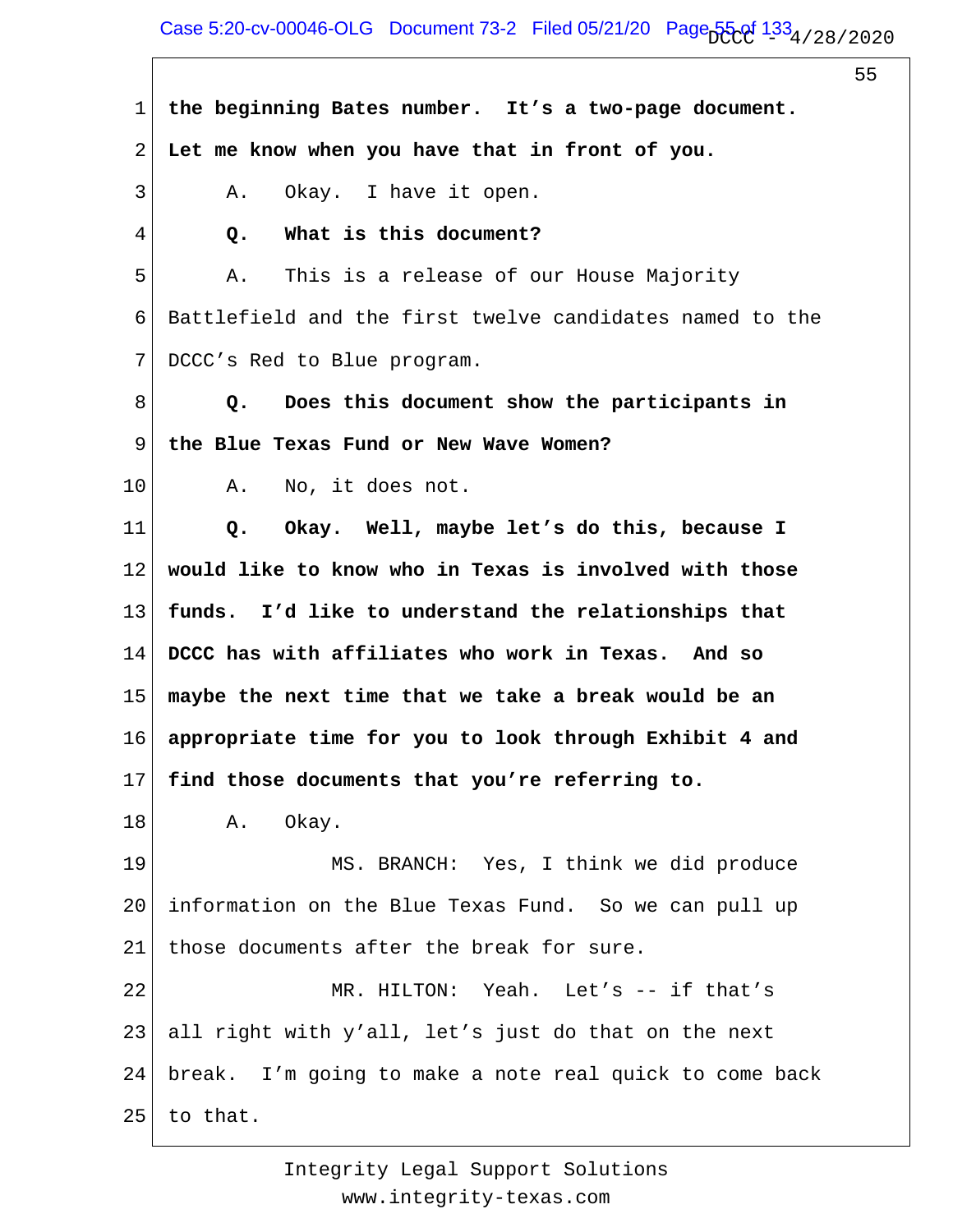| $\mathbf 1$ | (BY MR. HILTON) And, Ms. Newman, if you<br>Q.            |
|-------------|----------------------------------------------------------|
| 2           | happen to, you know, as we're going through other        |
| 3           | stuff -- if you happen to come across these documents as |
| 4           | we're going through stuff, you know, holler at me; and   |
| 5           | we can take care of it right then so we don't have to    |
| 6           | come back to it.                                         |
| 7           | Will do.<br>Α.                                           |
| 8           | I think that's all I have for Exhibit 6.<br>Q.           |
| 9           | I'm going to move now to Exhibit 7.                      |
| 10          | (Exhibit 7 discussed.)                                   |
| 11          | (BY MR. HILTON) I've just sent it out via<br>Q           |
| 12          | Zoom chat. I gave this a file name that I thought it     |
| 13          | was, but I actually really don't know what I'm looking   |
| 14          | at here. So please let me know once you have this in     |
| 15          | front of you. And once you do, if you know, if you       |
| 16          | could, tell me what is that we're looking at here.       |
| 17          | Sure. This appears to be the summary page for<br>Α.      |
| 18          | an amended year-end report from the DCCC.                |
| 19          | And are you familiar with these year-end<br>Q.           |
| 20          | reports?                                                 |
| 21          | Yes.<br>Α.                                               |
| 22          | Did you review any year-end reports in<br>Q.             |
| 23          | preparation for your deposition?                         |
| 24          | I did not.<br>Α.                                         |
| 25          | What is your familiarity with these reports?<br>Q.       |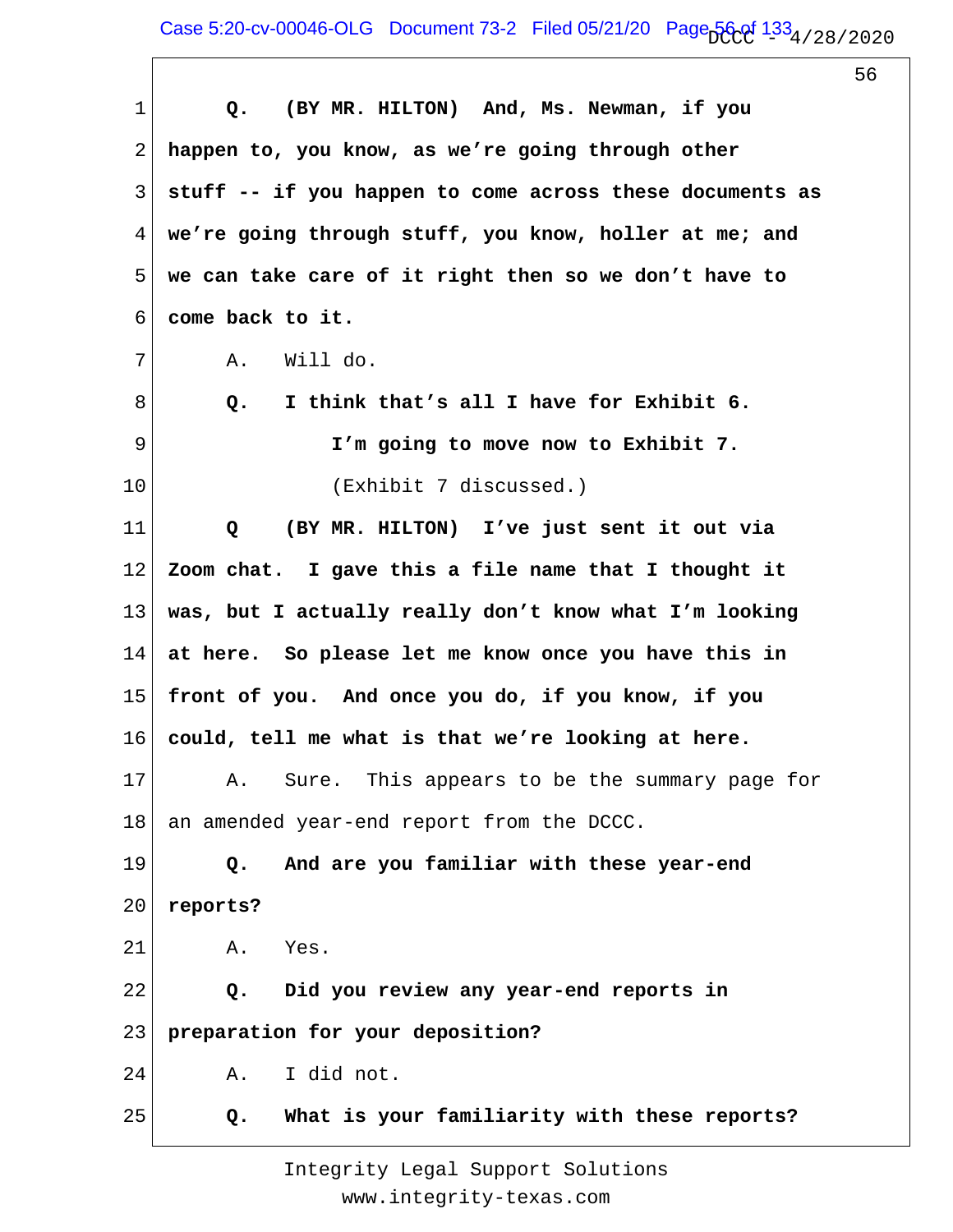1 2 3 4 5 6 7 8 9 10 11 12 13 14 15 16 17 18 19 20 21 22 23 24 25 **Is it similar to the first one we looked at where it just comes up in the course of your work?** A. Yes, it is.  **Q. And I don't mean to speak for you, but any other differences compared to what we looked at before? Anything else I should know about your familiarity with this report?** A. No. I mean, we talked about it from a high level; but I do not review the reports.  **Q. Got it. And you said this is just a summary page. Do you know what other information is included with these forms, these reports?** A. Yes. So this is the summary, the overview of mostly cash on hand, total money in, and total money out. And then on the FEC website itself, you would be able to click through these filings and see all of the receipts and disbursements itemized. And at least with the disbursements, that also shows, like, the vendor and a purpose.  **Q. So on page 1 of Exhibit 7, there are some links there. It says, "Summary Page, Detailed Summary Page." And then describes Schedule A, B, and D filings. Are those the attachments to the schedules that you're referring to?** A. Yes.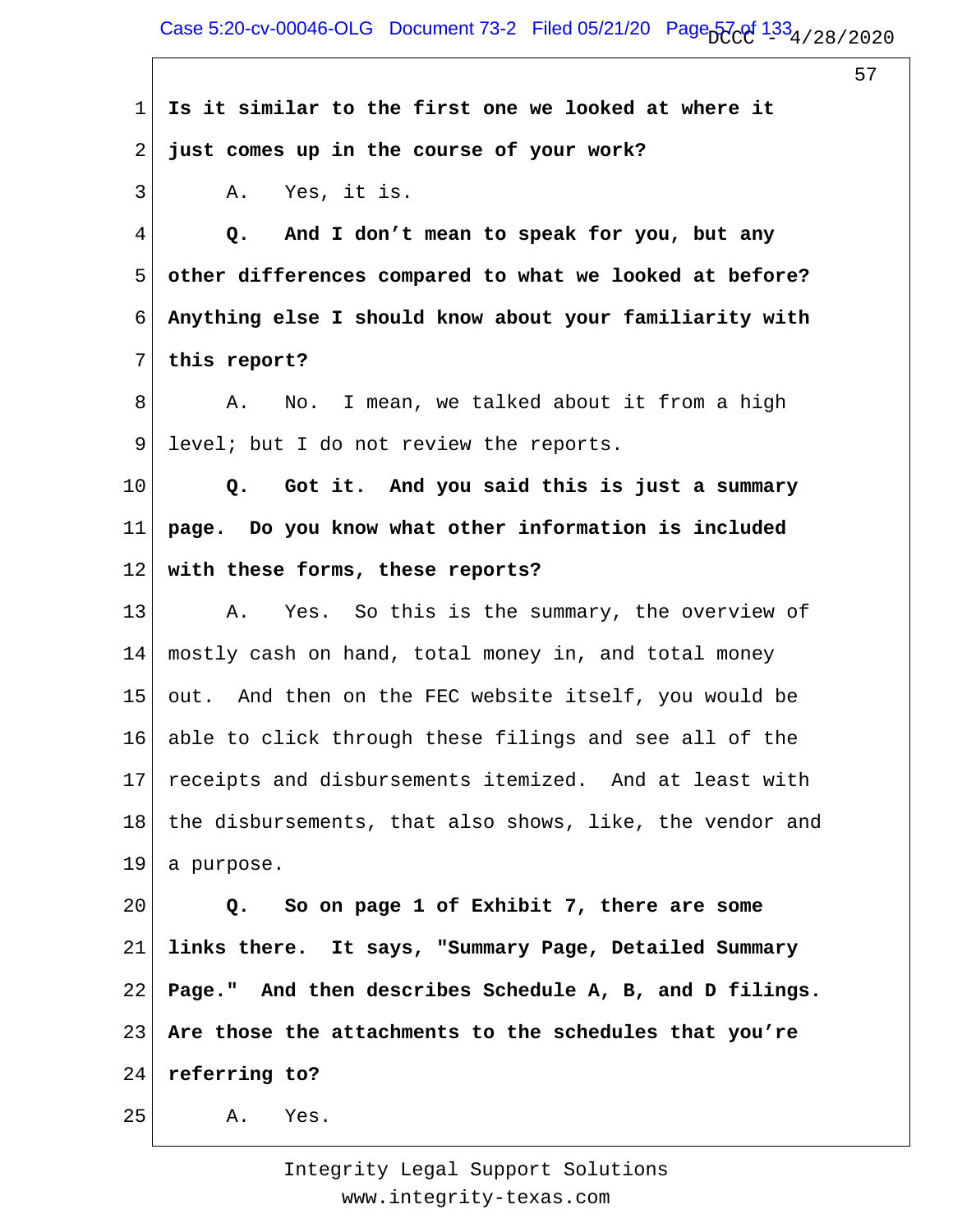1 2 3 4 5 6 7 8 9 10 11 12 13 14 15 16 17 18 19 20 21 22 23 24 25  **Q. And I did not include those in Exhibit 7. That's not my normal practice; but when I tried to download them all, it was something like almost 50,000 pages. So I don't intend to go through 50,000 pages with you today; but, you know, what I'm -- I'm hoping maybe you can tell me if I were to look at the itemized disbursements in Schedule B, you mentioned that it included the description of the purpose for the disbursement. Did I hear you correctly?** A. Yes.  **Q. And what -- can you give me an example of what that might look like?** A. Yes. So for all the disbursements, it usually shows who the expense is disbursed to, what the vendor name is, the date of the disbursement; and then there is an amount related to that expense, as well as a description for the expense itself.  **Q. Well, what kind of information will be contained in the description field or maybe --** MS. BRANCH: I'm going to object on the basis that this is all public, and the documents speak for themselves. You may answer to the extent that you can describe this. A. Sure. I mean, it depends on the expense; but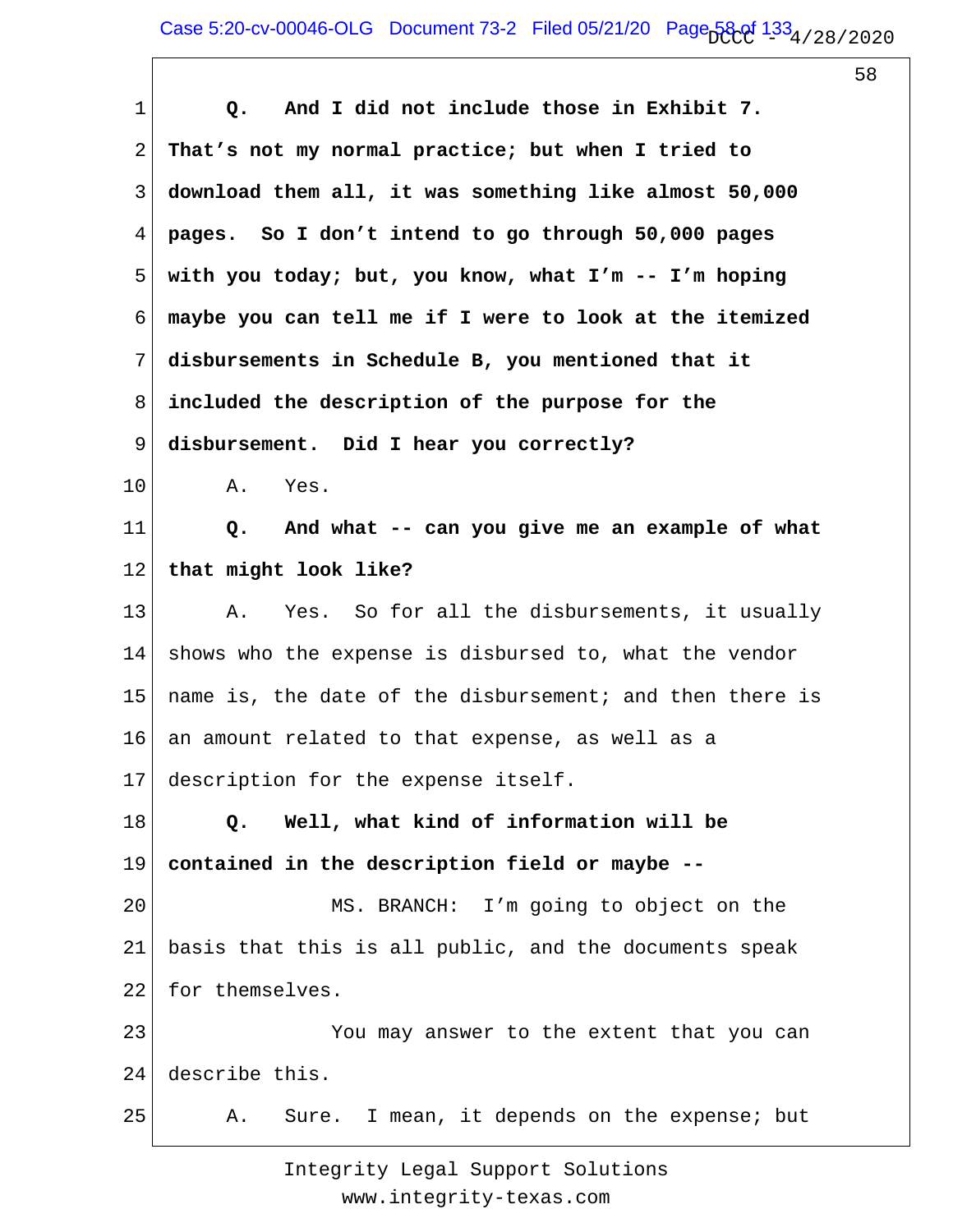## Case 5:20-cv-00046-OLG Document 73-2 Filed 05/21/20 Page  $59.01$   $1.33_4$  / 28 / 2020

 $\overline{\Gamma}$ 

|                |                                                          | 59 |
|----------------|----------------------------------------------------------|----|
| $\mathbf 1$    | it's usually a general descriptor. So if it's office     |    |
| $\overline{2}$ | space, it might say "rent." If it's, you know,           |    |
| 3              | staples.com, it would say "office supplies."             |    |
| 4              | (BY MR. HILTON) But -- okay. That's helpful.<br>Q.       |    |
| 5              | That's what I assumed that it was going to be, kind of a |    |
| 6              | high level of detail; and that's what it sounds like     |    |
| 7              | you're describing. It sounds like if I look at those     |    |
| 8              | Schedule B filings, it will not tell me, you know,       |    |
| 9              | "Funds spent in Bexar County related to voter            |    |
| 10             | registration efforts in Precinct 3"? It won't be that    |    |
| 11             | level of detail; is that right?                          |    |
| 12             | MS. BRANCH: Objection, public                            |    |
| 13             | information. The document speaks for itself.             |    |
| 14             | You may answer.                                          |    |
| 15             | Yes, I would agree with that.<br>Α.                      |    |
| 16             | (BY MR. HILTON) Okay. I'd like to focus<br>Q             |    |
| 17             | on -- turn back to Exhibit 7. I'd like to focus on       |    |
| 18             | page 2 in the disbursements section.                     |    |
| 19             | Α.<br>Yes.                                               |    |
| 20             | What I was hoping you could do for me is<br>Q.           |    |
| 21             | explain to me what each of these types of disbursements  |    |
| 22             | It sounds like, you know, dealing with these<br>are.     |    |
| 23             | filings and putting them together is not your primary    |    |
| 24             | job duty. So, you know, to the extent that you can, if   |    |
| 25             | you have an understanding of any of these categories,    |    |
|                |                                                          |    |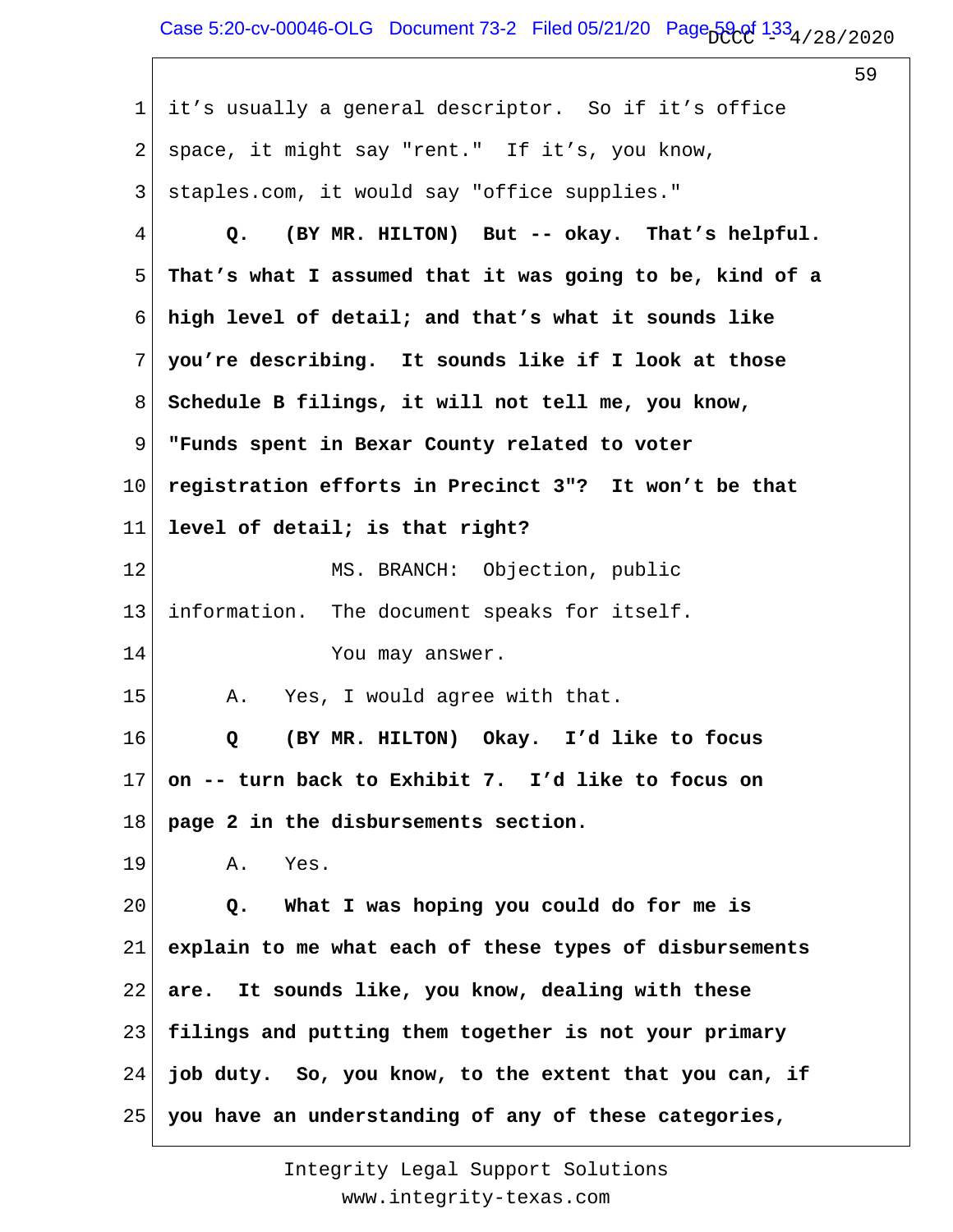1 2 3 4 5 6 7 8 9 10 11 12 13 14 15 16 17 18 19 20 21 22 23 24 25 **I'd like to know what your understanding is.** MS. BRANCH: And I'm just going to object to the extent that this calls for a legal conclusion since some of these are legal terms. Jacqui, you may answer. MR. HILTON: And, again, I think it's going to go smoother if you could just limit the speaking objections. I'd appreciate it. A. Yeah, I'm happy to share my non-expert opinion on these. So each line item the FEC calls for relates to a slightly different kind of expenditure. Line 21 is our operating expenditures; 22 are transfers to affiliated or other party committees. So, actually, what you see in Column A, the 45,360 number, that is money that we transferred to Texas at the end of the year, to the Texas Democratic Party. And any money we transfer to party committees would show up on that line item. Twenty-three is contributions to federal candidates or other party -- or other political --  **Q. (BY MR. HILTON) I'm sorry. I had a question for you on 22 there.** A. Sure.  **Q. I'm looking at Column A. It's 45,360. You said that represented funds transferred to the Texas Democratic Party?**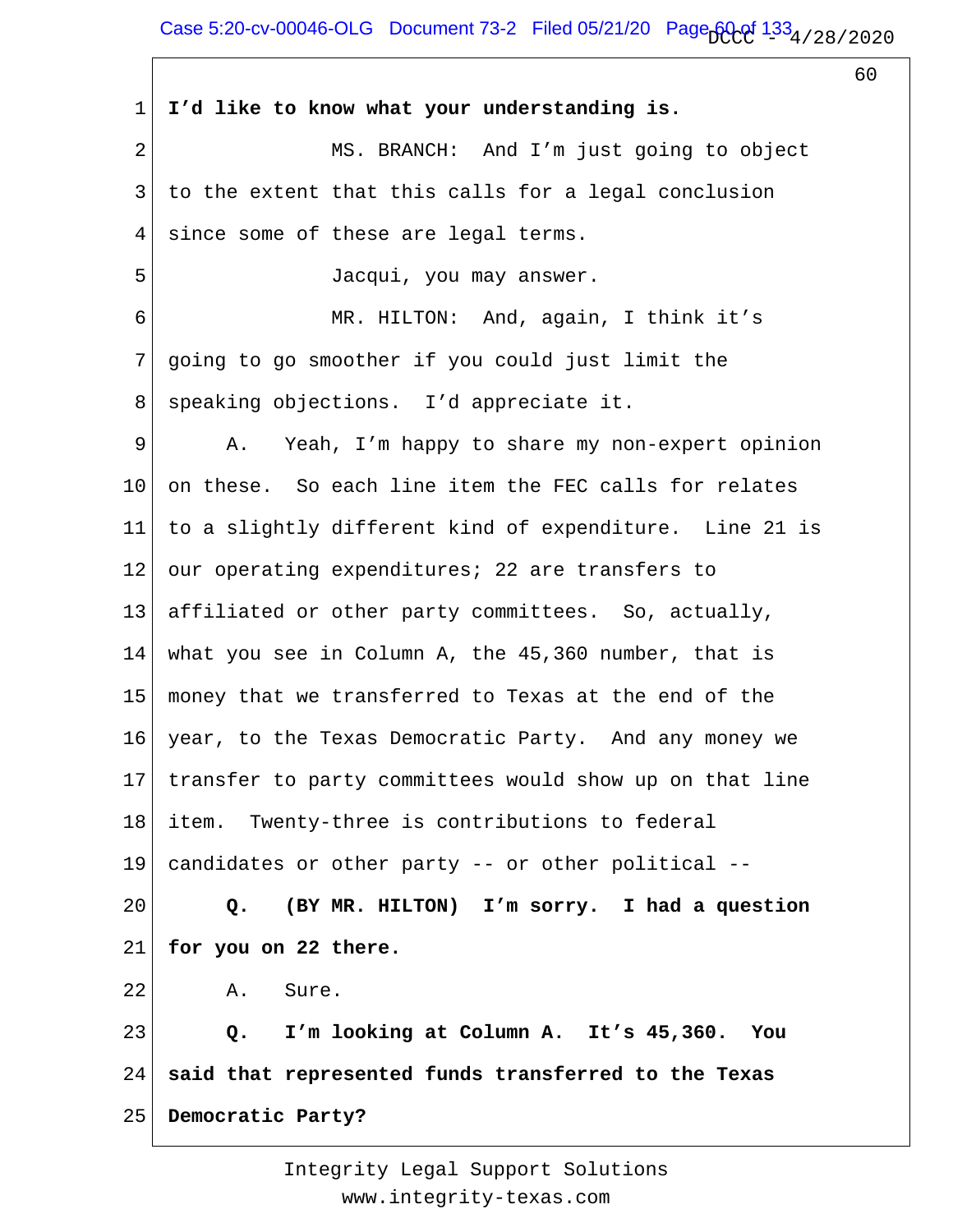1 2 3 4 5 6 7 8 9 10 11 12 13 14 15 16 17 18 19 20 21 22 23 24 25 A. Yes.  **Q. And how do you know that?** A. Well, it's -- usually, we don't transfer a lot of money in the off year. And so I'm aware that we had transferred money to Texas in December, and I also came across that again in preparation for that -- for this deposition.  **Q. Okay. And so there are two columns here. One of them says, "Column A, This Period." And that's where the 45,360 appears. There's also Column B that says, "Calendar Year." And that number's quite a bit higher, 885,821.16. Do you see that?** A. Yes.  **Q. What's the difference between those two numbers?** A. Column B refers to amounts that were filed in previous reports. So it's the total amount that we transferred that calendar -- in 2019. And we had transferred the 45,360, I believe, in December, which was the report filing in question for this time.  **Q. Oh, okay. So this is -- what I've given you, I think, is the second amended year-end report. I guess -- tell me if I have this correctly -- Column B would be the total of transfers to affiliated or other party committees that appear on all of the year-end**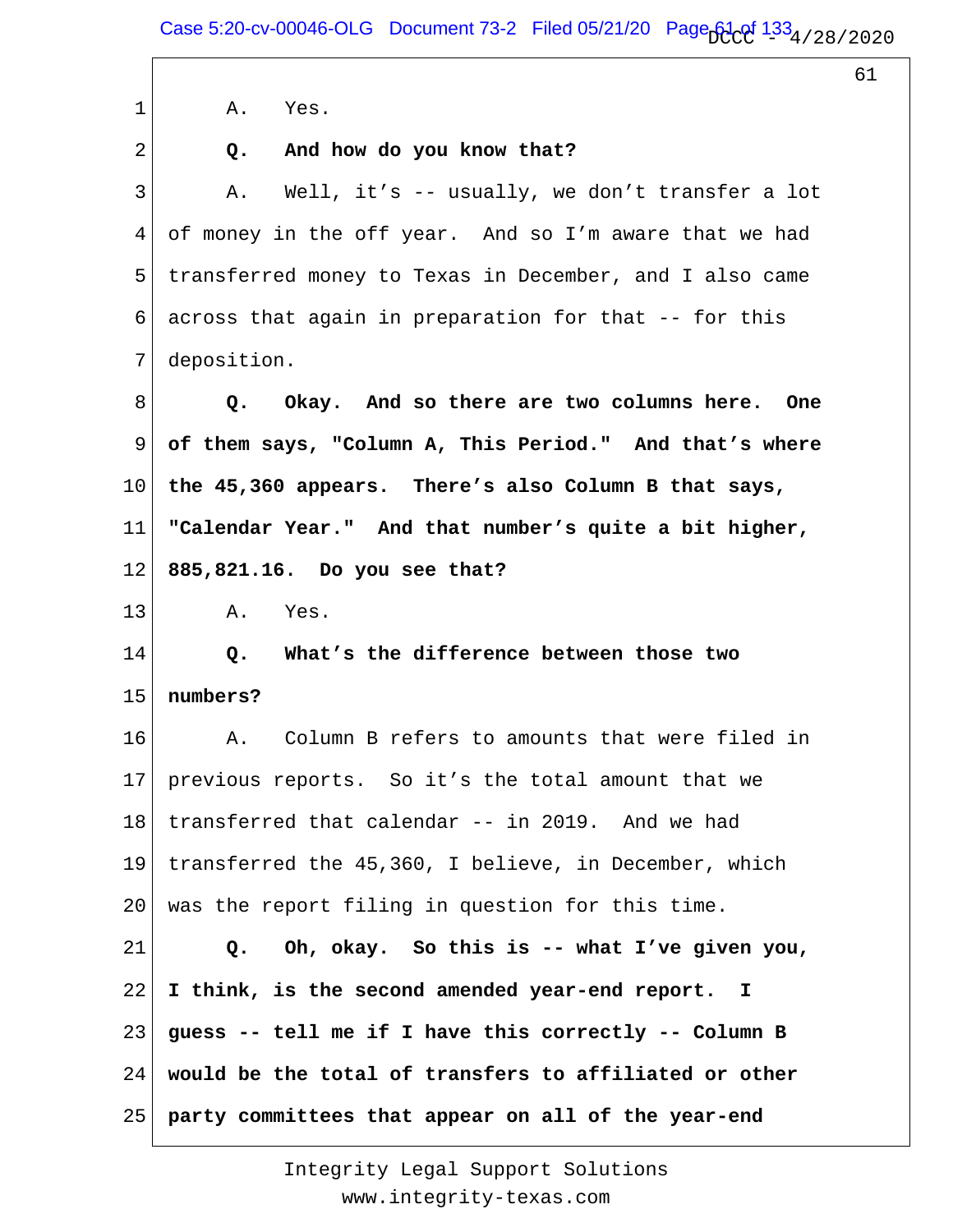Case 5:20-cv-00046-OLG Document 73-2 Filed 05/21/20 Page  $620f$   $133_4/28/2020$ 

62 1 2 3 4 5 6 7 8 9 10 11 12 13 14 15 16 17 18 19 20 21 22 23 24 25 **reports then?** A. Yes. It's the total we transferred to other party committees in the year 2019.  **Q. Okay. Okay. And you just happen to know that this 45,360 was the Texas Democratic Party because of the timing, and you just happen to know?** MS. BRANCH: Objection. This is all public. A. Yes. And in Exhibit 8 that you shared earlier, you can see that transfer as well.  **Q. (BY MR. HILTON) Okay. Great. That's helpful. But I wouldn't be able to tell that from the face of Exhibit 7?** A. No. MS. BRANCH: Objection. Vague.  **Q (BY MR. HILTON) Let's go down to -- all right. Well, let's -- sorry to interrupt you again there; but that was helpful to help me understand the difference between Column A and Column B here. Can you -- I guess we were on Line 23 then; and maybe you could pick back up with, you know, explaining to me what these -- your categories of disbursement are.** A. So Line 23 is contributions to federal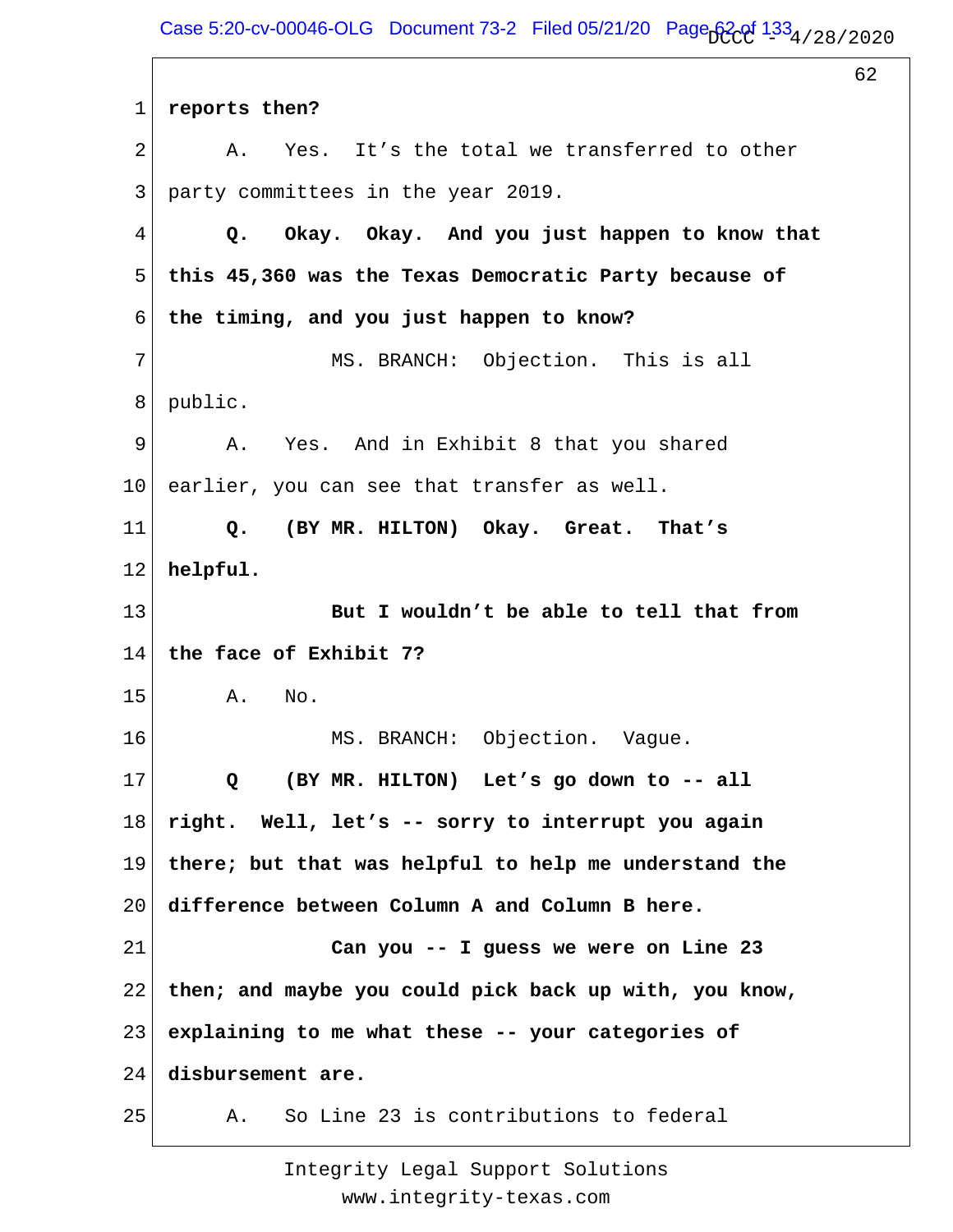Case 5:20-cv-00046-OLG Document 73-2 Filed 05/21/20 Page  $63.01$  133 $_4$  / 28 / 2020

63 1 2 3 4 5 6 7 8 9 10 11 12 13 14 15 16 17 18 19 20 21 22 23 24 25 candidates or other political committees. Twenty-four would show any disbursements we made that are considered to be independent expenditures.  **Q. And what does that mean?** A. An independent expenditure is an expenditure that's made kind of without any coordination. So those are expenses that would not be working directly with a campaign or another party.  **Q. Could it be an expenditure related to a campaign?** A. Yes. MS. BRANCH: Objection to the extent these questions call for legal conclusions. But, Jacqui, you may answer based on your knowledge.  **Q (BY MR. HILTON) So if you -- this is a hypothetical example; I don't know whether it's happened -- but if DCCC wanted to run ads in support of, you know, Wendy Davis in her campaign and didn't coordinate with that campaign prior to running the ads, just kind of did it on its own, would that be an independent expenditure?** MS. BRANCH: Objection to the extent that this calls for a legal conclusion.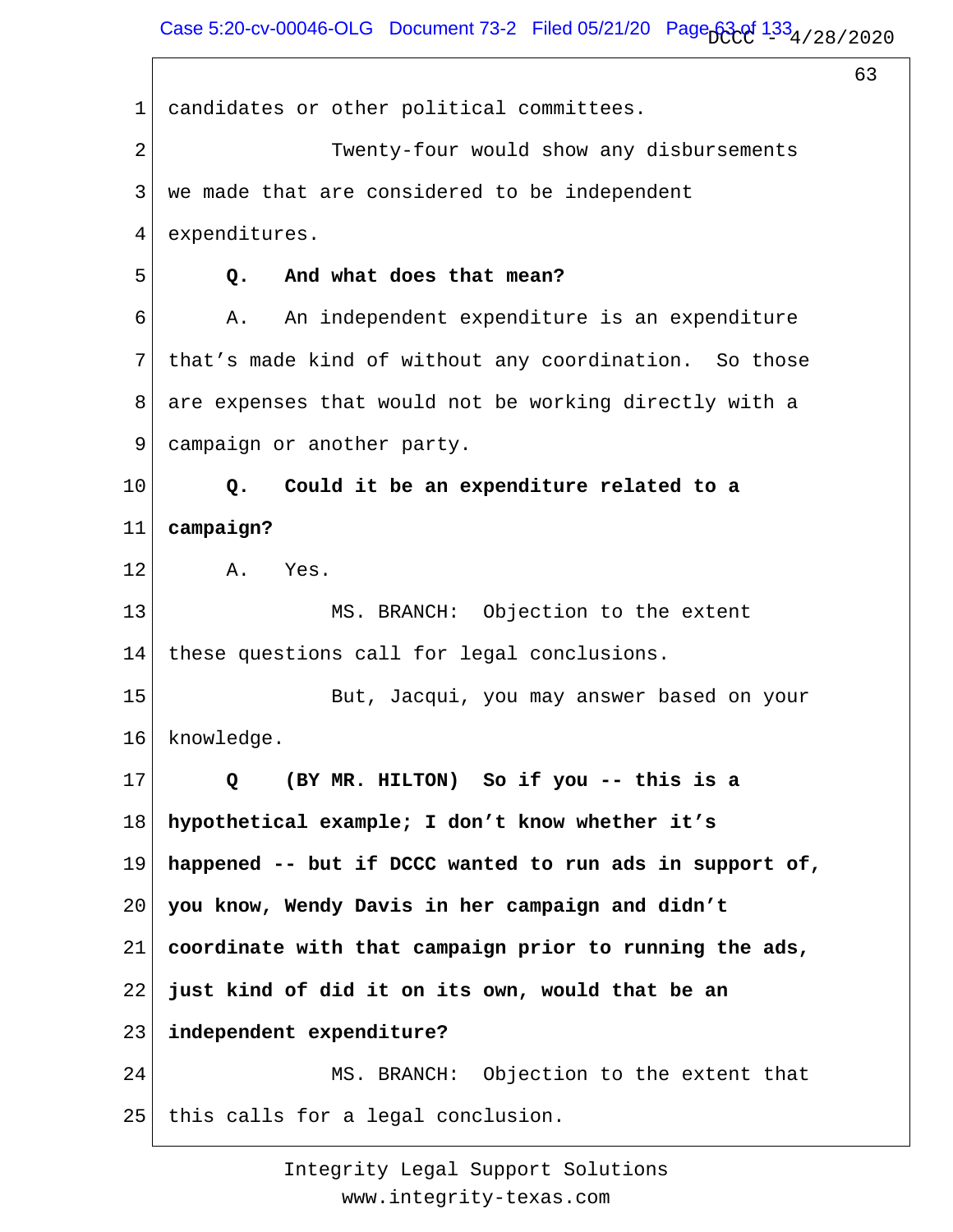1 2 3 4 5 6 7 8 9 10 11 12 13 14 15 16 17 18 19 20 21 22 23 24 25 But you may answer. A. In a very simple view, yes. It's a little bit more complicated than that because it requires us to meet certain standards to prove that we haven't coordinated with the campaign. We're not using any campaign information.  **Q (BY MR. HILTON) Yeah, understood. When lawyers are involved, it's never going to be that simple. So I get that. But that's helpful to help me kind of understand what we're looking at. All right. So that was 24, independent expenditures. How about 25?** A. This is coordinated expenditures made by a party committee, so that's almost the opposite of an independent expenditure.  **Q. Sure.** A. Twenty-six is loan repayments made. Twenty-seven is --  **Q. Is that 16 million on loan repayments made?** A. Yes.  **Q. And what was that payment?** MS. BRANCH: Objection to the extent that this calls for information privileged by the First Amendment. But if you can answer that without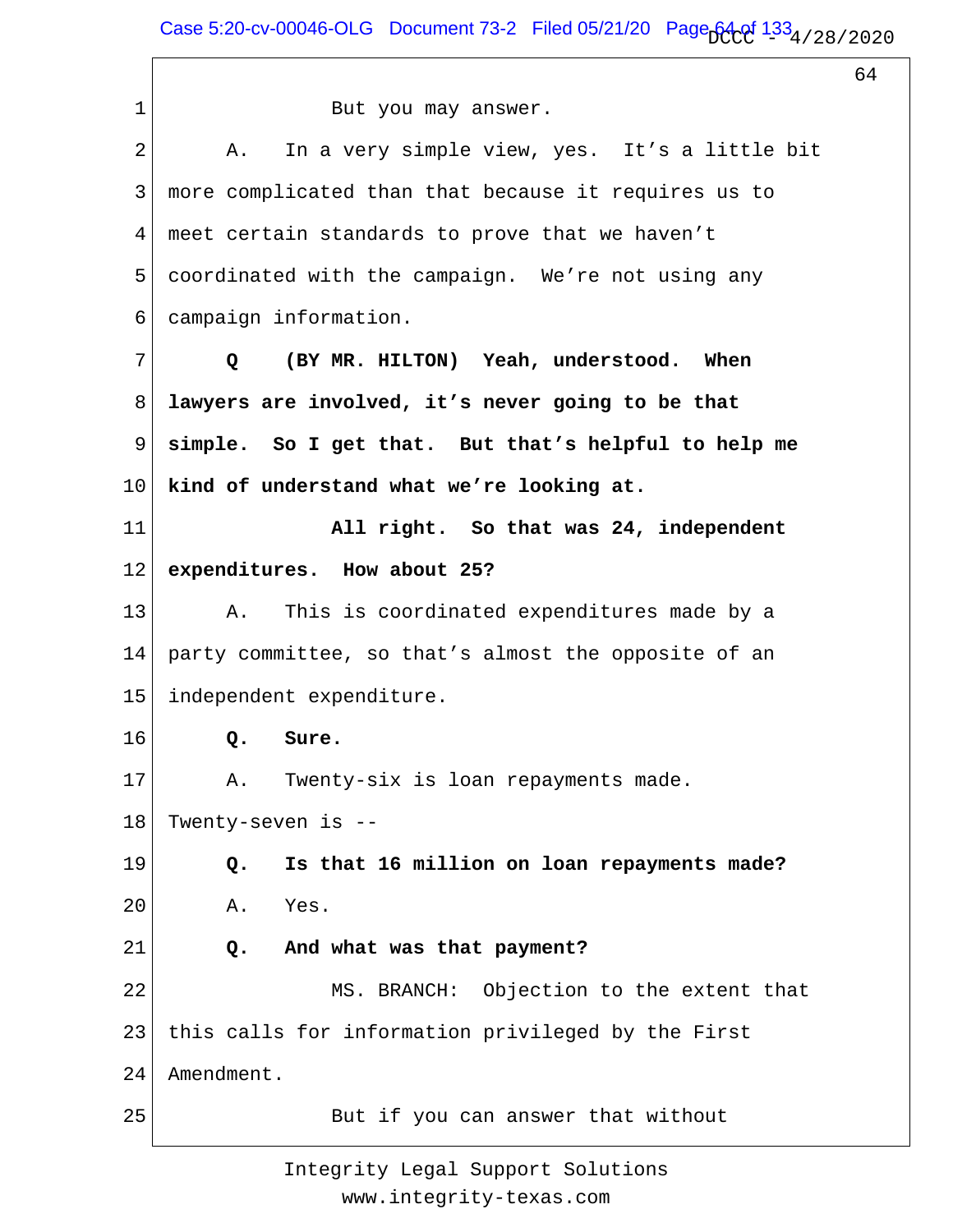Case 5:20-cv-00046-OLG Document 73-2 Filed 05/21/20 Page  $65.01$   $1.33_4$  / 28 / 2020

65

1 2 3 4 5 6 7 8 9 10 11 12 13 14 15 16 17 18 19 20 21 22 23 24 25 revealing strategic information, you may do so. A. As you can see in the publicly available findings -- or filings, the DCCC took a line of credit for \$16 million.  **Q. From who?** A. Bank of America.  **Q. And what were those funds used for?** MS. BRANCH: Objection, same one. You can answer at a high level. A. Our expenditures.  **Q (BY MR. HILTON) Which expenditures?** A. Just generally.  **Q. Can you give me an example?** A. Well, this loan was taken in the 2018 cycle, so it was for expenditures that occurred in 2018.  **Q. So, like what?** MS. BRANCH: Objection to the extent that this calls for strategic information. I don't know the relevance. Is there a specific relation to this case on this question? MR. HILTON: I would like to know an example of what this money was spent on in the 2018 campaign. MS. BRANCH: Okay. I think the fact that they took out a loan is public, but I instruct the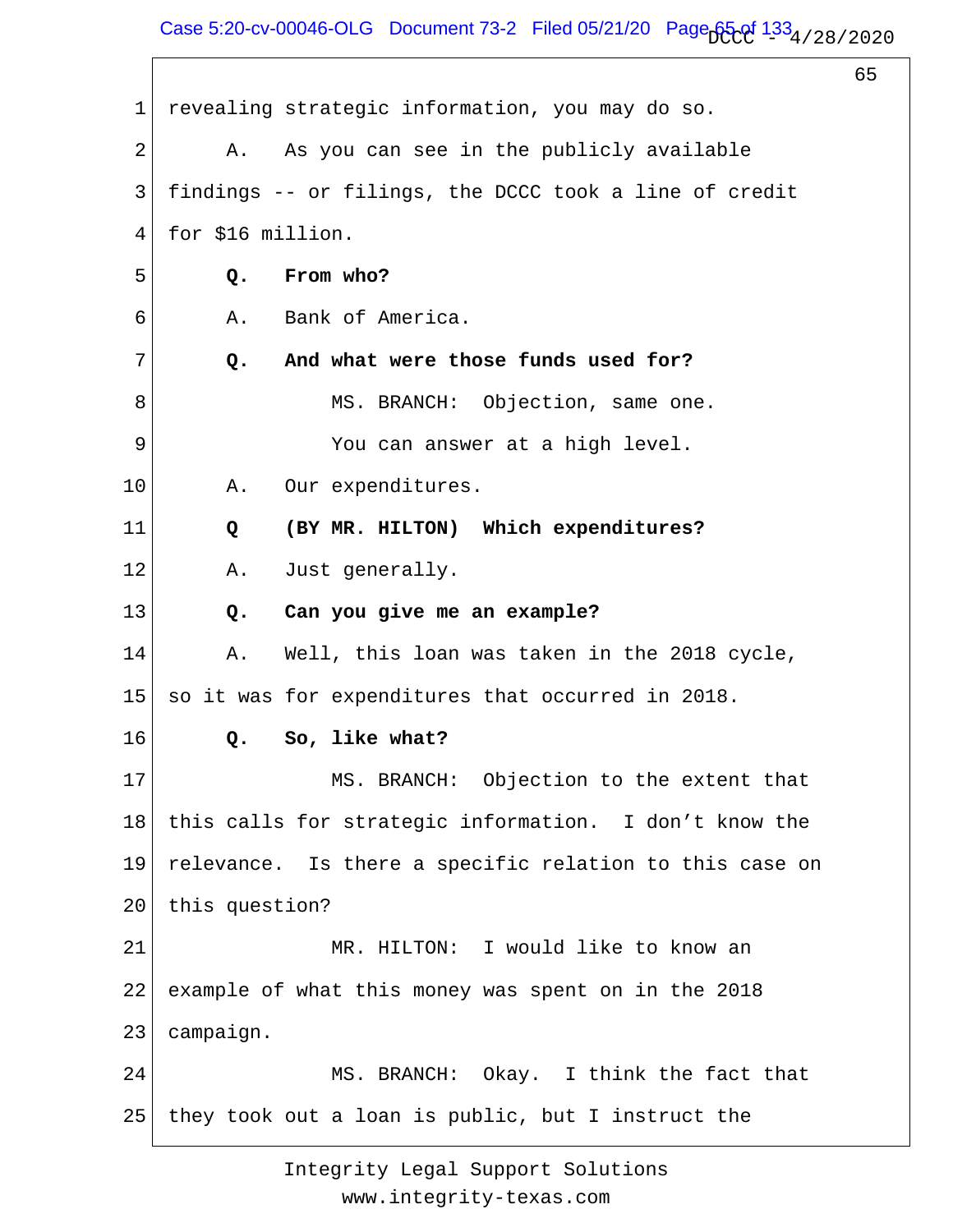Case 5:20-cv-00046-OLG Document 73-2 Filed 05/21/20 Page  $660f$  133 $_4$  / 28 / 2020

66

1 2 3 4 5 6 7 8 9 10 11 12 13 14 15 16 17 18 19 20 21 22 23 24 25 witness not to answer specific information about what the loan was used for. MR. HILTON: On what basis? MS. BRANCH: The First Amendment. MR. HILTON: I'm not asking for any strategic information. MS. BRANCH: I think you can answer at a high level, Jacqui. I think she's already done that, but...  **Q (BY MR. HILTON) I just want to know an example of an expenditure that came from the \$16 million during the 2018 campaign.** A. Yeah, we -- I definitely can't point to, like, "This expense was paid for by this loan." It's kind of all of our activities and expenditures grouped together.  **Q. I don't understand.** MS. BRANCH: Is there a question?  **Q. (BY MR. HILTON) Can you please elaborate on your answer because I don't understand?** A. I would just say the loan generally applied to our activities in the 2018 cycle.  **Q. So --** A. There's not a specific expense.  **Q. So it was a 16-million-dollar line of credit, you said?**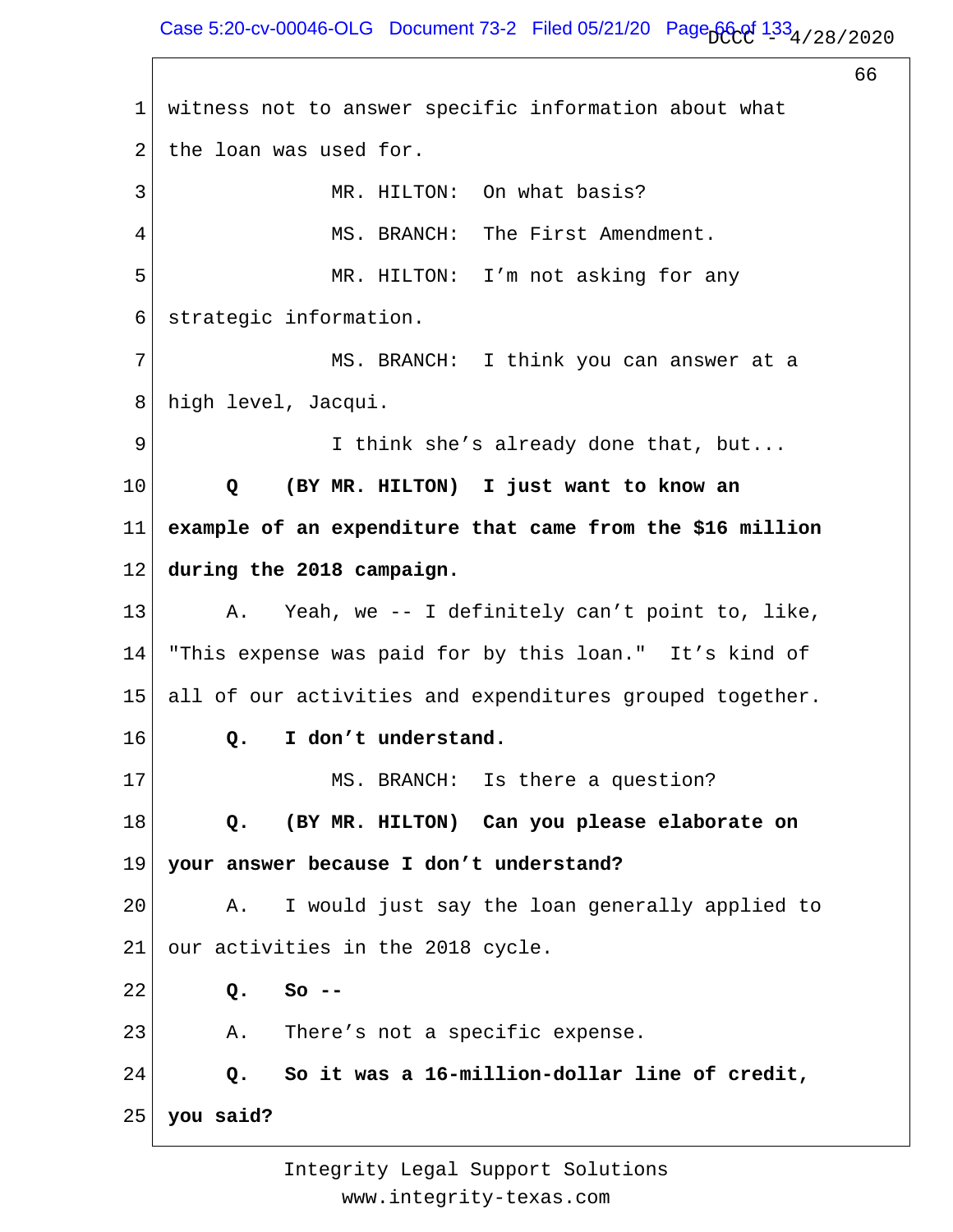| 1              | Yes.<br>Α.                                                |
|----------------|-----------------------------------------------------------|
| $\overline{2}$ | And my understanding of how lines of credit<br>Q.         |
| 3              | work -- maybe this one is different -- is that you have   |
| 4              | to make the decision to draw down on that line of         |
| 5              | credit, correct?                                          |
| 6              | Α.<br>Yes.                                                |
| 7              | It's not like Bank of America just handed you<br>Q.       |
| 8              | a check for \$16 million; and it got thrown into a common |
| 9              | account, correct?                                         |
| 10             | A. Correct.                                               |
| 11             | Okay. So can you give me an example of when<br>Q.         |
| 12             | the DCCC -- let's do it this way: How about an example    |
| 13             | from an expenditure that was made in Texas from this      |
| 14             | line of credit?                                           |
| 15             | MS. BRANCH: Again, same objection on the                  |
| 16             | First Amendment.                                          |
| 17             | But, Jacqui, you can talk about the 2018                  |
| 18             | spending in Texas at a high level.                        |
| 19             | Sure. Well, we, the DCCC, invested over<br>Α.             |
| 20             | \$6.7 million in Texas in the 2018 cycle. Again, I can't  |
| 21             | point to any expense that this loan went directly to      |
| 22             | fund other than to say it allowed us to complete all of   |
| 23             | our activities in 2018.                                   |
| 24             | (BY MR. HILTON) Who would know how this line<br>Q.        |
| 25             | of credit was used?                                       |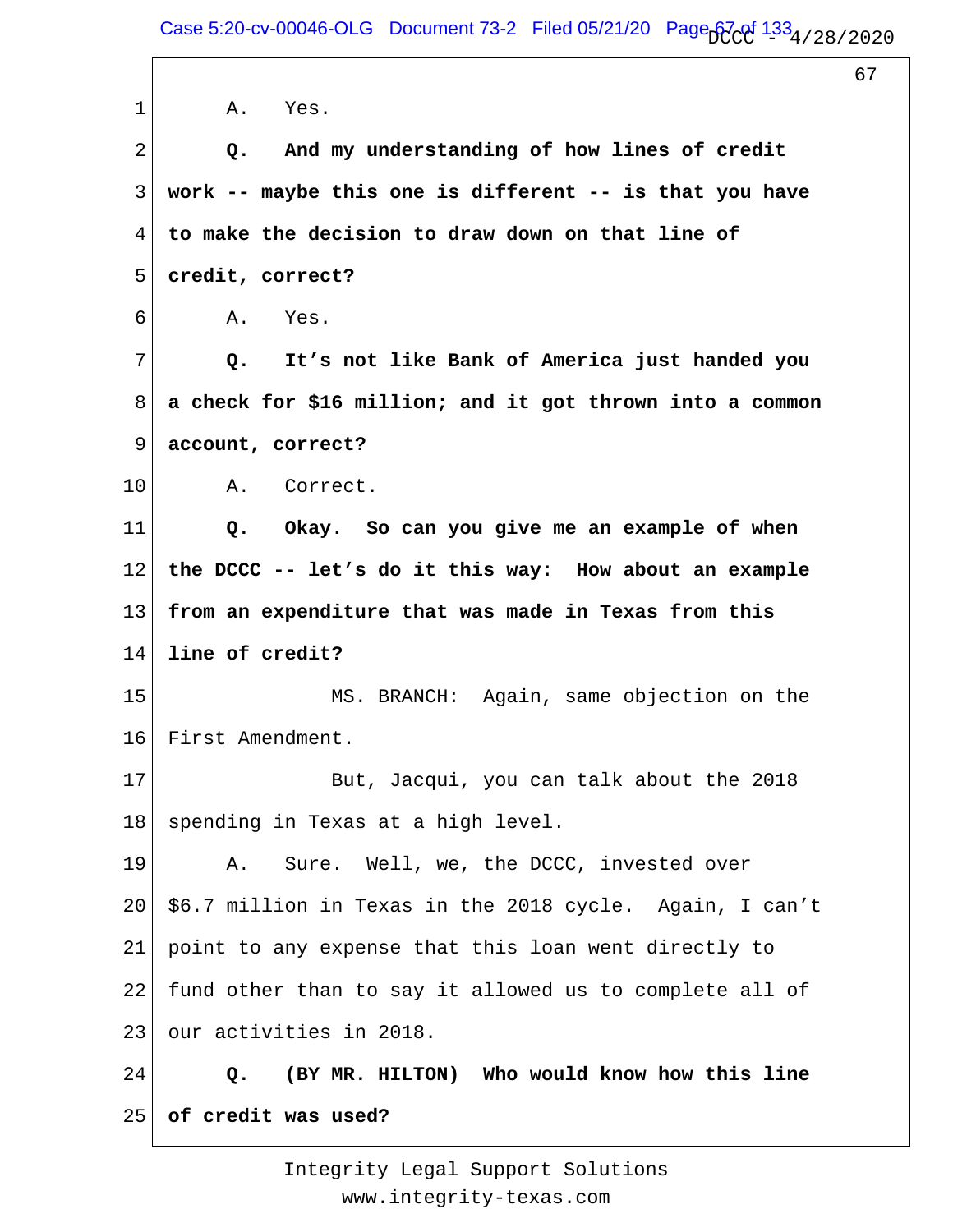Case 5:20-cv-00046-OLG Document 73-2 Filed 05/21/20 Page  $68.01$  133 $_4$  / 28 / 2020

68 1 2 3 4 5 6 7 8 9 10 11 12 13 14 15 16 17 18 19 20 21 22 23 24 25 MS. BRANCH: Objection, First Amendment. Do not answer is my instruction.  **Q. (BY MR. HILTON) Are you going to abide by that instruction?** A. Yes, I am.  **Q. You mentioned DCCC has a CFO?** A. Yes.  **Q. What's that person's name?** MS. BRANCH: Objection, First Amendment. This is -- some of this is public information, but I'm just not sure what the purpose of this line of questioning is. MR. HILTON: Ms. Branch, please limit your speaking objections.  **Q. (BY MR. HILTON) I would like to know the name of the CFO of the DCCC.** A. Jackie Forte-Mackay.  **Q. Would she know how this expenditure was used, how this line of credit was used?** MS. BRANCH: Objection, First Amendment. Vague. I'm going to instruct the witness not to answer. Again, the strategic decisionmaking of the DCCC and use of that loan is protected by the First Amendment; and the witness is not going to answer further questions on that.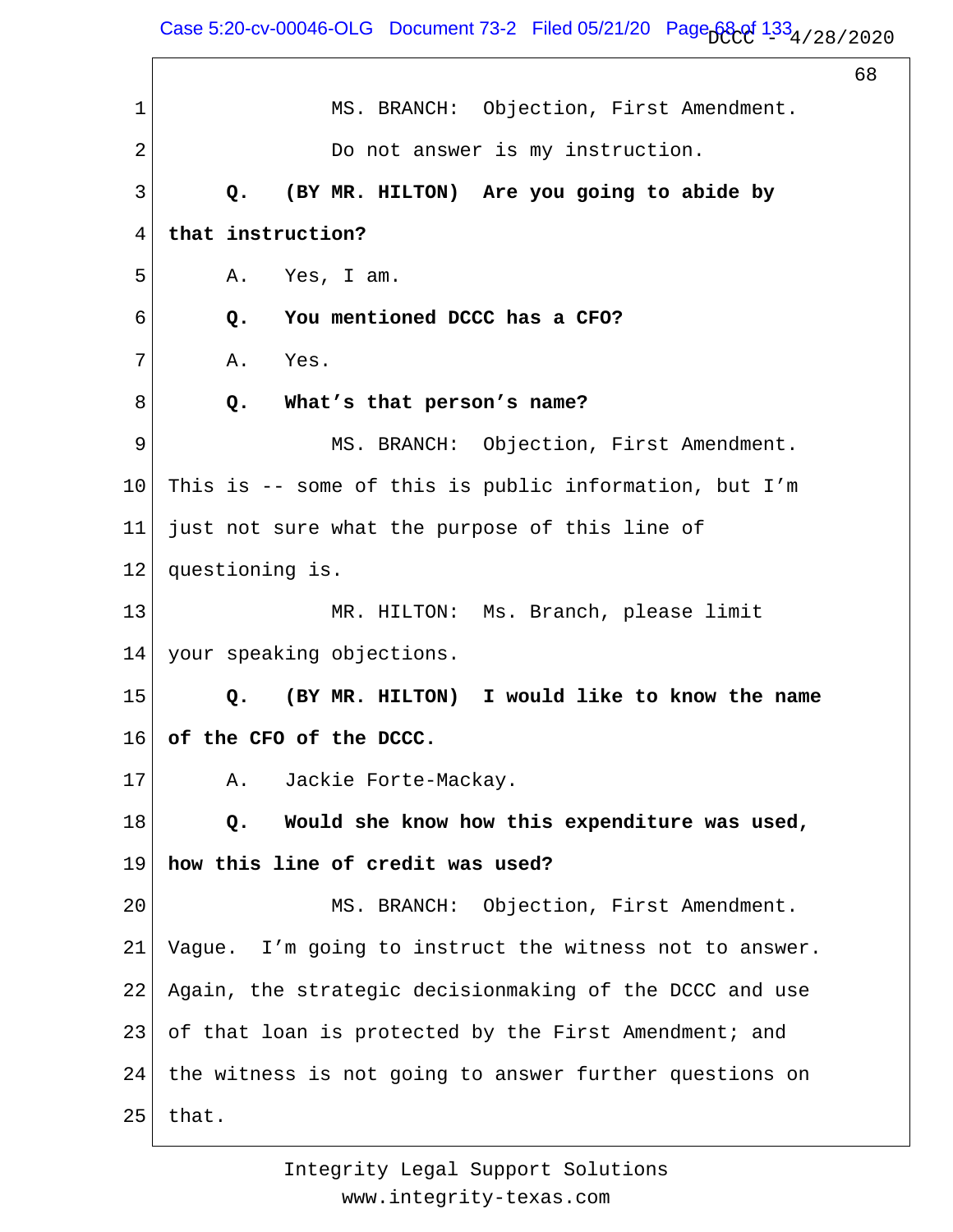1 2 3 4 5 6 7 8 9 10 11 12 13 14 15 16 17 18 19 20 21 22 23 24 25 So we can keep objecting and you can take offense to my speaking objections, but I'm going to put that on the record and I want that to be clear. I also want to make clear on the record that your tone earlier with respect to my objection and then cutting me off has been hostile. So I want that to be reflected. But, again, I'm going to continue to make that objection; and we can kind of do that all day. I don't think it's directly relevant to the DCCC's standing, but we can proceed. MR. HILTON: Well, I disagree with your characterization of my tone; and I disagree that this information is privileged.  **Q. (BY MR. HILTON) Ms. Newman, are you going to follow your counsel's instructions not to answer?** A. I am.  **Q. Okay.** MR. HILTON: And, Ms. Branch, again, I'm not offended by your speaking objections; but they're not permissible under the rules. And so I'd just ask you to limit them. MS. BRANCH: I'm trying to limit them as much as possible, and I understand. I don't want to testify. Jacqui's here to testify. MR. HILTON: Thank you.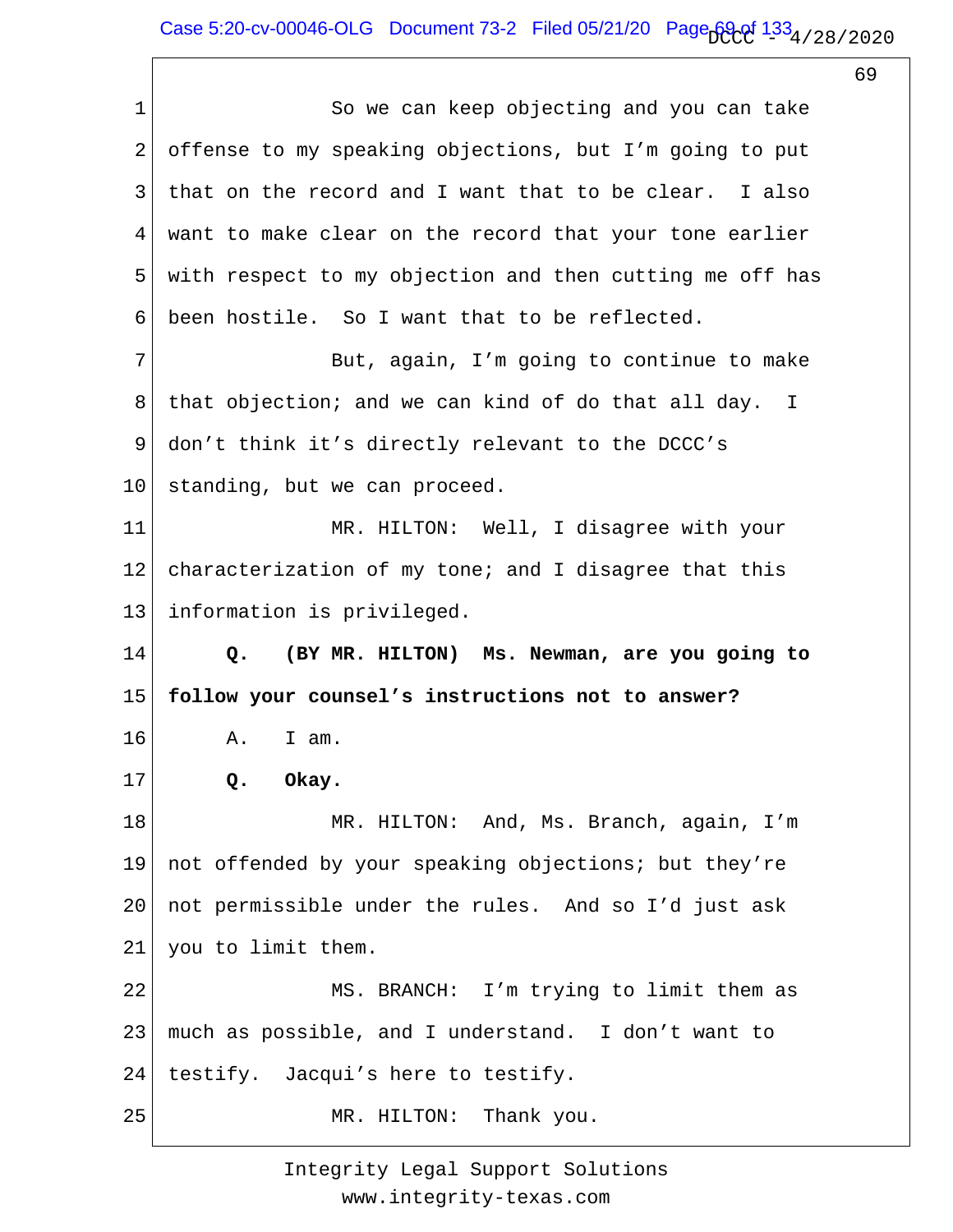Case 5:20-cv-00046-OLG Document 73-2 Filed 05/21/20 Page  $70.01$   $1.33$   $4/28/2020$ 

70 1 2 3 4 5 6 7 8 9 10 11 12 13 14 15 16 17 18 19 20 21 22 23 24 25  **Q (BY MR. HILTON) How much money did you say was spent in Texas in the 2018 election cycle?** A. Over 6.7 million.  **Q. Is that reflected on Exhibit 7?** A. No. No, because Exhibit 7 is showing our 2019 year-end report.  **Q. If we were to look at the same form for 2018, the year-end, you know, report, would that show the expenditures in Texas?** MS. BRANCH: Objection. Public. But you can answer to the extent that you know. It's all published information. A. It would show all of the money that we transferred to State Party committees and other expenditures made at a general level.  **Q. (BY MR. HILTON) Would I have to look at the Schedule B to that 2018 year-end report to find the disbursements related to Texas?** A. Yes, and you would have to look at all of the reports, probably.  **Q. Okay. Did you look at any of those reports in preparation for your deposition?** A. I did not.  **Q. And I'm so sorry. This is like the fourth time I've asked you: What was that number, again, that**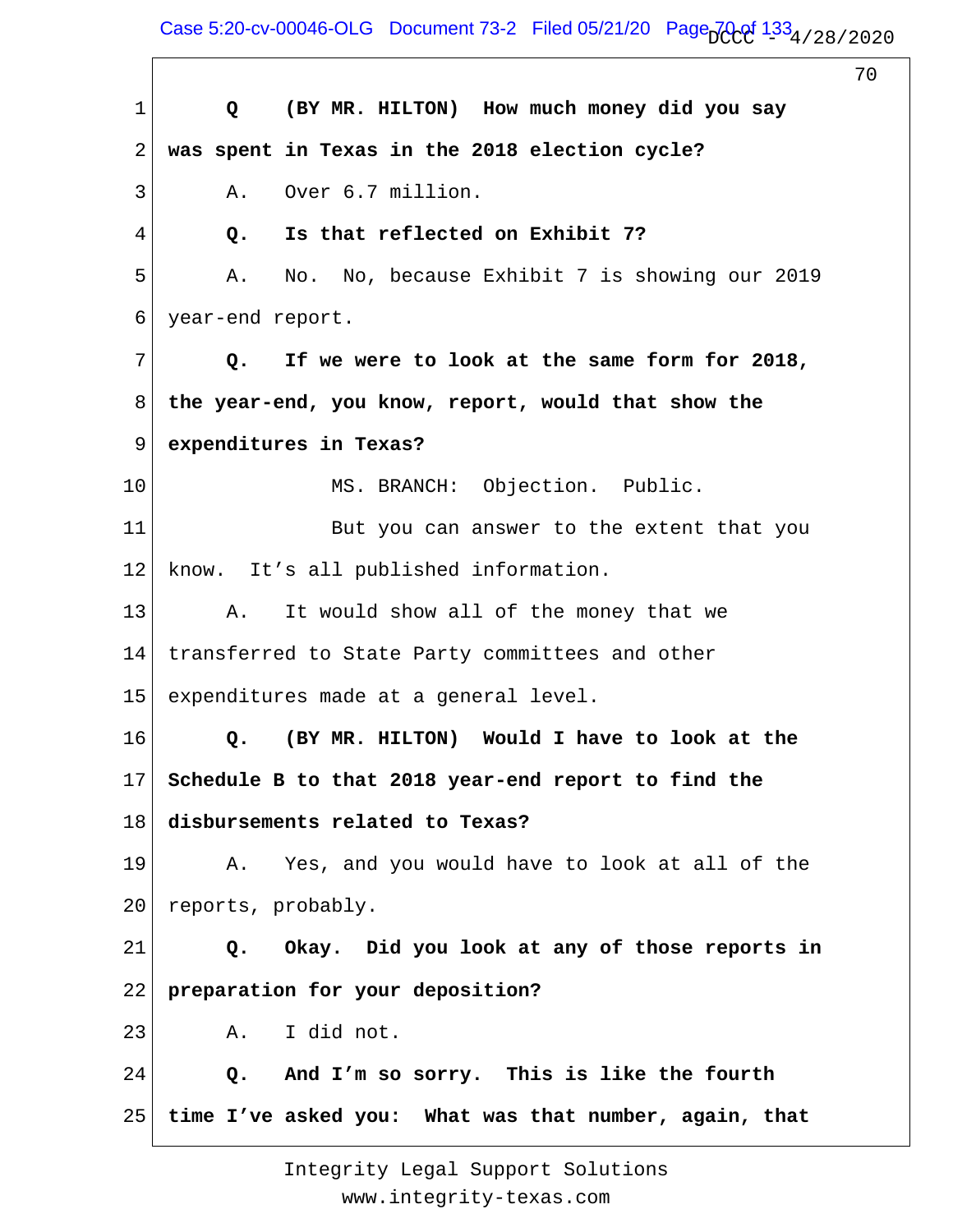## Case 5:20-cv-00046-OLG Document 73-2 Filed 05/21/20 Page  $7\frac{1}{2}$   $2\frac{1}{2}$   $4/28/2020$

71

1 2 3 4 5 6 7 8 9 10 11 12 13 14 15 16 17 18 19 20 21 22 23 24 25 **was spent in the 2018 election cycle in Texas?** MS. BRANCH: Objection, asked and answered. You may answer. A. It was over 6.7 million.  **Q. (BY MR. HILTON) And what was that money used for?** A. It was used for persuasion and mobilization of voters in support of our campaigns in Texas.  **Q. Voter persuasion and mobilization of campaigns?** MS. BRANCH: Objection, mischaracterizes the testimony. You may answer.  **Q. (BY MR. HILTON) Voter persuasion and mobilization of voters?** A. Yes.  **Q. Is that what you said?** A. Yes.  **Q. Is that what you said? I just didn't hear it.** A. Yes.  **Q. Anything else that it was used for?** A. I think that encompasses a lot of activities, but...  **Q. Are there any other types of activities that**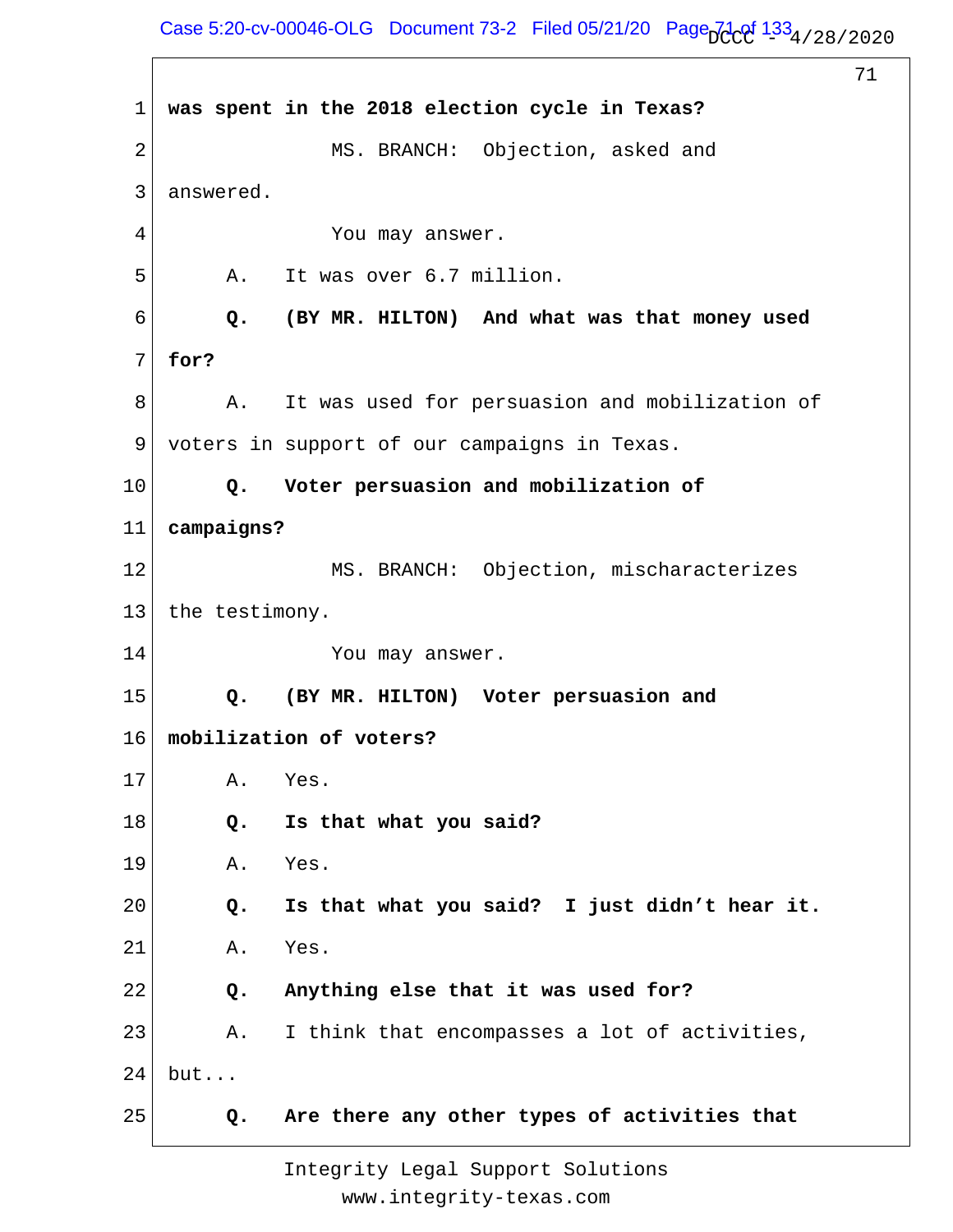Case 5:20-cv-00046-OLG Document 73-2 Filed 05/21/20 Page  $720f$   $133_4/28/2020$ 

72

1 2 3 4 5 6 7 8 9 10 11 12 13 14 15 16 17 18 19 20 21 22 23 24 25 **that doesn't encompass?** MS. BRANCH: Objection, vague. You may answer. A. You know, again, I think everything is - everything we do is to an end of mobilizing and persuading voters.  **Q (BY MR. HILTON) I'm going to ask you to pull up Exhibit 1, which was sent out earlier. It's the Deposition Notice, and I'd like to turn to page 5 of the Notice.** A. Okay.  **Q. And I'm looking at Topic 4, section - subsection (b). And starting with the year 2014, what were the total funds spent on voter persuasion efforts in Texas during the year 2014?** A. So I looked into our spending in the past cycles and I can share with you what we've spent in Texas, but this doesn't necessarily align with how we track or know our spending.  **Q. How do you track your spending?** A. It's more general than this because, again, we're kind of thinking of everything in terms of everything is a voter persuasion effort or GOTV effort.  **Q. So the entirety of the 6.8 million, or whatever the number was that you spent in Texas in 2018,**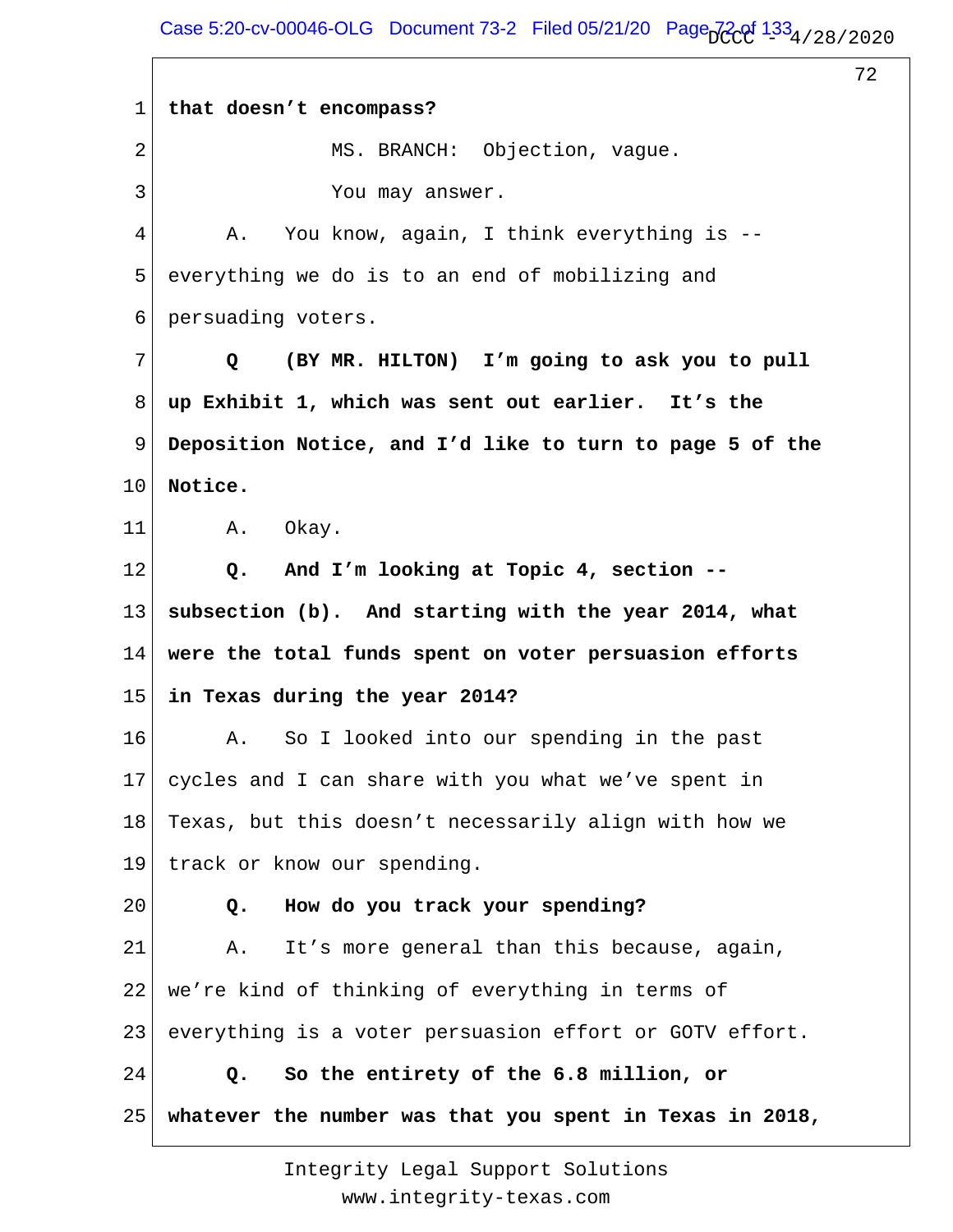Case 5:20-cv-00046-OLG Document 73-2 Filed 05/21/20 Page  $73.0^{11.33}$ 4/28/2020

 $\Gamma$ 

|             |                                                           | 73 |
|-------------|-----------------------------------------------------------|----|
| $\mathbf 1$ | for example, that was all spent on voter persuasion and   |    |
| 2           | Get Out the Vote?                                         |    |
| 3           | Α.<br>Yes.                                                |    |
| 4           | What about voter registration efforts, can you<br>Q.      |    |
| 5           | break that out?                                           |    |
| 6           | For past cycles I cannot.<br>Α.                           |    |
| 7           | That relates to 2014 through 2019, I suppose?<br>Q.       |    |
| 8           | Through 2018. I can speak to our voter<br>Α.              |    |
| 9           | registration efforts this cycle.                          |    |
| 10          | Well, let's leave this cycle aside for a<br>$Q_{\bullet}$ |    |
| 11          | second; and let's stick on the past ones then. So what    |    |
| 12          | were the total funds spent on all activities in Texas in  |    |
| 13          | the year 2014?                                            |    |
| 14          | It was just over \$3.1 million.<br>Α.                     |    |
| 15          | And that was all spent on voter persuasion and<br>Q.      |    |
| 16          | Get-Out-the-Vote efforts?                                 |    |
| 17          | Α.<br>Yes.                                                |    |
| 18          | And you can't tell me what portion was spent<br>Q.        |    |
| 19          | on voter registration efforts?                            |    |
| 20          | Correct.<br>Α.                                            |    |
| 21          | MS. BRANCH: Objection. She's asked and                    |    |
| 22          | answered. To the extent that these questions call for     |    |
| 23          | strategic information, I'm going to object on the basis   |    |
| 24          | of the First Amendment.                                   |    |
| 25          | But you may answer at a high level.                       |    |
|             |                                                           |    |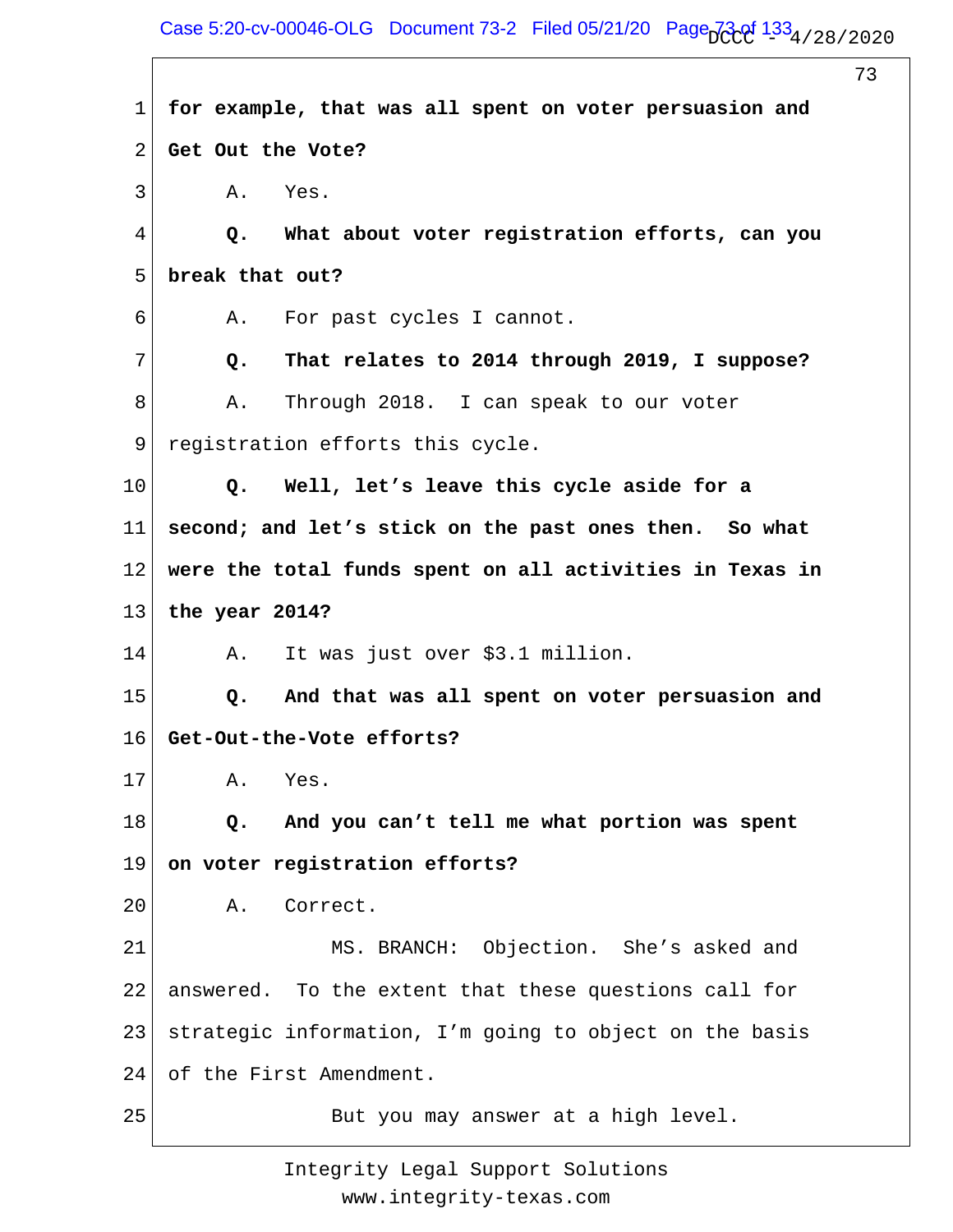Case 5:20-cv-00046-OLG Document 73-2 Filed 05/21/20 Page  $74.01$   $1.33$   $4/28/2020$ 

 $\sqrt{ }$ 

|             | 74                                                       |
|-------------|----------------------------------------------------------|
| $\mathbf 1$ | (BY MR. HILTON) Are there any activities<br>Q.           |
| 2           | other than voter persuasion, Get Out the Vote, or voter  |
| 3           | registration activities on which DCCC spent money in     |
| 4           | 2014?                                                    |
| 5           | Α.<br>In Texas?                                          |
| 6           | In Texas.<br>Q.                                          |
| 7           | Not to my knowledge.<br>Α.                               |
| 8           | How about the year 2015, what was the total<br>Q.        |
| 9           | amount of funds spent on all activities in Texas?        |
| 10          | MS. BRANCH: Same objection.                              |
| 11          | But you may answer at a high level.                      |
| 12          | First Amendment.                                         |
| 13          | MR. HILTON: I'm sorry. What's the                        |
| 14          | objection?                                               |
| 15          | MS. BRANCH: First Amendment.                             |
| 16          | You may answer at a high level.                          |
| 17          | I think the witness --                                   |
| 18          | (BY MR. HILTON) The question is the total<br>Q.          |
| 19          | funds spent on all activities in Texas in the year 2015. |
| 20          | So we -- and I apologize if I didn't mention<br>Α.       |
| 21          | this earlier. We look at all of our spending on a        |
| 22          | cyclical basis. So the years 2015 and 2016 would be      |
| 23          | grouped together. So I don't know exactly how much we    |
| 24          | spent in 2015. I would actually guess it's little to     |
| 25          | nothing, just because it's the off year; and most of our |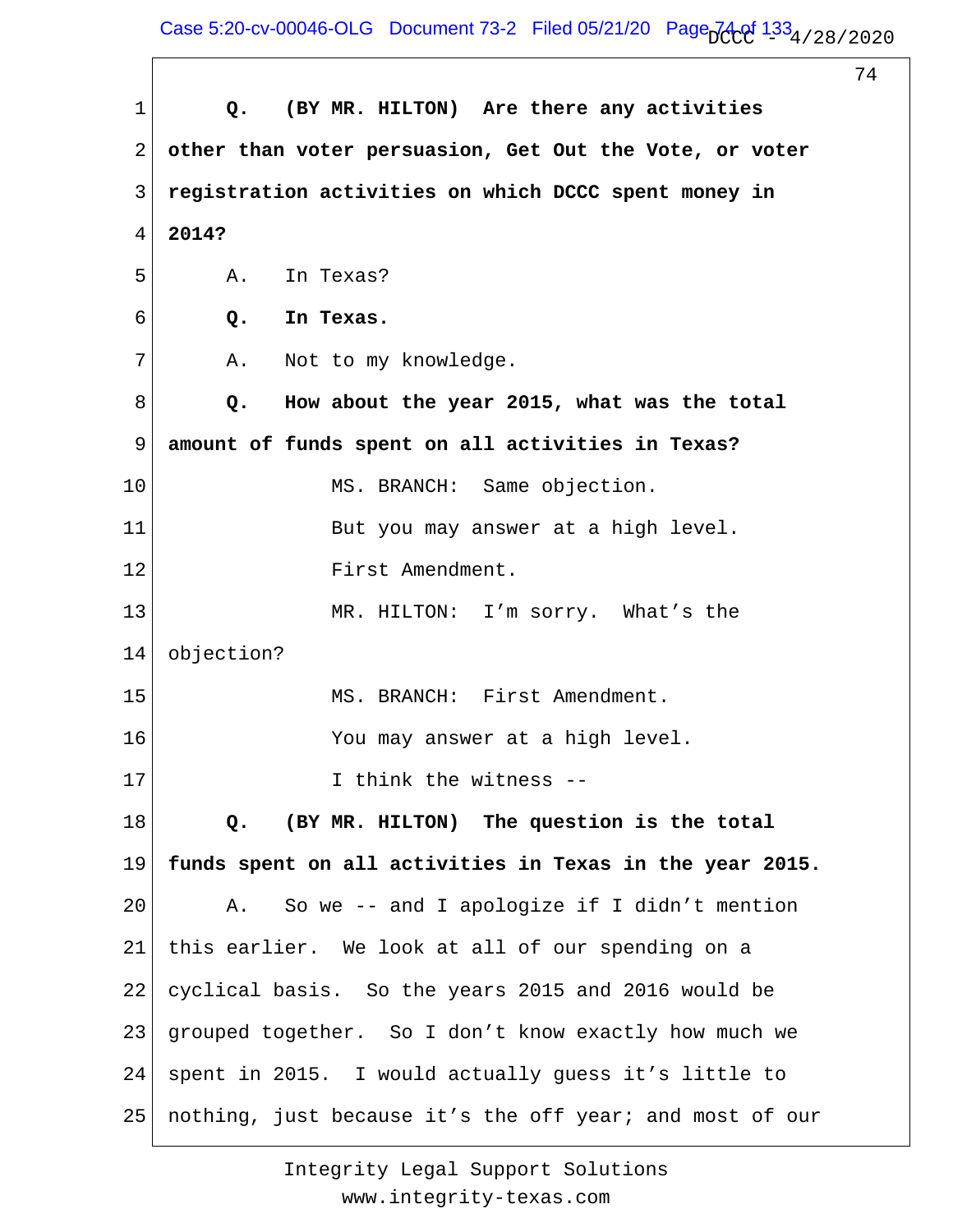1 2 3 4 5 6 7 8 9 10 11 12 13 14 15 16 17 18 19 20 21 22 23 24 25 spending is in the on year. But I can tell you in 2016 the DCCC spent just over \$6 million in Texas.  **Q. And you did mention the two-year cyclical nature earlier, and now it's starting to make a little more sense. What kind of activities and expenditures do occur in the off year?** MS. BRANCH: Objection to the extent it calls for First Amendment privileged information. You may answer at a high level. A. It's generally limited; but if coordinated campaigns are beginning to get set up, there might be Coordinated Campaign expenses we're transferring to the Party. Voter registration may begin in an off year. That is usually it. The bulk of our spending takes place in the on year, usually, as we get closer in to the election.  **Q. (BY MR. HILTON) Are you withholding information in your answer based on your instruction from counsel?** MS. BRANCH: Objection. You may answer. MR. HILTON: What's the basis? MS. BRANCH: Attorney-client privilege. I mean, she answered on the record. You asked her earlier.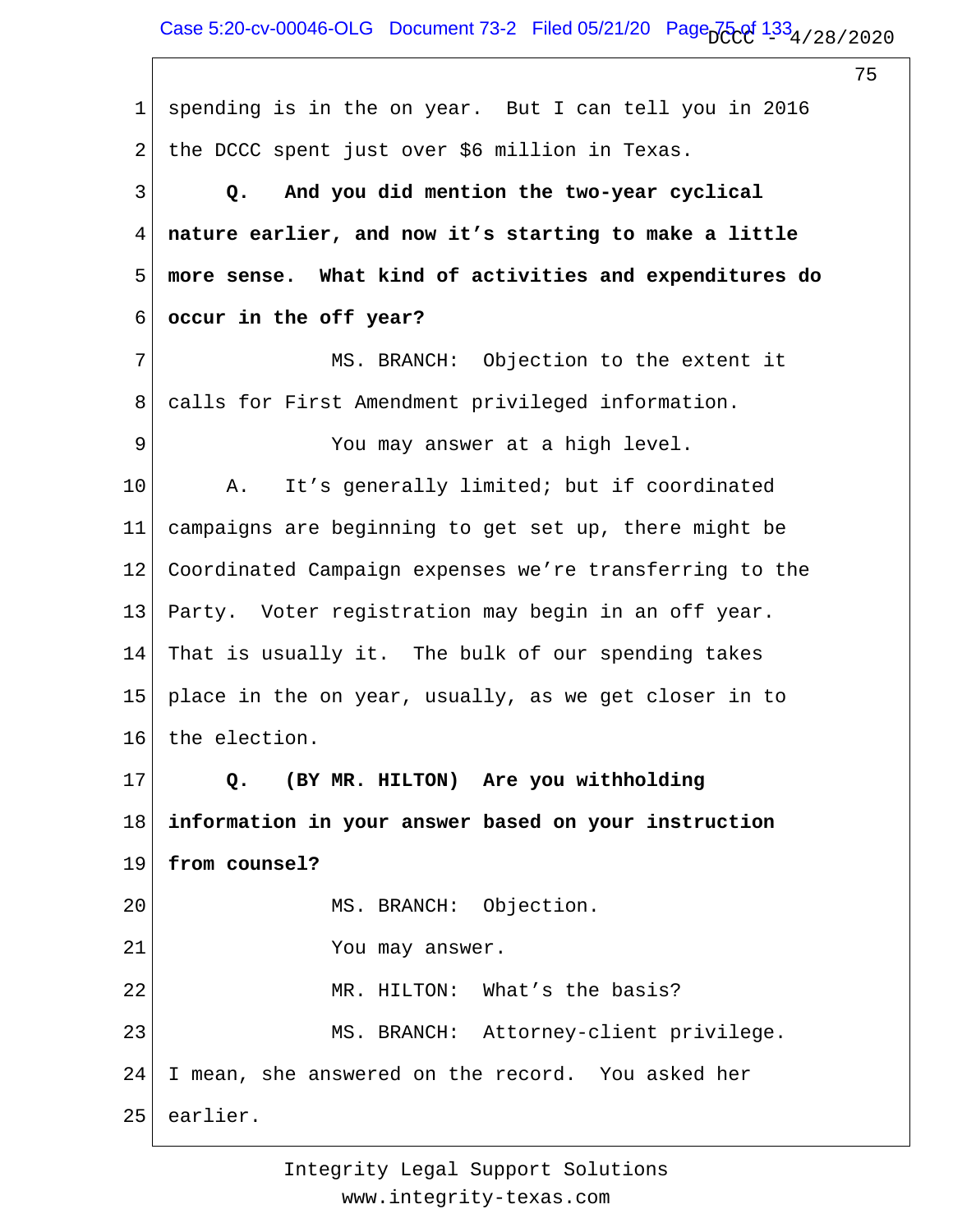|    | 76                                                       |
|----|----------------------------------------------------------|
| 1  | (BY MR. HILTON) Let me explain my question a<br>Q.       |
| 2  | little more. Your counsel instructed you -- objected on  |
| 3  | the basis of a First Amendment privilege and stated that |
| 4  | you could answer to the extent it doesn't reveal         |
| 5  | privileged information and that you could answer at a    |
| 6  | high level.                                              |
| 7  | MR. HILTON: Is that a fair                               |
| 8  | characterization of your objection, Ms. Branch?          |
| 9  | MS. BRANCH:<br>It is.                                    |
| 10 | (BY MR. HILTON) Okay. You heard that<br>$Q$ .            |
| 11 | objection, Ms. Newman?                                   |
| 12 | I did.<br>A.                                             |
| 13 | And did your answer change on the basis of<br>Q.         |
| 14 | that objection?                                          |
| 15 | It did not.<br>Α.                                        |
| 16 | So you would have given me the same answer<br>Q.         |
| 17 | regardless of whether your counsel objected?             |
| 18 | Yes.<br>Α.                                               |
| 19 | Okay. That's all I'm asking. I just want to<br>Q.        |
| 20 | know if there actually is something being withheld when  |
| 21 | your counsel makes these objections, or not. So that's   |
| 22 | all I was trying to ask. Thank you for clarifying that.  |
| 23 | All right. So let's go back to the                       |
| 24 | questions from the topics, and we're dealing with this   |
| 25 | is in the two-year cycles; that's how y'all account for  |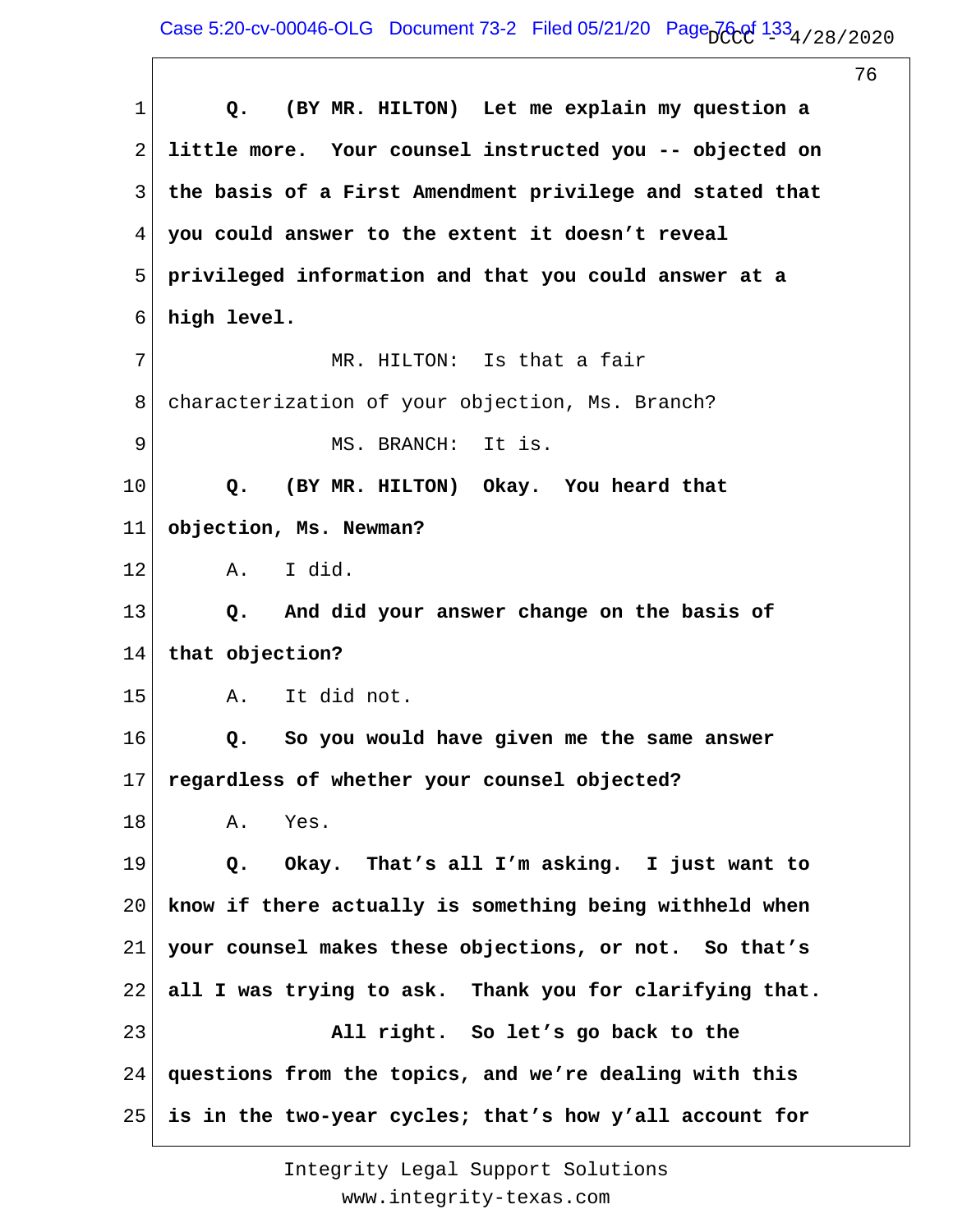## Case 5:20-cv-00046-OLG Document 73-2 Filed 05/21/20 Page  $77.091$   $1.33$   $4/28/2020$

77 1 2 3 4 5 6 7 8 9 10 11 12 13 14 15 16 17 18 19 20 21 22 23 24 25 **it. And so in the 2016 election cycle, you spent just over 6 million on all activities in Texas. Do I remember that correctly?** A. Yes, that's correct.  **Q. What was the total amount spent on voter persuasion efforts in that election cycle?** A. Similar to what I said before. It is all kind of part of the same bucket of voter persuasion/GOTV efforts.  **Q. And how much was spent on voter registration efforts?** A. I can't speak to that.  **Q. Is that because you don't know?** A. Yes.  **Q. And that's because DCCC doesn't track that information?** A. Yes, it has not been tracked like this in the past.  **Q. Are there any other, you know, broad categories or buckets of activities other than voter persuasion, Get Out the Vote, and voter registration efforts on which DCCC spent money in the 2016 election cycle?** A. Spent money in general or spent money in Texas?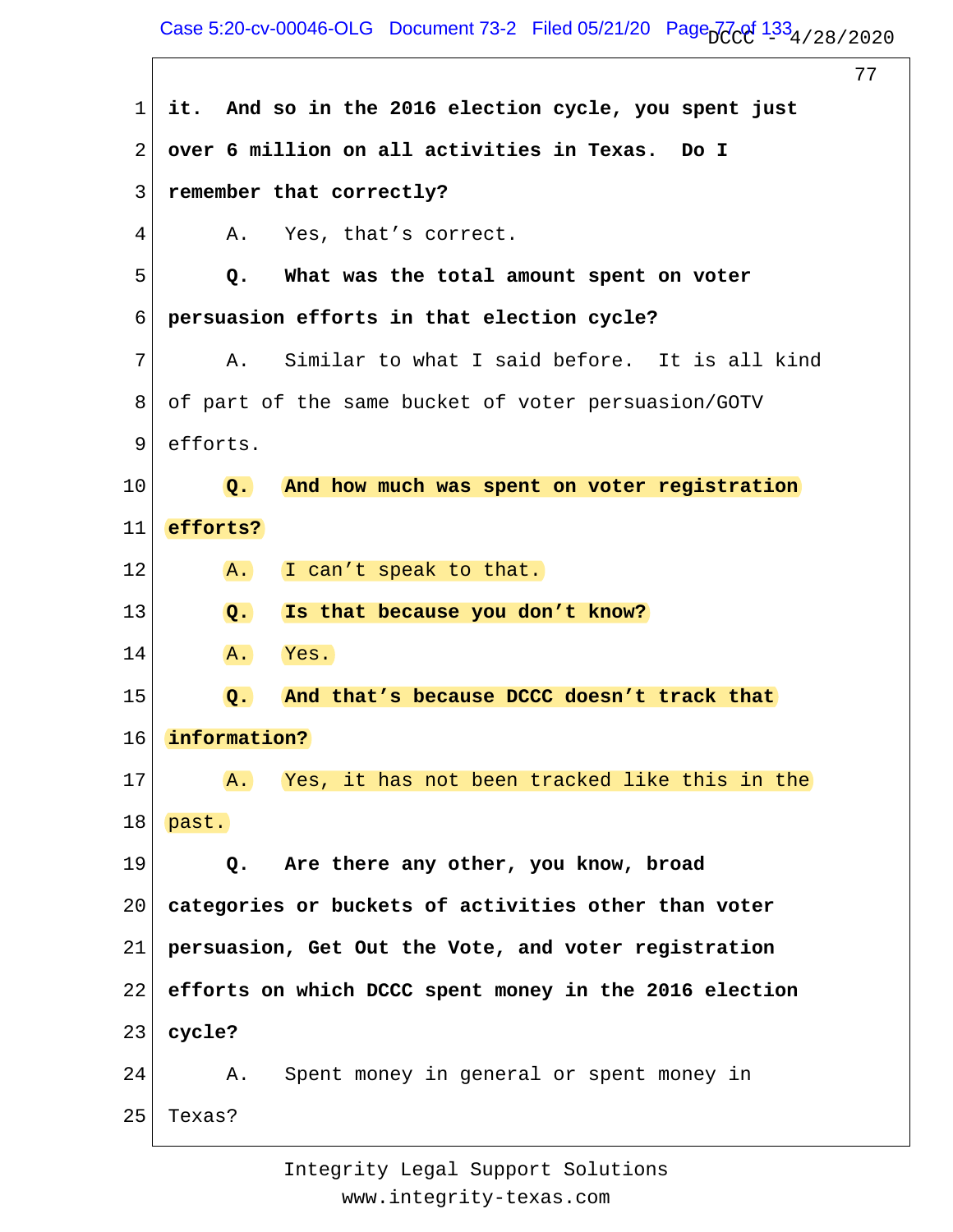1 2 3 4 5 6 7 8 9 10 11 12 13 14 15 16 17 18 19 20 21 22 23 24 25  **Q. I'm sorry. In Texas.** A. No, it's just this.  **Q. Okay. How about the 2018 election cycle? So I understand that to mean from the -- you know, the presidential election in 2016 to the presidential election in or -- I'm sorry -- for the federal election, the congressional election in 2016, to the congressional election in 2018. That's how I'm thinking of the two-year cycle. Is that how y'all measure it as well?** A. Yeah, more or less. I mean, we kind of started at January 1st.  **Q. Okay. So it would be -- it's really the calendar years 2017 and 2018?** A. Yeah.  **Q. Okay. So for that period, 2017 to 2018, or the 2018 election cycle, what was the total amount spent on all activities in Texas?** A. It was over \$6.7 million.  **Q. And how much of that was spent on voter persuasion efforts?** A. Again, it's -- that 6.7 covers all of our voter persuasion and GOTV efforts in the 2018 cycle.  **Q. And how much of that just over 6.7 million, I think you said, was spent on voter registration efforts?** A. I don't know.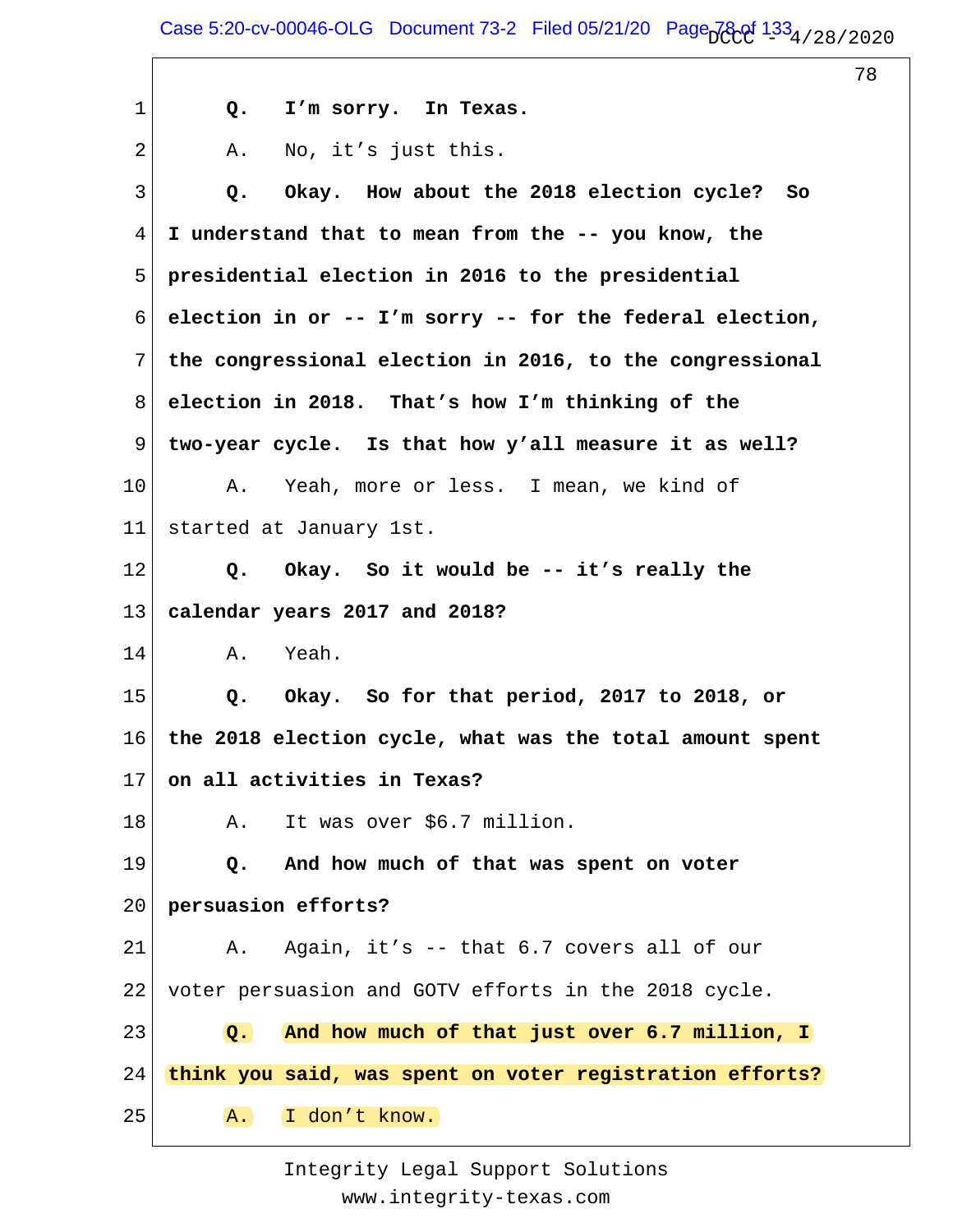Case 5:20-cv-00046-OLG Document 73-2 Filed 05/21/20 Page  $79.01$   $1.33$   $4/28/2020$ 

 $\sqrt{ }$ 

|                |                                                               | 79 |
|----------------|---------------------------------------------------------------|----|
| 1              | And that's because DCCC doesn't have that<br>$\overline{Q}$ . |    |
| $\overline{2}$ | information?                                                  |    |
| 3              | Yeah. And I'm not being deliberately vague<br>A.              |    |
| 4              | here. It's most likely -- you know, we kind of see it         |    |
| 5              | all as one bucket of money that is going towards this         |    |
| 6              | cause; and we are, as mentioned before, transferring          |    |
| 7              | money to the Texas Democratic Party for the Coordinated       |    |
| 8              | Campaign where a lot of those voter registration efforts      |    |
| 9              | are taking place.                                             |    |
| 10             | And I'm not making a judgment as to whether<br>$Q_{\bullet}$  |    |
| 11             | you should or should not have this information or how         |    |
| 12             | you track it. I understand, you know, how y'all view          |    |
| 13             | it. It seems like it's all one bucket of activity that        |    |
| 14             | goes towards electing Democrats for the House, right?         |    |
| 15             | MS. BRANCH: Objection, mischaracterizes                       |    |
| 16             | the testimony. I think you should let the witness             |    |
| 17             | testify, so.                                                  |    |
| 18             | (BY MR. HILTON) Is that a fair<br>$Q_{\bullet}$               |    |
| 19             | characterization of your testimony?                           |    |
| 20             | Yes, I think generally that's it.<br>A.                       |    |
| 21             | Okay. So I think we've finished 2018.<br>Q.                   |    |
| 22             | How about the current election cycle,                         |    |
| 23             | what's the total amount that's been spent so far in the       |    |
| 24             | current election cycle?                                       |    |
| 25             | So, so far this cycle, we've spent -- and you<br>A.           |    |
|                |                                                               |    |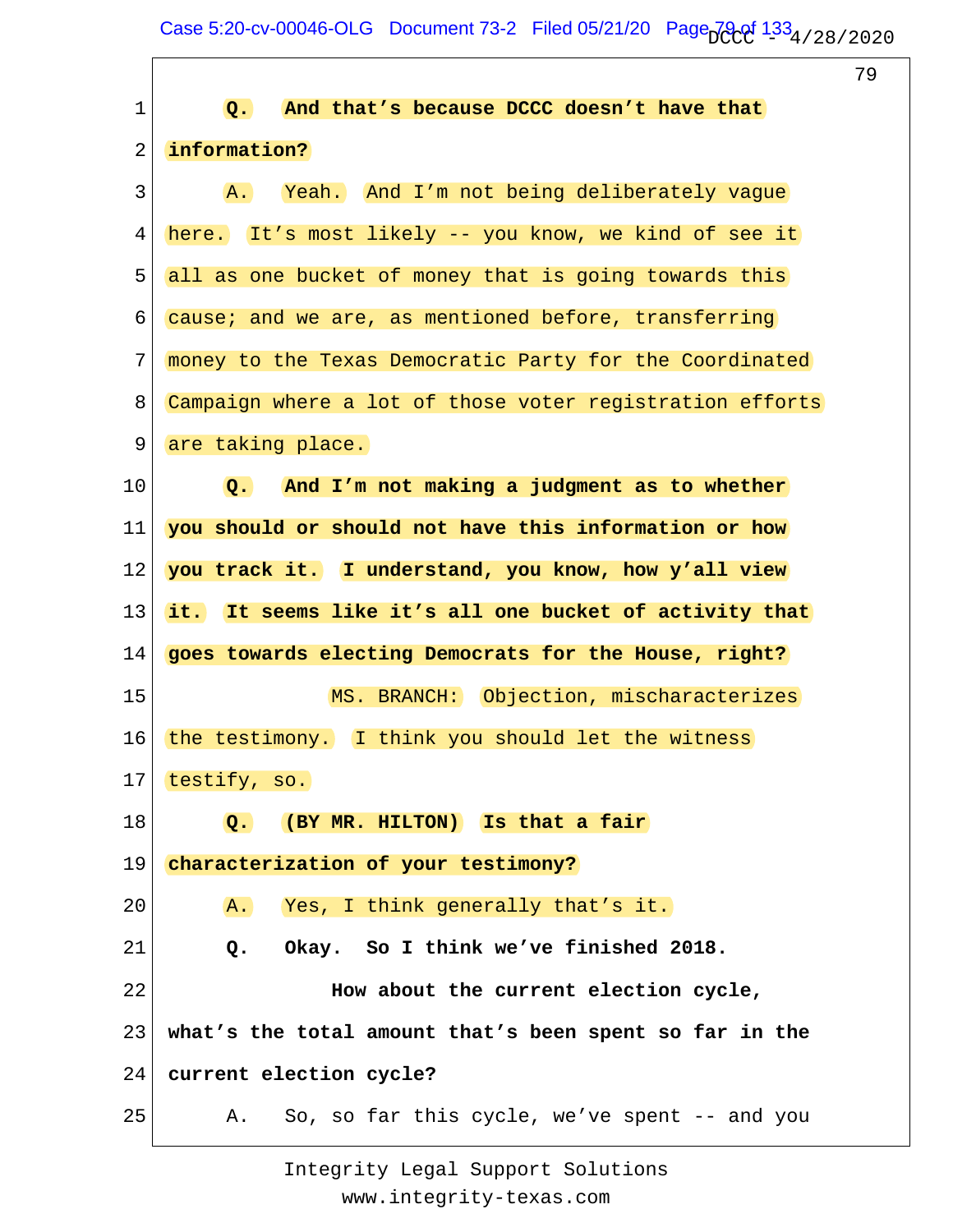Case 5:20-cv-00046-OLG Document 73-2 Filed 05/21/20 Page  $B_0Q$   $1.33<sub>4/28/2020</sub>$ 

80

1 2 3 4 5 6 7 8 9 10 11 12 13 14 15 16 17 18 19 20 21 22 23 24 25 can see this in -- I think, it's Exhibit 8, our transfers to the Texas Democratic Party. We've transferred over \$145,000 to the Texas Democratic Party. The DCCC has spent directly in Texas over \$1.1 million, and I believe over \$550,000 of that is directly related to voter registration in Texas.  **Q. \$550,000 of what has been spent so far is related to voter registration?** A. Yes.  **Q. And how do you know that?** A. Because we have been working with the Texas Democratic Party on voter registration, and we have - directly, the DCCC has engaged in voter registration on the ground. And I believe there -- I believe we have produced documents showing that commitment, but...  **Q. So I guess my question is: In previous election cycles, DCCC can't separate out exactly what was spent on voter registration; but for the current election cycle, you can. And I'm trying to understand why that's the case.** A. Sure. Well, I mean, one, I think there is a large voter registration effort in Texas right now in particular; and so it's easy for us to identify that. You know, as I mentioned earlier, we have a lot of turnover each cycle; and so a lot of the people behind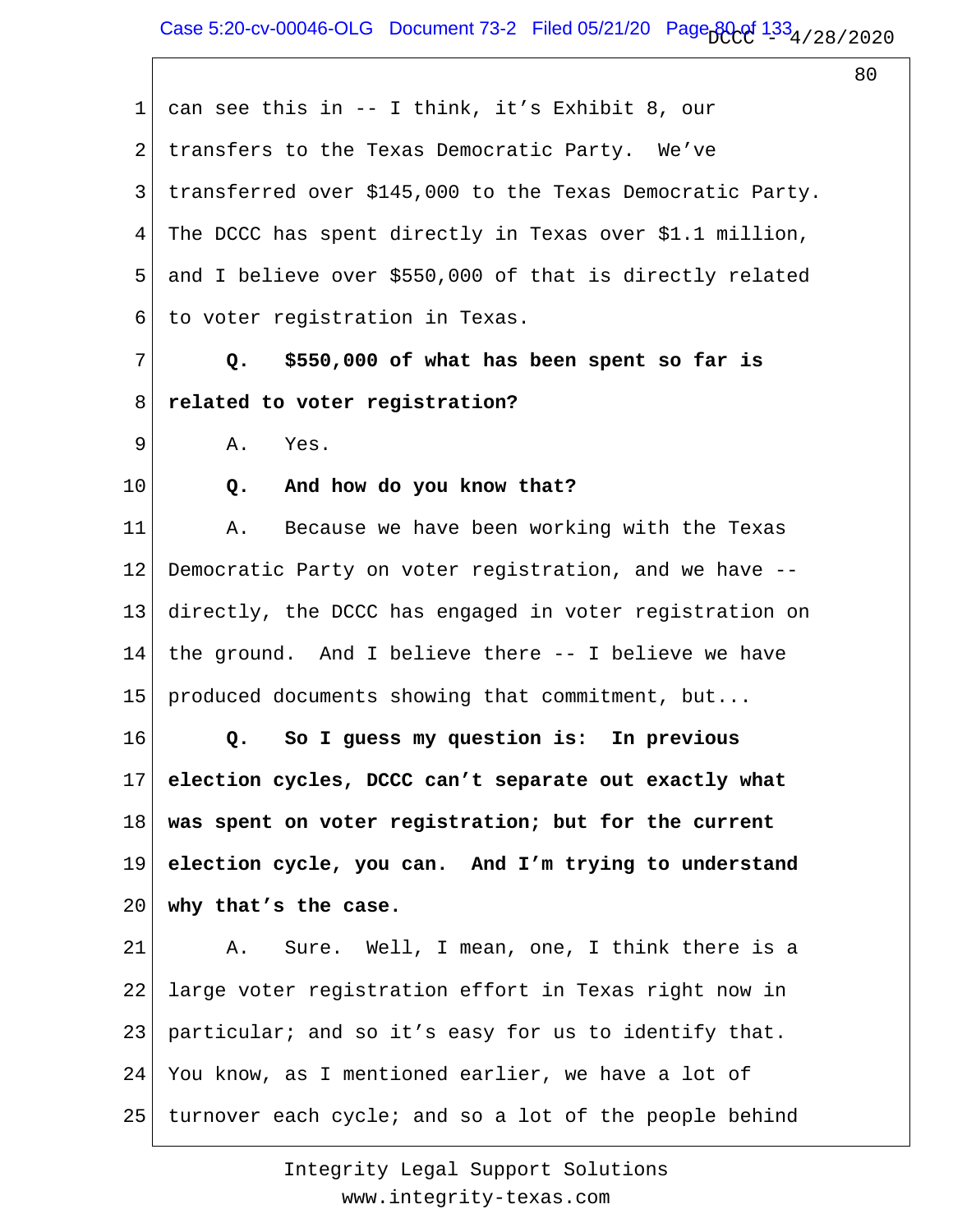$\overline{\Gamma}$ 

|    |                                                             | 81 |
|----|-------------------------------------------------------------|----|
| 1  | spending decisions from past cycles aren't here to speak    |    |
| 2  | to how we spent money in the past. And, you know, I've      |    |
| 3  | directly been involved with some of these transactions      |    |
| 4  | and expenses, so I can speak to them.                       |    |
| 5  | And how are you able to get such a precise<br>$Q_{\bullet}$ |    |
| 6  | number for this year's expenditures on voter                |    |
| 7  | registration efforts?                                       |    |
| 8  | On the voter registration efforts?<br>A.                    |    |
| 9  | Q.<br>Yes.                                                  |    |
| 10 | Well, the 145K that we have transferred to the<br>A.        |    |
| 11 | Texas Democratic Party to date, that has all been to the    |    |
| 12 | Coordinated Campaign to support voter registration and      |    |
| 13 | then what we -- what I know we have spent on voter          |    |
| 14 | registration.                                               |    |
| 15 | $Q_{\bullet}$<br>Do you make any other transfers to any     |    |
| 16 | other -- does DCCC make any other transfers to any other    |    |
| 17 | groups for voter registration activities?                   |    |
| 18 | To other state parties?<br>Α.                               |    |
| 19 | Any other groups in Texas. I'm sorry. And<br>Q.             |    |
| 20 | I'm doing a poor job of clarifying that, so I appreciate    |    |
| 21 | you noting that. I'm trying to ask about activities in      |    |
| 22 | Texas.                                                      |    |
| 23 | To my knowledge, we have transferred the money<br>Α.        |    |
| 24 | to the Texas Democratic Party's Coordinated Campaign for    |    |
| 25 | voter registration and, again, we have engaged a vendor     |    |
|    |                                                             |    |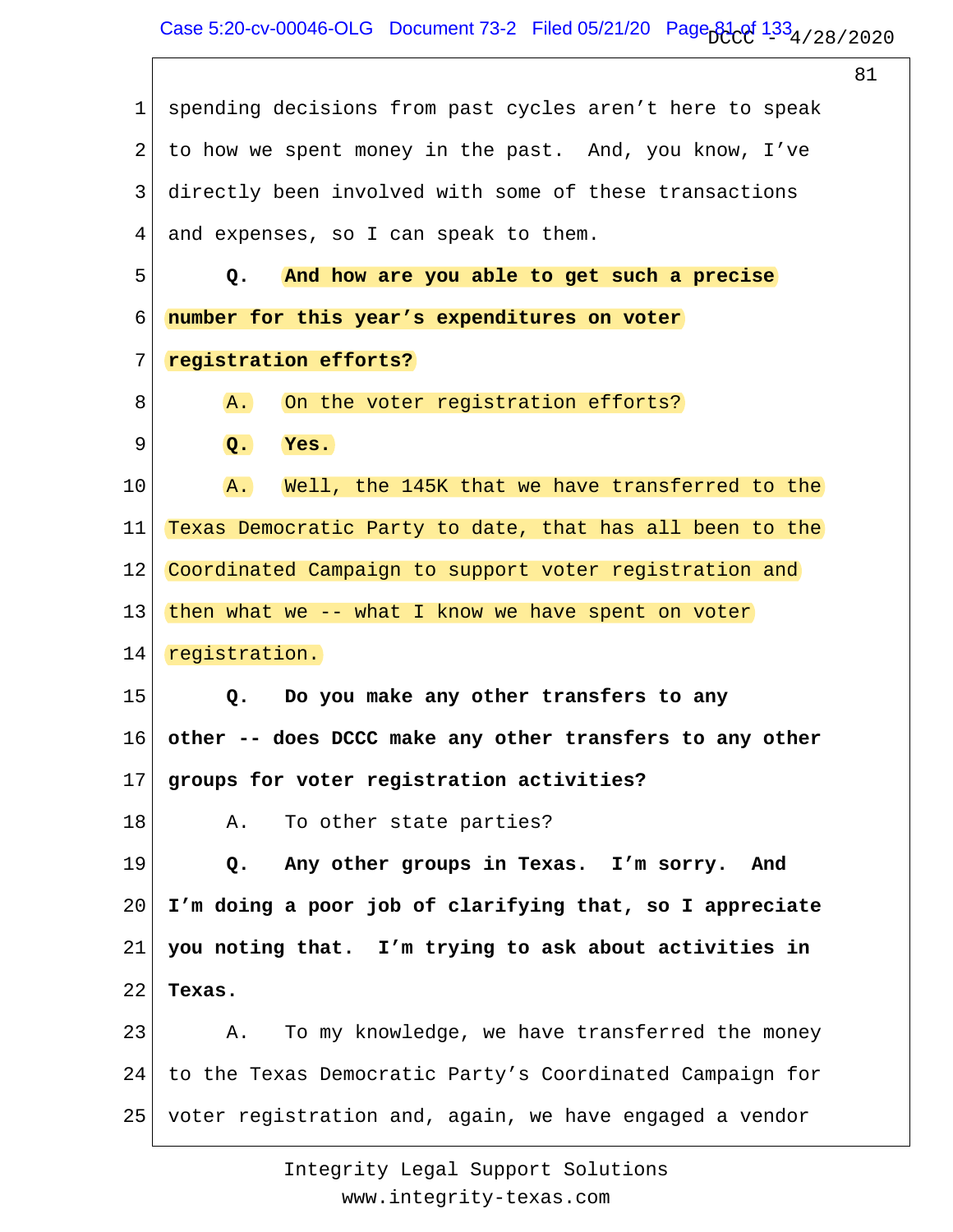82 1 2 3 4 5 6 7 8 9 10 11 12 13 14 15 16 17 18 19 20 21 22 23 24 25 ourselves to do voter registration efforts on the ground in Texas.  **Q. I think that was mentioned in your colleague's Declaration, the vendor, if I remember that correctly. That's Exhibit 3.** A. Yes.  **Q. And it looks like that's Paragraph 7 of the Declaration in Exhibit 3?** A. Yes.  **Q. Agreement for nearly \$400,000 for a consultant to provide voter registration services in Texas Congressional District 23. That's what you're referring to?** A. Yes.  **Q. And so what services is that consultant going to provide?** MS. BRANCH: Objection to the extent that this calls for strategic party information. You may answer at a high level. A. They help us go through our process of training staff on the ground to try to learn how to register people to vote in Texas.  **Q. (BY MR. HILTON) And what does that training look like?** A. I am not very familiar on the details, but I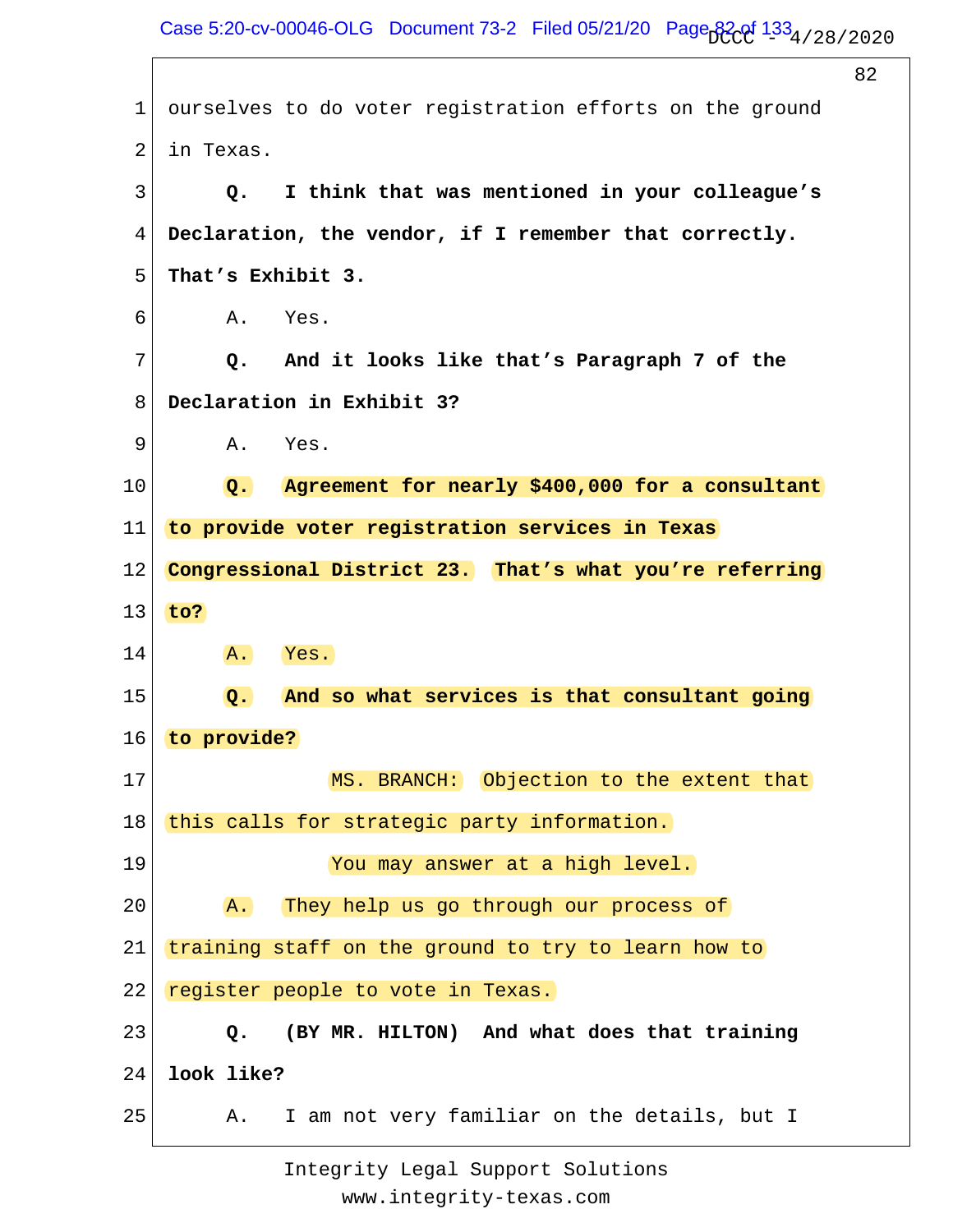Case 5:20-cv-00046-OLG Document 73-2 Filed 05/21/20 Page  $334/28/28/2020$ 

83

1 2 3 4 5 6 7 8 9 10 11 12 13 14 15 16 17 18 19 20 21 22 23 24 25 know that all -- anyone who is registering voters in Texas needs to be trained and deputized in order to do so.  **Q. And who are the staff that you are training, like staff of whom?** A. So it depends, I think. You know, we hired a consultant who ran some of these efforts that's laid out in Exhibit 3. In that case the consultant has employees who are helping this effort in Texas. We have -- with the money that we have sent to the Texas Democratic Party, I believe at least two people have been hired with the express purpose of assisting voter registration efforts. And then we also have staff on the ground who work directly for the DCCC whose roles involve a lot of community engagement and help with voter registration.  **Q. Do you know what -- so community engagement and voter registration, are those two different things?** A. I think so. I think maybe community engagement is an overarching bucket that could involve voter registration.  **Q. What are the other types of buckets of activities that your direct staff in Texas are engaging in this cycle?**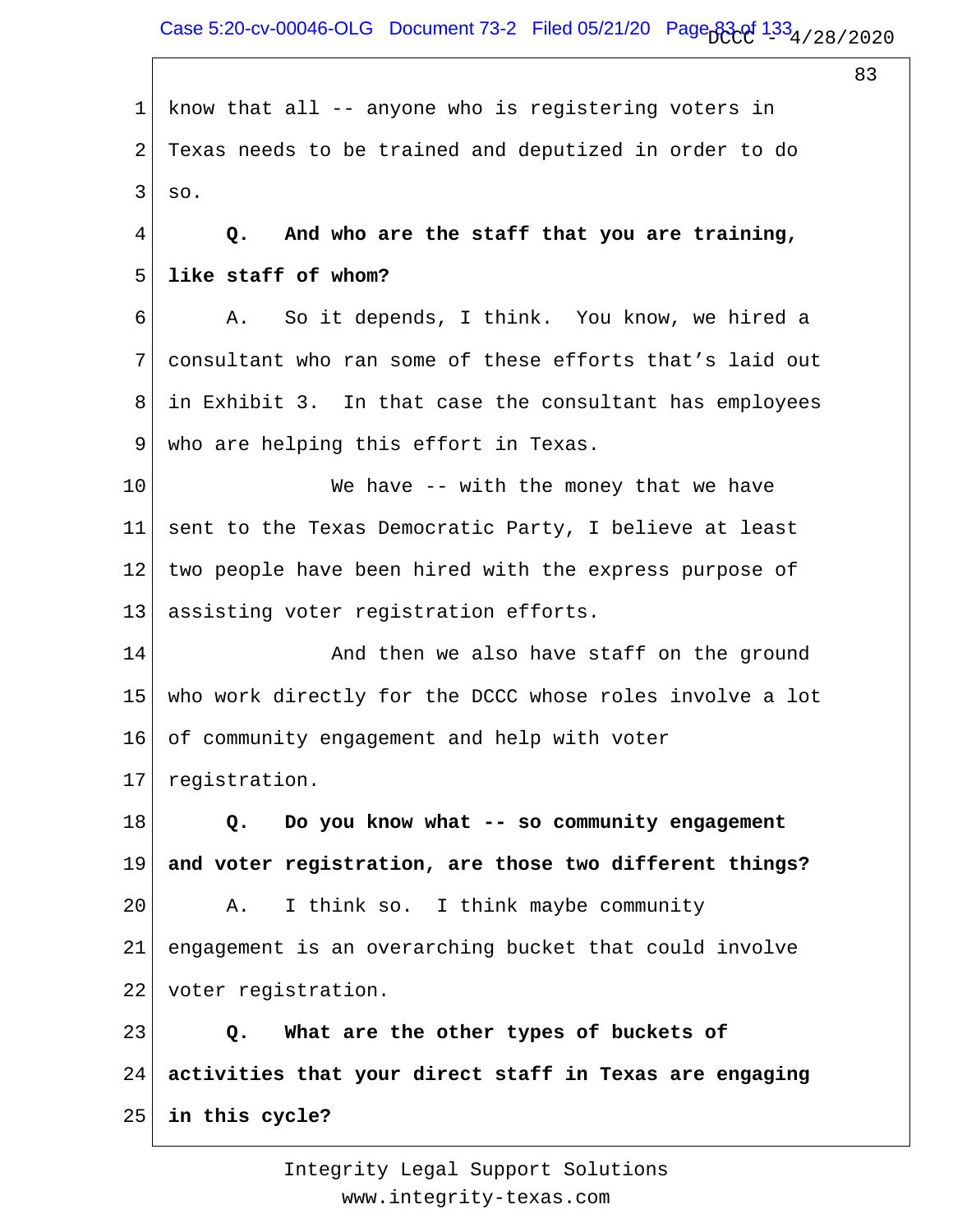Case 5:20-cv-00046-OLG Document 73-2 Filed 05/21/20 Page  $34/133/4/28/2020$ 

 $\sqrt{ }$ 

|             |                                                            | 84 |
|-------------|------------------------------------------------------------|----|
| $\mathbf 1$ | They're organizing events. They are meeting<br>Α.          |    |
| 2           | with our constituents in the districts. They are           |    |
| 3           | following events of our challengers, as well, and          |    |
| 4           | reporting back to the team on what's happening on the      |    |
| 5           | ground in Texas.                                           |    |
| 6           | Anything else?<br>Q.                                       |    |
| 7           | I think that's the bulk of it.<br>Α.                       |    |
| 8           | Do you know what percentage of their time is<br>$\Omega$ . |    |
| 9           | devoted to voter registration efforts?                     |    |
| 10          | I don't.<br>A.                                             |    |
| 11          | Does anyone at DCCC?<br>Q.                                 |    |
| 12          | I think our field team would. I also think it<br>Α.        |    |
| 13          | probably shifts throughout the cycle. You know, early      |    |
| 14          | on, when there is time to register voters, that is a       |    |
| 15          | bigger focus. I also think that we would be doing a lot    |    |
| 16          | of voter registration right now if we were not in the      |    |
| 17          | current situation we are in, speaking from our homes.      |    |
| 18          | Yeah. Yeah, I can only imagine how much that<br>Q.         |    |
| 19          | has kind of thrown a wrench in everything. And so,         |    |
| 20          | yeah.                                                      |    |
| 21          | Well, let me ask you this: Turning back                    |    |
| 22          | to Exhibit 3, Paragraph 6, the last sentence of that,      |    |
| 23          | the second sentence of that paragraph, it says, "DCCC      |    |
| 24          | uses voter registration not only to expand the pool of     |    |
| 25          | individuals who are eligible to vote for Democratic        |    |
|             |                                                            |    |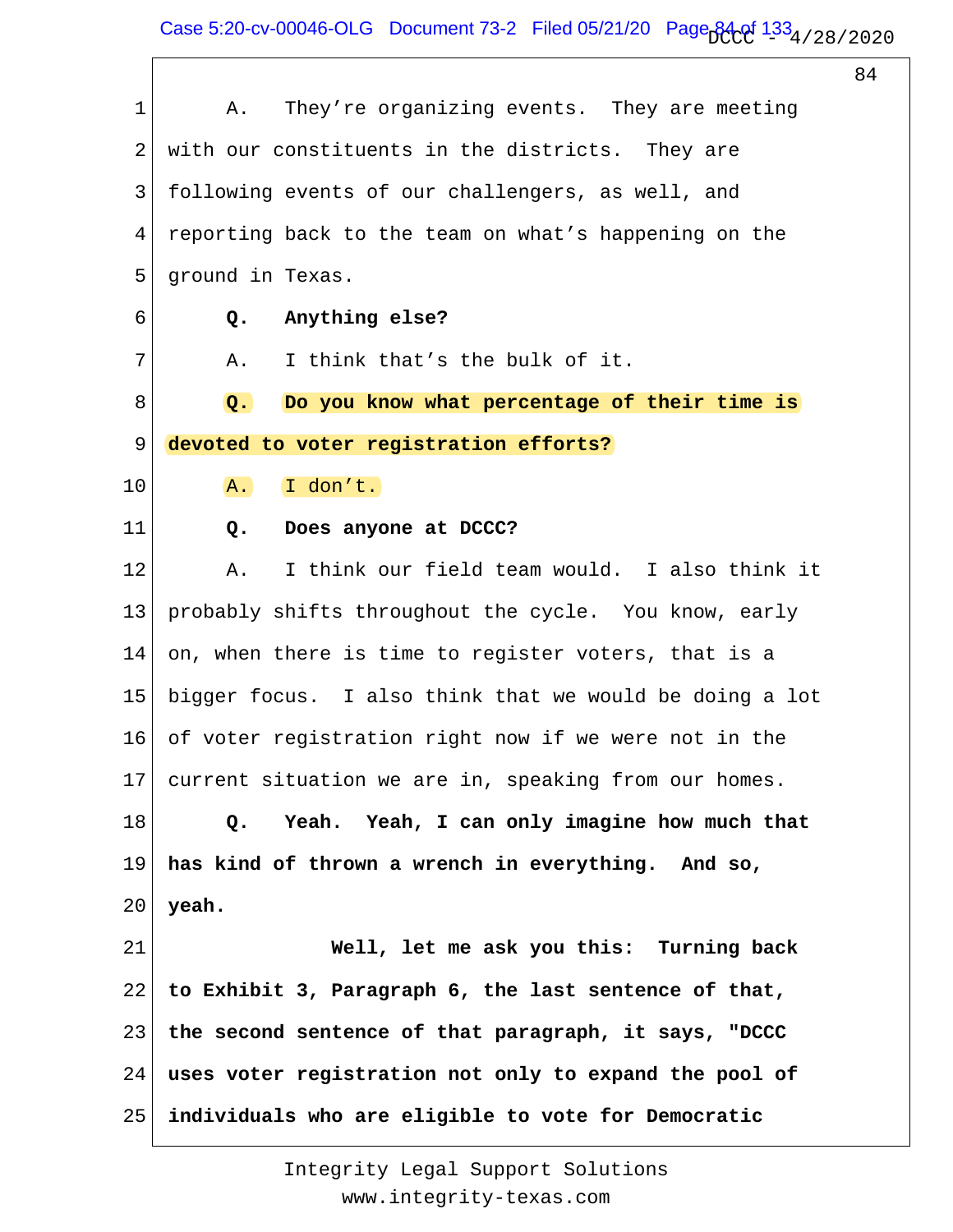1 2 3 4 **candidates but also to have important conversations with people about the importance of voting and important causes to the Democratic Party." Did I read that correctly?**

5 A. Yes.

6 7 8 9 10 11 12 13  **Q. Can you explain what is meant by this?** A. Sure. I think in the process of registering people to vote, people who are not currently registered or participating in the voting process, it allows you to start a dialogue about why it's important for people to register and to show up and make a plan about voting on Election Day, which is what getting out the vote is all about.

14 15 16  **Q. And how about important causes to the Democratic Party? How does that piece of it play into these voter registration efforts?**

17 18 A. I think that usually the important causes tie back to what somebody's motivation might be to vote.

19 20 21 22 23 24 25  **Q. How do all of these purposes get accomplished when you're engaging in efforts to register voters?** A. I'm sorry. Could you clarify the question?  **Q. Well, it seems to me there's a few different purposes to DCCC's voter registration efforts, as explained in Paragraph 6 of Exhibit 3. And as you're explaining to me now, it's to expand the pool of**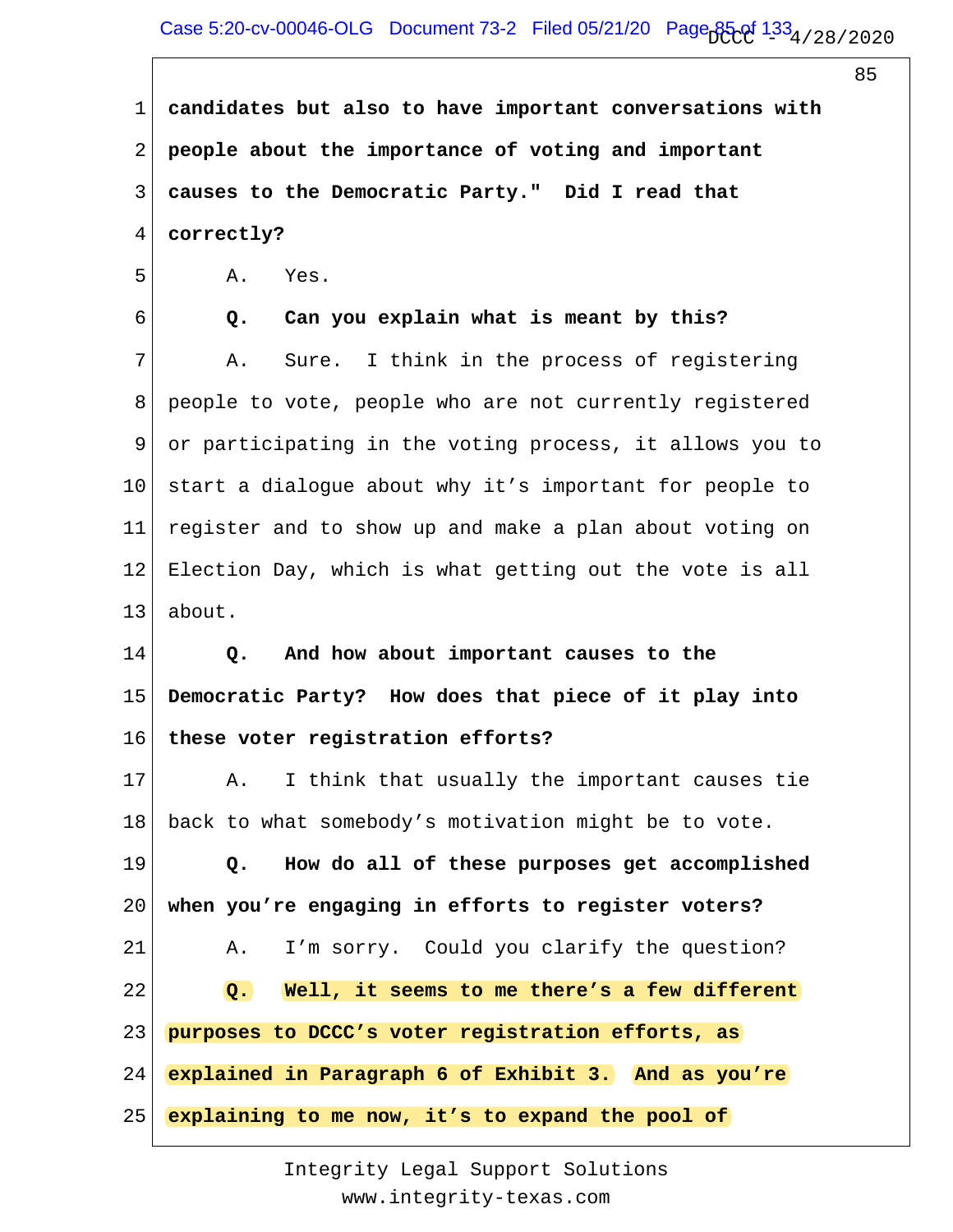| individuals, to have important conversations with people<br>$\mathbf{1}$<br>about the importance of voting, and conversations about<br>2<br>important causes to the Democratic Party. I'm trying to<br>3<br>4<br>understand how all of those purposes are accomplished.<br>5<br>So how do the voter registration activities address all<br>6<br>of those purposes? What do you do to achieve those<br>7<br>purposes in the context of your voter registration<br>efforts?<br>8<br>$\mathsf 9$<br>I think that this is all part of one<br>A.<br>10<br>conversation that naturally flows together where, you<br>know, it might look something like, "Hey, are you<br>11<br>registered to vote? Would you like to register to vote?<br>12<br>And do you know there's an election coming in November?<br>13<br>If you register to vote now, you can participate in that<br>14<br>15<br>or if there's a primary coming up, you can participate<br>in that" and why it might be important to a voter to<br>16<br>17<br>participate in that election and register at this time.<br>I really think of it as all one conversation, not<br>18<br>necessarily three different or a few different goals.<br>19<br>Okay. So this is -- all of these things are<br>20<br>$Q_{\bullet}$<br>21<br>part of every conversation with someone who you're<br>22<br>trying to engage with; is that what you're saying?<br>23<br>Yes.<br>A.<br>24<br>Okay. That is helpful. Thank you for<br>Q.<br>25<br>clarifying that. |  | 86 |
|----------------------------------------------------------------------------------------------------------------------------------------------------------------------------------------------------------------------------------------------------------------------------------------------------------------------------------------------------------------------------------------------------------------------------------------------------------------------------------------------------------------------------------------------------------------------------------------------------------------------------------------------------------------------------------------------------------------------------------------------------------------------------------------------------------------------------------------------------------------------------------------------------------------------------------------------------------------------------------------------------------------------------------------------------------------------------------------------------------------------------------------------------------------------------------------------------------------------------------------------------------------------------------------------------------------------------------------------------------------------------------------------------------------------------------------------------------------------------------------------------|--|----|
|                                                                                                                                                                                                                                                                                                                                                                                                                                                                                                                                                                                                                                                                                                                                                                                                                                                                                                                                                                                                                                                                                                                                                                                                                                                                                                                                                                                                                                                                                                    |  |    |
|                                                                                                                                                                                                                                                                                                                                                                                                                                                                                                                                                                                                                                                                                                                                                                                                                                                                                                                                                                                                                                                                                                                                                                                                                                                                                                                                                                                                                                                                                                    |  |    |
|                                                                                                                                                                                                                                                                                                                                                                                                                                                                                                                                                                                                                                                                                                                                                                                                                                                                                                                                                                                                                                                                                                                                                                                                                                                                                                                                                                                                                                                                                                    |  |    |
|                                                                                                                                                                                                                                                                                                                                                                                                                                                                                                                                                                                                                                                                                                                                                                                                                                                                                                                                                                                                                                                                                                                                                                                                                                                                                                                                                                                                                                                                                                    |  |    |
|                                                                                                                                                                                                                                                                                                                                                                                                                                                                                                                                                                                                                                                                                                                                                                                                                                                                                                                                                                                                                                                                                                                                                                                                                                                                                                                                                                                                                                                                                                    |  |    |
|                                                                                                                                                                                                                                                                                                                                                                                                                                                                                                                                                                                                                                                                                                                                                                                                                                                                                                                                                                                                                                                                                                                                                                                                                                                                                                                                                                                                                                                                                                    |  |    |
|                                                                                                                                                                                                                                                                                                                                                                                                                                                                                                                                                                                                                                                                                                                                                                                                                                                                                                                                                                                                                                                                                                                                                                                                                                                                                                                                                                                                                                                                                                    |  |    |
|                                                                                                                                                                                                                                                                                                                                                                                                                                                                                                                                                                                                                                                                                                                                                                                                                                                                                                                                                                                                                                                                                                                                                                                                                                                                                                                                                                                                                                                                                                    |  |    |
|                                                                                                                                                                                                                                                                                                                                                                                                                                                                                                                                                                                                                                                                                                                                                                                                                                                                                                                                                                                                                                                                                                                                                                                                                                                                                                                                                                                                                                                                                                    |  |    |
|                                                                                                                                                                                                                                                                                                                                                                                                                                                                                                                                                                                                                                                                                                                                                                                                                                                                                                                                                                                                                                                                                                                                                                                                                                                                                                                                                                                                                                                                                                    |  |    |
|                                                                                                                                                                                                                                                                                                                                                                                                                                                                                                                                                                                                                                                                                                                                                                                                                                                                                                                                                                                                                                                                                                                                                                                                                                                                                                                                                                                                                                                                                                    |  |    |
|                                                                                                                                                                                                                                                                                                                                                                                                                                                                                                                                                                                                                                                                                                                                                                                                                                                                                                                                                                                                                                                                                                                                                                                                                                                                                                                                                                                                                                                                                                    |  |    |
|                                                                                                                                                                                                                                                                                                                                                                                                                                                                                                                                                                                                                                                                                                                                                                                                                                                                                                                                                                                                                                                                                                                                                                                                                                                                                                                                                                                                                                                                                                    |  |    |
|                                                                                                                                                                                                                                                                                                                                                                                                                                                                                                                                                                                                                                                                                                                                                                                                                                                                                                                                                                                                                                                                                                                                                                                                                                                                                                                                                                                                                                                                                                    |  |    |
|                                                                                                                                                                                                                                                                                                                                                                                                                                                                                                                                                                                                                                                                                                                                                                                                                                                                                                                                                                                                                                                                                                                                                                                                                                                                                                                                                                                                                                                                                                    |  |    |
|                                                                                                                                                                                                                                                                                                                                                                                                                                                                                                                                                                                                                                                                                                                                                                                                                                                                                                                                                                                                                                                                                                                                                                                                                                                                                                                                                                                                                                                                                                    |  |    |
|                                                                                                                                                                                                                                                                                                                                                                                                                                                                                                                                                                                                                                                                                                                                                                                                                                                                                                                                                                                                                                                                                                                                                                                                                                                                                                                                                                                                                                                                                                    |  |    |
|                                                                                                                                                                                                                                                                                                                                                                                                                                                                                                                                                                                                                                                                                                                                                                                                                                                                                                                                                                                                                                                                                                                                                                                                                                                                                                                                                                                                                                                                                                    |  |    |
|                                                                                                                                                                                                                                                                                                                                                                                                                                                                                                                                                                                                                                                                                                                                                                                                                                                                                                                                                                                                                                                                                                                                                                                                                                                                                                                                                                                                                                                                                                    |  |    |
|                                                                                                                                                                                                                                                                                                                                                                                                                                                                                                                                                                                                                                                                                                                                                                                                                                                                                                                                                                                                                                                                                                                                                                                                                                                                                                                                                                                                                                                                                                    |  |    |
|                                                                                                                                                                                                                                                                                                                                                                                                                                                                                                                                                                                                                                                                                                                                                                                                                                                                                                                                                                                                                                                                                                                                                                                                                                                                                                                                                                                                                                                                                                    |  |    |
|                                                                                                                                                                                                                                                                                                                                                                                                                                                                                                                                                                                                                                                                                                                                                                                                                                                                                                                                                                                                                                                                                                                                                                                                                                                                                                                                                                                                                                                                                                    |  |    |
|                                                                                                                                                                                                                                                                                                                                                                                                                                                                                                                                                                                                                                                                                                                                                                                                                                                                                                                                                                                                                                                                                                                                                                                                                                                                                                                                                                                                                                                                                                    |  |    |
|                                                                                                                                                                                                                                                                                                                                                                                                                                                                                                                                                                                                                                                                                                                                                                                                                                                                                                                                                                                                                                                                                                                                                                                                                                                                                                                                                                                                                                                                                                    |  |    |
|                                                                                                                                                                                                                                                                                                                                                                                                                                                                                                                                                                                                                                                                                                                                                                                                                                                                                                                                                                                                                                                                                                                                                                                                                                                                                                                                                                                                                                                                                                    |  |    |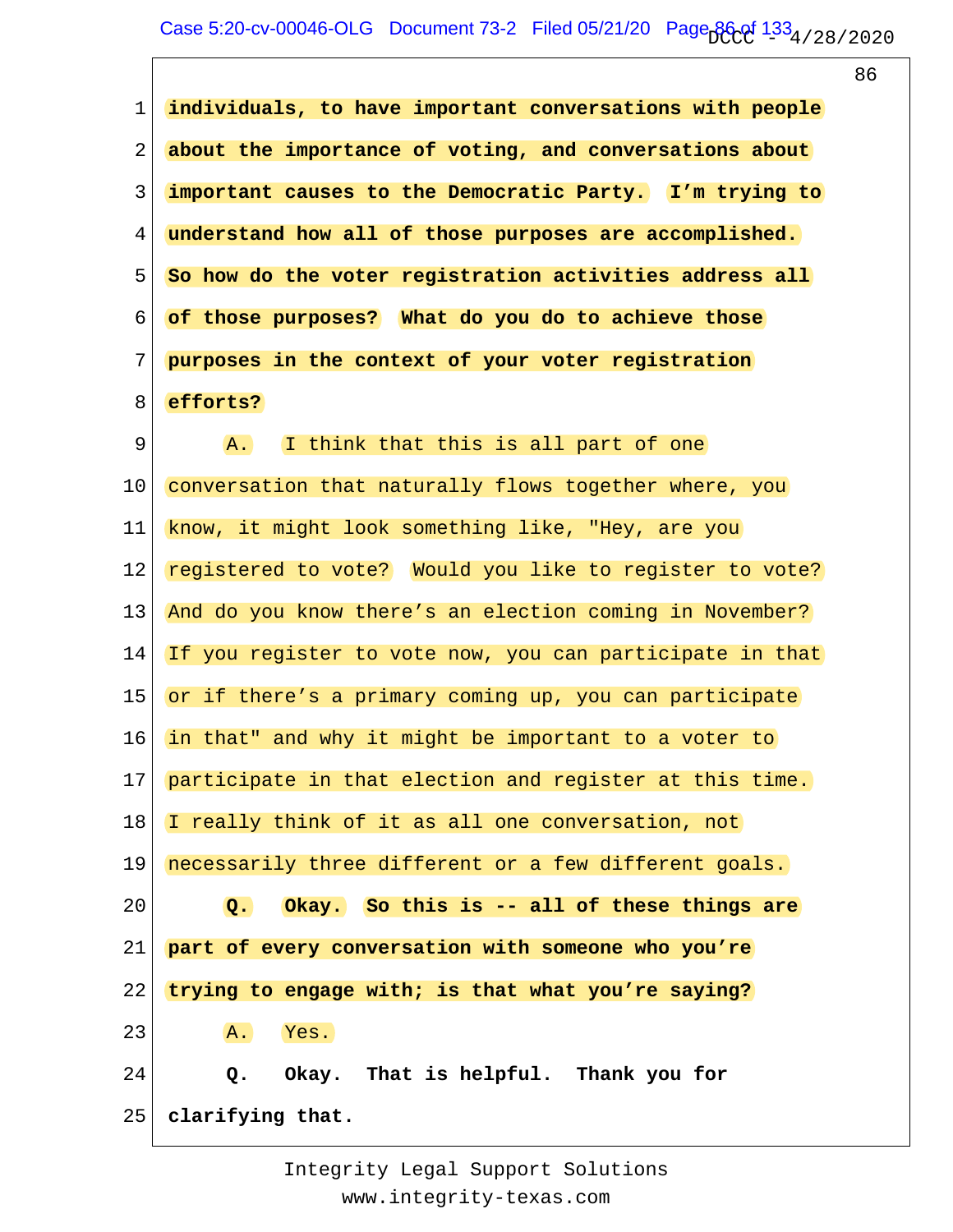Case 5:20-cv-00046-OLG Document 73-2 Filed 05/21/20 Page  $\frac{133}{133}$  / 28 / 2020

87

1 2 3 4 5 6 7 8 9 10 11 12 13 14 15 16 17 18 19 20 21 22 23 24 25  **Is there -- sorry. I have a few follow-up questions on this, so I was trying to organize my thoughts. How does DCCC track the success of these kinds of voter registration efforts?** MS. BRANCH: Object to the extent this calls for strategic information. But you may answer at a high level. A. We certainly want to know how many voters we've registered.  **Q (BY MR. HILTON) So number of voters who get registered, how is that tracked?** A. I am not familiar with the specifics, but usually the people who are tasked with registering voters report back the top-line numbers.  **Q. The top-line number being the total number of people who are registered?** A. Yes.  **Q. Is that tracked for the whole cycle or by activity or by location? What are some of the ways in which that's broken down?** A. Yeah -- MS. BRANCH: Again, I'm going to assert the same objection on First Amendment grounds. You can answer at a high level. A. I think it depends based on who's in charge of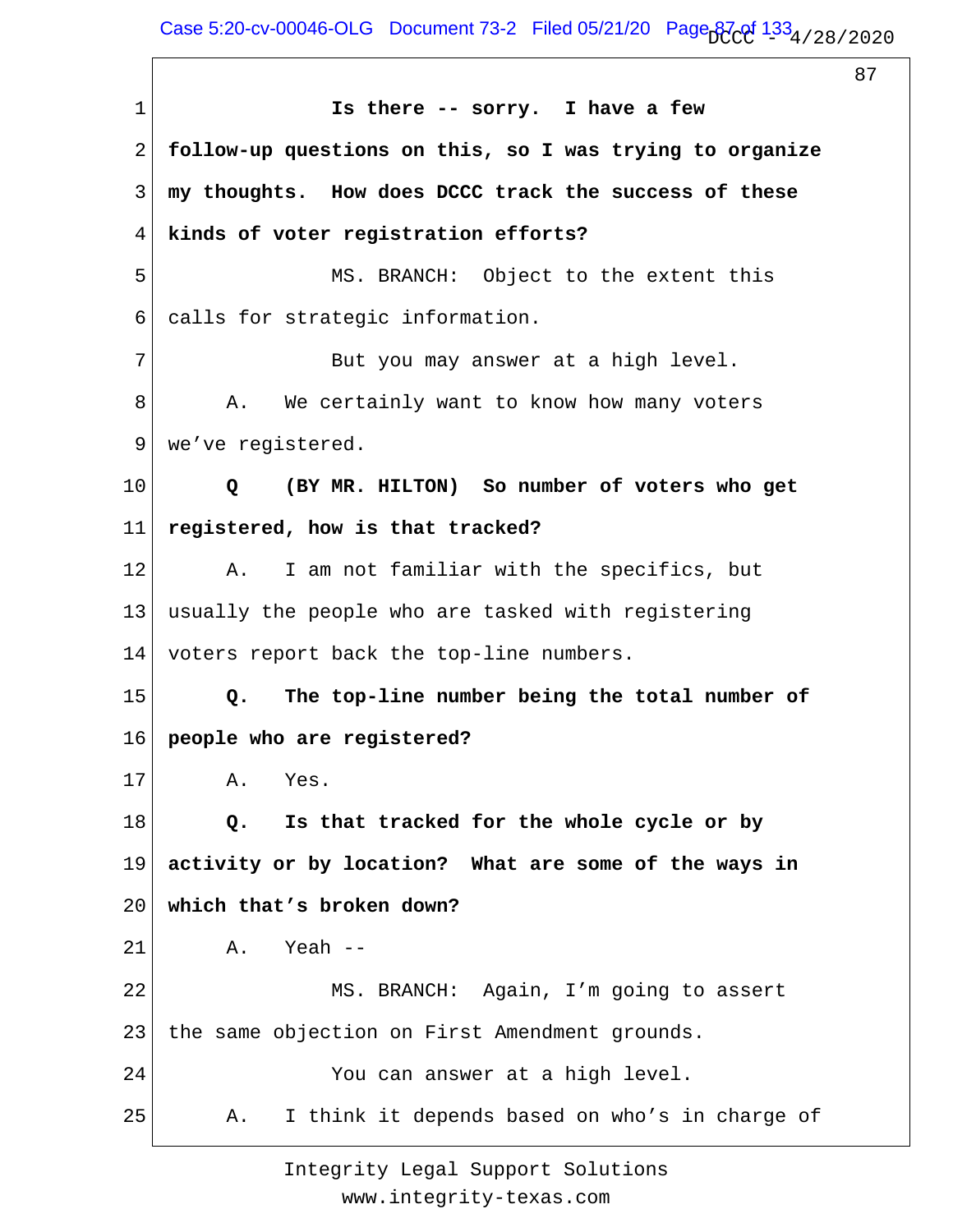1 2 3 4 5 6 7 8 9 10 11 12 13 14 15 16 17 18 19 20 21 22 23 24 25 the program, but it could be any of those things. It could be just number of people or by the specific activity, like, "This is how many people got registered today at this event" or in a place.  **Q (BY MR. HILTON) Are there any other ways in which it's tracked?** A. Not that I can think of.  **Q. Can DCCC apportion a cost to register each new voter?** A. I guess it's possible.  **Q. Is that something that DCCC has already done?** A. No.  **Q. That's not data that DCCC has?** A. Correct.  **Q. And when you said it was possible, what did you mean by that?** A. I mean, I think you could come up with some metric of how much money we are spending as it relates to how many people we are able to register to vote.  **Q. But DCCC does not have any such metric currently?** MS. BRANCH: Objection, asked and answered. A. No, not to my knowledge.  **Q (BY MR. HILTON) Has DCCC had a metric like**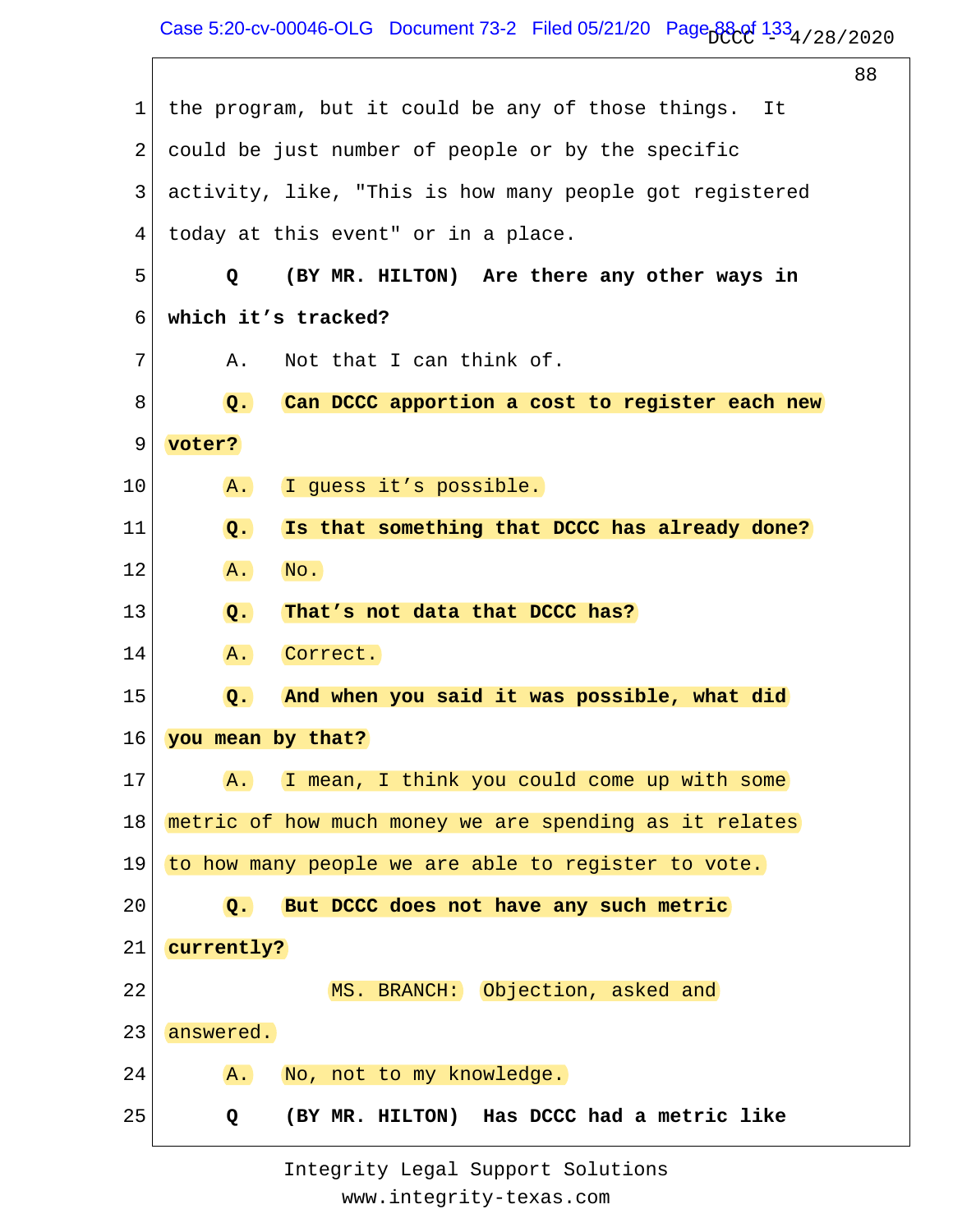## Case 5:20-cv-00046-OLG Document 73-2 Filed 05/21/20 Page  $B_0^2$ of  $133_4/28/2020$

89

1 2 3 4 5 6 7 8 9 10 11 12 13 14 15 16 17 18 19 20 21 22 23 24 25 **that at any time from the beginning of 2014 to the present?** A. Not to my knowledge.  **Q. How does the DCCC decide which voters to target?** MS. BRANCH: Objection, First Amendment privilege. You can answer at a high level to the extent you can. We can't disclose targeting and strategic information. A. There are ways that we're able to identify voters who are likely to support Democratic candidates or vote for Democrats.  **Q. (BY MR. HILTON) So that's the target group, is folks you expect to vote Democratic?** A. Yes.  **Q. How does DCCC decide which types of voter registration efforts to pursue?** MS. BRANCH: Again, same objection. You can answer at a high level. And that's to First Amendment, to clarify. A. I think it's probably a variety of factors based on where our targeted races are as far as priority districts for the DCCC and where we are able to make an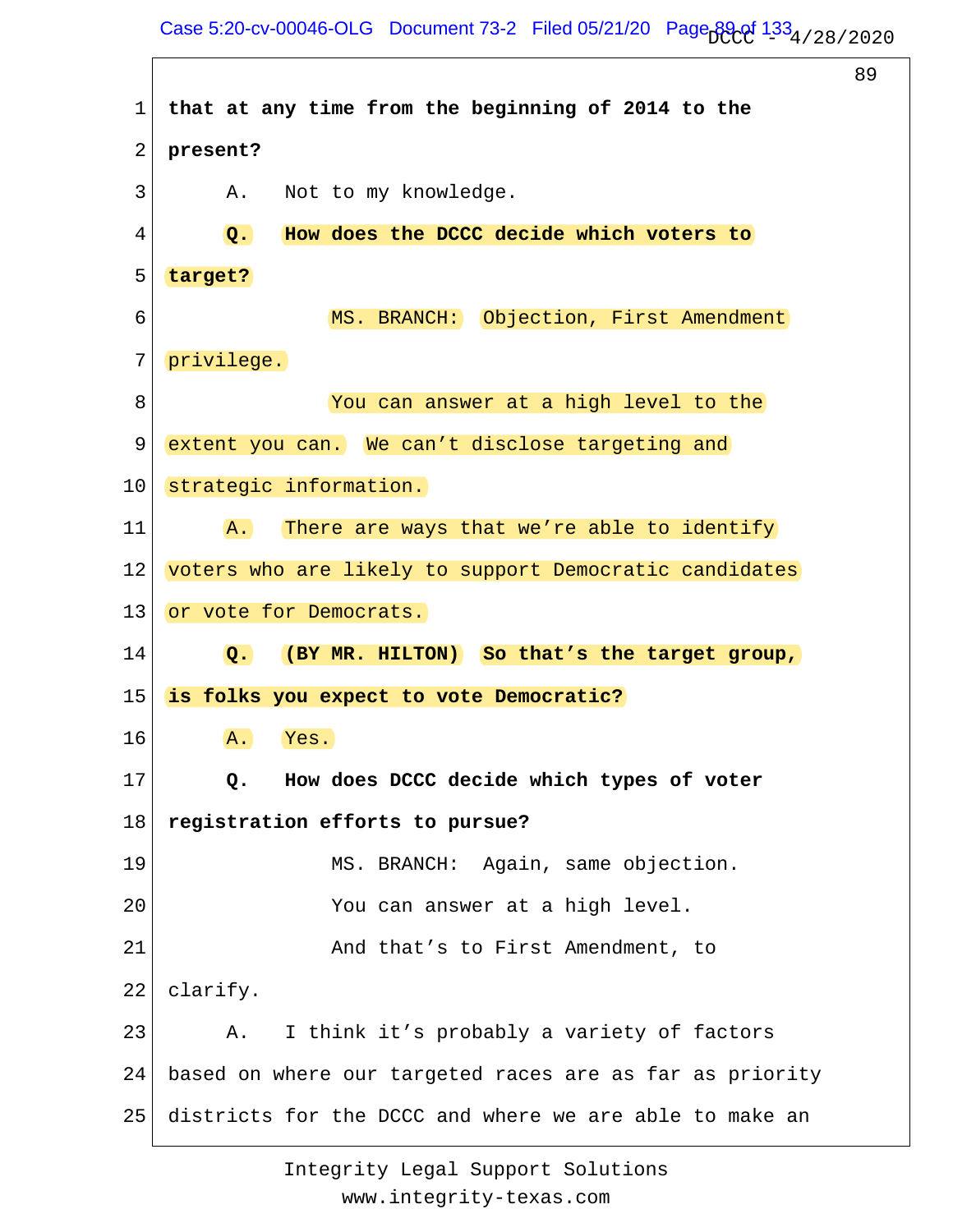Case 5:20-cv-00046-OLG Document 73-2 Filed 05/21/20 Page  $90.01$   $1.33$   $4/28/2020$ 

90 1 2 3 4 5 6 7 8 9 10 11 12 13 14 15 16 17 18 19 20 21 22 23 24 25 effort and a successful activity out of registering voters.  **Q. (BY MR. HILTON) Does DCCC adjust its activities based on a success rate?** A. Yeah. I want to be clear that I don't know if there's necessarily, like, a success rate or a definition; but, you know, we certainly aren't going to engage in efforts where -- in voter registration efforts where it's not possible because of, like, geographic or logistics.  **Q. Who makes those kinds of decisions?** MS. BRANCH: Objection, First Amendment privilege. I'm going to instruct the witness not to answer that. MR. HILTON: And so to be clear, my question is: Who at the DCCC decides whether to adjust voter registration activities and how they do that. And you're instructing the witness not to answer? MS. BRANCH: I mean, I think that you have that information. If you want to pursue a highlevel line of questioning, I'm okay with that; but my - what I think we're doing is going into the strategy of how the D-Trip targets voters for voter registration. And that is protected by the First Amendment. So, Jacqui, if you want to answer that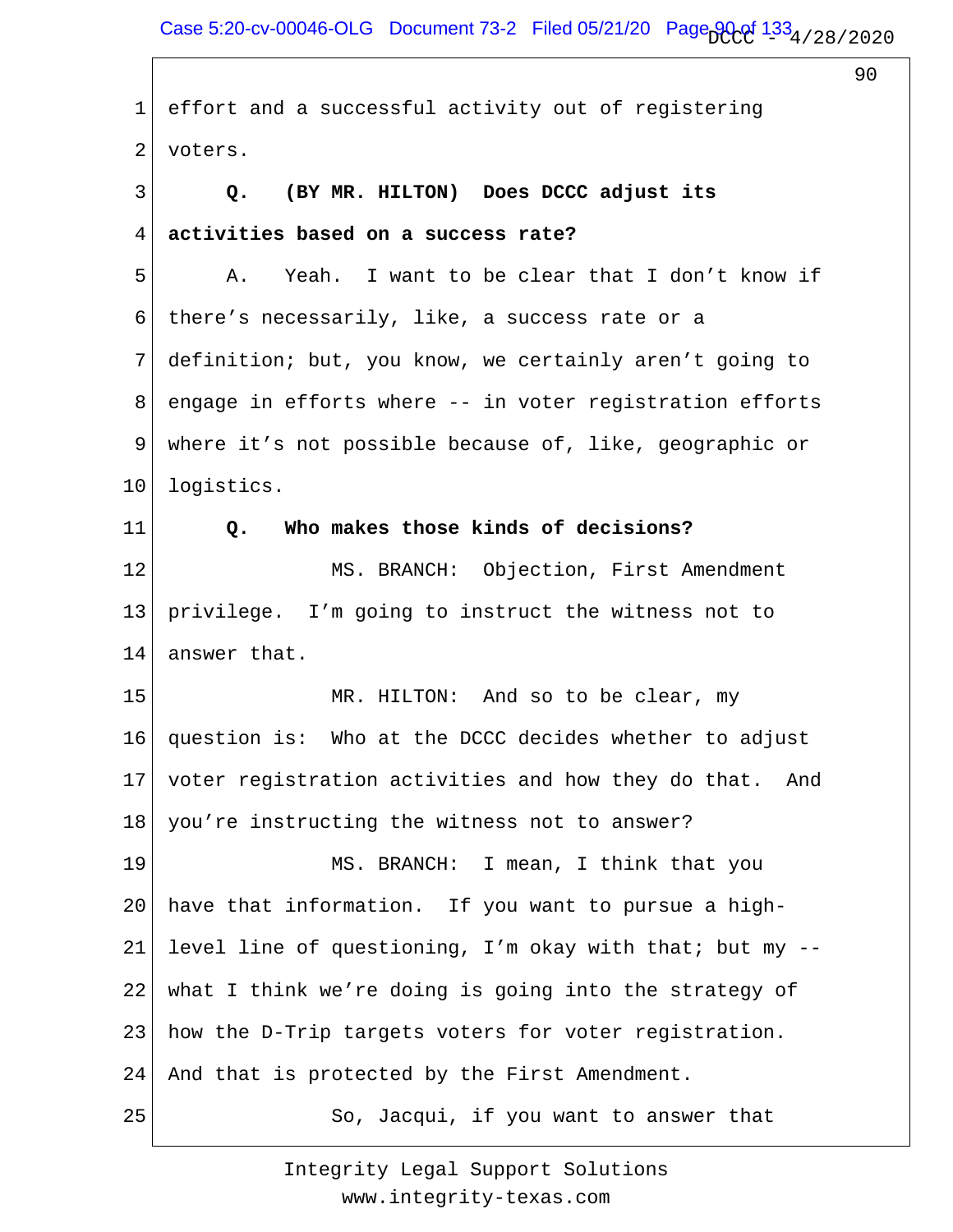1 2 3 4 5 6 7 8 9 10 11 12 13 14 15 16 17 18 19 20 21 22 23 24 25 question, that's fine. And maybe we can have the court reporter read that back; but beyond that, I'm going to object. MR. HILTON: I'll restate my question.  **Q. (BY MR. HILTON) Who at DCCC adjusts which voter registration efforts that the group is going to engage in?** A. I think that a lot of that responsibility falls on the National Field Director.  **Q. And how are those decisions made?** MS. BRANCH: Objection. I'm going to instruct the witness not to answer. Is now maybe a good time to break for lunch? I don't mean to interrupt. MR. HILTON: Well, I think now is a good time to take a break. I need, like, ten minutes; but if y'all want to take longer, that's fine, whatever y'all want to do. MS. BRANCH: Can we do -- well, can I ask you how long you may have after lunch, if you have a rough estimate? MR. HILTON: I don't know. I need the ten minutes to figure out what I'm going to do next. MS. BRANCH: Okay. Well, I think we need -- Jacqui, is 30, 45 minutes good for a you?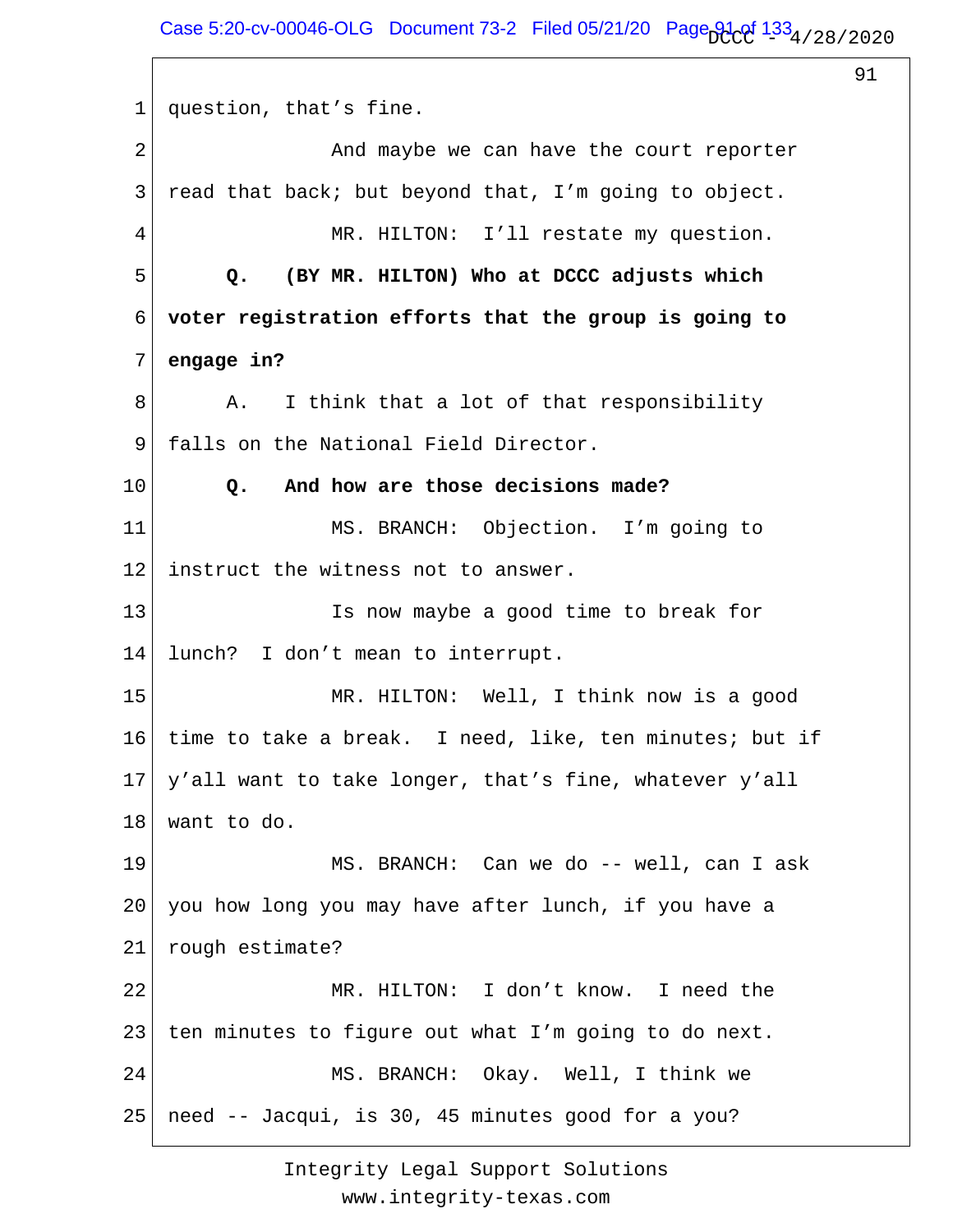Case 5:20-cv-00046-OLG Document 73-2 Filed 05/21/20 Page  $92.01$   $1.33$   $4/28/2020$ 

92

1 2 3 4 5 6 7 8 9 10 11 12 13 14 15 16 17 18 19 20 21 22 23 24 25 THE WITNESS: Yeah, 30 minutes should be fine for me. MS. BRANCH: Okay. That will be 1:50. MR. HILTON: All right. We can go off the record. THE REPORTER: Going off the record at 12:29 p.m. (Off the record from 12:30 to 1:05 p.m.) THE REPORTER: We're back on the record at 1:05 p.m.  **Q (BY MR. HILTON) All right. Ms. Newman, before we broke we were talking about voter registration activities and expenditures. And we, I think, had covered most of what I wanted to cover; but I just have a few -- couple of things to make sure I'm tying up all that that I want to discuss with you today. So for the 2018 cycle, which is the cycle where DCCC has some more insight into specific expenditures on voter registration, I just want to make sure that I have everything that you've told me so far correct. You've given money to -- DCCC has given money to the Texas Democratic Party that's earmarked for voter registration. DCCC has hired a vendor to help with voter registration efforts, which we discussed earlier in connection with the Declaration, which I think is**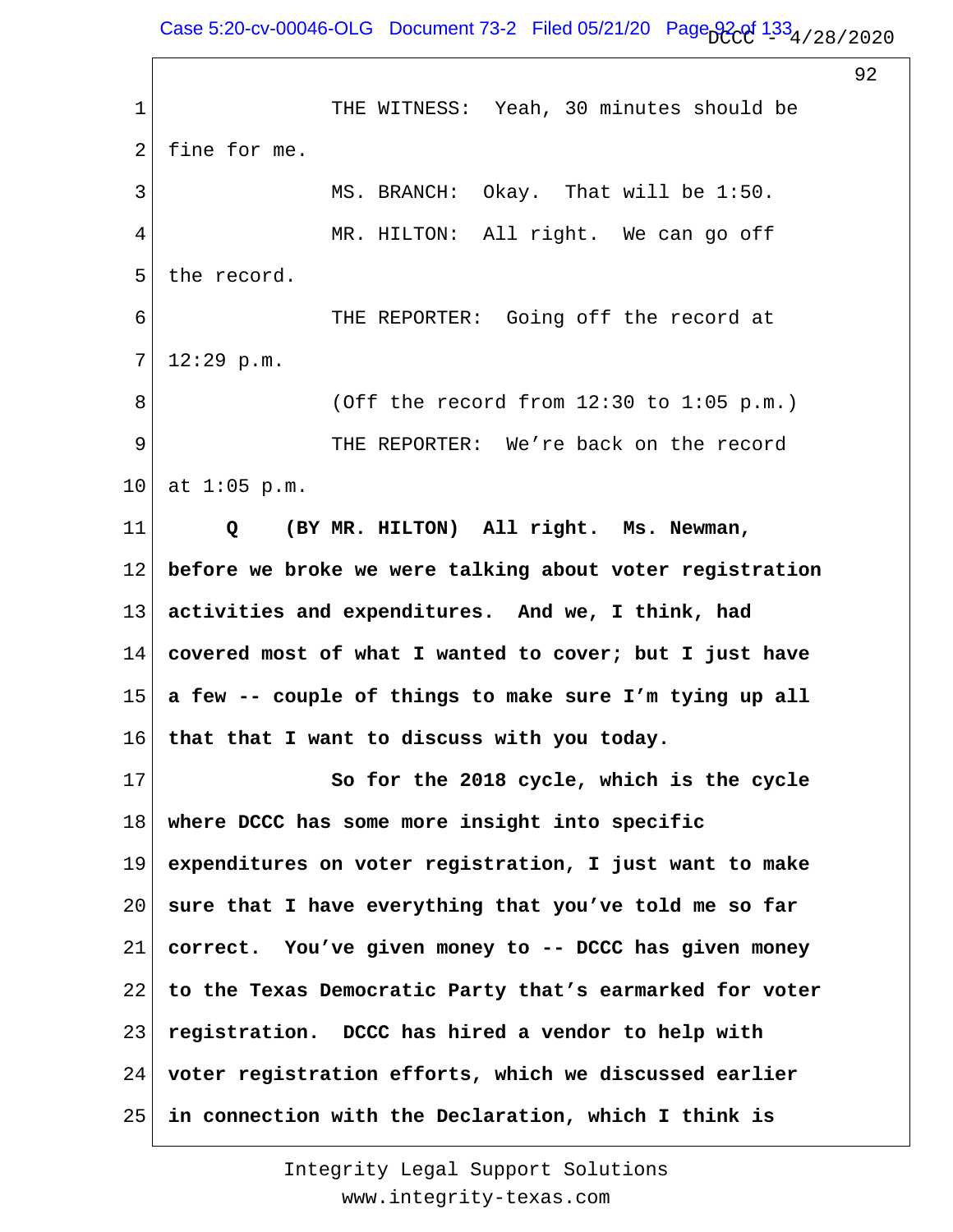## Case 5:20-cv-00046-OLG Document 73-2 Filed 05/21/20 Page  $93.01$   $1.33$   $4/28/2020$

93

1 2 3 4 5 6 7 8 9 10 11 12 13 14 15 16 17 18 19 20 21 22 23 24 25 **Exhibit 3. Is there -- has anything else been spent that's been earmarked for voter registration efforts for the 2018 election?** A. Sorry. To be clear, I think -- I think the money we are talking about right now is for the current cycle, the 2020 cycle.  **Q. Sorry. Yes, I misspoke. For the current cycle, the 2020 cycle. So the TDP money that is earmarked and then the vendor for the 2020 cycle. Is there anything else at this time?** A. Specifically on voter registration at this time, I don't believe there is more money I can identify. I mean, I think I mentioned earlier we've spent up to -- or a little bit over 1.1 million in Texas alone; and that includes our offices and our staff on the ground. And, of course, you know, our staff is engaging in this, you know, community engagement; and they are out talking to voters and possibly registering voters as part of their daily activities. And that is, you know, like, wrapped up in their salary. It's not necessarily identified in the other money I identified for voter registration. And  $I$  -- you know, I would say that we are still several months out from the election; and we will continue to make spending decisions as things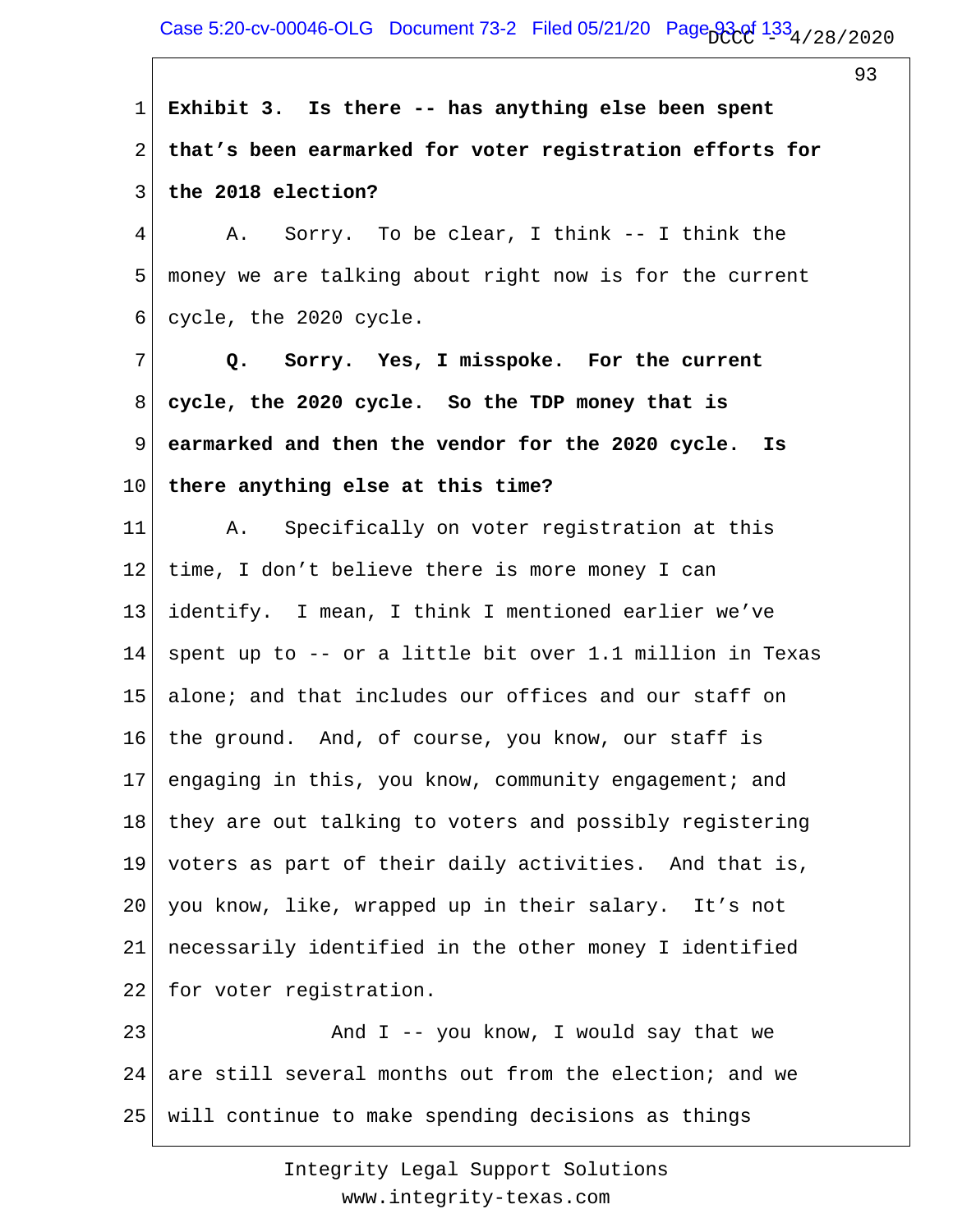1 2 3 4 5 6 7 8 9 10 11 12 13 14 15 16 17 18 19 20 21 22 23 24 25 develop and get closer and that some of the difficulties we face just around, you know, confusion that Texas voters might have around changing their address or renewing their information online and not being able to simultaneously register to vote will inevitably lead us to have to spend more money on voter registration and more time making sure we are educating voters, that they know that they might not have been registered to vote or had their address updated if they changed any information online through the DPS website. Q. (Inaudible.) THE REPORTER: I'm sorry. Something's happened to your audio. MR. HILTON: (Inaudible.) Better? THE REPORTER: Not really. THE VIDEOGRAPHER: Something has gone wrong with your audio. MR. HILTON: (Inaudible.) THE VIDEOGRAPHER: It's a bandwidth issue. Yeah, it sounds like you're having bandwidth issues. The audio seems to be cutting out, Chris. MR. HILTON: Yeah, I don't know. Nothing has changed on my end (echoing audio.) THE VIDEOGRAPHER: We had the same problem the other day with Mr. Geise. Are you using a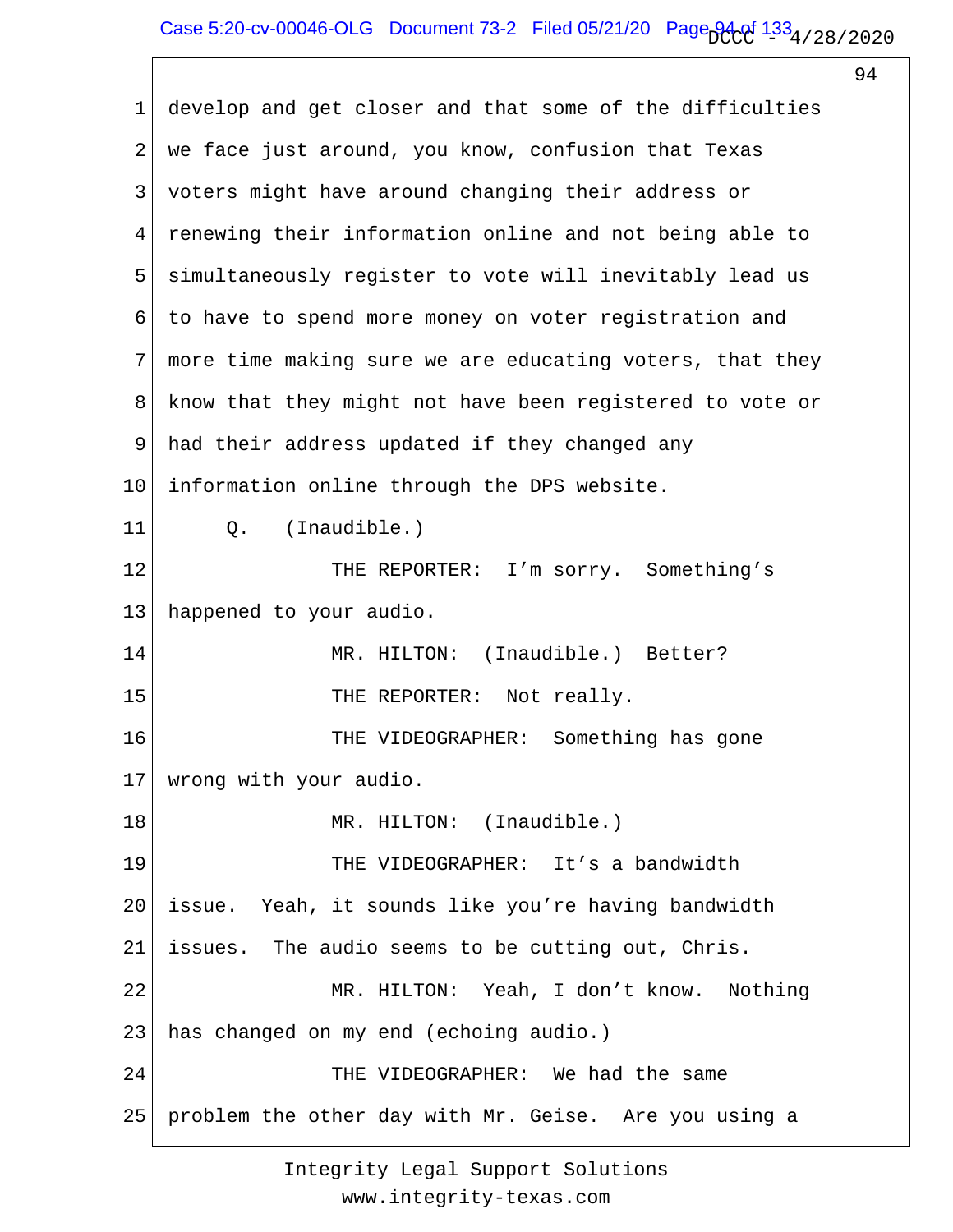1 2 3 4 5 6 7 8 9 10 11 12 13 14 15 16 17 18 19 20 21 22 23 24 25 headset? MR. HILTON: I am not (echoing audio.) THE VIDEOGRAPHER: So you're just using your laptop audio? MR. HILTON: Yes, sir. Should I drop off and reconnect (echoing audio)? THE VIDEOGRAPHER: Let's try that, yeah, just kind of an if you restarted your computer type of situation. Just log out and then log back in and see if that doesn't correct the issue. THE REPORTER: I'm going to take us off the record at 1:10 p.m. (Off the record from 1:10 to 1:12 p.m.) THE REPORTER: We are back on the record at 1:12 p.m.  **Q (BY MR. HILTON) Ms. Newman, how much more time and money will you have to spend?** A. I think it's hard to say at this point as, again, we're several months out from the election. I also think, you know, the current COVID-19 crisis we're in may have an outside impact on this because fewer people will be able to go into DPS in person and change their information and update their voter registration. So I think it's too far out to put a number on it; but given that we've already invested, you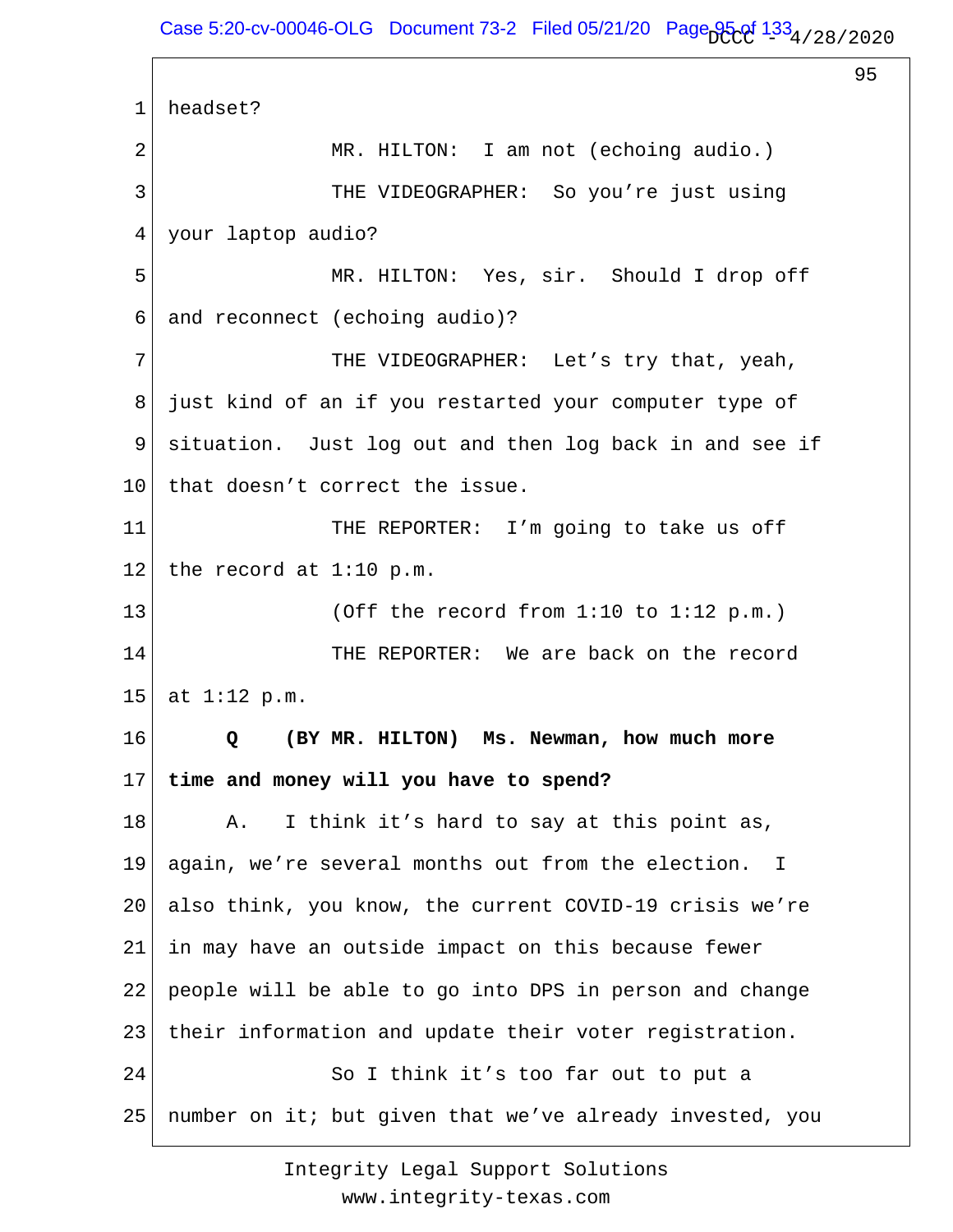Case 5:20-cv-00046-OLG Document 73-2 Filed 05/21/20 Page  $96.01_{1334/28/2020}$ 

96

1 2 3 4 5 6 7 8 9 10 11 12 13 14 15 16 17 18 19 20 21 22 23 24 25 know, over a half a million dollars to date, you know, I do not think that it is a small -- small investment.  **Q. How much more do you plan to spend on voter registration efforts in Texas?** MS. BRANCH: Objection to the extent that this calls for strategic information. If you know, you can answer. A. I -- you know, again, I don't know if that has been decided yet. I think it will depend as things shape up with the current environment; and as we get closer to the election, those expenditures are usually decided.  **Q. (BY MR. HILTON) How much money did DCCC spend on voter registration efforts in Texas for this election cycle prior to January 21st, 2020?** A. At least 40, \$45,000. \$45,630.  **Q. That was the transfer to TDP that we looked at earlier on one of the exhibits?** A. Yes. And, you know, I would ad that we've had our staff on the ground in Texas in 2019. So they were beginning to engage in these activities.  **Q. And I appreciate you mentioning that when I was trying to get my arms around all the voter registration activities for the staff. And we talked about earlier you couldn't really break down what**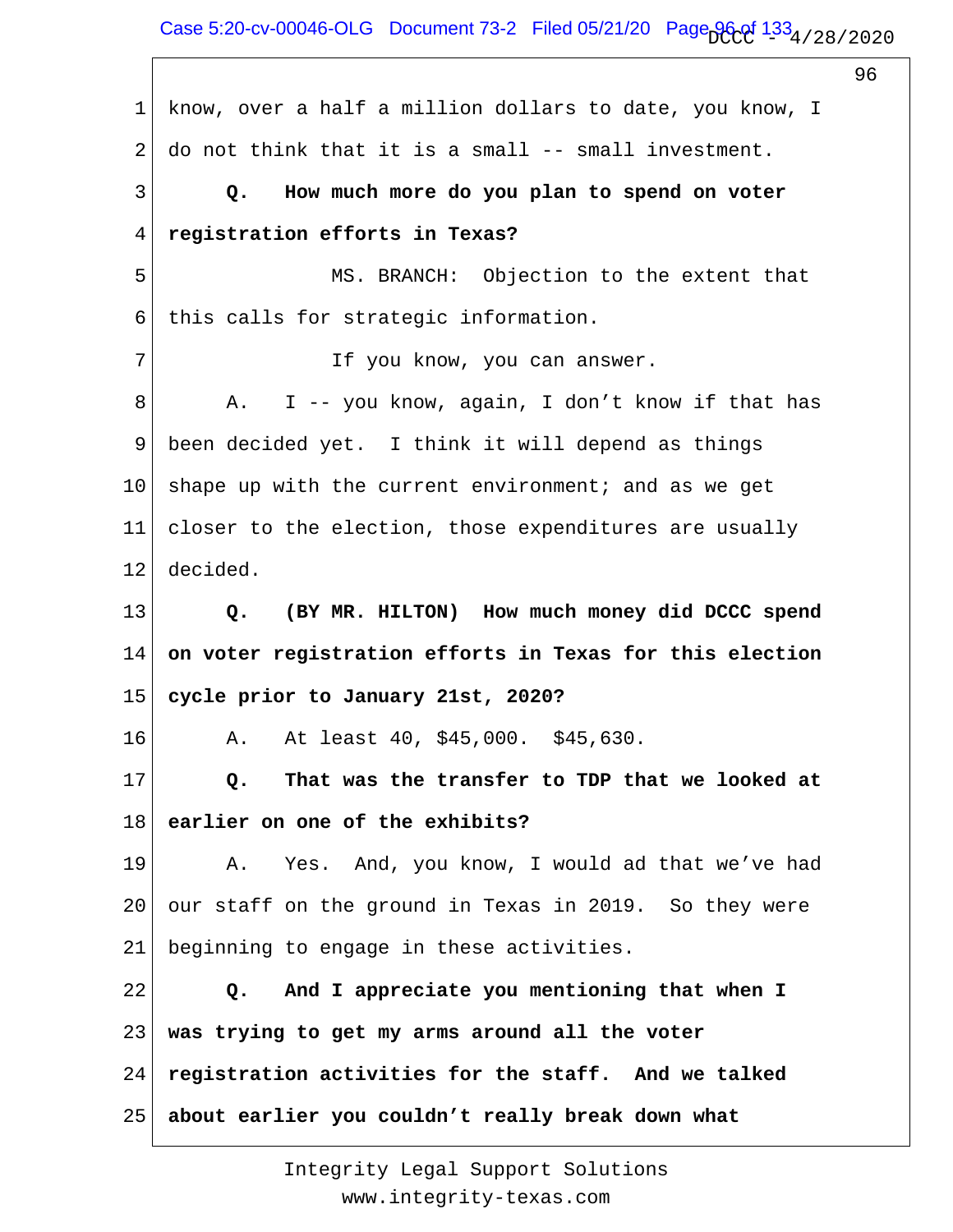## Case 5:20-cv-00046-OLG Document 73-2 Filed 05/21/20 Page  $97.091$   $1.33$   $4/28/2020$

97

1 2 3 4 5 6 7 8 9 10 11 12 13 14 15 16 17 18 19 20 21 22 23 24 25 **percentage of their duties were related to voter registration. Am I remembering that correctly?** A. Yes, that's correct.  **Q. Okay. Are there any other activities for this -- or expenditures of funds for the 2020 election cycle that we haven't touched on yet?** MS. BRANCH: Objection, vague. Is that related to voter registration or just expenditures generally? MR. HILTON: I'm sorry. I thought I said voter registration. A. No, I think we've basically covered it.  **Q. (BY MR. HILTON) How much of that money has gone to try to register voters who change their address or renew their driver's license online with DPS?** A. I don't know if there's a specific dollar amount associated with that. I think that's just part of our ongoing voter education effort to make sure when we're talking to voters, "Are you registered to vote?" Making sure they are aware that if they've moved recently, depending on how they conducted that transaction online, that if it was online versus in person, that their information is treated differently than going in person to change that and that they might not, in fact, be registered to vote at their current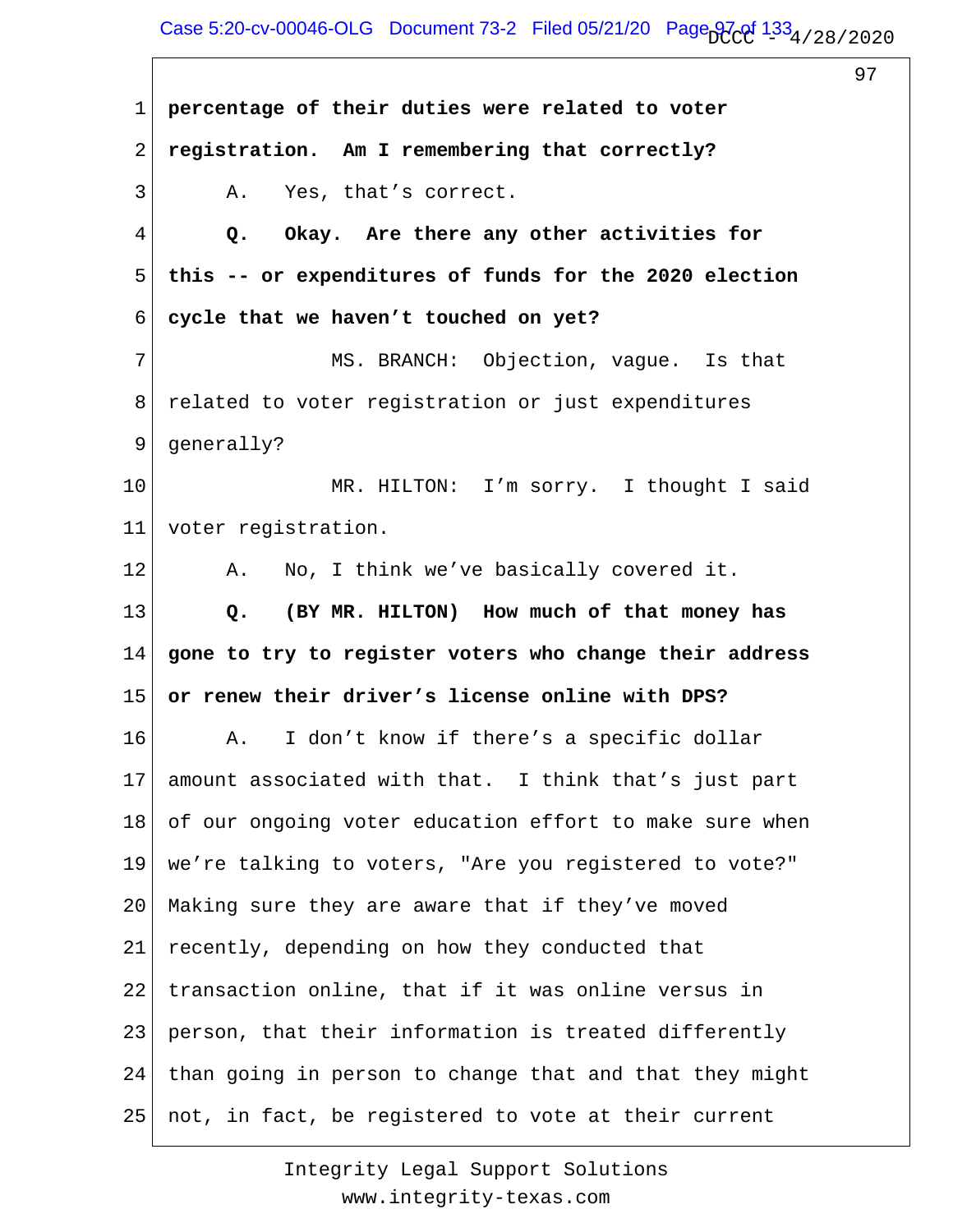1 2 3 4 5 6 7 8 9 10 11 12 13 14 15 16 17 18 19 20 21 22 23 24 25 address.  **Q. Does DCCC keep track of the number of people who it talks to who change their address or renew their driver's license online with DPS?** MS. BRANCH: Objection to the extent that this calls for strategic information. But you may answer. A. Not that I'm aware of.  **Q (BY MR. HILTON) Do you have any -- does DCCC have any training materials that reflect those kinds of conversations that you were just referring to?** MS. BRANCH: Objection, vague, First Amendment privilege. A. Not that I'm aware of. I think, you know, the information required is part of the reason why we engage a consultant on the ground to run some of this. You know, it's difficult to register voters in Texas; and it requires a high level of expertise. I think a lot of these activities also go through the Texas Democratic Party for these reasons.  **Q. (BY MR. HILTON) Okay. So leaving aside what the Texas Democratic Party might have, DCCC doesn't have any training materials reflecting how to have these conversations beyond what a vendor might have?** MS. BRANCH: Objection. I think that's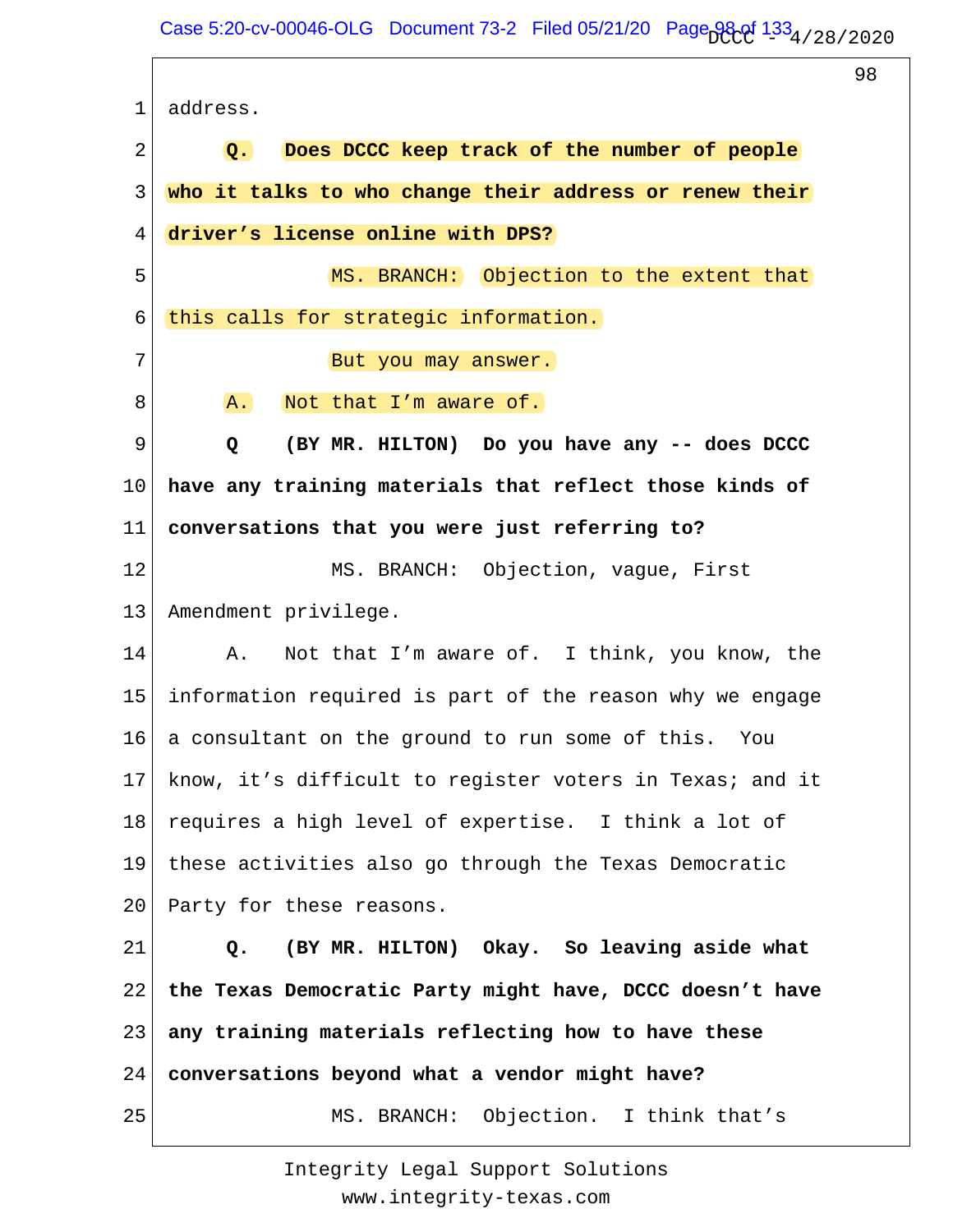Case 5:20-cv-00046-OLG Document 73-2 Filed 05/21/20 Page  $99.0f$   $1.33_4$  / 28 / 2020

 $\sqrt{ }$ 

|             |                                                           | 99 |
|-------------|-----------------------------------------------------------|----|
| $\mathbf 1$ | been asked and answered. I also think that it calls for   |    |
| 2           | internal materials in the content of what's reflected in  |    |
| 3           | those. So I'm going to instruct the witness not to        |    |
| 4           | answer that question.                                     |    |
| 5           | (BY MR. HILTON) So my question is: Does DCCC<br>Q.        |    |
| 6           | have any materials that reflect training with respect to  |    |
| 7           | how to have these kinds of conversations for voter        |    |
| 8           | registration efforts?                                     |    |
| 9           | I don't believe we have any public materials.<br>Α.       |    |
| 10          | Do you have any non-public materials?<br>Q.               |    |
| 11          | MS. BRANCH: Again, I maintain the                         |    |
| 12          | objection and instruct the witness not to answer.         |    |
| 13          | MR. HILTON: Okay. So you won't allow                      |    |
| 14          | the witness to answer as to the existence of such         |    |
| 15          | materials?                                                |    |
| 16          | MS. BRANCH: She's already answered the                    |    |
| 17          | question.                                                 |    |
| 18          | (BY MR. HILTON) Do such materials exist,<br>$Q_{\bullet}$ |    |
| 19          | Ms. Newman?                                               |    |
| 20          | I'm not going to answer.<br>Α.                            |    |
| 21          | And is that at counsel's instruction?<br>$Q$ .            |    |
| 22          | Yes.<br>Α.                                                |    |
| 23          | Okay. And no such materials were produced to<br>$Q$ .     |    |
| 24          | us?                                                       |    |
| 25          | Correct.<br>Α.                                            |    |
|             |                                                           |    |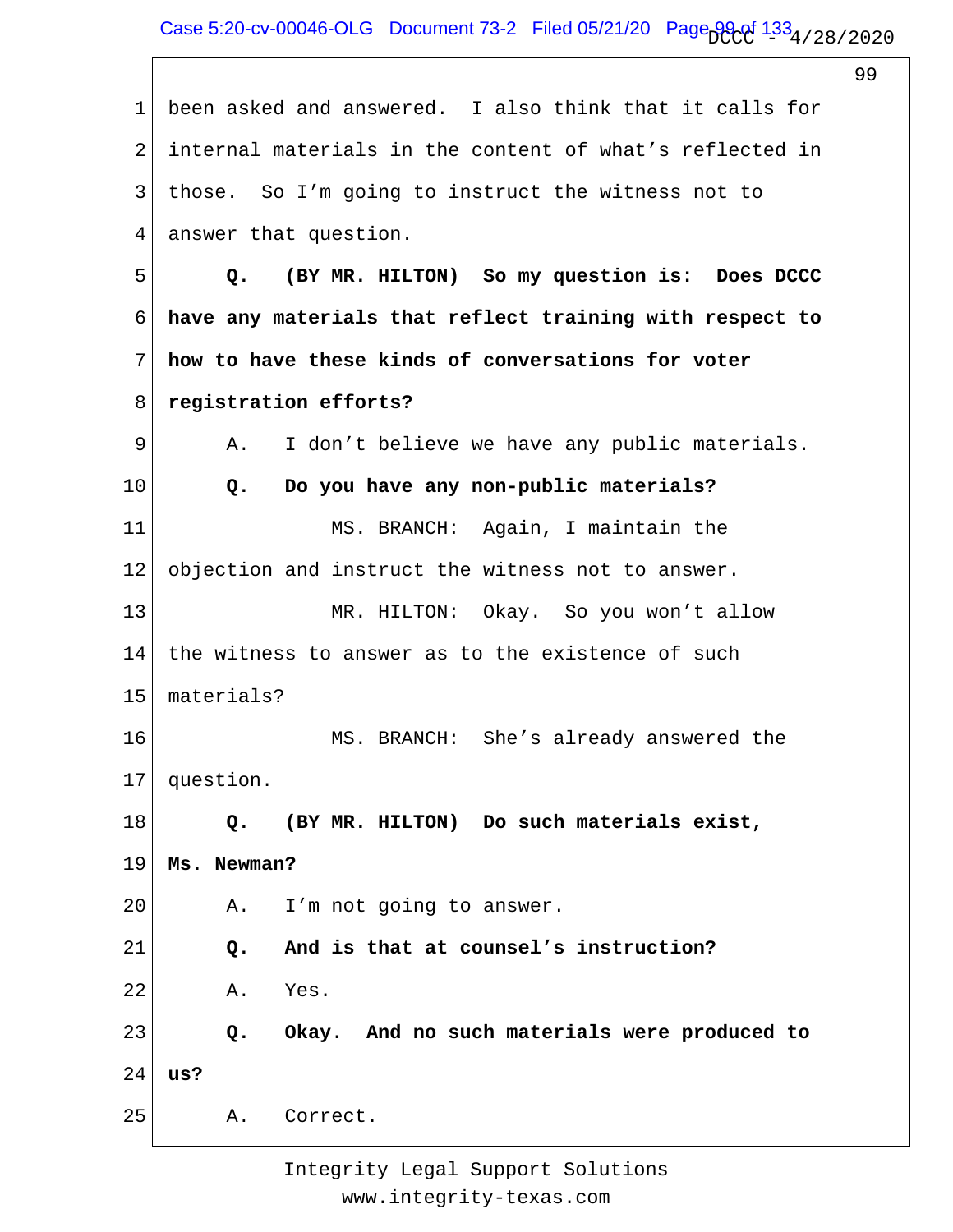## Case 5:20-cv-00046-OLG Document 73-2 Filed 05/21/20 Page  $1000$  of  $133$  / 28/2020

|                |                                                          | 100 |
|----------------|----------------------------------------------------------|-----|
| 1              | Why is registering voters in Texas important?<br>Q.      |     |
| $\overline{2}$ | Voter registration is important in Texas<br>Α.           |     |
| 3              | because we have several priority targeted races.<br>We   |     |
| 4              | have two -- we call them frontline districts, as well as |     |
| 5              | a handful of red-to-blue districts, that signify         |     |
| 6              | priority within the DCCC. And registering voters makes   |     |
| 7              | sure that we are broadening the people who are turning   |     |
| 8              | out to vote for these candidates and members of          |     |
| 9              | Congress.                                                |     |
| 10             | MR. HILTON: All right. Maybe now is a                    |     |
| 11             | good time to switch over and talk about -- we had a      |     |
| 12             | discussion earlier about the Blue Texas Fund and         |     |
| 13             | documents showing DCCC's, you know, relationship         |     |
| 14             | involved with something related to the Blue Texas Fund.  |     |
| 15             | And, Ms. Branch, I believe you had a Bates number that   |     |
| 16             | we could refer to?                                       |     |
| 17             | MS. BRANCH: Yes. Let me just pull that                   |     |
| 18             | up.                                                      |     |
| 19             | (BY MR. HILTON) And -- I'm sorry -- one more<br>Q.       |     |
| 20             | question I had on the -- going back to the vendor that   |     |
| 21             | y'all hired in Texas.                                    |     |
| 22             | Yes.<br>Α.                                               |     |
| 23             | Did you produce any documents related to what<br>Q.      |     |
| 24             | that vendor is going to do for the DCCC?                 |     |
| 25             | MS. BRANCH: Objection, those documents                   |     |
|                |                                                          |     |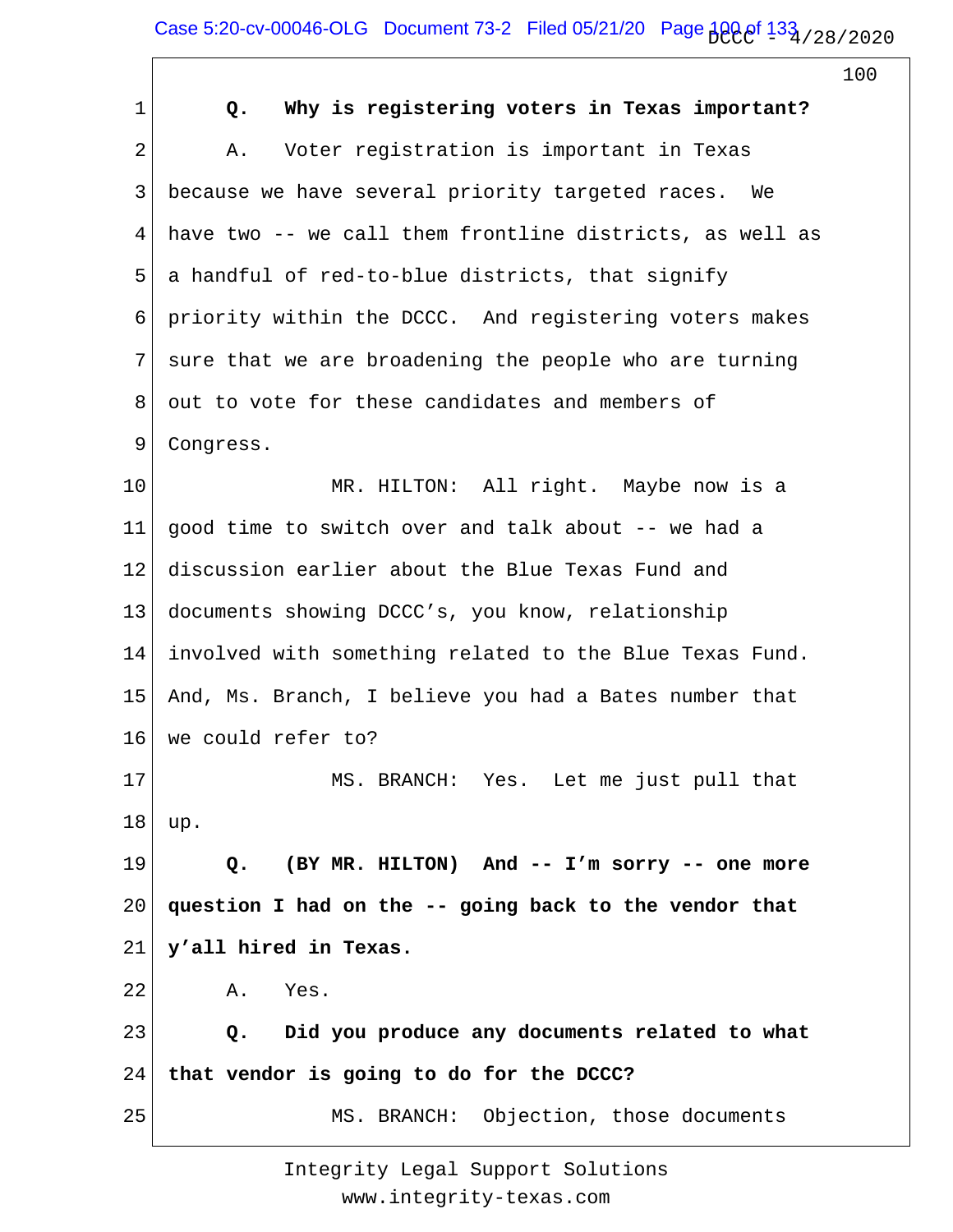1 2 3 4 5 6 7 8 9 10 11 12 13 14 15 16 17 18 19 20 21 22 23 24 25 are privileged. This calls for attorney-client privileged conversations regarding our discussions on what we produced in response to the subpoena.  **Q. (BY MR. HILTON) Okay. I'm not intending to ask for any conversations between you and your counsel, Ms. Newman. I just want to know if any such documents have been produced. You have the entire production there in front of you, and you testified earlier that you're familiar with it. So that's why I asked you.** A. And can you repeat the original question?  **Q. Are there any documents that will show what this vendor that you've engaged in Texas is going to do for the DCCC in the production?** A. I don't believe so, other than maybe a press release sharing that we're engaging in voter registration.  **Q. Okay. And can DCCC identify any voters who have been registered to vote after -- by the DCCC, after they changed their address or renewed their driver's license online with DPS?** A. No, not that I'm aware of.  **Q. Okay.** MR. HILTON: All right. And going back to this Blue Texas Fund issue. MS. BRANCH: So it's Bates Number 665 is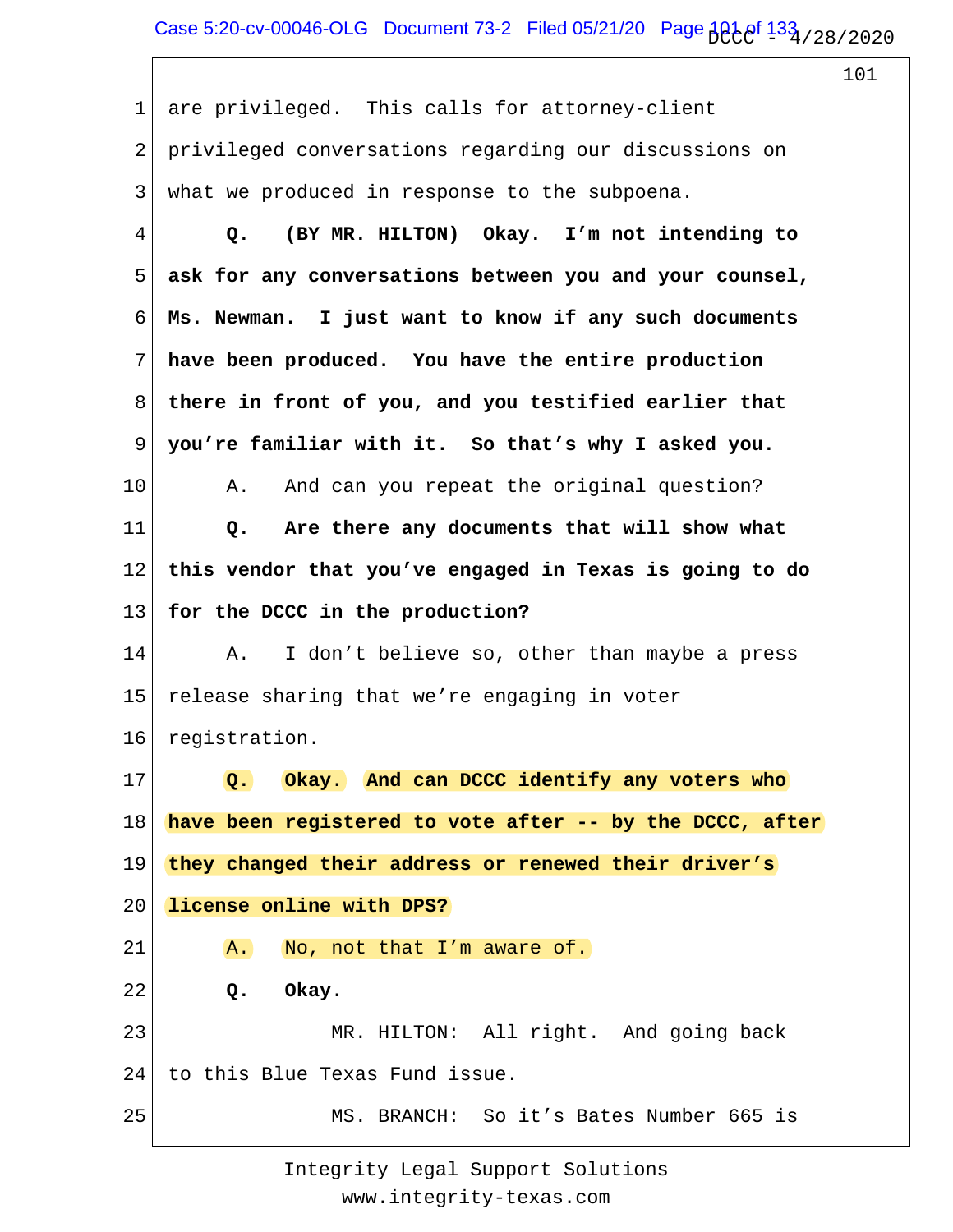Case 5:20-cv-00046-OLG Document 73-2 Filed 05/21/20 Page  $102e^{f}$   $133e^{f}$  / 28 / 2020

102 1 2 3 4 5 6 7 8 9 10 11 12 13 14 15 16 17 18 19 20 21 22 23 24 25 one of the Blue Texas Fund mail pieces, and it shows a paid-for-by disclaimer. MR. HILTON: 665, you said? MS. BRANCH: Correct. MR. HILTON: Okay. Great. Bear with me one second while I pull it up.  **Q. (BY MR. HILTON) Oh, and, I guess, Ms. Newman, the same question: Could your vendor identify any such voters?** MS. BRANCH: Objection, First Amendment privilege. I'm going to instruct the witness not to answer.  **Q. (BY MR. HILTON) Are you going to follow your counsel's instruction, Ms. Newman?** A. Yes. MR. HILTON: Where am I going to find this document? Gosh, that was on the record, wasn't it? I'm so used to talking to myself while I putz around my computer that it's really gotten me in trouble on this Zoom depo stuff. Sorry you have to watch my face while I confusedly look through my files here. All right. And it was -- I'm sorry -- 665? MS. BRANCH: 665 is the page -- one of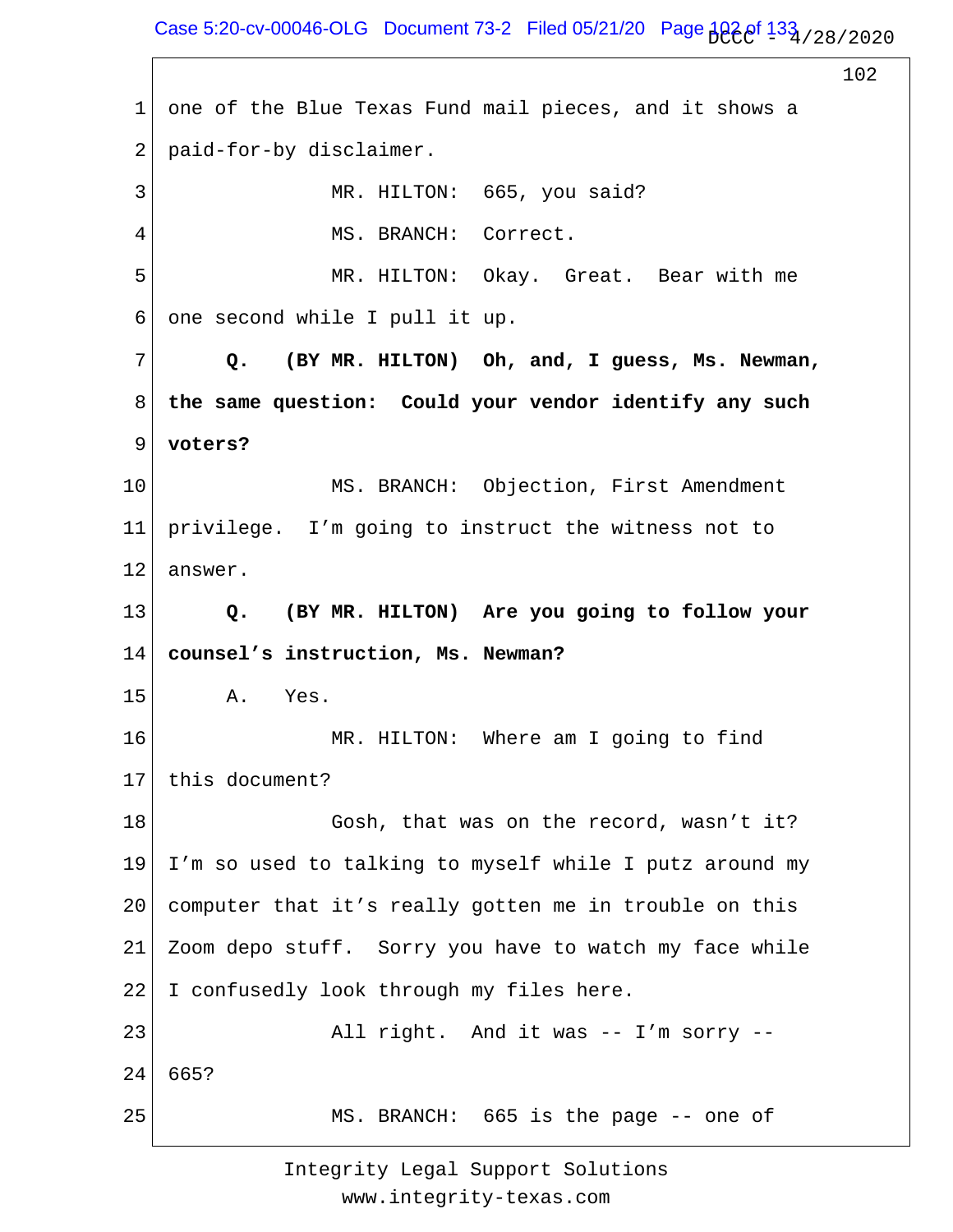Case 5:20-cv-00046-OLG Document 73-2 Filed 05/21/20 Page  $103e^{f}$   $133e^{f}$  / 28/2020

103 1 2 3 4 5 6 7 8 9 10 11 12 13 14 15 16 17 18 19 20 21 22 23 24 25 the pages that contains the disclaimer.  **Q (BY MR. HILTON) All right. Ms. Newman, can you pull up page 665?** A. Yes.  **Q. Let me know once you're there.** A. I'm there.  **Q. All right. What is this -- what is this document?** A. This is a mailing from the Blue Texas Fund; and I guess to confirm what we discussed earlier, this is a joint fundraising committee that is with Colin Allred for Congress, Elizabeth Pannill Fletcher, for Congress, and the DCCC.  **Q. Okay. So those are all the folks who are part of this joint fundraising committee?** A. Yes.  **Q. Okay. I appreciate that. And I see here there are a couple of other kind of targeted races, I guess, listed in this mailing; but those campaigns are not part of the Blue Texas Fund?** A. Correct.  **Q. So the Blue Texas Fund is raising money on their behalf, or what's the relationship to these other campaigns?** A. The Blue Texas Fund currently raises money for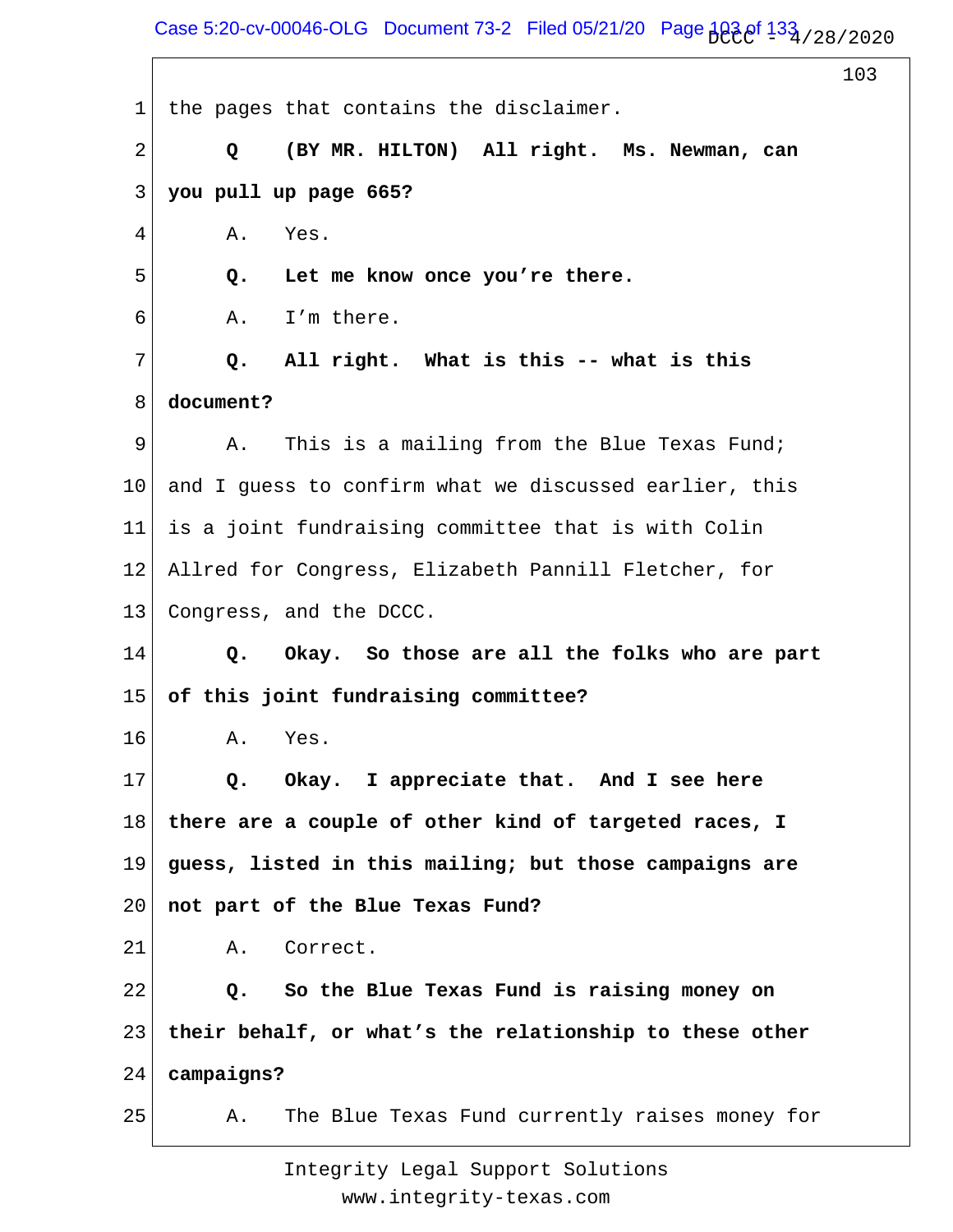Case 5:20-cv-00046-OLG Document 73-2 Filed 05/21/20 Page  $104.0$ f  $133.1/28/2020$ 

104 1 2 3 4 5 6 7 8 9 10 11 12 13 14 15 16 17 18 19 20 21 22 23 24 25 just the committees that are listed in the disclaimer.  **Q. Okay.** A. And, you know, again, these are two of our members of Congress who won in the 2018 election in Texas; and they are part of our highest priority races across the country and in Texas.  **Q. Okay. I'd like to turn to another page from, I think, what we marked as Exhibit 4. It's the production from DCCC. It's a two-page document starting at Bates DCCC 661. Please let me know when you have that pulled up.** MS. BRANCH: You say Exhibit 4? MR. HILTON: Yeah, the entire DCCC production is designated as Exhibit 4 for the purposes of the deposition. So I'm just referring to particular pages out of that. A. I have this pulled up.  **Q (BY MR. HILTON) All right. 661, we had looked at that earlier; it wasn't what I thought it was. So maybe you can kind of explain to me what I'm looking at here. It's a map of the United States, obviously. And it has a bunch of races listed, and there's a key for certain symbols. So maybe you can kind of break this down for me.** A. Sure. This is our House battlefield that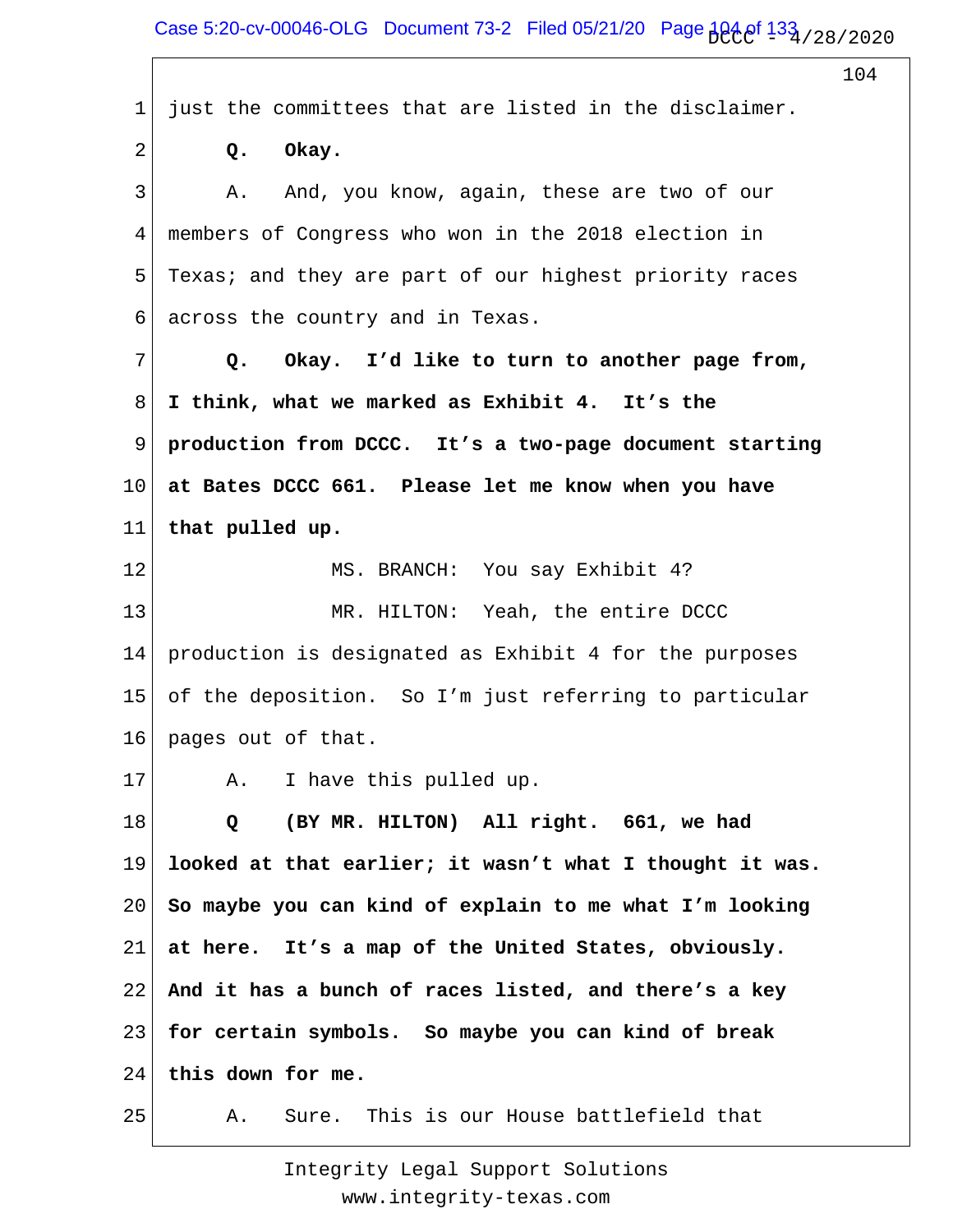1 2 3 4 5 6 7 8 9 10 11 12 13 14 15 16 17 18 19 20 21 22 23 24 highlights our frontline candidates. These are our, you know, kind of our targeted members who are running for re-election. And you'll see, again, that includes Lizzie Fletcher and Colin Allred in Texas.  **Q. And so what are each of the categories listed here? Like, it says, Frontline Candidates, Red to Blue, Offensive Battlefield Districts, Expanded Battlefield Districts, and a bunch of different campaigns or states listed under each category. Could you go through each of these categories and explain to me what they are and how they differ from each other? I understand you're saying they're all targeted in some way, but maybe you could explain why they're broken out separately on this document.** A. Sure. So our frontlines are incumbent members of Congress. Red to Blue are the first tier of targeted challenger races. So these are people who are hoping to unseat a Republican member of Congress. And this document actually might be slightly out of date because we have Texas 21 and Texas 23 listed here as red-to-blue districts, but we've also recently added Texas 22 to this list.  **Q. I see -- I'm sorry to interrupt. I see a date**

25 **at the bottom that's March 5th, 2020. Would this list**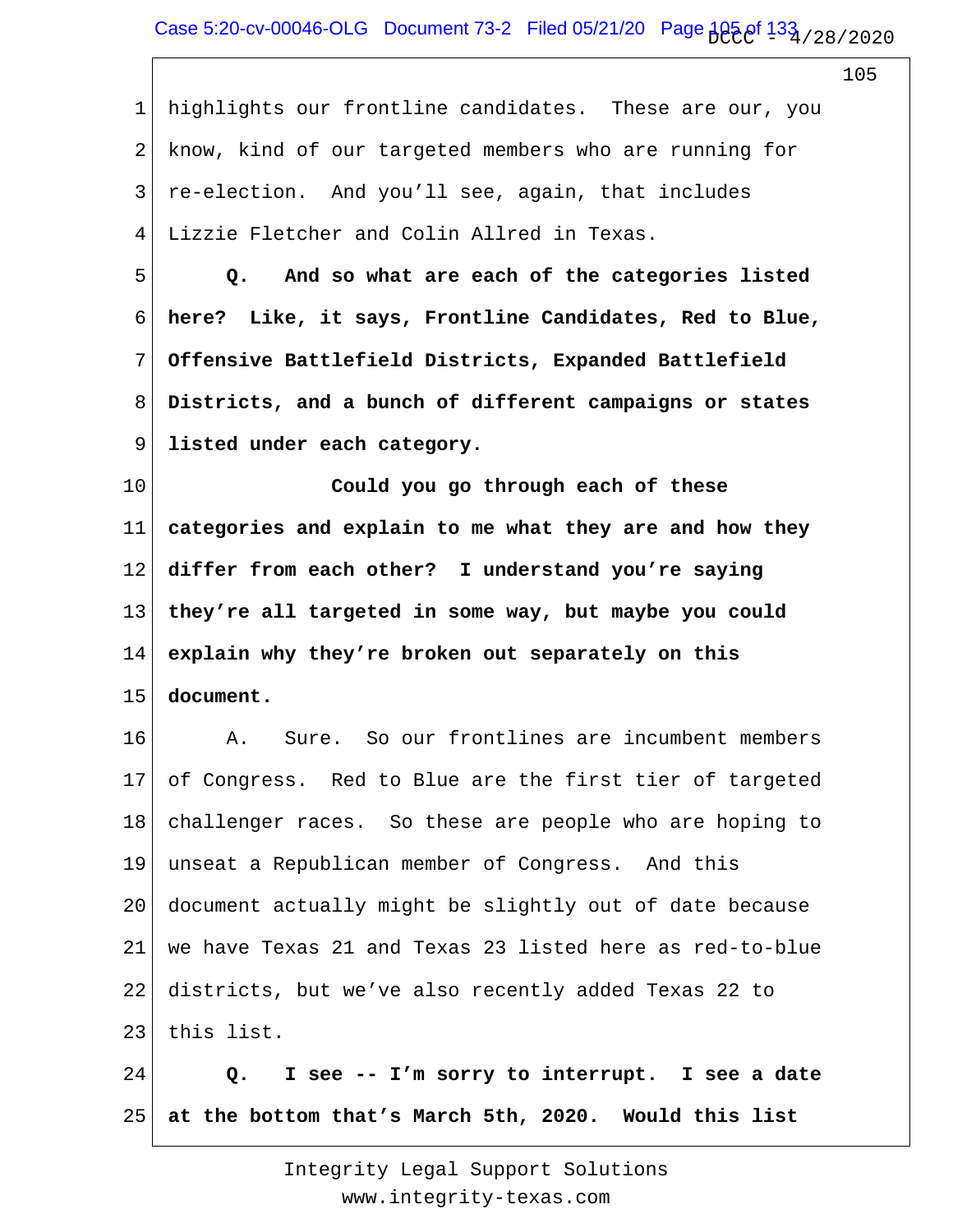Case 5:20-cv-00046-OLG Document 73-2 Filed 05/21/20 Page  $106.8$   $133.728/20.20$ 

106

1 2 3 4 5 6 7 8 9 10 11 12 13 14 15 16 17 18 19 20 21 22 23 24 25 **be accurate as of that date?** A. Yes. Yes, it is.  **Q. Okay. You can continue from there. I appreciate that.** A. Well, I think coming out of the recent Texas primary, we were able to add an additional district to this. And then we have our Offensive Battlefield Districts; and, you know, this is almost like -- if Red to Blue was our top priority, then this is the next priority.  **Q. It looks like you're trying to unseat a Republican incumbent or claim an open seat that was previously held by a Republican?** A. Yes, exactly. And then our Expanded Battlefield Districts. It is also a version of that, kind of showing the priority. And then there's just some helpful other information here that may or may not be relevant to Texas, remaining districts that were won by Hillary Clinton but still held by Republicans. Democrats running in districts that Trump won. Districts that have Republican retirements this year or this cycle. And then where we have battle stations, which are offices -- that's what we like to call them -- and field managers on the ground.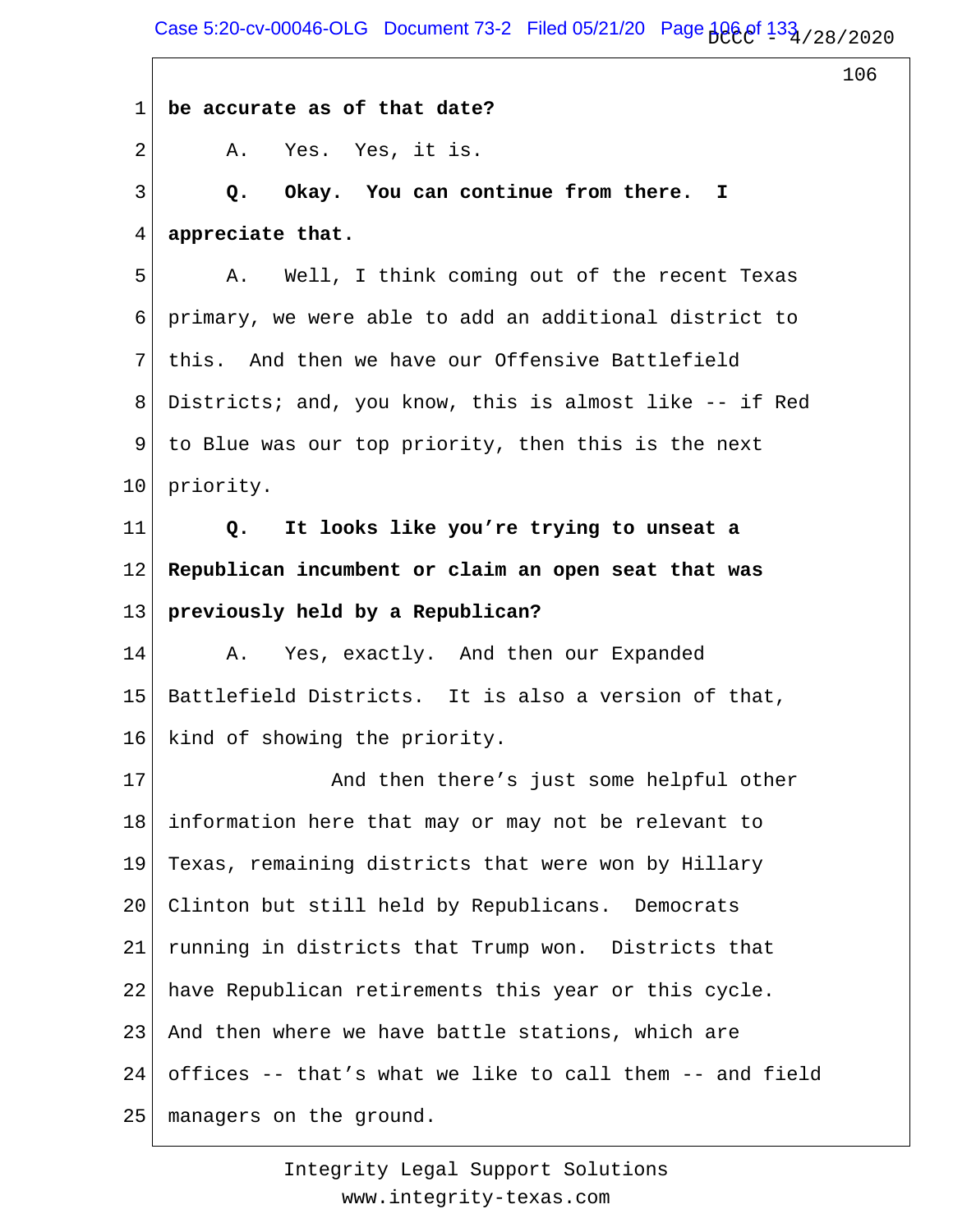Case 5:20-cv-00046-OLG Document 73-2 Filed 05/21/20 Page  $10^{7}$   $13^{3}$   $/$  28  $/$  20 20

|                |                                                          | 107 |
|----------------|----------------------------------------------------------|-----|
| $\mathbf 1$    | Okay. Politics is a full-contact sport.<br>So<br>Q.      |     |
| 2              | you've got to get into the mindset. I get it.            |     |
| $\mathfrak{Z}$ | It sounds like these categories are                      |     |
| 4              | listed in rough order of priority, seem to be. That was  |     |
| 5              | my impression from how you were describing them.<br>Is   |     |
| 6              | that fair?                                               |     |
| 7              | Yeah. I think, you know, kind of through the<br>Α.       |     |
| 8              | expanded battlefield districts; and then those remaining |     |
| 9              | sections are more just information points.               |     |
| 10             | Got it.<br>$Q$ .                                         |     |
| 11             | And I think I have one more document that                |     |
| 12             | I wanted to review with you, and that's DCCC 455. And    |     |
| 13             | this is part of Exhibit 4, which is DCCC's document      |     |
| 14             | production. And just let me know when you have that up.  |     |
| 15             | 455?<br>Α.                                               |     |
| 16             | Yes.<br>Q.                                               |     |
| 17             | A. Okay. I have that up.                                 |     |
| 18             | All right. And 455 is the first page of a<br>Q.          |     |
| 19             | two-page document. Can you tell me what this document    |     |
| 20             | is, please?                                              |     |
| 21             | Sure. This is, I guess, a two-page memo, not<br>Α.       |     |
| 22             | necessarily a one-pager, that overviews our member       |     |
| 23             | programs, our member dues program, in particular. And    |     |
| 24             | this is shared with members within our caucus and speaks |     |
| 25             | to how we recognize members who participate through      |     |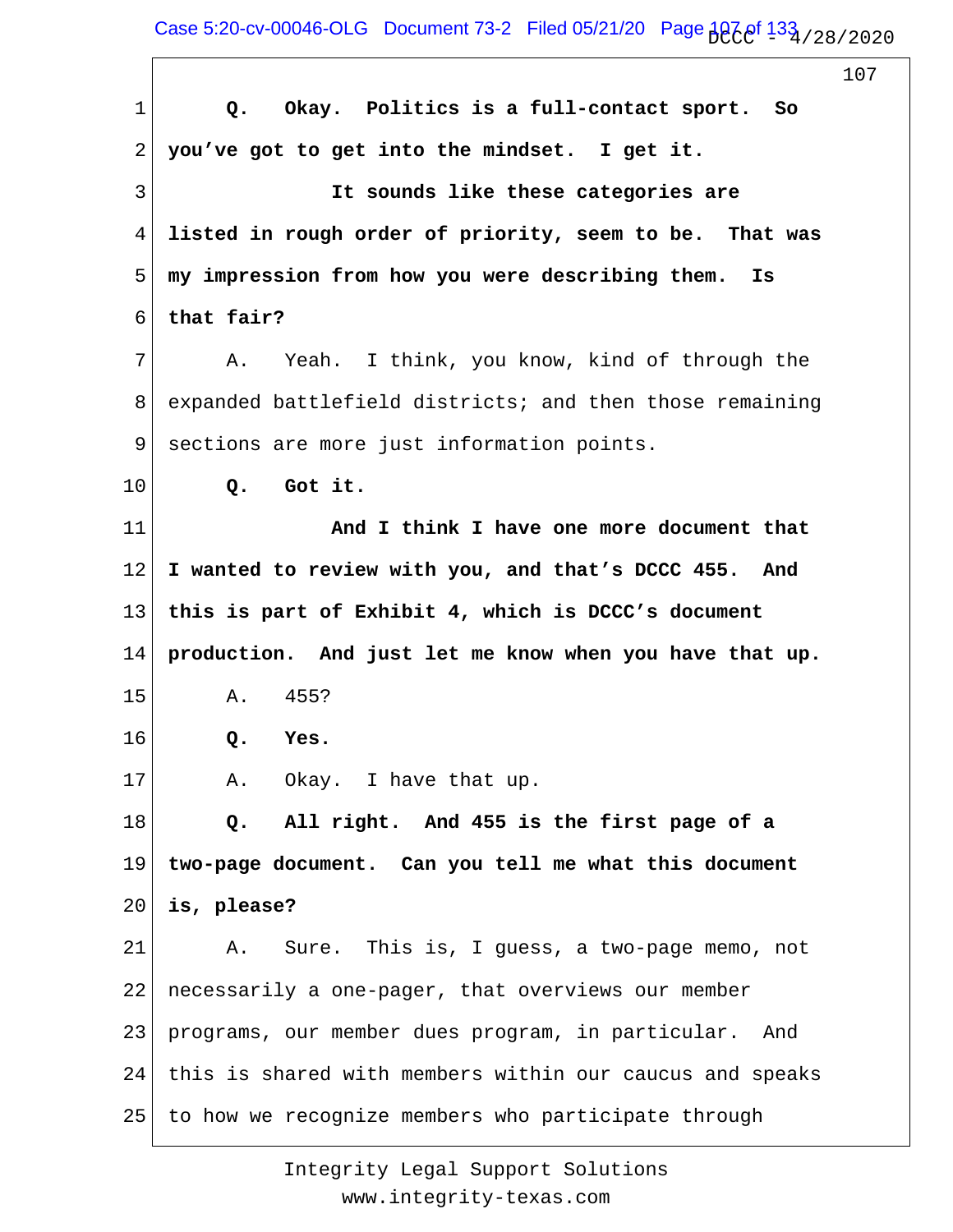Case 5:20-cv-00046-OLG Document 73-2 Filed 05/21/20 Page  $108.01$   $133.72$   $/28/20.20$ 

<u> 1980 - Johann Barbara, martxa a</u>

 $\Gamma$ 

|                                                               | 108                                                                                                                                                                                                                              |
|---------------------------------------------------------------|----------------------------------------------------------------------------------------------------------------------------------------------------------------------------------------------------------------------------------|
| paying dues to the DCCC.                                      |                                                                                                                                                                                                                                  |
| Who are the members of the DCCC?<br>$Q_{\bullet}$             |                                                                                                                                                                                                                                  |
| MS. BRANCH: Objection to the extent that                      |                                                                                                                                                                                                                                  |
| this calls for a legal conclusion.                            |                                                                                                                                                                                                                                  |
| But you may answer the question.                              |                                                                                                                                                                                                                                  |
| A.                                                            |                                                                                                                                                                                                                                  |
| definition for the term "member" that I can't                 |                                                                                                                                                                                                                                  |
| necessarily speak to; but in the DCCC's mind, our             |                                                                                                                                                                                                                                  |
|                                                               |                                                                                                                                                                                                                                  |
| that are in our caucus.                                       |                                                                                                                                                                                                                                  |
| I think that "member" in kind of a                            |                                                                                                                                                                                                                                  |
|                                                               |                                                                                                                                                                                                                                  |
| whole who participate in any of our activities, whether       |                                                                                                                                                                                                                                  |
| it's donating to us or volunteering or supporting and         |                                                                                                                                                                                                                                  |
|                                                               |                                                                                                                                                                                                                                  |
| our constituents because we represent them also kind of       |                                                                                                                                                                                                                                  |
| 17<br>sometimes get thrown around as, like, a member; but,    |                                                                                                                                                                                                                                  |
| really, it's our members of Congress.                         |                                                                                                                                                                                                                                  |
| (BY MR. HILTON) Okay. And I'm not asking for<br>$Q_{\bullet}$ |                                                                                                                                                                                                                                  |
| a legal definition. I understand you're not an                |                                                                                                                                                                                                                                  |
| attorney. I'm trying to understand how DCCC uses that         |                                                                                                                                                                                                                                  |
| term, I guess. And I understand that it's the members         |                                                                                                                                                                                                                                  |
| of Congress and then, in a broader sense, the                 |                                                                                                                                                                                                                                  |
| constituents who are members of the Party. Which of --        |                                                                                                                                                                                                                                  |
| which people would participate in the member dues             |                                                                                                                                                                                                                                  |
|                                                               | Yeah. I realize now that there's a very legal<br>members are members of -- Democratic members of Congress<br>broader term, we also think about Democratic voters as a<br>voting Democratic. You know, those people who we see as |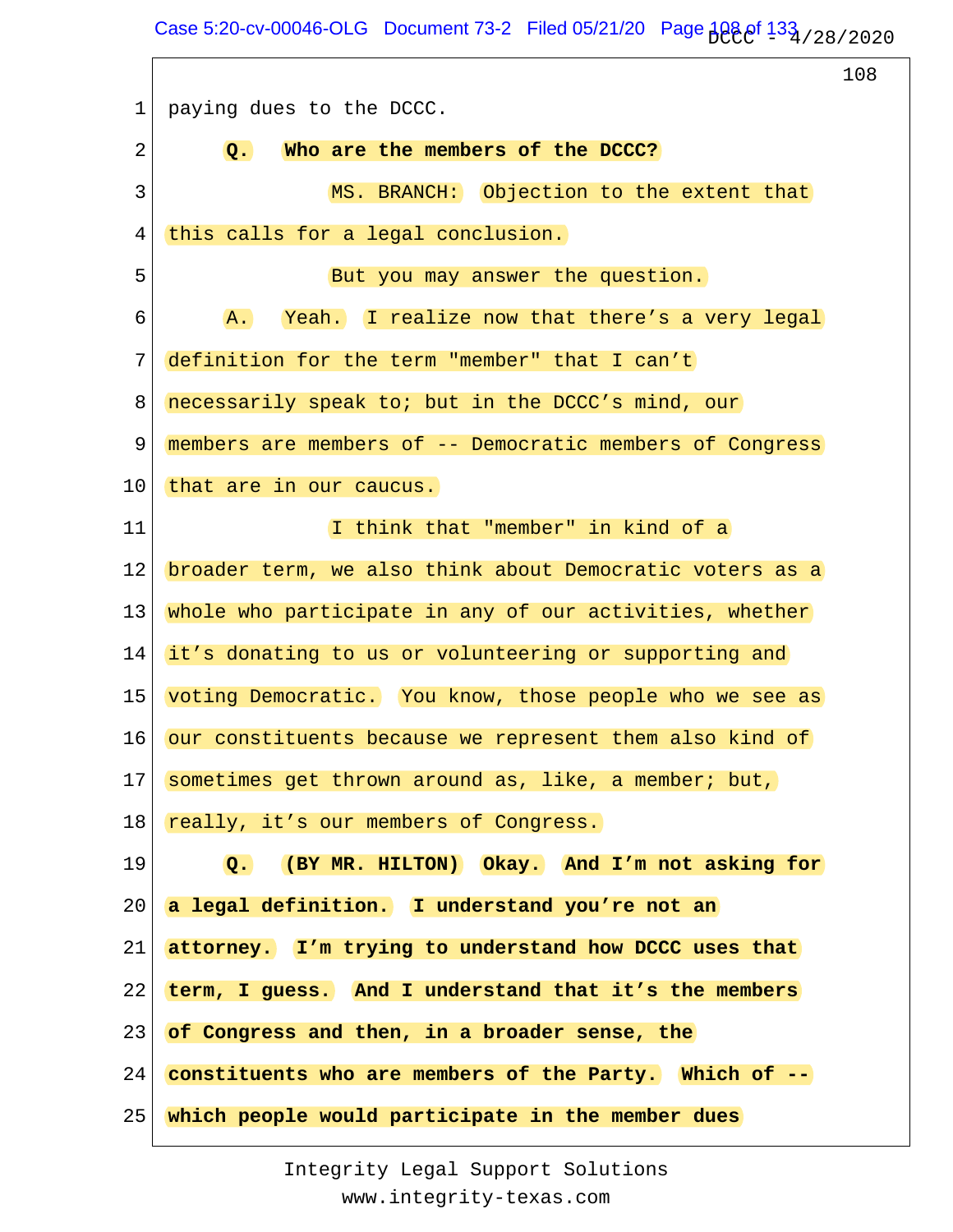Case 5:20-cv-00046-OLG Document 73-2 Filed 05/21/20 Page  $109.01$   $133$ <sub>1</sub>/28/2020

109 1 2 3 4 5 6 7 8 9 10 11 12 13 14 15 16 17 18 19 20 21 22 23 24 25 **program?** A. The majority of our members participate in this.  **Q. And by that, you mean the Democratic --** A. Members of Congress.  **Q. And then it has, I guess -- this document describes -- like, is this tiers of membership or different types of membership? Can you explain to me what the DCCC Gavel Society, the Leadership Circle, and Point Guards are?** MS. BRANCH: Objection to the extent that it calls for privileged information. But you can describe at a high level, and you can certainly speak to what the document states. MR. HILTON: And that's my question. A. Yeah. What's laid out here is -- it is basically levels of recognition for participating in this program, yeah.  **Q. (BY MR. HILTON) And how is it -- how do you -- how does a member qualify for the Gavel Society or the Leadership Circle or as a Point Guard?** A. That's a discussion with our member dues team.  **Q. Is it based on, like, the amount of fundraising that they contribute?** MS. BRANCH: Objection, First Amendment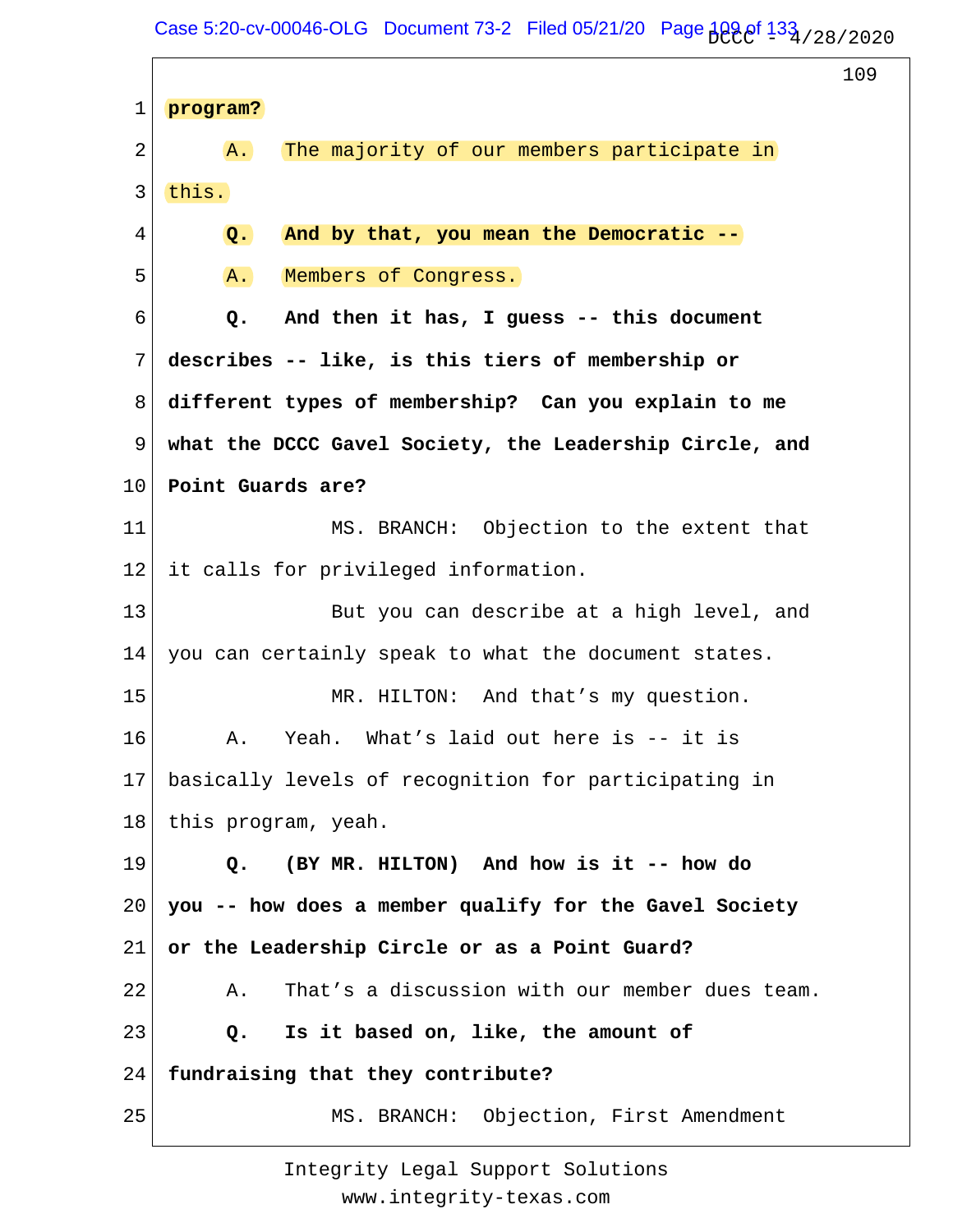1 2 3 4 5 6 7 8 9 10 11 12 13 14 15 16 17 18 19 20 21 22 23 24 25 privilege. Jacqui, if this is something that's publicly available or not internal to the D-Trip, you can answer it. But, otherwise, I'm going to instruct the witness not to answer. A. It has been publicly reported that members generally can earn -- and this is kind of laid out in the Point Guard section -- earn points for participating in activities with the DCCC or through paying dues and raising money for the committee.  **Q. (BY MR. HILTON) Are you withholding information on the basis of your counsel's objection?** A. No. That is basically it.  **Q. Okay. I appreciate that. Is there any other way to get a DCCC coffee mug, or do you have to get 150 points in the Point Guard program?** A. Sometimes asking nicely does end in a coffee mug.  **Q. I'll keep that in mind. Do you have a coffee mug?** A. I do.  **Q. Do you have it handy? I'm kind of curious as to what it looks like.**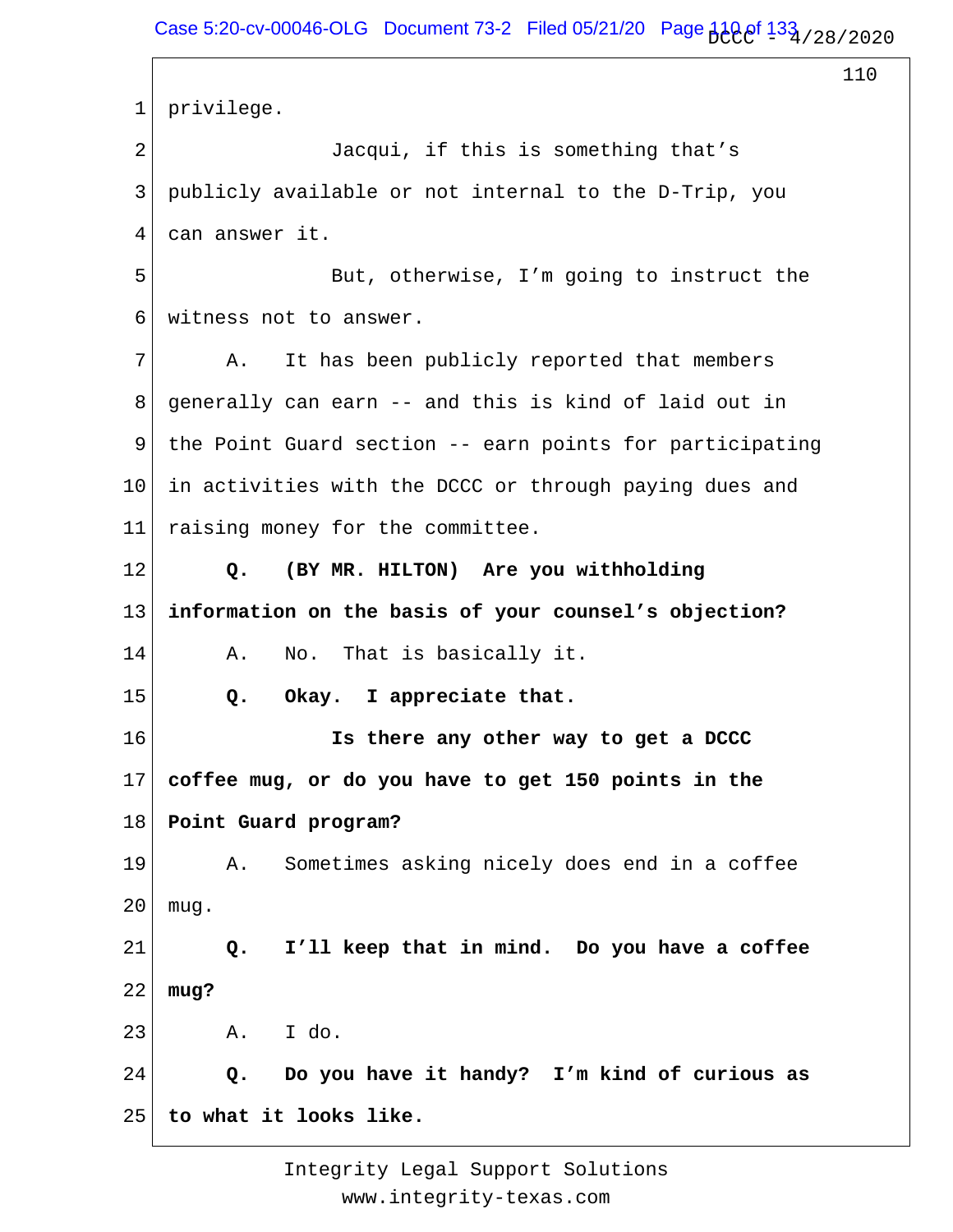Case 5:20-cv-00046-OLG Document 73-2 Filed 05/21/20 Page  $11.1$  of  $133$  / 28/2020

111 1 2 3 4 5 6 7 8 9 10 11 12 13 14 15 16 17 18 19 20 21 22 23 24 25 A. I don't have it handy. I keep it at work because it's, like, 24 ounces.  **Q. Oh, I gotcha. Lots of late nights, I suppose, at the DCCC, where you need a lot of coffee. All right. Bear with me just one second. Let me look at my notes here. I think this is about all I have. I appreciate your patience with the technological issues, with going through these documents, with kind of the mechanical nature of my questions, and, you know, again, your patience with your counsel and I while we discussed our disagreements. I hope I've otherwise been professional to you as we've gone through this. And that reminds me, I should have asked: On the two breaks that we took today -- I think it was two, maybe three -- did you discuss the substance of your testimony with anyone during those breaks?** MS. BRANCH: Objection to the extent that this calls for attorney-client privileged information. You can answer as to whether or not you spoke with anyone, but you can't discuss the content of the conversations. A. I did check in with my counsel on the breaks.  **Q (BY MR. HILTON) And did you discuss the**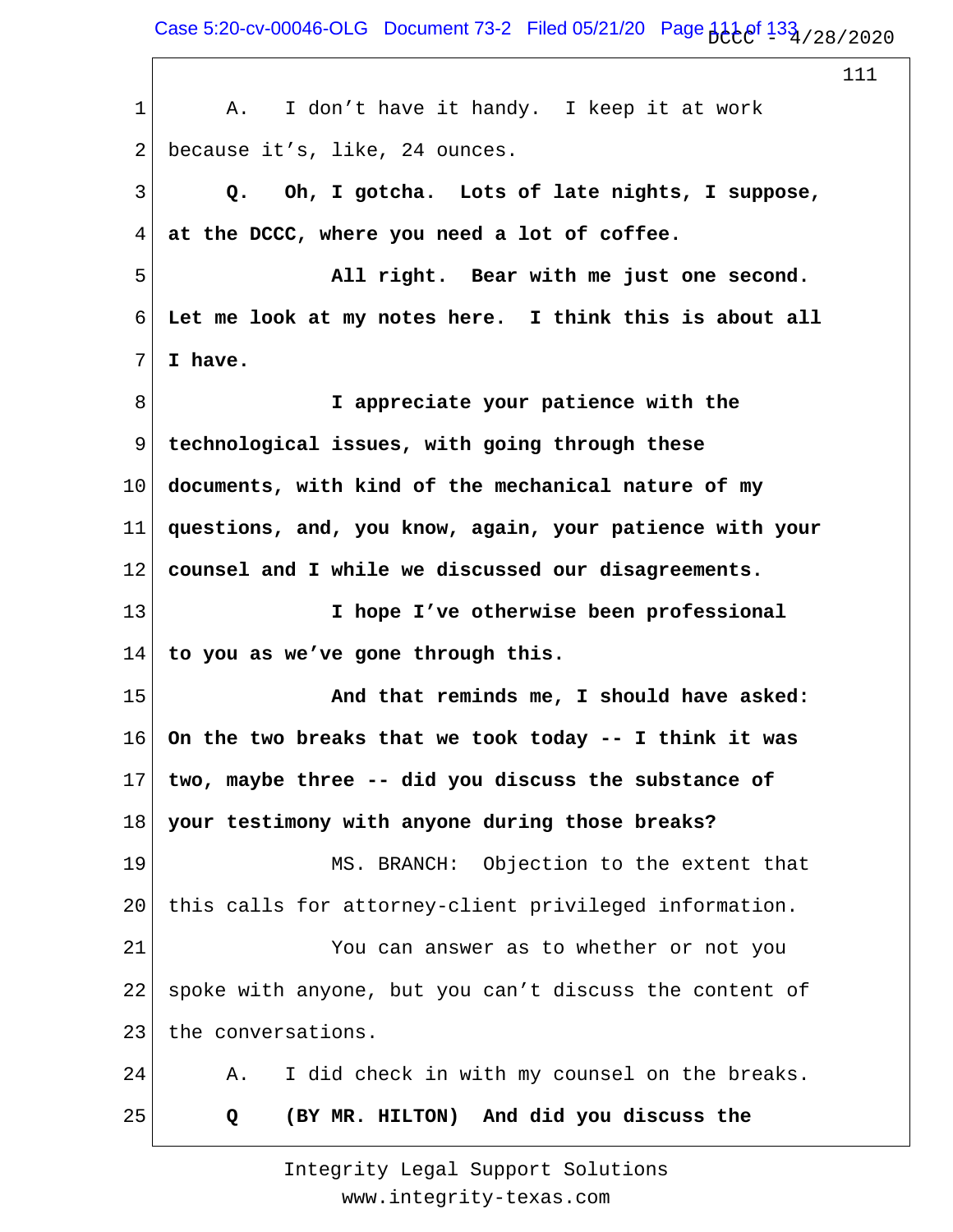Case 5:20-cv-00046-OLG Document 73-2 Filed 05/21/20 Page  $122e^{\frac{1}{13}}$  / 28 / 2020

|    |                                                               | 112 |
|----|---------------------------------------------------------------|-----|
| 1  | substance of your testimony?                                  |     |
| 2  | MS. BRANCH: Objection, and I'm going to                       |     |
| 3  | instruct the witness not to answer.                           |     |
| 4  | MR. HILTON: Okay. I'll just note for                          |     |
| 5  | the record that I believe I'm entitled to that                |     |
| 6  | information since the witness has been under oath all         |     |
| 7  | this time.                                                    |     |
| 8  | (BY MR. HILTON) All right. So I think the<br>Q.               |     |
| 9  | last thing we need to do is turn back to Exhibit 1,           |     |
| 10 | which is the Deposition Notice.                               |     |
| 11 | Okay.<br>Α.                                                   |     |
| 12 | And I'd like to go to the last page of<br>$Q_{\bullet}$       |     |
| 13 | Exhibit 1. That's the document request.                       |     |
| 14 | Α.<br>Okay.                                                   |     |
| 15 | And I'd like to just kind of go through each<br>$Q_{\bullet}$ |     |
| 16 | of these and make sure I understand -- or just have you       |     |
| 17 | confirm again that we've gotten a full production.            |     |
| 18 | So Document Request Number 1, did the                         |     |
| 19 | DCCC produce documents responsive to this request?            |     |
| 20 | MS. BRANCH: Objection to the extent that                      |     |
| 21 | this calls for attorney-client and attorney work              |     |
| 22 | product.                                                      |     |
| 23 | But, Jacqui, if you are able to answer,                       |     |
| 24 | you may.                                                      |     |
| 25 | Yes, I believe we've turned over everything<br>Α.             |     |
|    |                                                               |     |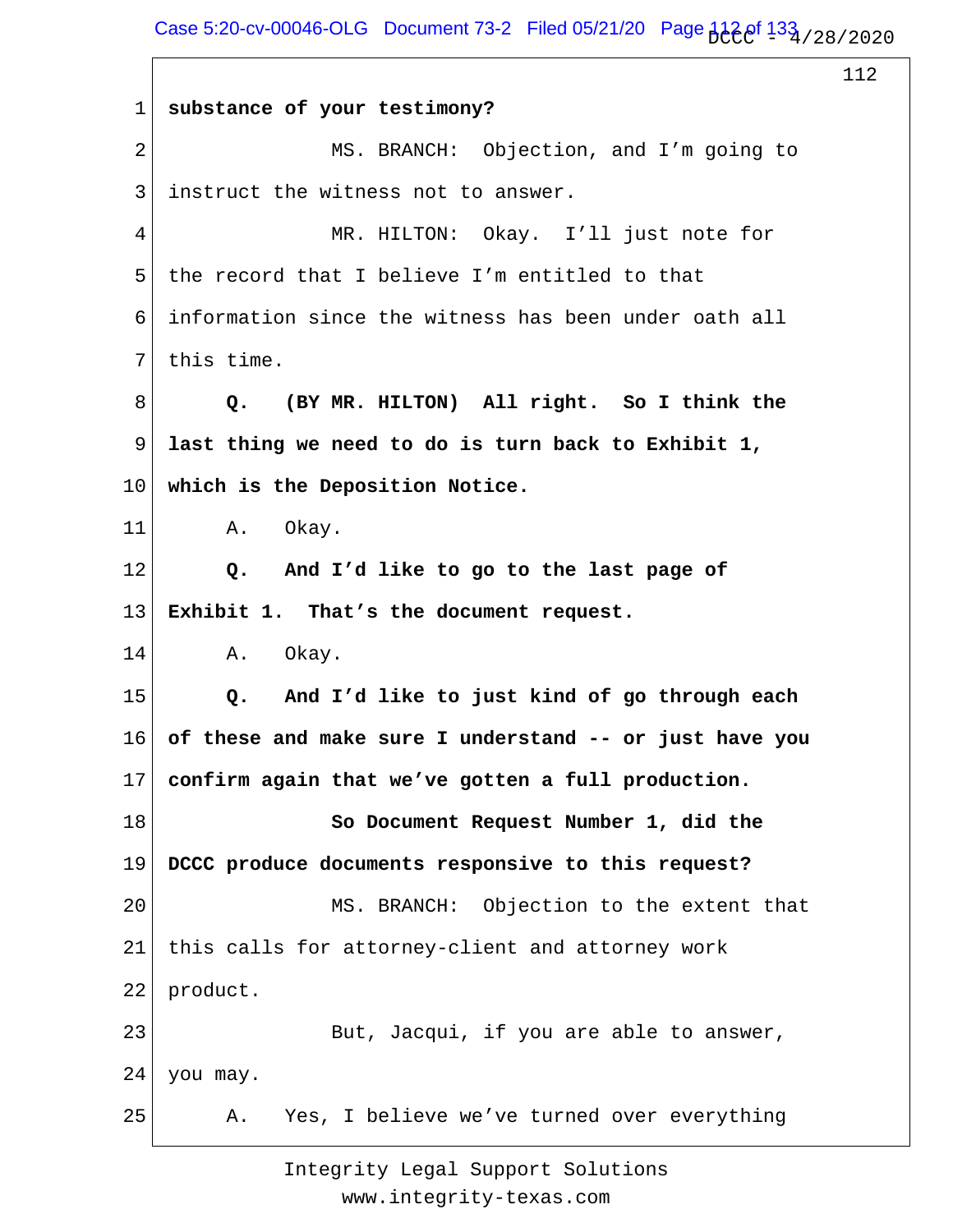Case 5:20-cv-00046-OLG Document 73-2 Filed 05/21/20 Page  $1139/28/28/2020$ 

113

1 2 3 4 5 6 7 8 9 10 11 12 13 14 15 16 17 18 19 20 21 22 23 24 25 that we could here.  **Q. (BY MR. HILTON) Okay. And when you say "we could," I assume you're referring to your counsel's privilege -- her objection related to privilege?** MS. BRANCH: Objection, attorney work product, attorney-client privilege. I think the record speaks for itself on that. You're inquiring about whether we instructed -- or, you know, how we put together the production and our discussions about asserting the First Amendment privilege, which I think is a conversation itself that is privileged. MR. HILTON: I'm sorry. Let me clarify my question.  **Q. (BY MR. HILTON) Ms. Newman, you said that you thought you'd turned over all the documents that you could; and I'm trying to understand what you meant by "you could." And I'm assuming that it's related to the privilege objection; and if so, I think that's the end of my questioning. But if there's something else that you're referring to, that's what I was trying to find out.** MS. BRANCH: You may answer that question, Jacqui. A. Yeah. Yes.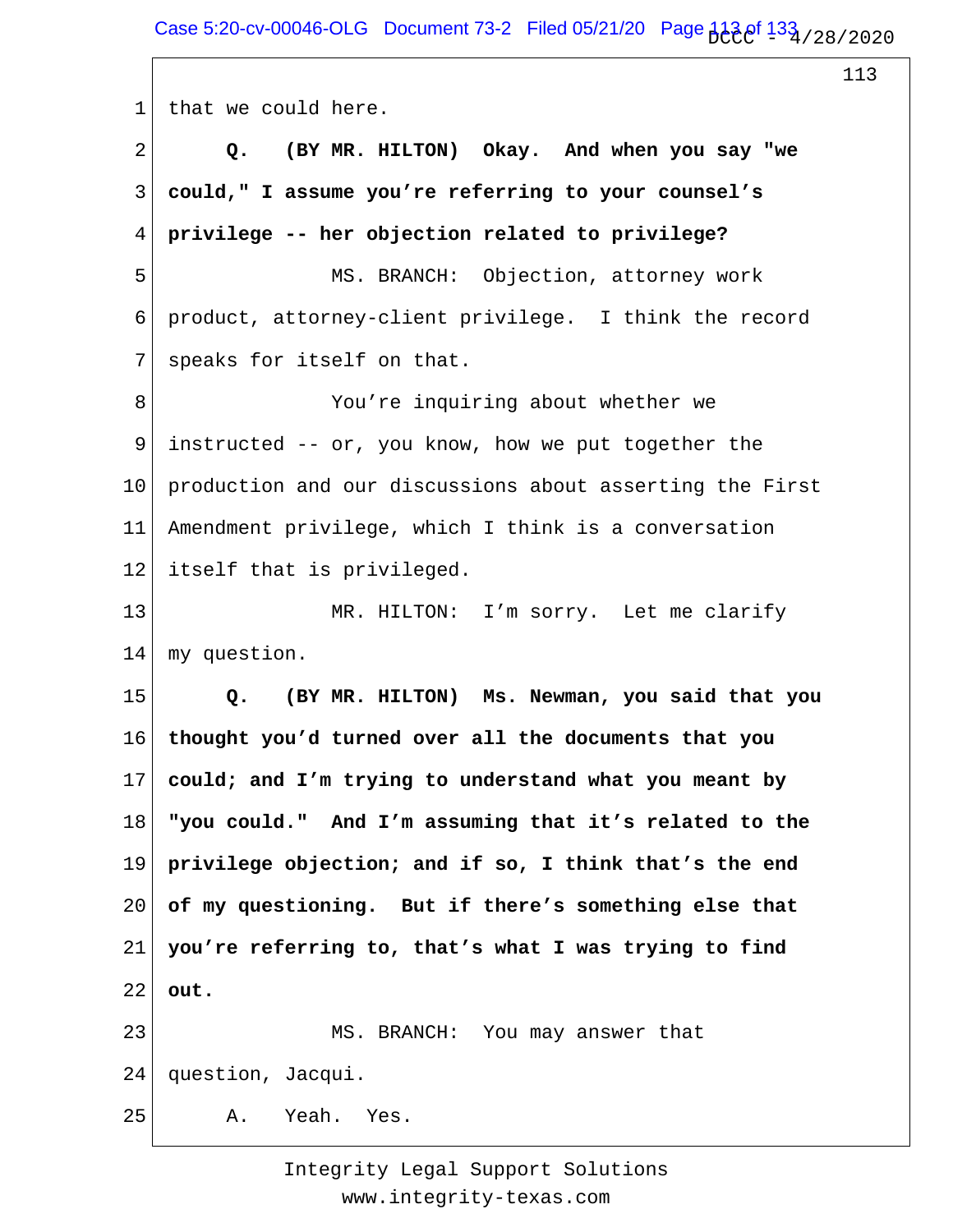Case 5:20-cv-00046-OLG Document 73-2 Filed 05/21/20 Page  $114.0$ f  $133.1/28/2020$ 

114 1 2 3 4 5 6 7 8 9 10 11 12 13 14 15 16 17 18 19 20 21 22 23 24 25  **Q. (BY MR. HILTON) So when you said you turned over all the documents you could, that was in reference to the privilege issues?** A. Yes.  **Q. Okay. That's all I was trying to ask. And, again, I am not trying to ask for attorney-client privileged information. Were documents withheld that would otherwise be responsive to this request?** MS. BRANCH: Again, I'm going to object on the basis of attorney work product and attorneyclient privilege; and I'm going to instruct the witness not to answer that.  **Q. (BY MR. HILTON) Do any other documents exist in the possession of DCCC that would substantiate the factual allegations of Paragraphs 13 and 29 to 35 of your Complaint?** MS. BRANCH: You can answer that, Ms. Newman. A. Hold on. I just want to look at the Complaint.  **Q. (BY MR. HILTON) Yeah, of course. Please take your time. Of course.** A. Can you remind me which --  **Q. Exhibit 2.**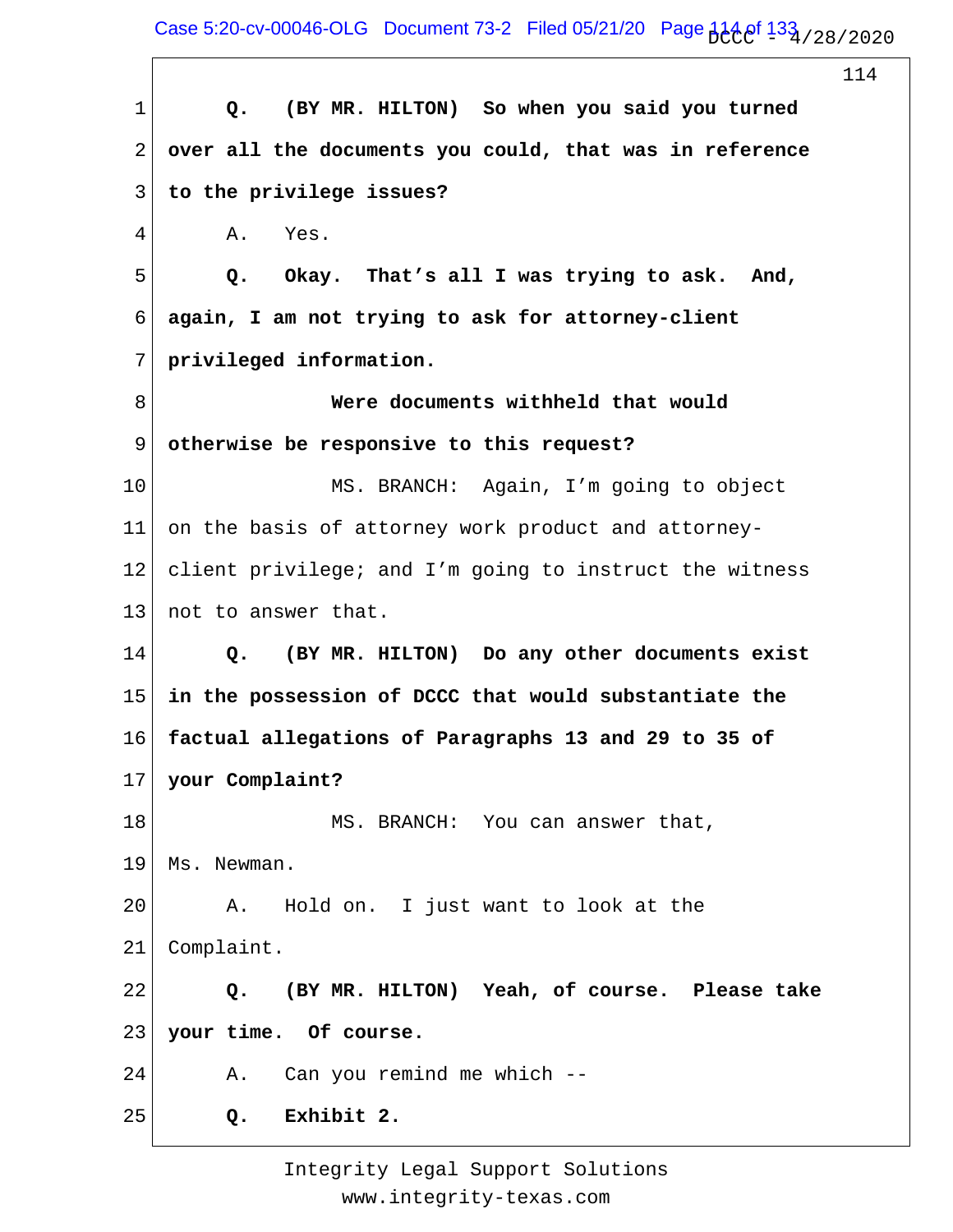Case 5:20-cv-00046-OLG Document 73-2 Filed 05/21/20 Page  $115.8$   $133.72$   $133.72$ 

115 1 2 3 4 5 6 7 8 9 10 11 12 13 14 15 16 17 18 19 20 21 22 23 24 25 A. Thank you. You said Paragraphs 13 to...  **Q. 13 and 29 through 35. That's what's in the document request. And so I'm just trying to understand from you whether there are any documents that exist that would substantiate the factual allegations in these paragraphs that have not been produced to us. I'm just asking about the existence of such documents.** A. I believe we've turned over all the documents we could produce here.  **Q. Okay. Great. Number 2. Number 2 on Exhibit 1, on the last page, the second document request, did DCCC produce documents responsive to this request?** A. Yes.  **Q. Okay. Are any -- do any documents exist that would be responsive to this request that were not produced?** A. I'm sorry. What number are we looking at now?  **Q. This is Document Request Number 2, which is on the last page of Exhibit 1, which is the Deposition Notice. I'm sorry. I haven't found a better way to do this in my career; and it's hard and kind of mechanical, but I just need to wrap -- you know, put a bow on the document.**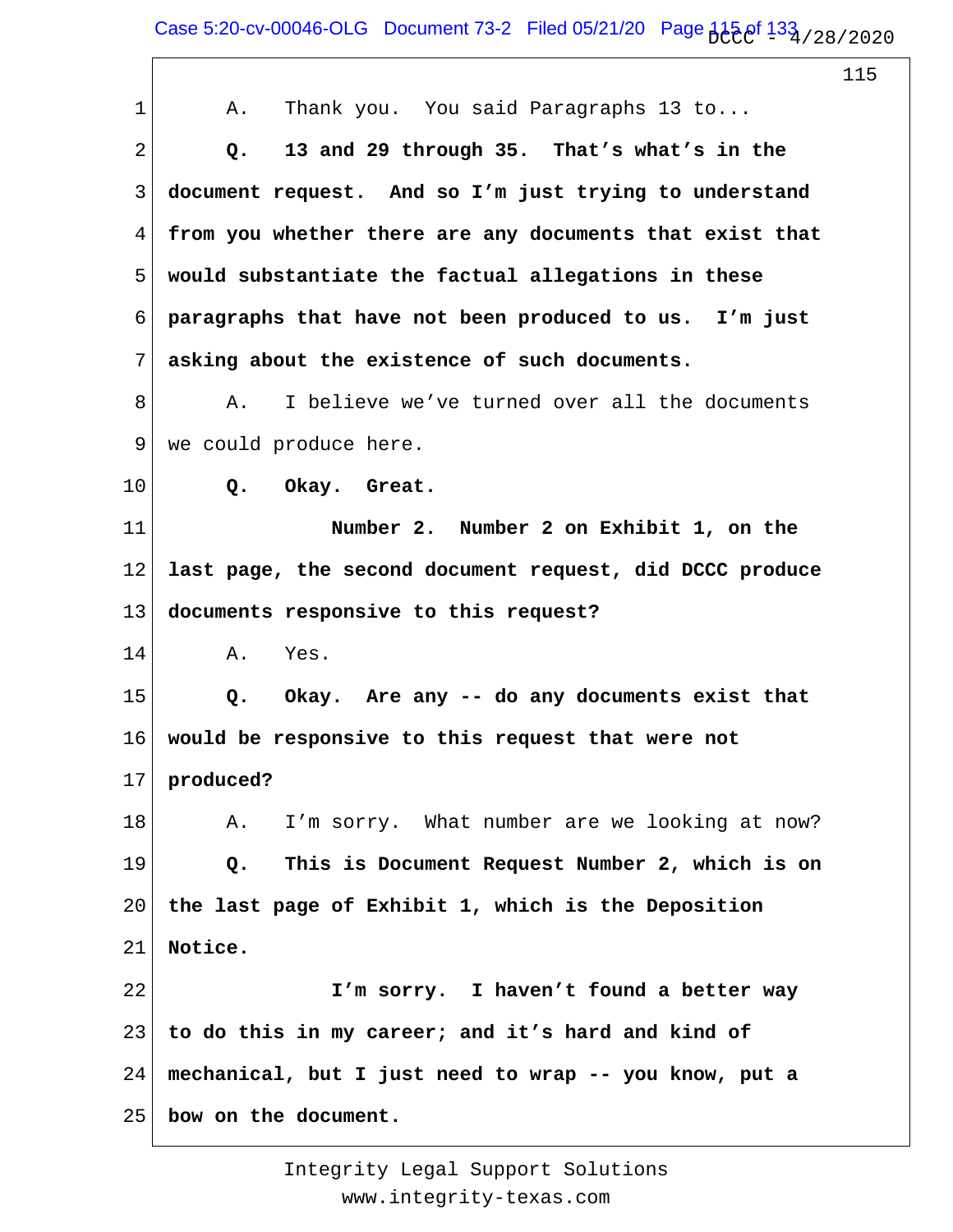Case 5:20-cv-00046-OLG Document 73-2 Filed 05/21/20 Page  $116.9f$   $133.72$  / 28 / 2020

116

1 2 3 4 5 6 7 8 9 10 11 12 13 14 15 16 17 18 19 20 21 22 23 24 25 A. To my knowledge, we did not withhold anything related to this. I believe we've turned over everything we could. It might shock you to learn that the majority of our conversations are just sending press clips back and forth to one another.  **Q. That was a little surprising, actually, because that was the bulk of the production. I'm not trying to ask for anything privileged or strategic, but I'm just kind of curious as to why that is. I mean, it's just such a foreign kind of work flow to me. I'm curious as to why that constitutes most of your communications.** A. I think that is -- you know, press clips are really the best way to guide what our strategy is and what's happening on the ground in all of these districts. You know, keep in mind, we're kind of looking at a 30,000-foot view of, you know, 30 to 50 districts across the country; and so we're constantly up to date on what's happening there, what issues are arising in the districts, and how they might relate to the Congressional campaigns in those districts.  **Q. Okay. I appreciate that. It's always interesting. That's one of the things I like about my job is I get insight into how other people do their jobs. I appreciate that.**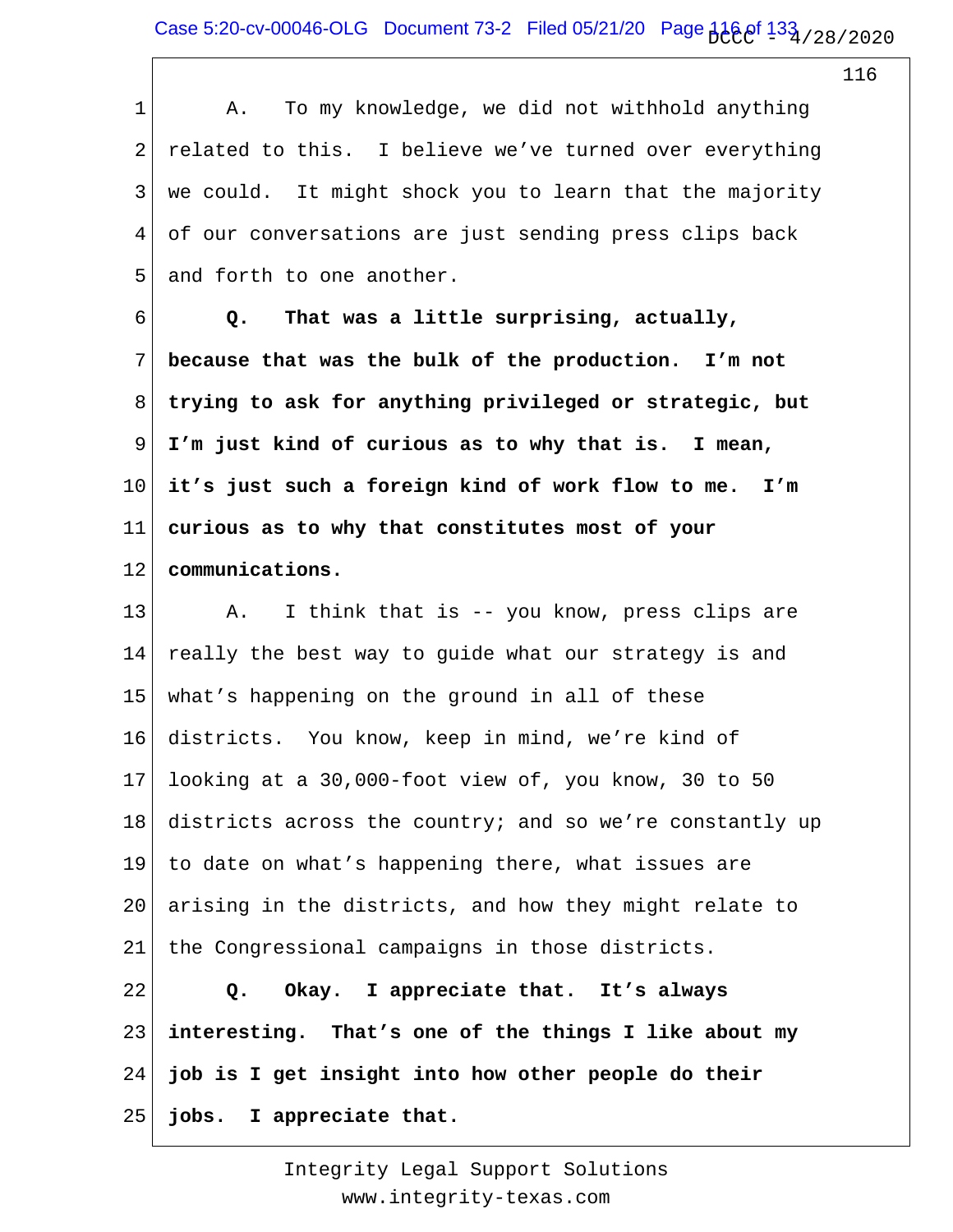Case 5:20-cv-00046-OLG Document 73-2 Filed 05/21/20 Page  $117.8/128/2020$ 

117

1 2 3 4 5 6 7 8 9 10 11 12 13 14 15 16 17 18 19 20 21 22 23 24 25  **So if I understand you correctly, you have produced documents responsive to Request Number 2 and that no other documents exist that would otherwise be responsive?** MS. BRANCH: I'm going to object just on the -- you know, the use of the term "responsive" and the legal conclusions and legal background associated with that term. But, Jacqui, to the extent that you can answer based on your knowledge, you may. A. Yes, I believe so.  **Q (BY MR. HILTON) Number 3. Has DCCC produced all the documents responsive to Number 3?** A. I believe we've produced documents that speak to these topics as long as they don't conflict with our strategy and attorney-client privilege.  **Q. So that was my next question, privilege assertions...** MS. BRANCH: Same objection, attorney work product, attorney-client privilege. The decision on  $--$  THE WITNESS: Did we just lose him? MS. BRANCH: Oh, I think we did. THE VIDEOGRAPHER: It appears that he did drop out of the meeting.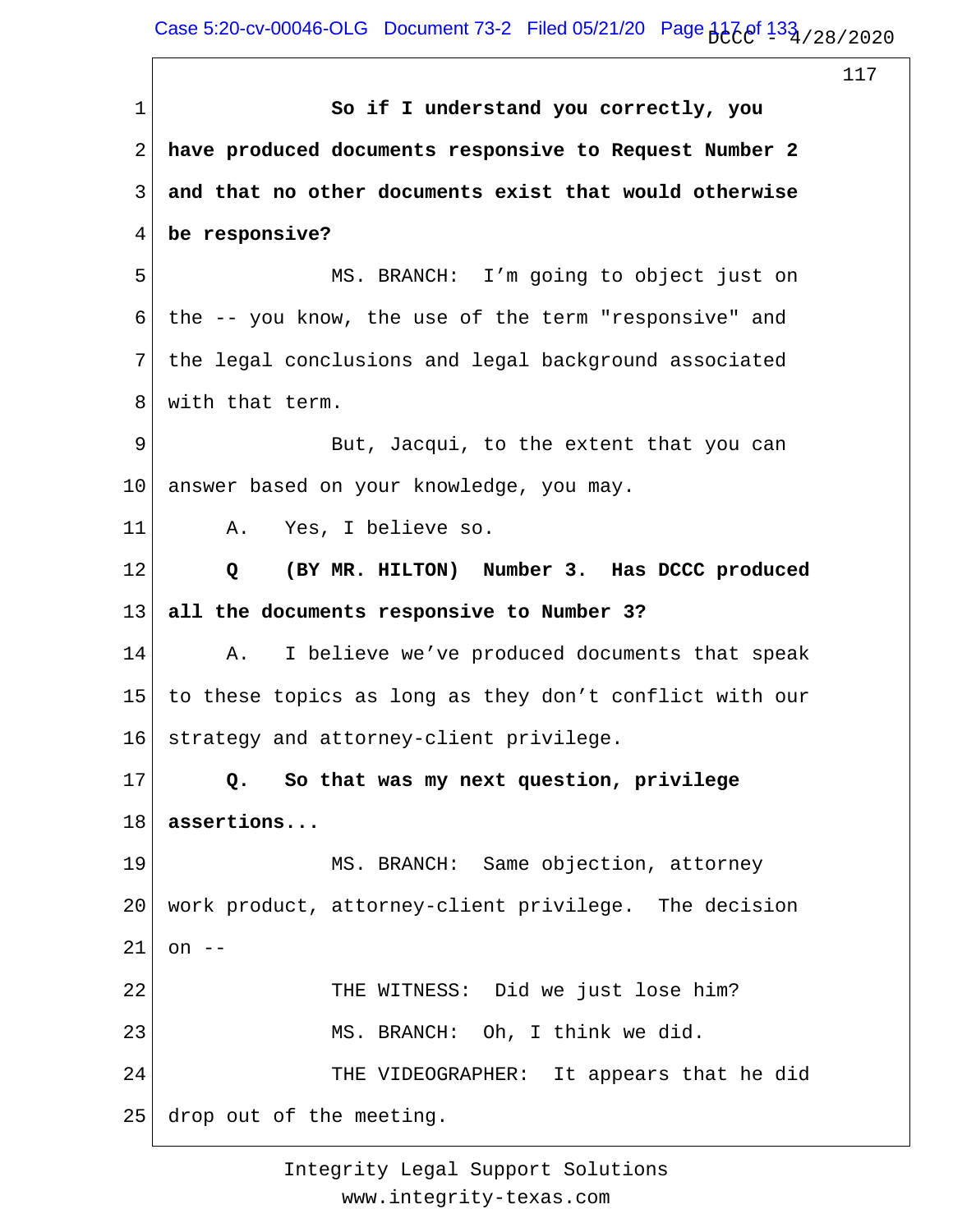Case 5:20-cv-00046-OLG Document 73-2 Filed 05/21/20 Page  $118.8/128$  / 28 / 2020

118

1 2 3 4 5 6 7 8 9 10 11 12 13 14 15 16 17 18 19 20 21 22 23 24 25 THE REPORTER: We're going off the record at 1:48 p.m. (Off the record from 1:48 to 1:48 p.m.) THE REPORTER: We're back on the record at 1:48 p.m. MR. HILTON: All right. I'm sorry about that. Literally my last handful of questions, and my Internet connection's going out on me here.  **Q (BY MR. HILTON) So I think my question was, for Number 3, whether documents have been withheld on the basis of privilege assertion.** MS. BRANCH: And I have an objection on that because the decision to withhold is attorney work product, and it was made by us. So I'm going to instruct the witness not to answer that. MR. HILTON: Okay. So I just want to know whether any documents at all have been withheld, and you're instructing Ms. Newman not to answer that question? MS. BRANCH: Yes. I think she's also testified to this multiple times throughout the deposition. MR. HILTON: Be that as it may, with respect to Number 3, you're instructing her not to answer whether any documents are being withheld?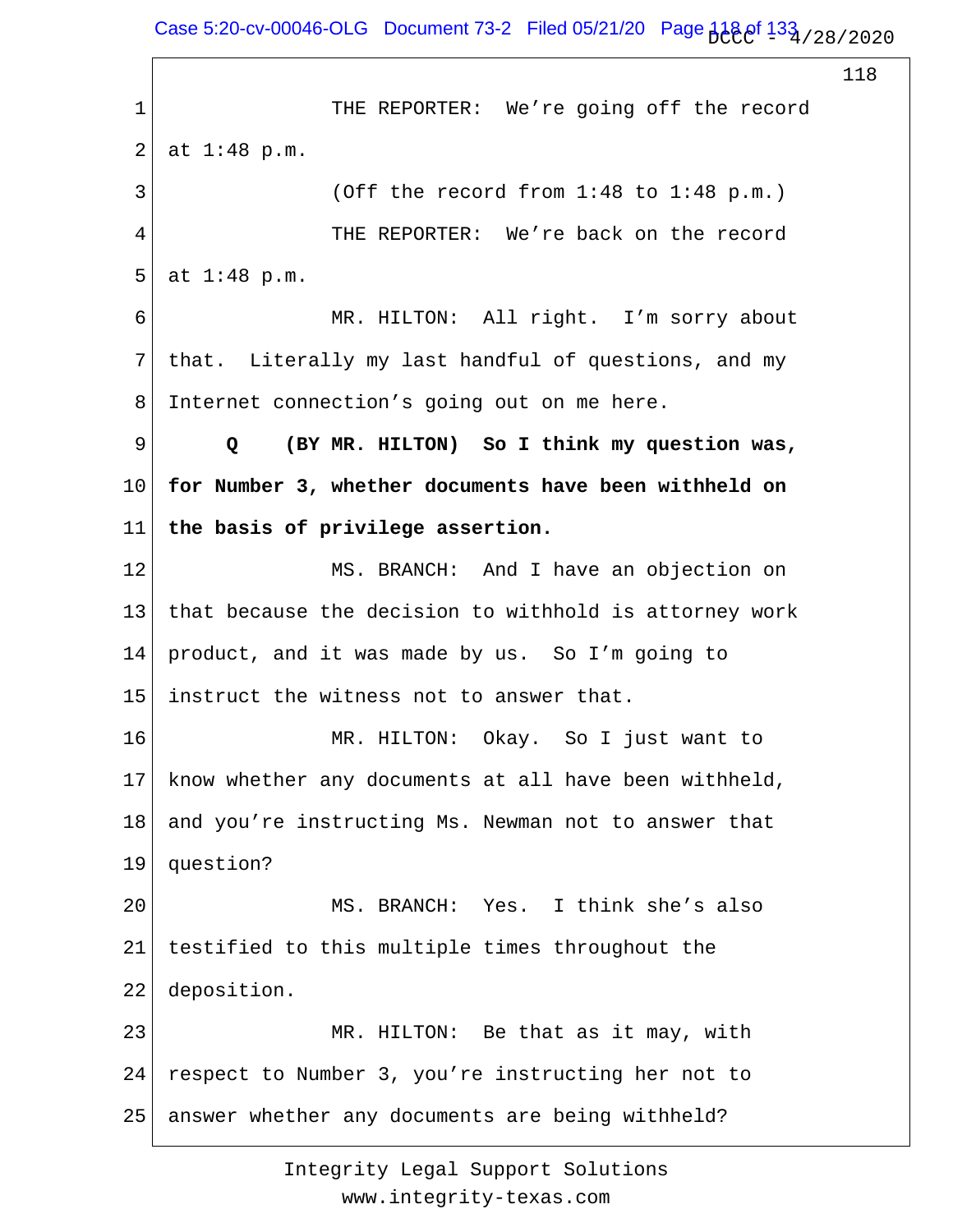Case 5:20-cv-00046-OLG Document 73-2 Filed 05/21/20 Page  $119.0$   $133$ <sub>1</sub>/28/2020

119 1 2 3 4 5 6 7 8 9 10 11 12 13 14 15 16 17 18 19 20 21 22 23 24 25 MS. BRANCH: Correct. MR. HILTON: Okay.  **Q. (BY MR. HILTON) With respect to Request Number 3, other than what's been included in the production, do any other documents exist that would show the information described or requested in the listed deposition topic numbers?** MS. BRANCH: Objection, attorney work product, attorney-client privilege. You may answer the question if you know the answer. A. Yes.  **Q. (BY MR. HILTON) And some documents exist that would otherwise be response to Number 3 that have not been produced to us?** MS. BRANCH: Objection. Same objection. I'm going to instruct the witness not to answer. I think this is the same question, just kind of in a different phrase. MR. HILTON: I'm sorry. I thought it was -- I'm trying to -- I mean, with respect, Ms. Branch, I think that I have the right to know whether documents have been withheld. I'm not, even at this point, asking for a privilege log, which I also think I'm entitled to. I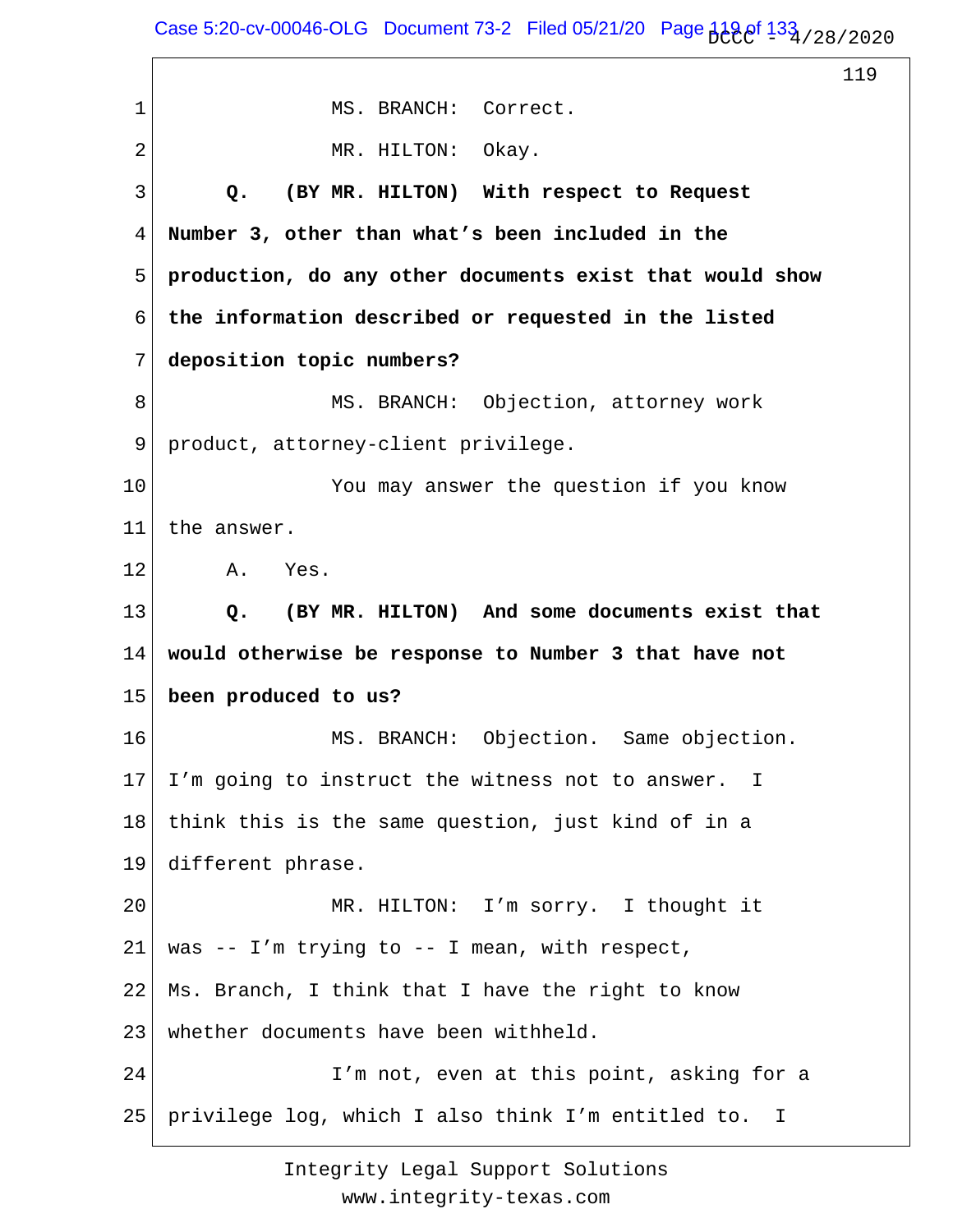Case 5:20-cv-00046-OLG Document 73-2 Filed 05/21/20 Page  $_{1}^{1}$ 20 of  $_{1}^{1}$ 33<sub>4</sub> / 28 / 20 20

120

1 2 3 4 5 6 7 8 9 10 11 12 13 14 15 16 17 18 19 20 21 22 23 24 25 just want to know if other documents exist because if they don't, then I don't think we have anything to quarrel about. So you're instructing the witness not to answer the question of whether documents exist that have not been produced? MS. BRANCH: So I think that that's a conversation that you and I can have; but I think that whether not documents exist on these topics, like, that reflects -- the answer that she's going to give is going to reflect our conversations. And so that is my basis for the objection. MR. HILTON: I'm sorry. I just don't understand.  **Q. (BY MR. HILTON) I just want to know if documents exist that would be responsive to Number 3.** MR. HILTON: And I'm asking Ms. Newman. And if you're going to let her answer, I'd like to know the answer; and if not, then we move on. MS. BRANCH: I am going to instruct the witness not to answer.  **Q. (BY MR. HILTON) Are you going to follow that instruction, Ms. Newman?** A. Yes.  **Q. With respect to Document Request Number 4, did**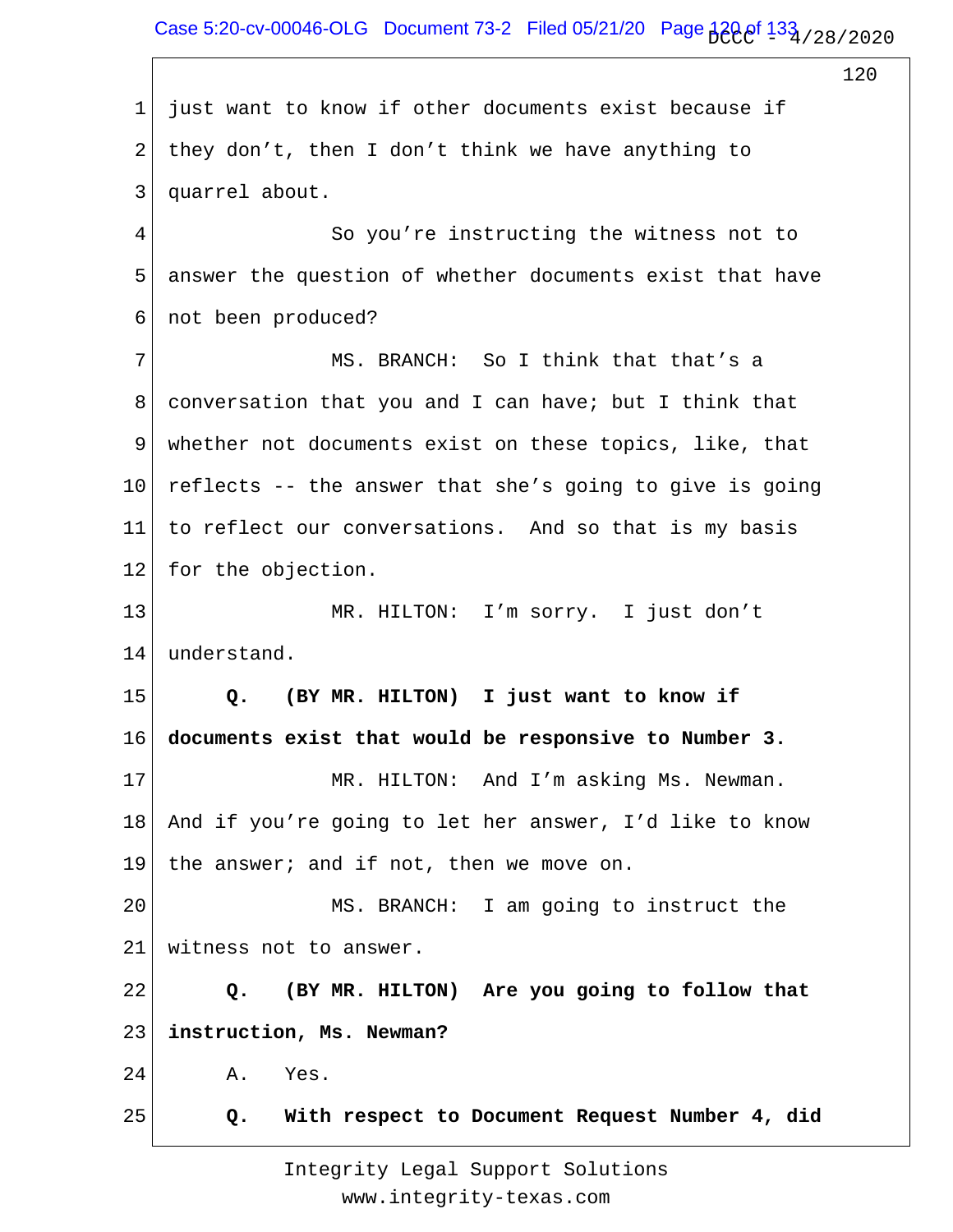Case 5:20-cv-00046-OLG Document 73-2 Filed 05/21/20 Page  $121$  of  $133$  / 28/2020

121 1 2 3 4 5 6 7 8 9 10 11 12 13 14 15 16 17 18 19 20 21 22 23 24 25 **DCCC produce documents responsive to this request?** A. I believe we did.  **Q. Okay. You can refer to Exhibit 4 and doublecheck if you are uncertain.** A. I don't know, then.  **Q. So you don't know whether documents responsive to Request Number 4 have been produced?** A. I mean, this -- a lot of this is public information that I think you've shown or gone over in other parts of this discussion.  **Q. Okay.** MR. HILTON: I'm going to object to that answer as nonresponsive.  **Q. (BY MR. HILTON) I just want to know if it's included in DCCC's production.** MR. HILTON: I'm sorry. It looks like I'm having a technical issue again. Was there an answer? THE REPORTER: There wasn't an answer that I heard. A. I mean, we've produced what we have.  **Q. (BY MR. HILTON) That's responsive to Number 4?** A. Yes.  **Q. Okay. So no other documents exist that would**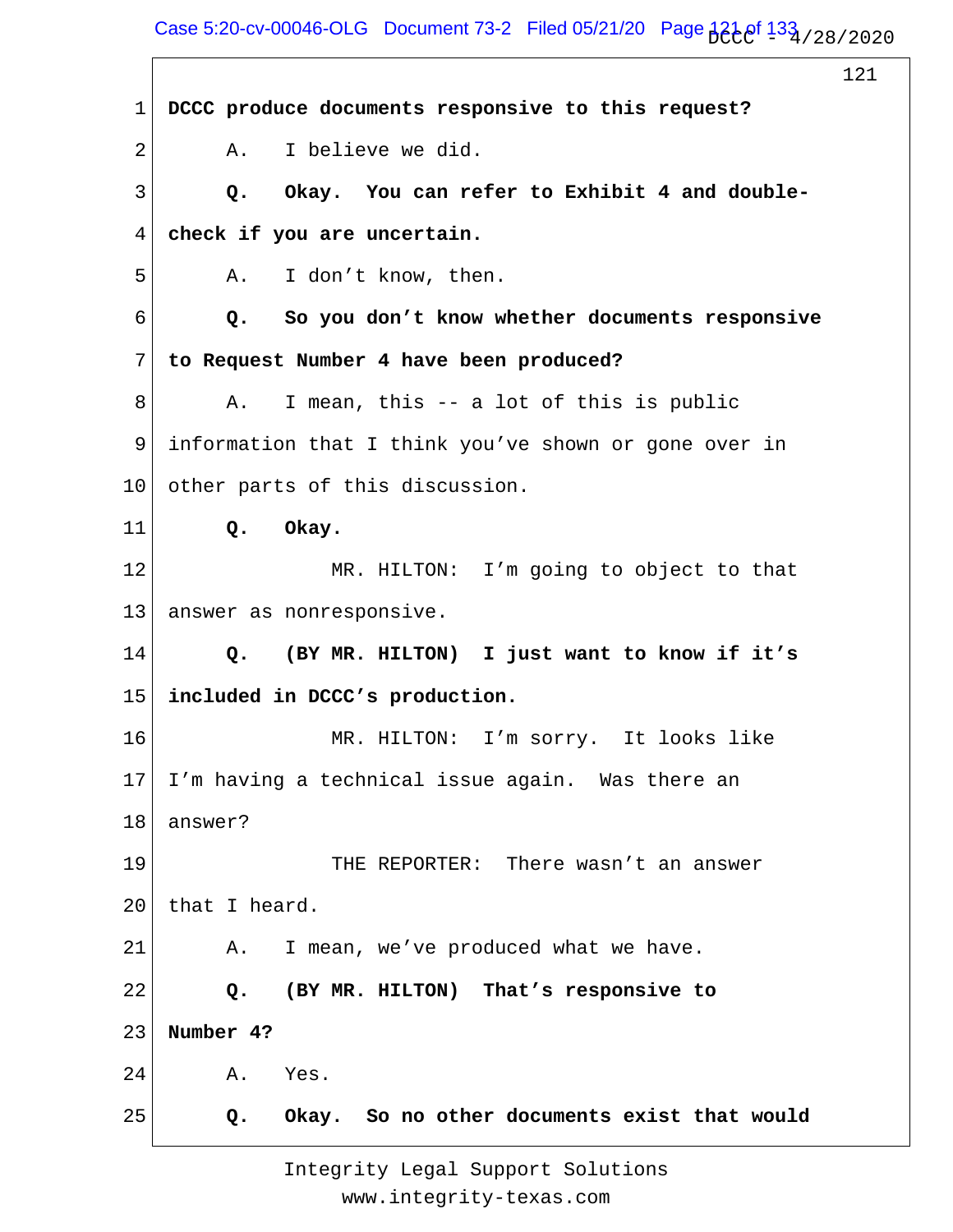1 2 3 4 5 6 7 8 9 10 11 12 13 14 15 16 17 18 19 20 21 22 23 24 25 **be responsive to Number 4 other than what we've discussed today and that's included in the production?** MS. BRANCH: Same objection. And I just want to note, Chris -- and this might be a discussion for offline -- but the subpoena clearly states that it seeks only the minimum number of documents sufficient to show the information. So the fact that things are being withheld is in compliance with the subpoena. Whether or not they're being held on the basis of the First Amendment privilege, though, is an attorney work product and a privileged conversation. So that's my objection to the line of questioning. MR. HILTON: I appreciate that. I am trying to ask both things. Okay? I'm trying to understand whether documents have been withheld on the basis of privilege and I'm trying to understand whether other documents exist that would otherwise be responsive but have not been produced because they were not necessary to be produced because of how we drafted our subpoena. MS. BRANCH: I think all of that is attorney work product and strategic decisionmaking on the part of Ms. Newman's attorneys, and I'm going to instruct the witness not to answer. MR. HILTON: Okay. And, Ms. Branch, in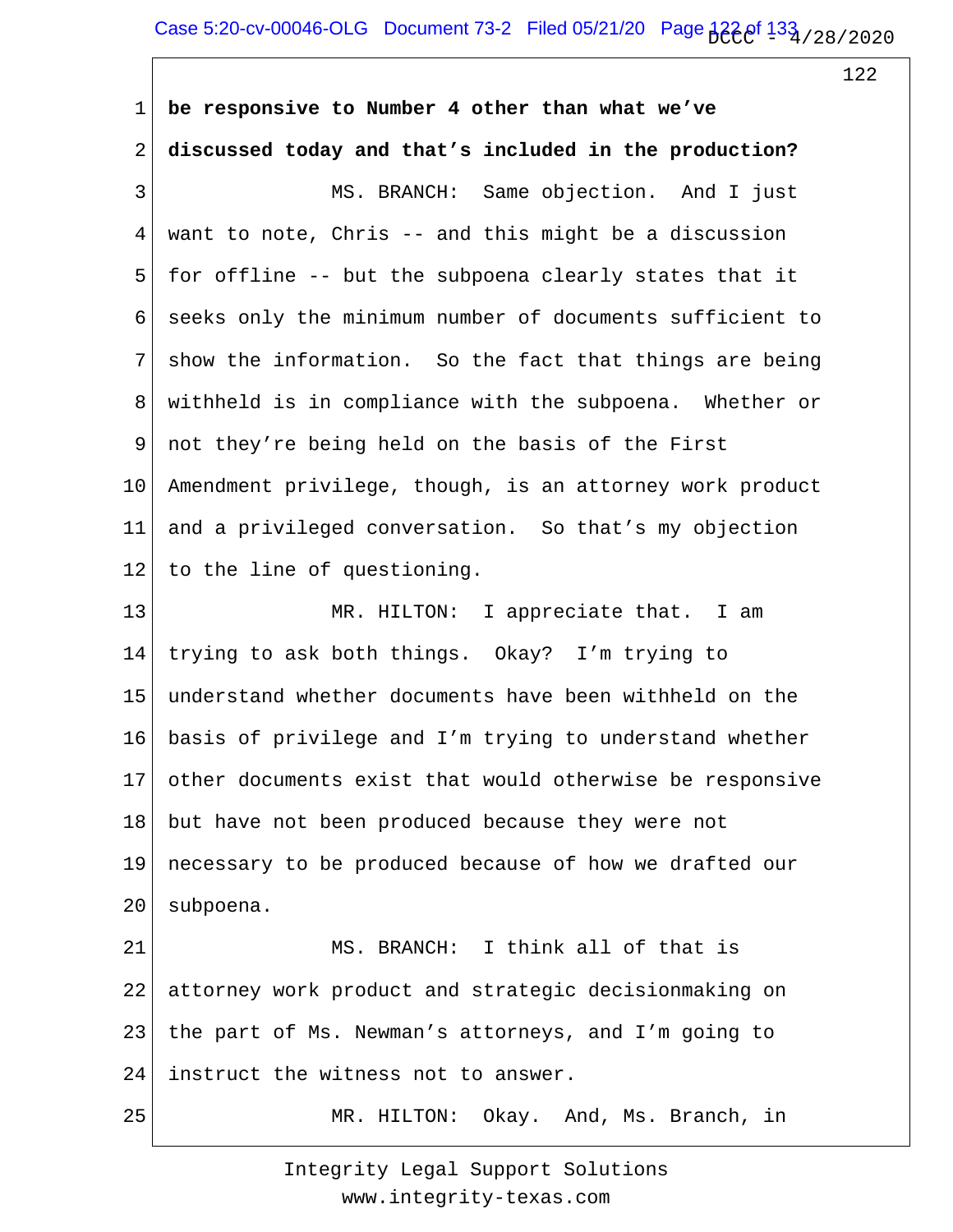1 2 3 4 5 6 7 8 9 10 11 12 13 14 15 16 17 18 19 20 21 22 23 24 25 case I'm being unclear, I'm not asking for the substance of any communication. I'm not asking for the substance of any documents. I'm not even asking for how many documents at this point. I'm just asking whether such documents exist, and you're claiming that's privileged information? MS. BRANCH: I think she can answer the question as to whether additional documents exist, but the basis upon which they were withheld is attorney work product. That reflects our strategic decisionmaking. So I don't -- I mean, I don't think that was the question on the table. If the question is, "Are there additional documents that exist within the DCCC on this topic," she can answer that. But we can't -- she can't answer why they were or were not produced. MR. HILTON: Debbie, can you read back my last question? THE REPORTER: Okay. (The requested material was read as follows: "QUESTION: So no other documents exist that would be responsive to Number 4 other than what we've discussed today and in the production?") THE REPORTER: Is that the question you were looking for?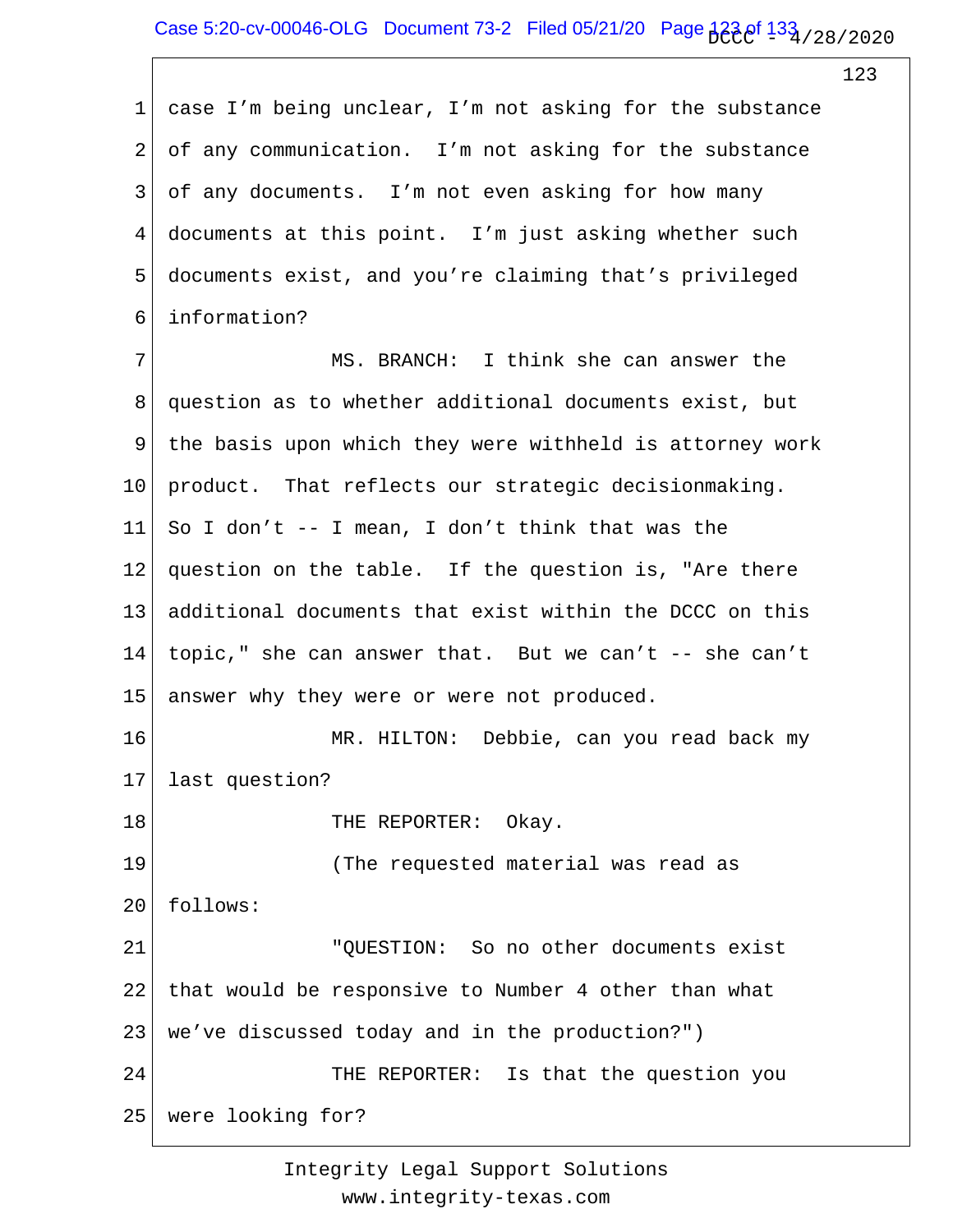Case 5:20-cv-00046-OLG Document 73-2 Filed 05/21/20 Page  $124.0$ f  $133.1/28$ /2020

124 1 2 3 4 5 6 7 8 9 10 11 12 13 14 15 16 17 18 19 20 21 22 23 24 25 MR. HILTON: That's exactly it. MS. BRANCH: And that's with respect to Number 4? MR. HILTON: I think that's what Debbie just read back, yes. MS. BRANCH: You can answer that, Jacqui. A. Yes, I think other documents exist; but we've produced what we've needed to to answer this request.  **Q. (BY MR. HILTON) Let me ask you about that, actually. Currently on the DCCC's website there are a number of job openings posted; is that right?** A. Yes.  **Q. And it's dccc.org/jobs, and it has a bunch of jobs listed. And if you click those jobs, it brings you to a job description. Are you familiar with what I'm talking about?** A. Yes.  **Q. And did you produce job descriptions for current employees?** A. I don't believe so.  **Q. Okay. Do job descriptions for current positions in DCCC exist?** A. Mostly. I'm sorry. If you were talking, I just heard nothing.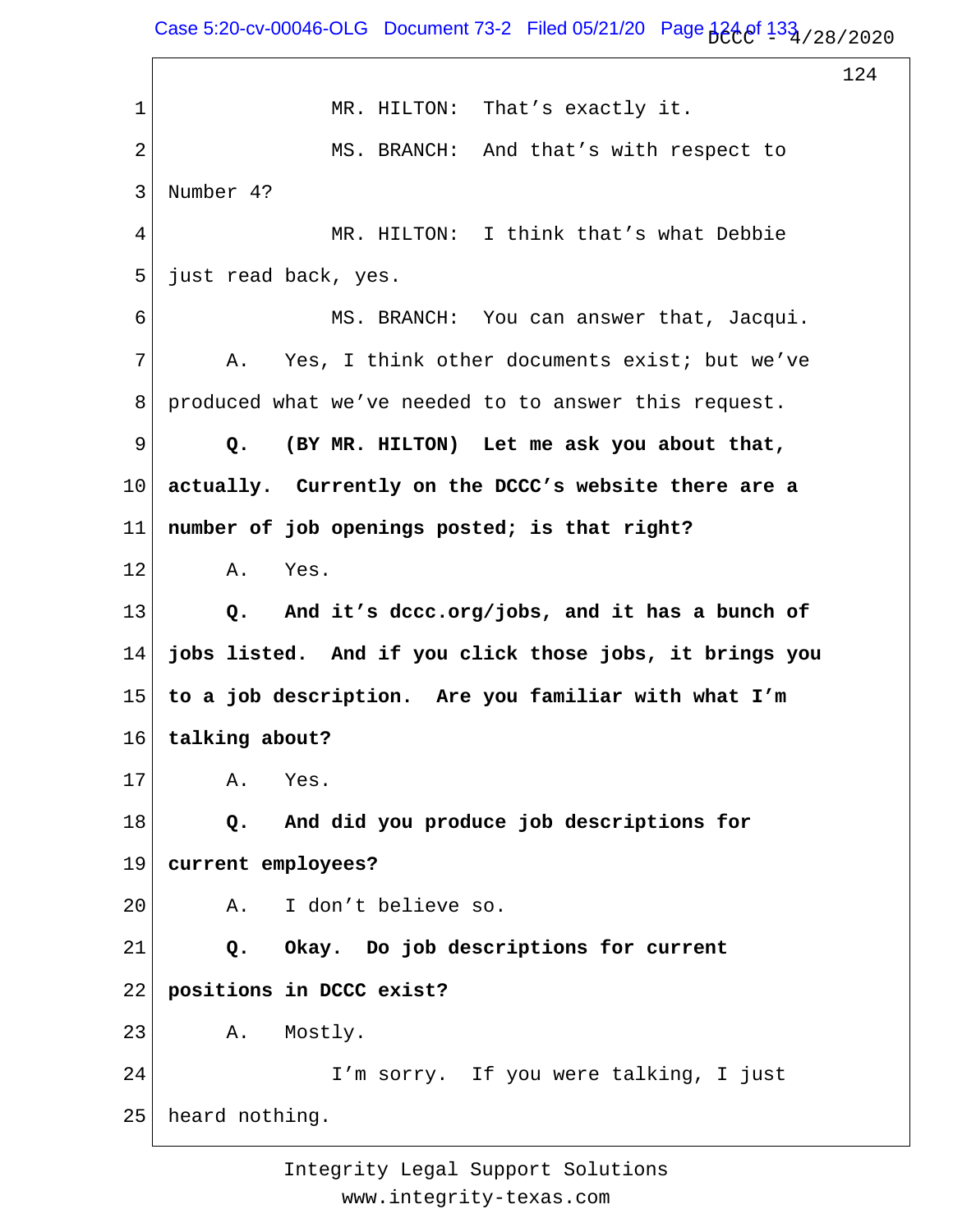Case 5:20-cv-00046-OLG Document 73-2 Filed 05/21/20 Page  $125.8/123.72020$ 

 $\Gamma$ 

|    |                                                         | 125 |
|----|---------------------------------------------------------|-----|
| 1  | I'm sorry. Did you produce all documents that<br>Q.     |     |
| 2  | you reviewed in preparation for your deposition?        |     |
| 3  | I'm sorry. Can you ask that again?<br>Α.                |     |
| 4  | Did DCCC produce all documents that you<br>Q.           |     |
| 5  | reviewed in preparation for this deposition?            |     |
| 6  | I believe so.<br>Α.                                     |     |
| 7  | Would you like to check the production?<br>Q.           |     |
| 8  | I mean, I think there are some documents in<br>Α.       |     |
| 9  | here that come from                                     |     |
| 10 | Yes, I believe we did.                                  |     |
| 11 | MR. HILTON: And, Ms. Branch, you're not                 |     |
| 12 | going to allow the witness to answer whether documents  |     |
| 13 | were withheld on the basis of privilege with respect to |     |
| 14 | any of these requests?                                  |     |
| 15 | MS. BRANCH: No. I think that that is a                  |     |
| 16 | conversation that reflects our privileged discussions;  |     |
| 17 | and, frankly, I don't know that she knows. She's not a  |     |
| 18 | lawyer.                                                 |     |
| 19 | MR. HILTON: Well, if that's her answer,                 |     |
| 20 | then I don't really know why we're fighting about it.   |     |
| 21 | MS. BRANCH: Can we have a discussion                    |     |
| 22 | about this separately? I think that Jacqui, Ms. Newman, |     |
| 23 | has answered a lot of the questions related to the      |     |
| 24 | production to the best extent of her knowledge; but I   |     |
| 25 | don't want to get into a situation where she's talking  |     |
|    |                                                         |     |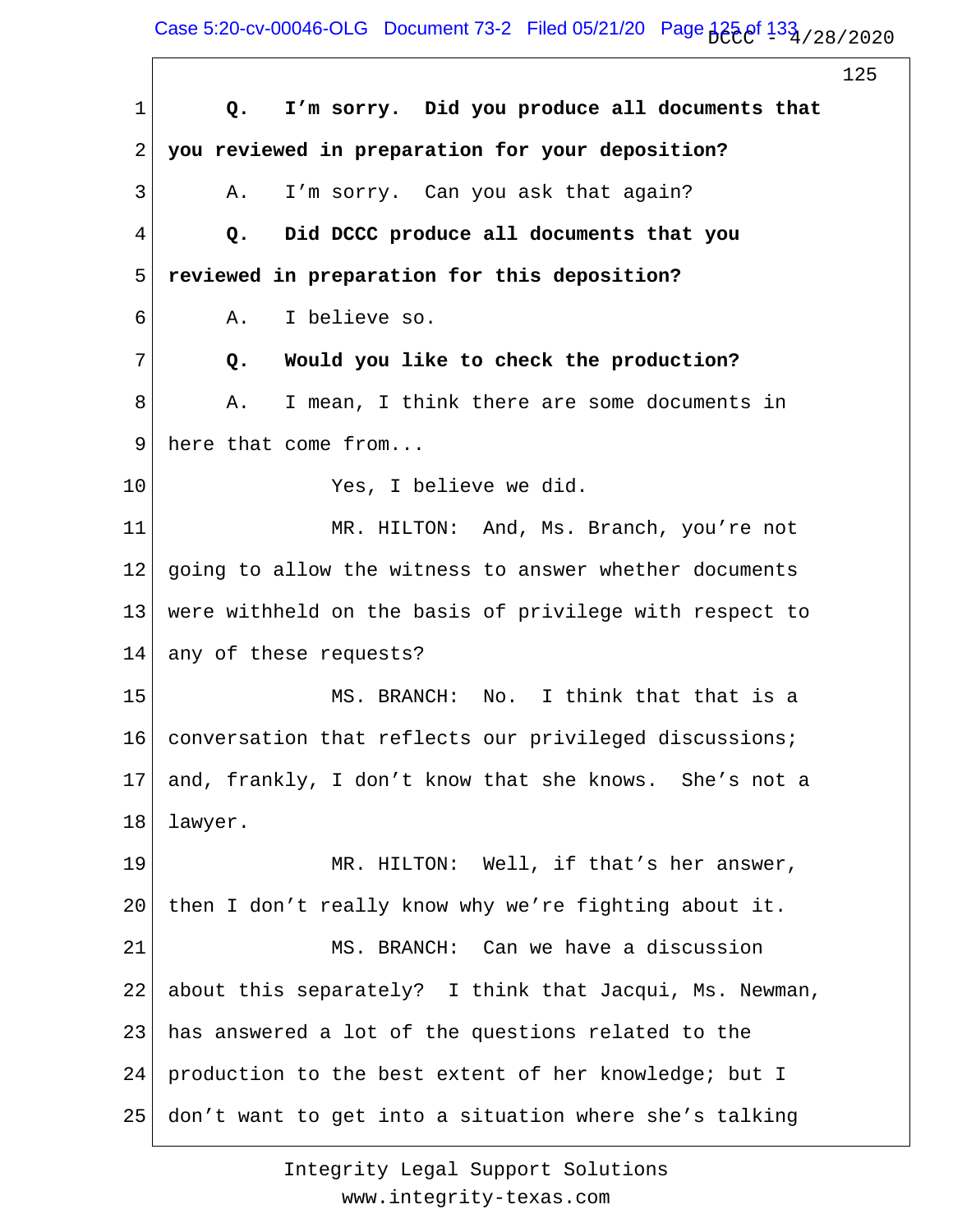1 2 3 4 about strategic decisions that attorneys made. And she honestly probably can't testify to those, anyway; but they would reflect our conversations, which I think we both agree are privileged.

5 6 7 8 9 10 11 12 MR. HILTON: Okay. I'm not asking about privileged conversations. I'm not asking about any strategic determinations. You've put forth Ms. Newman as a  $30(b)(6)$  representative for the DCCC to speak on behalf of the documents produced in response to the subpoena. And so, you know, I'm just not asking for privileged information. And she has a duty to be prepared as to these topics.

13 14 Ms. Newman, this is not a reflection on you at all.

15 16 17 18 19 20 21 But I'm going to object to this witness being insufficiently and inadequately prepared for this deposition today as to a number of topics. I'm also going to object to insufficient document production. You're not even letting me explore the ways in which it was insufficient, so I don't even know the depth of the insufficiency.

22 23 24 25 I'm going to object to your failure to provide a privilege log, your failure to disclose whether documents have even been withheld on the basis of a privilege.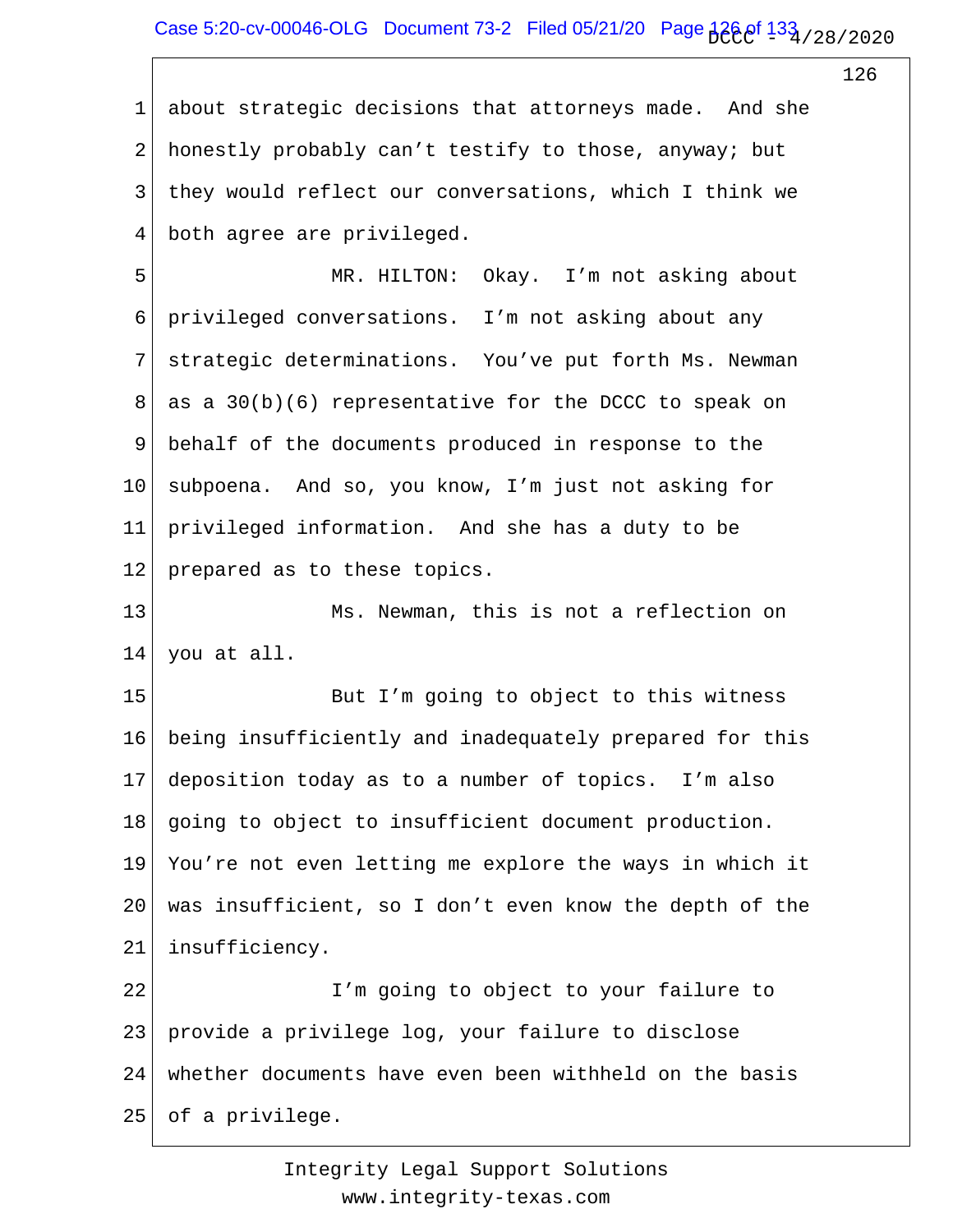Case 5:20-cv-00046-OLG Document 73-2 Filed 05/21/20 Page  $127.8/128$  / 28 / 2020

127

1 2 3 4 5 6 7 8 9 10 11 12 13 14 15 16 17 18 19 20 21 22 23 24 25 And I'm going to object to your improper instructions not to answer and your improper objections throughout this deposition. On the basis of that, we're going to hold this deposition open. We reserve the right to seek whatever relief is appropriate. And I truly hope we can work something out offline with each other because I don't think this should be that difficult. I'm truthfully not trying to get privileged information. I have no interest in attorney-client privileged information. And to the full extent that you have a privilege, an associational privilege, you know, you have a privilege; but you're not even giving me the basic information to begin to evaluate it. And so I just -- I think this entire deposition could have been a lot smoother. And I'm sorry, Ms. Newman, that it was so difficult in spots. But there's a lot of information here that I believe I'm entitled to that you're not allowing the witness to testify to. So on that basis -- MS. BRANCH: I did want -- (Simultaneous speakers.) MR. HILTON: You can respond; but I'd like to finish, please.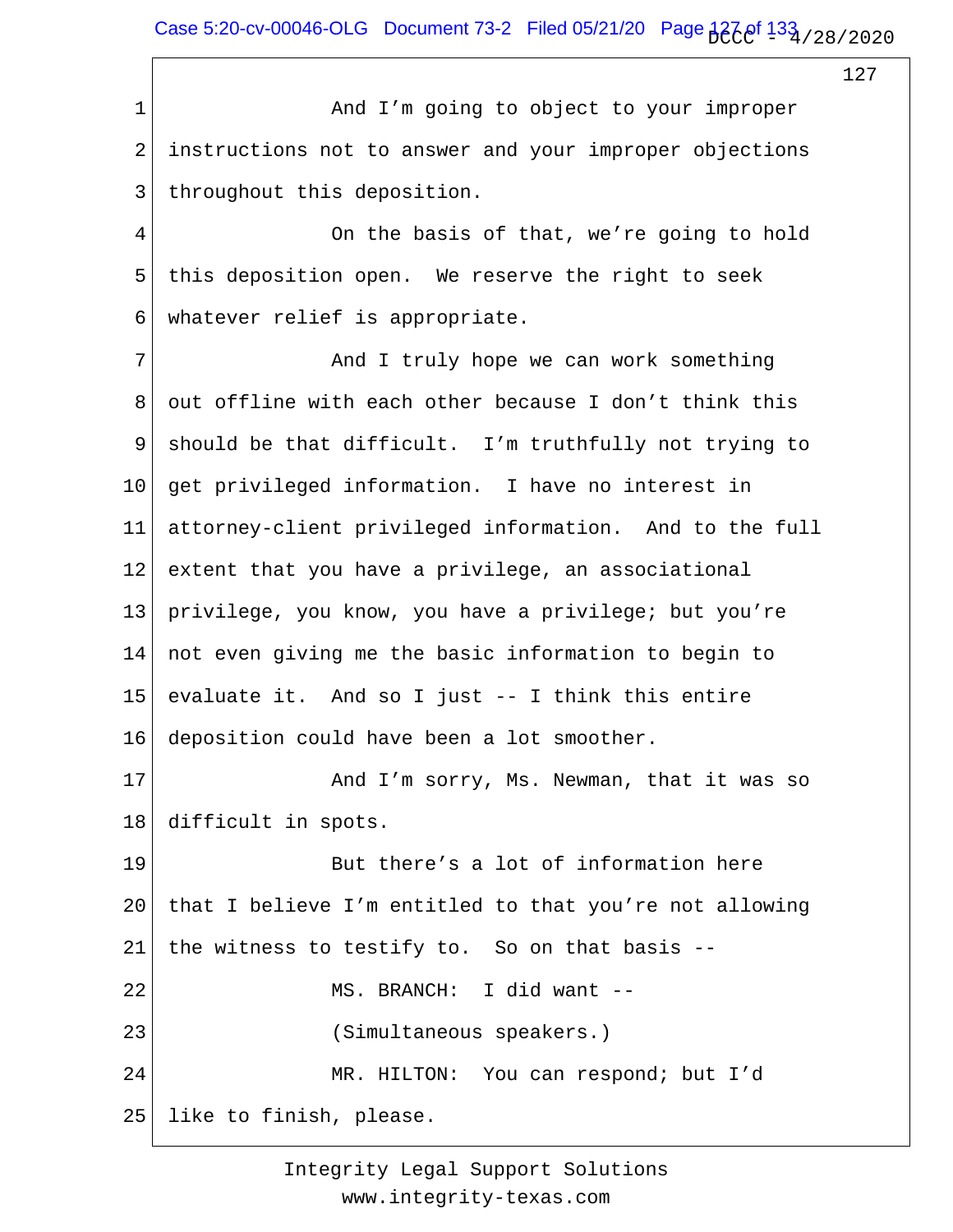Case 5:20-cv-00046-OLG Document 73-2 Filed 05/21/20 Page  $128.0$   $133.728$  / 28 / 2020

128

1 2 3 4 5 6 7 8 9 10 11 12 13 14 15 16 17 18 19 20 21 22 23 24 25 On that basis, we're going to hold the deposition open. Ms. Newman, I don't have anything else for you. And I pass the witness. MS. BRANCH: I do want to just respond on the record to counsel's objections. We have covered each of the 30(b)(6) deposition topics that were Noticed here; and Ms. Newman, I believe, has testified to each one of them. She was prepared for the deposition. In response to the document request, the subpoena specifically states that it seeks only the documents necessary to substantiate the allegations or to provide the minimum number of documents sufficient to show information responsive to each of the requests; and the DCCC's production has satisfied that. We've also tried to point you to public information related to each of these topics. Because the DCCC is a national party committee, for instance, they are required to publicly report all of their funding sources, which is -- that was requested in Topic Number 3; and there's a request related to that. If the DCCC were to produce every single document related to all its funding sources, we would have given you, like, mountains and mountains of paper.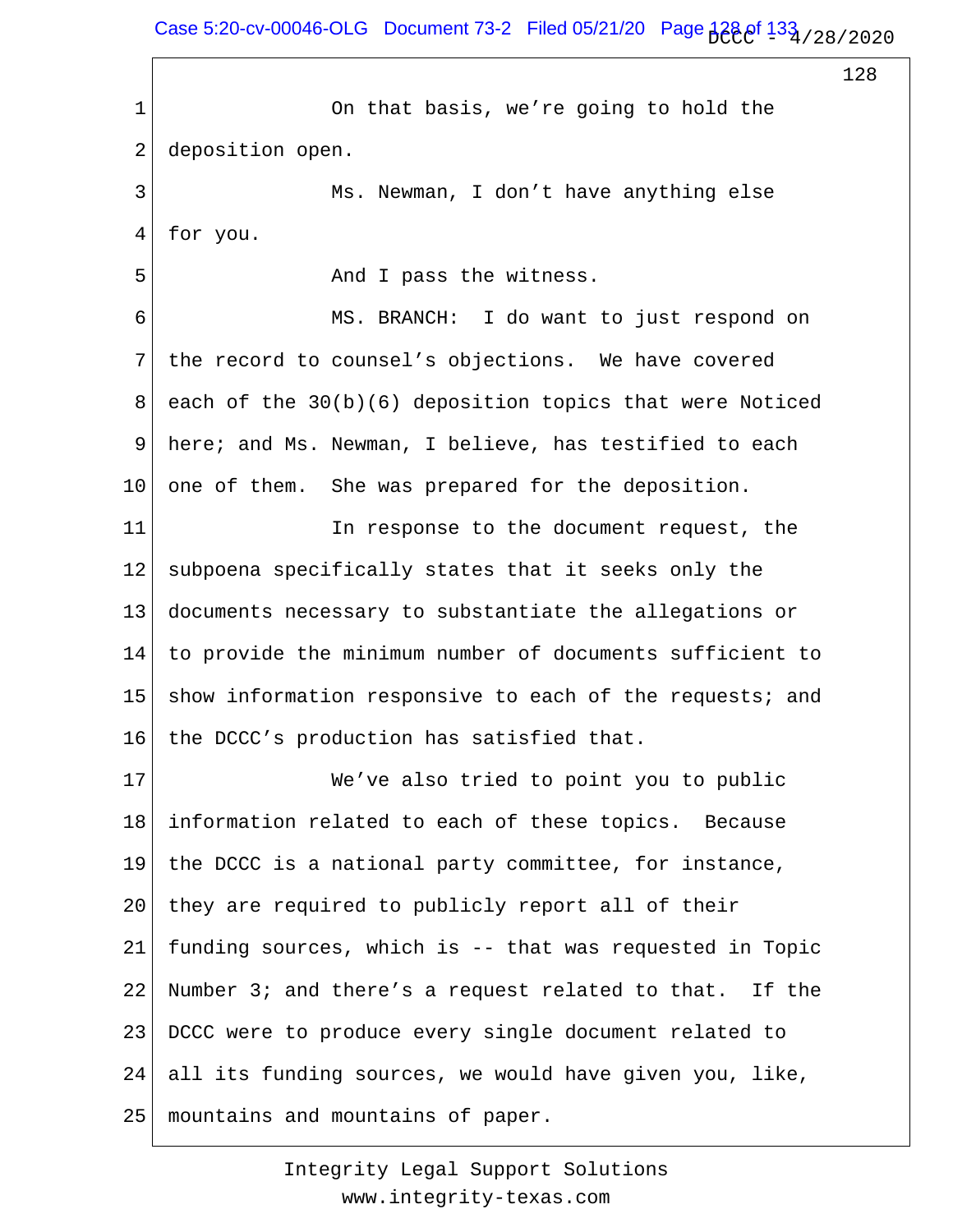1 2 3 4 5 6 7 8 9 10 11 12 13 14 15 16 17 18 19 20 21 22 23 24 25 So I think that our document production responded to the topics in accordance with the subpoena instructions which asked for the minimum number of documents. I am happy to discuss whether there are more documents that, you know, we could try to negotiate over; but I'm not going to -- I do not agree with the objection that the witness was inadequately prepared or that the subpoena -- the production in response to the subpoena was inadequate. I'm happy to meet and confer about that. I've tried to be as open as possible about it; but, you know, you're recognizing the associational privilege that the DCCC has; and we have asserted that. We've also produced the minimum number of documents on each of the topics that are not privileged. And the witness doesn't know which documents are privileged and which are not. So I don't think that's an appropriate line of questioning. My objections were not to block the witness -- or block you from getting information from the witness, but rather, to protect the privilege. MR. HILTON: I disagree with all your characterizations. I think we understand each other's positions. Hopefully, we can work it out; and if not,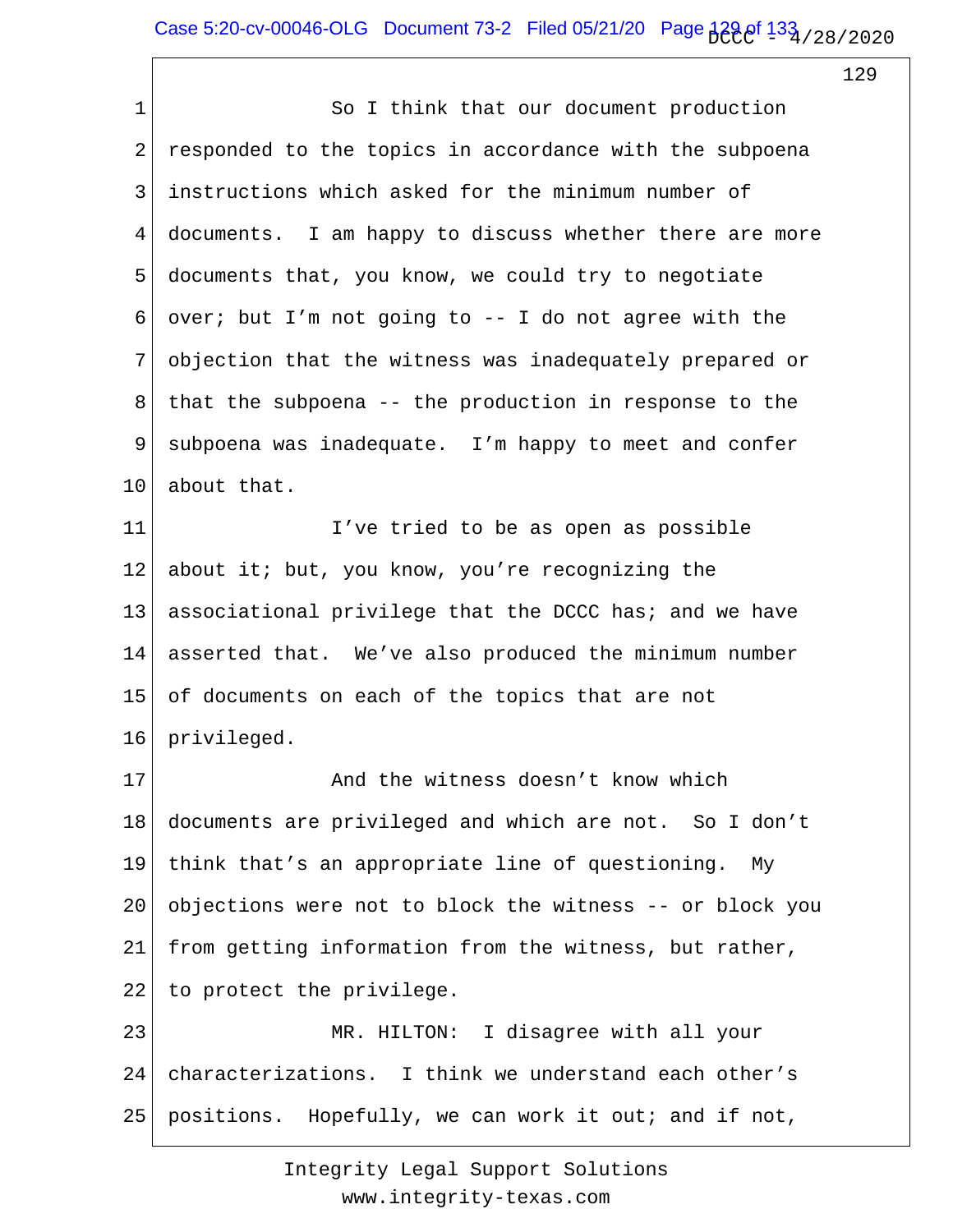Case 5:20-cv-00046-OLG Document 73-2 Filed 05/21/20 Page  $130e^{f}$   $133e^{f}$  / 28/2020

130 1 2 3 4 5 6 7 8 9 10 11 12 13 14 15 16 17 18 19 20 21 22 23 24 25 we'll see what the Court has to say about it. But my objection stands. And, again, Ms. Newman, this is not a reflection on you. And I appreciate your time today answering my questions. THE REPORTER: Ms. Branch, do you have any questions of the witness? MS. BRANCH: I do not. THE REPORTER: Are you ordering a copy of the transcript? MS. BRANCH: Yes. THE REPORTER: All right. Thank you. We're going off the record at -- MS. BRANCH: And we'd -- THE REPORTER: -- 2:05 p.m. MS. BRANCH: -- like to read and sign as well. (Deposition recessed at 2:05 p.m.) --ooOoo--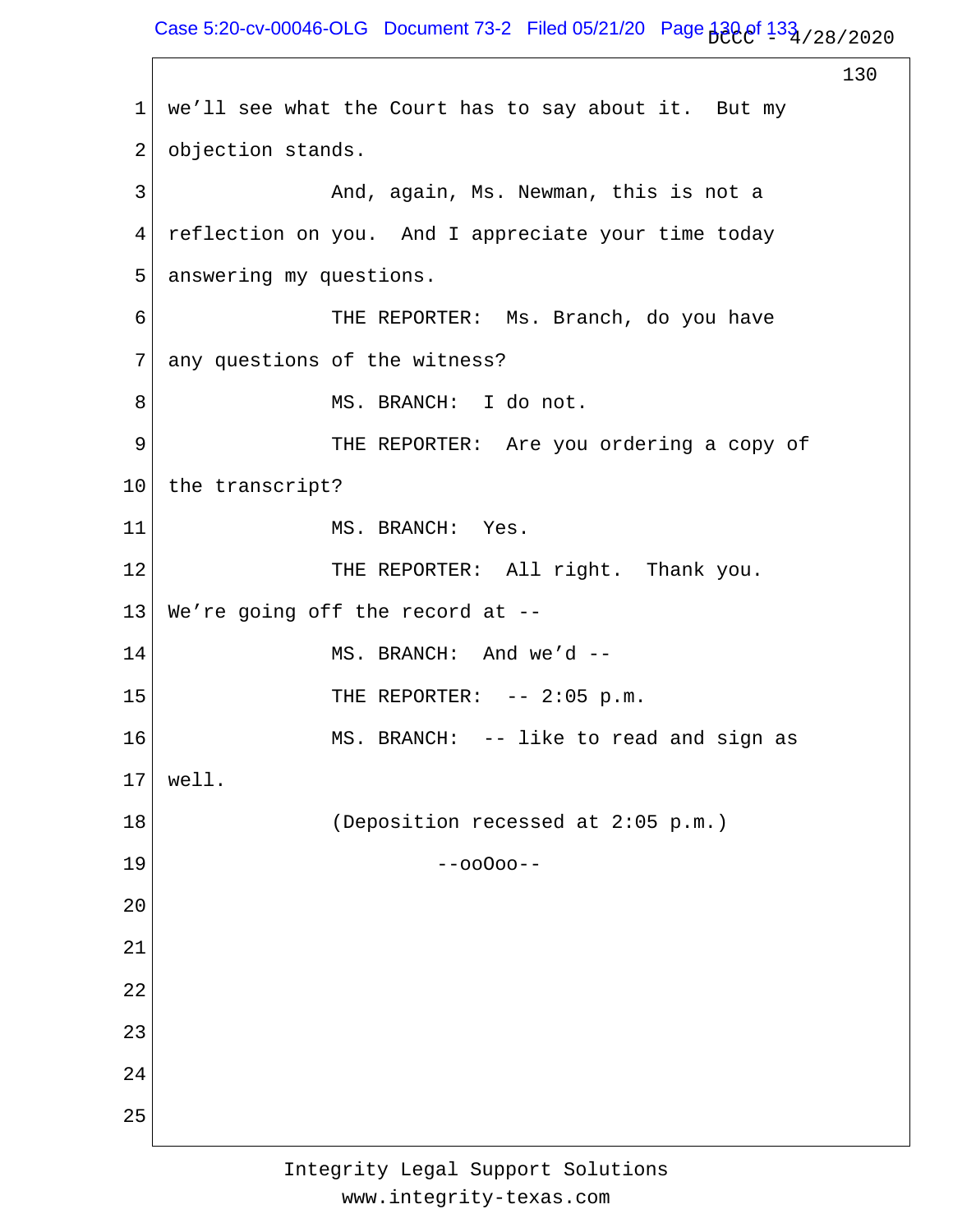Case 5:20-cv-00046-OLG Document 73-2 Filed 05/21/20 Page 131 of 133 / 28 / 2020

|                |                                                                                                                  | 131 |
|----------------|------------------------------------------------------------------------------------------------------------------|-----|
| $\mathbf{1}$   | CHANGES AND SIGNATURE                                                                                            |     |
| $\overline{2}$ | WITNESS NAME:<br>DATE OF DEPOSITION:                                                                             |     |
| 3              | April 28, 2020<br>JACQUELINE NEWMAN                                                                              |     |
| $\overline{4}$ | PAGE/LINE CHANGE<br><b>REASON</b>                                                                                |     |
| 5              | and the control of the control of the control of the control of the control of the control of the control of the |     |
| $\epsilon$     | ,我们也不能在这里的时候,我们也不能在这里的时候,我们也不能会在这里的时候,我们也不能会在这里的时候,我们也不能会在这里的时候,我们也不能会在这里的时候,我们也                                 |     |
| 7              |                                                                                                                  |     |
| 8              |                                                                                                                  |     |
| 9              | and the control of the control of the control of the control of the control of the control of the control of the |     |
| 10             | ,我们也不会有什么。""我们的人,我们也不会有什么?""我们的人,我们也不会有什么?""我们的人,我们也不会有什么?""我们的人,我们也不会有什么?""我们的人                                 |     |
| 11             |                                                                                                                  |     |
| 12             | and the control of the control of the control of the control of the control of the control of the control of the |     |
| 13             | and the control of the control of the control of the control of the control of the control of the control of the |     |
| 14             | and the control of the control of the control of the control of the control of the control of the control of the |     |
| 15             |                                                                                                                  |     |
| 16             | and the control of the control of the control of the control of the control of the control of the control of the |     |
| 17             |                                                                                                                  |     |
| $18\,$         |                                                                                                                  |     |
| 19             |                                                                                                                  |     |
| 20             |                                                                                                                  |     |
| 21             |                                                                                                                  |     |
| 22             |                                                                                                                  |     |
| 23             |                                                                                                                  |     |
| 24             |                                                                                                                  |     |
| 25             |                                                                                                                  |     |
|                |                                                                                                                  |     |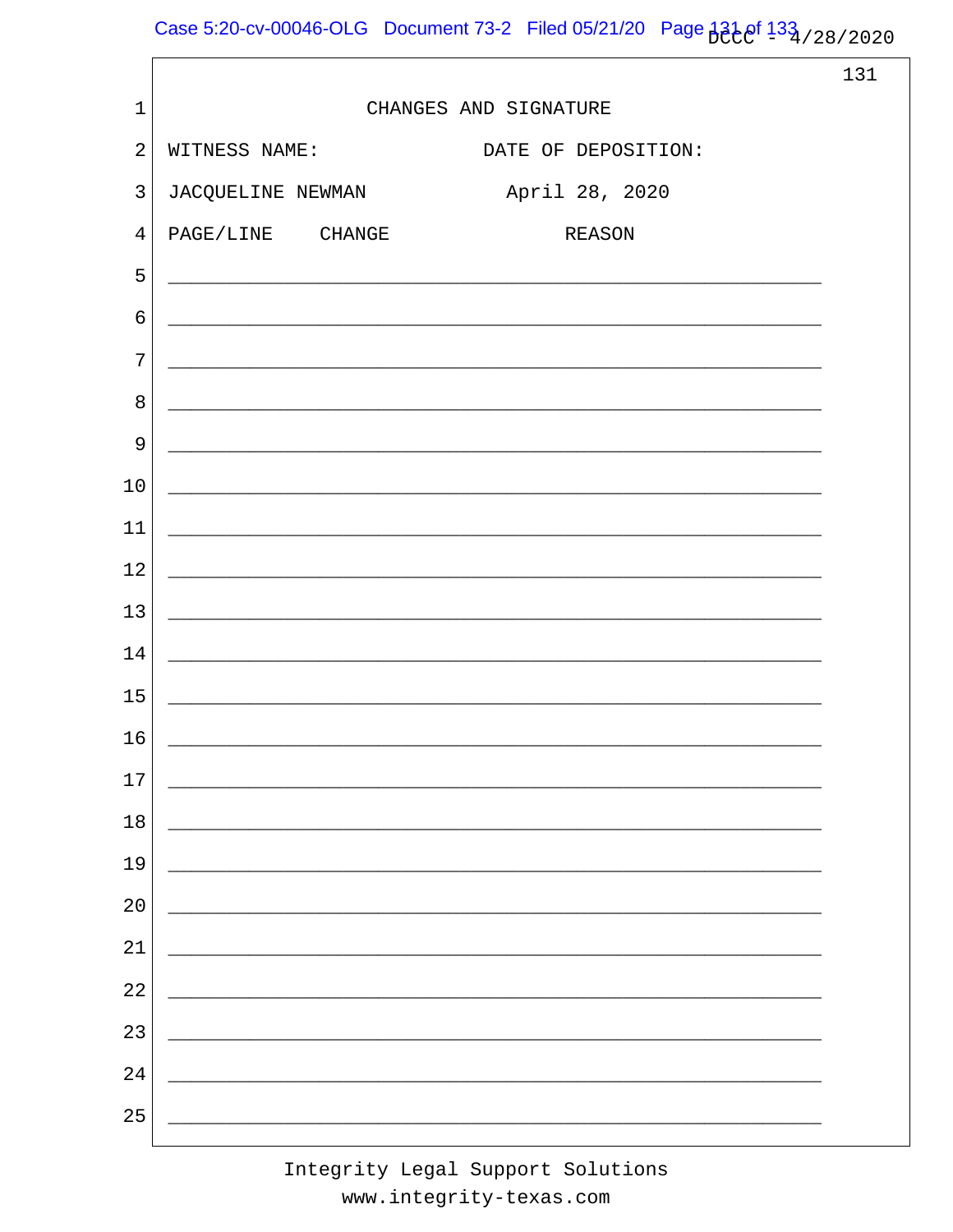Case 5:20-cv-00046-OLG Document 73-2 Filed 05/21/20 Page  $132e^{f}$   $133e^{f}$  / 28/2020

 $\Gamma$ 

|             |                                                          | 132 |
|-------------|----------------------------------------------------------|-----|
| $\mathbf 1$ | I, JACQUELINE NEWMAN, have read the                      |     |
| 2           | foregoing deposition and hereby affix my signature that  |     |
| 3           | same is true and correct, except as noted herein.        |     |
| 4           |                                                          |     |
| 5           |                                                          |     |
| 6           | JACQUELINE NEWMAN                                        |     |
| 7           |                                                          |     |
| 8           | THE STATE OF (1)                                         |     |
| 9           | Before me, $\frac{1}{1}$<br>on                           |     |
| 10          | this day personally appeared JACQUELINE NEWMAN, known to |     |
| 11          | me (or proved to me under oath or through                |     |
| 12          | (description of identity card or other) (()              |     |
| 13          | document) to be the person whose name is subscribed to   |     |
| 14          | the foregoing instrument and acknowledged to me that     |     |
| 15          | they executed same for the purposes and consideration    |     |
| 16          | therein expressed.                                       |     |
| 17          | Given under my hand and seal of office on                |     |
| 18          | this $\_\_\_$ day of $\_\_\_\_\_\_$ , $\_\_\_\_\_$       |     |
| 19          |                                                          |     |
| 20          |                                                          |     |
| 21          |                                                          |     |
| 22          | NOTARY PUBLIC IN AND FOR                                 |     |
| 23          | THE STATE OF ______________________                      |     |
| 24          | My Commission Expires:                                   |     |
| 25          |                                                          |     |
|             |                                                          |     |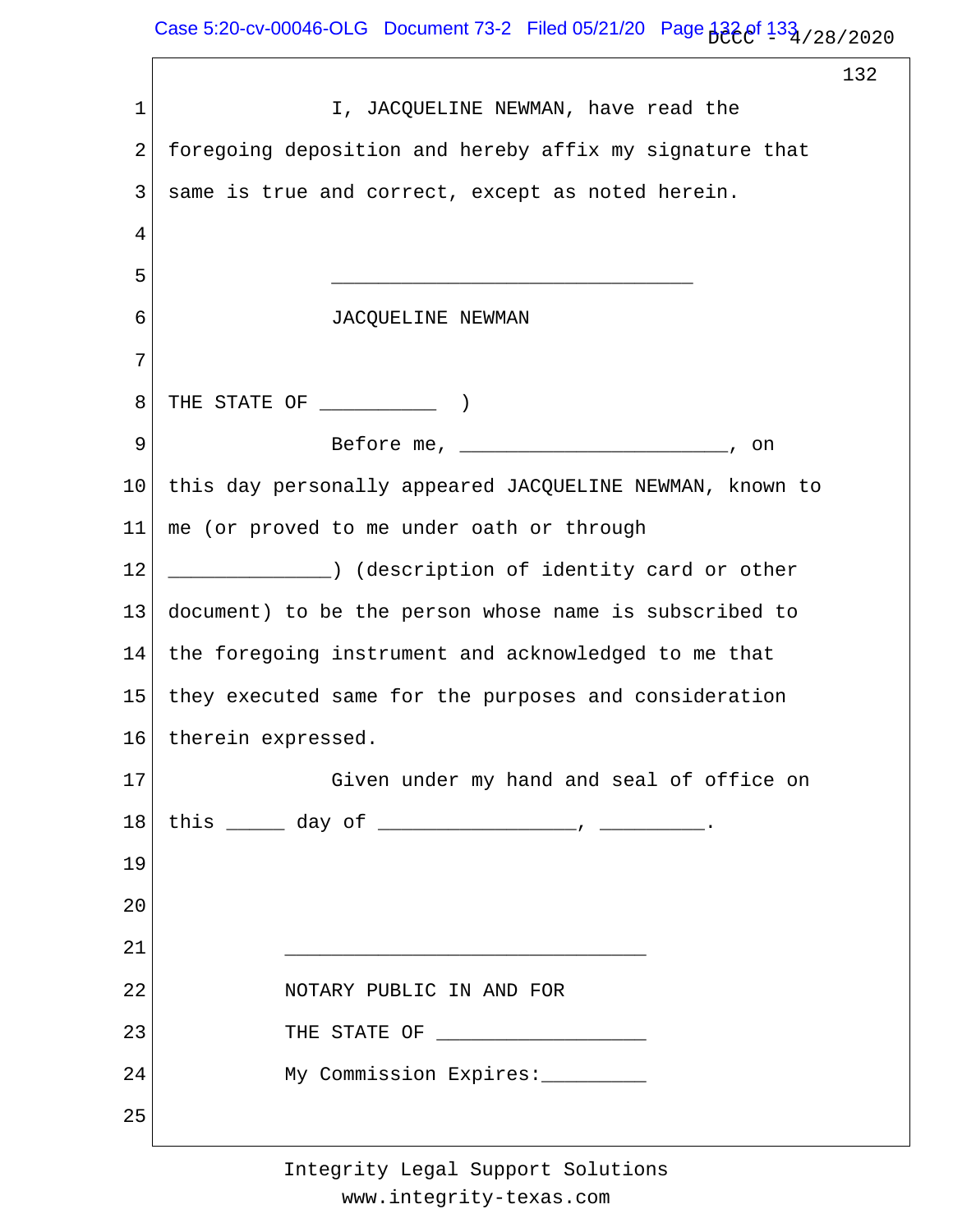$\sqrt{ }$ 

133

| 1  | STATE OF TEXAS<br>$\left( \right)$                       |
|----|----------------------------------------------------------|
| 2  | REPORTER'S CERTIFICATION                                 |
| 3  | I, DEBBIE D. CUNNINGHAM, CSR, hereby                     |
| 4  | certify that the witness was duly sworn and that this    |
| 5  | transcript is a true record of the testimony given by    |
| 6  | the witness.                                             |
| 7  | I further certify that I am neither                      |
| 8  | counsel for, related to, nor employed by any of the      |
| 9  | parties or attorneys in the action in which this         |
| 10 | proceeding was taken. Further, I am not a relative or    |
| 11 | employee of any attorney of record in this cause, nor am |
| 12 | I financially or otherwise interested in the outcome of  |
| 13 | the action.                                              |
| 14 | Subscribed and sworn to by me this day,                  |
| 15 | May 11, 2020.                                            |
| 16 |                                                          |
| 17 |                                                          |
| 18 | Hebbie D. Cunningham                                     |
| 19 | Debbie D. Cunningham,                                    |
| 20 | Texas CSR 2065<br>Expiration: 6/30/2021                  |
| 21 | INTEGRITY LEGAL SUPPORT SOLUTIONS<br>P.O. Box 245        |
| 22 | Manchaca, Texas 78652<br>www.integrity-texas.com         |
| 23 | 512-320-8690; FIRM # 528                                 |
| 24 |                                                          |
| 25 |                                                          |
|    |                                                          |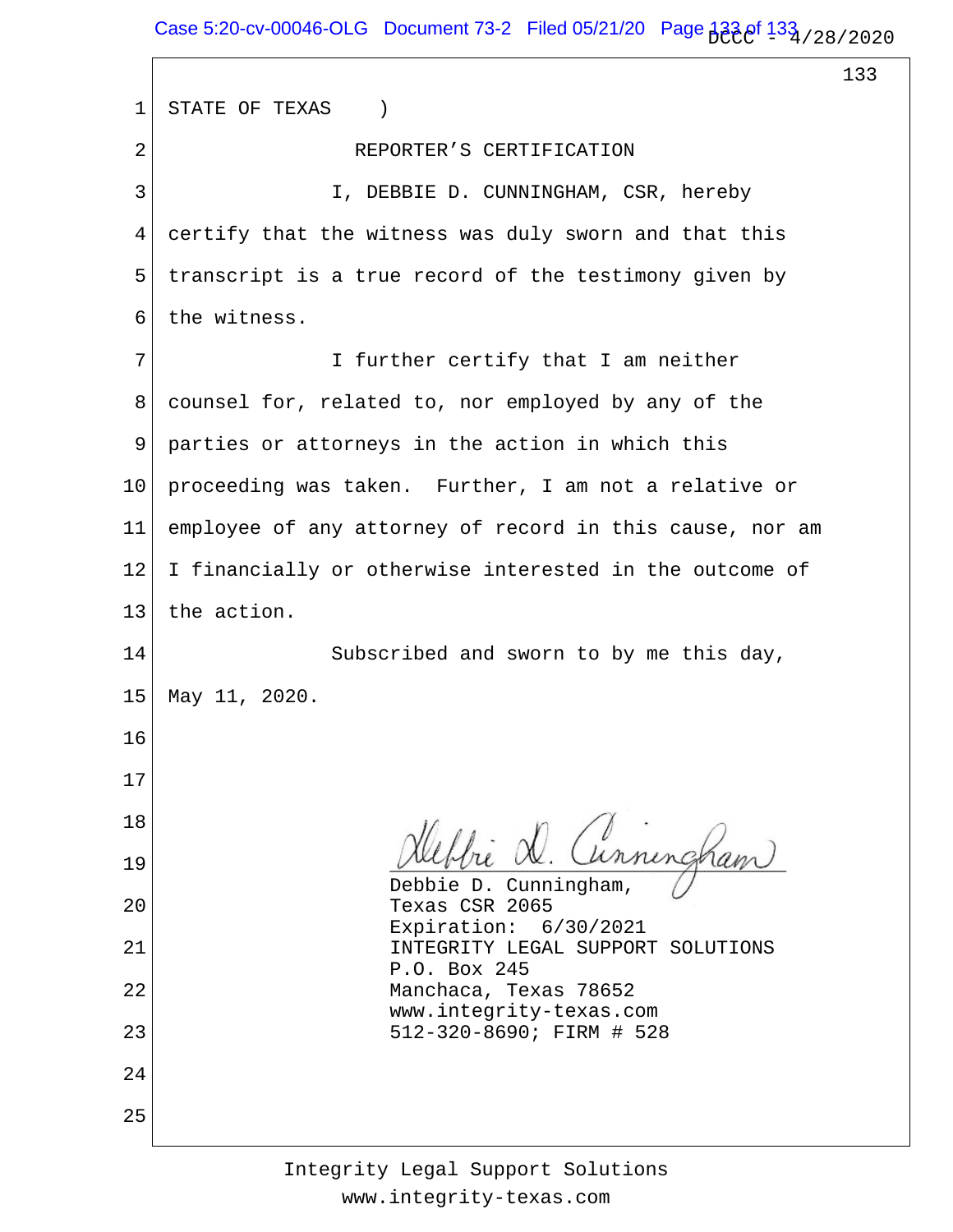IN THE UNITED STATES DISTRICT COURT FOR THE WESTERN DISTRICT OF TEXAS SAN ANTONIO DIVISION JARROD STRINGER, et al., \* Plaintiffs,  $\star$ v. \* No. SA-20-CV-46-OG  $\star$ RUTH HUGHS, et al., Defendant. \*

#### VIDEOTAPED VIDEOCONFERENCED

ORAL DEPOSITION

**OF** STREET IN THE STREET IS NOT THE STREET IN THE STREET IS NOT THE STREET IN THE STREET IS NOT THE STREET IN THE STREET IS NOT THE STREET IN THE STREET IS NOT THE STREET IN THE STREET IS NOT THE STREET IN THE STREET IS N

THE DEMOCRATIC SENATORIAL

CAMPAIGN COMMITTEE REPRESENTATIVE,

SARA SCHAUMBURG

Thursday, April 30, 2020

 VIDEOTAPED VIDEOCONFERENCED DEPOSITION OF SARA SCHAUMBURG, produced as a witness at the instance of the Defendant, and duly sworn, was taken in the above-styled and numbered cause on Thursday, April 30, 2020, from 10:15 a.m. to 12:04 p.m. Central Time, before Debbie D. Cunningham, CSR, in and for the State of Texas, remotely reported via Machine Shorthand, pursuant to the Federal Rules of Civil Procedure.

--ooOoo--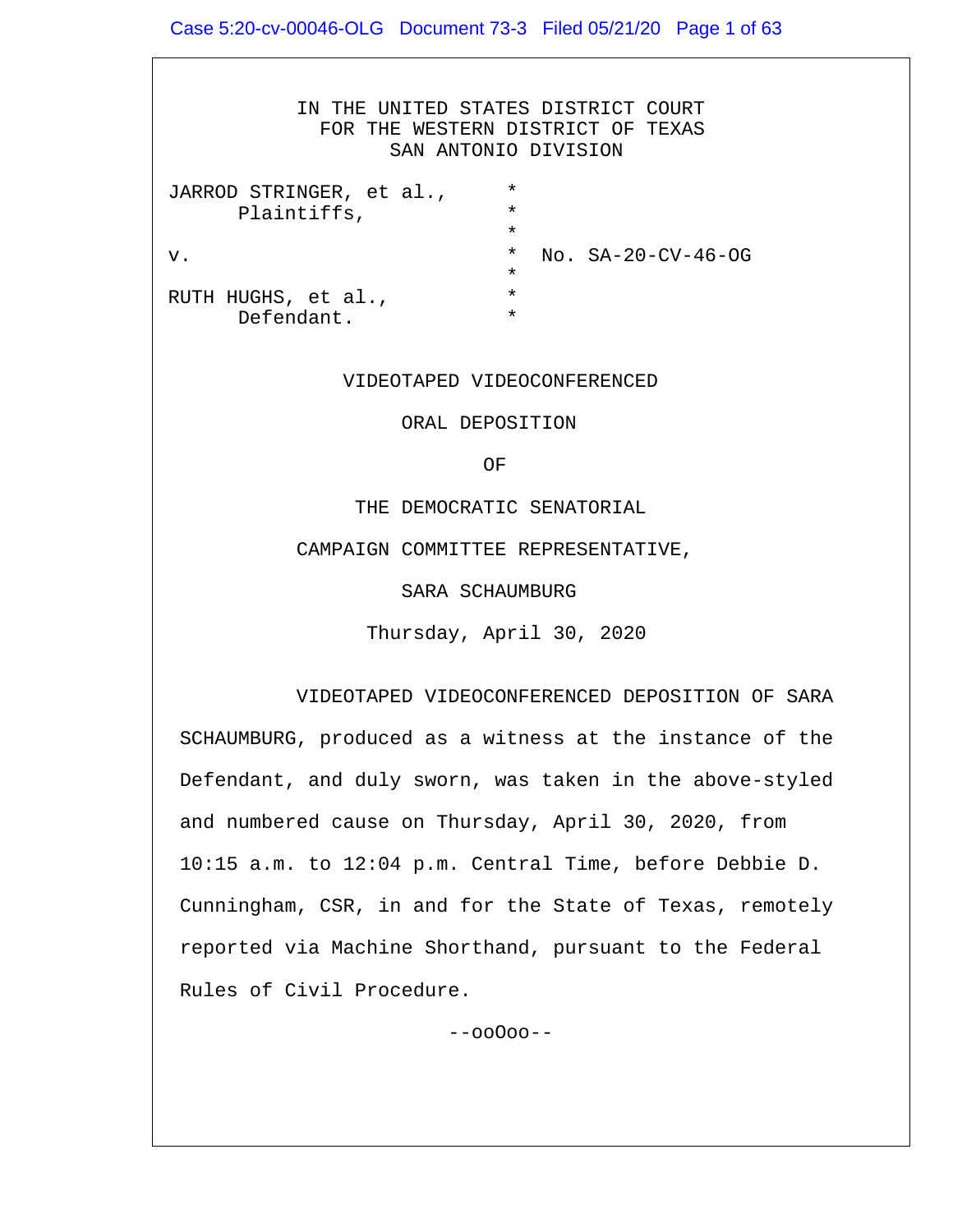```
1
 2
 3
 4
 5
 6
 7
 8
 9
10
11
12
13
14
15
16
17
18
19
20
21
22
23
24
25
                             APPEARANCES
    FOR PLAINTIFF INTERVENORS:
          PERKINS COIE
          700 13th St NW
          Washington, DC 20005
          (T) 202.654.6200
          By: Emily Brailey, Esq.
                ebrailey@perkinscoie.com
                       AND
                Aria Branch, Esq.
                       AND
                Jackie Lopez, Esq.
    FOR DEFENDANT THE TEXAS SECRETARY OF STATE:
          OFFICE OF THE ATTORNEY GENERAL OF TEXAS
          Special Counsel for Civil Litigation
          300 W. 15th Street
          Austin, Texas 78701
          (T) 512.463.4139
          By: Anne Marie Mackin, Esq.
                anna.mackin@oag.texas.gov
    VIDEOGRAPHER:
          Brian Christopher
                              --ooOoo--
```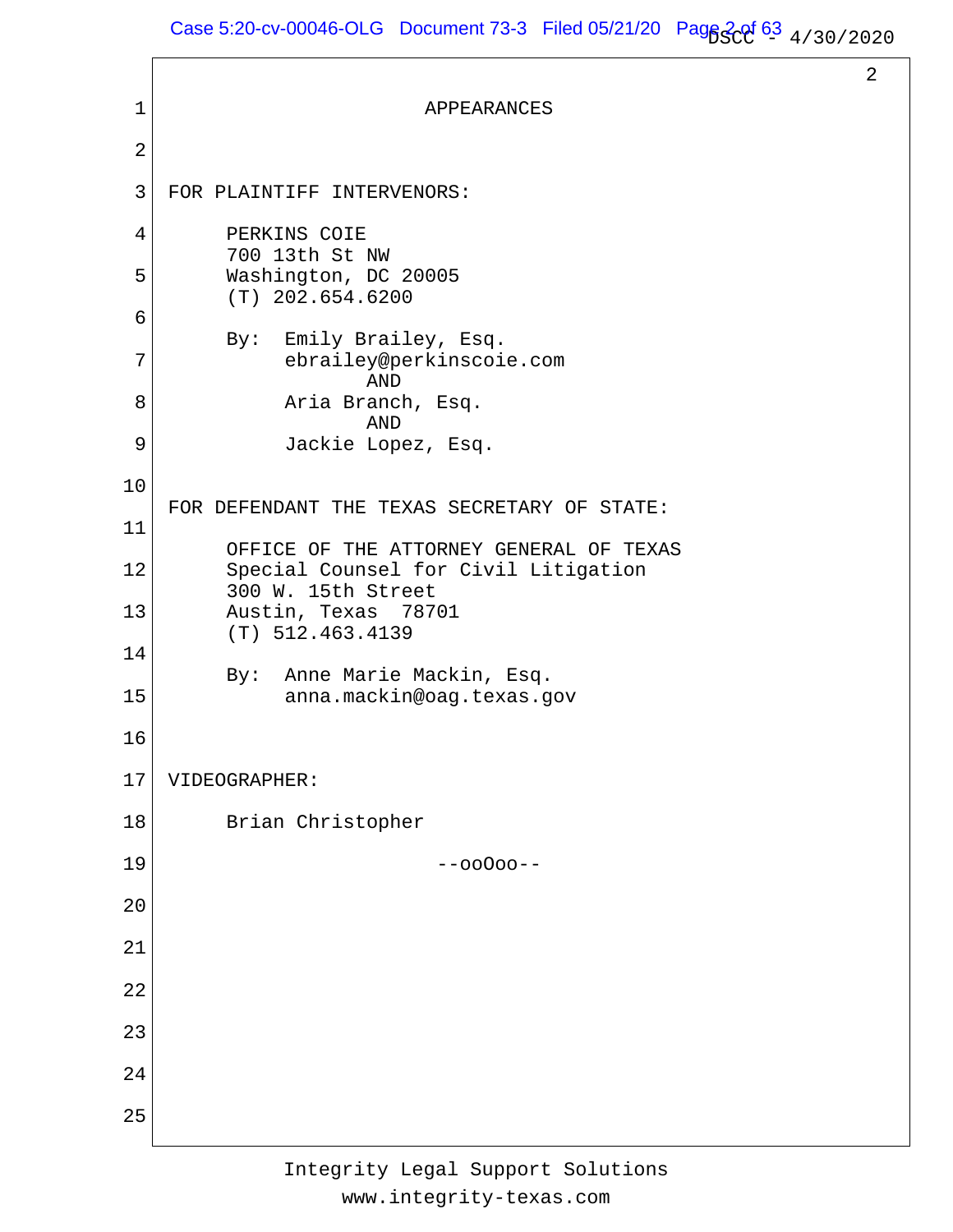|                |                                 |       | $\mathfrak{Z}$ |
|----------------|---------------------------------|-------|----------------|
| $\mathbf 1$    | INDEX                           |       |                |
| $\sqrt{2}$     | APPEARANCES                     | 2     |                |
| $\mathbf{3}$   |                                 |       |                |
| $\overline{4}$ | EXAMINATION OF SARA SCHAUMBURG: |       |                |
| 5              | BY MS. MACKIN                   | $6\,$ |                |
| 6              | BY MS. BRAILEY                  | 57    |                |
| 7              |                                 |       |                |
| $\,8\,$        |                                 |       |                |
| 9              | CHANGES AND SIGNATURE           | 60    |                |
| 10             | REPORTER'S CERTIFICATION        | 62    |                |
| $11\,$         |                                 |       |                |
| 12             | $--00000--$                     |       |                |
| 13             |                                 |       |                |
| 14             |                                 |       |                |
| 15             |                                 |       |                |
| 16             |                                 |       |                |
| $17$           |                                 |       |                |
| $18$           |                                 |       |                |
| 19             |                                 |       |                |
| 20             |                                 |       |                |
| 21             |                                 |       |                |
| 22             |                                 |       |                |
| 23             |                                 |       |                |
| 24             |                                 |       |                |
| 25             |                                 |       |                |
|                |                                 |       |                |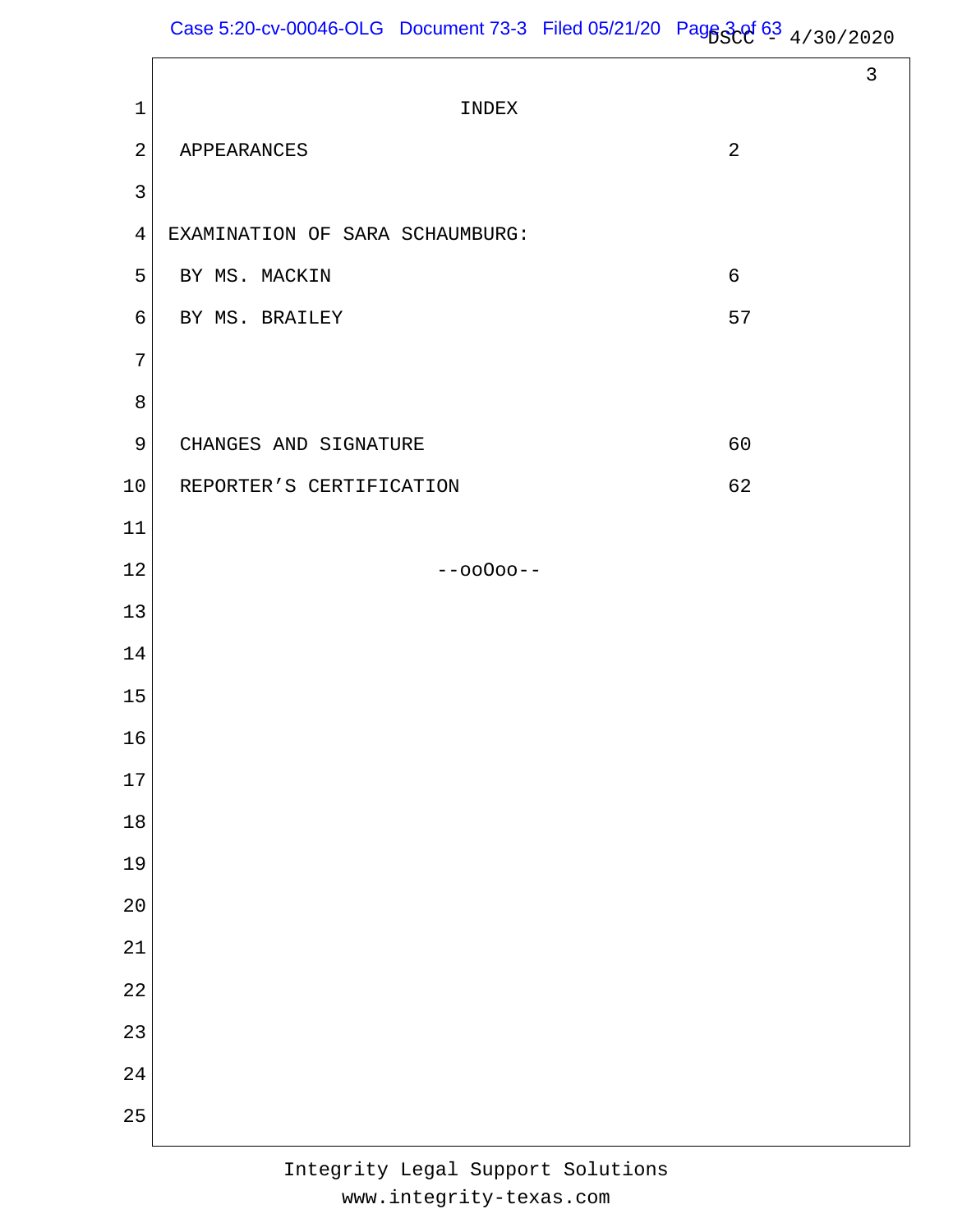Case 5:20-cv-00046-OLG Document 73-3 Filed 05/21/20 Pag $63_{4/30/2020}$ 

4

| $\mathbf 1$    |                | EXHIBIT INDEX                                                |      |
|----------------|----------------|--------------------------------------------------------------|------|
| $\overline{2}$ | Exhibit Number | Description                                                  | Page |
| 3              | Exhibit 1      | Intervenor-Plaintiffs Texas<br>Democratic Party, DSCC, and   | 9    |
| 4              |                | DCCC's Complaint for Declaratory<br>and Injunctive Relief    |      |
| 5              | Exhibit 2      | Defendants' Notice of Oral                                   | 10   |
| 6              |                | Deposition Pursuant to Federal<br>Rule of Civil Procedure 30 |      |
| 7              | Exhibit 3      | 2/3/2020 DSCC press release                                  | 15   |
| 8              | Exhibit 4      | DSCC FEC Form 1                                              | 46   |
| 9              |                | Statement of Organization                                    |      |
| 10             | Exhibit 5      | DSCC Disbursements to TDP<br>printout, dated January through | 49   |
| 11             |                | March 2020                                                   |      |
| 12             |                | $--00000--$                                                  |      |
| 13             |                |                                                              |      |
| 14             |                |                                                              |      |
| 15             |                |                                                              |      |
| 16             |                |                                                              |      |
| 17             |                |                                                              |      |
| 18             |                |                                                              |      |
| 19             |                |                                                              |      |
| 20             |                |                                                              |      |
| 21             |                |                                                              |      |
| 22             |                |                                                              |      |
| 23             |                |                                                              |      |
| 24             |                |                                                              |      |
| 25             |                |                                                              |      |
|                |                |                                                              |      |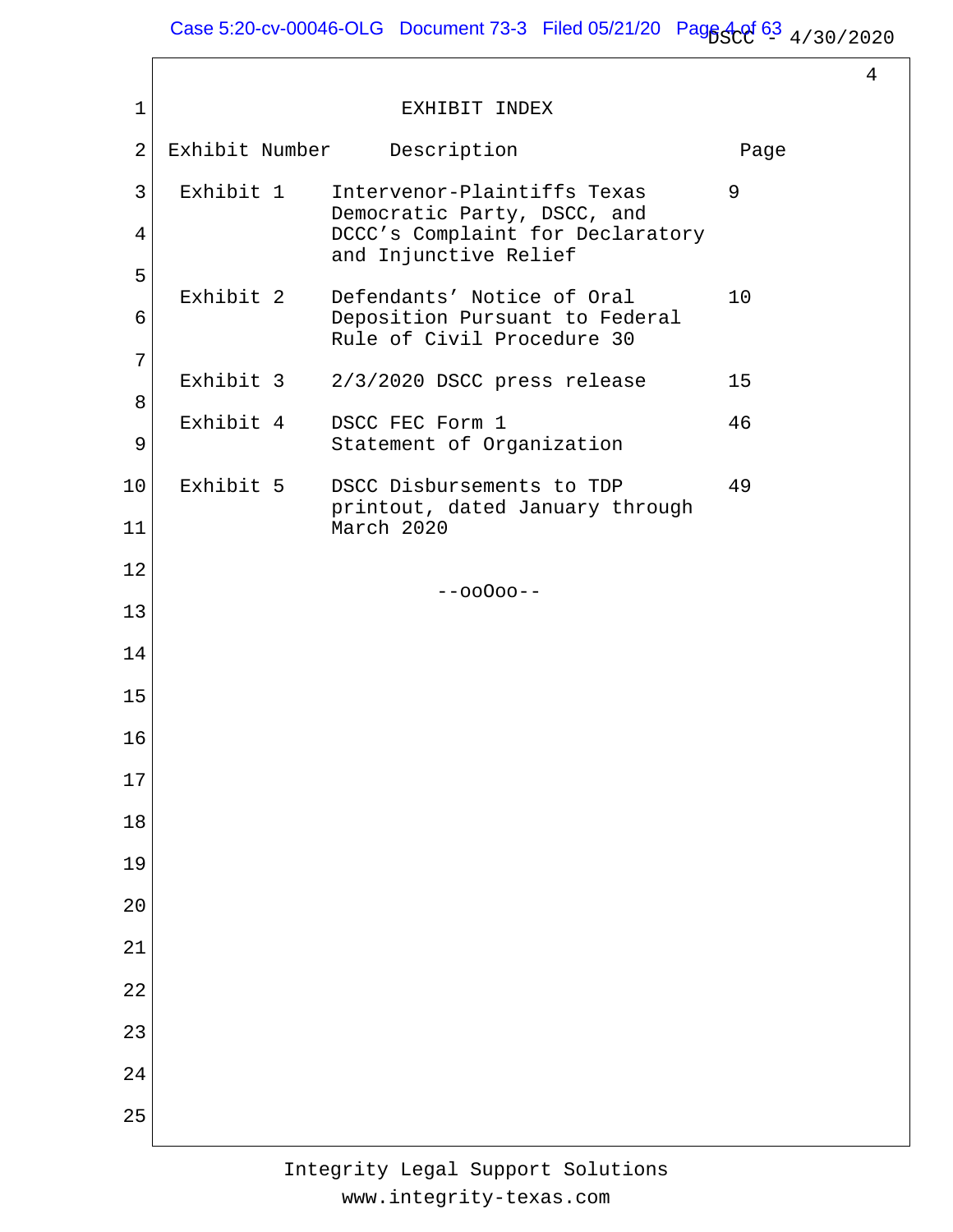Case 5:20-cv-00046-OLG Document 73-3 Filed 05/21/20 Page 5  $^{63}$  4/30/2020

5

1 2 3 4 5 6 7 8 9 10 11 12 13 14 15 16 17 18 19 20 21 22 23 24 25 (Thursday, April 30, 2020, 10:15 a.m.) P R O C E E D I N G S THE REPORTER: Today is Thursday, April 30, 2020. This is the videoconferenced deposition of the DSCC's Corporate Representative, Sarah Schaumburg, in the matter of Jarrod Stringer, et al. versus Ruth Hughs, et al. Due to the COVID-19 pandemic, we are remotely situated, and we are on the record at 10:15 a.m., Central Standard Time. My name is Debbie Cunningham, and my business address is P.O. Box, Manchaca, Texas 78652. Would all persons present please introduce themselves for the record? MS. MACKIN: This is Anna Mackin with the Texas Attorney General's office on behalf of the Defendants. MS. BRAILEY: This is Emily Brailey with Perkins Coie on behalf of the Plaintiff Intervenors. MS. BRANCH: Aria Branch with Perkins Coie on behalf of the Plaintiff Intervenors. THE REPORTER: Is anyone else making announcements? (No audible response.) (Witness sworn by the reporter.) MS. SCHAUMBURG: I apologize.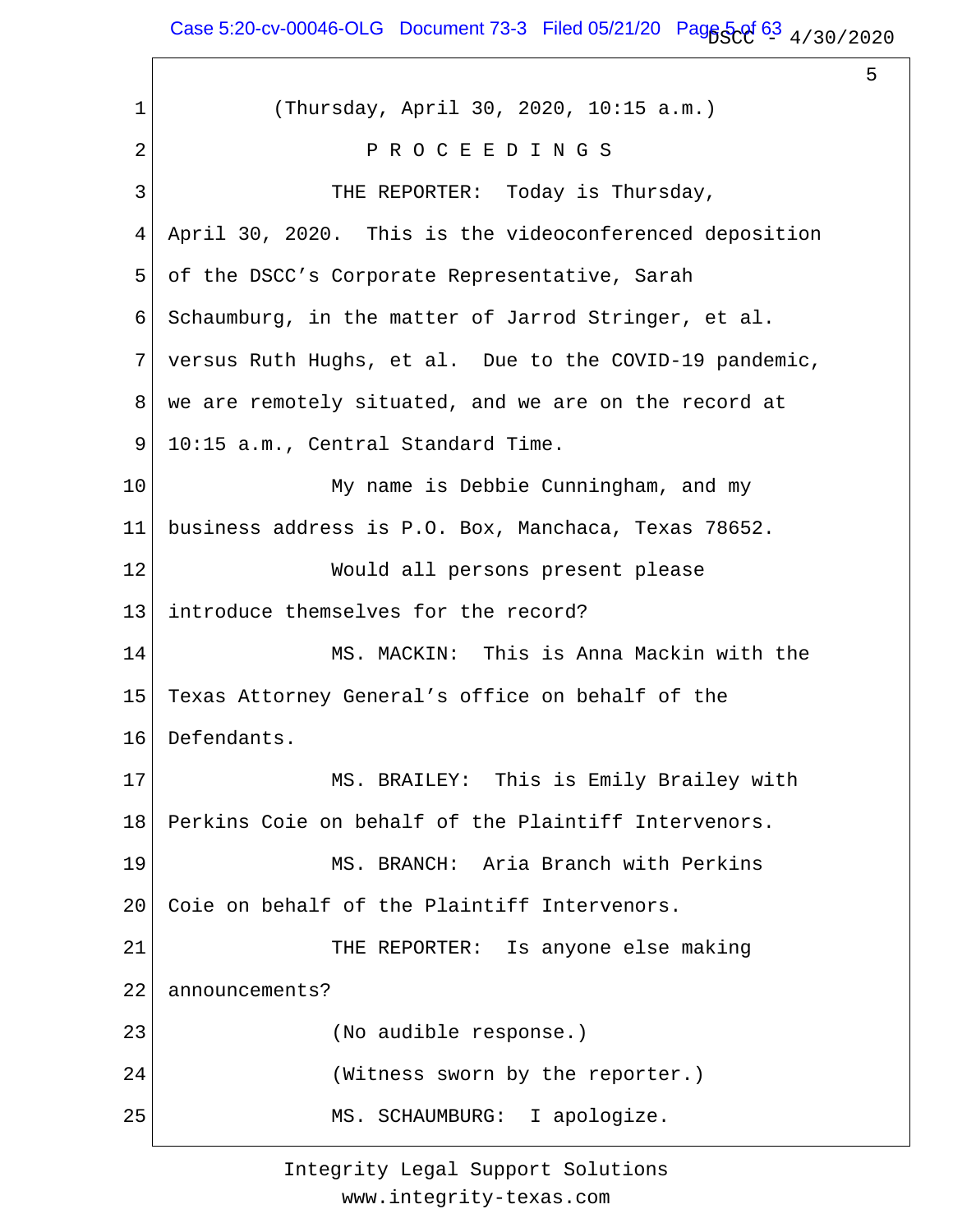Case 5:20-cv-00046-OLG Document 73-3 Filed 05/21/20 Page  $63\frac{1}{4/30/2020}$ 

6

1 2 3 4 5 6 7 8 9 10 11 12 13 14 15 16 17 18 19 20 21 22 23 24 25 (Brief interruption.) SARA SCHAUMBURG, having taken an oath to tell the truth, the whole truth, and nothing but the truth, was examined and testified as follows: EXAMINATION BY MS. MACKIN:  **Q. Good morning, Ms. Schaumburg. If you wouldn't mind, just please speak and spell your name one more time for the record.** A. Sure. It's Sara Schaumburg, S-A-R-A S-C-H-A-U-M-B-U-R-G.  **Q. Thank you. My name is Anna Mackin. I'm an attorney with the Texas AG's Office, and I represent the Defendants in the case. I'm going to be taking your deposition today. Have you been deposed before?** A. Yes.  **Q. Okay. So you're probably familiar with the basic ground rules, but I want to touch on a couple of high points before we get into the meat of the questions. Since we are using this remote means, please try to give a verbal answer to my questions, a "yes" or a "no," as opposed to "uh-huh" or "huh-uh." That's because Debbie is writing down everything we say, and so**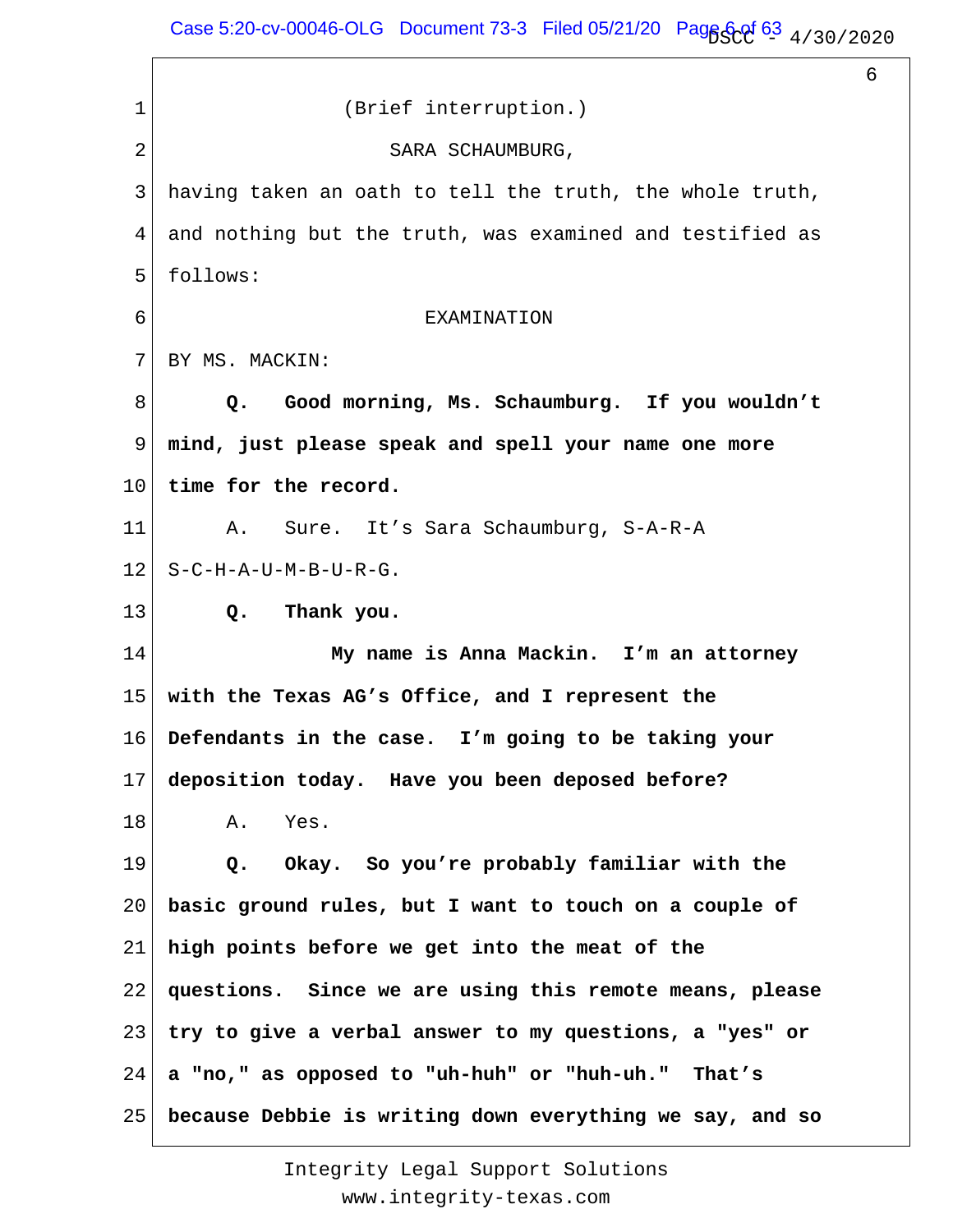1 2 3 4 5 6 7 8 9 10 11 12 13 14 15 16 17 18 19 20 21 22 23 24 25 **that way we can get a clear and accurate record. Okay?** A. Yes.  **Q. Okay. And please let me finish my question before you answer. I will also endeavor to let you finish your answer before I ask my next question. Again, this is especially important that we avoid speaking over today to give the court reporter time to get everything down. If you don't understand one of my questions, will you agree to tell me so that I can rephrase it?** A. Yes.  **Q. Thank you. And this is not an endurance contest. You are the talent. If you need a break to use the restroom, stretch your legs at any time, just let me know. I'll have you answer any question that is pending at the time; but then you can go ahead and take that break. Okay? Any reason that you might not be able to answer my questions honestly, completely, and accurately today?** A. No.  **Q. And now that the deposition is underway, please tell me if you communicate via text, e-mail, or**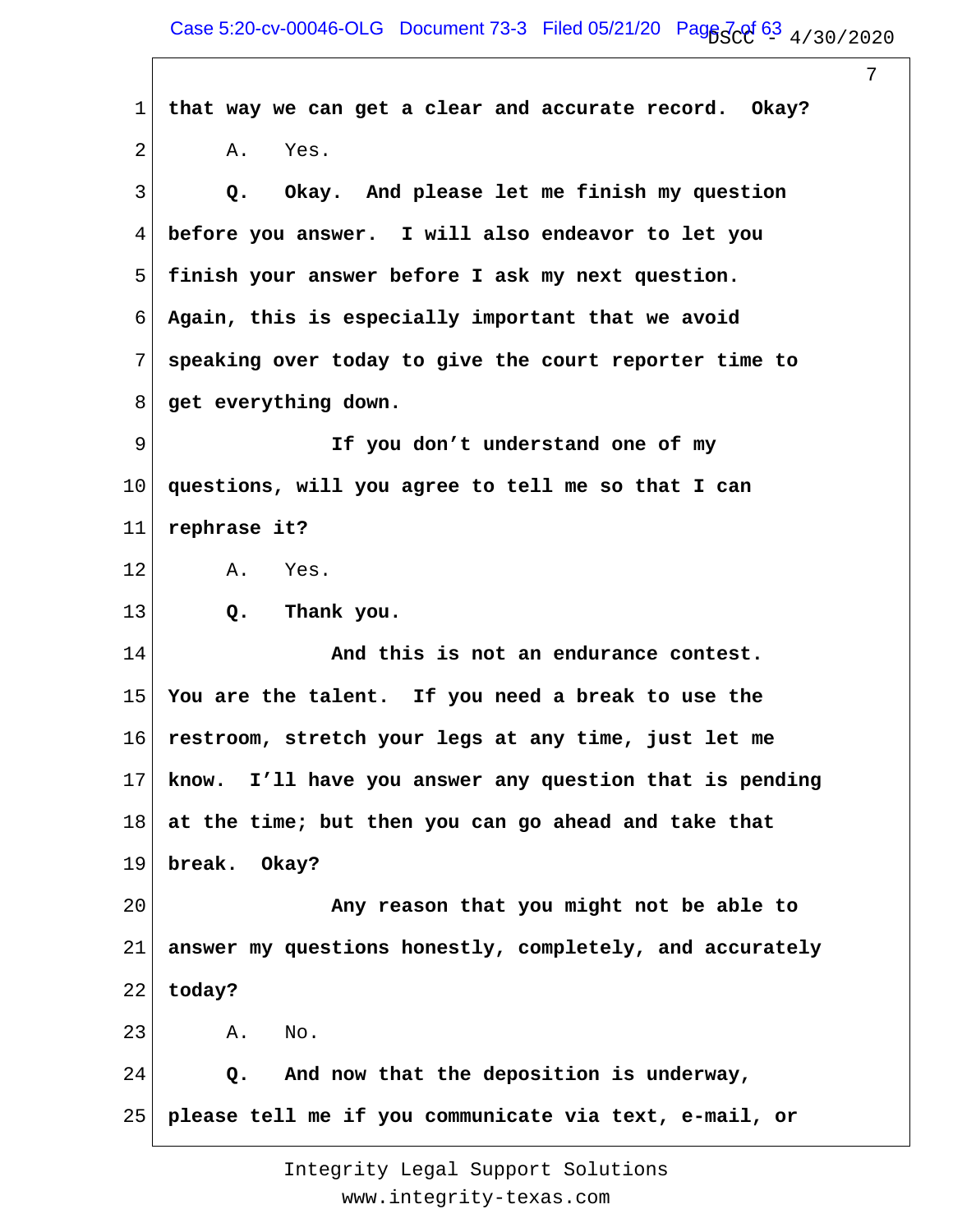## Case 5:20-cv-00046-OLG Document 73-3 Filed 05/21/20 Page 8 of 63  $_4$  / 30 / 2020

8

1 2 3 4 5 6 7 8 9 10 11 12 13 14 15 16 17 18 19 20 21 22 23 24 25 **any other means about [sic] your counsel about the substance of your testimony between now and when I conclude the deposition. Okay?** A. Yes.  **Q. Do you have any documents in front of you?** A. No.  **Q. Okay. I'm going to be showing you some documents today; but since we're situated remotely, if you refer to any document or any website to aid you in answering my questions, please let me know that. Okay?** A. And just to -- sorry. I do have a hard copy of the Complaint.  **Q. Okay.** A. And the -- and my declaration.  **Q. Okay. Thank you for that. Also during our conversation today, when I say DSCC, I will be referring to the Democratic Senatorial Campaign Committee; and when you say DSCC, I will also understand you to be referring to the Democratic Senatorial Campaign Committee. Is that fair?** A. Yes.  **Q. Okay. So during today's deposition, I'm going to be showing you some documents. We can do this one of two ways. I can share documents on my screen, or I can send a link in the chat box to allow you to click and**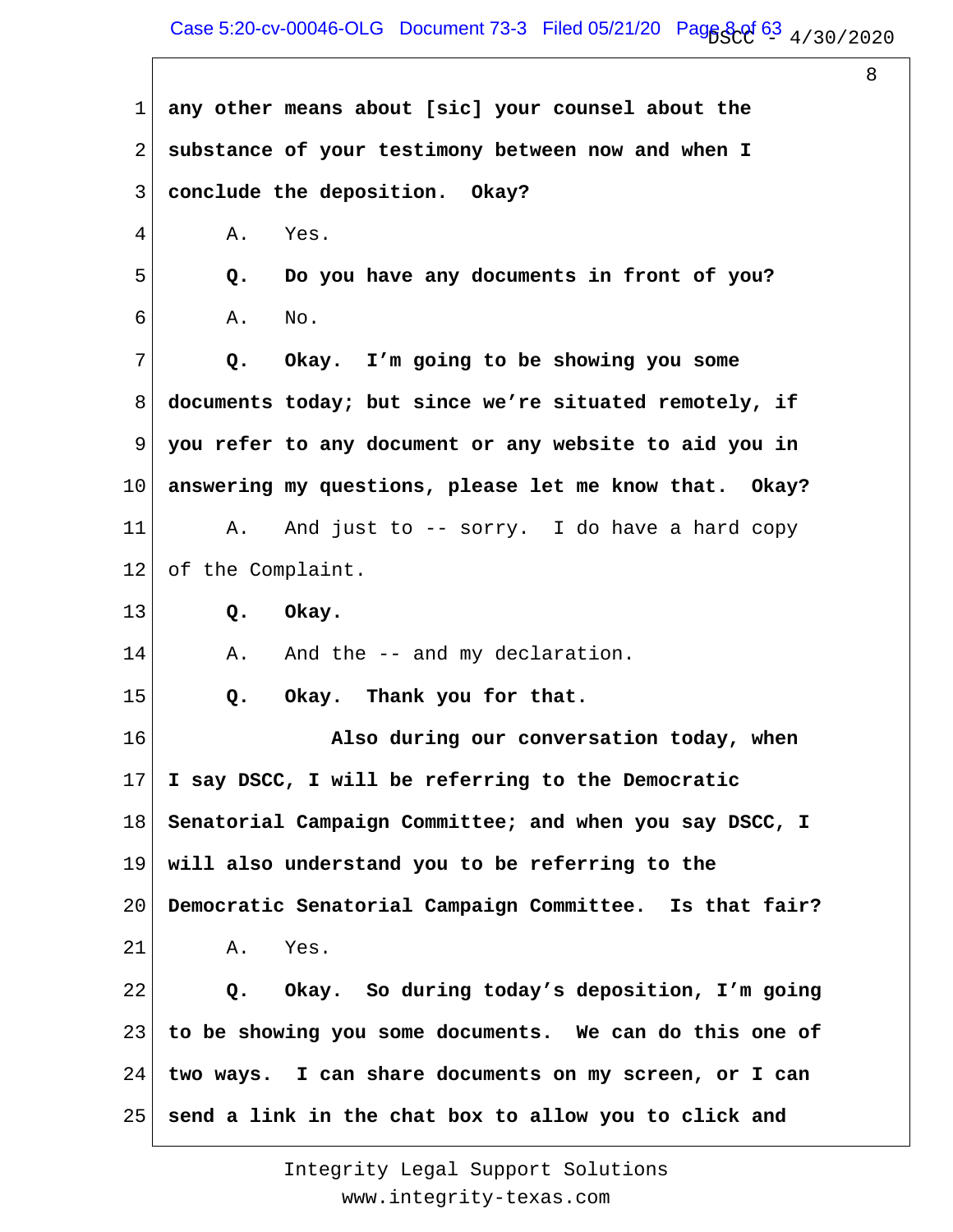## Case 5:20-cv-00046-OLG Document 73-3 Filed 05/21/20 Page 9 of 63  $_4$  / 30 / 2020

9

1 2 3 4 5 6 7 8 9 10 11 12 13 14 15 16 17 18 19 20 21 22 23 24 25 **download the document. Do you have a preference? Would one of those be easier for you?** A. Probably the link.  **Q. Okay. Let's go ahead, then, and practice with what's going to be Exhibit 1.** (Exhibit 1 marked.)  **Q (BY MS. MACKIN) So I'm placing a document in the chat box. Did that go through okay?** A. It did.  **Q. Okay. And if you wouldn't mind opening that up, take a look at it and let me know when you are ready to discuss it.** A. Okay.  **Q. Have you seen this document before, Ms. Schaumburg?** A. Yes. My only hesitation is just the date is different than the one that I was familiar with. I thought one -- I'm looking at one, so I'm just -- or the one that I have is from December. This one is from January, but I think I am generally familiar with this document.  **Q. Okay. And what is it?** A. This is our Complaint in this case.  **Q. Okay. And did you review the document before it was filed?**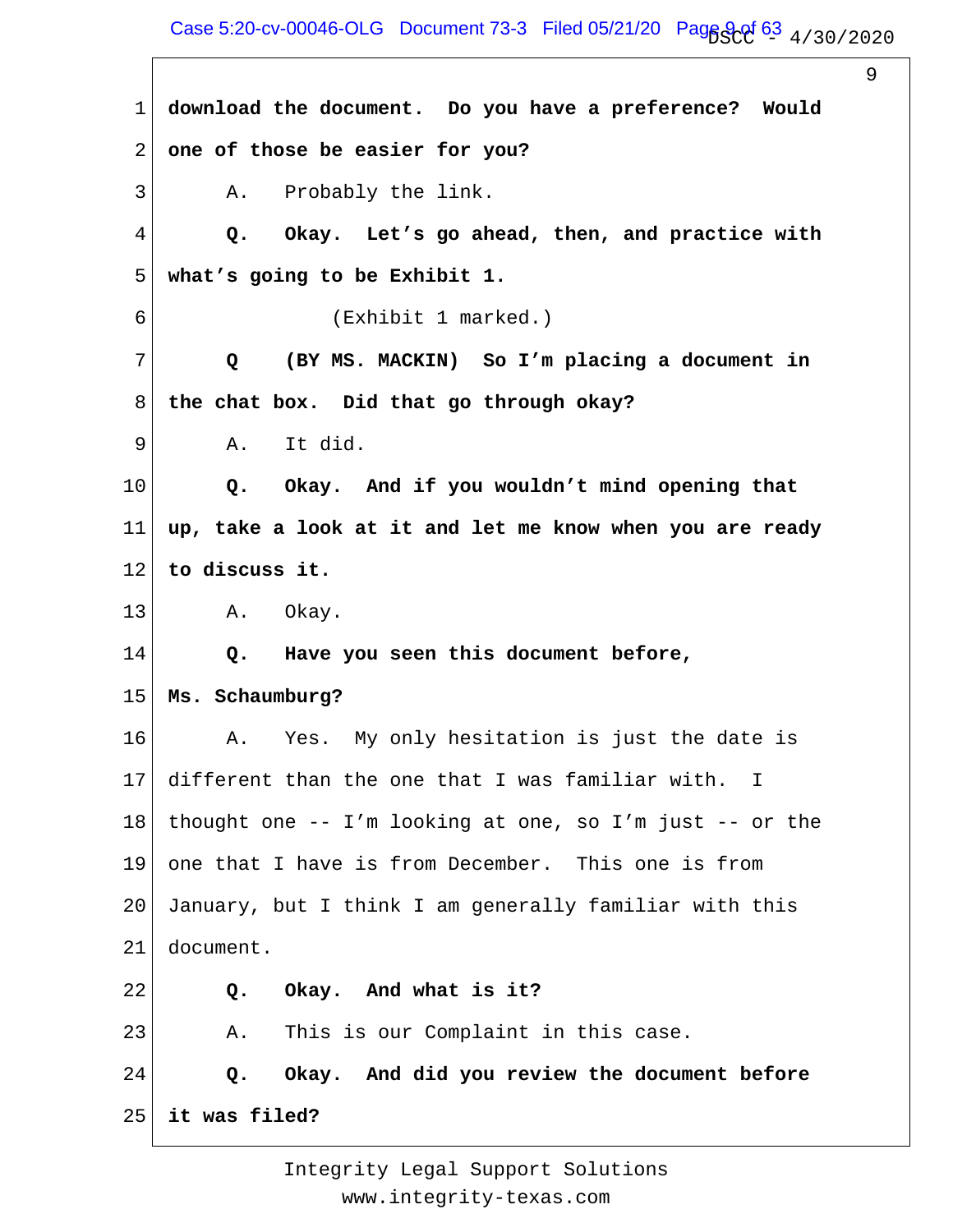1 2 3 4 5 6 7 8 9 10 11 12 13 14 15 16 17 18 19 20 21 22 23 24 25 A. Yes.  **Q. Okay. How much time would you say that DSCC staff spent reviewing this document before it was filed?** A. Personally, I probably spent about an hour or two looking over it before it was filed. I can't speak to others.  **Q. Do you know if anyone else with DSCC reviewed it before it was filed?** A. I believe so, but I don't know for sure.  **Q. Okay. That's all that I have on that document.** MS. MACKIN: I'm going to share another document in the chat box. (Exhibit 2 marked.)  **Q. (BY MS. MACKIN) Please let me know if that's come through okay, and let me know when you're ready to discuss it. And, obviously, take all the time you need to look it over.** A. Okay.  **Q. All right. Have you seen this document before?** A. Yes.  **Q. And what is it?** A. This is the Notice of my deposition and the deposition topics.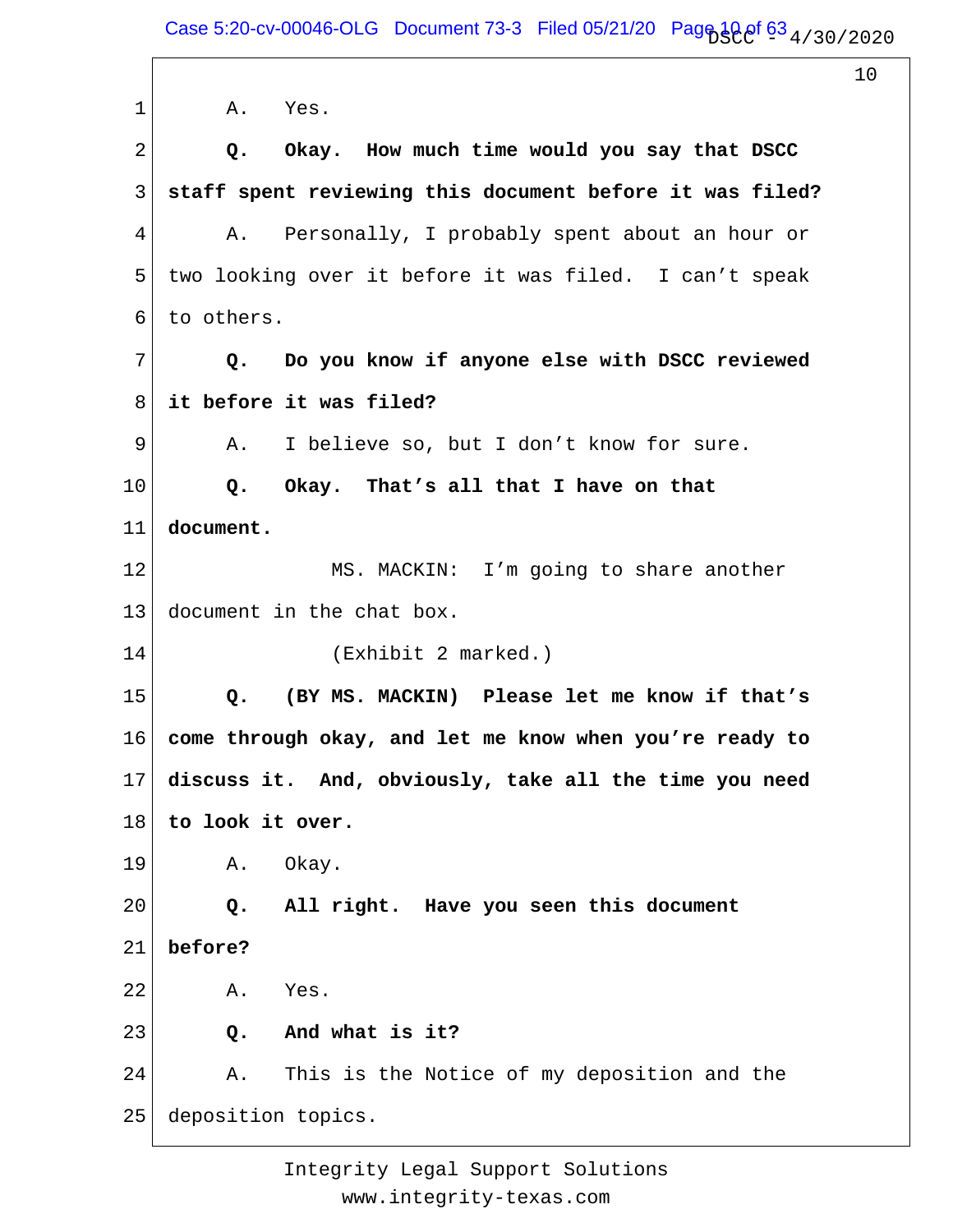Case 5:20-cv-00046-OLG Document 73-3 Filed 05/21/20 Page  $11.0$ f 63 $_4$ /30/2020

 $\overline{\phantom{a}}$ 

11

| $\mathbf 1$ | Okay. And so you understand that you are here<br>Q.      |
|-------------|----------------------------------------------------------|
| 2           | today pursuant to this Deposition Notice?                |
| 3           | Yes.<br>Α.                                               |
| 4           | And you understand that this document says<br>Q.         |
| 5           | that DSCC is directed to designate one or more persons   |
| 6           | to testify on its behalf on the topics of this Notice?   |
| 7           | Yes.<br>Α.                                               |
| 8           | And so do you understand that your testimony<br>Q.       |
| 9           | today is on behalf of DSCC, and your answers will bind   |
| 10          | DSCC?                                                    |
| 11          | Α.<br>Yes.                                               |
| 12          | Okay. And, again, taking all the time you<br>Q.          |
| 13          | need to review the topics listed in the Notice, have you |
| 14          | been designated as DSCC's representative on each topic   |
| 15          | in Exhibit 2?                                            |
| 16          | That's my understanding, yes.<br>Α.                      |
| 17          | Q.<br>Okay. How did you prepare for today's              |
| 18          | deposition?                                              |
| 19          | MS. BRAILEY: I'm going to object on the                  |
| 20          | attorney-client privilege.                               |
| 21          | Sara, you can answer as long as you don't                |
| 22          | reveal any conversation with me on that.                 |
| 23          | I've had two sessions with counsel.<br>I spoke<br>Α.     |
| 24          | with some other employees at the DSCC about our          |
| 25          | involvement in Texas, and I reviewed some of the filings |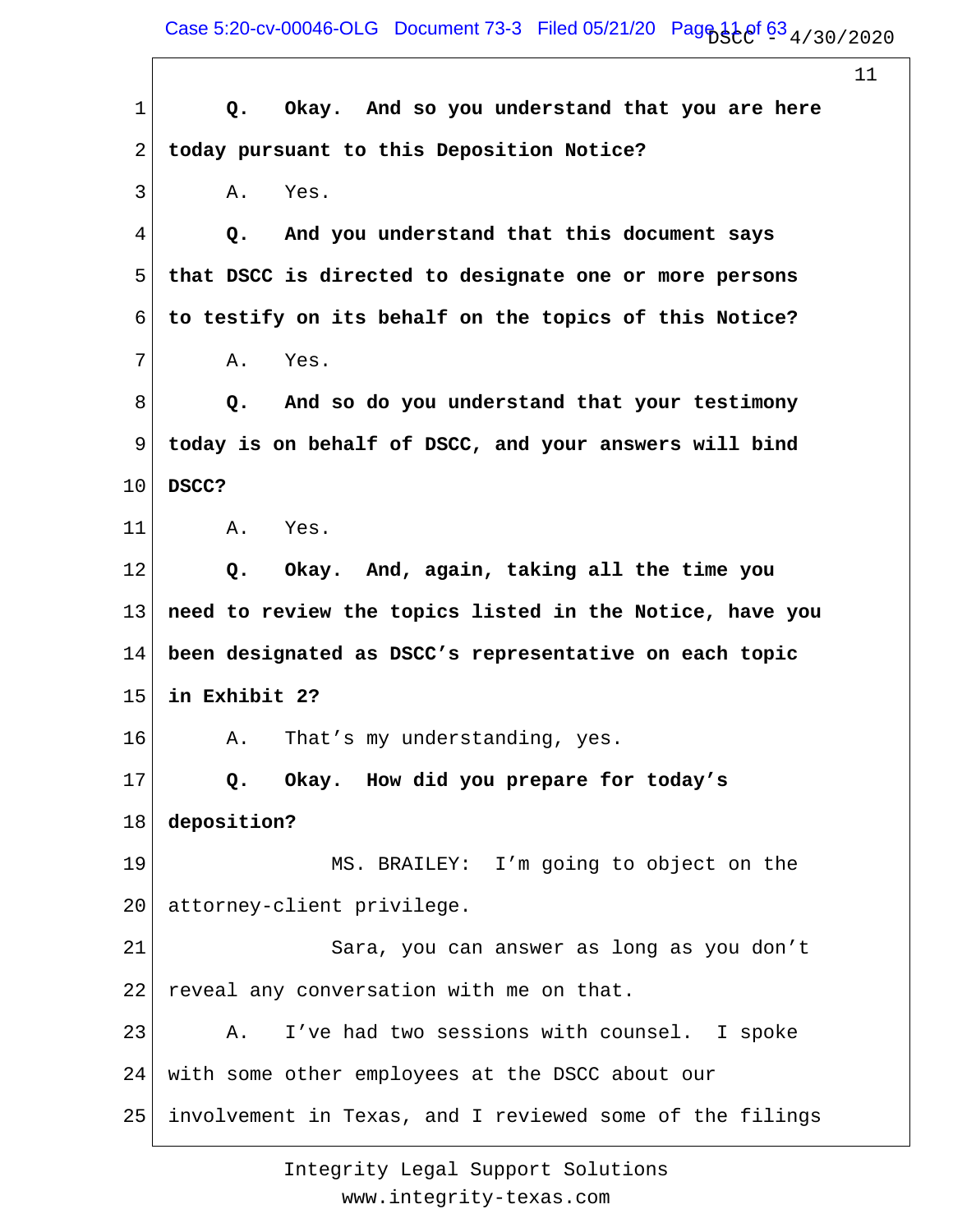Case 5:20-cv-00046-OLG Document 73-3 Filed 05/21/20 Page  $12e^{\frac{1}{12}}$   $6^{\frac{1}{3}}$  4/30/2020

12

1 2 3 4 5 6 7 8 9 10 11 12 13 14 15 16 17 18 19 20 21 22 23 24 25 in the case and the documents that the DSCC has produced in the case.  **Q. Who did you meet with at DSCC to prepare for today's deposition?** A. I spoke briefly with Allison Wright and Ben Walden.  **Q. And what is Ms. Wright's position with DSCC?** MS. BRAILEY: I'm going to object on the First Amendment to the extent that any of your answers would include strategic information. But you can answer at a high level. A. She handles our compliance.  **Q. (BY MS. MACKIN) So, like, one of her job duties is filing your filings with the FEC, for example?** A. That, I don't know.  **Q. Oh, okay. No problem. And then what is Mr. Walden's role with DSCC?** MS. BRAILEY: The same objection. I'm going to just object on the First Amendment. You can answer at a high level as long as you don't reveal strategic information. A. He's the director of Candidate Services.  **Q. (BY MS. MACKIN) So did you meet with anyone else at DSCC to prepare for today's deposition besides**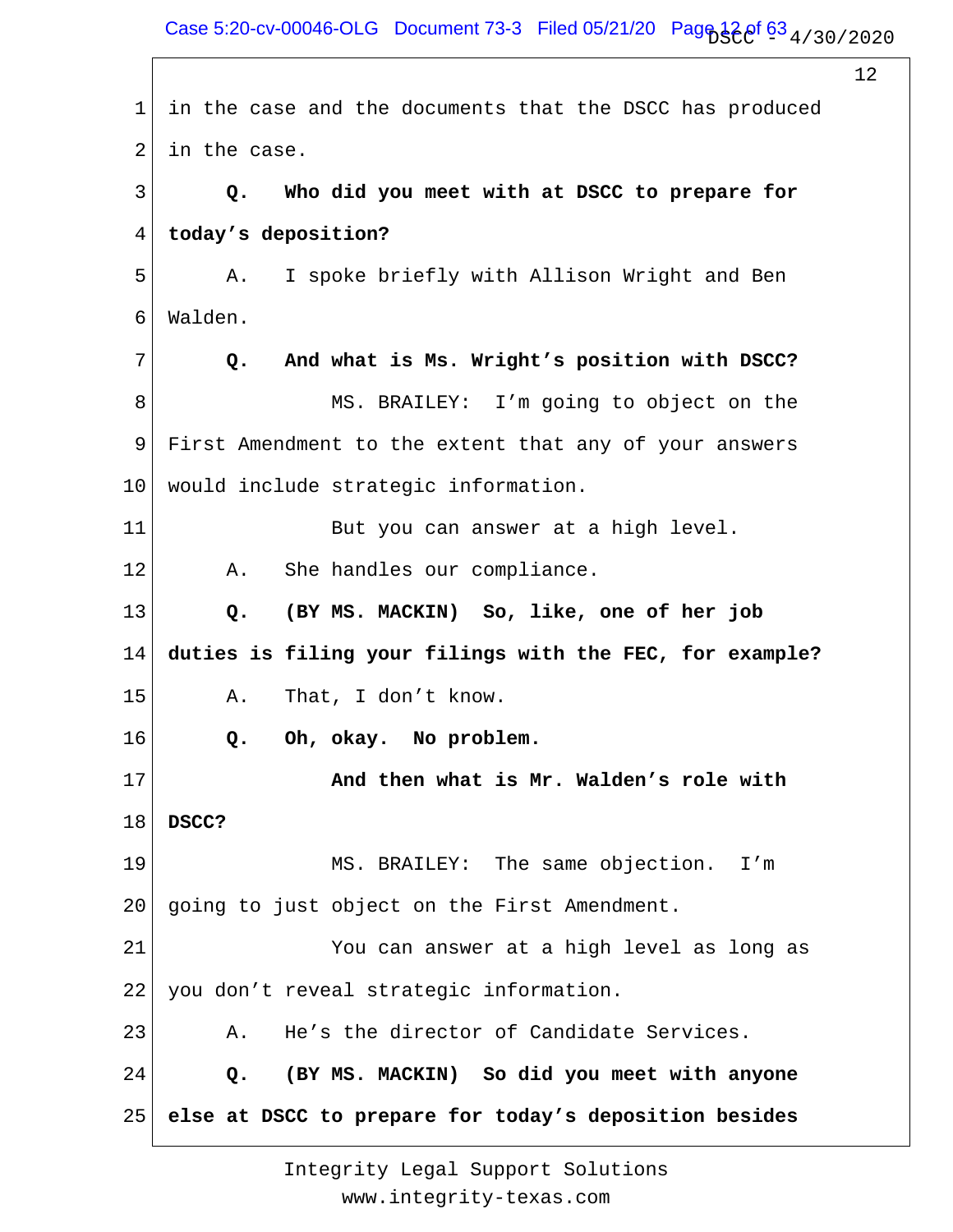1 2 3 4 5 6 7 8 9 10 11 12 13 14 15 16 17 18 19 20 21 22 23 24 25 **Ms. Wright and Mr. Walden?** A. No.  **Q. Okay. And why did you meet with Ms. Wright to prepare for today's deposition?** A. To make sure I had a complete understanding of our investments and involvement in Texas in the Texas Senate race.  **Q. And how about Mr. Walden, why did you meet with him?** A. I'm sorry. I said for the same reason as Ms. Wright.  **Q. Okay. Thank you for that. And you mentioned that you met with your counsel twice?** A. Correct.  **Q. Okay. And, again, I'm not asking for the substance of those communications or what you discussed, nothing privileged, just kind of the nuts and bolts of how long were each of those meetings?** A. A couple of hours.  **Q. All right. And so are you adequately familiarized with the facts to testify as DSCC's representative on the topics in the Notice?** A. Yes.  **Q. Okay. Did you review -- well, let's see. You**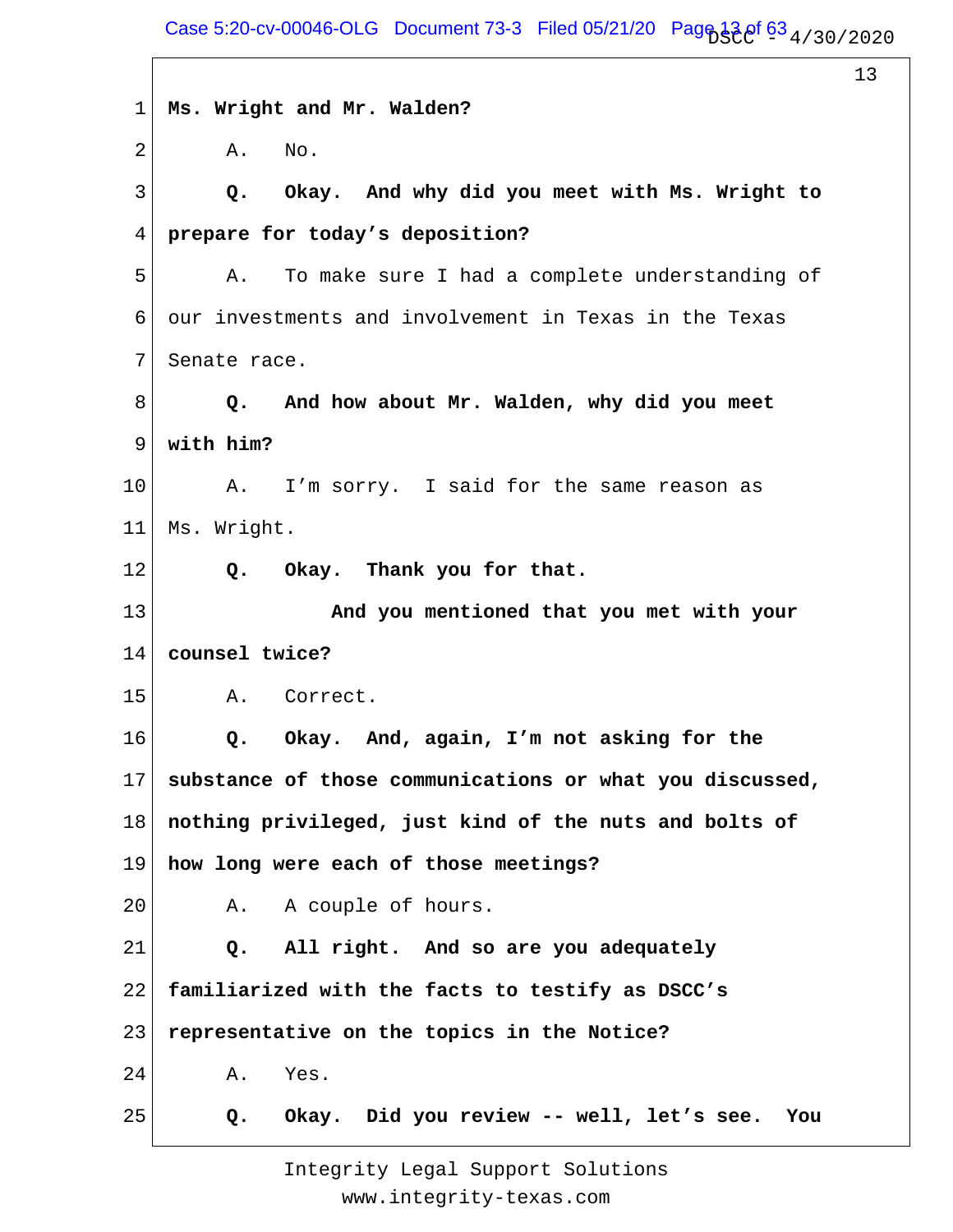# Case 5:20-cv-00046-OLG Document 73-3 Filed 05/21/20 Page  $14.0^{\circ}$  63  $_4$  / 30 / 20 20

14 1 2 3 4 5 6 7 8 9 10 11 12 13 14 15 16 17 18 19 20 21 22 23 24 25 **mentioned that you reviewed the filings in this lawsuit, not all of them, some of them, and the documents that DSCC has produced to us. Did you review any other documents to prepare for today's deposition?** MS. BRAILEY: I'm just going to object to preserve the attorney-client privilege. You can answer as long as none of this involves our conversations. A. No.  **Q (BY MS. MACKIN) So your counsel has provided some documents to us that are Bates numbered DSCC 1 through DSCC 906. Are you aware of that?** MS. BRAILEY: Objection. Anna, just so you know, it goes to 911 is the final Bates number. MS. MACKIN: I apologize. 911. I guess the last document is titled 906, but it's several pages. MS. BRAILEY: Right. MS. MACKIN: I appreciate that. Thank you, Emily.  **Q (BY MS. MACKIN) And so are you familiar with the fact that those documents have been provided to us, Ms. Schaumburg?** A. I understand that counsel produced this set of documents in advance of this.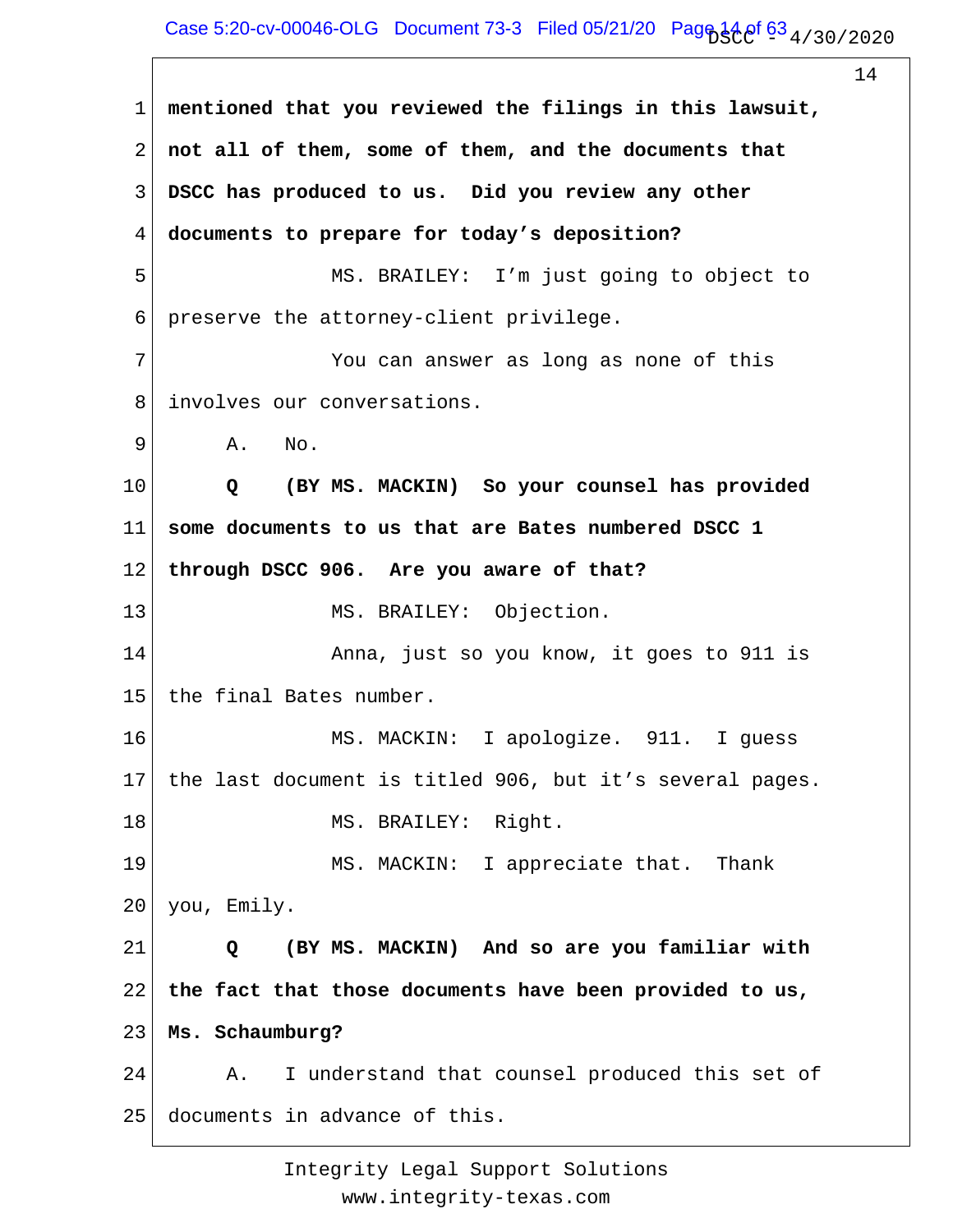Case 5:20-cv-00046-OLG Document 73-3 Filed 05/21/20 Page  $15.0f$  63  $_4$  / 30 / 20 20

15

1 2 3 4 5 6 7 8 9 10 11 12 13 14 15 16 17 18 19 20 21 22 23 24 25  **Q. And is it your understanding that the documents were provided as DSCC's response to the subpoena on page 6 of Exhibit 2?** A. Yes.  **Q. Okay.** MS. MACKIN: And I'm going to attach a copy of that production to this deposition as Exhibit 3. (Exhibit 3 marked.) MS. MACKIN: I can try to share it in the chat box. Let me see if it will go through. No, it's not letting me do that; but I'll provide them to all parties after the deposition. Plaintiffs are welcome - sorry. Intervenors are welcome to verify that it is, in fact, the production. MS. BRAILEY: And, Anna, if you're going to use specific ones, will you puts those specific pages in the chat. MS. MACKIN: Yes, yes. MS. BRAILEY: Okay.  **Q (BY MS. MACKIN) And, Ms. Schaumburg, did you review the documents that were produced to us before they were produced?** A. I believe so.  **Q. Okay. And do you know the names of the DSCC staff members who searched for documents to respond to**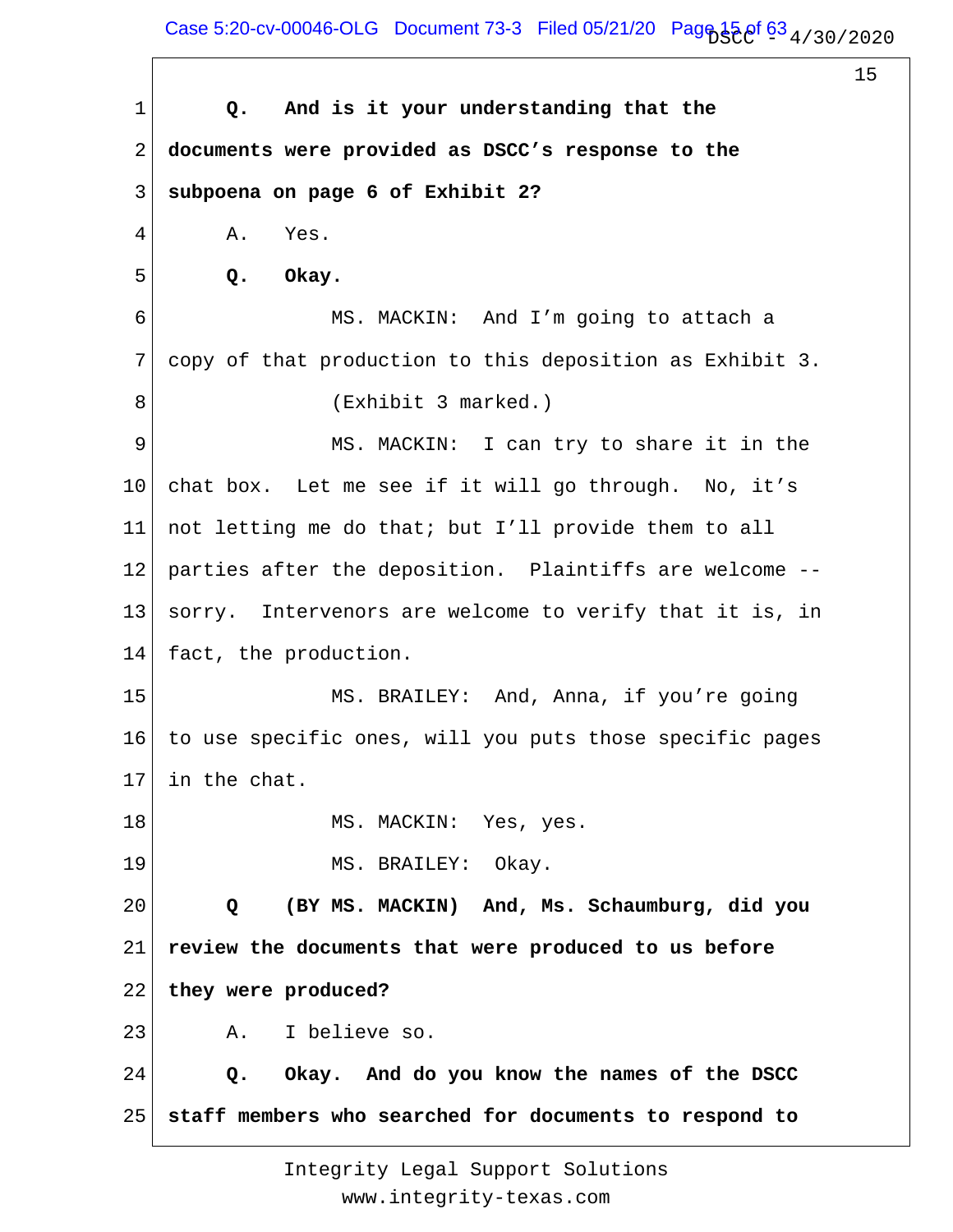1 2 3 4 5 6 7 8 9 10 11 12 13 14 15 16 17 18 19 20 21 22 23 24 25 **the subpoena?** MS. BRAILEY: I'm going to object on both attorney-client privilege because of our conversations and also on the First Amendment to the strategic information. You can answer to the extent that you know and don't reveal strategic or privileged communications. A. No, I don't know.  **Q (BY MS. MACKIN) Okay. All right. So I'd just like to briefly go through the list on page 6 of Exhibit 2. The first category of documents, did DSCC provide documents in response to this request?** A. So I was not involved in putting together the production, but it's -- just looking at it, it's my understanding that the DSCC searched for and produced documents in consultation with counsel and that those documents satisfied the request.  **Q. Okay. And would that be your answer with respect to all five categories of documents listed on page 6 of Exhibit 2?** A. Yes.  **Q. Okay. In preparation for today's deposition, did you review any documents that have not been produced to us?**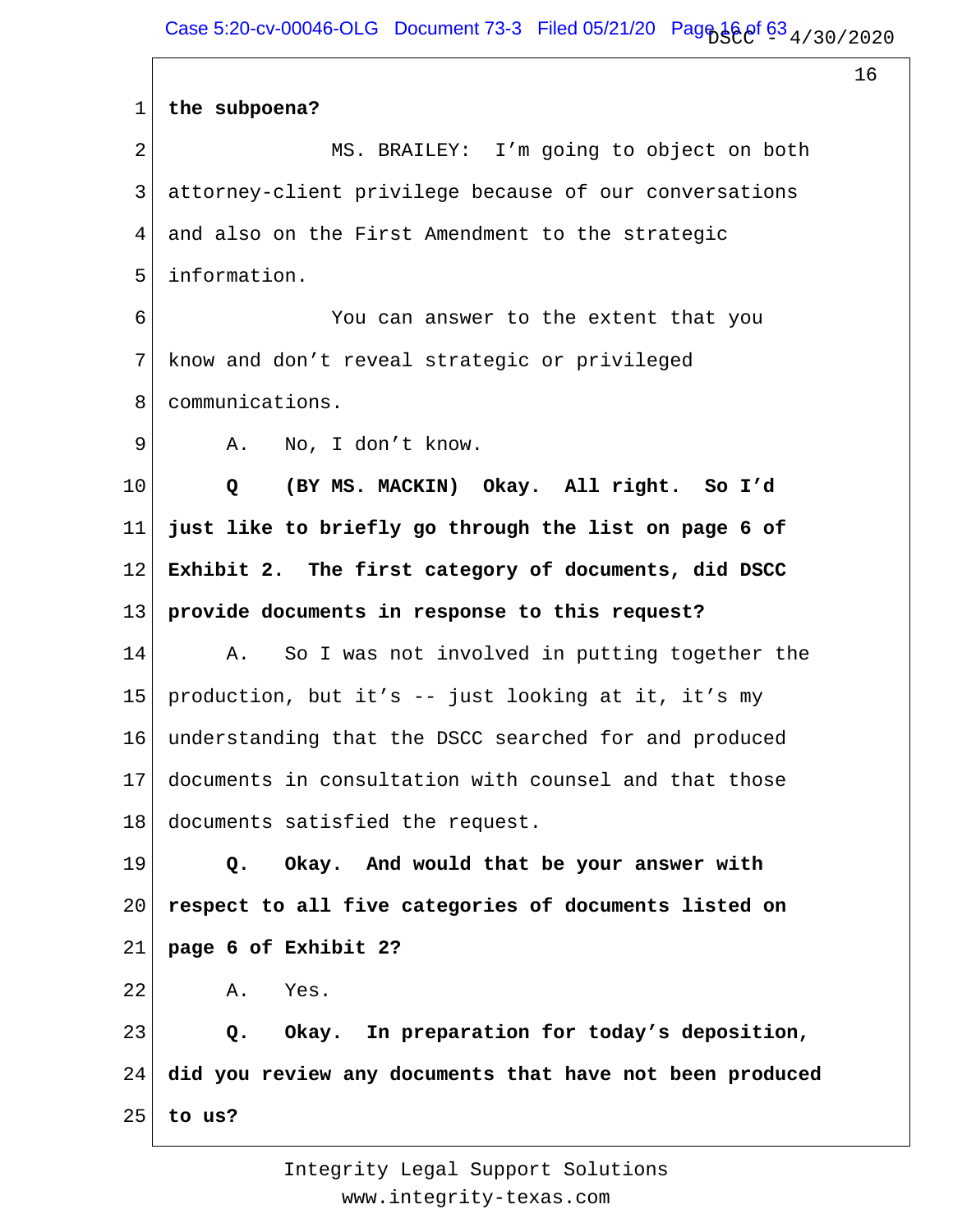Case 5:20-cv-00046-OLG Document 73-3 Filed 05/21/20 Page  $17.0$  f  $63.4/30/2020$ 

17

1 2 3 4 5 6 7 8 9 10 11 12 13 14 15 16 17 18 19 20 21 22 23 24 25 MS. BRAILEY: I'm going to object on attorney-client privilege. You can answer to the extent that you don't reveal privileged conversations. A. Did I review any -- other than the filings that I mentioned, no.  **Q (BY MS. MACKIN) Okay. And so you are currently employed by DSCC; is that right?** A. Yes.  **Q. And that is a national party committee of the Democratic Party?** A. That's correct.  **Q. Okay. What is your job title?** A. I'm the Director of Voter Protection and the Deputy Policy Director.  **Q. And how long have you held that position?** A. Since early November of 2019.  **Q. And before that, what was your job?** A. I was a litigation associate at WilmerHale.  **Q. I cannot believe you got out of the game. So what are your job duties in your current role at DSCC?** A. So on the voter protection side, I work to manage and oversee the DSCC's voter protection efforts. A lot of that entails working with the state voter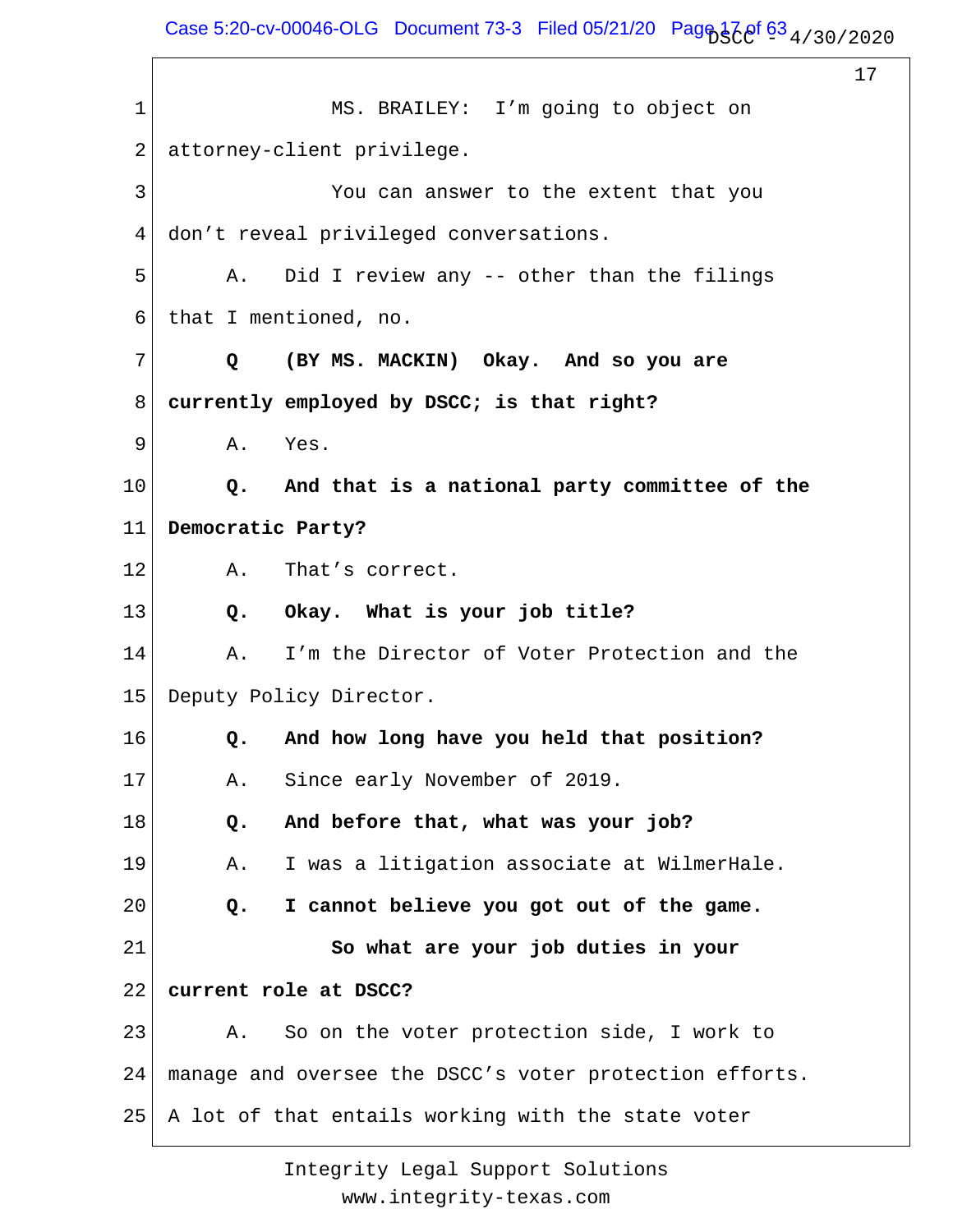| 1  | protection directors in the Senate battleground states   |
|----|----------------------------------------------------------|
| 2  | to advise and provide guidance on their voter protection |
| 3  | programs and helping them identify issues as they come   |
| 4  | up, identify opportunities to expand voting access, and  |
| 5  | eliminate barriers and obstacles to voting.              |
| 6  | And on the policy side, a lot of it                      |
| 7  | involves tracking federal legislation, what's going on   |
| 8  | on the Senate floor, and helping our campaigns and       |
| 9  | candidates understand and follow that process and        |
| 10 | develop their policy platforms.                          |
| 11 | You mentioned sort of liaising with state<br>$Q$ .       |
| 12 | voter protection directors. Is there a voter protection  |
| 13 | director for the state of Texas?                         |
| 14 | Yes.<br>Α.                                               |
| 15 | And what is that person's name?<br>Q.                    |
| 16 | Rose Clouson.<br>Α.                                      |
| 17 | (Reporter requests spelling.)                            |
| 18 | THE WITNESS: C-L-O-U-S-O-N.                              |
| 19 | (BY MS. MACKIN) And who do you report to<br>Q            |
| 20 | within the DSCC organizational structure?                |
| 21 | In the voter protection role, I would report<br>Α.       |
| 22 | to our executive director.                               |
| 23 | What is the executive director's name?<br>Q.             |
| 24 | Scott Fairchild.<br>Α.                                   |
| 25 | Okay. And then in the policy role?<br>Q.                 |
|    |                                                          |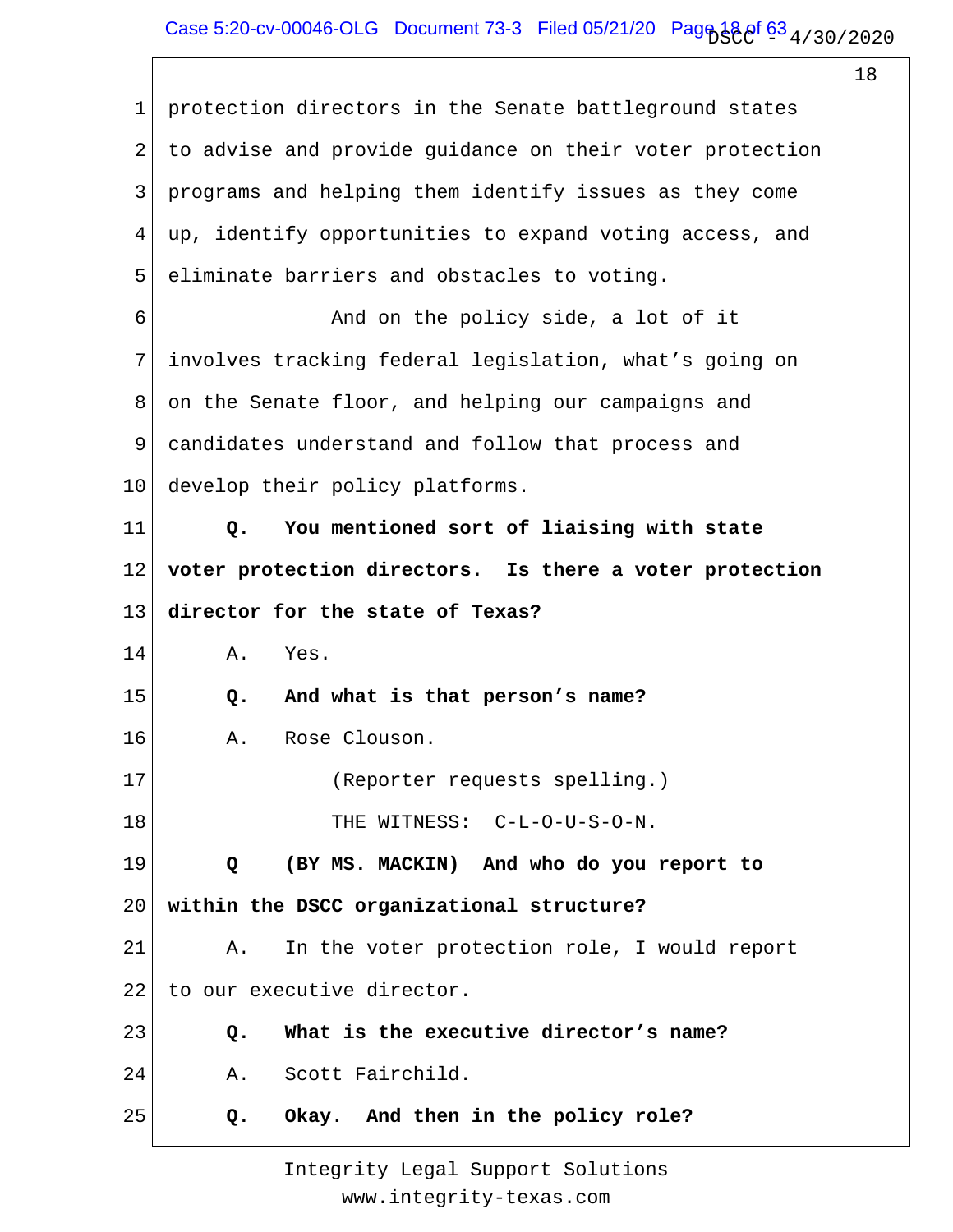Case 5:20-cv-00046-OLG Document 73-3 Filed 05/21/20 Page  $19.0$  f  $63.4/30/2020$ 

 $\mathsf{r}$ 

19

| $\mathbf 1$    | I would report to the policy director.<br>Α.            |  |
|----------------|---------------------------------------------------------|--|
| 2              | And what is that person's name?<br>Q.                   |  |
| $\mathfrak{Z}$ | Hazeen Ashby. I spell that. H-A-Z-E-E-N.<br>Α.          |  |
| 4              | The last name is Ashby, A-S-H-B-Y.                      |  |
| 5              | Does anyone report to you?<br>Q.                        |  |
| 6              | Α.<br>No.                                               |  |
| 7              | Okay. Do you enjoy your job?<br>Q.                      |  |
| 8              | Yes, I do.<br>Α.                                        |  |
| 9              | Good.<br>Q.                                             |  |
| 10             | And I just briefly want to cover your                   |  |
| 11             | educational background, starting with the most advanced |  |
| 12             | degree obtained. I assume you went to law school?       |  |
| 13             | I did.<br>Α.                                            |  |
| 14             | And where did you go to law school?<br>Q.               |  |
| 15             | I graduated from Harvard Law School.<br>Α.              |  |
| 16             | In what year?<br>Q.                                     |  |
| 17             | 2016.<br>Α.                                             |  |
| 18             | And then how about undergraduate? Where did<br>Q.       |  |
| 19             | you go to undergraduate?                                |  |
| 20             | University of Pennsylvania.<br>Α.                       |  |
| 21             | And what did you study?<br>Q.                           |  |
| 22             | Political science.<br>Α.                                |  |
| 23             | And what year did you graduate?<br>Q.                   |  |
| 24             | 2007.<br>Α.                                             |  |
| 25             | Okay. What did you do in between college and<br>Q.      |  |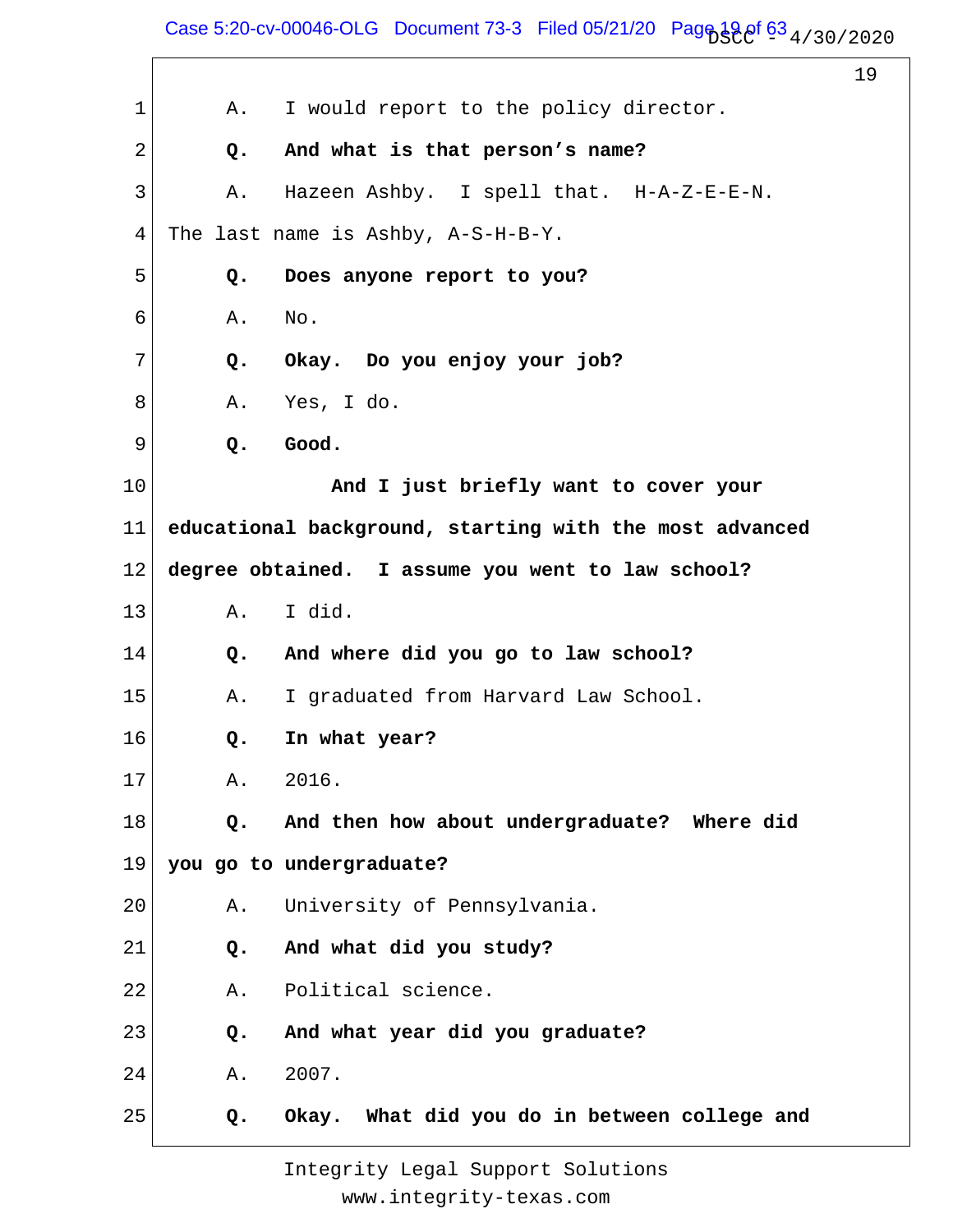#### 1 **law school?**

| $\overline{2}$  | So in 2006 I took time off of college and<br>Α.               |
|-----------------|---------------------------------------------------------------|
| 3               | worked on a House race in Pennsylvania. I continued to        |
| 4               | work on that after graduation in the '08 and 2010             |
| 5               | cycles. Although in 2009, in January 2009, I went to          |
| 6               | the official side for a while; and I was a Congressional      |
| 7               | staffer, a legislative aide, focused primarily on             |
| 8               | healthcare policy. And then towards the end of the            |
| 9               | campaign cycle, I went back to the campaign side as the       |
| 10              | communications director.                                      |
| 11              | After 2010 -- we lost that race -- I went                     |
| 12              | to work for another congressman, then Congressman Ed          |
| 13              | Markey, from Massachusetts. I was with him through June       |
| 14              | 2013. And then went to law school in that fall.               |
| 15              | And so you mentioned working for Congressman<br>$Q_{\bullet}$ |
| 16              | Markey; and then, before that, you talked about a couple      |
| 17 <sub>1</sub> | of roles with campaigns and then on the official side.        |
| 18              | Was that all for the same person?                             |
| 19              | Α.<br>Yes.                                                    |
| 20              | And who was that?<br>Q.                                       |
| 21              | Patrick Murphy.<br>Α.                                         |
| 22              | All right.<br>Q.                                              |
| 23              | I should say on the campaign side, I served as<br>Α.          |
|                 |                                                               |
| 24              | a field organizer and also was the deputy finance             |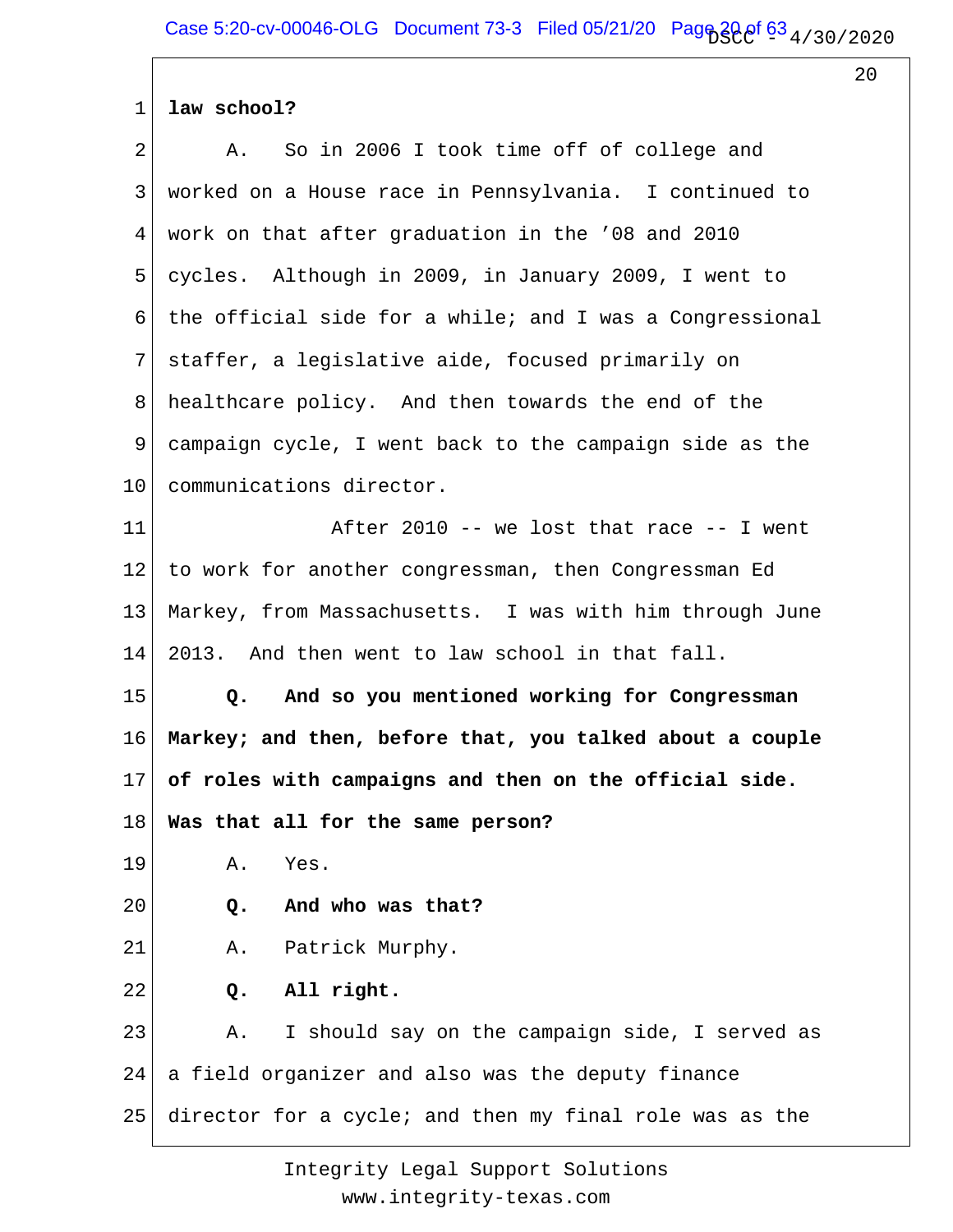1 2 3 4 5 6 7 8 9 10 11 12 13 14 15 16 17 18 19 20 21 22 23 24 25 comms director.  **Q. I worked on a couple of campaigns. I know that sometimes you can wear many hats. All right. So jumping over to the topics in the Notice, I'm just going to start with Topic 1. What is DSCC's mission?** A. So the DSCC is the National Senatorial Committee of the Democratic Party's organization that's responsible for the day-to-day operations of the Party at a national level, and its mission is just to elect Democrats, Democratic candidates to the United States Senate, including candidates from Texas.  **Q. And has that mission changed over time?** A. Not that I know of.  **Q. Okay. When was DSCC first established? And I'll say I understand that from the FEC filings, some of them say Democratic Senatorial Campaign Committee; and some of them just say DSCC. I'm referring to the same organization.** A. I would have to check.  **Q. Okay. What percentage of DSCC's activities, just approximately, would you say are focused on voter registration?** MS. BRAILEY: I'm going to object on the First Amendment.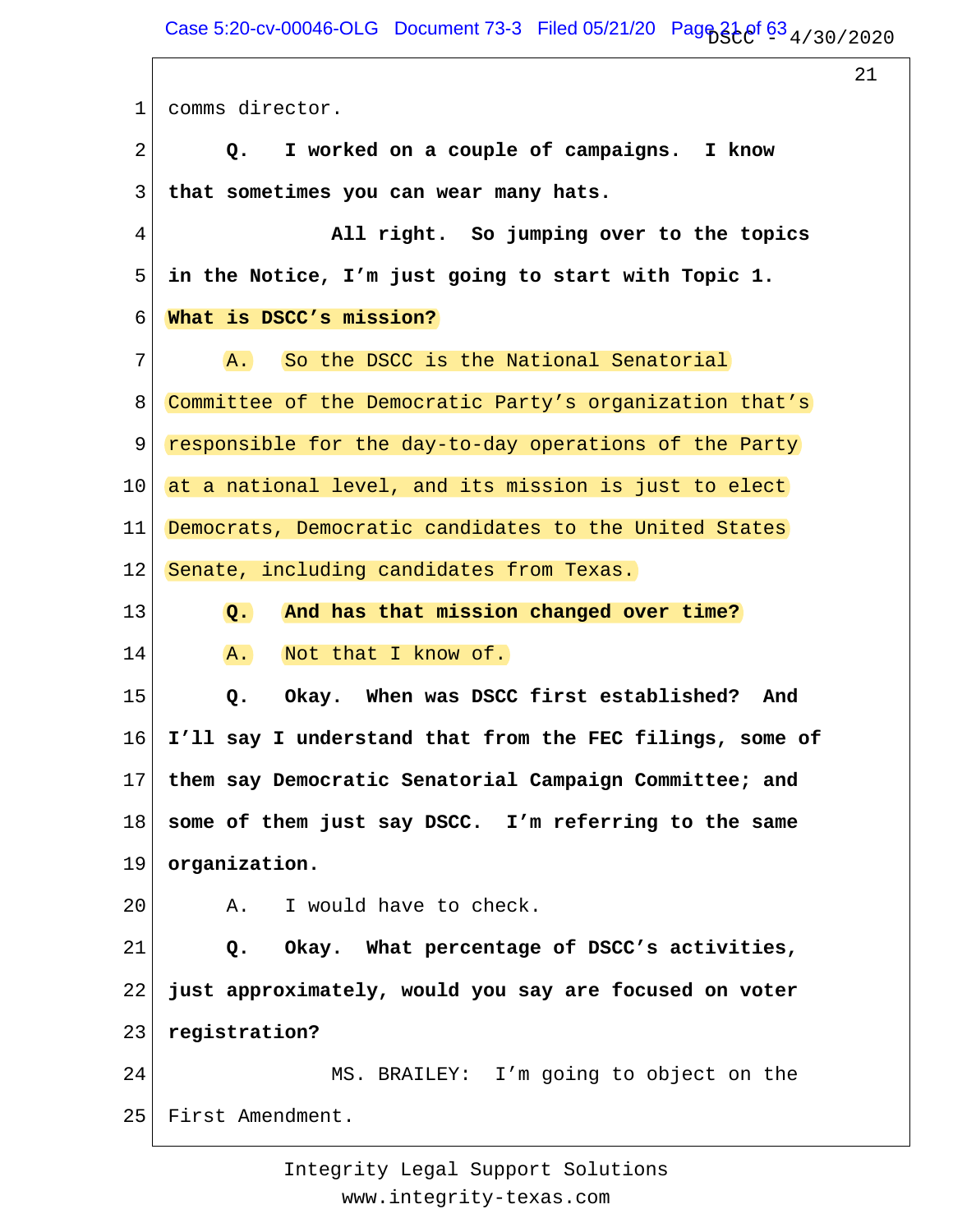# Case 5:20-cv-00046-OLG Document 73-3 Filed 05/21/20 Pag $63_{4/30/2020}$

22

1 2 3 4 5 6 7 8 9 10 11 12 13 14 15 16 17 18 19 20 21 22 23 24 25 You can answer at a high level. A. So I don't think I could give that a percentage. It doesn't exactly -- that's not how we would break down our operations. I mean, the core of what the DSCC does is working with campaigns and state parties to support a range of different activities, including field; and that would, you know, be voter registration, voter turnout, GOTV. So it's definitely a core part of the GOTV's mission and activities, but it's -- I cannot put a percentage on it. I can't -- I don't know if something happened with the sound.  **Q. Can you hear me?** A. I can now.  **Q. Okay. I didn't really say anything. I said, "Fair enough" but kind of to myself.** A. I saw the mouth moving, but I couldn't hear you.  **Q. Sorry. Would you say at a high level that DSCC's focus on voter registration activities has been the same over time, or has it changed?** MS. BRAILEY: Again -- I know you said "high level," but just to preserve it, object on the First Amendment.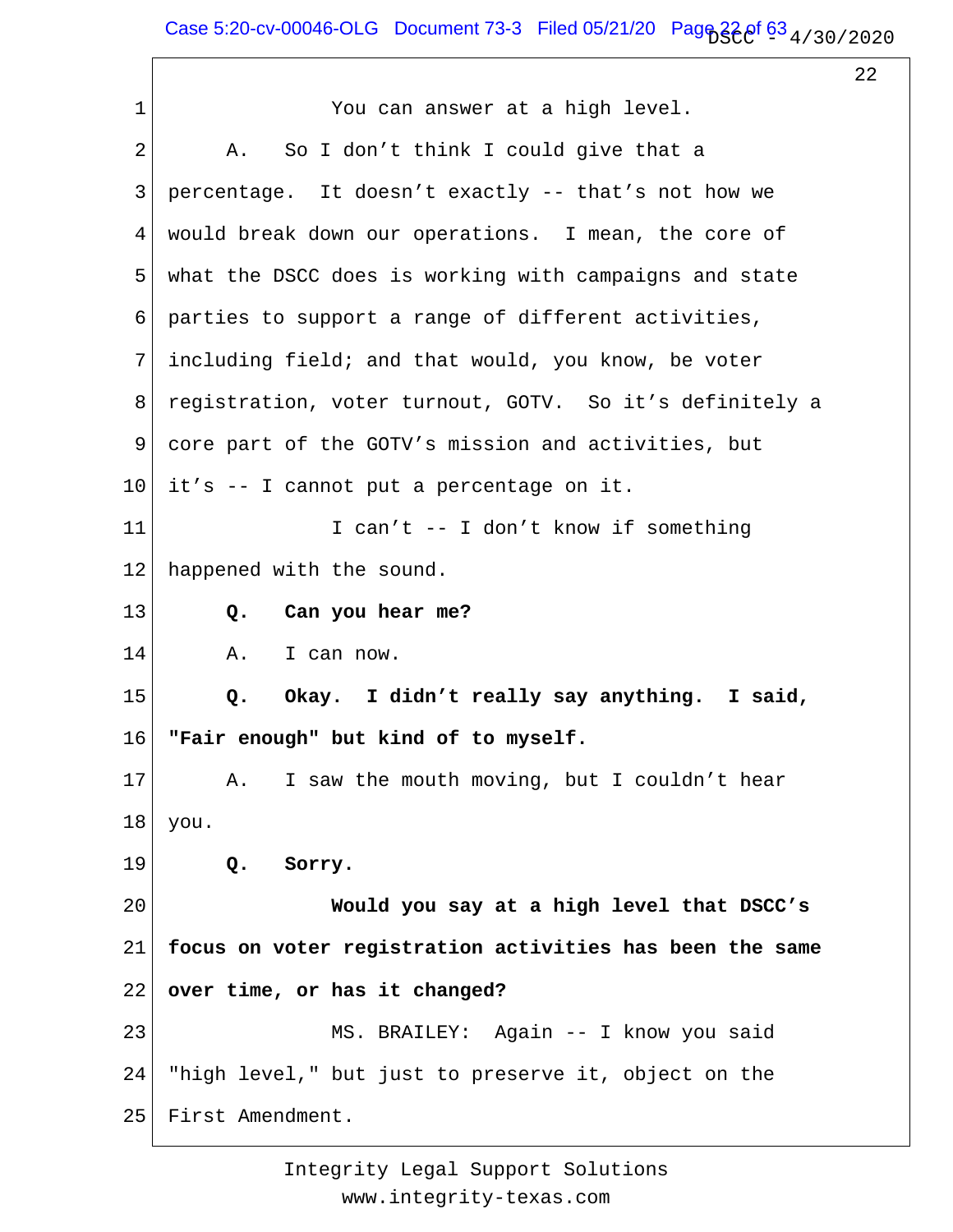Case 5:20-cv-00046-OLG Document 73-3 Filed 05/21/20 Page  $23e$ f 63  $_4$  / 30 / 20 20

23

1 2 3 4 5 6 7 8 9 10 11 12 13 14 15 16 17 18 19 20 21 22 23 24 25 You can answer to the extent you don't reveal internal strategic decisions. A. I think it's definitely been a focus of the DSCC's mission. I think, you know, our focus depends - like, it will vary. Depending on the cycle, depending on the state and what race you're talking about, there's different -- you know, each state is different and presents different challenges. You know, in a situation where we're dealing with a state that has put in place a lot of obstacles to voter registration, like in Texas, then it will be an even greater focus for the DSCC if there's - you know, if you have a situation like we have here, where the State's not allowing simultaneous online registration, then we know that voter registration's going to have to be a higher priority than it might be in another state where it's easier to register folks.  **Q. And would you say that -- well, strike that. Okay. Moving on to Topic 2, DSCC's organizational structure, how many employees does DSCC have?** A. (Inaudible.)  **Q. Okay.** (Reporter requests repeat.) THE WITNESS: Roughly, a rough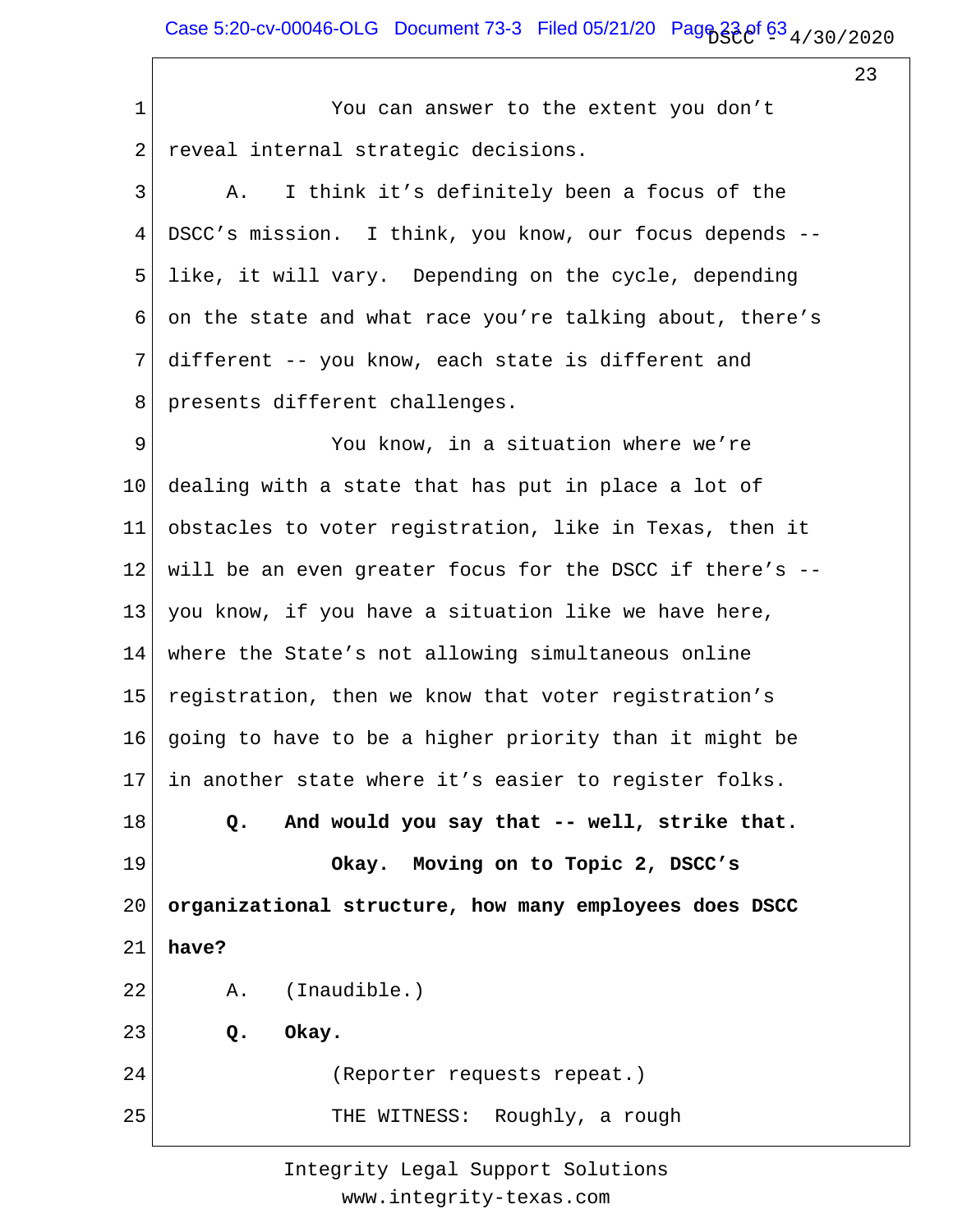Case 5:20-cv-00046-OLG Document 73-3 Filed 05/21/20 Pag $63_4$  of  $63_4$  / 30 / 2020

 $2.4$ 

1 2 3 4 5 6 7 8 9 10 11 12 13 14 15 16 17 18 19 20 21 22 23 24 25 approximation, 50; but I don't have an exact number.  **Q. (BY MS. MACKIN) Does DSCC have any parent or sibling entities?** MS. BRAILEY: I'm just going to object on First Amendment. But, obviously, you know, answer to the extent that you know it at a high level. A. I'm not sure what you mean by -- what did you say, sister?  **Q. (BY MS. MACKIN) Sibling.** A. What do you mean by that?  **Q. Well, I think we can actually explore that with an exhibit later on. So we can move along from that. DSCC is a 501(c)(4), though, correct?** MS. BRAILEY: I'm going to object on a legal conclusion. You can answer to the extent that you know. A. I believe that's correct.  **Q (BY MS. MACKIN) Okay. All right. I want to jump down to Topic 4 and talk about DSCC's activities in Texas. I'd like to get a sense of the general categories, types of activities that DSCC is engaged in. So I know that it can change from cycle to cycle; and**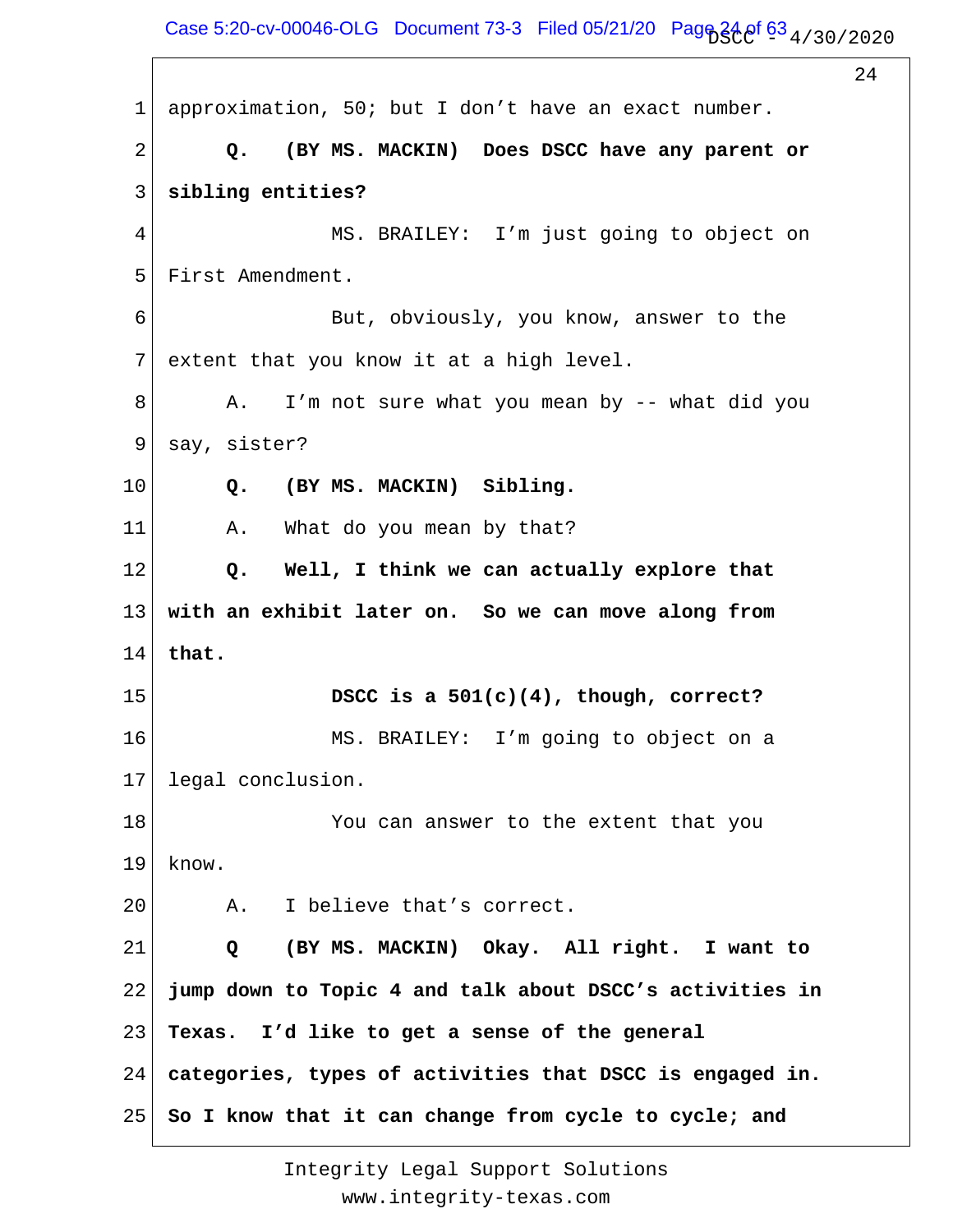1 2 3 4 5 6 7 8 9 10 11 12 13 14 15 16 17 18 19 20 21 22 23 24 25 **I'm not trying to get overly granular, just kind of - one of the things you mentioned earlier was candidate services might be, like, one bucket of activity. How would you kind of describe the main categories of activities that DSCC conducts in Texas?** A. So the DSCC engages in a range of activities; and, again, it will depend on the particular state and particular race. But we advise candidates and state parties to support their programs and operations. We raise and spend tens of millions of dollars that we use to support individual Senate campaigns, either via direct contributions or by making investments on behalf of the campaigns, a lot to the limit. We transfer down funding to state parties that's used part of the coordinated campaign to hire key staffers, invest in field and turnout operations. So that would include voter registration, persuasion, GOTV. And we invest in communications tools that would make it easier for campaigns and -- for campaigns to contact voters, like texting, dialing, that would help our candidates expand their voter registration and turnout efforts.  **Q. Okay. So, again, with the understanding that, you know, I'm not expecting you to list every discreet**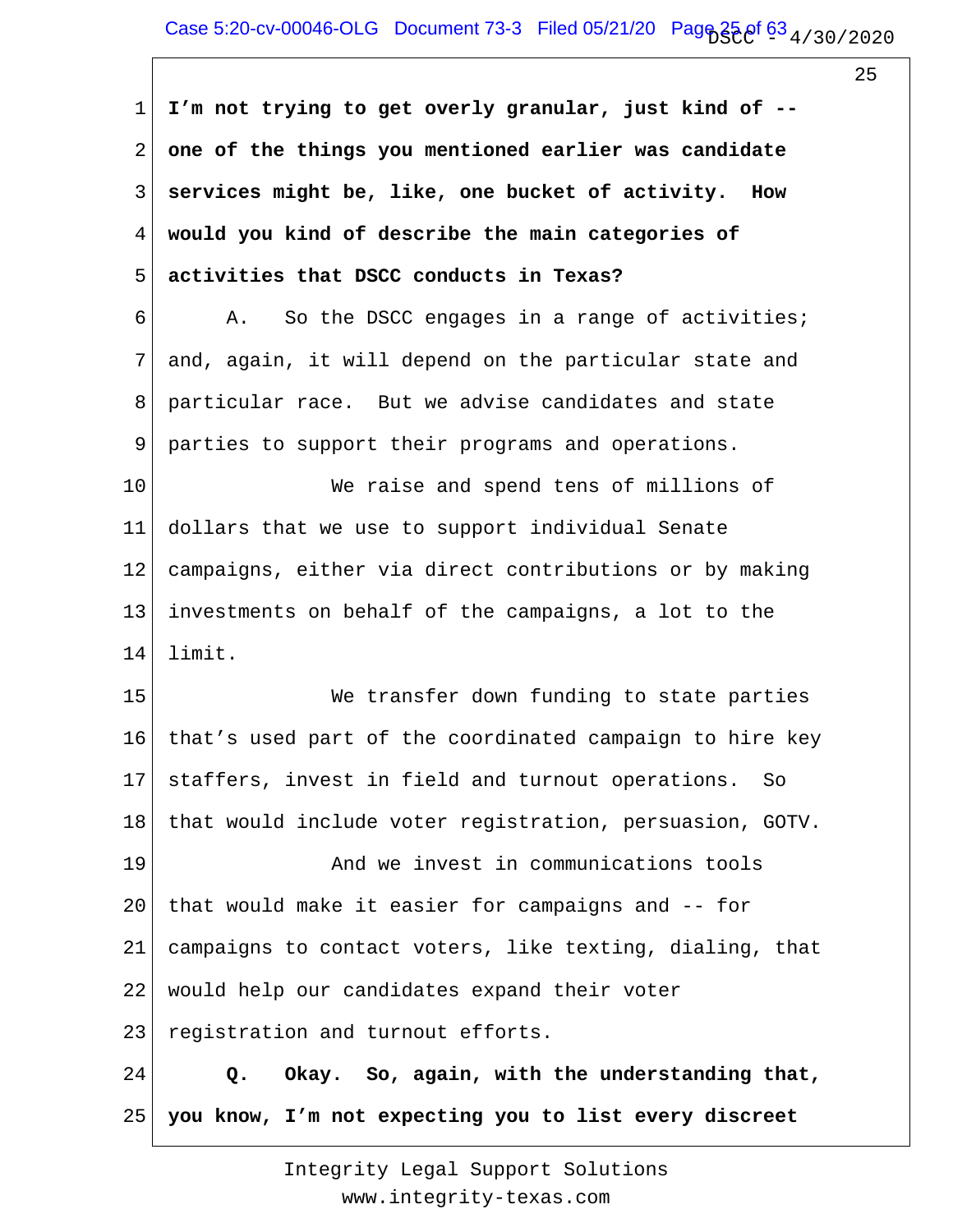1 2 3 4 5 6 7 8 9 10 11 12 13 14 15 16 17 18 19 20 21 22 23 24 25 **activity but just to get a sense of, like, the broad categories, what I have, based on your answer, seems to fall into -- and correct me if I'm wrong; I'm just trying to make a list -- state party support, candidate support, the coordinated campaign, and investments in communication tools. Did I miss something, mischaracterize it?** A. When you say the state party -- I mean, the transfers down are used to support the coordinated, so.  **Q. Okay. So that's kind of like one bucket, like, state party support, the coordinated campaign would fall within that?** A. Sure.  **Q. Okay. And so what types of -- and I know you gave some examples; but now I do want to dive a little deeper, again, with the understanding that I'm not expecting, you know, like, "We ran this ad on March 1st" or whatever. But what types of activities does the DSCC engage in that you would characterize as state party support?** MS. BRAILEY: And I'll object on the First Amendment. You can answer at a high level. A. So we transferred down funding to the state parties; and, again, that's used to support and finance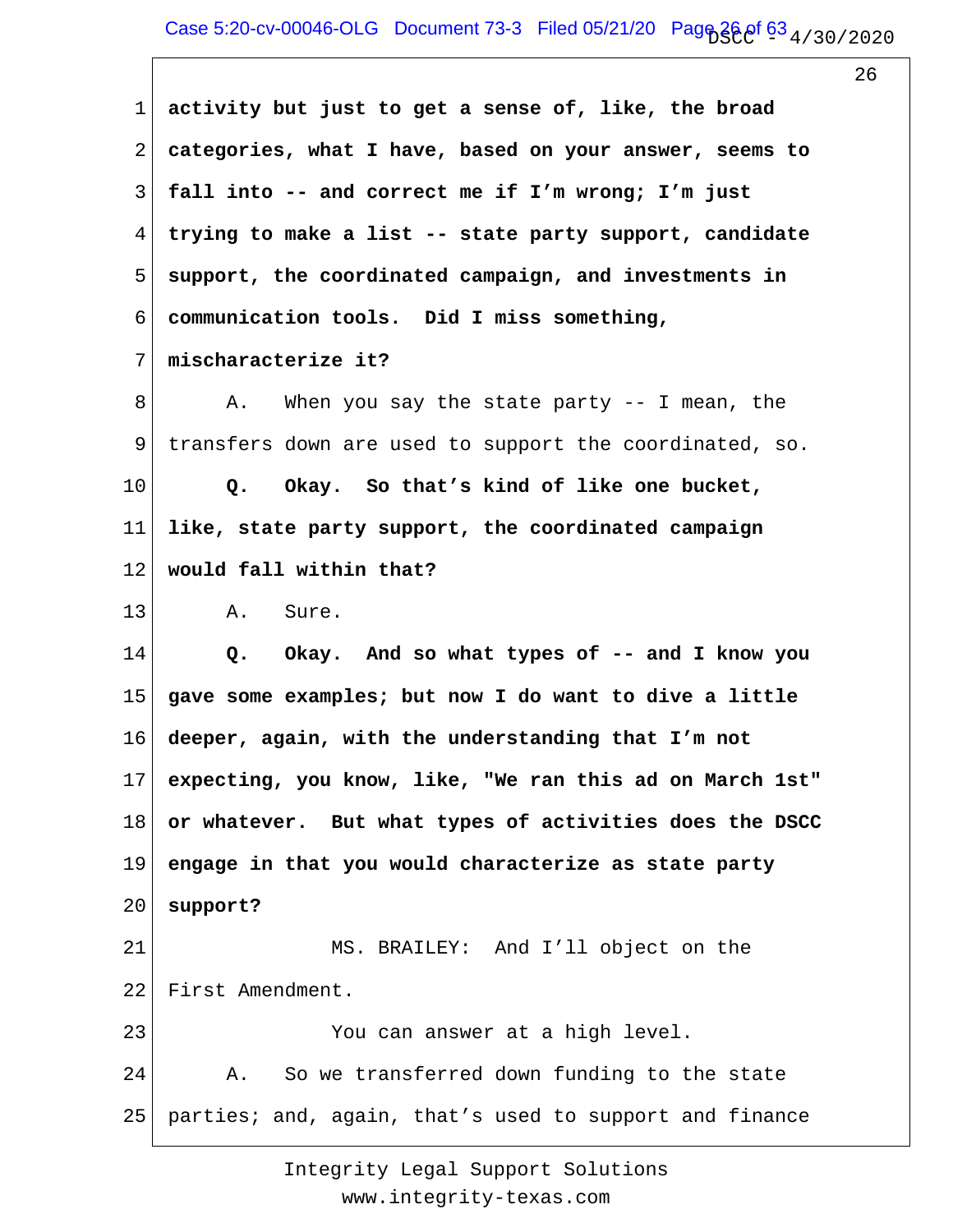27 1 2 3 4 5 6 7 8 9 10 11 12 13 14 15 16 17 18 19 20 21 22 23 24 25 activities that are part of a coordinated campaign which supports Democratic candidates up and down the ballot. And so that's the things I've listed before. It would include hiring staff, supporting field and turnout, things like that.  **Q. And would you categorize voter-registration efforts as falling under that state party support umbrella?** A. In part at least.  **Q. And what else might voter-registration efforts -- well, you said voter-registration efforts could, in part, be characterized as state party support. How else could they be characterized?** A. I mean, again, the communication tools that we invest in help candidates expand their voter-contact efforts, to include voter registration.  **Q. And so what types of voter-registration efforts does the DSCC engage in?** MS. BRAILEY: I'll object on the First Amendment. You can answer at a high level. A. Sorry. I'm just trying to distinguish from what I've -- what you've already asked. I mean, we provide support for state parties, which is the coordinated, and comms tools. I think that is primarily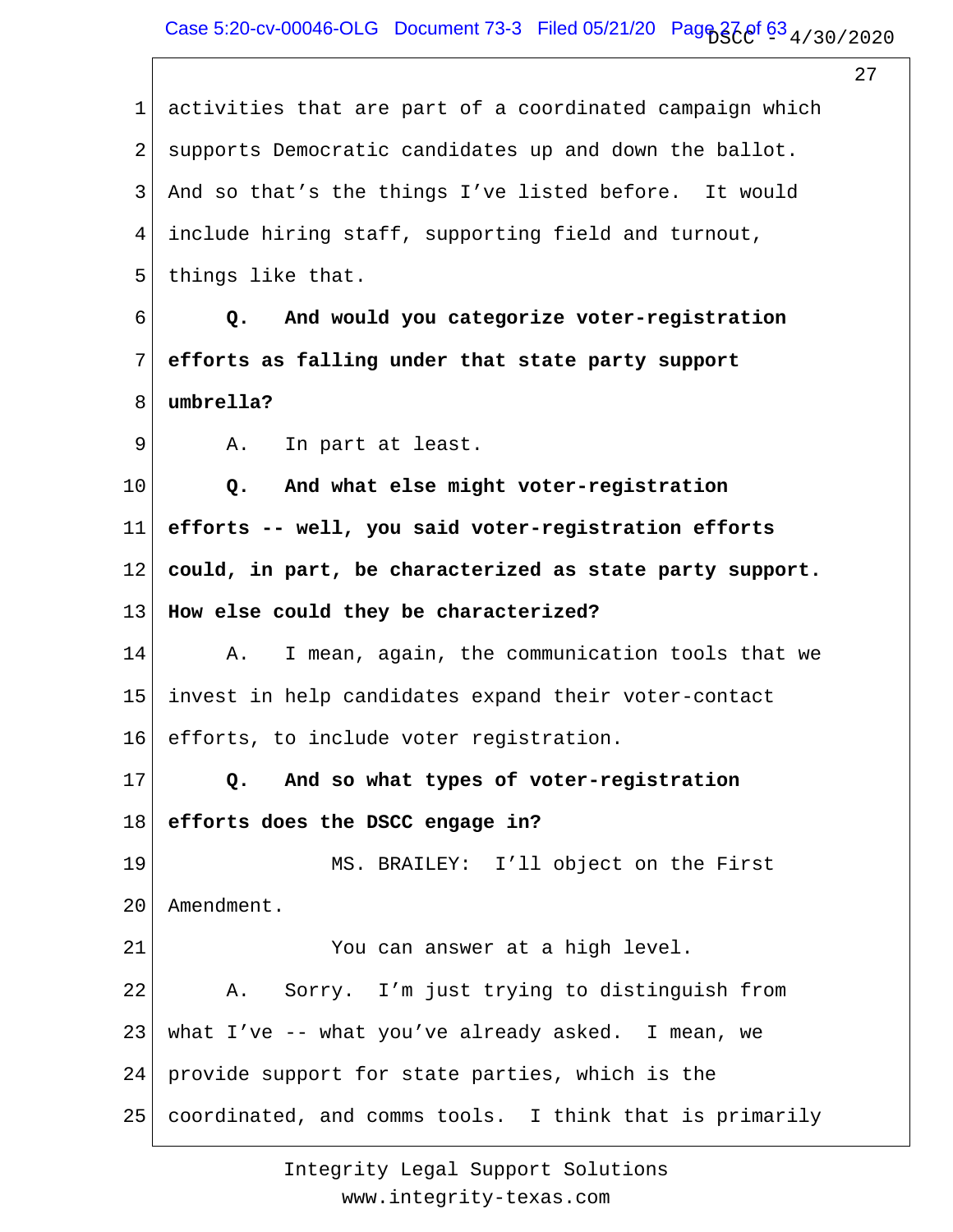1 2 3 4 5 6 7 8 9 10 11 12 13 14 15 16 17 18 19 20 21 22 23 24 25 how we would support voter registration.  **Q (BY MS. MACKIN) So it would be like -- oh, I see. So, like, the support that you provide to the state party, some of that is used by the state party for voter-registration efforts? Is that what you're saying?** A. As part of a coordinated campaign.  **Q. Okay. And then you also make investments in these tools that you make available to state parties and the tools can assist the state parties with voter registration; is that right?** A. My understanding is that the communications tools are something we provide to individual campaigns. I'm not sure if we provide that to the state party.  **Q. So I'm getting a sense that the ways that DSCC support voter-registration efforts are, Number 1, by providing funds to state parties, which then use those funds for voter-registration efforts. And, Number 2, by providing communications tools to campaigns, which the campaigns can then use for voter-registration efforts; is that right?** A. It also provides funding to individual campaigns that might use that for voter registration.  **Q. Okay. And when you provide funds to a state party, do you -- I want to say earmark; but I know that has, like, a legal connotation in a campaign finance**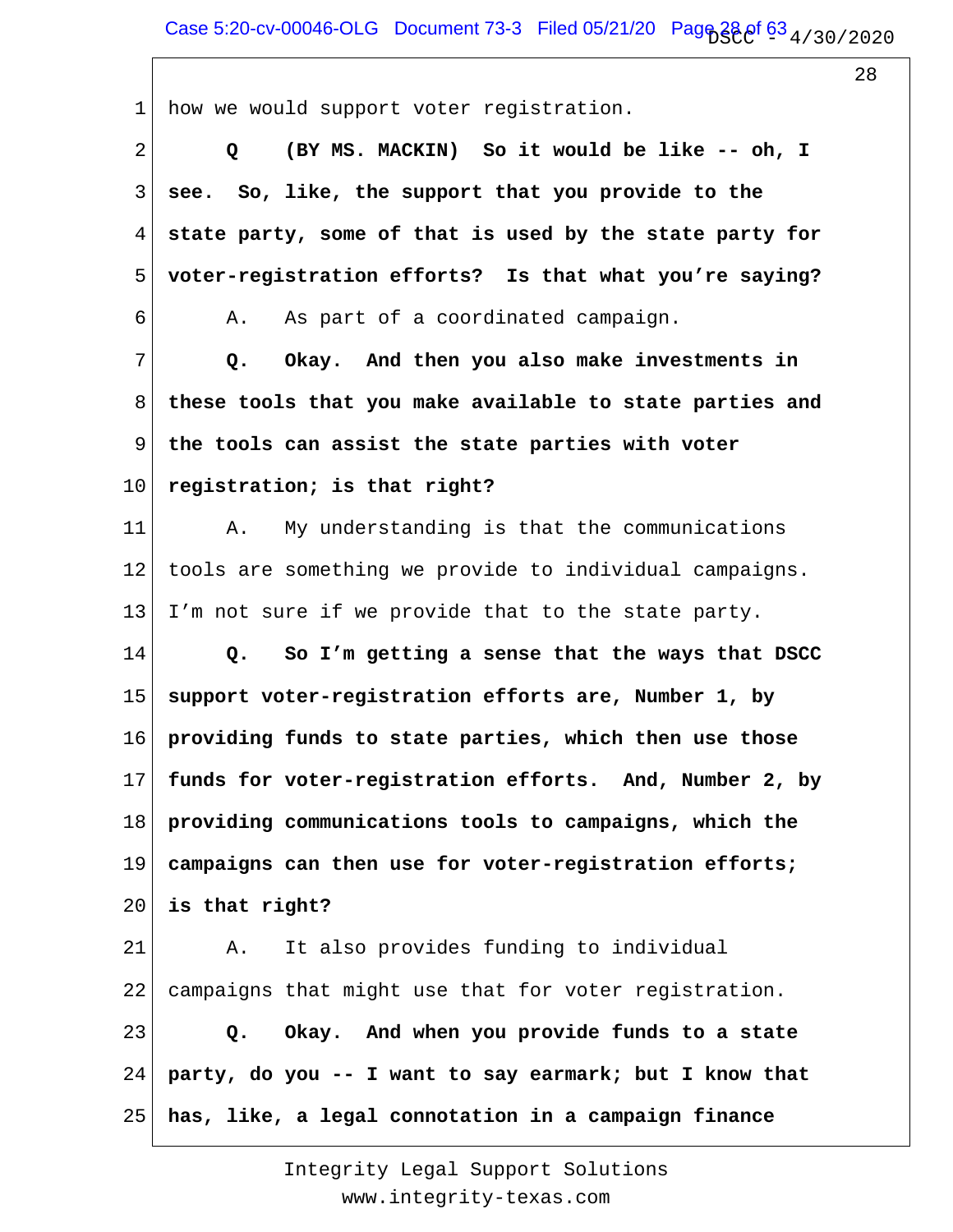## Case 5:20-cv-00046-OLG Document 73-3 Filed 05/21/20 Page  $29.0^{f}$  63  $_4$  / 30 / 20 20

29

1 2 3 4 5 6 7 8 9 10 11 12 13 14 15 16 17 18 19 20 21 22 23 24 25 **context. So that's not really what I mean. Like, when you provide funds to state parties, do you specify, "Use these funds for voter registration"; or is up to the party to take the funds that it receives from DSCC and then decide to use them for voter registration?** MS. BRAILEY: I'm going to object on the First Amendment. You can answer at high level. But I'm also going to object on form that it's vague and compound. A. Yeah. Can I -- sorry. Can I ask you to rephrase?  **Q (BY MS. MACKIN) Sure. So -- actually, I kind of forgot my question.** MS. MACKIN: Debbie, would you mind reading it back, just to remind me; and then I will rephrase it. THE REPORTER: Okay. MS. MACKIN: Thank you. (The requested material was read as follows: "QUESTION: And when you provide funds to a state party...") THE REPORTER: Oh, do you want me to continue?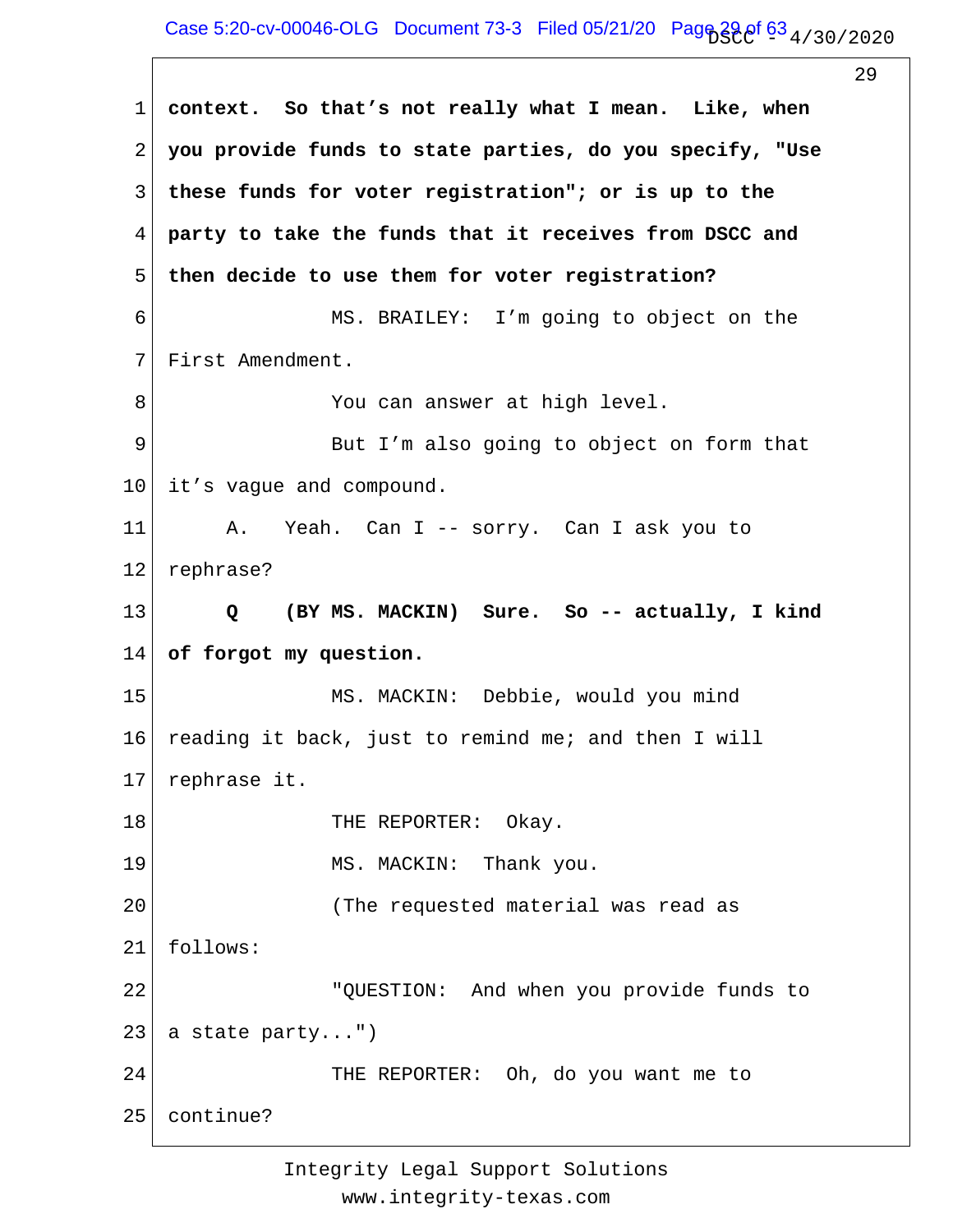Case 5:20-cv-00046-OLG Document 73-3 Filed 05/21/20 Page  $30e^f$  63  $_4$  / 30 / 2020

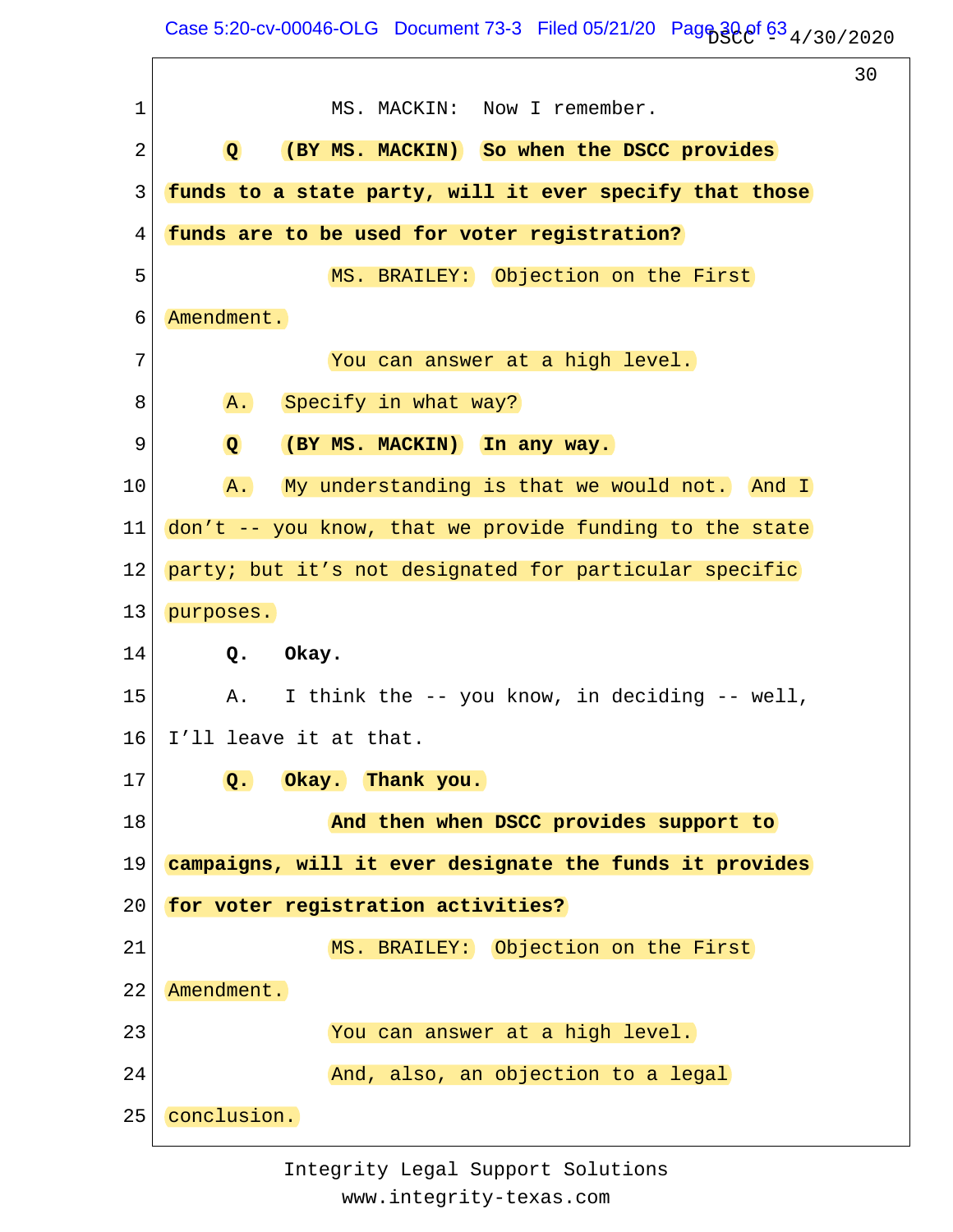Case 5:20-cv-00046-OLG Document 73-3 Filed 05/21/20 Page  $31e^f$  63  $_4$  / 30 / 2020

 $\mathbf{r}$ 

|    |                                                              | 31 |
|----|--------------------------------------------------------------|----|
| 1  | So just answer to the extent that you                        |    |
| 2  | know in your experience.                                     |    |
| 3  | Not to my knowledge.<br>A.                                   |    |
| 4  | (BY MS. MACKIN) Okay. And when the DSCC<br>Q                 |    |
| 5  | makes communication tools available to campaigns, will       |    |
| 6  | it ever designate those tools to be used specifically        |    |
| 7  | for voter registration purposes?                             |    |
| 8  | MS. BRAILEY: Same objection, First                           |    |
| 9  | Amendment.                                                   |    |
| 10 | You can answer at a high level.                              |    |
| 11 | And legal conclusion.                                        |    |
| 12 | If you know what it means in your                            |    |
| 13 | experience.                                                  |    |
| 14 | I'm not really sure -- I'm not sure I totally<br>Α.          |    |
| 15 | understand the question. I mean, there are                   |    |
| 16 | communication tools which are, by definition, meant to       |    |
| 17 | communicate with voters for doing -- for voter-contact       |    |
| 18 | activities which would include voter registration.<br>- So I |    |
| 19 | think it's sort of inherent to the nature of the tool.       |    |
| 20 | (BY MS. MACKIN) But the tool can be used for<br>Q.           |    |
| 21 | multiple purposes, right?                                    |    |
| 22 | It's for voter contact.<br>Α.                                |    |
| 23 | Okay. And just to make sure I'm clear, does<br>Q.            |    |
| 24 | DSCC itself conduct voter registration activities in         |    |
| 25 | Texas?                                                       |    |
|    |                                                              |    |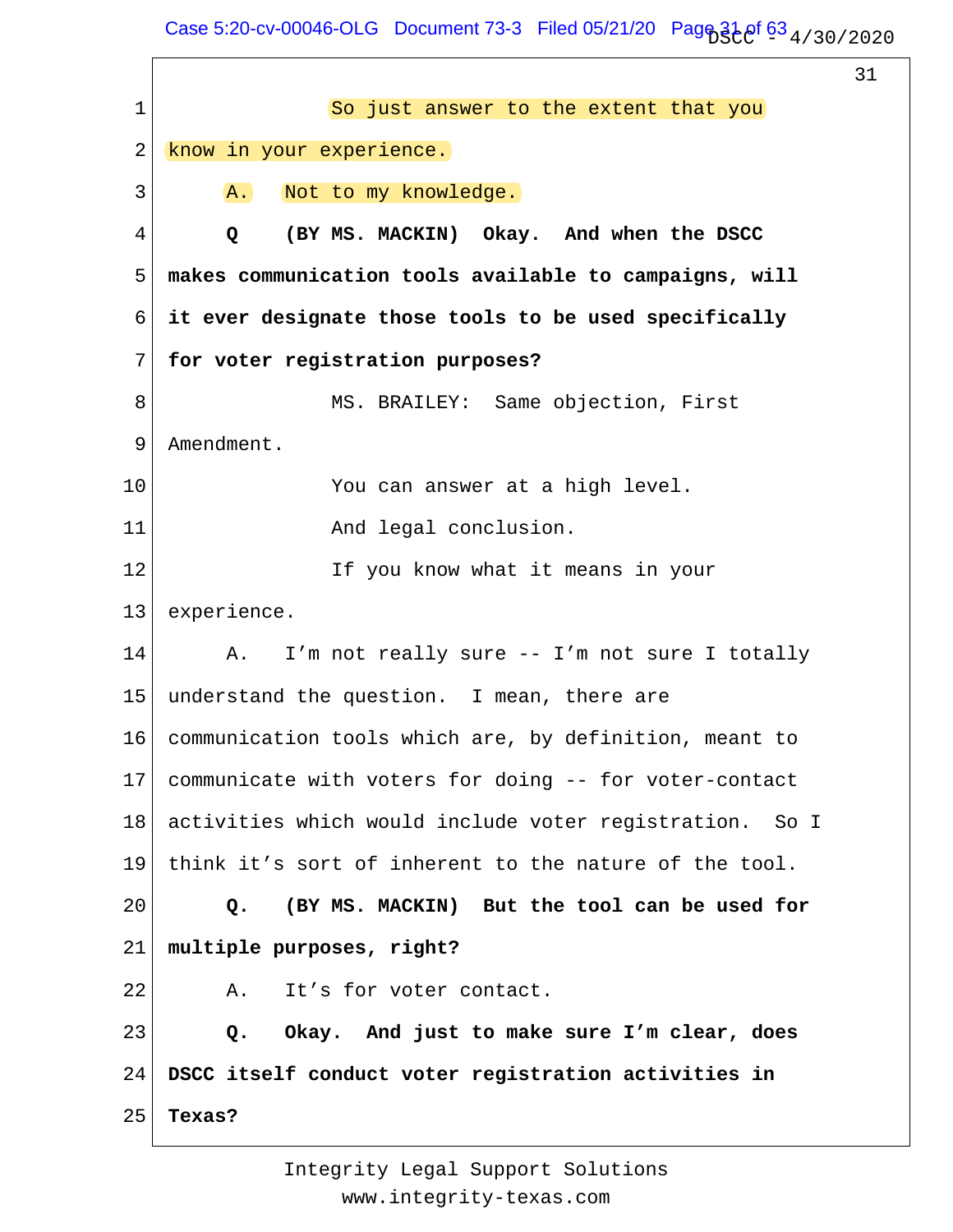Case 5:20-cv-00046-OLG Document 73-3 Filed 05/21/20 Pag $63\frac{1}{3}$  Of  $63\frac{4}{30}$  / 2020

32

1 2 3 4 5 6 7 8 9 10 11 12 13 14 15 16 17 18 19 20 21 22 23 24 25 MS. BRAILEY: Objection on the First Amendment. Answer at a high level. A. Other than what I've described?  **Q (BY MS. MACKIN) Other than by providing support to candidates and campaigns who can then conduct voter-registration activities.** A. I mean, I think that there could be instances where DSCC staff advise, whether by training or other guidance, on voter-registration activities, in addition to everything that we've already talked about.  **Q. Okay. Anything else?** A. On? I'm sorry. Anything else...  **Q. Does DSCC conduct any other voter-registration activities in Texas besides the support it provides to state parties, the support it provides to campaigns; and then you mentioned the possibility of DSCC staff providing guidance or training on voter registration?** A. That's all I can think of.  **Q. Okay. How often would you say DSCC's staff has provided guidance on voter registration in Texas?** A. How often?  **Q. Uh-huh.** A. What do you mean by, like --  **Q. Well, you mentioned that it might happen. And**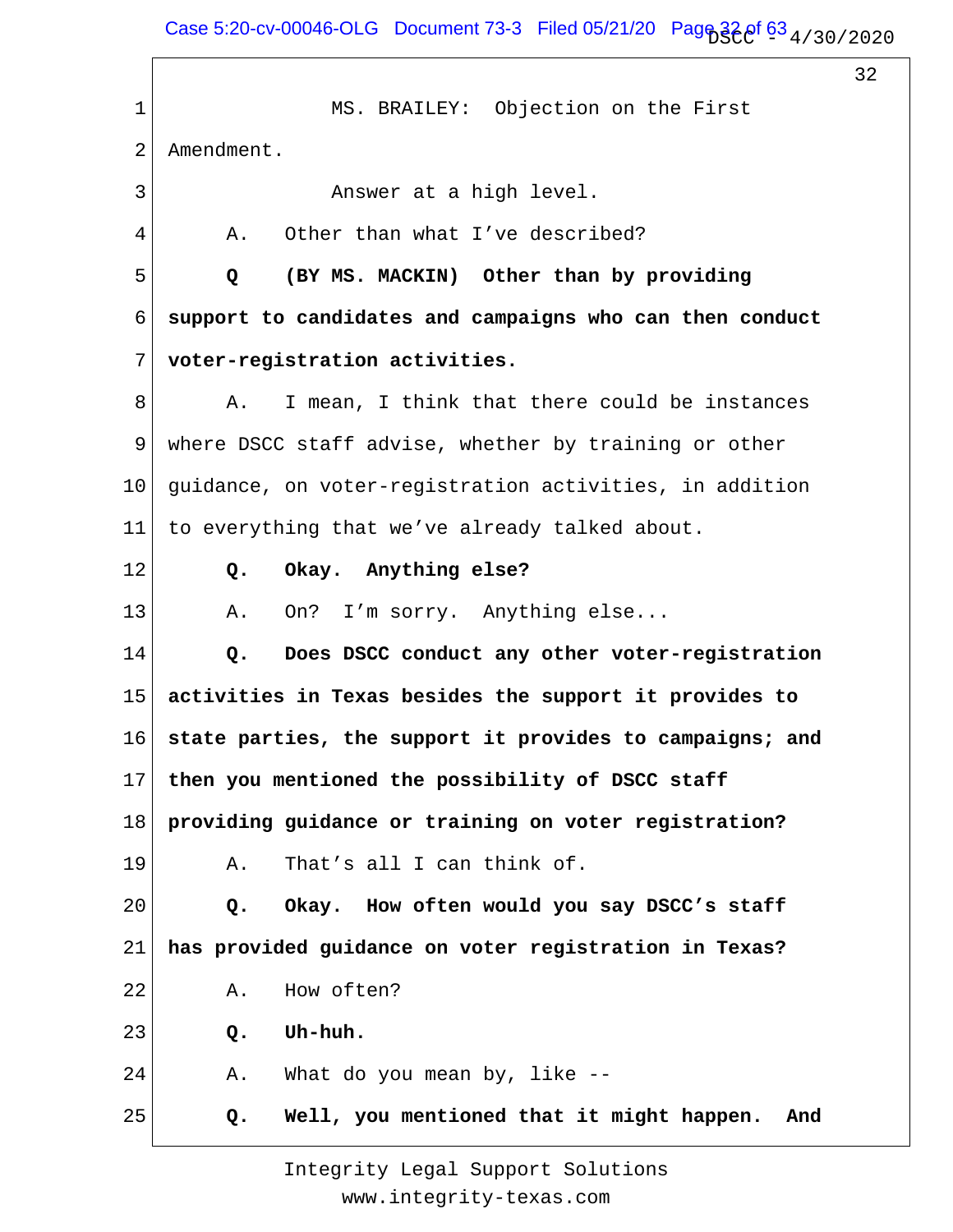Case 5:20-cv-00046-OLG Document 73-3 Filed 05/21/20 Page  $33.8^\circ$  63  $_4$  / 30 / 2020

33 1 2 3 4 5 6 7 8 9 10 11 12 13 14 15 16 17 18 19 20 21 22 23 24 25 **so I'm just trying to get a sense of whether that has, in fact, happened or it's more of a hypothetical possibility.** A. I mean, it has certainly happened. It's hard -- I'm not sure how -- how often. You know, like I said, they would advise as needed. It depends, again, on the other needs of the campaign and what's going on in a particular state.  **Q. Okay.** A. But we certainly do provide guidance and training and, you know, expertise on all things field and voter contact; and voter registration is a big part of that.  **Q. Any other voter-registration activities that DSCC has engaged in in Texas?** A. Again, that's all I can think of.  **Q. Okay. How much did DSCC spend on voter registration in Texas in 2014?** MS. BRAILEY: Objection on the First Amendment. Just answer at a high level. A. It's not like there's a line item for voter-registration efforts, so it's hard for me to answer that.  **Q (BY MS. MACKIN) And would your answer be the**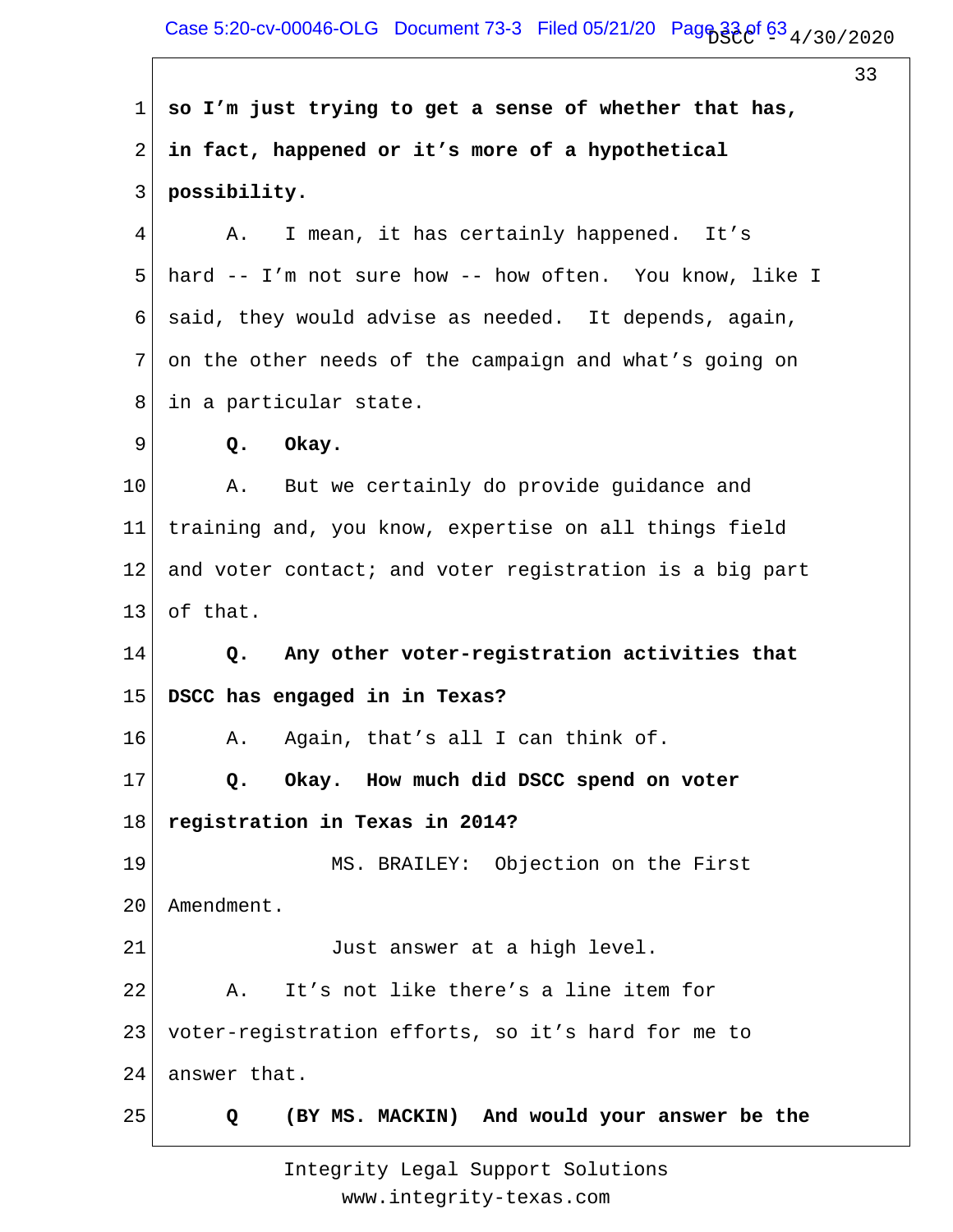Case 5:20-cv-00046-OLG Document 73-3 Filed 05/21/20 Pag $634.9f$   $63.4/30/2020$ 

34

1 2 3 4 5 6 7 8 9 10 11 12 13 14 15 16 17 18 19 20 21 22 23 24 25 **same for the years 2015, 2016, 2017, 2018, and 2019?** A. My answer to the question of how much did the DSCC spend on voter registration? Yes.  **Q. And would that also be your answer for how much the DSCC spent on voter registration in 2020?** A. I mean, again, there's no line item for voter registration. So in 2020 we've made investments in Texas and we expect to make significantly more, given the state of that race; but there's not a particular - there's not a specific, like, line item for voter registration in the budget or something like that.  **Q. Okay. What investments have you made in Texas?** MS. BRAILEY: Again, I'll object to the First Amendment. But you can answer at a high level. A. What time period are you talking about?  **Q (BY MS. MACKIN) In 2020.** A. Like, in the 2020 cycle?  **Q. Well, sure.** A. Okay. Because that would be 2019, too.  **Q. Okay. Fair enough.** A. So for this cycle, it's my understanding that we have invested nearly \$200,000 in Texas in various ways. I know we've max'ed out to the MJ for Senate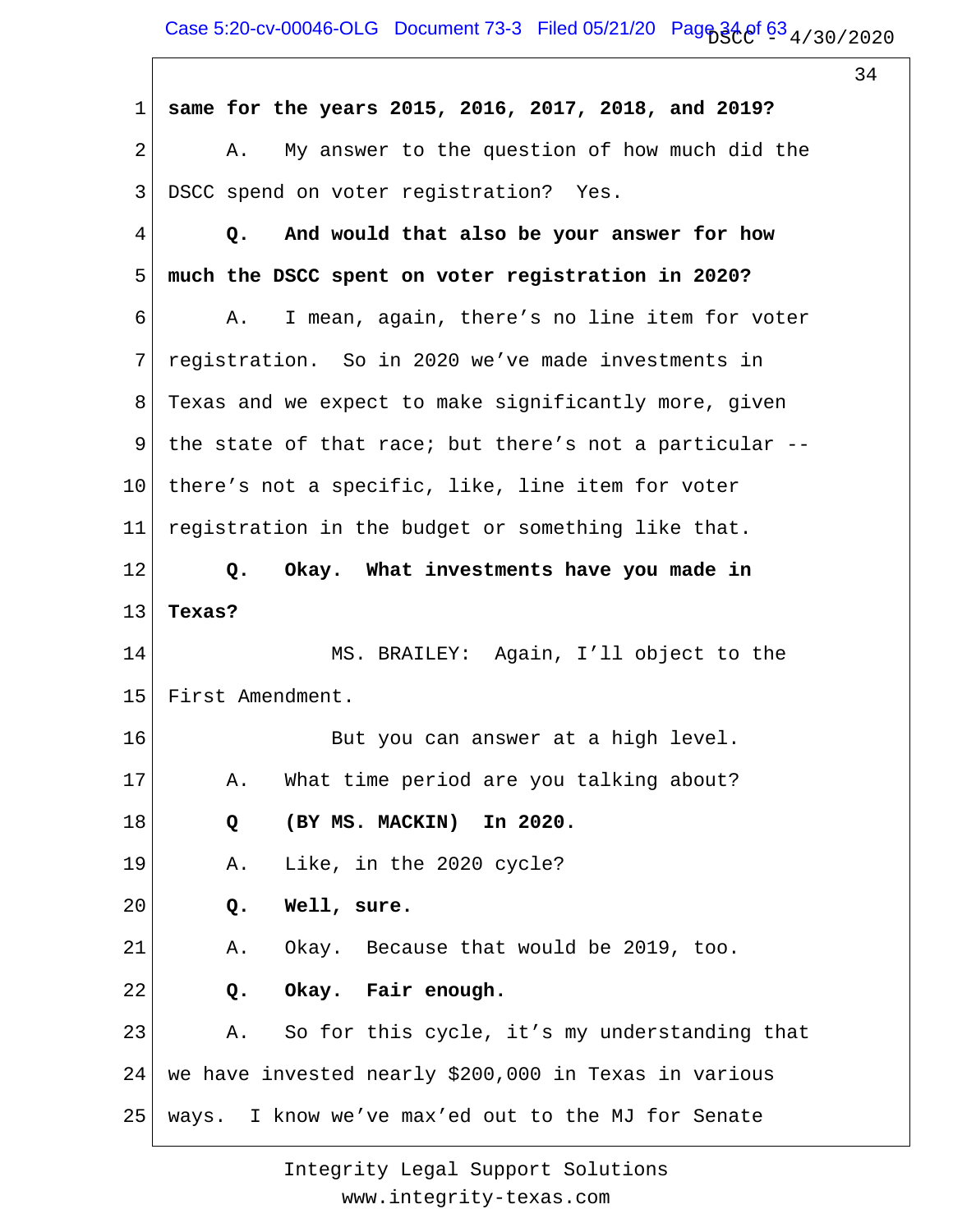Case 5:20-cv-00046-OLG Document 73-3 Filed 05/21/20 Page  $35.0^{f}$  63  $_4$  / 30 / 2020

35

1 2 Campaign. We've done \$25,000 in transfer downs and roughly a hundred thousand in polling.

3 4 5 6 7 8 9 10 11  **Q. And do you know if any of those investments have been used for voter-registration activities?** A. So I do know that TDP is -- as you might be aware, is undertaking the biggest voter registration initiative in the history of the state party. And so it's my understanding that, again, the funding that we provide to the state party is used for coordinated campaign expenses; and so that would all be part of those efforts.

12 13 14 15  **Q. All right. Other than the funds that DSCC transferred down to TDP, do you know if any of its other investments in the 2019-2020 cycle in Texas have been used for voter registration?**

16 17 18 19 20 21 22 23 24 A. So I don't know specifically; but I do want to make two points, just to make sure this is clear so - as far as the funding goes, because you're asking about what we've done so far. As far as transfer down funding, it's very early in the cycle to be assessing the level of transfer down funding. You know, a lot of those investments are things you wouldn't expect to see until later in the cycle, with early voting not starting for six months.

25

So we've done, you know, what we've done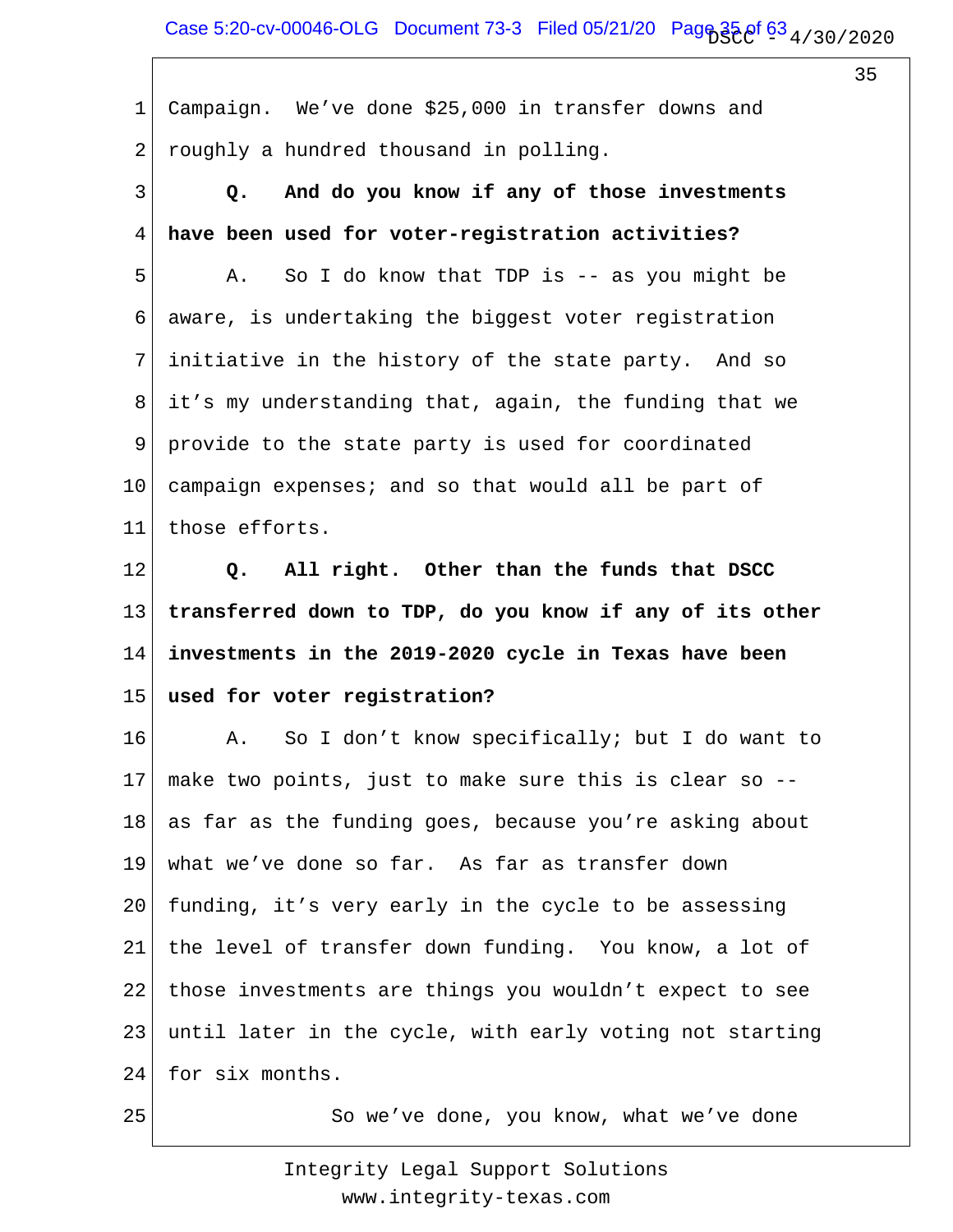1 2 3 4 5 6 7 8 9 10 11 12 13 14 15 16 17 18 19 20 21 22 23 24 25 so far; but on a related note, you know, we intend to spend significantly more in Texas than what we've seen already, easily into the millions, given the competitiveness of the race and the fact that the DSCC is aware of several obstacles that Texas has put in place to turning out voters, including the failure to allow for simultaneous online registration. So I just wanted to make sure that was clear.  **Q. Okay. Thank you for that. But so far in the 2019-2020 cycle, you mentioned that the DSCC has transferred money to the TDP that might be used for voter registration. Other than that, has the DSCC made any other investments in the 2019-2020 cycle that can be used for voter registration?** A. So I listed all of the investments that we've made in Texas that I'm aware of; and, again, we'll just stress that the DSCC intends to make significantly more investments as the cycle progresses.  **Q. Sure. Fair enough. But to date.** MS. BRAILEY: I'm going to object on the form. You can answer if you understand. A. So I think I've answered it. I've listed the investments in Texas in this cycle that I'm aware of.  **Q. (BY MS. MACKIN) Right. And I'm sorry if my**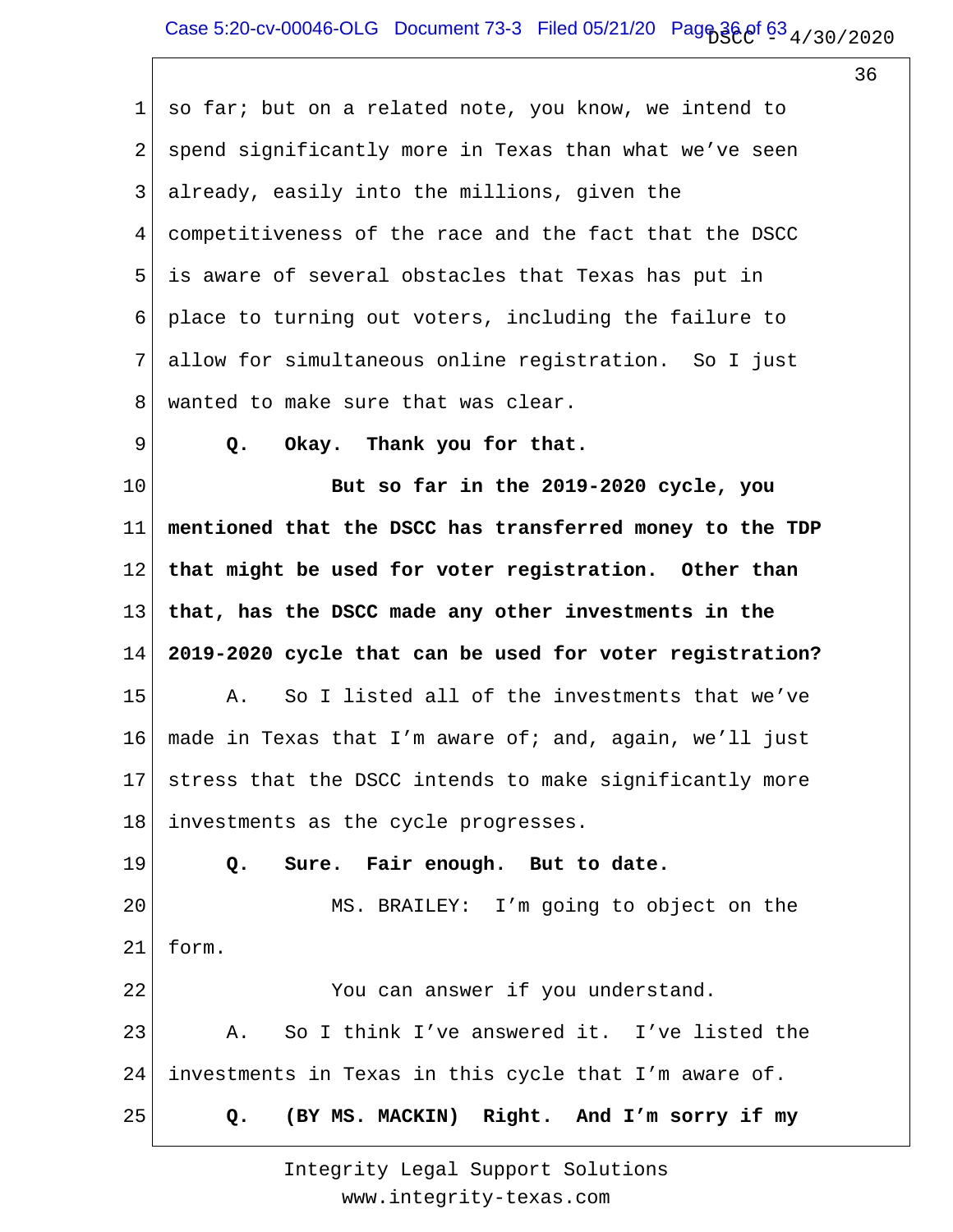## Case 5:20-cv-00046-OLG Document 73-3 Filed 05/21/20 Pag $63/20f$   $63/4/30/2020$

37

1 2 3 4 5 6 7 8 9 10 11 12 13 14 15 16 17 18 19 20 21 22 23 24 25 **question wasn't clear. I was asking which of those investments have been used for voter registration.** MS. BRAILEY: I'm going to object on form again. A. So we contributed to the MJ for Senate. I'm not -- I can't -- I don't know what exactly that is being used for; but we have provided the maximum amount that we are able to, to her campaign directly, which I think could be used for voter registration. We've given 25,000 to the coordinated, which engages in voter-registration efforts and intend to do more -- anticipate doing more through the coordinated.  **Q. (BY MS. MACKIN) Okay. And do you know how much of that 25,000 to the coordinated has been used for voter registration?** A. Sitting here, I couldn't give you a specific amount. Again, I don't -- I can't speak to TDP's, you know, recordkeeping; but, like, the DS, as I said before, it's not like there's a line item for voter registration. But I do know that TDP is undertaking a huge voter-registration effort, in part, to compensate for some of the unique challenges that it faces in the state.  **Q. Okay. So now I'm a little bit confused. In**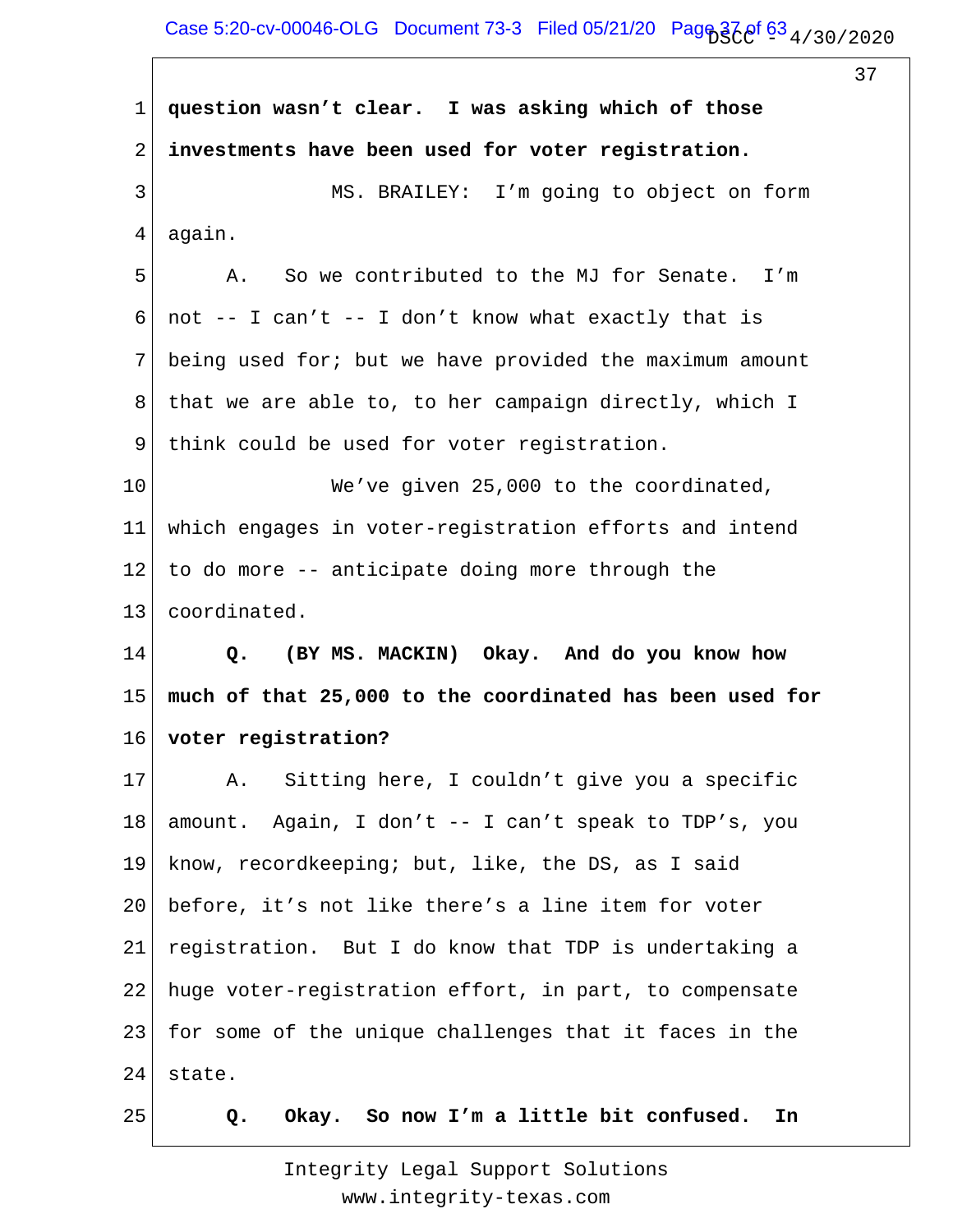Case 5:20-cv-00046-OLG Document 73-3 Filed 05/21/20 Page  $38.0^{\circ}$  63  $_4$  / 30 / 2020

38

1 2 3 4 5 6 7 8 9 10 11 12 13 14 15 16 17 18 19 20 21 22 23 24 25 **terms of the funds that you've invested in Texas in the 2019-2020 cycle, I have funds to TDP, funds to MJ for Senate, and then funds to the coordinated campaign?** A. No, to the -- sorry.  **Q. No, please go ahead. I'm trying to understand, so correct me.** A. The funding to the state party is -- when I say "transfer down," that's funding that we transfer down from the DSCC to the state party that is used for the coordinated campaign expenses.  **Q. Okay. So I've got funds to TDP and funds to MJ for Senate; is that -- is that right? Sorry. That's a terrible question. For your investments in Texas in the 2019-2020, I've got funds to TDP and funds to MJ for Senate. Is there anything else?** A. I also mentioned the polling.  **Q. Polling. Okay. Tell me about that.** MS. BRAILEY: Objection, vague. A. Can you clarify?  **Q (BY MS. MACKIN) What do you mean by "polling"? I don't --** A. Like, what is polling?  **Q. Like, you say you have invested in polling. Do you know if any of your investments in -- so if you**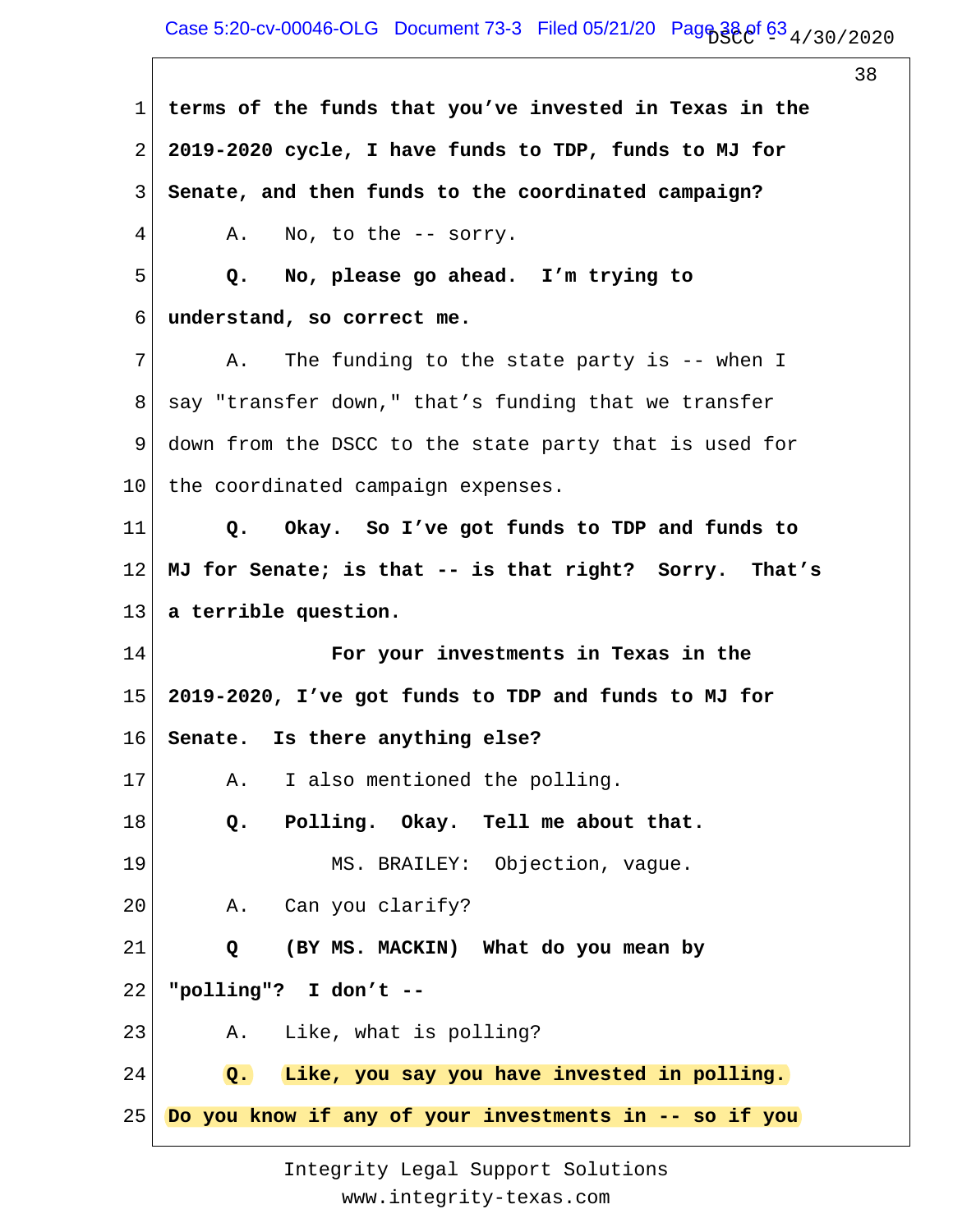Case 5:20-cv-00046-OLG Document 73-3 Filed 05/21/20 Page  $39.0f$  63  $_4$  / 30 / 20 20

39 1 2 3 4 5 6 7 8 9 10 11 12 13 14 15 16 17 18 19 20 21 22 23 24 25 **invested in polling, those funds would not be used for voter registration, right? They'd be used for polling?** A. Yes.  **Q. Okay. And then, so other than the funds to TDP, the funds to MJ for Senate, and the investments in polling, have you made any other investments in Texas in the 2019 to 2020 cycle so far?** MS. BRAILEY: Objection in that it mischaracterizes the testimony.  **Q. (BY MS. MACKIN) And if I've got it wrong, please tell me. I'm just trying to get the list.** A. Can you repeat the question?  **Q. Sure. So in the 2019 to 2020 cycle, DSCC has invested in Texas in the following ways: Funds to TDP, fund to MJ for Senate, and investments in polling. Is there anything else so far?** A. It this -- THE WITNESS: I'm sorry. Emily, did you... A. At this stage of the cycle, that's my understanding of our investments in the state.  **Q. (BY MS. MACKIN) Thank you for that. All right. And jumping back to the previous cycle, 2017 to 2018, did DSCC make any investments in voter registration in Texas in the 2017-**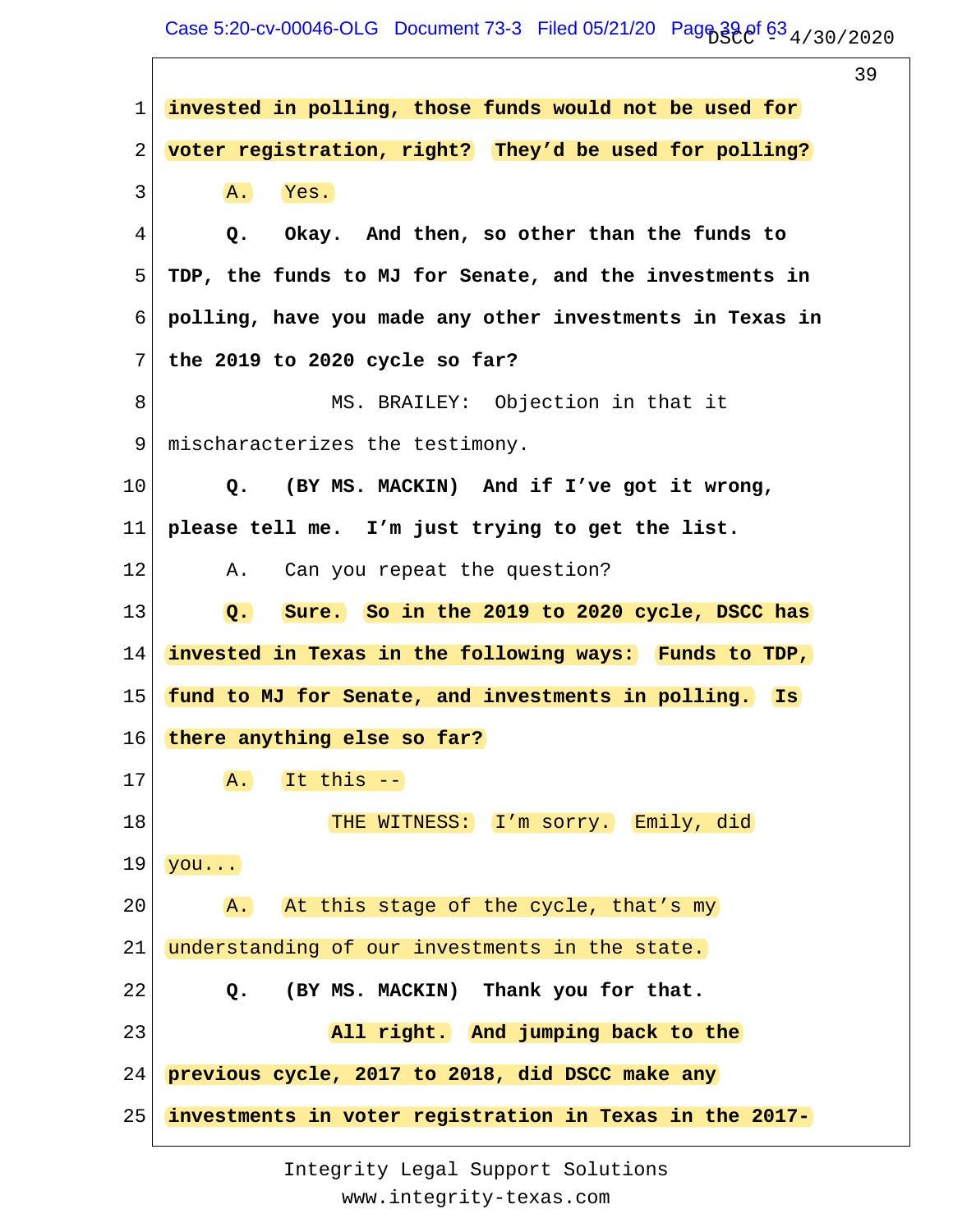Case 5:20-cv-00046-OLG Document 73-3 Filed 05/21/20 Page  $40.05\frac{4}{3}$  (30/2020

40

| $\mathbf 1$ | 2018 cycle?                                              |
|-------------|----------------------------------------------------------|
| 2           | A. So I don't -- I mean, as far as expenditures          |
| 3           | that the DSCC made to Texas in the 2018 cycle, I'm aware |
| 4           | that I believe we spent, like, \$35,000 on polling. I'm  |
| 5           | not aware of specific, like, itemized expenditures.      |
| 6           | That's not to say that -- like, there could have been    |
| 7           | staff time spent on supporting voter-registration        |
| 8           | efforts, but not that I'm aware of.                      |
| 9           | Q. Okay. In the 2015 to 2016 cycle, are you              |
| 10          | aware of DSCC making any investments in voter            |
| 11          | registration in Texas?                                   |
| 12          | A. When you say "investments," can you -- like,          |
| 13          | what are you                                             |
| 14          | Q. I'm tracking the language in your Complaint.          |
| 15          | So if there's a better way to describe it, please let me |
| 16          | know.                                                    |
| 17          | Α.<br>So I'm not aware of expenditures that the DSCC     |
| 18          | made to Texas in the 2016 cycle.                         |
| 19          | So there weren't any that you're aware of?<br>Q.         |
| 20          | MS. BRAILEY: Objection, mischaracterizes                 |
| 21          | the testimony.                                           |
| 22          | I'm not aware of expenditures that the DSCC<br>Α.        |
| 23          | made in Texas in 2016.                                   |
| 24          | (BY MS. MACKIN) And what about 2015?<br>Q                |
| 25          | MS. BRAILEY: Objection on form.                          |
|             |                                                          |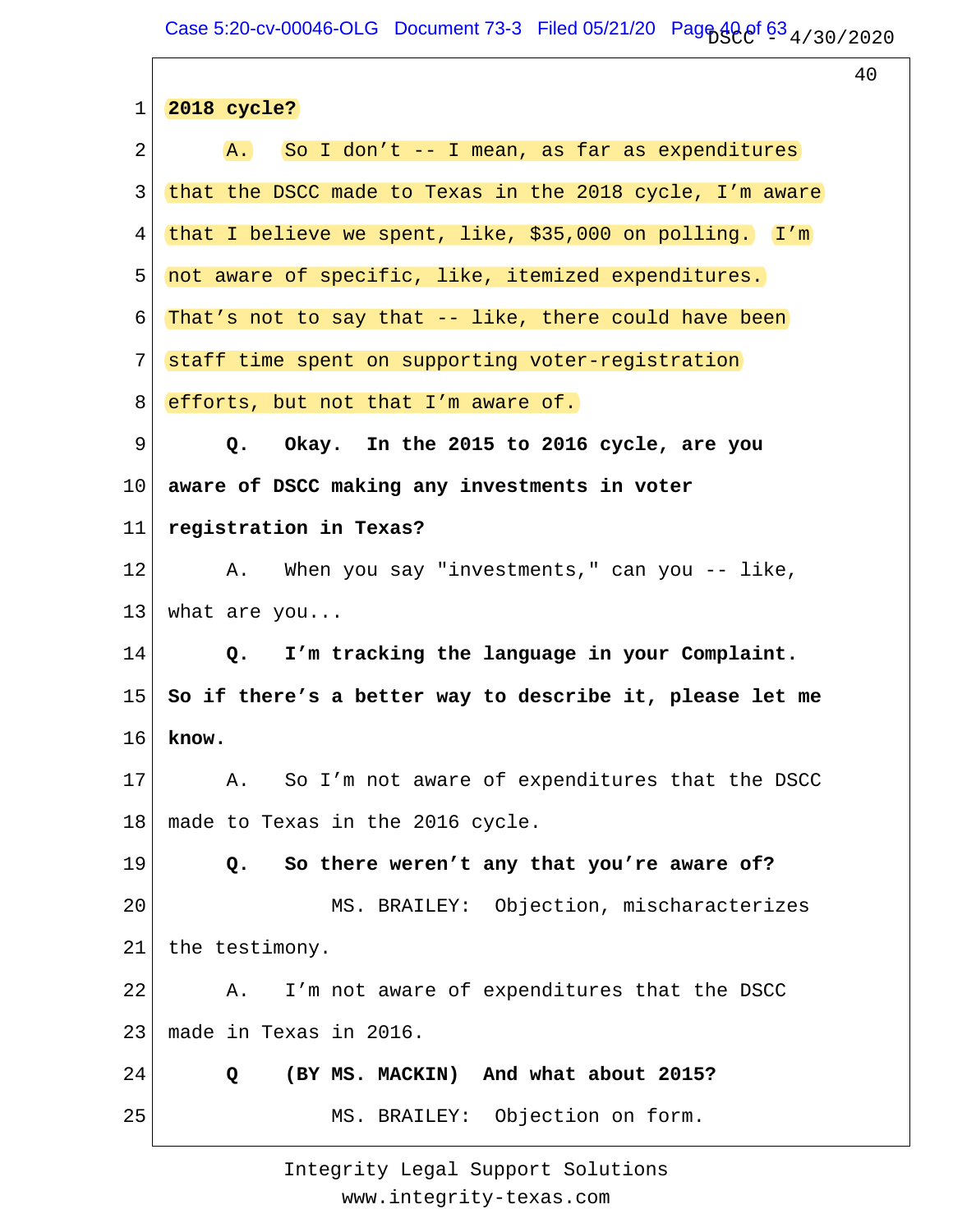Case 5:20-cv-00046-OLG Document 73-3 Filed 05/21/20 Page  $41.0$  f  $63.4$  / 30 / 20 20

41 1 2 3 4 5 6 7 8 9 10 11 12 13 14 15 16 17 18 19 20 21 22 23 24 25 A. If you're asking -- 2015 would be part of the 2016 cycle, so --  **Q. Okay.** A. -- my answer was to the 2016 cycle.  **Q. Okay. And so that includes 2015 as well?** A. Calendar year 2015 would be part of the 2016 election cycle.  **Q. Okay. And then, are you aware of the DSCC making any expenditures for voter registration in Texas in the 2014 cycle?** A. As with the 2016 cycle, I'm not aware of DSCC expenditures in Texas in the 2014 cycle.  **Q. Okay.** MS. BRAILEY: Anna, are we getting to a point where we might be able to take a break? We're about at the hour. MS. MACKIN: Yeah, that's fine. We can take a quick break now. How long -- Let's go off the record. THE REPORTER: Going off the record at 11:11 a.m. (Off the record from 11:11 to 11:26 a.m.) THE REPORTER: Going back on the record at 11:26 a.m. MS. MACKIN: I'm sharing a document in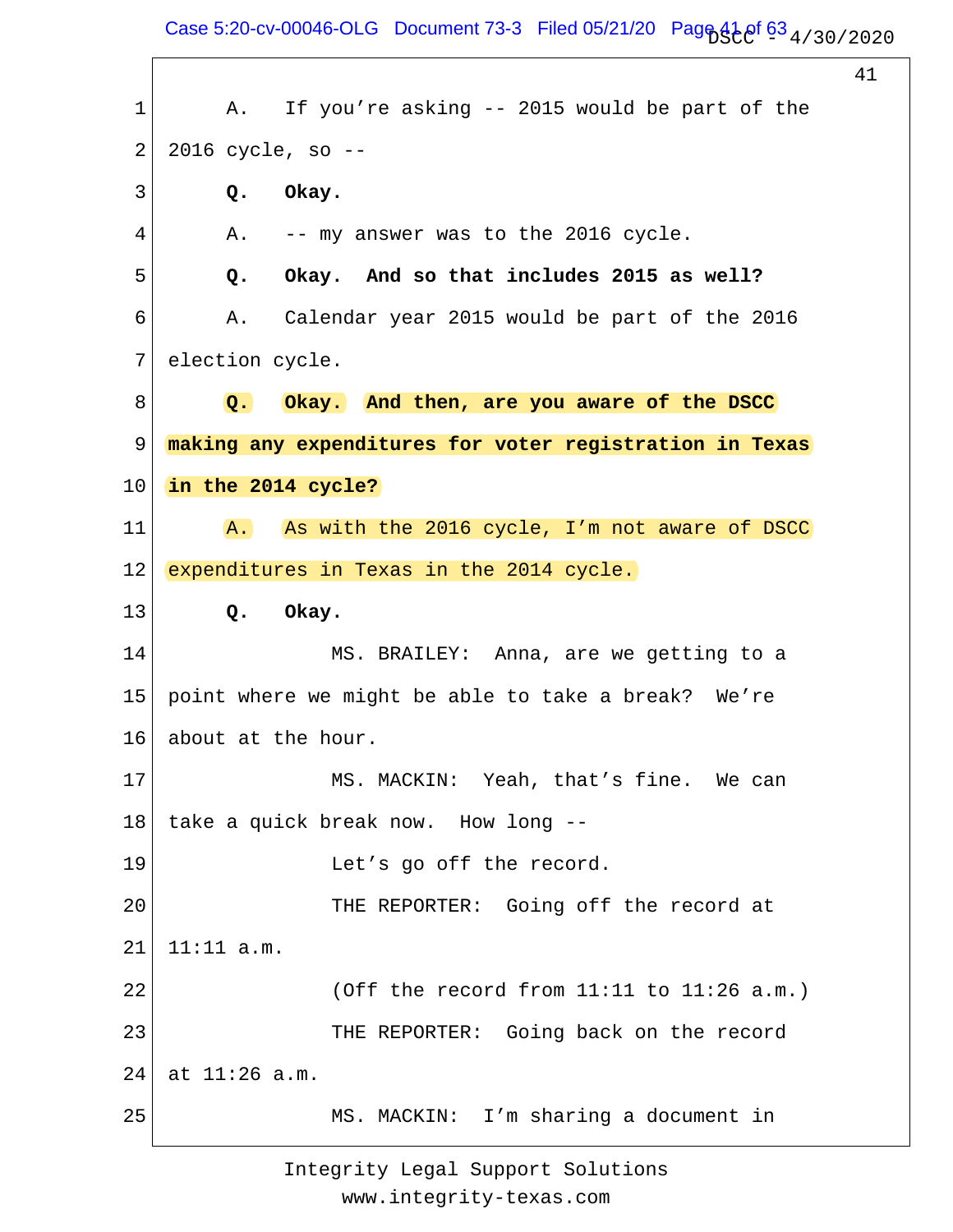Case 5:20-cv-00046-OLG Document 73-3 Filed 05/21/20 Page  $42e^f$  63  $_4$  / 30 / 2020

42

| 1  | the chat box $-$ - two documents, actually; and they are |
|----|----------------------------------------------------------|
|    |                                                          |
| 2  | Bates numbered -- the first one begins at DSCC 796 and   |
| 3  | goes through 797; and the second one begins at DSCC 798  |
| 4  | and goes through 799.                                    |
| 5  | (BY MS. MACKIN) Please take a look at those<br>Q.        |
| 6  | documents and let me know when you're ready to discuss   |
| 7  | them.                                                    |
| 8  | A. Okay.                                                 |
| 9  | So the page labeled DSCC 796 through 797, do<br>Q.       |
| 10 | you recognize this document?                             |
| 11 | I think it was -- I recognize it as -- I<br>Α.           |
| 12 | believe as part of the production.                       |
| 13 | Okay. Have you seen it before?<br>Q.                     |
| 14 | Before right now?<br>Α.                                  |
| 15 | Yes.<br>Q.                                               |
| 16 | Again, I reviewed the production before it<br>Α.         |
| 17 | went out. So I think -- I believe this is part of        |
| 18 | production, so I would have seen it then.                |
| 19 | Q. Okay. Do you recall whether you saw it before         |
| 20 | reviewing the production?                                |
| 21 | A. I don't.                                              |
| 22 | Q. Okay. Based on your experience with the DSCC,         |
| 23 | what does this e-mail appear to be?                      |
| 24 | A. It appears to be an e-mail asking a survey            |
| 25 | question.                                                |
|    |                                                          |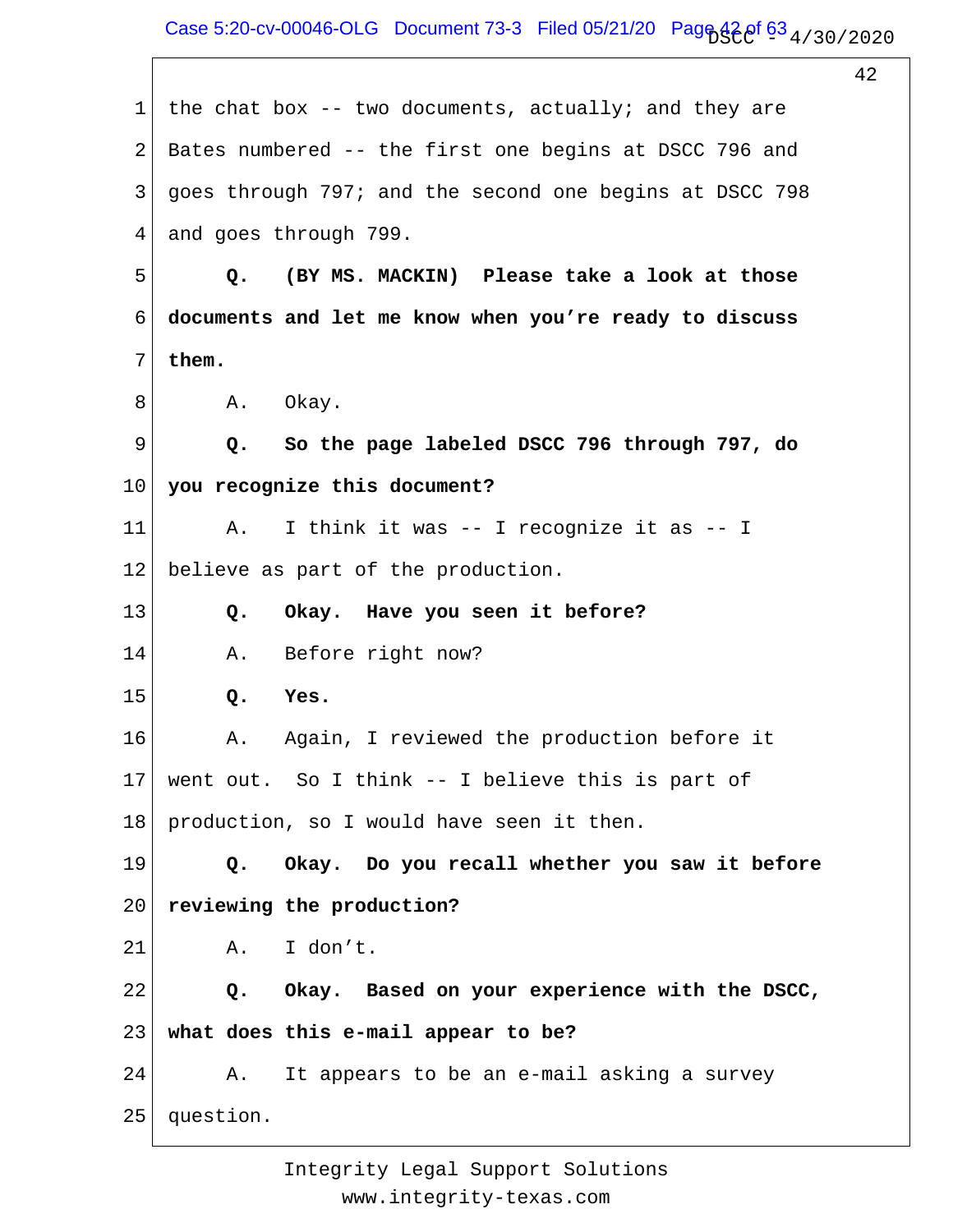Case 5:20-cv-00046-OLG Document 73-3 Filed 05/21/20 Page  $43.0f$  63  $_4$  / 30 / 20 20

43

1 2 3 4 5 6 7 8 9 10 11 12 13 14 15 16 17 18 19 20 21 22 23 24 25  **Q. And do you know whether the document that begins at 798 reflects a question that was asked on the survey linked in the e-mail, labeled 796?** A. I wouldn't be able to tell you.  **Q. Okay. At a high level, what is the purpose of sending out a survey to -- here it says, "The audience of highly reliable Democrats"?** MS. BRAILEY: Objection on the First Amendment. You can answer at a high level to the extent you don't reveal internal strategic decisions. A. Generally speaking, the DSCC wants to hear from Democratic voters around the country, understand what their priorities are, what folks' concerns are, and just get a sense of that. And so I think that outreach like this would be an attempt to obtain that insight.  **Q. (BY MS. MACKIN) Do you know approximately how often DSCC conducts surveys like this?** A. I don't. I mean, I would say it's not infrequently; but it's hard for me to be more specific.  **Q. And then, turning to the page -- well, actually, that's all I have on those.** MS. MACKIN: All right. I am pulling up -- well, I'm sharing in the chat box an exhibit -- a document, rather; and it will be a page from Exhibit 3,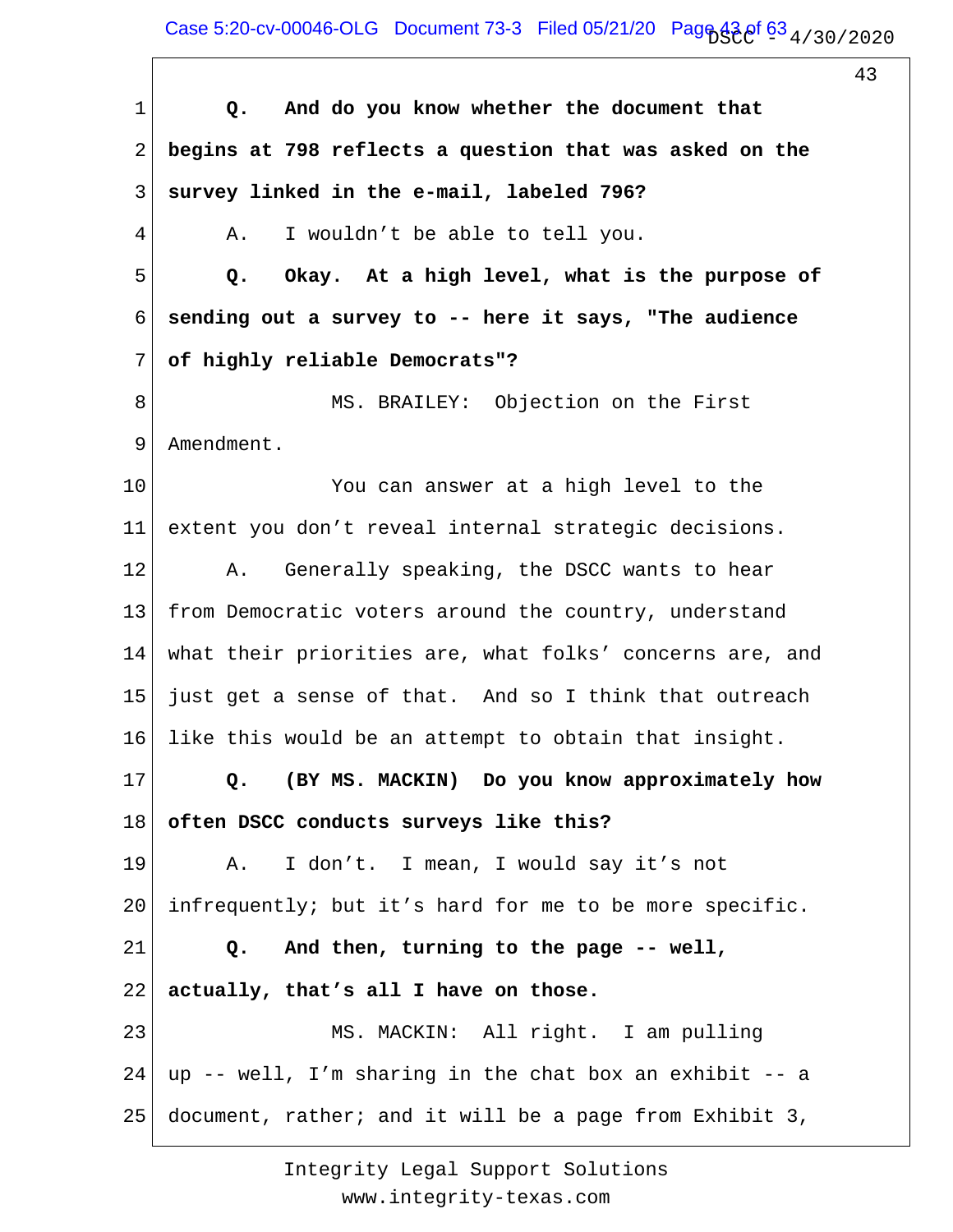Case 5:20-cv-00046-OLG Document 73-3 Filed 05/21/20 Page  $44.0^{\circ}$  63  $_4$  / 30 / 2020

44

1 2 3 4 5 6 7 8 9 10 11 12 13 14 15 16 17 18 19 20 21 22 23 24 25 the document marked DSCC 800.  **Q. (BY MS. MACKIN) Please take a look at that document, and let me know when you are ready to discuss it.** A. Okay.  **Q. This is an e-mail dated April 18th, 2020 that appears to have been sent from info@DSCC.org, with the name Chuck Schumer; is that right?** A. Yes.  **Q. Okay. And at a high level, what is the purpose of an e-mail like this?** MS. BRAILEY: Objection on the First Amendment. You can answer to the extent it doesn't reveal internal strategic decisions. A. This is a fundraising e-mail.  **Q. (BY MS. MACKIN) Okay. And about halfway down the page there's a paragraph that begins, "We're already putting your funds to work making crucial investments that will make the difference on Election Day. Your support is funding things like advertising to boost our Democratic Senate candidates and registering a record number of new voters in swing states." Did I read that correctly?** A. Yes.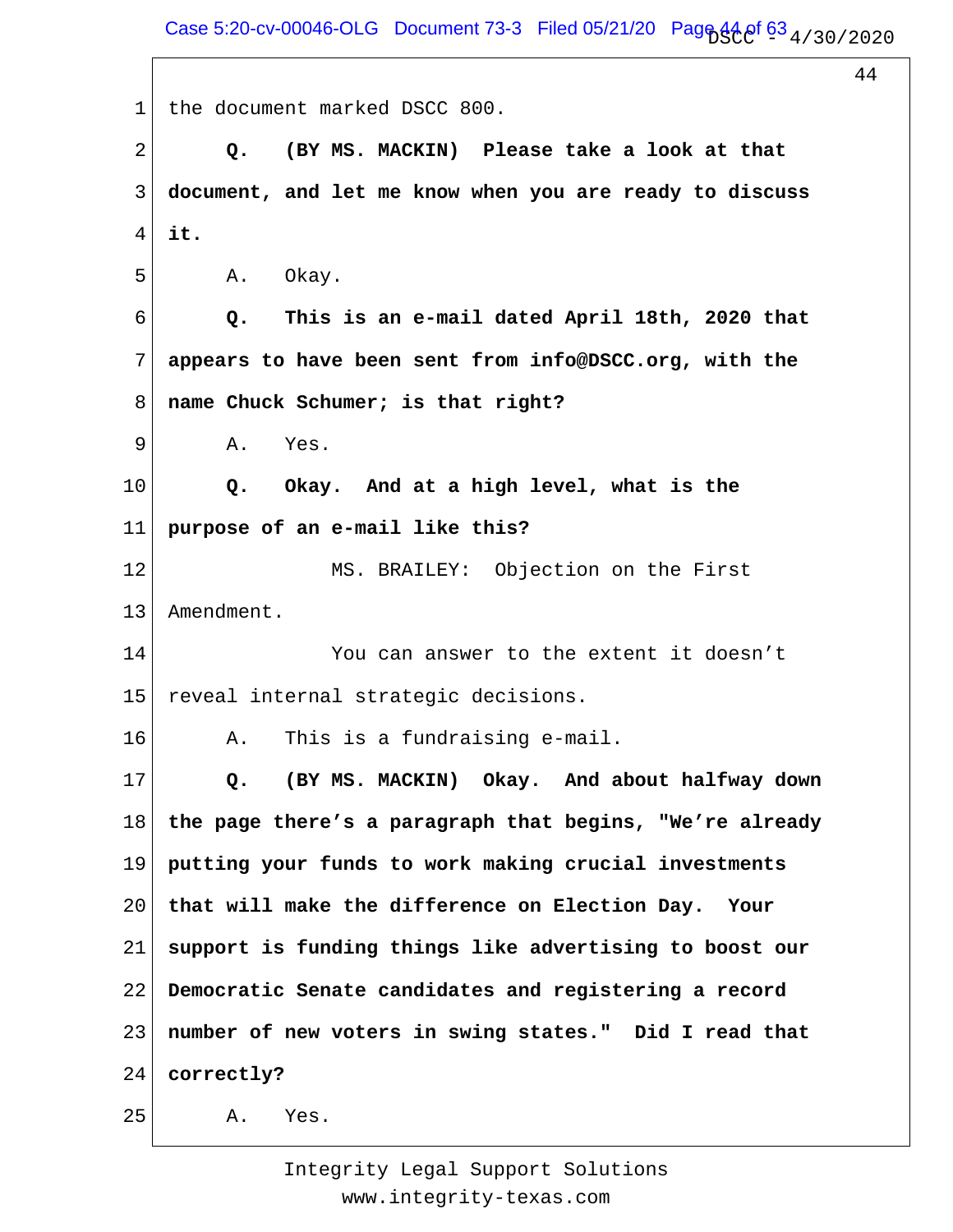Case 5:20-cv-00046-OLG Document 73-3 Filed 05/21/20 Page  $45.0f$  63  $_4$  / 30 / 20 20

45

1 2 3 4 5 6 7 8 9 10 11 12 13 14 15 16 17 18 19 20 21 22 23 24 25  **Q. And this mention of registering a record number of new voters in swing states, does that include the -- well, is that a reference to any activities in Texas?** A. I'm not sure what the drafter of this e-mail is specifically referring to, but certainly we have made investments in Texas that will further voterregistration efforts. And so -- I'll leave it at that. But I can't -- I don't know what the person who drafted this was specifically referring to, if they had Texas in mind.  **Q. And so it also mentions a record number of new voters. I guess I'm -- can you help me understand what is meant by "a record number" in this context?** A. So, again, I didn't draft this; and I don't know exactly what the drafter meant. But, generally, a record number means more than have been registered through our efforts before.  **Q. Okay.** A. And as I said earlier, again, TDP is in the midst of a massive voter registration campaign that transfer down funding from the DS would help to support, so.  **Q. All right. Thank you. All right. That's all I have on that.**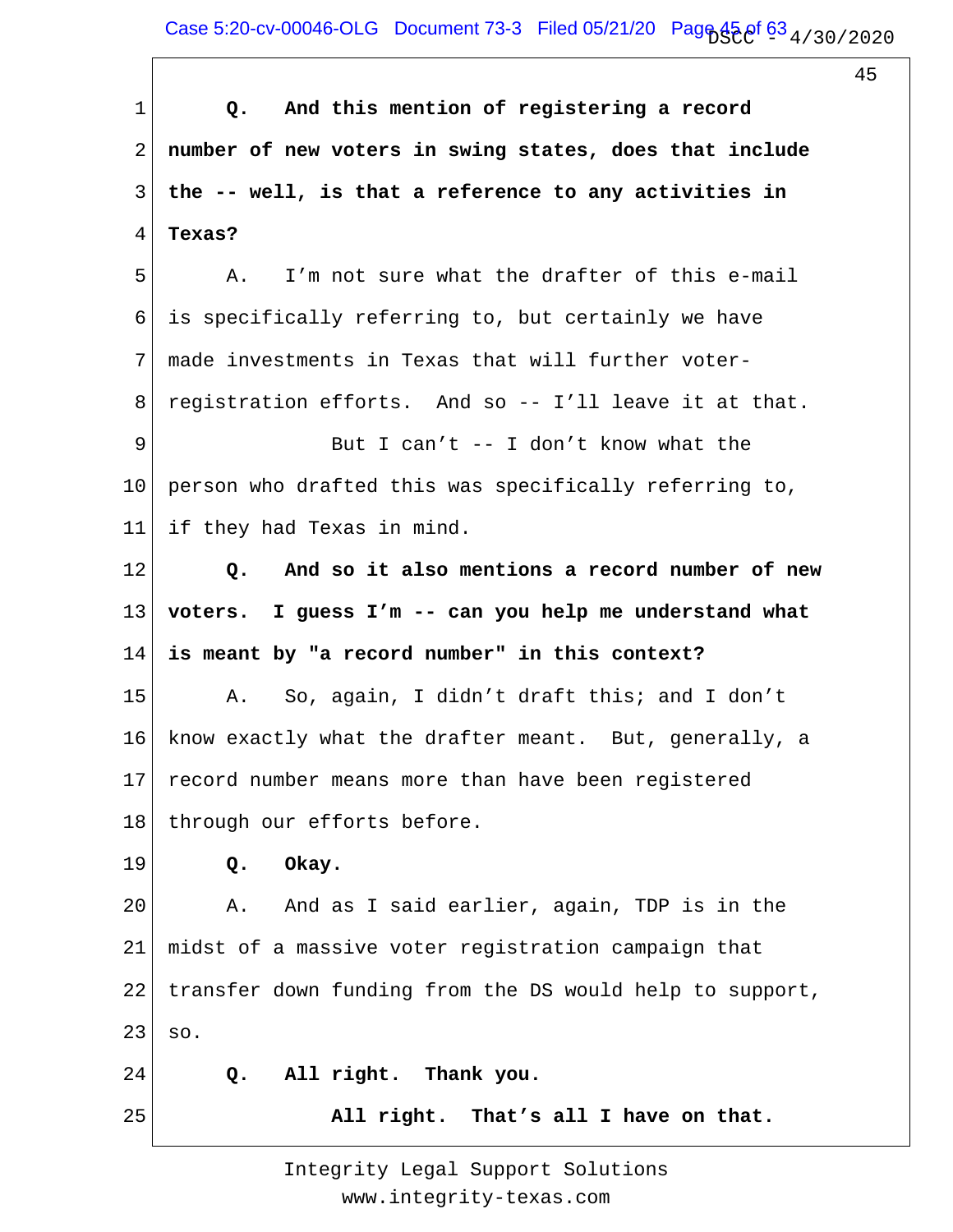Case 5:20-cv-00046-OLG Document 73-3 Filed 05/21/20 Page  $46.9f$  63  $_4$  / 30 / 2020

46

1 2 3 4 5 6 7 8 9 10 11 12 13 14 15 16 17 18 19 20 21 22 23 24 25 MS. MACKIN: I'm going to share a document in the chat box that will be Exhibit 4 to this deposition. (Exhibit 4 marked.)  **Q (BY MS. MACKIN) Please take a look at it and let me know when you're ready to discuss it.** A. Okay.  **Q. All right. Do you recognize this document?** A. I don't believe I've seen this document before.  **Q. Okay. Based on looking at it, what does it appear to be?** A. The title of the document is Statement of Organization.  **Q. And it is a Federal Election Commission form that appears to have been submitted by the DSCC to the Federal Election Commission?** A. That seems right.  **Q. Okay. And scrolling down to page 3 of this document, there is a box for "Name of Any Connected Organization, Affiliated Committee, Joint Fundraising Representative or Leadership PAC Sponsor." And beneath that it says, "Colorado Senate Victory 2016." Are you familiar with Colorado Senate Victory 2016?** A. No.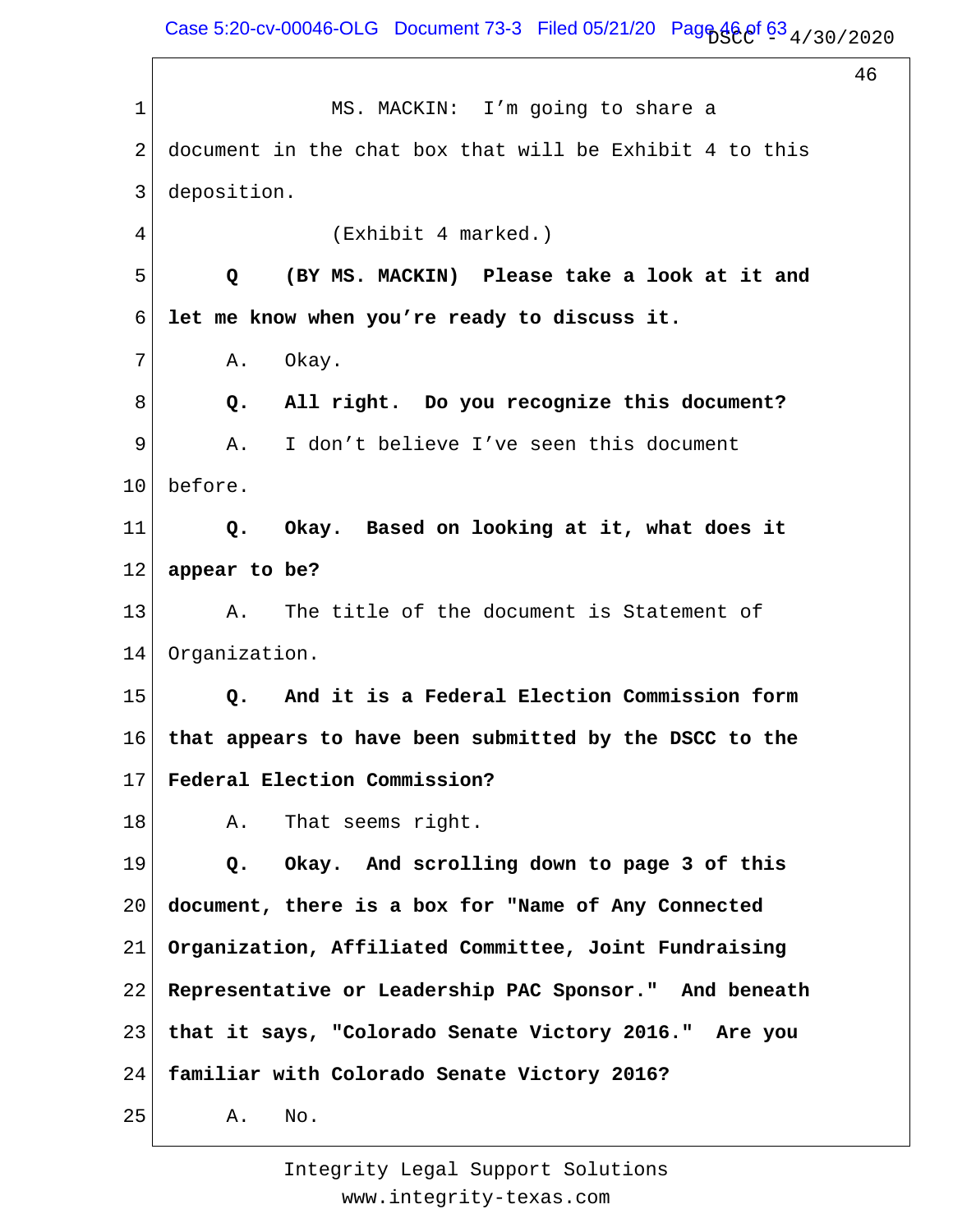Case 5:20-cv-00046-OLG Document 73-3 Filed 05/21/20 Page  $47.80/2020$ 

47

1 2 3 4 5 6 7 8 9 10 11 12 13 14 15 16 17 18 19 20 21 22 23 24 25  **Q. Okay. Do you know if it is active in Texas?** MS. BRAILEY: Objection that this calls for a legal conclusion and is outside of the scope of the Deposition Notice. But you can answer to the extent that you know. MS. MACKIN: And I'll just note that the Notice does include all activities in Texas. And so if this entity has acted in Texas, I think it would fall within the scope of the Notice. MS. BRAILEY: Same objection. But you can answer. A. I'm not aware. I'm not familiar with the entity.  **Q. (BY MS. MACKIN) And so scrolling down to page 5 of 14, there's an entry that says, "Colorado Senate Victory 2020." Are you familiar with Colorado Senate Victory 2020?** MS. BRAILEY: Same objection to the extent it calls for a legal conclusion and is outside the scope of the Notice. You can answer to the extent that you know. A. I'm not familiar with it, no.  **Q. (BY MS. MACKIN) And then scrolling down to**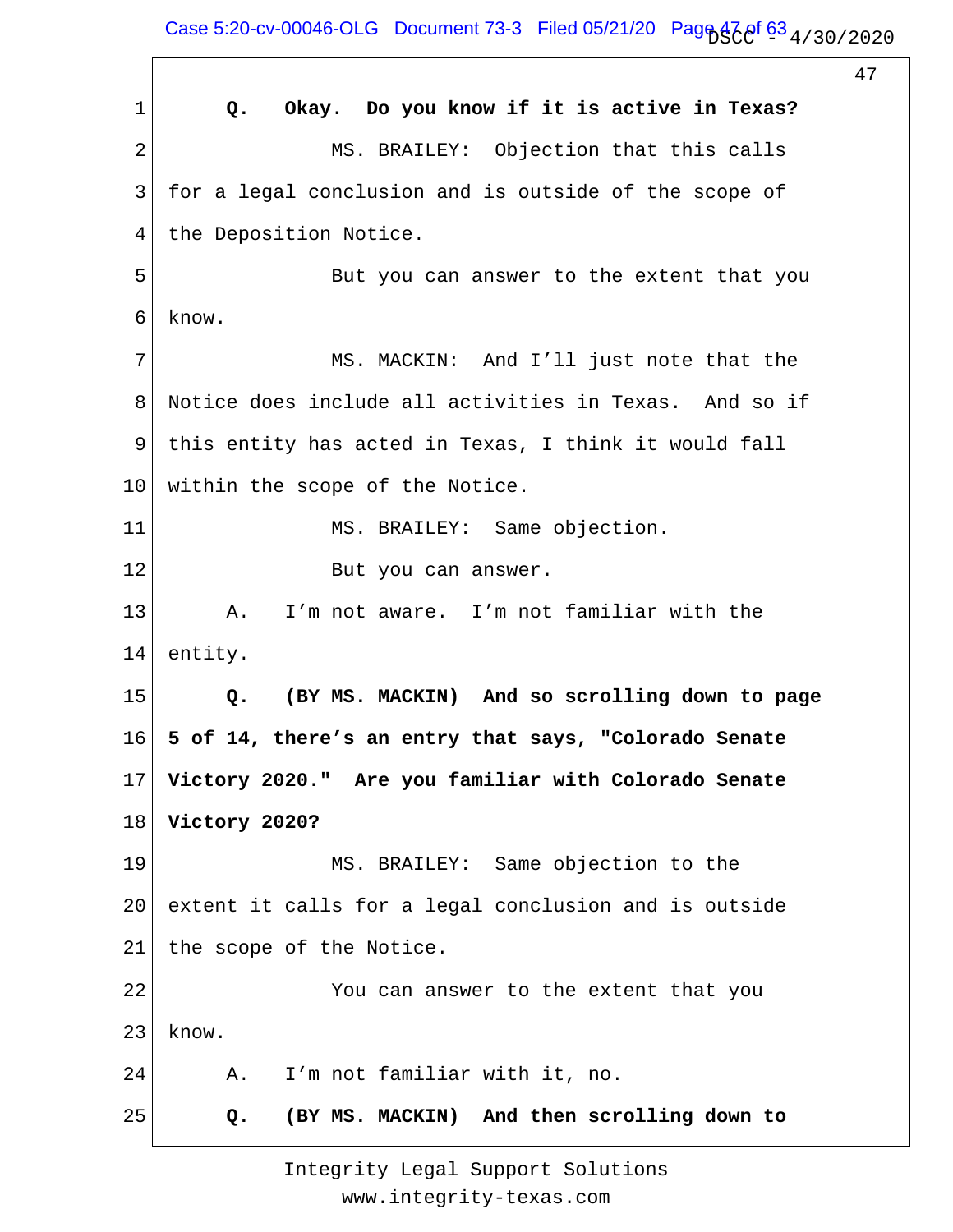Case 5:20-cv-00046-OLG Document 73-3 Filed 05/21/20 Page  $48.0f$  63  $_4$  / 30 / 20 20

48

1 2 3 4 5 6 7 8 9 10 11 12 13 14 15 16 17 18 19 20 21 22 23 24 25 **page 6 there's an entry for "Illinois Senate Victory 2020." Are you familiar with Illinois Senate Victory 2020?** MS. BRAILEY: I will make the same objection, object to legal conclusion and outside the scope. You can answer. A. No.  **Q (BY MS. MACKIN) All right. Scrolling down to page 7 there's an entry for "Pennsylvania Senate 2016." It's listed as a Joint Fundraising Representative by the box indicated on the form. Are you familiar with Pennsylvania Senate 2016?** MS. BRAILEY: I'm going to raise the same objection, legal conclusion and outside the scope. But you can answer. A. No.  **Q (BY MS. MACKIN) All right. Scrolling down to page 8 there's an entry on this form for "Michigan Senate Victory 2020," and the box ticketed says, "Joint Fundraising Representative." Are you familiar with Michigan Senate Victory 2020?** MS. BRAILEY: I'm going to make the same objection. So if we're going to go page by page, can I say that I'm going to make the same objection to these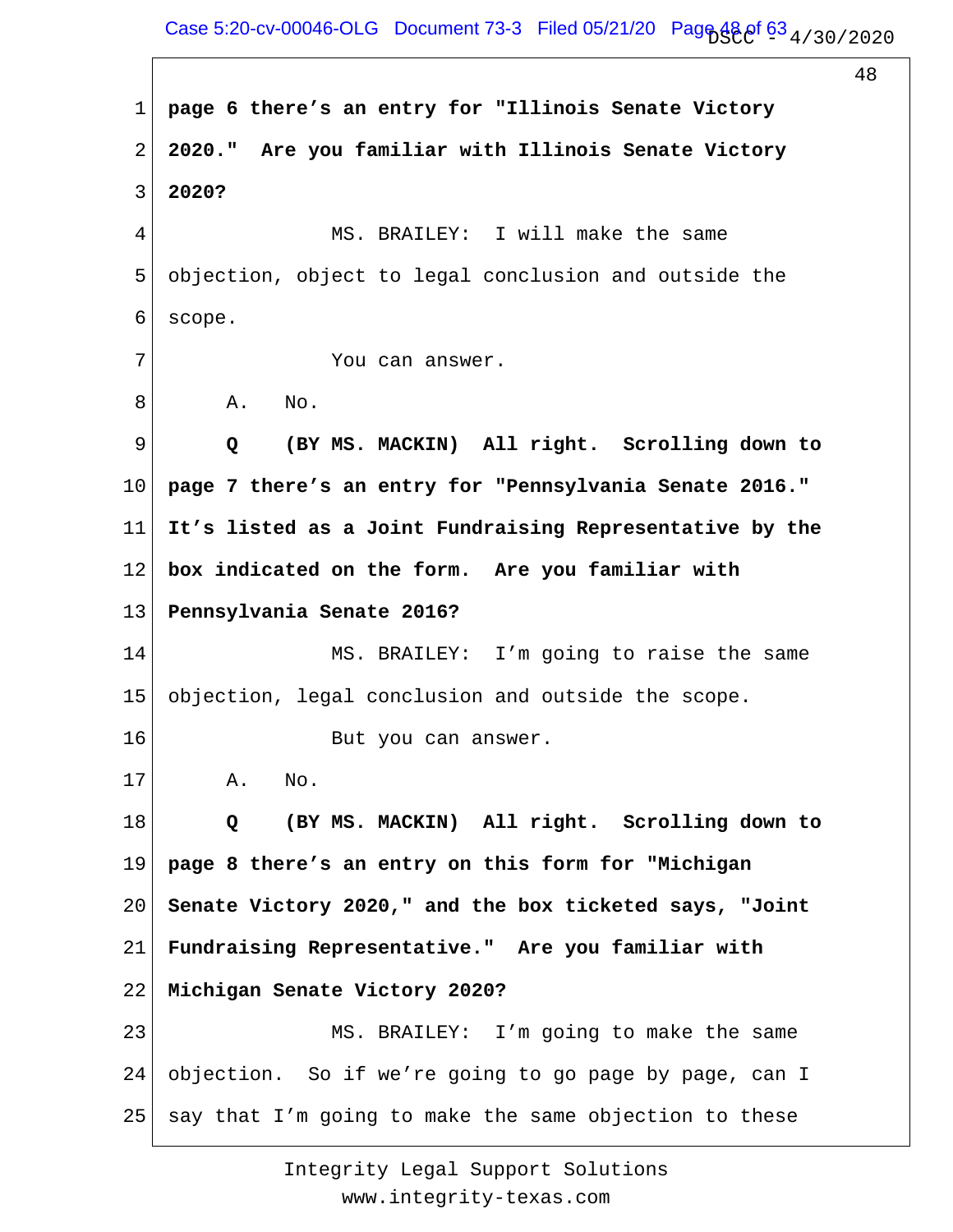Case 5:20-cv-00046-OLG Document 73-3 Filed 05/21/20 Page  $49.0^{\circ}$  63  $_4$  / 30 / 2020

49

1 2 3 4 5 6 7 8 9 10 11 12 13 14 15 16 17 18 19 20 21 22 23 24 25 pages so that I don't interrupt you; or I can just keep making the same objection? MS. MACKIN: I'm fine with that. MS. BRAILEY: So for the record, I'll make the same objection, legal conclusion and outside the scope for each of the pages 8 through 14 on Exhibit 4. You can answer. A. No. And I'll have the same answer for the rest of the pages.  **Q (BY MS. MACKIN) So you've reviewed this entire document; and you're not familiar with any of the entities listed under -- and I'm reading from the form here -- "Name of Any Connected Organization, Affiliated Committee, Joint Fundraising Representative, or Leadership PAC Sponsor?** A. No. I mean, we can go through it but...  **Q. I mean, we don't have to. If you're not familiar, I don't need to burn anybody's time. All right. We will X out of that one.** MS. MACKIN: Okay. I am sharing a document in the chat box that will be Exhibit 5 to this deposition. (Exhibit 5 marked.)  **Q (BY MS. MACKIN) And your counsel provided**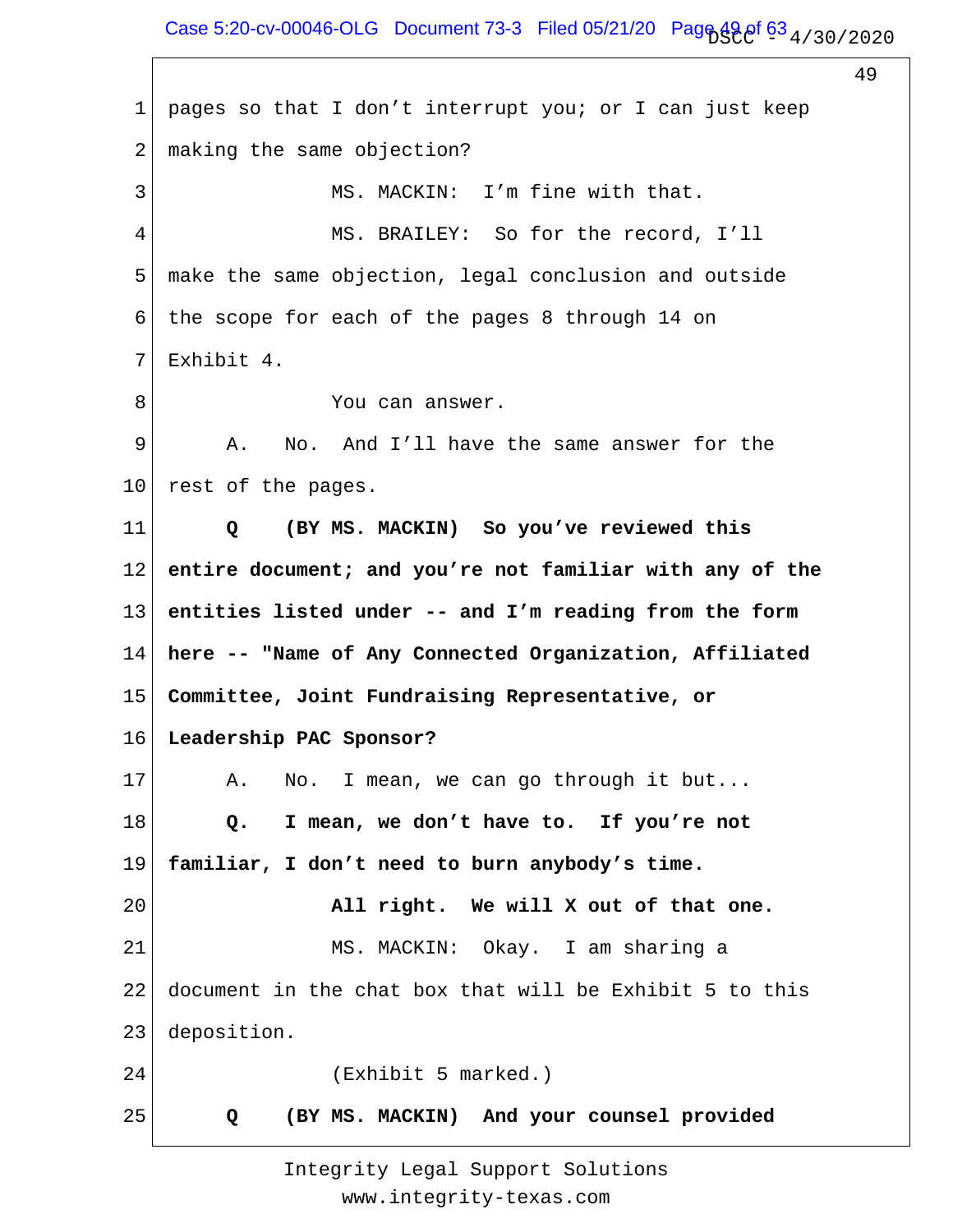1 2 3 4 5 6 7 8 9 10 11 12 13 14 15 16 17 18 19 20 21 22 23 24 25 **this to us via a link. Please go ahead and open up that document, and let me know when you are ready to discuss it.** A. Okay.  **Q. Your counsel has represented to us this list reflects all of the transfers DSCC has made to the Texas Democratic Party between 2014 and the present; is that accurate?** A. I'm sorry. What date was this sent?  **Q. Yesterday, so --** A. It's my understanding that, like, maybe yesterday or the day before, I think there was an additional transfer.  **Q. Okay.** A. But it's all public. So if you go on FEC's website and you look up DSCC's disbursements to the Texas Democratic Party, you can find it.  **Q. Okay. And does it appear that the criteria that were used to pull this report would pull all the transfers DSCC has made to the Texas Democratic Party between 2014 and the date that the report is run?** MS. BRAILEY: Objection to form. A. Yeah. Sorry. You say criteria?  **Q. (BY MS. MACKIN) So at the top -- sure. It says, "Disbursements." And then it says, "Viewing**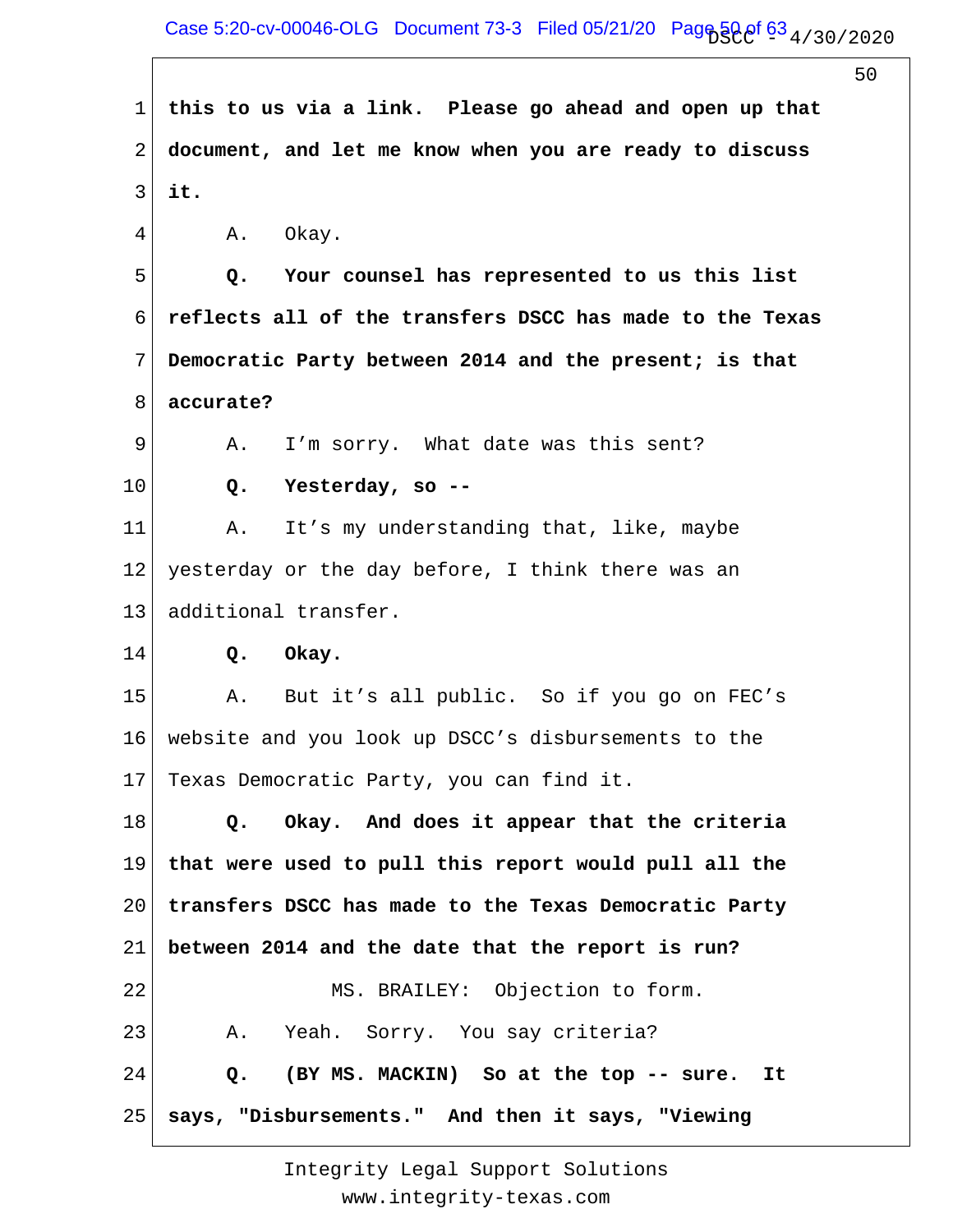1 2 3 4 5 6 7 8 9 10 11 12 13 14 15 16 17 18 19 20 21 22 23 24 25 **filtered results." And underneath, there are some what appear to be filters that were input into the FEC website to pull this data. So if I were to enter these filters and run this report, let's say, today, as long as an additional disbursement had been processed, it would appear on that report, right?** MS. BRAILEY: Objection to form. A. If you searched for the spender as the DSCC and the recipient as the Texas Democratic Party, that's all public. Everything that the DSCC brings in and every penny that the DSCC spends is public, and that's what the FEC filings would reflect.  **Q (BY MS. MACKIN) Okay. Thank you. Does DSCC have members who are eligible to vote in Texas?** MS. BRAILEY: Objection, that it calls for a legal conclusion. You can answer to the extent that you know. A. What do you mean by members?  **Q. (BY MS. MACKIN) Well, does DSCC have members?** MS. BRAILEY: Again, objection to a legal conclusion. You can answer. A. What do you mean by members?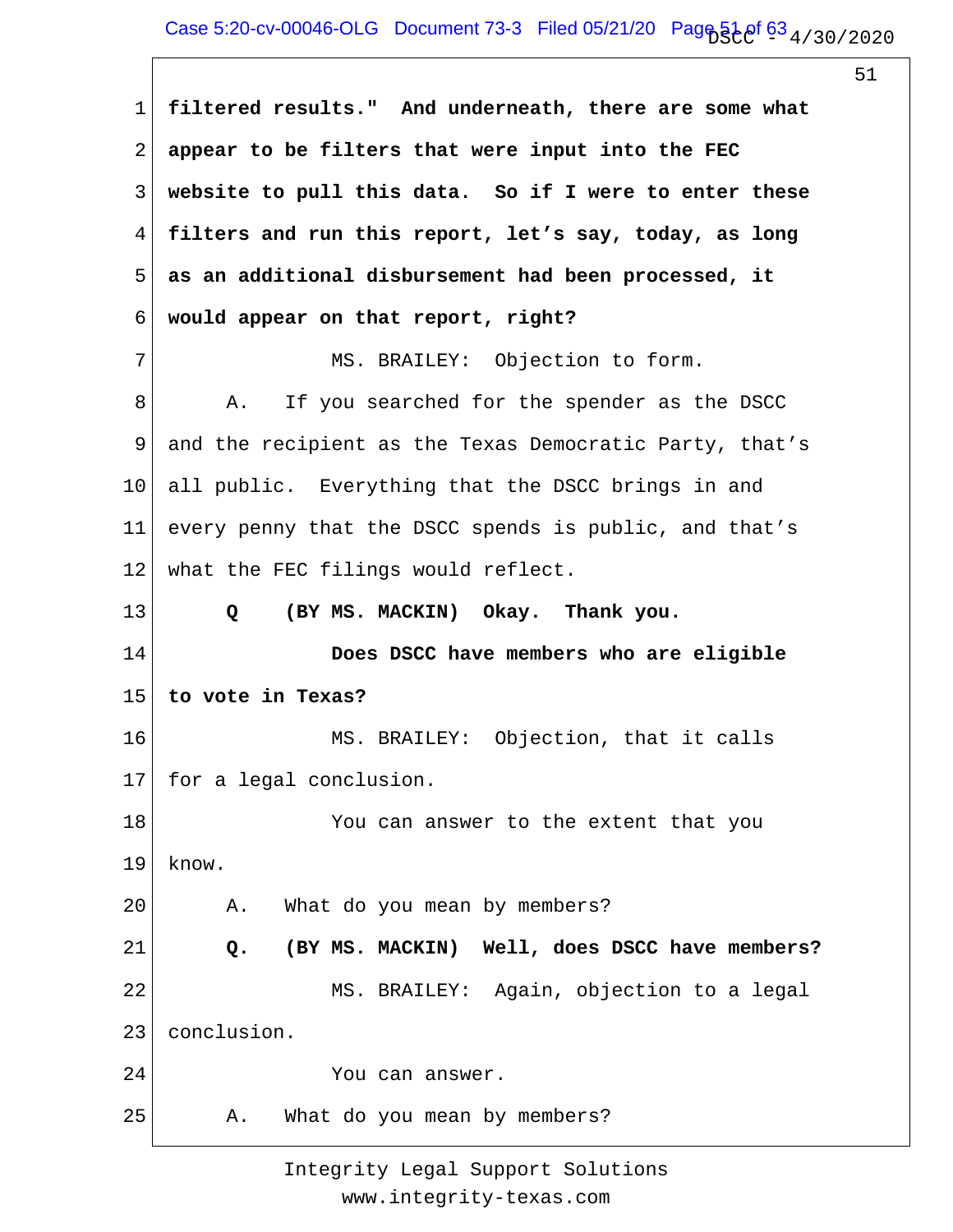52

1 2 3 4 5 6 7 8 9 10 11 12 13 14 15 16 17 18 19 20 21 22 23 24 25  **Q (BY MS. MACKIN) I guess whatever that means to you. I mean, is DSCC a -- is DSCC comprised of - does it represent the Democratic members of the Senate? Would those folks be regarded by DSCC as its members?** MS. BRAILEY: Objection to a legal conclusion. But you can answer. A. I don't know what our corporate filings would say about members. I mean, to the extent that you're asking how does DSCC interact with or associate with Democratic voters around the country, I mean, we have folks who sign up for our Listserv. We have people who donate to the DSCC. You know, I don't know that we have a set term for them. I think we call them "people on the Listserv" or "donors" or "supporters."  **Q. Okay.** MS. MACKIN: I think that this is probably all I have; but do you mind if we go off the record for, like, five minutes for me to just take a look at my notes and make sure that I've covered everything? MS. BRAILEY: Yeah, absolutely. THE REPORTER: Going off the record at 11:48 a.m. (Off the record from 11:48 to 11:58 a.m.)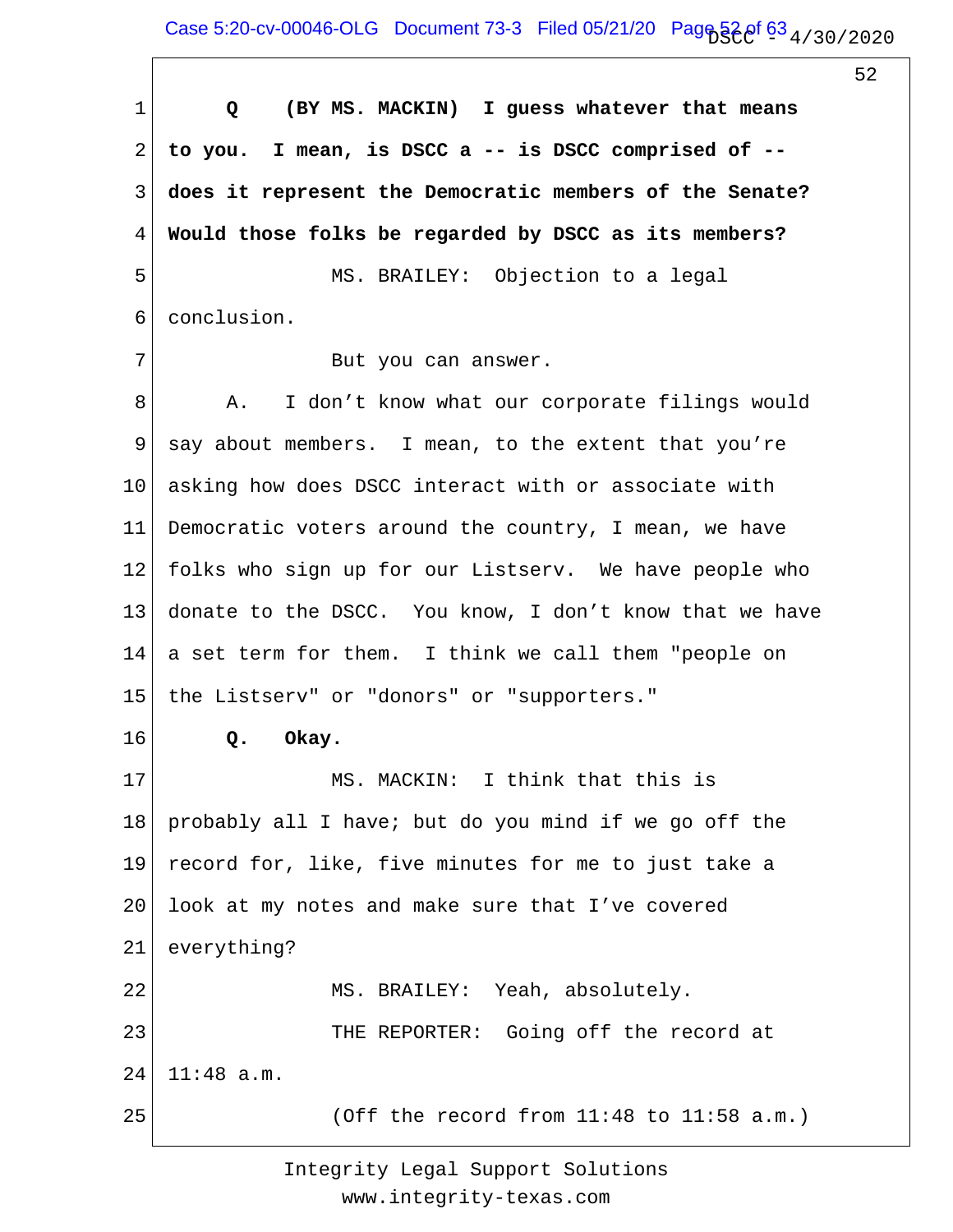53

1 2 3 4 5 6 7 8 9 10 11 12 13 14 15 16 17 18 19 20 21 22 23 24 25 THE REPORTER: Going back on the record at 11:58 a.m.  **Q (BY MS. MACKIN) All right. Just a few more questions, Ms. Schaumburg. Has the DSCC developed any voter registration training materials?** MS. BRAILEY: Objection on the First Amendment. You can answer at a high level. A. What do you mean by "training materials"?  **Q (BY MS. MACKIN) Sure. Any documents that you might provide to campaigns or DSCC staff to assist in voter-registration efforts.** A. So sitting here, I can't tell you. I'd have to check.  **Q. Does the DSCC ever communicate with individual voters to assist them with voter registration?** A. Generally, the DSCC supports voterregistration efforts in states through the means that we've talked about, less on an individual basis, not that it wouldn't happen; but we provide support, funding, resources to state parties, to the campaigns for their grounding.  **Q. Rather than DSCC actually communicating with the individual voter?**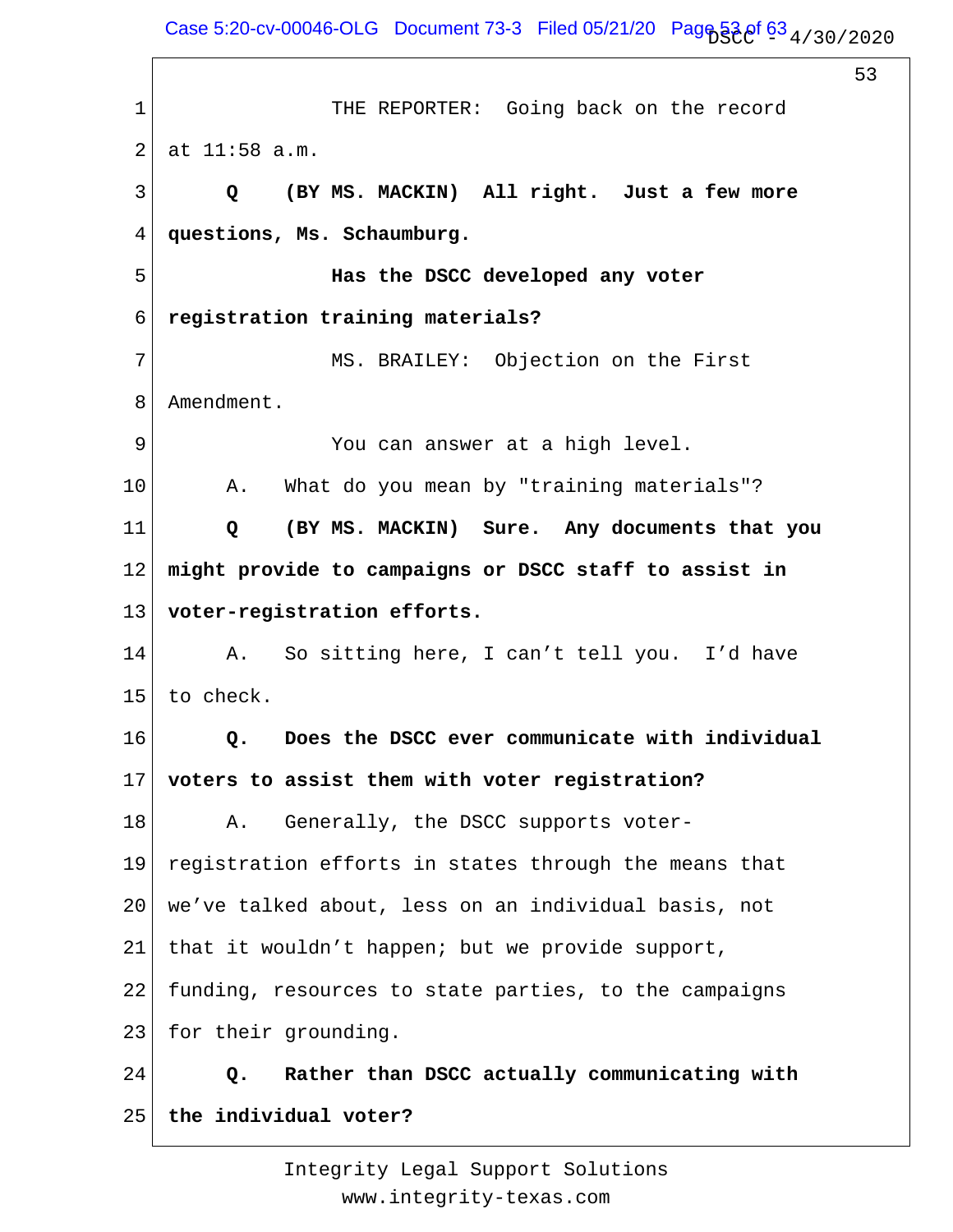54

1 2 3 4 5 6 7 8 9 10 11 12 13 14 15 16 17 18 19 20 21 22 23 24 25 A. Not that we couldn't.  **Q. Are you aware of it ever happening?** A. Of -- sorry. Am I aware of...  **Q. Are you aware of the DSCC ever communicating directly with an individual voter to assist them with their voter registration in Texas?** A. So in a sense that, yeah, I mean, the DSCC had staff on the ground. Again, like, DSCC funded positions. You know, those staffers could be in charge of working on voter registration. So in that sense, sure.  **Q. Okay. But what I'm trying to get at is a DSCC employee specifically. Are you aware of a DSCC employee ever communicating with a Texas voter to assist them with their voter registration?** MS. BRAILEY: Objection. I think that was just asked and answered from her last answer.  **Q. (BY MS. MACKIN) I was just hoping for a "yes" or "no," like a clear answer.** A. So I think your first question was about Texas specifically. So can you rephrase your question?  **Q. It was, but I'll ask it again. Are you aware of any DSCC employee directly communicating with a Texas voter to assist them with their voter registration?** A. So I think generally the DSCC supports voter-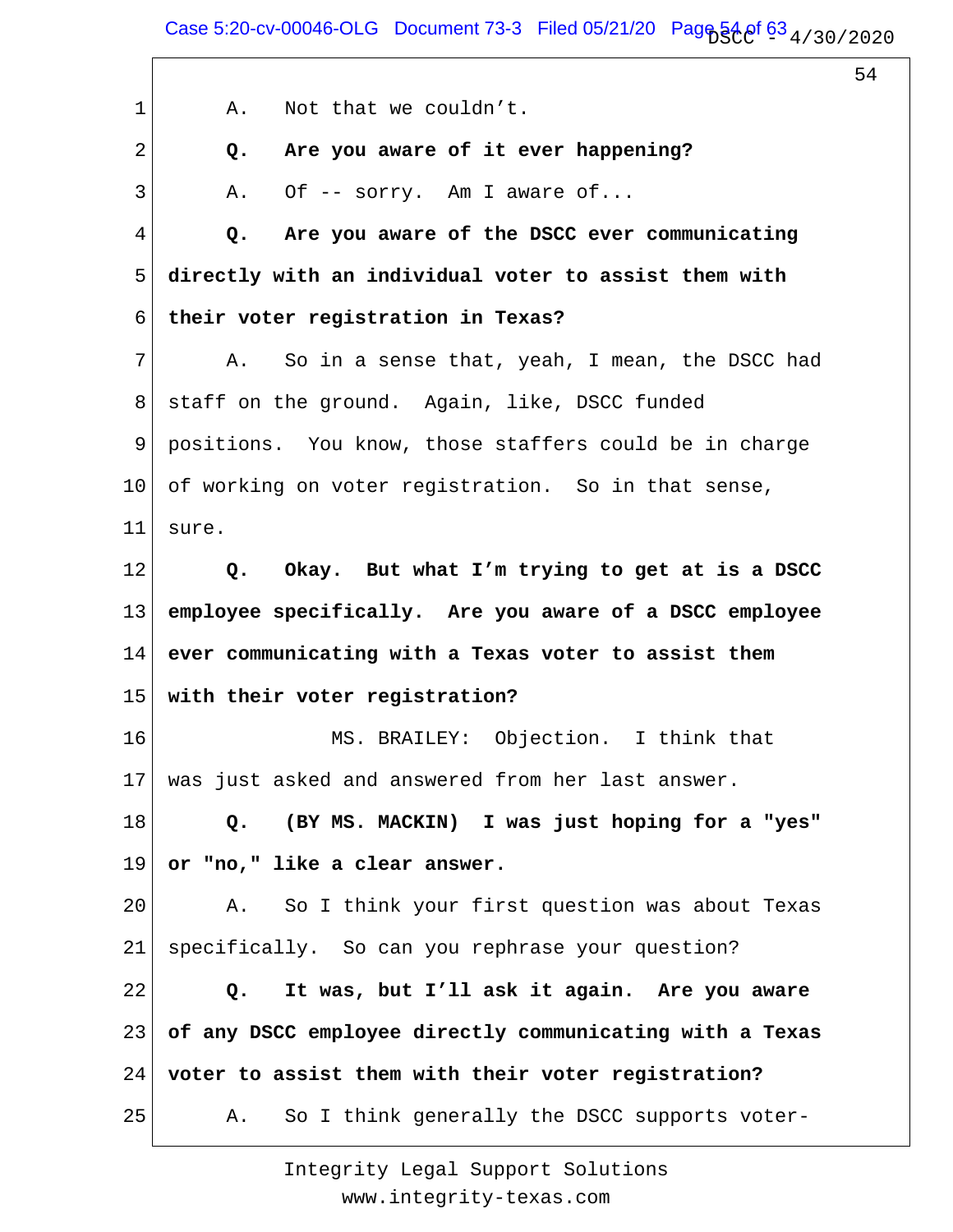1 2 3 4 5 6 7 8 9 10 11 12 13 14 15 16 17 18 19 20 21 22 23 24 25 registration activities by the things we've talked about.  **Q. And would that be a "no"?** A. It's possible that they have.  **Q. Are you aware of any specific instance?** A. Sitting here today, can I name a specific instance, like, a date and time? Not to that level of specificity. But the DSCC provides voter registration guidance, and it's -- you know, we do interact with individual voters in certain situations. So it's just...  **Q. So I guess I'm still just looking for, like, a "yes" or a "no."** MS. BRAILEY: I'm going to object, again, on form.  **Q (BY MS. MACKIN) So would it be fair to say to that you are not aware of any DSCC employee directly communicating with an individual Texas voter to assist them with their voter registration?** MS. BRAILEY: Objection. A. I would -- MS. BRAILEY: Objection, mischaracterizes the witness. A. I would have to check. I mean, we have field folks. We have a field team. So I haven't reviewed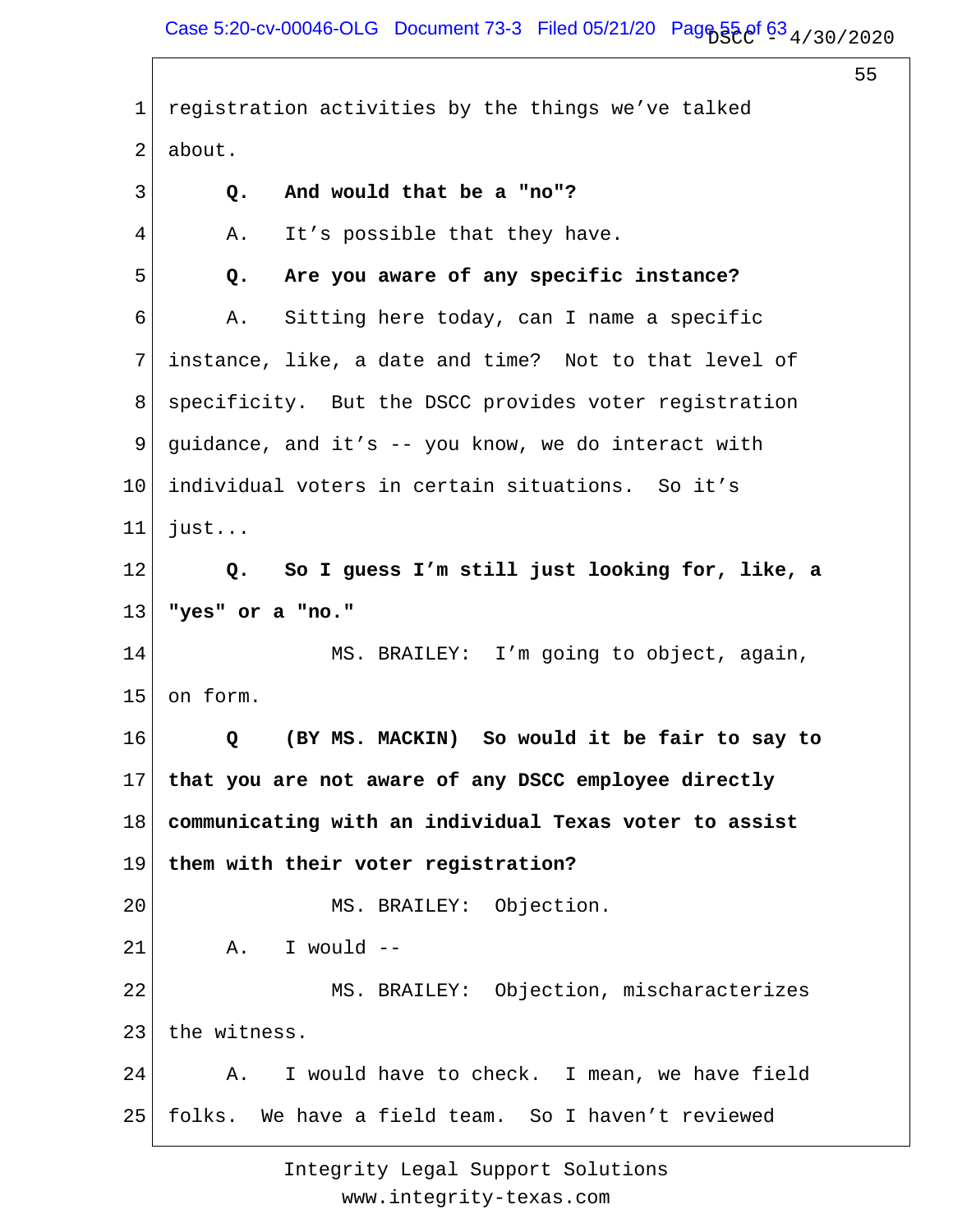1 2 3 with them, like, their specific conversations or every interaction that they've had with individual voters; but I would have to ask.

4 5 6 7 8 9 10 11 12  **Q (BY MS. MACKIN) Okay. I want to jump back to Exhibit 2, page 6. Just going over the subpoena duces tecum, the documents that were subpoenaed for today's deposition, Category 1, which requests documents sufficient to substantiate certain factual allegations in your Complaint, do you know whether any documents were withheld in responding to this request on the basis of privilege?** MS. BRAILEY: Objection on the -- based

13 on the attorney-client privilege.

14 15 16 17 18 19 20 21 22 23  **Q. (BY MS. MACKIN) And just to be clear, I'm not asking whether -- what documents -- if the answer is "yes," I'm not inquiring into the substance of those documents sitting here today; but since we haven't received a privilege log, I'm inquiring into whether documents exist, just a "yes," "no," not seeking a description of the document or even at this point the privilege asserted, simply whether documents exist that were withheld on the basis of privilege.** MS. BRAILEY: Again, I'll make the same

24 objection to preserve it.

25

But, Sara, you can answer as long as you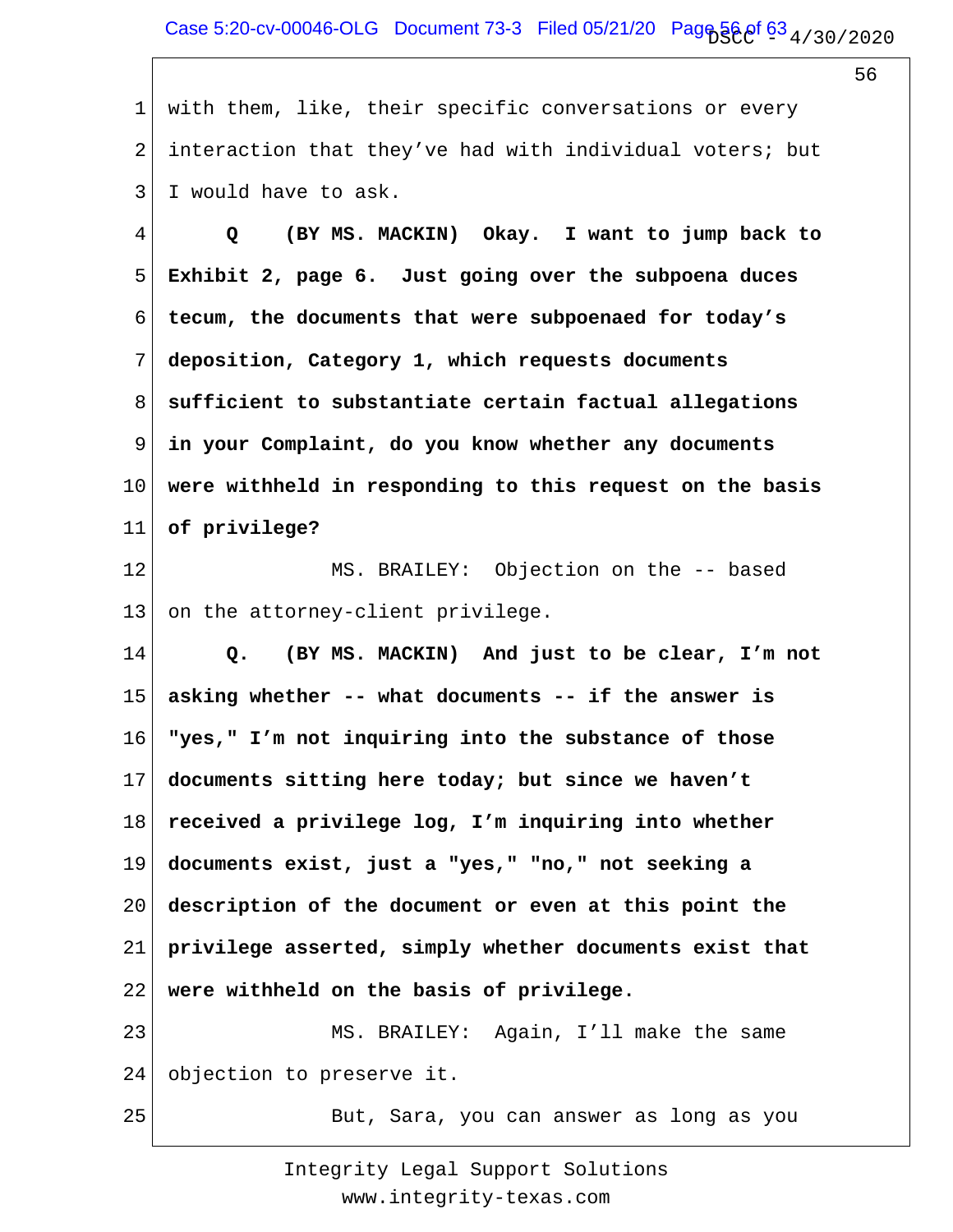Case 5:20-cv-00046-OLG Document 73-3 Filed 05/21/20 Pag $6\frac{1}{2}$   $6\frac{3}{4}$  / 30 / 2020

57

1 2 3 4 5 6 7 8 9 10 11 12 13 14 15 16 17 18 19 20 21 22 23 24 25 don't reveal our conversations. A. Sitting here right now, I couldn't tell you. I'd have to check with counsel.  **Q. (BY MS. MACKIN) Okay. Do you know with - would that be your answer with respect to all five categories of documents that were requested?** MS. BRAILEY: It would be my objection to all five categories. You can answer. Same objection. A. That would be my answer to all five categories or to all categories regarding documents. MS. MACKIN: All right, Ms. Schaumburg. Thank you for your time today. I'll pass the witness. MS. BRAILEY: Great. I just have a few questions. EXAMINATION BY MS. BRAILEY:  **Q. Ms. Schaumburg, earlier today counsel asked you about money that the DSCC transferred to the Texas Democratic Party. Do you remember that?** A. Yes.  **Q. And then I believe she also asked you questions about money that the DSCC transferred to the**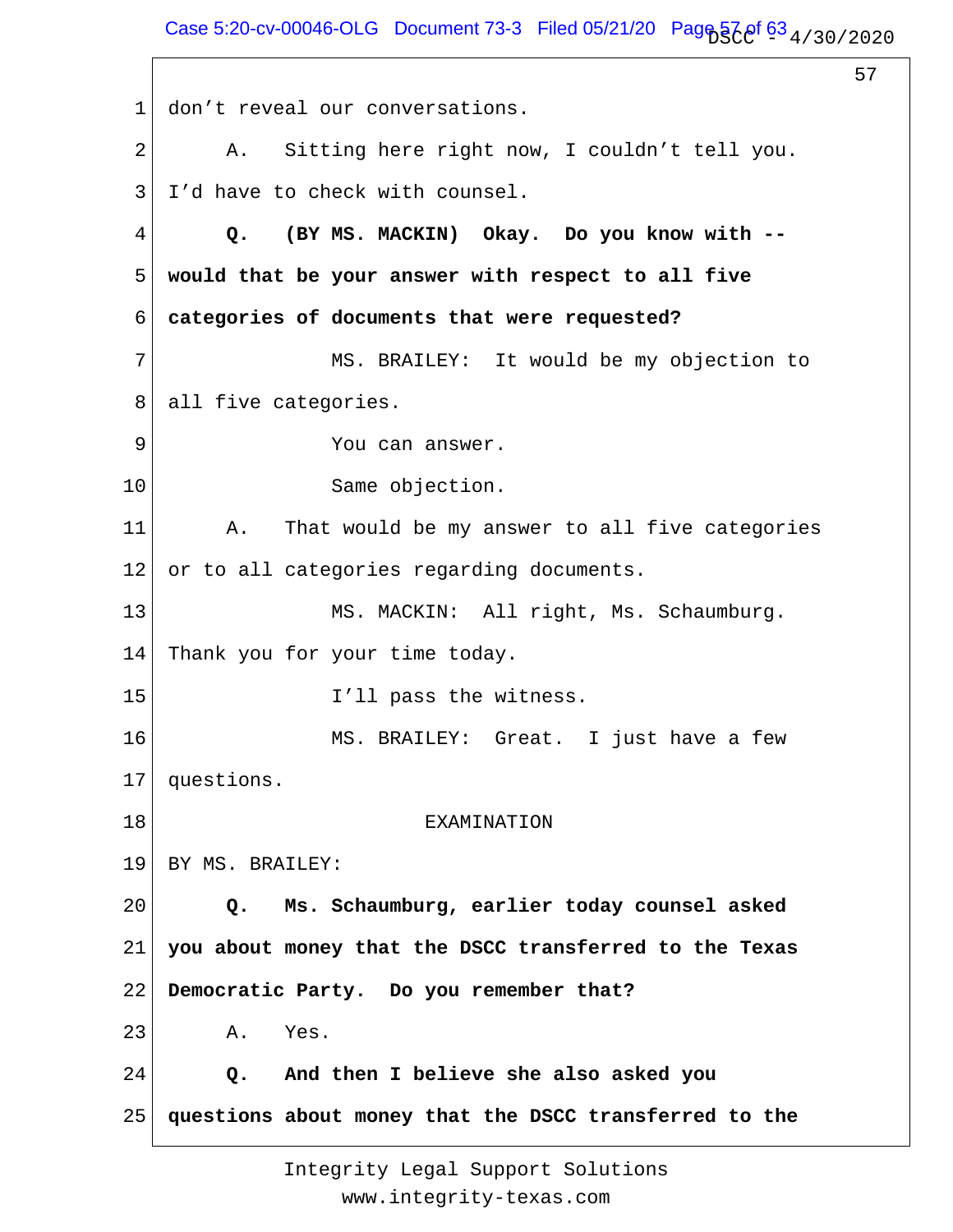58

1 2 3 4 5 6 7 8 9 10 11 12 13 14 15 16 17 18 19 20 21 22 23 24 25 **Texas Democratic Party specifically this cycle. Do you remember that?** A. Yes.  **Q. Okay. For that money that was transferred to TDP for this cycle, did T -- was that money used by TDP for voter-persuasion efforts?** A. That's my understanding.  **Q. And was is it used for voter-registration efforts?** A. That's my understanding, yes.  **Q. And was it used for Get-Out-the-Vote efforts?** A. So it's my understanding that it will be used for Get-Out-the-Vote efforts. It's, you know, a program that would ramp up closer to election day.  **Q. And how do you know that the money transferred to TDP in this cycle from DSCC is used in these ways?** A. I mean, we -- we work closely with the state parties in our -- in the Senate states, including with the Texas Democratic Party, on programming, on advising them on various aspects of their campaign. And so, you know, we share our -- the DS and its employees share their insight and their expertise on how to manage a campaign, what the priorities should look like. And certainly voter registration is one of those top priorities and, you know, that the TDP's budget, what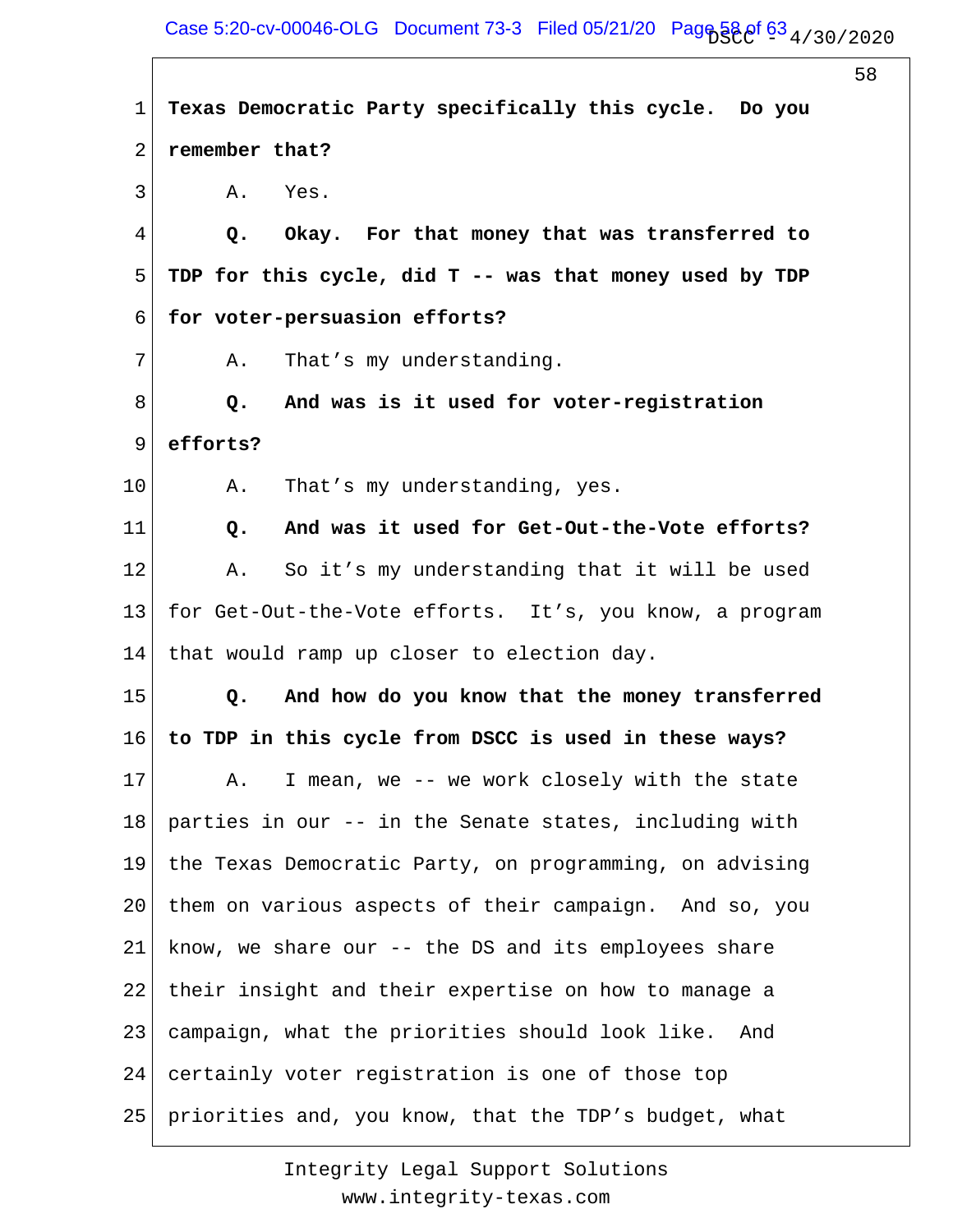1 2 3 4 5 6 7 8 9 10 11 12 13 14 15 16 17 18 19 20 21 22 23 24 25 they prioritize, the more funding that they have from whatever sources, the more they can invest in those activities. And so, you know, I think by providing, we've conveyed that voter registration is one of our priorities; and, you know, the more budget that TDP has to spend, the more they can invest in activities around that.  **Q. Great. Thank you.** MS. BRAILEY: Those are all my questions. I'll pass the witness. MS. MACKIN: All right. And I'd just like to note that we are going to hold this deposition open to the extent that there is any subsequent delinquent production of documents; and once we have an opportunity to evaluate the claims of privilege. But that's all that I have for today. MS. BRAILEY: Okay. Great. And, Debbie, can I get on the record that I'd like to read and sign and get a copy of the transcript. THE REPORTER: Going off the record at 12:09 p.m. (Deposition recessed at 12:09 p.m.) --ooOoo--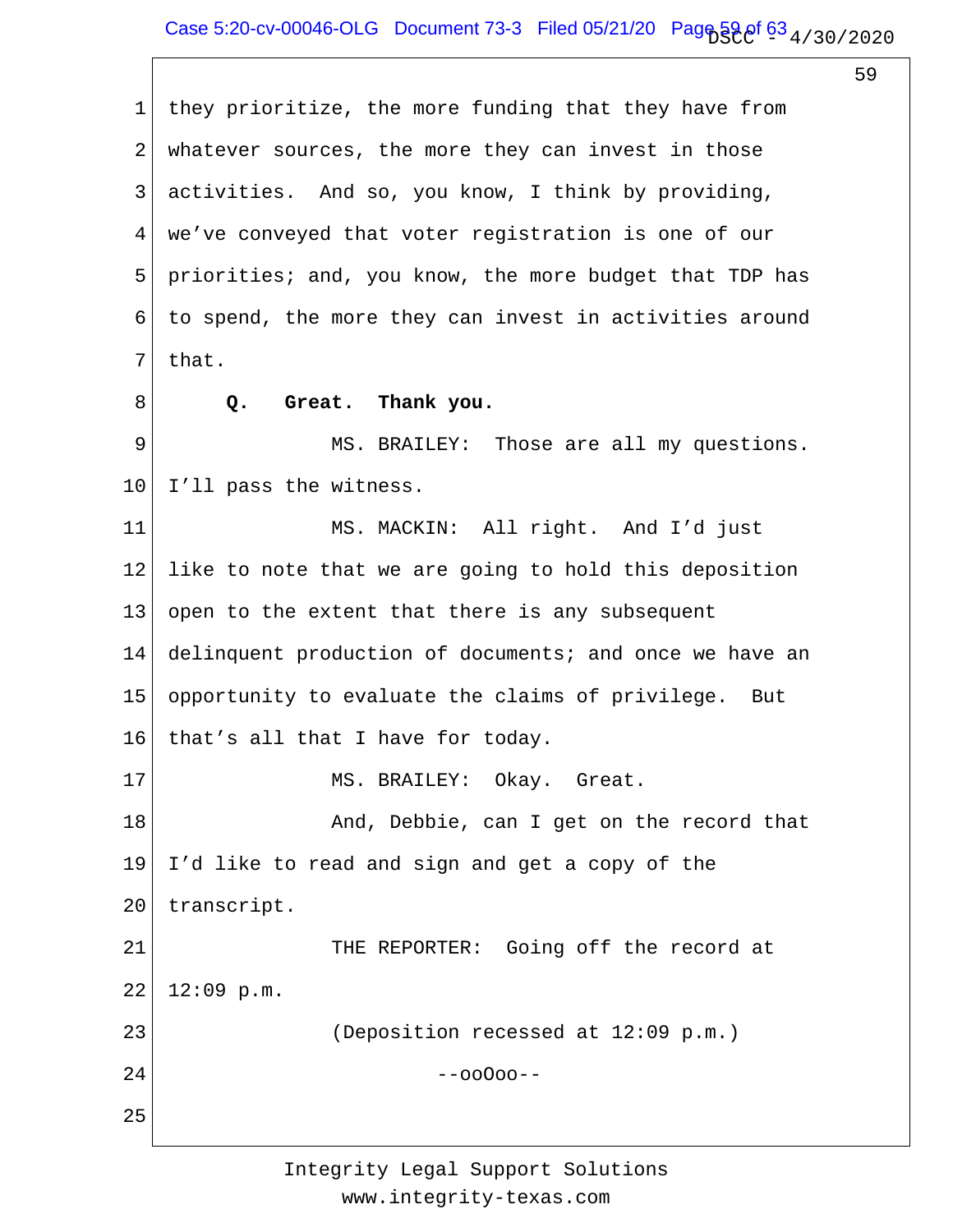Case 5:20-cv-00046-OLG Document 73-3 Filed 05/21/20 Page 60 of 63 4/30/2020

|                |                                                                                                                      |                     | 60 |
|----------------|----------------------------------------------------------------------------------------------------------------------|---------------------|----|
| $\mathbf{1}$   | CHANGES AND SIGNATURE                                                                                                |                     |    |
| $\overline{2}$ | WITNESS NAME:                                                                                                        | DATE OF DEPOSITION: |    |
| $\overline{3}$ | SARA SCHAUMBURG                                                                                                      | April 30, 2020      |    |
| $\overline{4}$ | PAGE/LINE CHANGE                                                                                                     | <b>REASON</b>       |    |
| 5              | <u> 2000 - Jan James James James James James James James James James James James James James James James James J</u> |                     |    |
| $\epsilon$     | ,我们也不能在这里的时候,我们也不能在这里的时候,我们也不能会在这里的时候,我们也不能会在这里的时候,我们也不能会在这里的时候,我们也不能会在这里的时候,我们也不                                    |                     |    |
| 7              |                                                                                                                      |                     |    |
| 8              |                                                                                                                      |                     |    |
| 9              |                                                                                                                      |                     |    |
| 10             |                                                                                                                      |                     |    |
| 11             |                                                                                                                      |                     |    |
| 12             |                                                                                                                      |                     |    |
| 13             | <u> 1980 - Andrea Barbara, Amerikaansk politik (d. 1980)</u>                                                         |                     |    |
| 14             | and the control of the control of the control of the control of the control of the control of the control of the     |                     |    |
| 15             |                                                                                                                      |                     |    |
| 16             |                                                                                                                      |                     |    |
| 17             |                                                                                                                      |                     |    |
| $18\,$         |                                                                                                                      |                     |    |
| 19             |                                                                                                                      |                     |    |
| 20             |                                                                                                                      |                     |    |
| 21             |                                                                                                                      |                     |    |
| 22             |                                                                                                                      |                     |    |
| 23             |                                                                                                                      |                     |    |
| 24             |                                                                                                                      |                     |    |
| 25             |                                                                                                                      |                     |    |
|                |                                                                                                                      |                     |    |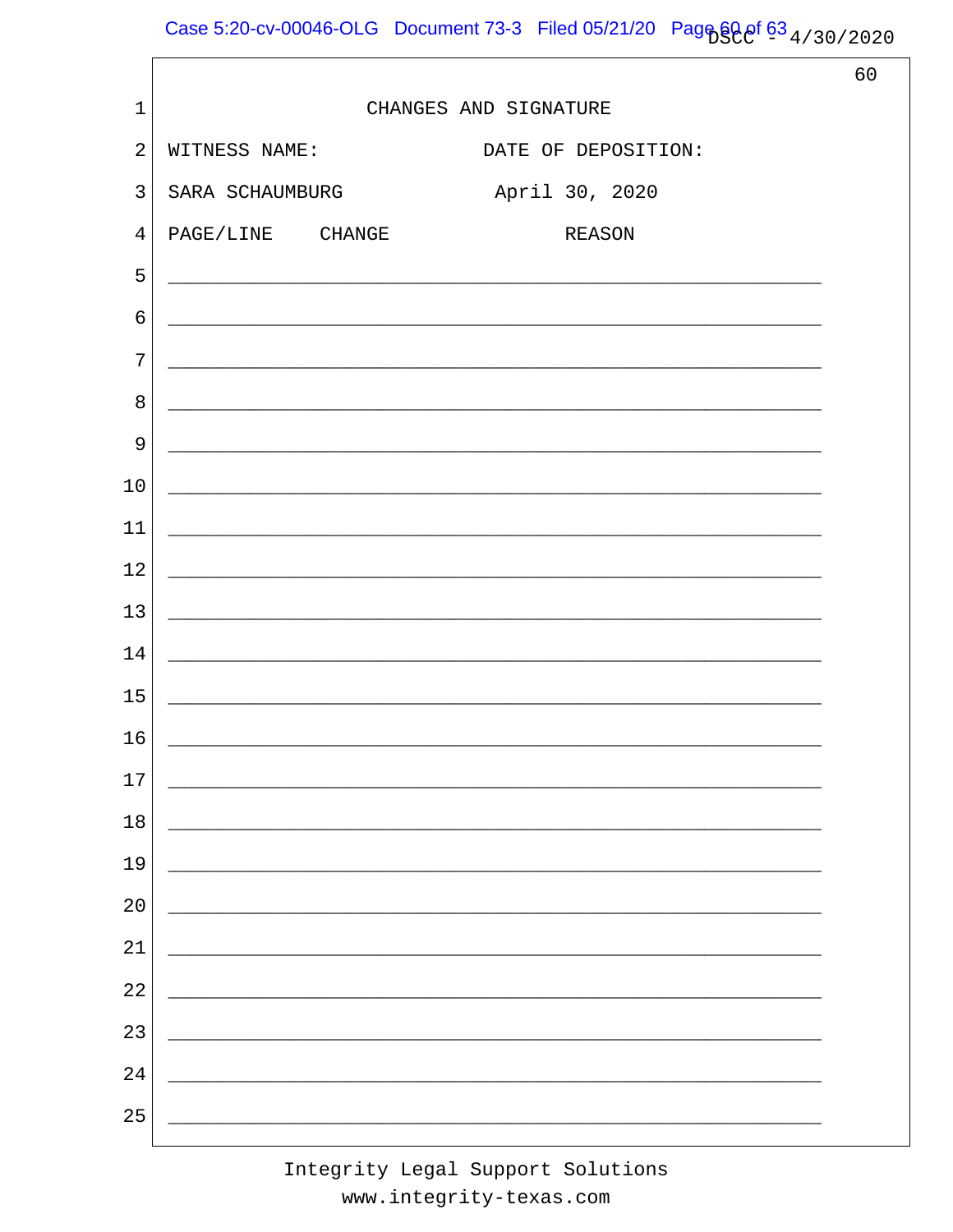$\Gamma$ 

|             |                                                                                           | 61 |
|-------------|-------------------------------------------------------------------------------------------|----|
| $\mathbf 1$ | I, SARA SCHAUMBURG, have read the                                                         |    |
| 2           | foregoing deposition and hereby affix my signature that                                   |    |
| 3           | same is true and correct, except as noted herein.                                         |    |
| 4           |                                                                                           |    |
| 5           |                                                                                           |    |
| 6           | SARA SCHAUMBURG                                                                           |    |
| 7           |                                                                                           |    |
| 8           |                                                                                           |    |
| 9           | on                                                                                        |    |
| 10          | this day personally appeared SARA SCHAUMBURG, known to                                    |    |
| 11          | me (or proved to me under oath or through                                                 |    |
| 12          | _____________) (description of identity card or other                                     |    |
| 13          | document) to be the person whose name is subscribed to                                    |    |
| 14          | the foregoing instrument and acknowledged to me that                                      |    |
| 15          | they executed same for the purposes and consideration                                     |    |
| 16          | therein expressed.                                                                        |    |
| 17          | Given under my hand and seal of office on                                                 |    |
| 18          | this $\_\_\_$ day of $\_\_\_\_\_\_$ , $\_\_\_\_\_$                                        |    |
| 19          |                                                                                           |    |
| 20          |                                                                                           |    |
| 21          | the control of the control of the control of the control of the control of the control of |    |
| 22          | NOTARY PUBLIC IN AND FOR                                                                  |    |
| 23          | THE STATE OF <b>FULLER CONSTRUCTED</b>                                                    |    |
| 24          | My Commission Expires: ________                                                           |    |
| 25          |                                                                                           |    |
|             |                                                                                           |    |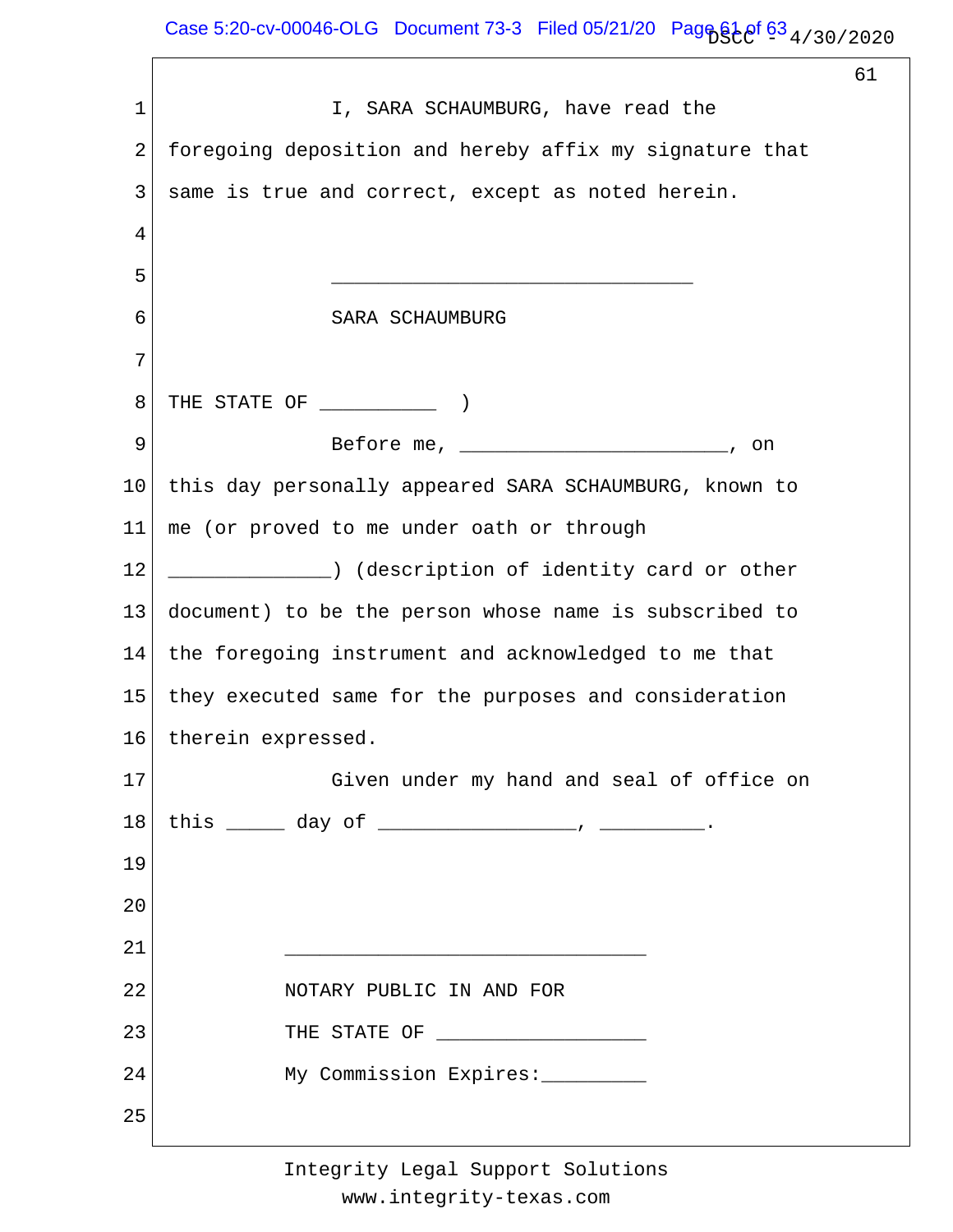$\overline{\Gamma}$ 

62

| 1              | STATE OF TEXAS<br>$\left( \right)$                       |
|----------------|----------------------------------------------------------|
| 2              |                                                          |
| 3              | REPORTER'S CERTIFICATION                                 |
| $\overline{4}$ |                                                          |
| 5              | I, DEBBIE D. CUNNINGHAM, CSR, hereby                     |
| 6              | certify that the witness was duly sworn and that this    |
| 7              | transcript is a true record of the testimony given by    |
| 8              | the witness.                                             |
| 9              | I further certify that I am neither                      |
| $10 \,$        | counsel for, related to, nor employed by any of the      |
| 11             | parties or attorneys in the action in which this         |
| 12             | proceeding was taken. Further, I am not a relative or    |
| 13             | employee of any attorney of record in this cause, nor am |
| 14             | I financially or otherwise interested in the outcome of  |
| 15             | the action.                                              |
| 16             | Subscribed and sworn to by me this day,                  |
| 17             | May 8, 2020.                                             |
| 18             |                                                          |
| 19             |                                                          |
| 20             | Hebbie D. Cunningham                                     |
| 21             | Debbie D. Cunningham, CSR                                |
| 22             | Texas CSR 2065<br>Expiration: 6/30/2021                  |
| 23             | INTEGRITY LEGAL SUPPORT SOLUTIONS<br>P.O. Box 245        |
| 24             | Manchaca, Texas 78652<br>www.integrity-texas.com         |
| 25             | 512-320-8690; FIRM # 528                                 |